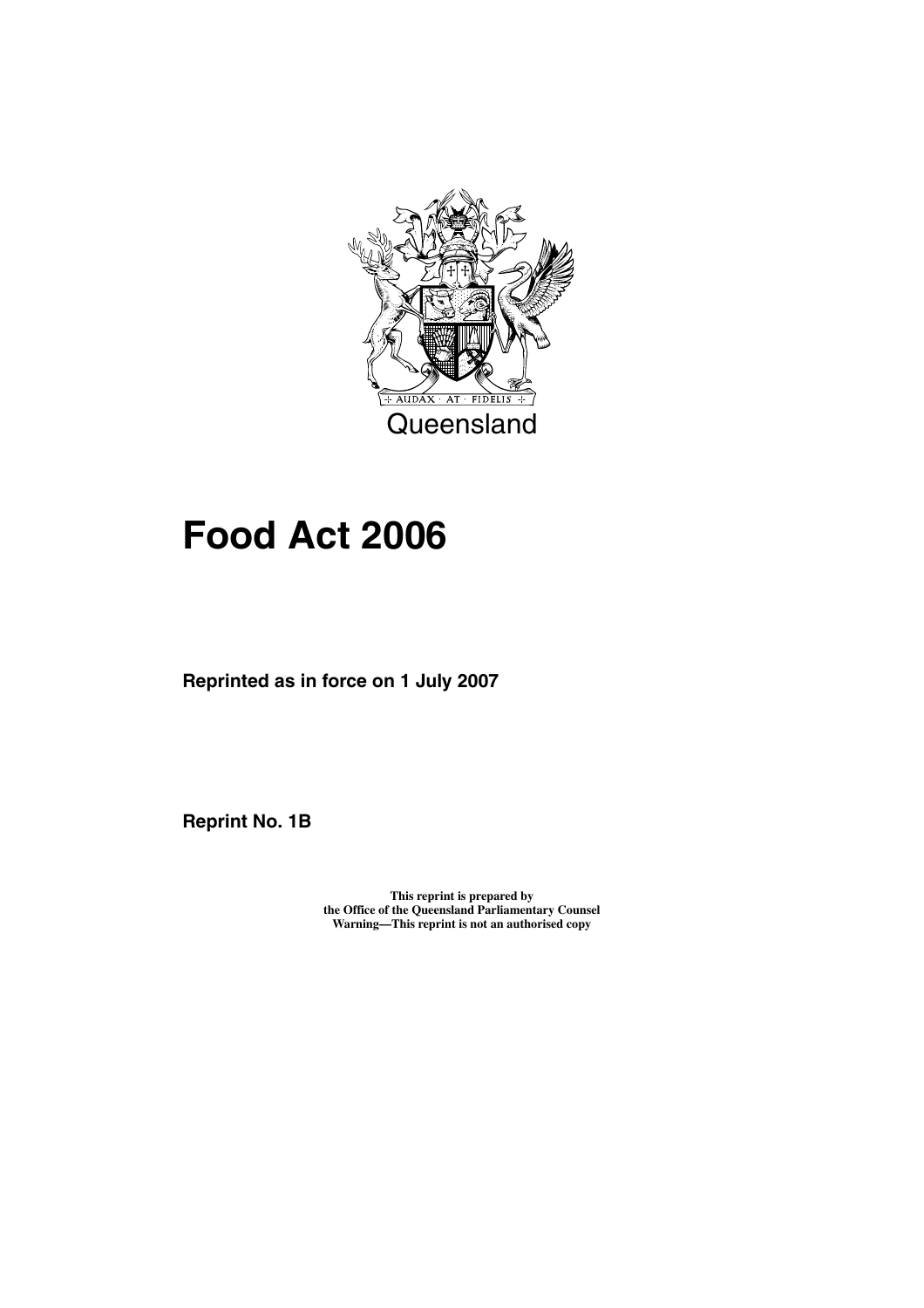# **Information about this reprint**

This Act is reprinted as at 1 July 2007. The reprint shows the law as amended by all amendments that commenced on or before that day (Reprints Act 1992 s 5(c)).

The reprint includes a reference to the law by which each amendment was made—see list of legislation and list of annotations in endnotes. Also see list of legislation for any uncommenced amendments.

This page is specific to this reprint. See previous reprints for information about earlier changes made under the Reprints Act 1992. A table of reprints is included in the endnotes.

#### **Also see endnotes for information about—**

- **when provisions commenced**
- **editorial changes made in earlier reprints.**

#### **Dates shown on reprints**

**Reprints dated at last amendment** All reprints produced on or after 1 July 2002, hard copy and electronic, are dated as at the last date of amendment. Previously reprints were dated as at the date of publication. If a hard copy reprint is dated earlier than an electronic version published before 1 July 2002, it means the legislation was not further amended and the reprint date is the commencement of the last amendment.

If the date of a hard copy reprint is the same as the date shown for an electronic version previously published, it merely means that the electronic version was published before the hard copy version. Also, any revised edition of the previously published electronic version will have the same date as that version.

**Replacement reprint date** If the date of a hard copy reprint is the same as the date shown on another hard copy reprint it means that one is the replacement of the other.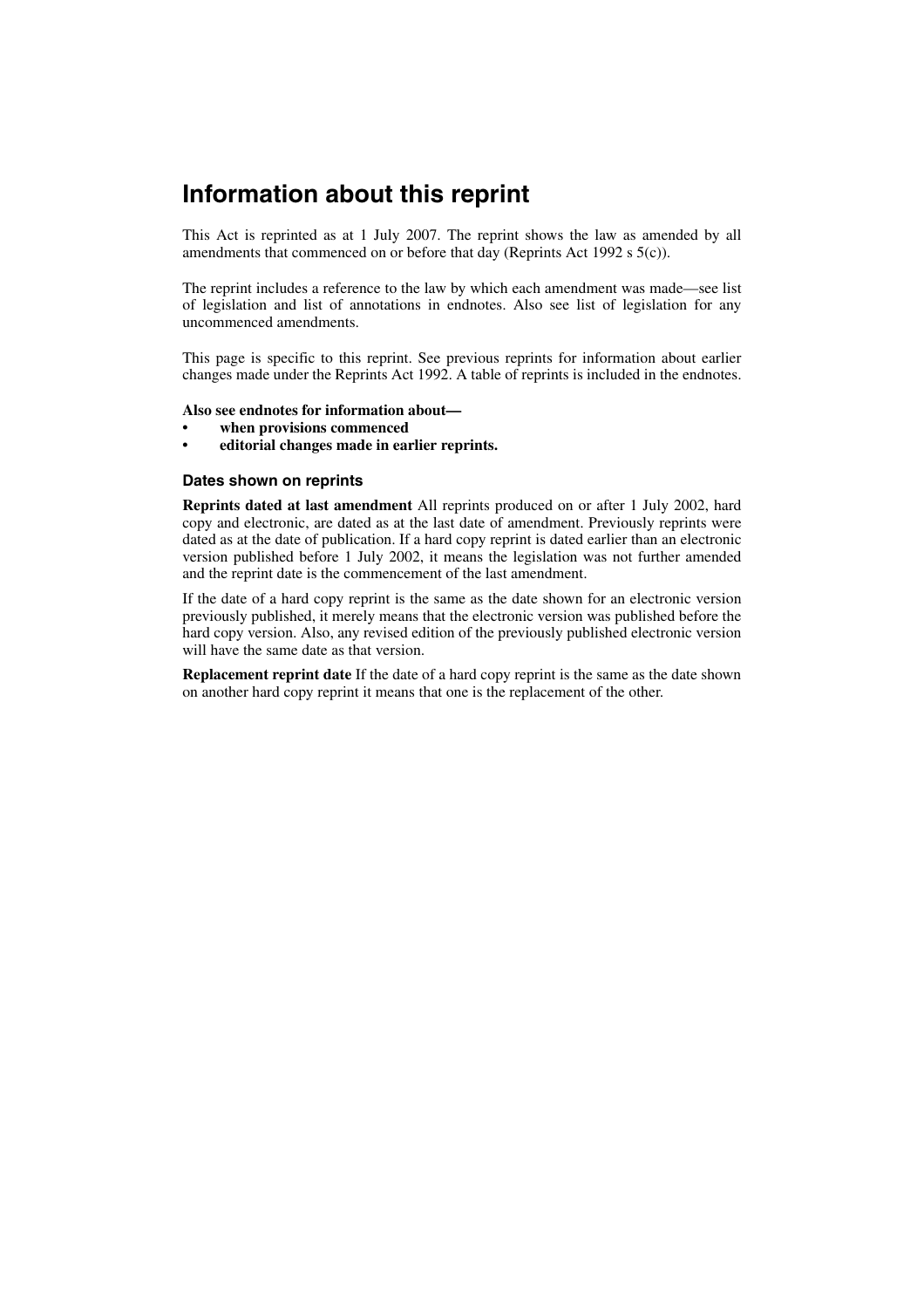

**Queensland** 

# **Food Act 2006**

# **Contents**

|                   |                                                                                            | Page |
|-------------------|--------------------------------------------------------------------------------------------|------|
| <b>Chapter 1</b>  | Preliminary                                                                                |      |
| Part 1            | <b>Introduction</b>                                                                        |      |
| 1                 |                                                                                            | 13   |
| 2                 | $Commonement \ldots \ldots \ldots \ldots \ldots \ldots \ldots \ldots \ldots \ldots \ldots$ | 13   |
| Part 2            | <b>Application and purposes of Act</b>                                                     |      |
| <b>Division 1</b> | <b>Application</b>                                                                         |      |
| 3                 |                                                                                            | 13   |
| 4                 |                                                                                            | 14   |
| 5                 | General application of Act to ships                                                        | 14   |
| 6                 | How Act affects particular rights and remedies                                             | 15   |
| 7                 | Act not affected by Food Production (Safety) Act 2000                                      | 15   |
| <b>Division 2</b> | <b>Purposes of Act</b>                                                                     |      |
| 8                 |                                                                                            | 15   |
| 9                 | How main purposes are primarily achieved $\ldots \ldots \ldots \ldots \ldots$              | 15   |
| Part 3            | Interpretation                                                                             |      |
| <b>Division 1</b> | Dictionary and notes in text                                                               |      |
| 10                |                                                                                            | 16   |
| 11                |                                                                                            | 16   |
| <b>Division 2</b> | <b>Particular definitions</b>                                                              |      |
| 12                |                                                                                            | 16   |
| 13                |                                                                                            | 17   |
| 14                | Meaning of food standards code                                                             | 17   |
| 15                |                                                                                            | 18   |
| 16                |                                                                                            | 18   |
| 17                |                                                                                            | 19   |
| 18                | Meaning of on-site catering                                                                | 20   |
| 19                |                                                                                            | 20   |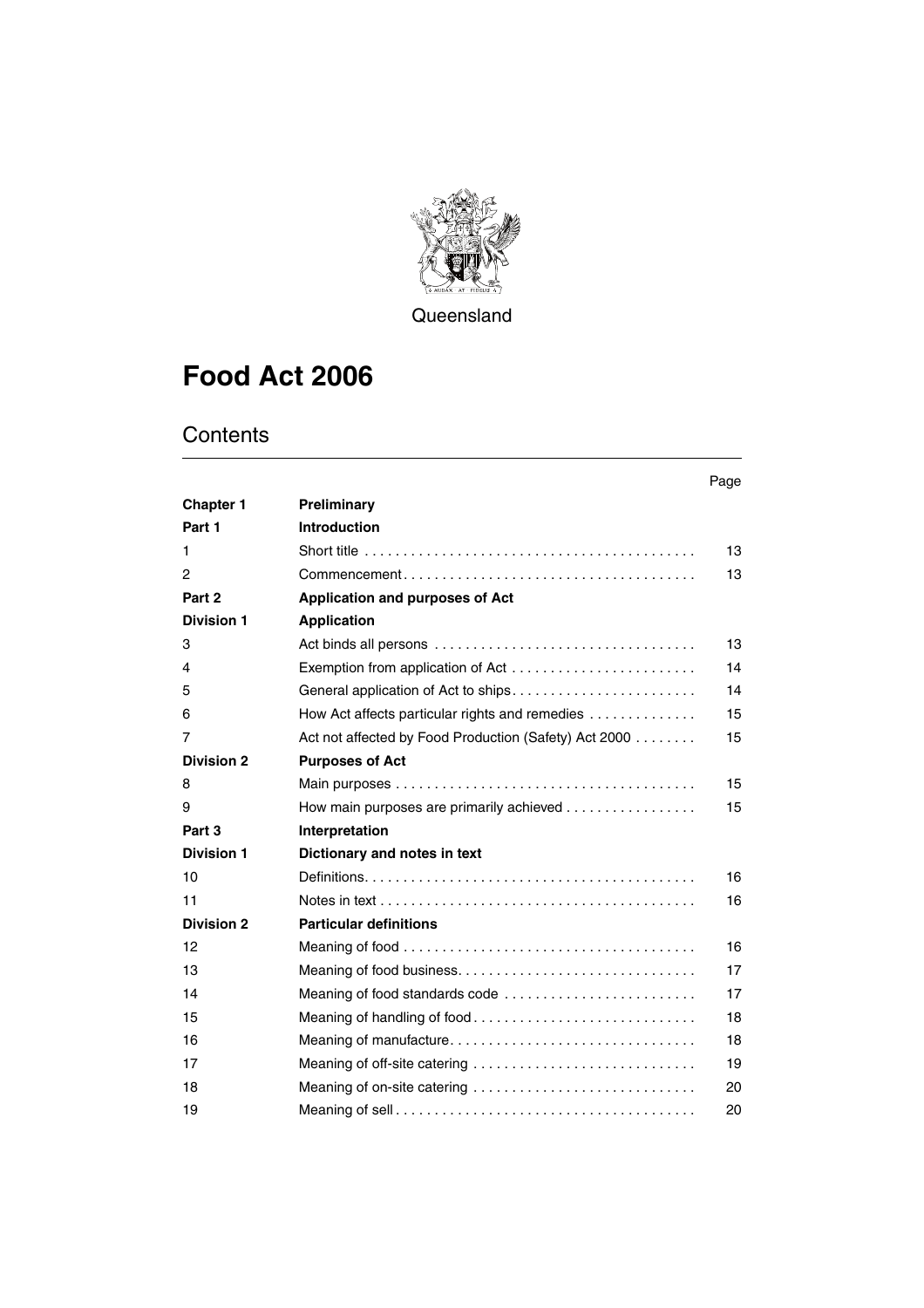| 20               |                                                                         | 22 |
|------------------|-------------------------------------------------------------------------|----|
| 21               | Meaning of unsuitable food                                              | 23 |
| Part 4           | Roles of the State and local governments                                |    |
| 22               | Provisions that are administered only by the State                      | 24 |
| 23               | Provisions that are administered only by local governments              | 24 |
| 24               | Provisions that are administered by both State and local<br>governments | 24 |
| 25               | When State and local governments administer this Act in<br>partnership  | 24 |
| 26               | Action by the State if local government does not administer and         | 25 |
| 27               | Procedure before taking action under s 26.                              | 26 |
| 28               | State may require report from local government                          | 26 |
| 29               | Chief executive may give report to local government                     | 26 |
| 30               |                                                                         | 27 |
| 31               | Fees payable to local governments                                       | 27 |
| <b>Chapter 2</b> | Offences relating to food                                               |    |
| Part 1           | Serious offences relating to food                                       |    |
| 32               | Handling of food in unsafe way                                          | 27 |
| 33               |                                                                         | 27 |
| 34               |                                                                         | 28 |
| Part 2           | Other offences relating to food                                         |    |
| 35               | Handling and sale of unsafe food                                        | 28 |
| 36               | Handling and sale of unsuitable food                                    | 28 |
| 37               | Misleading conduct relating to sale of food                             | 29 |
| 38               | Sale of unfit equipment or packaging or labelling material.             | 29 |
| 39               | Compliance with food standards code                                     | 30 |
| 40               |                                                                         | 30 |
| 41               | Application of provisions outside the State                             | 31 |
| Part 3           | <b>Defences</b>                                                         |    |
| 42               | Defence relating to publication of advertisements                       | 31 |
| 43               | Defence relating to food for export                                     | 32 |
| 44               | Defence of due diligence                                                | 32 |
| 45               | Disapplication of Criminal Code, ss 23 and 24.                          | 34 |
| 46               | Defence relating to handling food                                       | 34 |
| 47               | Defence relating to sale of unfit equipment or packaging or             | 34 |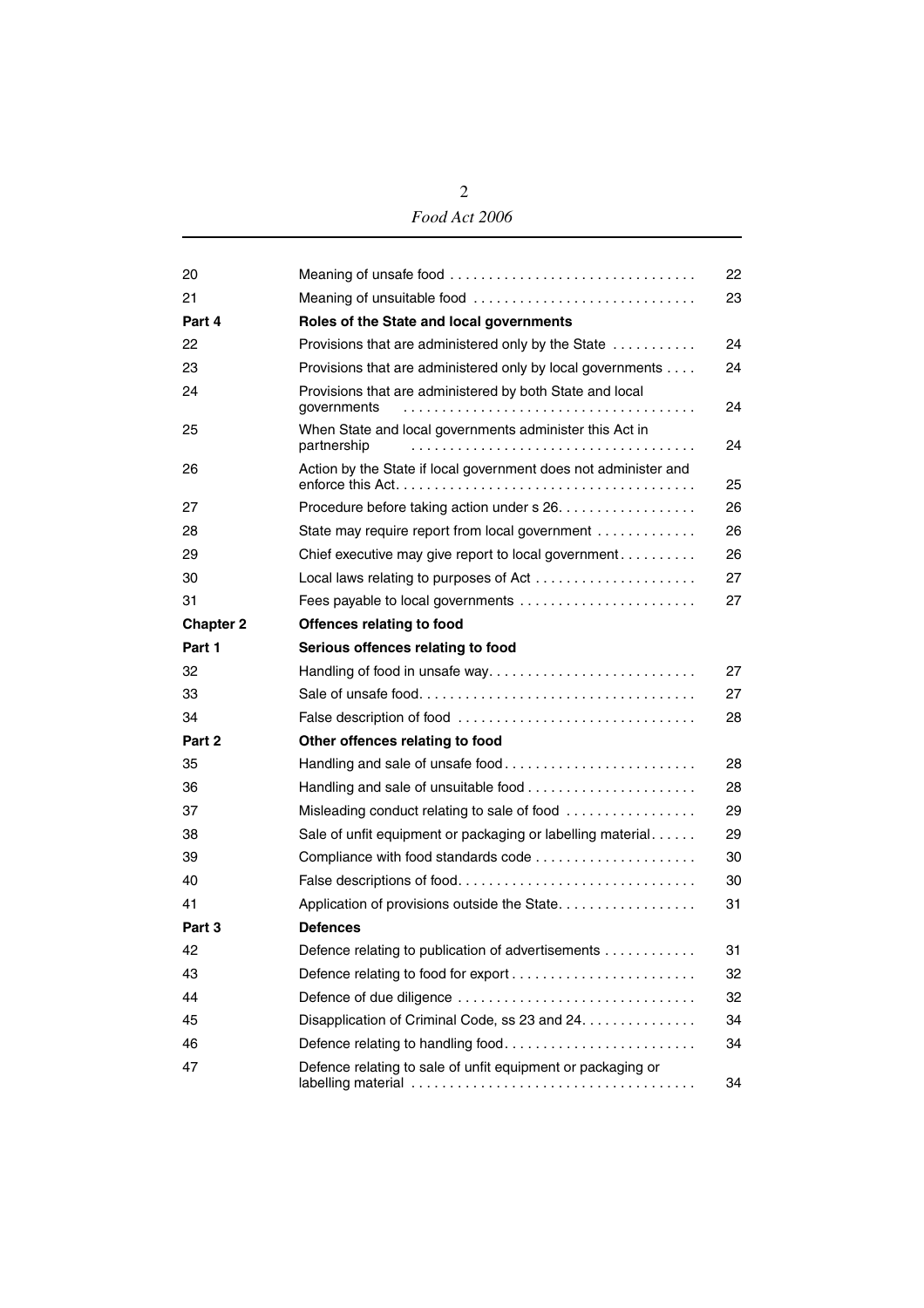| <b>Chapter 3</b>  | Licences for particular food businesses                                                          |    |
|-------------------|--------------------------------------------------------------------------------------------------|----|
| Part 1            | Preliminary                                                                                      |    |
| 48                | Meaning of licensable food business                                                              | 35 |
| Part 2            | Offences about carrying on licensable food businesses                                            |    |
| 49                | Licence required to carry on licensable food business                                            | 37 |
| 50                | Where licensee may carry on licensable food business                                             | 37 |
| 51                | Licensee to comply with conditions of licence                                                    | 37 |
| Part 3            | Applications for, and issue of, licences                                                         |    |
| <b>Division 1</b> | <b>Applications for licence</b>                                                                  |    |
| 52                |                                                                                                  | 38 |
| 53                |                                                                                                  | 38 |
| 54                | When food safety program is to accompany application $\dots \dots$                               | 40 |
| 55                | Consideration of application                                                                     | 40 |
| 56                | Criteria for granting application                                                                | 40 |
| 57                | Suitability of person to hold licence                                                            | 41 |
| 58                |                                                                                                  | 42 |
| 59                | Inquiry about application                                                                        | 42 |
| <b>Division 2</b> | Decisions on applications for licence                                                            |    |
| 60                |                                                                                                  | 43 |
| 61                |                                                                                                  | 43 |
| 62                | Further consideration of application                                                             | 44 |
| 63                | Accreditation of food safety program on grant of application                                     | 45 |
| <b>Division 3</b> | <b>Provisional licences</b>                                                                      |    |
| 64                | $l$ ssue of provisional licence $\ldots \ldots \ldots \ldots \ldots \ldots \ldots \ldots \ldots$ | 46 |
| 65                | When provisional licence ends                                                                    | 46 |
| 66                | Extension of period for consideration of application if provisional                              | 47 |
| Part 4            | Term and conditions of licences                                                                  |    |
| 67                | Term of licence other than provisional licence $\ldots \ldots \ldots \ldots$                     | 47 |
| 68                | Term of provisional licence                                                                      | 47 |
| 69                |                                                                                                  | 48 |
| Part 5            | Renewal, restoration or amendment of licences                                                    |    |
| <b>Division 1</b> | Preliminary                                                                                      |    |
| 70                |                                                                                                  | 50 |
| 71                | Notice of imminent expiry of licence                                                             | 50 |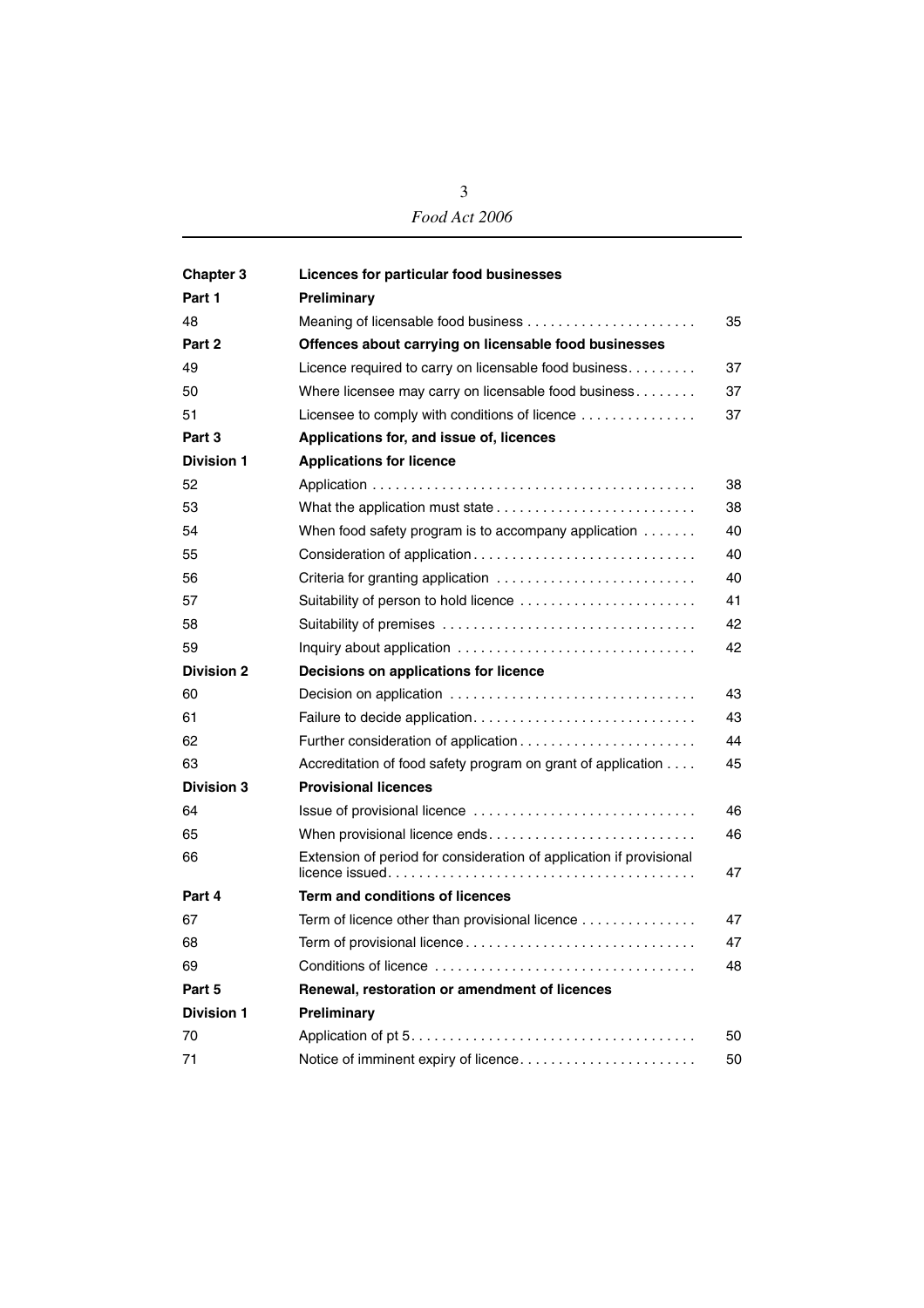| <b>Division 2</b>    | Renewal, restoration and amendment                                  |    |
|----------------------|---------------------------------------------------------------------|----|
| <b>Subdivision 1</b> | <b>Applications</b>                                                 |    |
| 72                   |                                                                     | 50 |
| 73                   | Application for restoration                                         | 51 |
| 74                   | Application for amendment                                           | 52 |
| <b>Subdivision 2</b> | Inquiries about applications and continuation of licences           |    |
| 75                   |                                                                     | 53 |
| 76                   | Licence continues pending decision about renewal or restoration     | 53 |
| 77                   | Failure to decide application                                       | 54 |
| Part 6               | <b>Suspension or cancellation of licences</b>                       |    |
| 78                   | Grounds for suspension or cancellation                              | 54 |
| 79                   |                                                                     | 55 |
| 80                   | Representations about show cause notice                             | 56 |
| 81                   | Ending show cause process without further action                    | 56 |
| 82                   | Suspension or cancellation                                          | 57 |
| 83                   |                                                                     | 57 |
| 84                   | Return of cancelled or suspended licence to local government        | 58 |
| Part 7               | Other provisions about licences and licensees                       |    |
| <b>Division 1</b>    | <b>Requirements for applications</b>                                |    |
| 85                   | General requirements for applications under ch 3                    | 59 |
| <b>Division 2</b>    | <b>Food safety supervisors</b>                                      |    |
| 86                   | Licensee to have food safety supervisor                             | 59 |
| 87                   |                                                                     | 60 |
| 88                   | Licensee to advise local government about food safety<br>supervisor | 60 |
| <b>Division 3</b>    | Carrying on licensable food business from mobile premises           |    |
| 89                   | Obligations of licensee while in second local government's area.    | 61 |
| 90                   | Action that may be taken by second local government                 | 61 |
| 91                   | Notification to first local government                              | 61 |
| 92                   | Action that may be taken by first local government                  | 62 |
| <b>Division 4</b>    | <b>General provisions</b>                                           |    |
| 93                   |                                                                     | 62 |
| 94                   |                                                                     | 62 |
| 95                   |                                                                     | 63 |
| 96                   |                                                                     | 63 |
| 97                   | Decision about application for replacement of licence               | 63 |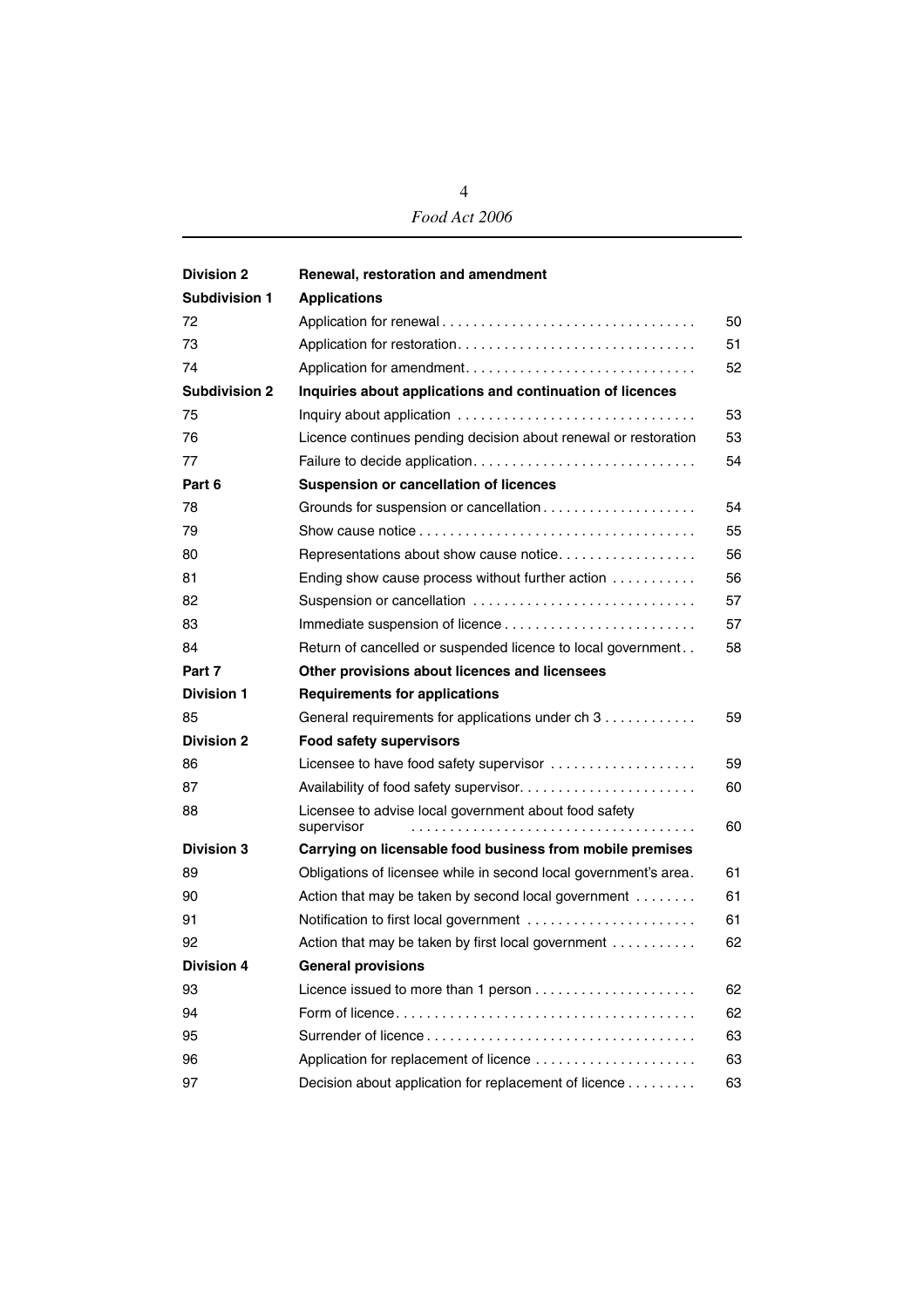| <b>Chapter 4</b>  | Food safety programs                                                                       |    |
|-------------------|--------------------------------------------------------------------------------------------|----|
| Part 1            | Preliminary                                                                                |    |
| 98                |                                                                                            | 64 |
| 99                | Who must have accredited food safety program                                               | 65 |
| 100               | Other persons may have accredited food safety program                                      | 66 |
| 101               | Particular persons taken to have applied for accreditation of                              | 66 |
| Part 2            | Applications for accreditation of food safety programs                                     |    |
| 102               |                                                                                            | 67 |
| 103               | Consideration of application                                                               | 67 |
| 104               | Criteria for accrediting food safety program                                               | 67 |
| 105               | Inquiry about application $\ldots \ldots \ldots \ldots \ldots \ldots \ldots \ldots \ldots$ | 68 |
| 106               |                                                                                            | 68 |
| 107               | Failure to decide application                                                              | 68 |
| 108               | Further consideration of application                                                       | 69 |
| Part 3            | Matters about compliance audits for accredited food safety<br>programs                     |    |
| 109               | Frequency of compliance audits                                                             | 70 |
| 110               | Changing frequency of compliance audits                                                    | 71 |
| 111               | Limitation on frequency of compliance audits                                               | 71 |
| Part 4            | Amendment of accredited food safety programs                                               |    |
| <b>Division 1</b> | Amendment by holder of accredited food safety program                                      |    |
| 112               | Application for approval of amendment                                                      | 72 |
| 113               |                                                                                            | 73 |
| <b>Division 2</b> | Amendment of accredited food safety program-local<br>government's initiative               |    |
| 114               | Local government may direct holder to amend accredited food                                | 74 |
| 115               | Amending accredited food safety program                                                    | 74 |
| Part 5            | Cancellation of accreditation, and surrender, of particular<br>food safety programs        |    |
| 116               |                                                                                            | 75 |
| 117               |                                                                                            | 75 |
| 118               |                                                                                            | 76 |
| 119               | Representations about show cause notice                                                    | 76 |
| 120               | Ending show cause process without further action                                           | 77 |
| 121               |                                                                                            | 77 |
| 122               | Surrender of accredited food safety program                                                | 77 |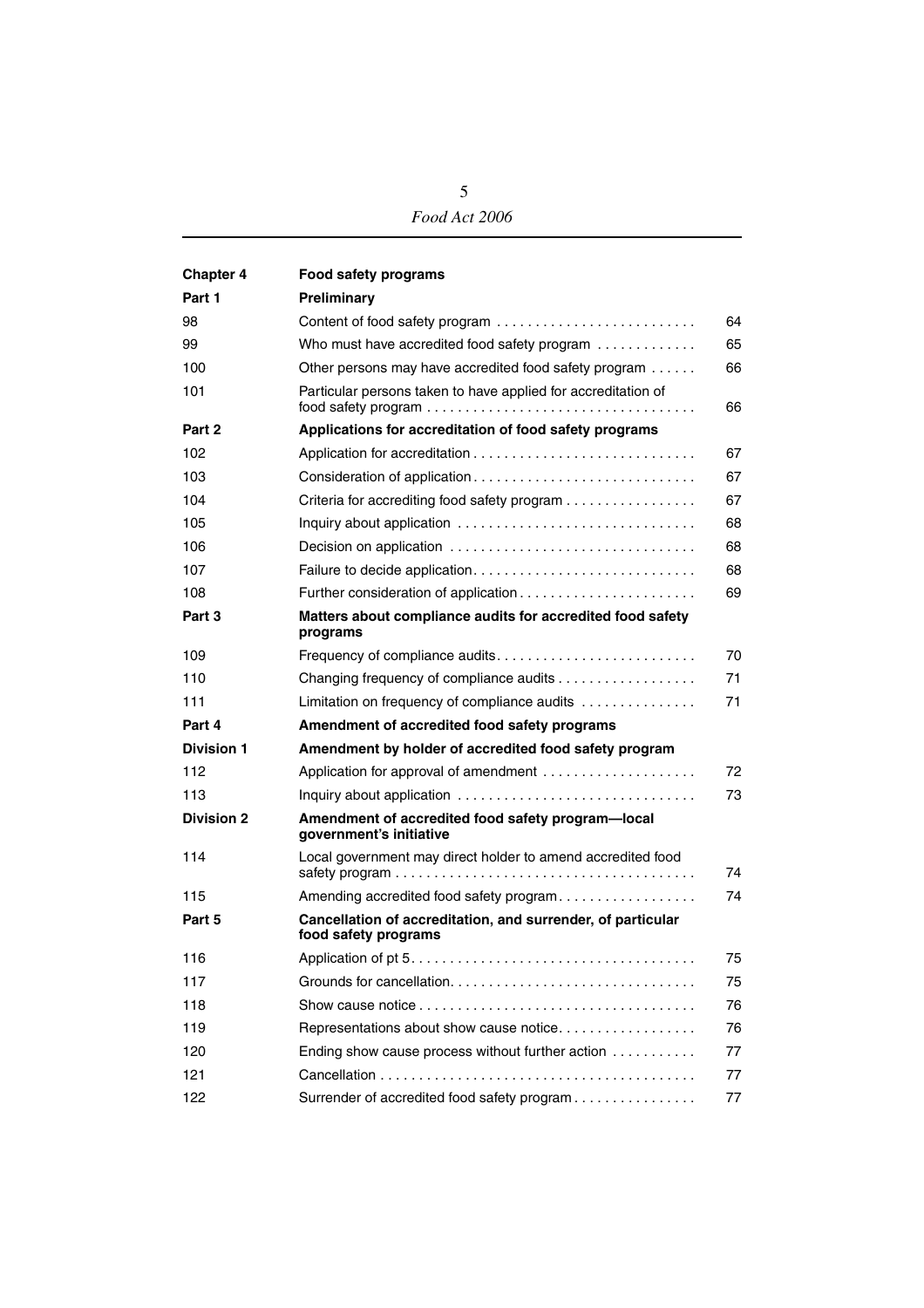| Part 6            | Other provisions about accredited food safety programs       |    |
|-------------------|--------------------------------------------------------------|----|
| 123               | Obligation to comply with accredited food safety program     | 78 |
| 124               | Keeping copy of accredited food safety program               | 78 |
| 125               | Inspection of accredited food safety program.                | 78 |
| 126               | Offence about advertising                                    | 79 |
| <b>Chapter 5</b>  | <b>Auditors</b>                                              |    |
| Part 1            | <b>Functions and approval of auditors</b>                    |    |
| <b>Division 1</b> | <b>Functions</b>                                             |    |
| 127               |                                                              | 79 |
| <b>Division 2</b> | Obtaining approval as auditor                                |    |
| 128               |                                                              | 80 |
| 129               | Consideration of application                                 | 80 |
| 130               | Criteria for granting application                            | 80 |
| 131               | Suitability of person to be an auditor                       | 80 |
| 132               |                                                              | 80 |
| 133               |                                                              | 81 |
| 134               |                                                              | 81 |
| Part 2            | Term and conditions of approval                              |    |
| 135               |                                                              | 82 |
| 136               |                                                              | 82 |
| 137               | Auditor to comply with conditions of approval                | 83 |
| Part 3            | <b>Renewal of approvals</b>                                  |    |
| 138               | Application for renewal                                      | 83 |
| 139               | Inquiry about application                                    | 84 |
| 140               | Approval continues pending decision about renewal            | 84 |
| Part 4            | Amending conditions of approvals-application by auditor      |    |
| 141               | Application by auditor to amend conditions of approval       | 85 |
| 142               |                                                              | 85 |
| 143               | Failure to decide application                                | 86 |
| Part 5            | Suspension or cancellation of approvals                      |    |
| 144               |                                                              | 86 |
| 145               |                                                              | 87 |
| 146               | Representations about show cause notice                      | 88 |
| 147               | Ending show cause process without further action             | 88 |
| 148               | Suspension or cancellation                                   | 88 |
| 149               | Immediate suspension of approval                             | 89 |
| 150               | Return of cancelled or suspended approval to chief executive | 90 |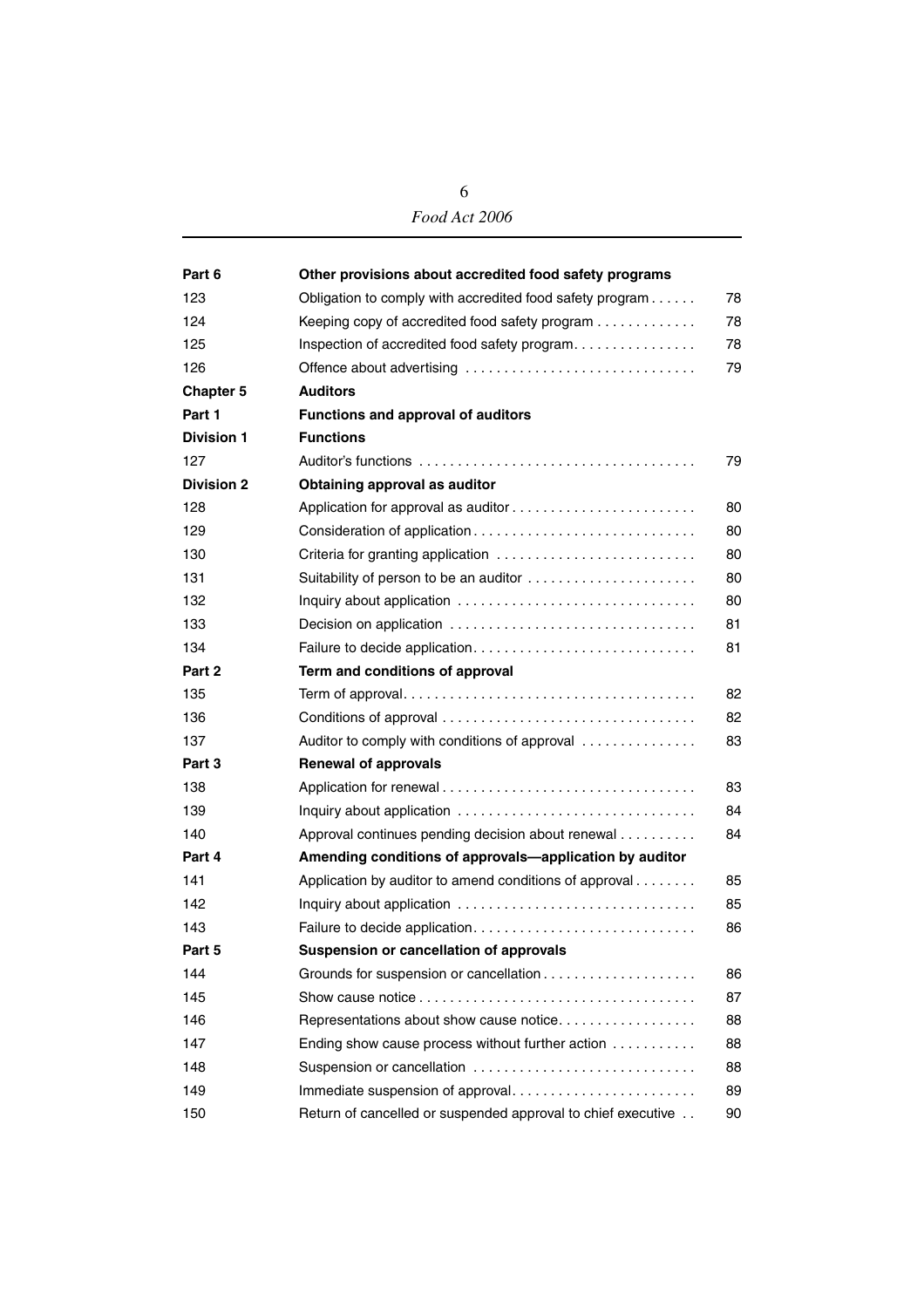| Part 6            | <b>General provisions</b>                                  |     |
|-------------------|------------------------------------------------------------|-----|
| 151               | Applications-general                                       | 90  |
| 152               |                                                            | 91  |
| 153               |                                                            | 91  |
| 154               |                                                            | 91  |
| 155               | Decision about application for replacement of approval     | 92  |
| <b>Chapter 6</b>  | Audits of accredited food safety programs                  |     |
| Part 1            | Preliminary                                                |     |
| 156               |                                                            | 92  |
| Part 2            | <b>Audits</b>                                              |     |
| <b>Division 1</b> | <b>Compliance audits</b>                                   |     |
| 157               | First compliance audit of accredited food safety program   | 93  |
| 158               | Particular licensee to have compliance audits conducted    | 93  |
| <b>Division 2</b> | <b>Check audits and nonconformance audits</b>              |     |
| 159               |                                                            | 94  |
| 160               |                                                            | 94  |
| <b>Division 3</b> | Auditors' reports and responsibilities                     |     |
| 161               | Report about audit for compliance or nonconformance audit. | 94  |
| 162               | Auditor's responsibility to inform local governments       | 96  |
| Part 3            | <b>Other matters</b>                                       |     |
| 163               |                                                            | 96  |
| 164               |                                                            | 97  |
| <b>Chapter 7</b>  | <b>Monitoring and enforcement</b>                          |     |
| Part 1            | <b>Authorised persons</b>                                  |     |
| <b>Division 1</b> | Preliminary                                                |     |
| 165               |                                                            | 97  |
| 166               | Powers of particular authorised persons limited to local   |     |
|                   | government area                                            | 97  |
| 167               | Functions of authorised person                             | 98  |
| <b>Division 2</b> | Appointment of authorised persons                          |     |
| 168               | Appointment and qualifications                             | 98  |
| 169               | Appointment conditions and limit on powers                 | 99  |
| 170               |                                                            | 99  |
| 171               |                                                            | 100 |
| 172               | When authorised person ceases to hold office               | 100 |
| 173               |                                                            | 100 |
| 174               | Return of identity card                                    | 101 |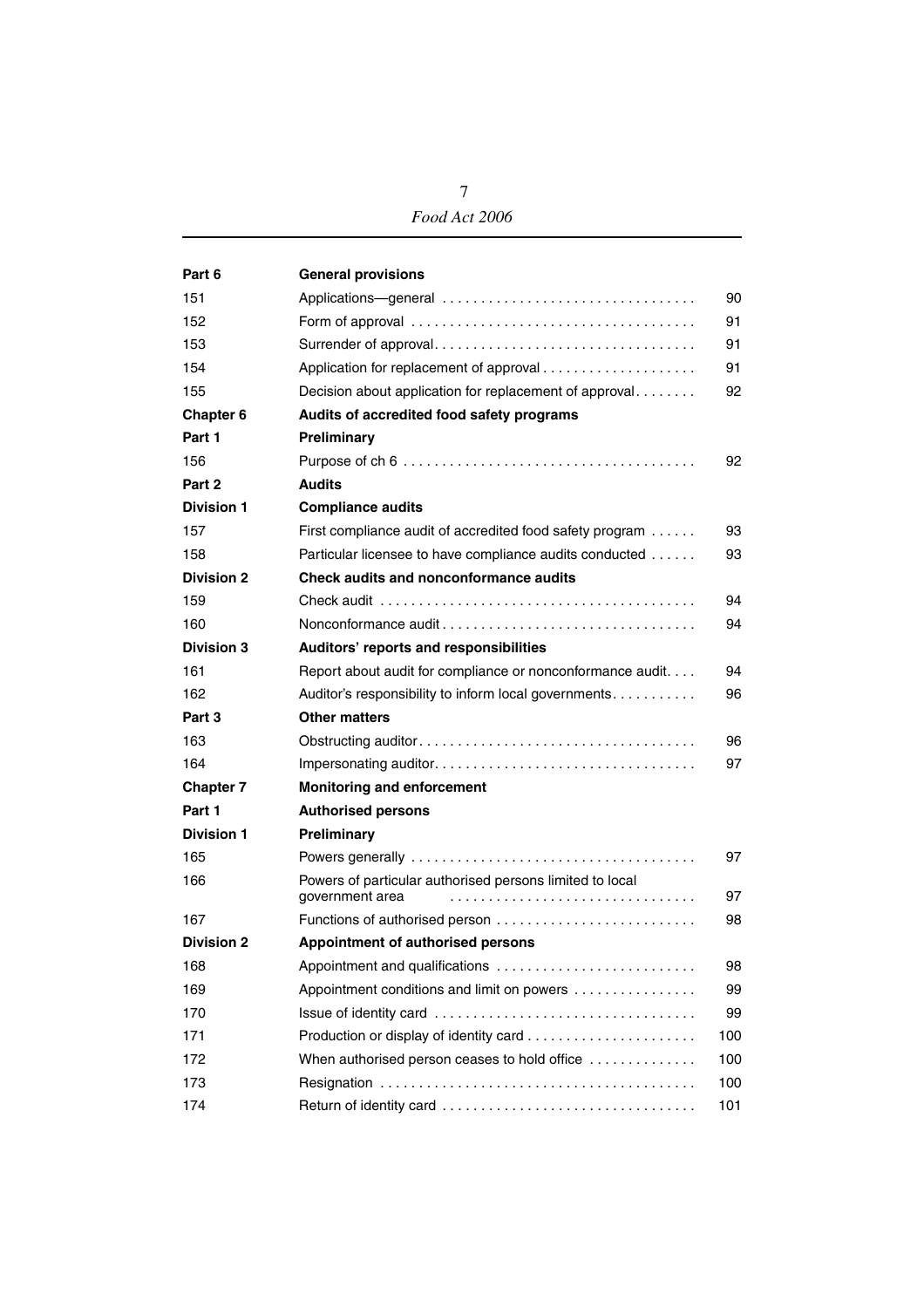| Part 2            | Powers of authorised persons                                   |     |
|-------------------|----------------------------------------------------------------|-----|
| <b>Division 1</b> | <b>Entry of places</b>                                         |     |
| 175               |                                                                | 101 |
| <b>Division 2</b> | <b>Procedure for entry</b>                                     |     |
| 176               |                                                                | 102 |
| 177               |                                                                | 103 |
| 178               |                                                                | 103 |
| 179               | Application by electronic communication and duplicate warrant. | 104 |
| 180               |                                                                | 106 |
| 181               |                                                                | 106 |
| <b>Division 3</b> | <b>General powers</b>                                          |     |
| 182               | General powers after entering places                           | 107 |
| 183               | Failure to help authorised person                              | 108 |
| 184               |                                                                | 108 |
| <b>Division 4</b> | Stopping or moving motor vehicles                              |     |
| 185               | Stopping or moving motor vehicle                               | 109 |
| <b>Division 5</b> | Power to seize evidence                                        |     |
| 186               | Seizing evidence at a place that may be entered without        | 111 |
| 187               | Seizing evidence at a place that may only be entered with      | 111 |
| <b>Division 6</b> | Dealing with seized things                                     |     |
| 188               |                                                                | 112 |
| 189               |                                                                | 112 |
| 190               | Powers to support seizure                                      | 112 |
| 191               | Authorised person may require thing's return                   | 113 |
| 192               |                                                                | 113 |
| 193               |                                                                | 114 |
| 194               |                                                                | 115 |
| 195               |                                                                | 115 |
| 196               |                                                                | 116 |
| <b>Division 7</b> | Power to obtain information                                    |     |
| 197               | Power to require name and address                              | 116 |
| 198               | Failure to give name or address                                | 117 |
| 199               | Power to require production of documents                       | 117 |
| 200               |                                                                | 118 |
| 201               |                                                                | 118 |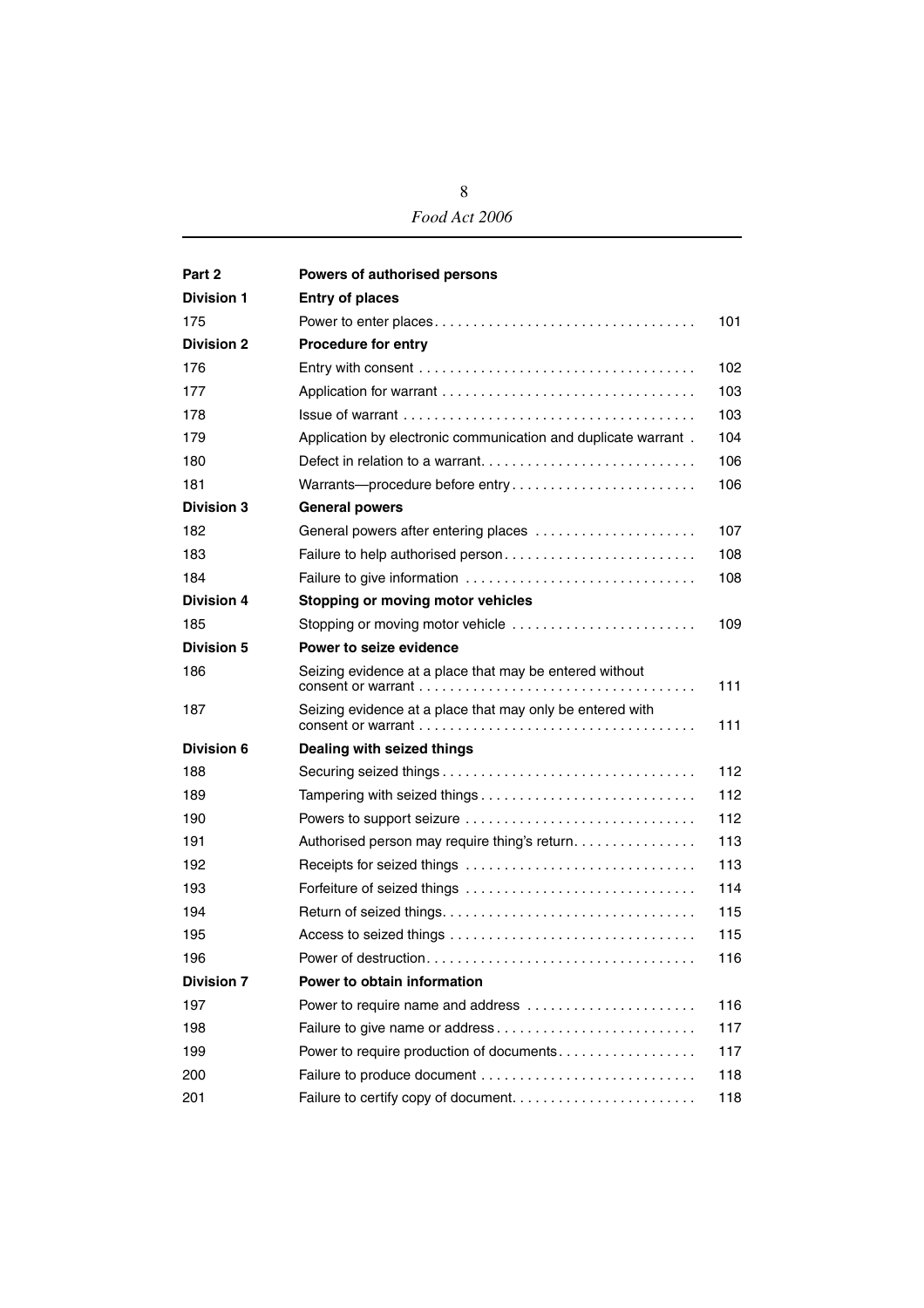| 202               |                                                                       | 118 |
|-------------------|-----------------------------------------------------------------------|-----|
| <b>Division 8</b> | <b>Emergency powers of authorised persons</b>                         |     |
| 203               |                                                                       | 119 |
| 204               | Power and procedure for entry                                         | 119 |
| 205               |                                                                       | 119 |
| 206               | How power may be exercised                                            | 120 |
| 207               | Failure to comply with authorised person's directions in<br>emergency | 121 |
| 208               | Authorised person's powers not affected                               | 121 |
| <b>Division 9</b> | <b>Improvement notices</b>                                            |     |
| 209               |                                                                       | 121 |
| 210               | Approval for particular improvement notice                            | 123 |
| 211               | Record of compliance with improvement notice                          | 123 |
| Part 3            | <b>General enforcement matters</b>                                    |     |
| <b>Division 1</b> | Notice of damage and compensation                                     |     |
| 212               |                                                                       | 124 |
| 213               |                                                                       | 124 |
| <b>Division 2</b> | <b>Other matters</b>                                                  |     |
| 214               | Obstructing authorised person                                         | 125 |
| 215               |                                                                       | 126 |
| Part 4            | <b>Emergency powers of chief executive</b>                            |     |
| 216               |                                                                       | 126 |
| 217               |                                                                       | 126 |
| 218               | Special provisions relating to recall orders                          | 127 |
| 219               |                                                                       | 128 |
| 220               |                                                                       | 128 |
| 221               |                                                                       | 129 |
| Part 5            | <b>Injunctions</b>                                                    |     |
| 222               |                                                                       | 129 |
| 223               | Who may apply for an injunction                                       | 130 |
| 224               |                                                                       | 130 |
| 225               |                                                                       | 131 |
| 226               |                                                                       | 131 |
| <b>Chapter 8</b>  | <b>Analysis of things</b>                                             |     |
| Part 1            | State analysts and approval of laboratories                           |     |
| 227               | Appointment and qualifications                                        | 132 |
| 228               |                                                                       | 132 |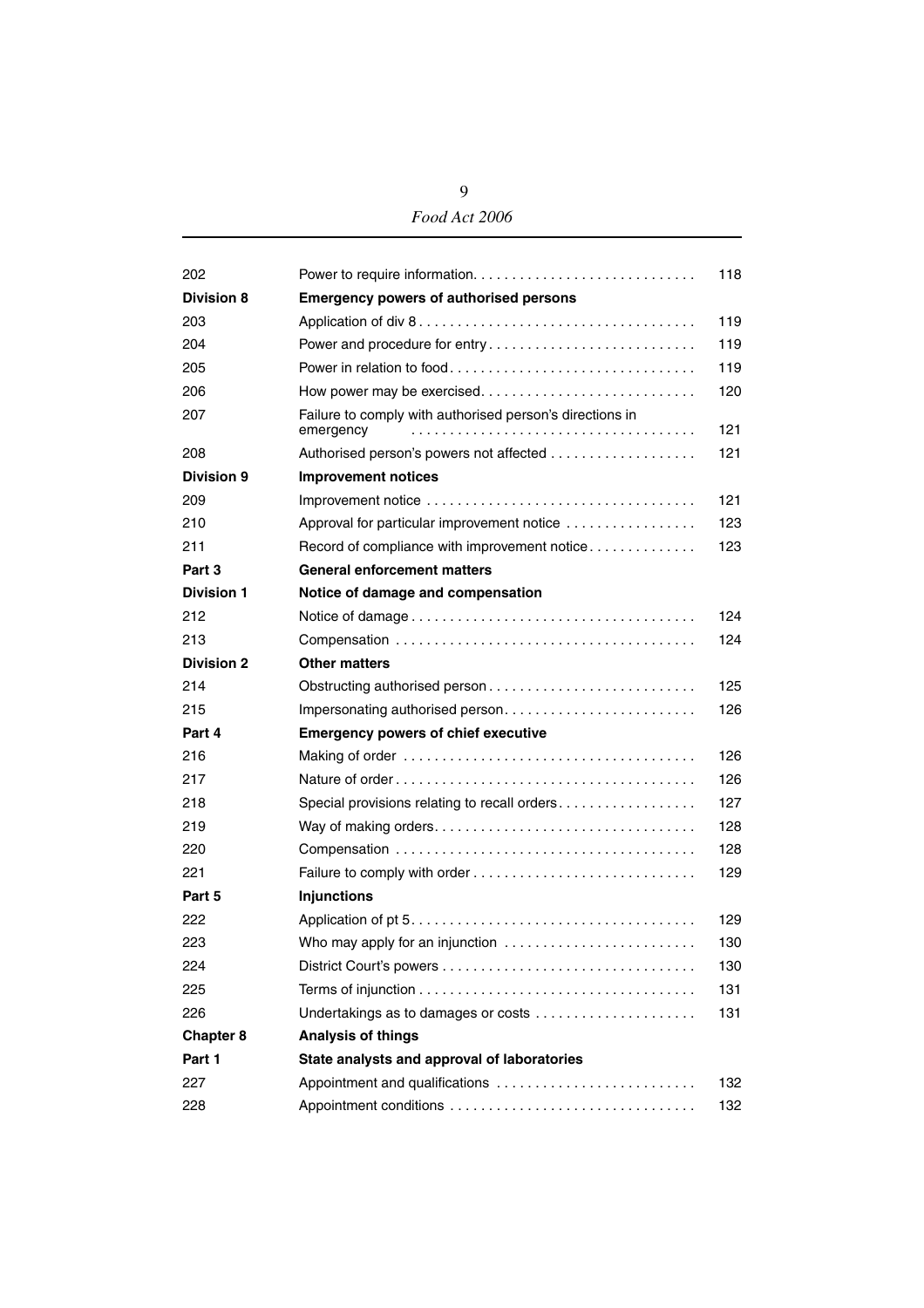| 229               | When State analyst ceases to hold office                   | 132 |
|-------------------|------------------------------------------------------------|-----|
| 230               |                                                            | 133 |
| 231               | Chief executive may approve laboratory                     | 133 |
| Part 2            | Other matters about analysis of things                     |     |
| 232               |                                                            | 133 |
| 233               | Certificate must indicate methodology used.                | 134 |
| 234               |                                                            | 134 |
| 235               | Prohibition about use of results of analysis               | 134 |
| <b>Chapter 9</b>  | <b>Reviews and appeals</b>                                 |     |
| Part 1            | Internal review of decisions                               |     |
| 236               | Appeal process starts with internal review                 | 135 |
| 237               |                                                            | 135 |
| 238               |                                                            | 135 |
| 239               |                                                            | 136 |
| 240               |                                                            | 137 |
| Part 2            | <b>Appeals</b>                                             |     |
| 241               |                                                            | 137 |
| 242               |                                                            | 138 |
| 243               | Stay of operation of review decision                       | 138 |
| 244               |                                                            | 139 |
| 245               |                                                            | 139 |
| 246               |                                                            | 140 |
| <b>Chapter 10</b> | <b>Legal proceedings</b>                                   |     |
| Part 1            | <b>Application</b>                                         |     |
| 247               |                                                            | 140 |
| Part 2            | <b>Evidence</b>                                            |     |
| 248               |                                                            | 140 |
| 249               |                                                            | 141 |
| 250               |                                                            | 141 |
| Part 3            | <b>Proceedings</b>                                         |     |
| 251               |                                                            | 143 |
| 252               | Alternative verdicts for serious food offences             | 143 |
| 253               |                                                            | 144 |
| 254               | Allegations of false or misleading information or document | 144 |
| 255               |                                                            | 144 |
| 256               | Application for order for payment of costs under s 255     | 145 |
| 257               |                                                            | 145 |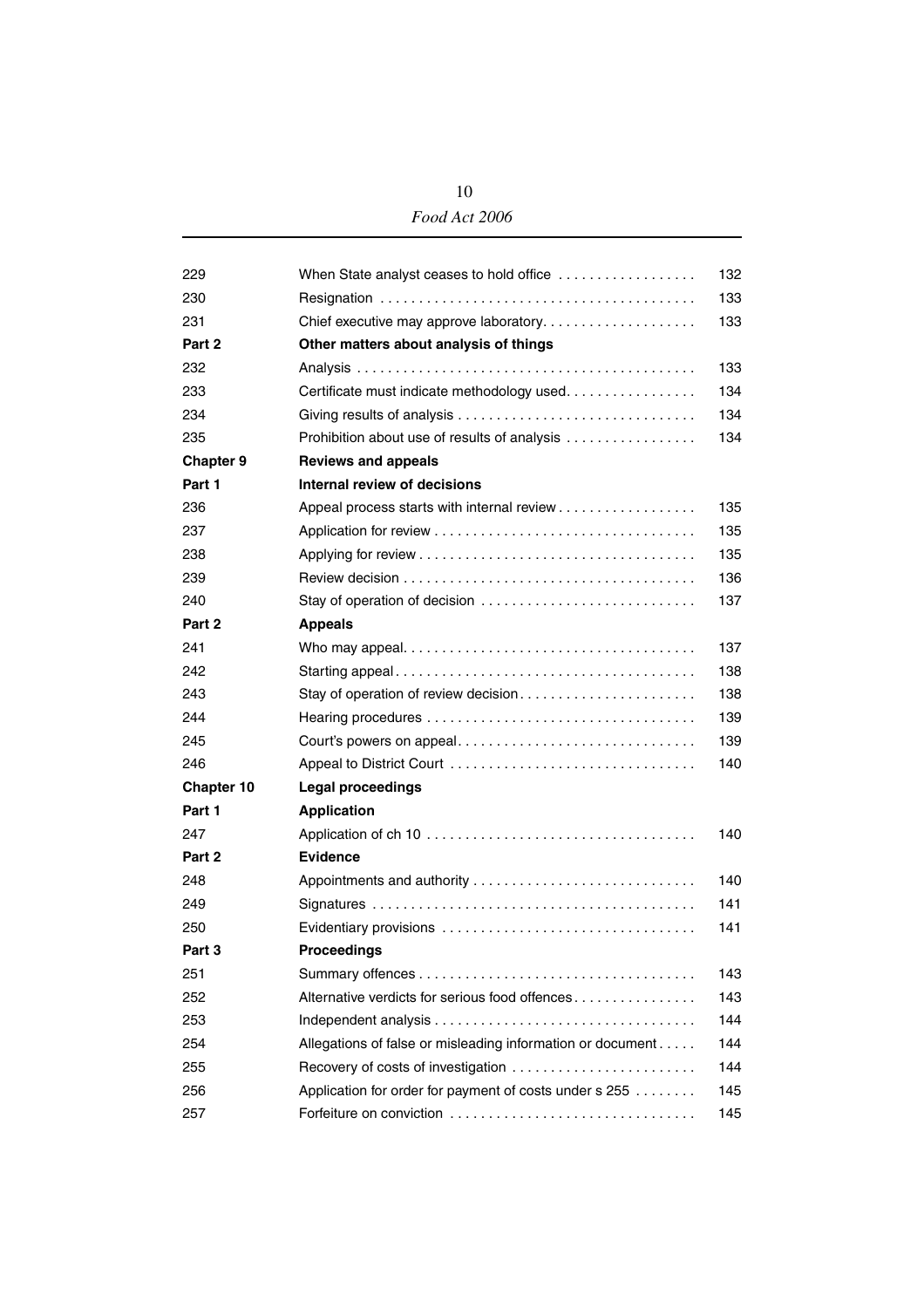| 258               | Dealing with forfeited thing                                  | 146 |
|-------------------|---------------------------------------------------------------|-----|
| 259               | Responsibility for acts or omissions of representative        | 146 |
| 260               | Executive officers must ensure corporation complies with Act  | 147 |
| 261               | Fines payable to local government                             | 147 |
| <b>Chapter 11</b> | <b>Miscellaneous</b>                                          |     |
| Part 1            | Guidelines and registers of auditors and food businesses      |     |
| <b>Division 1</b> | <b>Guidelines</b>                                             |     |
| 262               |                                                               | 148 |
| 263               |                                                               | 149 |
| <b>Division 2</b> | <b>Registers</b>                                              |     |
| 264               |                                                               | 149 |
| 265               |                                                               | 149 |
| 266               |                                                               | 150 |
| Part 2            | Offences about false or misleading statements or<br>documents |     |
| 267               |                                                               | 150 |
| 268               |                                                               | 151 |
| Part 3            | <b>Prescribed contaminants in food</b>                        |     |
| 269               |                                                               | 152 |
| 270               | Notice of isolation of prescribed contaminant.                | 152 |
| 271               |                                                               | 153 |
| Part 3A           | Suspected intentional contamination of food                   |     |
| 271A              |                                                               | 154 |
| 271B              | Reporting suspected intentional contamination of food         | 155 |
| 271C              | Potentially contaminated food must not be disposed of         | 156 |
| 271D              |                                                               | 156 |
| Part 4            | <b>Other matters</b>                                          |     |
| 272               | Confidentiality of information                                | 157 |
| 273               |                                                               | 158 |
| 274               | Protecting officials from liability                           | 159 |
| 275               | Particular premises taken to be within local government area  | 160 |
| 276               |                                                               | 160 |
| 277               |                                                               | 160 |
| 278               | Regulation-making power                                       | 161 |
| <b>Chapter 12</b> | <b>Repeal and transitional provisions</b>                     |     |
| Part 1            | <b>Repeal provision</b>                                       |     |
| 279               |                                                               | 162 |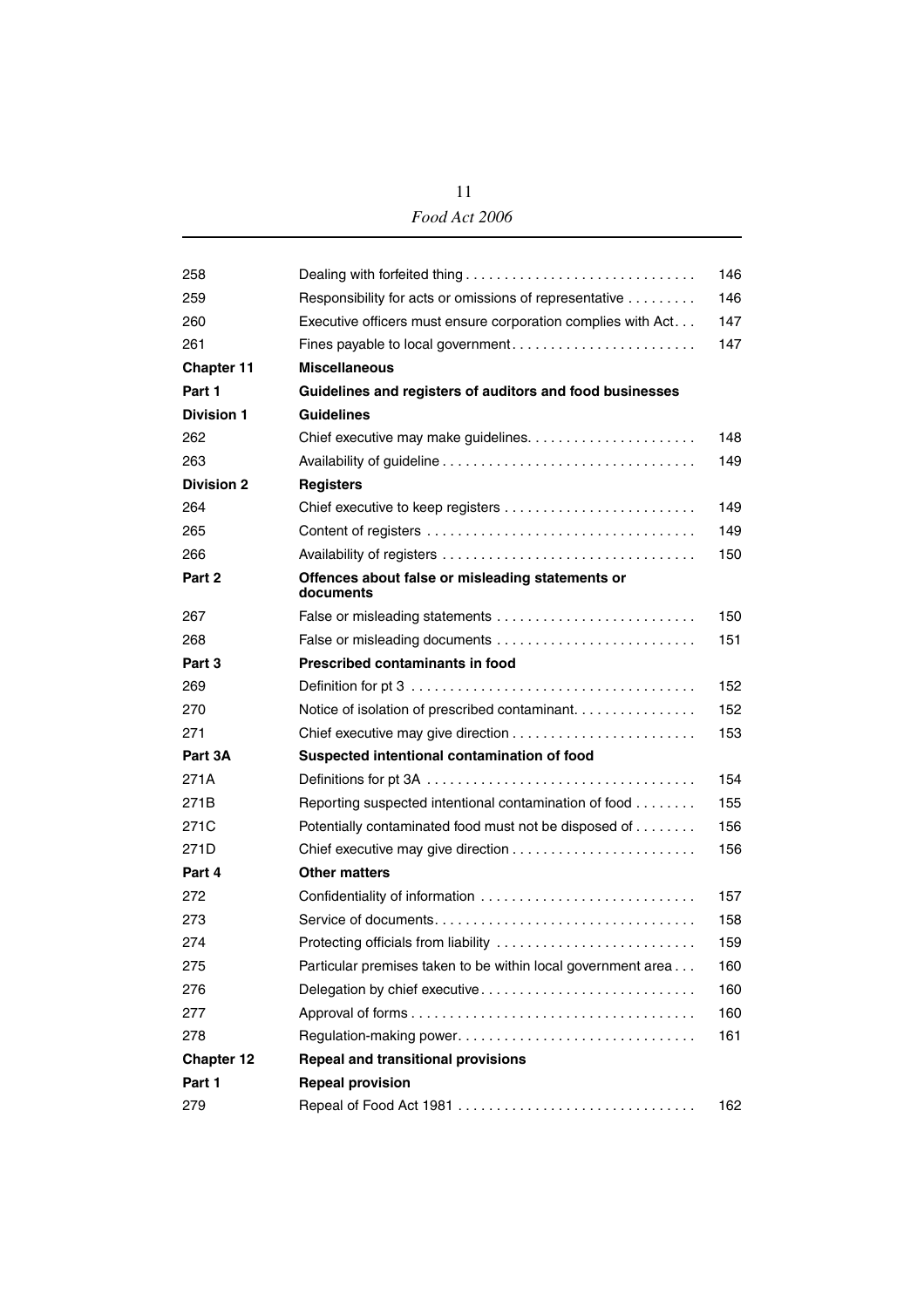| Part 2            | <b>Transitional provisions</b>                                                |     |
|-------------------|-------------------------------------------------------------------------------|-----|
| <b>Division 1</b> | Preliminary                                                                   |     |
| 280               |                                                                               | 162 |
| <b>Division 2</b> | <b>Transitional references</b>                                                |     |
| 281               |                                                                               | 162 |
| <b>Division 3</b> | Other transitional provisions                                                 |     |
| 282               | Continuation of order under repealed Act, s 8                                 | 163 |
| 283               | Continuation of order under repealed Act, pt 3                                | 163 |
| 284               | Application for compensation under repealed Act                               | 164 |
| 285               | Continuation of orders under repealed Act, s 21                               | 164 |
| 286               |                                                                               | 165 |
| 287               | Dealing with articles seized under repealed Act.                              | 166 |
| 288               | Direction about isolation of prescribed pathogen                              | 166 |
| 289               | Continuation of particular licences under former regulation                   | 167 |
| 290               | Lapsing of licences under former regulation                                   | 168 |
| 291               | Application for particular licence under former regulation                    | 168 |
| 292               | Application for renewal of particular licence under<br>former regulation      | 169 |
| 293               | Lapsing of other applications relating to licences under                      | 169 |
| 294               | Lapsing of registration under former regulation $\ldots \ldots \ldots \ldots$ | 170 |
| 295               | Lapsing of applications relating to registration under former<br>regulation   | 170 |
| 296               |                                                                               | 170 |
| <b>Schedule 2</b> | Changes to food standards code                                                | 172 |
| <b>Schedule 3</b> |                                                                               | 174 |

#### **Endnotes**

| $1 -$          |  |
|----------------|--|
| $\overline{2}$ |  |
| $\mathbf{3}$   |  |
| $\overline{4}$ |  |
| 5 <sup>5</sup> |  |
| 6              |  |
|                |  |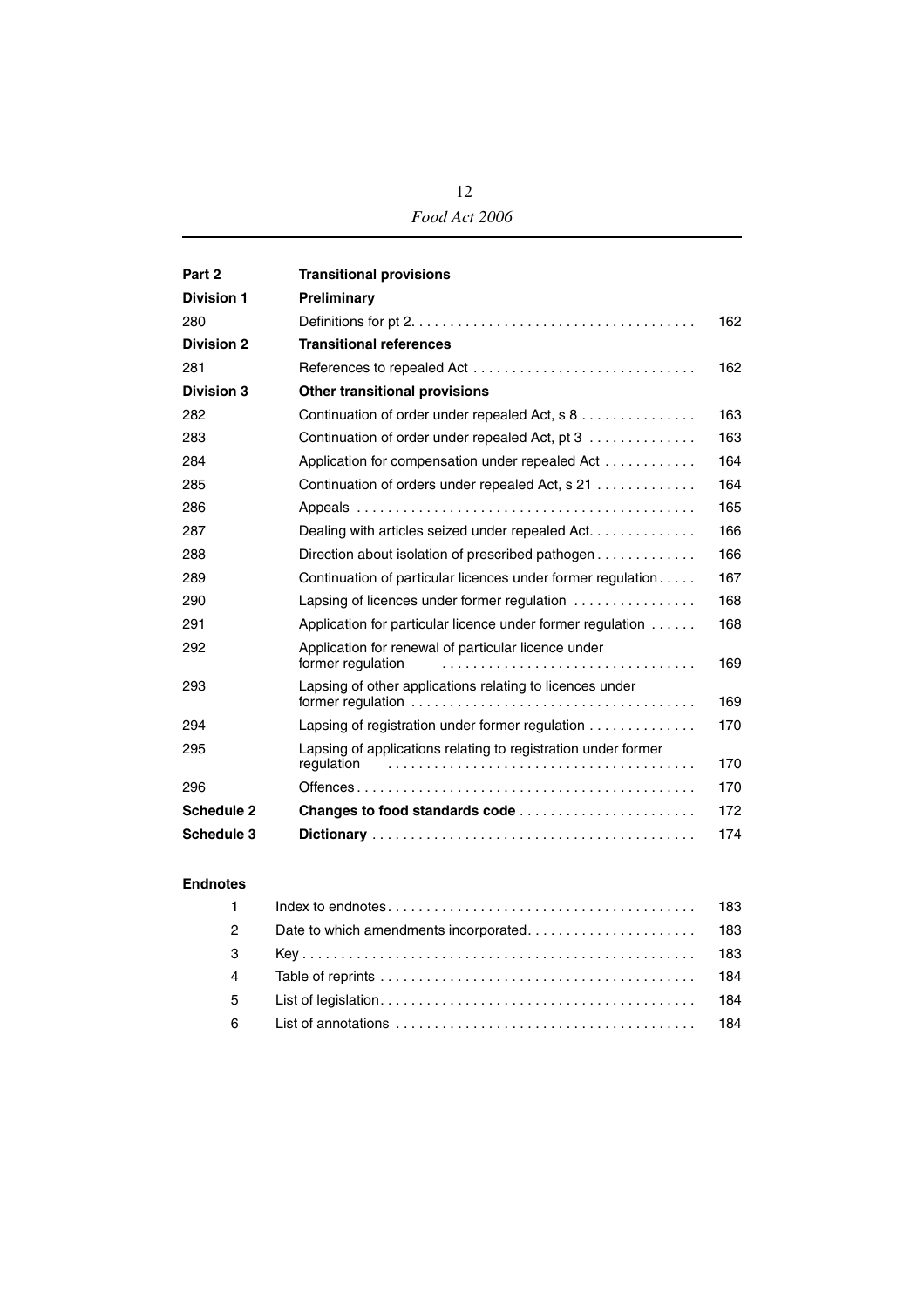[as amended by all amendments that commenced on or before 1 July 2007]

**An Act to provide for matters relating to handling and selling food, securing the safety and suitability of food and fixing standards for food, and for other purposes**

# <span id="page-14-0"></span>**Chapter 1 Preliminary**

# <span id="page-14-1"></span>**Part 1** Introduction

### <span id="page-14-2"></span>**1 Short title**

This Act may be cited as the *Food Act 2006*.

### <span id="page-14-3"></span>**2 Commencement**

This Act commences on a day to be fixed by proclamation.

# <span id="page-14-4"></span>**Part 2 Application and purposes of Act**

# **Division 1 Application**

### <span id="page-14-5"></span>**3 Act binds all persons**

- (1) This Act binds all persons.
- (2) However, this Act does not bind the State or a government owned corporation.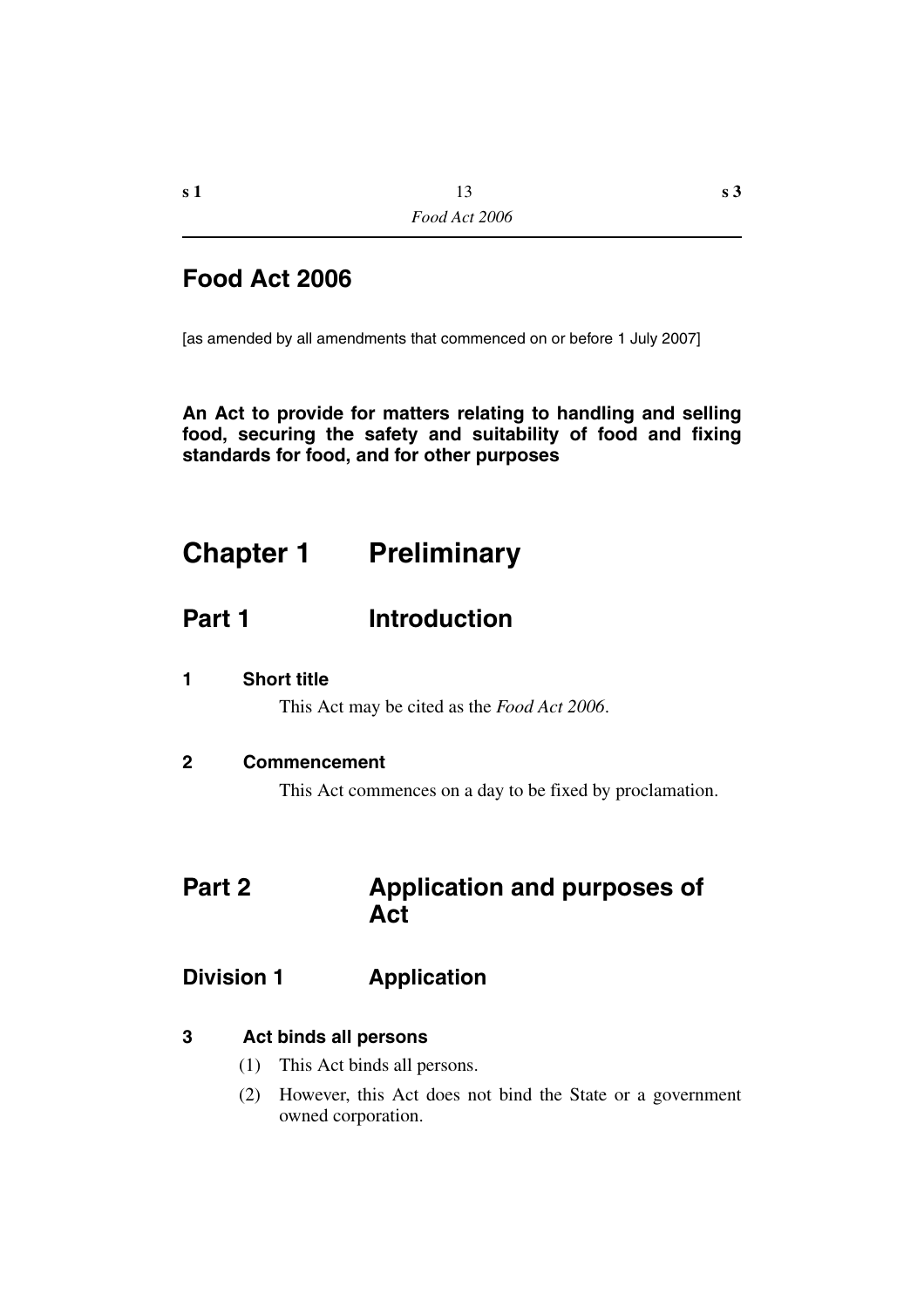### <span id="page-15-0"></span>**4 Exemption from application of Act**

- (1) This Act does not apply to—
	- (a) the handling or sale of food at a tuckshop operated by a parents and citizens association at a State school; or
	- (b) the handling, at a person's home, of food intended to be given away to a non-profit organisation for sale by the organisation.

*Example*—

baking a cake at a person's home to give to a junior football club committee for sale by the committee at a fundraising stall

(2) In this section—

*parents and citizens association* see the *Education (General Provisions) Act 2006*, schedule 4.

*State school* see the *Education (General Provisions) Act 2006*, schedule 4.

### <span id="page-15-1"></span>**5 General application of Act to ships**

- (1) This section states the application of this Act to ships in Queensland waters and ships in waters beyond the outer limit of Queensland waters (*other waters*).
- (2) This Act applies to—
	- (a) a ship in Queensland waters; and
	- (b) to the extent this Act applies in other waters, for example, under the *Crimes at Sea Act 2001*—a ship in other waters if the ship is travelling from a place in Queensland to a place in Queensland.
- (3) This Act does not apply to—
	- (a) a ship in other waters if the ship is travelling from a place outside of Queensland to a place outside of Queensland; or
	- (b) a ship of the Australian Defence Force or another country.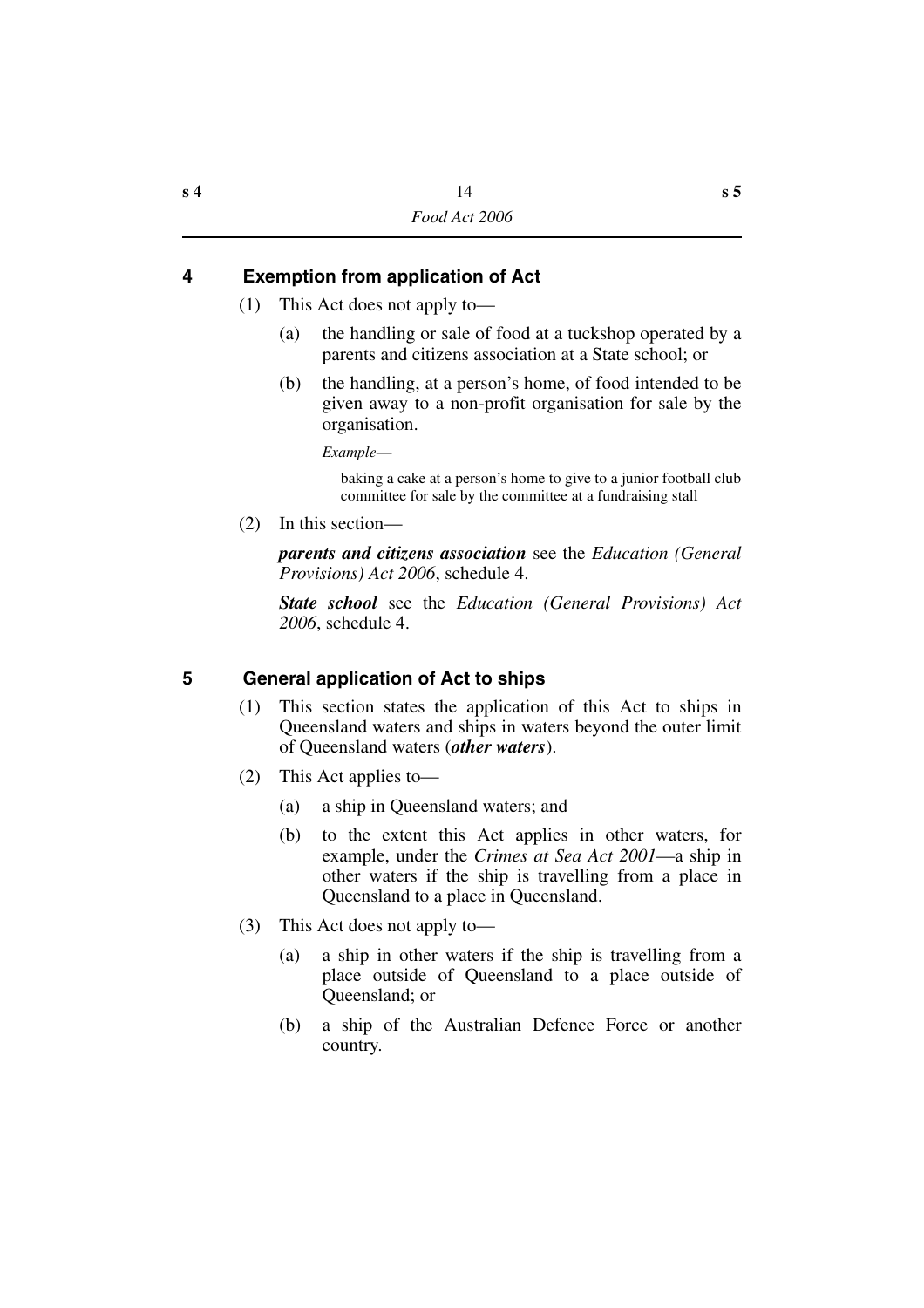### <span id="page-16-0"></span>**6 How Act affects particular rights and remedies**

- (1) No provision of this Act creates a civil cause of action based on a contravention of the provision.
- (2) This Act does not affect or limit a civil right or remedy that exists apart from this Act, whether at common law or otherwise.
- (3) Without limiting subsection (2), compliance with this Act does not necessarily show that a civil obligation that exists apart from this Act has been satisfied or has not been breached.

### <span id="page-16-1"></span>**7 Act not affected by Food Production (Safety) Act 2000**

The *Food Production (Safety) Act 2000* is additional to, and does not limit, this Act.

# **Division 2 Purposes of Act**

### <span id="page-16-2"></span>**8 Main purposes**

The main purposes of this Act are as follows—

- (a) to ensure food for sale is safe and suitable for human consumption;
- (b) to prevent misleading conduct relating to the sale of food;
- (c) to apply the food standards code.

### <span id="page-16-3"></span>**9 How main purposes are primarily achieved**

The main purposes are to be achieved primarily by—

- (a) providing for the licensing of particular food businesses; and
- (b) requiring particular licensees to have an accredited food safety program; and
- (c) providing for the accreditation and auditing of food safety programs; and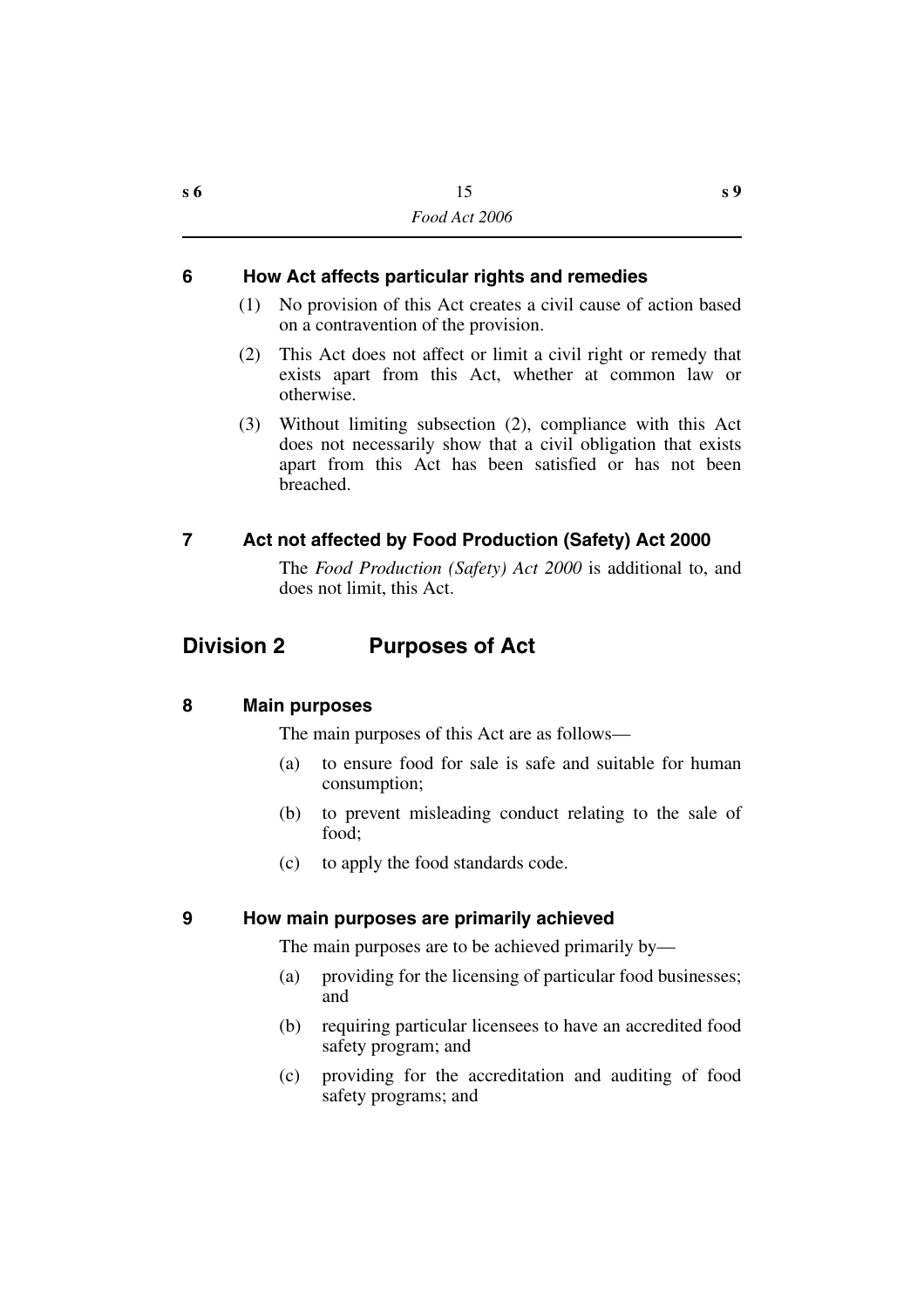(d) providing for the monitoring and enforcement of compliance with this Act and the food standards code.

# <span id="page-17-0"></span>**Part 3 Interpretation**

# **Division 1 Dictionary and notes in text**

### <span id="page-17-1"></span>**10 Definitions**

The dictionary in schedule 3 defines particular words used in this Act.

### <span id="page-17-2"></span>**11 Notes in text**

A note in the text of this Act is part of the Act.

# **Division 2 Particular definitions**

### <span id="page-17-3"></span>**12 Meaning of** *food*

- (1) *Food* includes—
	- (a) a substance or thing of a kind used, or represented as being for use, for human consumption (whether it is raw, prepared or partly prepared); and
	- (b) a substance or thing of a kind used, or represented as being for use, as an ingredient or additive in a substance or thing mentioned in paragraph (a); and
	- (c) a substance used in preparing a substance or thing mentioned in paragraph (a) if it comes into direct contact with the substance or thing mentioned in that paragraph, including, for example, a processing aid; and
	- (d) chewing gum or an ingredient or additive in chewing gum, or a substance used in preparing chewing gum; and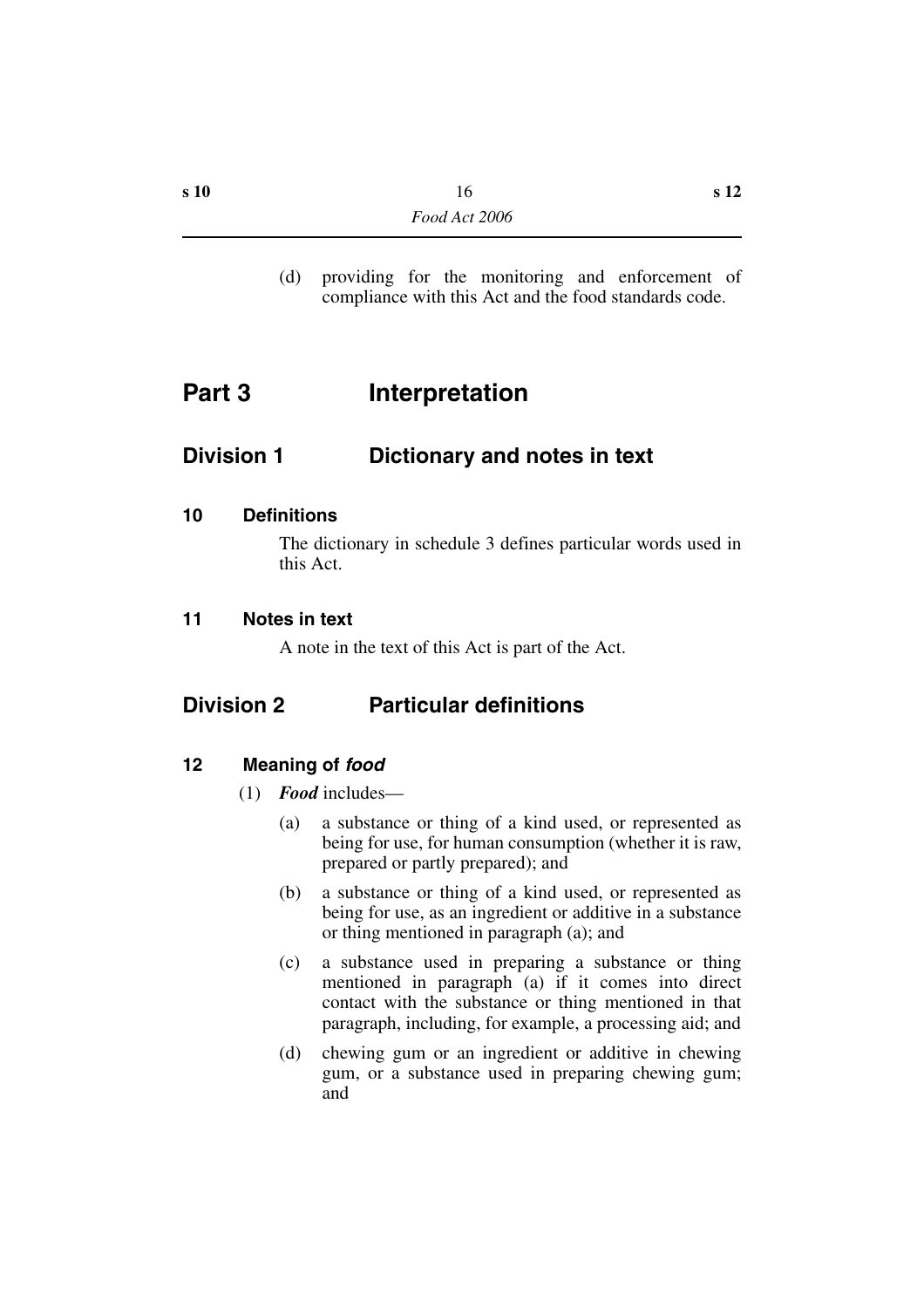- (e) water, other than reticulated water, that is—
	- (i) for sale by retail (whether it is packaged for sale or not); and
	- (ii) intended for human consumption; and
- (f) water that is carried in bulk in a vehicle and intended for human consumption, regardless of the source of the water; and

*Example of a source of water* a reticulated water supply system

- (g) reticulated water on premises where a food business is carried on; and
- (h) a substance or thing declared to be a food under a declaration in force under the *Food Standards Australia New Zealand Act 1991* (Cwlth), section 3B;

whether or not the substance, thing, chewing gum or water is in a condition fit for human consumption.

(2) However, *food* does not include a therapeutic good within the meaning of the *Therapeutic Goods Act 1989* (Cwlth).

### <span id="page-18-0"></span>**13 Meaning of** *food business*

*Food business* means a business, enterprise or activity that involves—

- (a) the handling of food intended for sale; or
- (b) the sale of food;

regardless of whether the business, enterprise or activity concerned is of a commercial, charitable or community nature and whether it involves the handling or sale of food on 1 occasion only.

# <span id="page-18-1"></span>**14 Meaning of** *food standards code*

- (1) Subject to subsection (2), *food standards code* means the Australia New Zealand Food Standards Code as defined in the *Food Standards Australia New Zealand Act 1991* (Cwlth).
- (2) In applying the food standards code for this Act—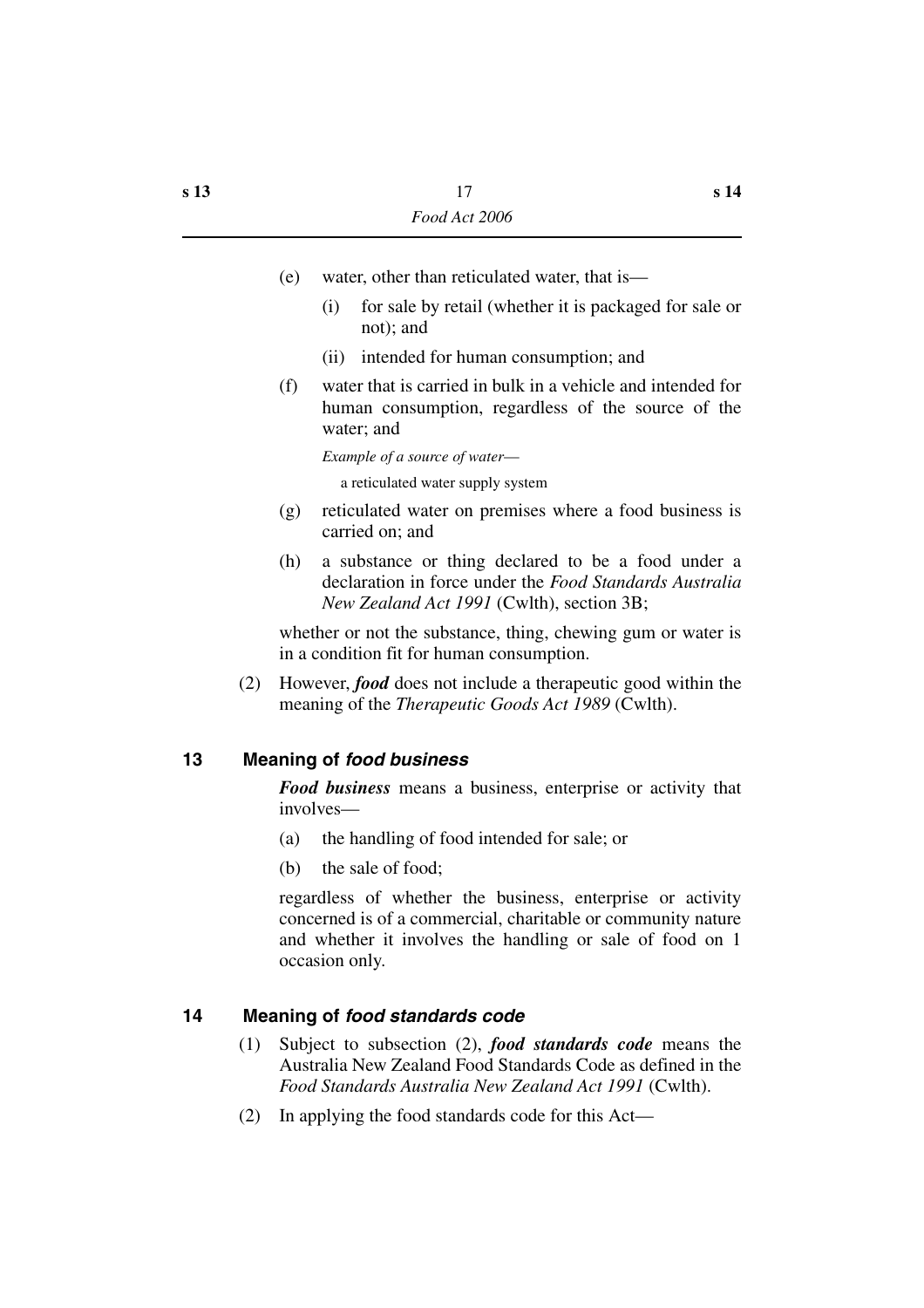- (a) the code applies with the changes—
	- (i) stated in schedule 2; or
	- (ii) prescribed under a regulation made under section  $278(2)(a)$ ; and

*Note*—

A regulation made under section 278(2)(a) expires 1 year after it is made.

(b) clause 9 of standard 1.6.2, standard 3.2.1, clause 4 of standard 3.2.2 and chapter 4 of the code<sup>1</sup> do not apply.

### <span id="page-19-0"></span>**15 Meaning of** *handling* **of food**

*Handling*, of food, includes the making, manufacturing, producing, collecting, extracting, processing, storing, transporting, delivering, preparing, treating, preserving, packing, cooking, thawing, serving and displaying of food.

### <span id="page-19-1"></span>**16 Meaning of** *manufacture*

- (1) *Manufacture*, in relation to food, includes the following—
	- (a) making food by combining ingredients;

*Examples*—

- producing frozen meals in a factory
- producing cake mixes
- (b) significantly changing the condition or nature of food by any process;

*Examples*—

- milling flour
- peeling, cutting and freezing vegetables
- (c) bottling or canning food, including, for example, bottling water or canning fruit;

<sup>1</sup> Food standards code, standard 1.6.2 (Processing Requirements), clause 9 (Production of uncooked comminuted fermented meat (UCFM)), standard 3.2.1 (Food Safety Programs), standard 3.2.2 (Food Safety Practices and General Requirements), clause 4 (Notification) and chapter 4 (Primary Production Standards)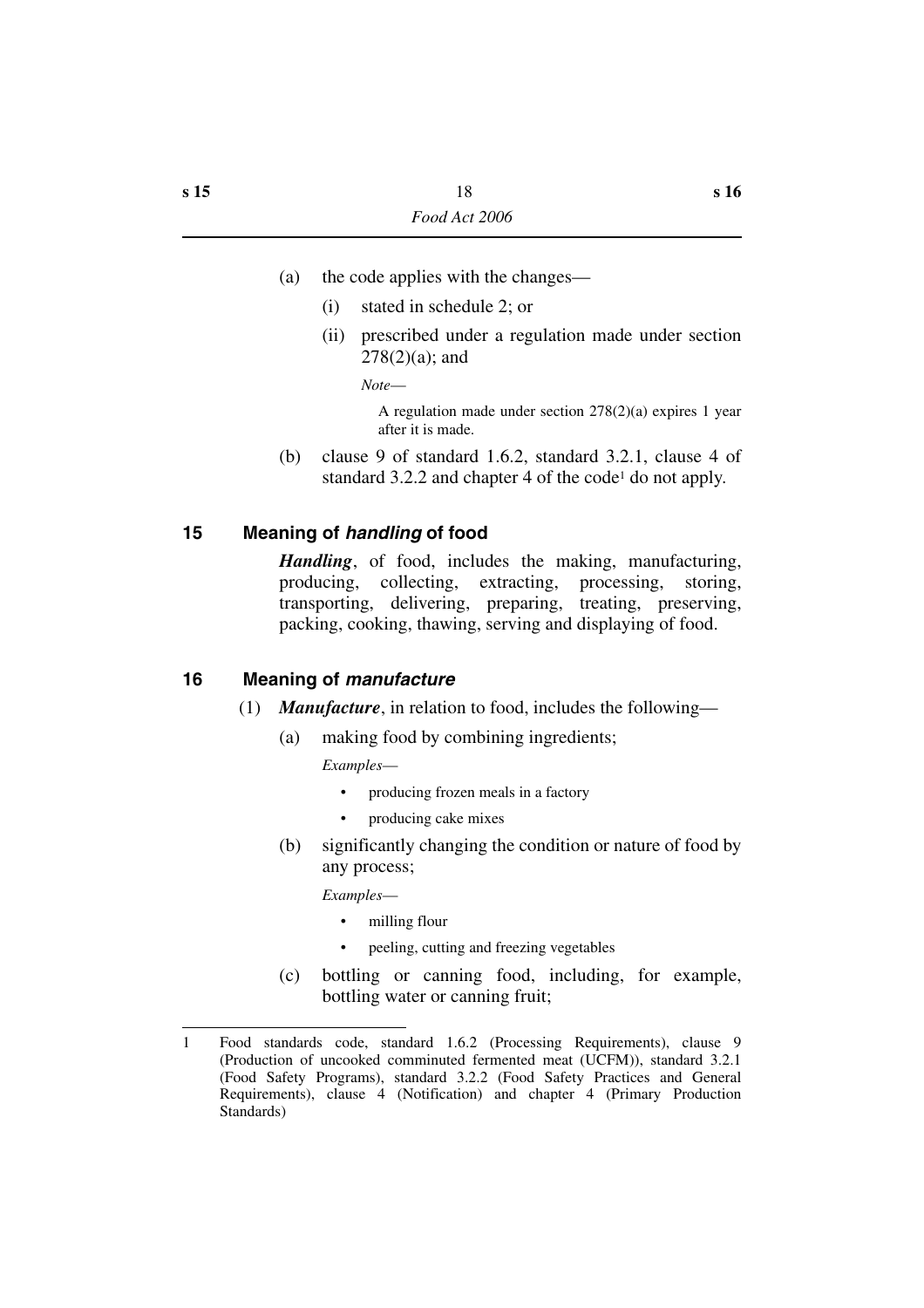(d) packing unpackaged food, other than unprocessed primary produce;

*Example*—

packing bulk ground coffee into packages for retail sale

- (e) making ice.
- (2) However, *manufacture*, in relation to food, does not include the following—
	- (a) preparing food at a particular place for retail sale at the place, including sale for immediate consumption;

*Examples*—

- preparing food at a restaurant for sale to a person dining in the restaurant
- preparing and packing sandwiches in a package at a cafe for retail sale at the cafe
- (b) preparing food for a food business that involves off-site catering;
- (c) making ice at a particular place for use at the place;
- (d) changing the condition of food merely by changing its temperature.

# <span id="page-20-0"></span>**17 Meaning of** *off-site catering*

- (1) *Off-site catering*, in relation to a food business, means serving potentially hazardous food at a place other than the principal place of business for the food business.
- (2) *Off-site catering* does not include—
	- (a) merely delivering food under an arrangement with, or on the order of, a consumer; or

*Example*—

delivering pizzas from a takeaway pizza shop

(b) the sale of food from mobile premises or temporary premises.

*Example*—

the sale of ice-creams from a mobile ice-cream van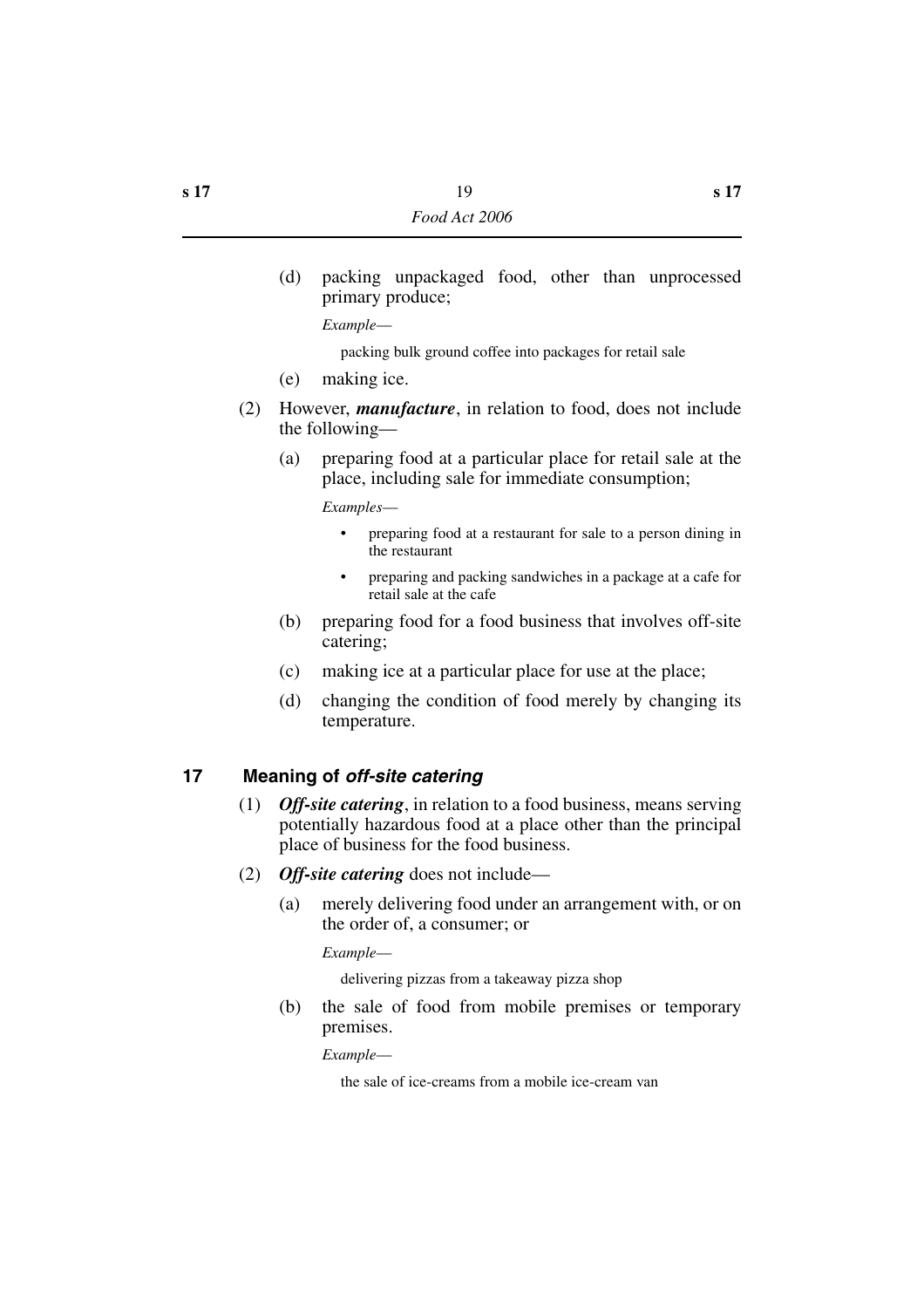### <span id="page-21-0"></span>**18 Meaning of** *on-site catering*

- (1) *On-site catering*, in relation to a food business, means preparing and serving potentially hazardous food, to all consumers of the food at the premises from which the business is carried on, under an agreement under which the food is—
	- (a) of a predetermined type; and
	- (b) for a predetermined number of persons; and
	- (c) served at a predetermined time; and
	- (d) for a predetermined cost.
- (2) *On-site catering* does not include—
	- (a) preparing and serving food at an eating establishment; or
	- (b) merely preparing and displaying food for self-service by consumers.

*Example for paragraph (b)*—

preparing food for consumption from a buffet at a restaurant

(3) In this section—

*eating establishment* means a restaurant, cafe or similar food business that involves the preparation and service of food on the order of a person for immediate consumption by the person.

### <span id="page-21-1"></span>**19 Meaning of** *sell*

- (1) *Sell* includes—
	- (a) barter, offer or attempt to sell; and
	- (b) receive for sale; and
	- (c) have in possession for sale; and
	- (d) display for sale; and
	- (e) cause or permit to be sold or offered for sale; and
	- (f) send, forward or deliver for sale; and
	- (g) dispose of in any way for valuable consideration; and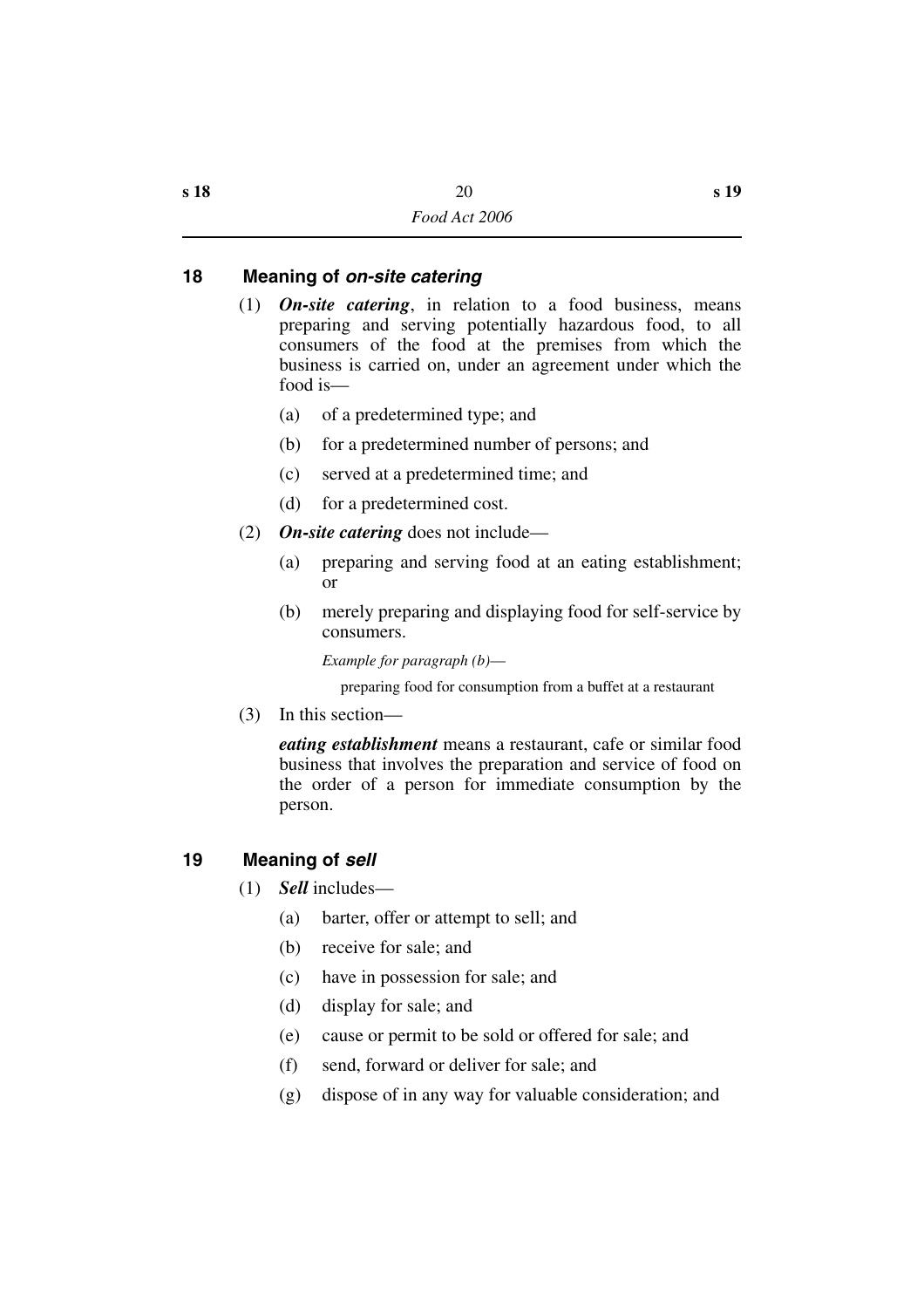- (h) dispose of to an agent for sale on consignment; and
- (i) provide under a contract of service; and
- (j) in relation to food, supply the food as a meal or part of a meal to an employee, under a term of an award governing the employment of the employee or a term of the employee's contract of service, for consumption by the employee at the employee's place of work; and
- (k) dispose of by way of raffle, lottery or other game of chance; and
- (l) offer as a prize or reward; and
- (m) give away for the purpose of advertisement or in furtherance of trade or business; and
- (n) in relation to food, supply the food under a contract (whether or not the contract is made with the consumer of the food), together with accommodation, service or entertainment, in consideration of an inclusive charge for the food supplied and the accommodation, service or entertainment; and
- (o) in relation to food, give the food away, from a food business, to a person; and
- (p) sell for the purpose of resale.
- (2) However, *sell* does not include, in relation to food—
	- (a) prepare the food at a private residence, and supply it at the residence, to a person employed at the residence for consumption by the person; or

*Example*—

preparing and supplying meals to a live-in gardener or housekeeper

(b) prepare the food at a private residence and supply it at the residence for a fee.

*Examples*—

- preparing and supplying food at a family home to a student boarding in the home
- preparing and supplying food at the home of a person with a disability as part of a home support service for the person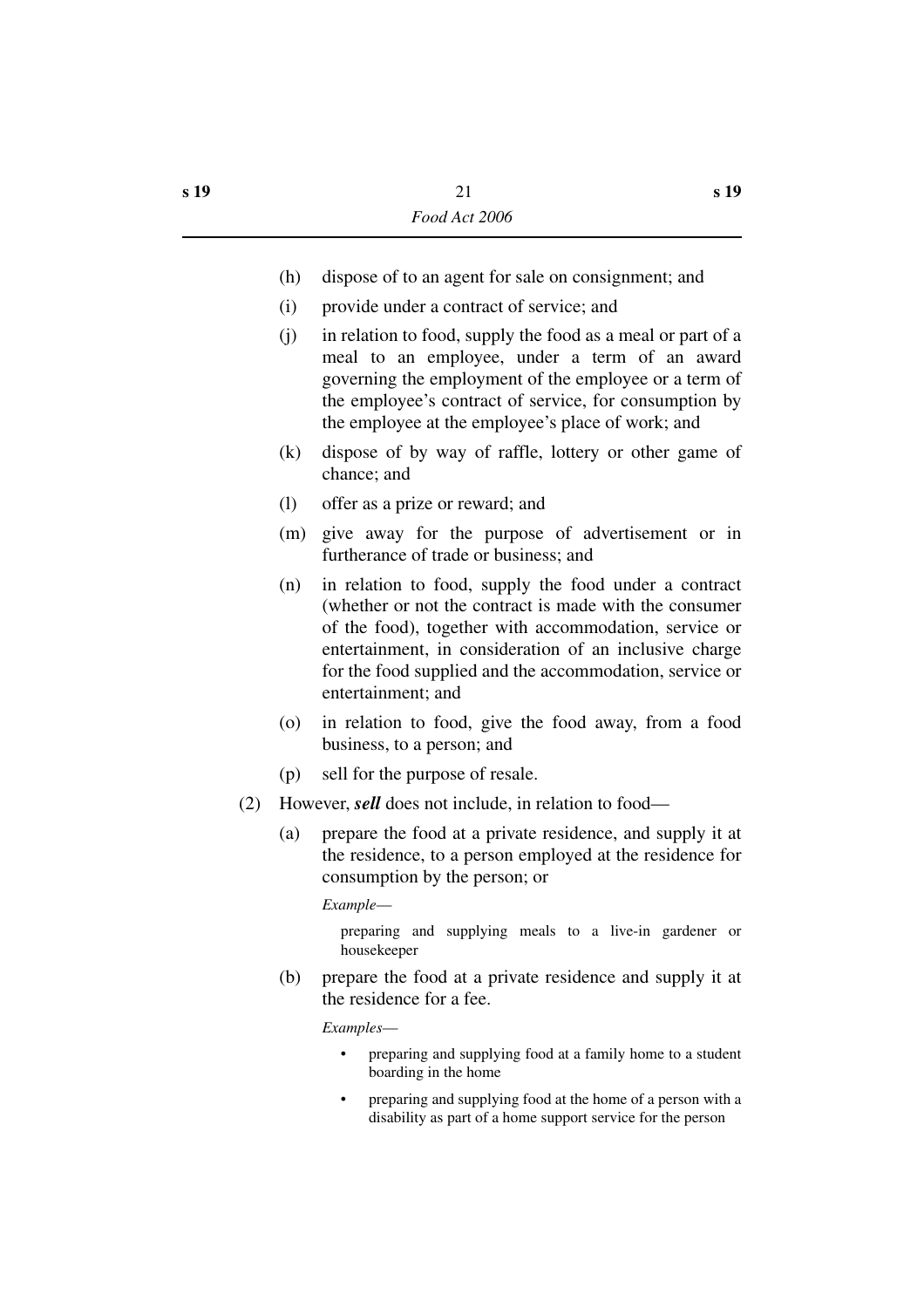- (3) For this Act, food or equipment that is displayed for the purpose of being offered as a prize or reward, or given away for the purpose of advertisement or in the furtherance of trade or business, is taken to have been displayed for sale by the owner of the food or equipment.
- (4) In this section—

*bed and breakfast facility* means premises from which a food business providing accommodation and breakfast for guests is carried on, if the person who carries on the business lives at the premises.

*farmstay premises* means premises on a farm, other than a bed and breakfast facility, at which paying guests of the farm are given food and accommodation.

*private residence* does not include the following—

- (a) premises in which a residential service under the *Residential Services (Accreditation) Act 2002* is conducted;
- (b) premises in which residential care within the meaning of the *Aged Care Act 1997* (Cwlth) is provided;
- (c) farmstay premises;
- (d) a bed and breakfast facility.

# <span id="page-23-0"></span>**20 Meaning of** *unsafe* **food**

- (1) Food is *unsafe* at a particular time if it would be likely to cause physical harm to a person who might later consume it, assuming—
	- (a) it was, after that particular time and before being consumed by the person, properly subjected to all processes, if any, that are relevant to its reasonable intended use; and
	- (b) nothing happened to it after that particular time and before being consumed by the person that would prevent its being used for its reasonable intended use; and
	- (c) it was consumed by the person according to its reasonable intended use.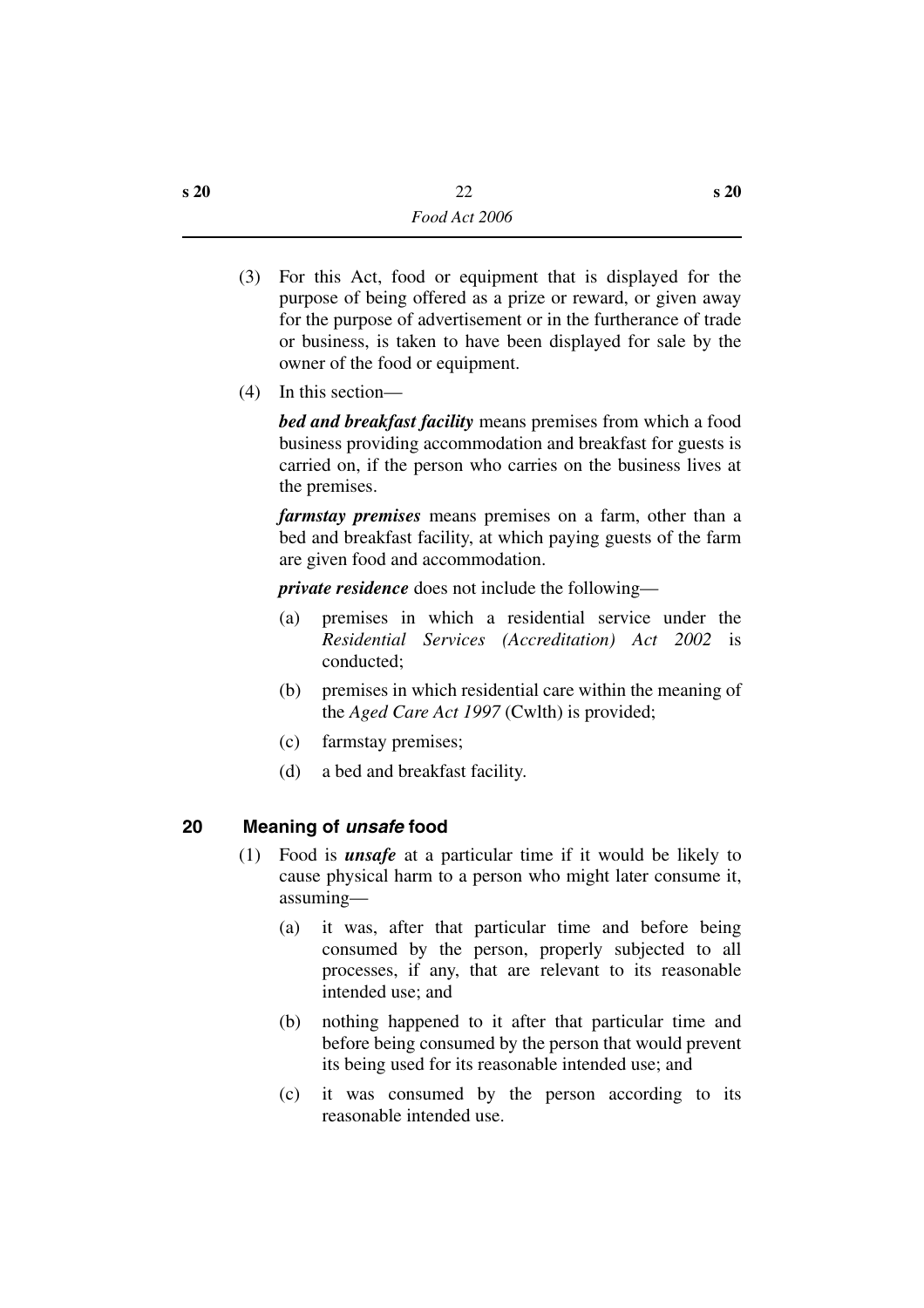- (2) However, food is not unsafe merely because its inherent nutritional or chemical properties cause, or its inherent nature causes, adverse reactions only in persons with allergies or sensitivities that are not common to the majority of persons.
- (3) In subsection (l)—

*processes* include processes involving storage and preparation.

# <span id="page-24-0"></span>**21 Meaning of** *unsuitable* **food**

- (1) Food is *unsuitable* if it is food that—
	- (a) is damaged, deteriorated or perished to an extent that affects its reasonable intended use; or
	- (b) contains a damaged, deteriorated or perished substance that affects its reasonable intended use; or
	- (c) is the product of a diseased animal, or an animal that has died other than by slaughter, and has not been declared under an Act to be safe for human consumption; or
	- (d) contains a biological or chemical agent, or other matter or substance, that is foreign to the nature of the food.
- (2) However, food is not unsuitable merely because—
	- (a) it contains an agricultural or veterinary chemical in an amount that does not contravene the food standards code; or
	- (b) it contains a metal or non-metal contaminant (within the meaning of the food standards code) in an amount that does not contravene the permitted level for the contaminant as stated in the food standards code; or
	- (c) it contains a matter or substance that is permitted by the food standards code.
- (3) In this section—

*animal* includes an amphibian, bird, crustacean, fish, mollusc and reptile.

*slaughter*, of an animal, includes the killing of an animal in the process of capturing, taking or harvesting it for the purposes of preparing it for use as food.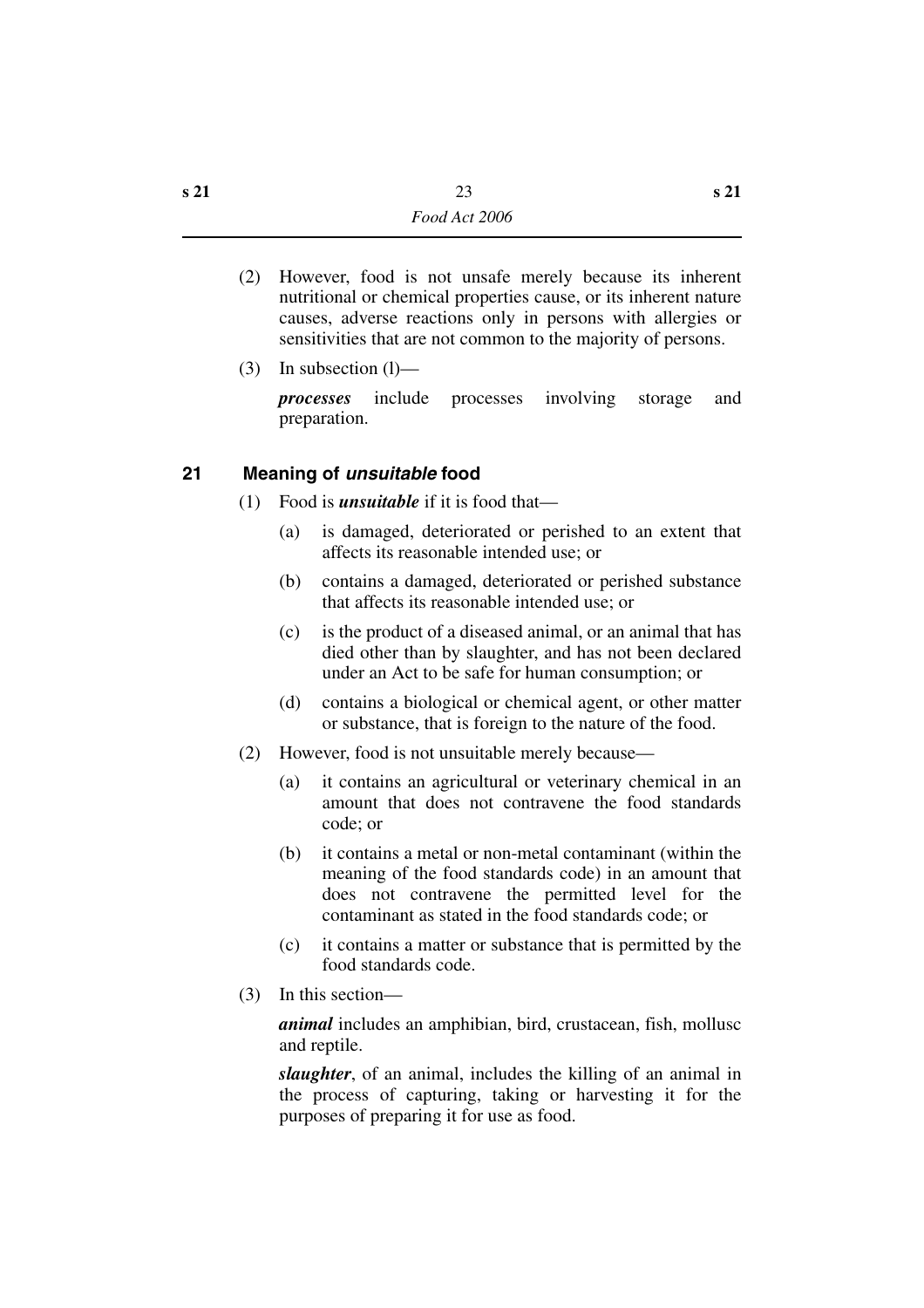# <span id="page-25-0"></span>**Part 4 Roles of the State and local governments**

### <span id="page-25-1"></span>**22 Provisions that are administered only by the State**

- (1) The following provisions of this Act are to be administered and enforced by the State and not by local governments—
	- (a) sections 34, 37, 38 and 39(2) to (4);
	- (b) chapter 5;
	- (c) section 159;
	- (d) chapter 7, part 4.
- (2) This section is subject to section 25.

#### <span id="page-25-2"></span>**23 Provisions that are administered only by local governments**

- (1) The following provisions of this Act are to be administered and enforced by local governments and not by the State—
	- (a) section  $39(1)$ ;
	- (b) chapters 3 and 4;
	- (c) chapter 6, other than section 159.
- (2) This section is subject to section 25.

#### <span id="page-25-3"></span>**24 Provisions that are administered by both State and local governments**

Sections 32, 33, 35 and 36 are to be administered and enforced by the State and local governments.

#### <span id="page-25-4"></span>**25 When State and local governments administer this Act in partnership**

- (1) The chief executive officer of a local government and the chief executive may agree that—
	- (a) the State do a thing in the administration or enforcement of this Act for a matter mentioned in section 23(1); or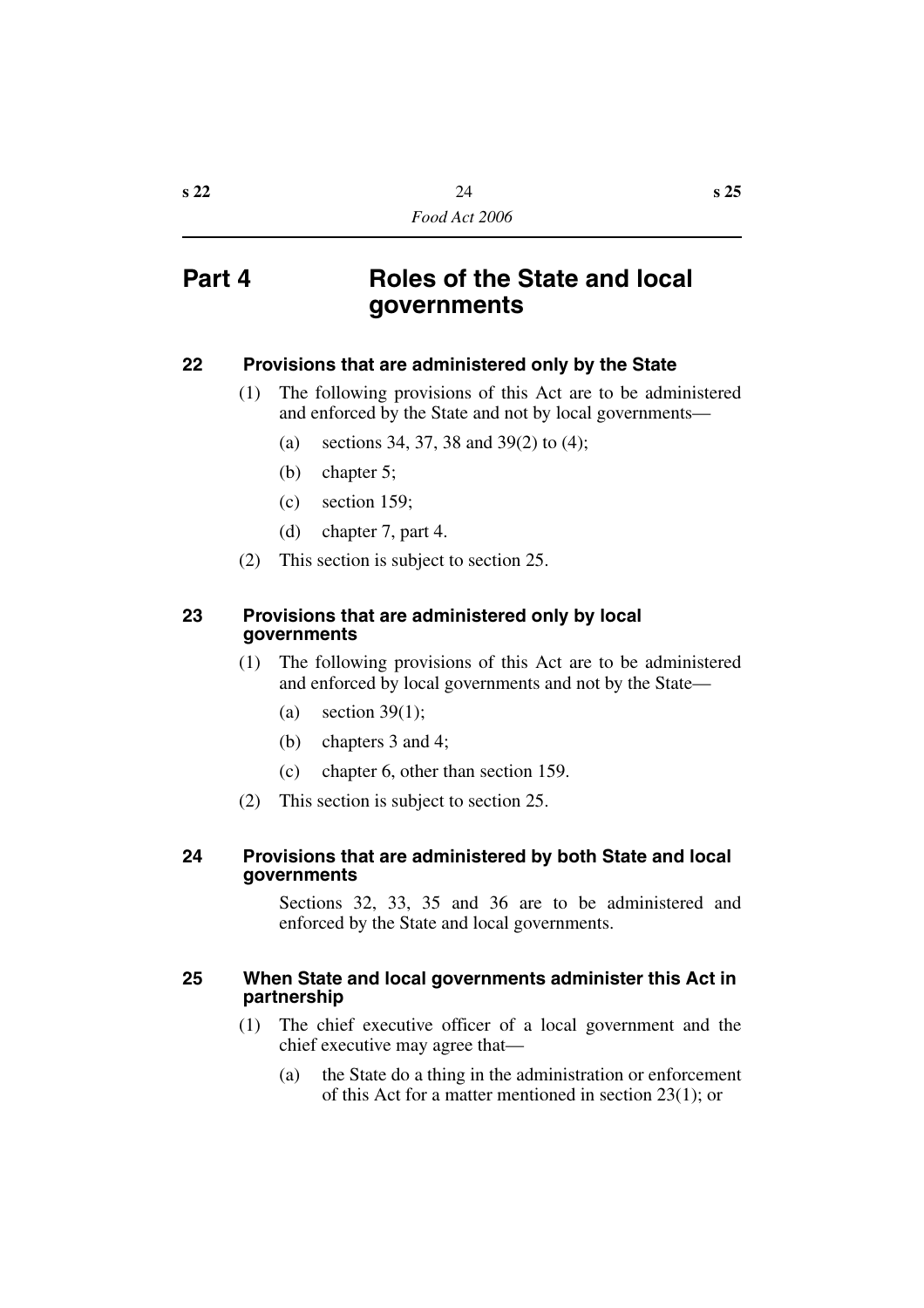- (b) the local government do a thing in the administration or enforcement of this Act for a matter mentioned in section  $22(1)$ .
- (2) For subsection  $(1)(a)$ , the chief executive may perform functions and exercise powers for this Act for a matter mentioned in section 23(1).
- (3) For subsection (1)(b), the chief executive officer may perform functions and exercise powers for this Act for a matter mentioned in section 22(1).

#### <span id="page-26-0"></span>**26 Action by the State if local government does not administer and enforce this Act**

- (1) Subsection (2) applies if the chief executive—
	- (a) is satisfied a local government has not done, or sufficiently done, a thing in the administration or enforcement of this Act for a matter mentioned in section 23(1); and
	- (b) is reasonably of the opinion that doing the thing is necessary—
		- (i) to reduce a significant risk associated with the sale of unsafe or unsuitable food; or
		- (ii) to prevent a significant risk to public health or safety recurring.
- (2) The chief executive may do the thing and the reasonable costs and expenses incurred by the chief executive are a debt payable by the local government to the State.
- (3) For subsection (1)(b), in forming an opinion about whether there is a significant risk associated with the sale of unsafe or unsuitable food, or to public health or safety, the chief executive must have regard to—
	- (a) the potential consequences to the health of individuals; and
	- (b) the number of persons likely to be exposed to the risk.
- (4) For this section, the chief executive may perform functions and exercise powers for this Act for a matter mentioned in section  $23(1)$ .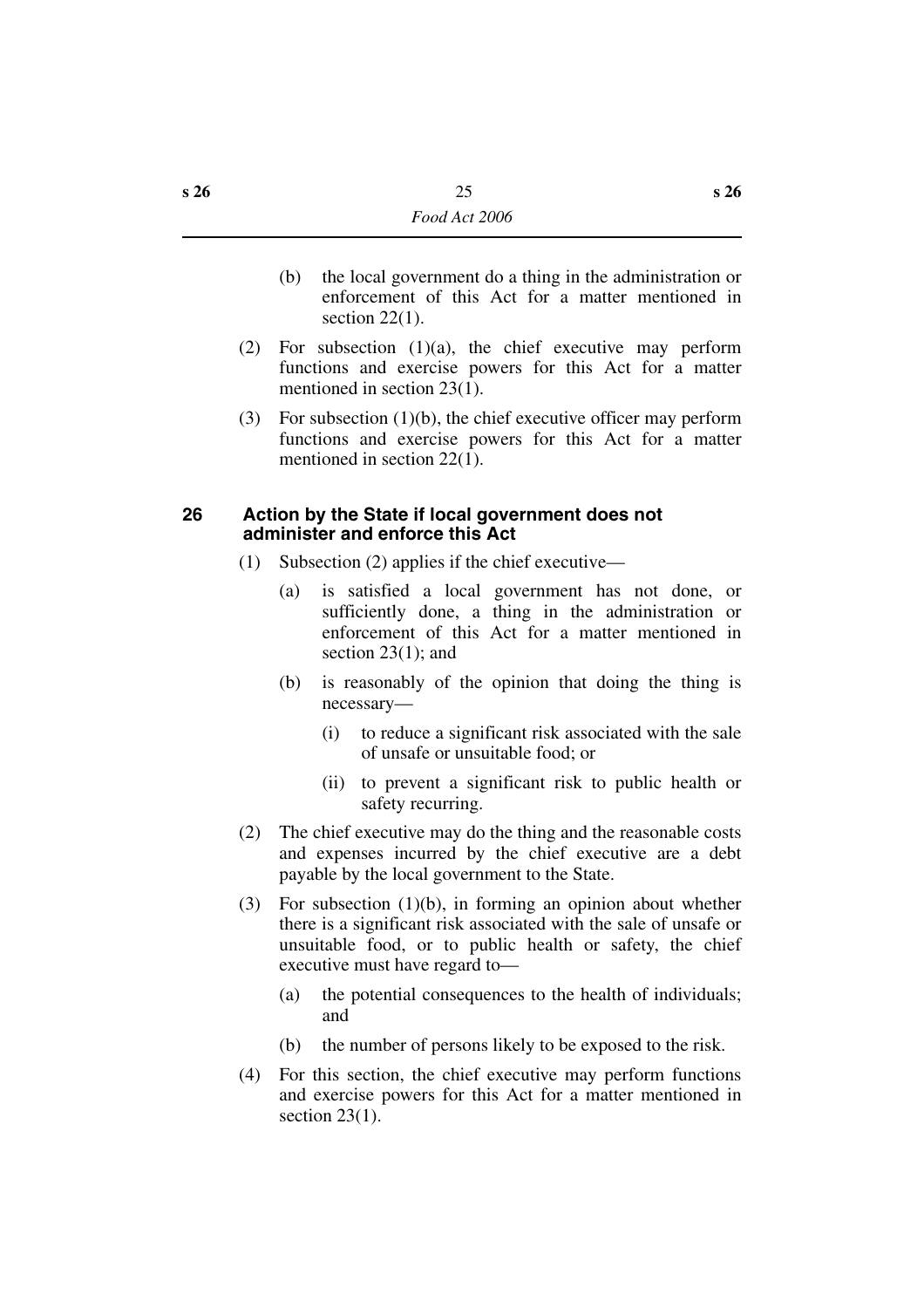## <span id="page-27-0"></span>**27 Procedure before taking action under s 26**

Before the chief executive does a thing under section 26(2), the chief executive must—

- (a) consult with the chief executive officer of the local government; and
- (b) give the local government a reasonable opportunity to do the thing.

### <span id="page-27-1"></span>**28 State may require report from local government**

- (1) This section applies to a matter under this Act administered and enforced—
	- (a) by both the State and local governments under section 24 or 25; or
	- (b) by local governments only.
- (2) The chief executive, by notice, may ask a local government to give the chief executive information about the local government's administration and enforcement of the matter within a stated reasonable time.
- (3) The local government must comply with the request.
- (4) However, before giving notice under this section, the chief executive must consult with the chief executive officer of the local government.

### <span id="page-27-2"></span>**29 Chief executive may give report to local government**

- (1) The chief executive may give a local government a report about the administration of this Act by the chief executive and local governments.
- (2) The report may contain information the chief executive considers appropriate, including, for example, information about the licensing of food businesses, or enforcement, under this Act.
- (3) The chief executive may give the report when the chief executive considers it appropriate.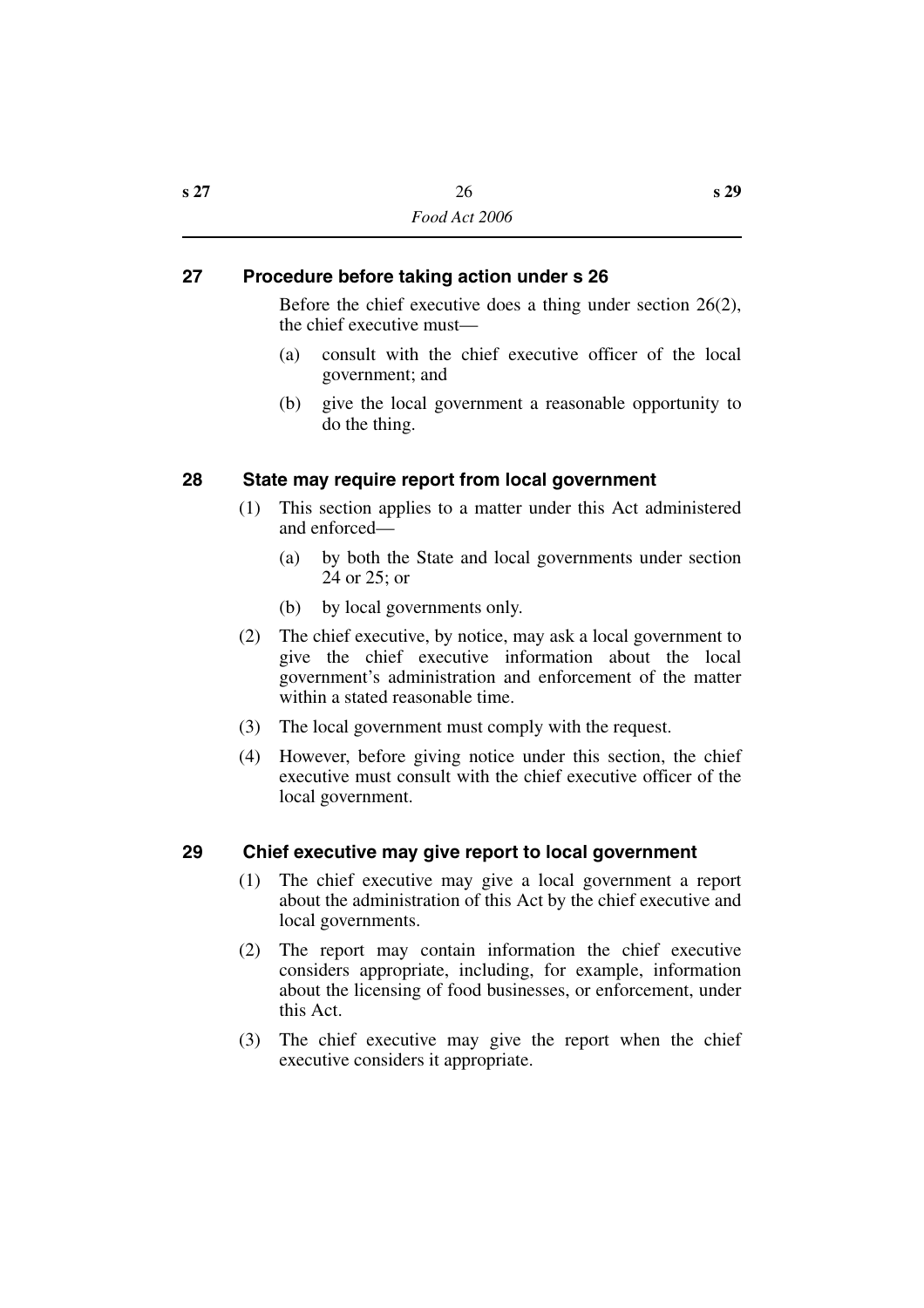### <span id="page-28-0"></span>**30 Local laws relating to purposes of Act**

A local government must not make a local law about a matter relating to the purposes of this Act unless it is necessary to make the law to carry out or give effect to the local government's administration or enforcement of the Act.

### <span id="page-28-1"></span>**31 Fees payable to local governments**

- (1) A local government may make a resolution or local law about the fees payable to it for providing a service or taking action under this Act.
- (2) For a fee for providing a service or taking action, a resolution or local law under subsection (1) may only prescribe a fee that is not more than the cost to the local government of providing the service or taking the action.

# <span id="page-28-2"></span>**Chapter 2 Offences relating to food**

# <span id="page-28-3"></span>**Part 1** Serious offences relating to **food**

#### <span id="page-28-4"></span>**32 Handling of food in unsafe way**

A person must not handle food intended for sale in a way that the person knows, or reasonably ought to know, will make, or is likely to make, the food unsafe.

Maximum penalty—1350 penalty units or 2 years imprisonment.

#### <span id="page-28-5"></span>**33 Sale of unsafe food**

A person must not sell food that the person knows, or reasonably ought to know, is unsafe.

Maximum penalty—1350 penalty units or 2 years imprisonment.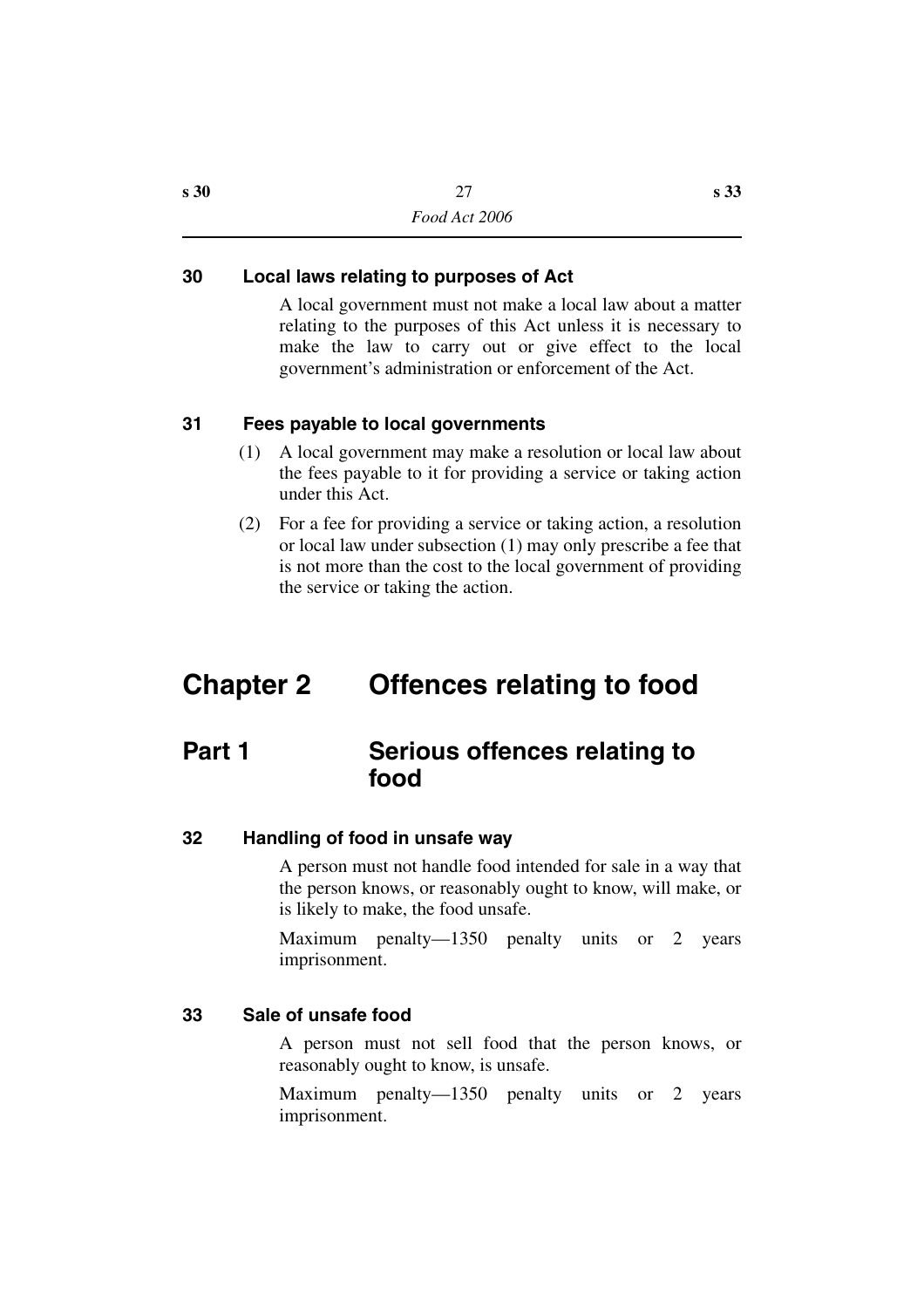### <span id="page-29-0"></span>**34 False description of food**

(1) A person must not cause food intended for sale to be falsely described if the person knows, or reasonably ought to know, that a consumer of the food who relies on the description will, or is likely to, suffer physical harm.

Maximum penalty—1350 penalty units or 2 years imprisonment.

(2) A person must not sell food that the person knows, or reasonably ought to know, is falsely described and will, or is likely to, cause physical harm to a consumer of the food who relies on the description.

Maximum penalty—1350 penalty units or 2 years imprisonment.

# <span id="page-29-1"></span>**Part 2 Other offences relating to food**

#### <span id="page-29-2"></span>**35 Handling and sale of unsafe food**

(1) A person must not handle food intended for sale in a way that will make, or is likely to make, the food unsafe.

Maximum penalty—700 penalty units.

(2) A person must not sell food that is unsafe.

Maximum penalty—700 penalty units.

### <span id="page-29-3"></span>**36 Handling and sale of unsuitable food**

(1) A person must not handle food intended for sale in a way that will make, or is likely to make, the food unsuitable.

Maximum penalty—550 penalty units.

(2) A person must not sell food that is unsuitable.

Maximum penalty—550 penalty units.

(3) For the purposes of this section, it is immaterial whether the food concerned is safe.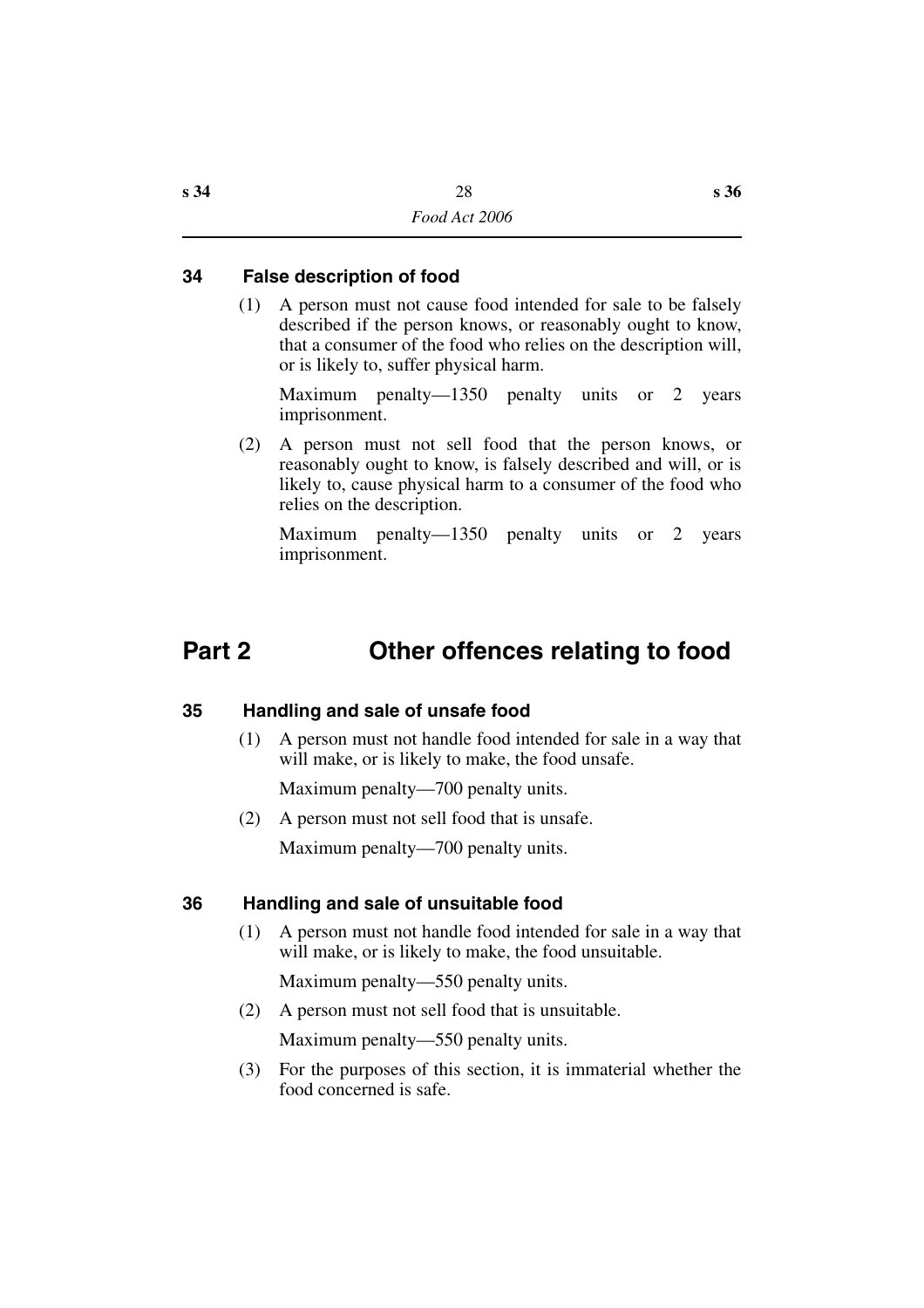### <span id="page-30-0"></span>**37 Misleading conduct relating to sale of food**

(1) A person must not, in the course of carrying on a food business, engage in conduct that is misleading or deceptive or is likely to mislead or deceive in relation to the advertising, packaging or labelling of food intended for sale or the sale of food.

Maximum penalty—700 penalty units.

(2) A person must not, for the purpose of effecting or promoting the sale of food in the course of carrying on a food business, cause the food to be advertised, packaged or labelled in a way that falsely describes the food.

Maximum penalty—700 penalty units.

(3) A person must not, in the course of carrying on a food business, sell food that is packaged or labelled in a way that falsely describes the food.

Maximum penalty—700 penalty units.

(4) Neither subsection (2) nor (3) limits the generality of subsection  $(1)$ .

### <span id="page-30-1"></span>**38 Sale of unfit equipment or packaging or labelling material**

- (1) A person must not sell equipment that, if used for the purposes for which it was designed or intended to be used—
	- (a) would make or be likely to make food unsafe; or
	- (b) would put other equipment, or would be likely to put other equipment, in a condition that, if the other equipment were used for the purposes for which it was designed or intended to be used, it would make, or be likely to make, food unsafe.

Maximum penalty—700 penalty units.

(2) A person must not sell packaging or labelling material that, if used for the purposes for which it was designed or intended to be used, would make or be likely to make food unsafe.

Maximum penalty—700 penalty units.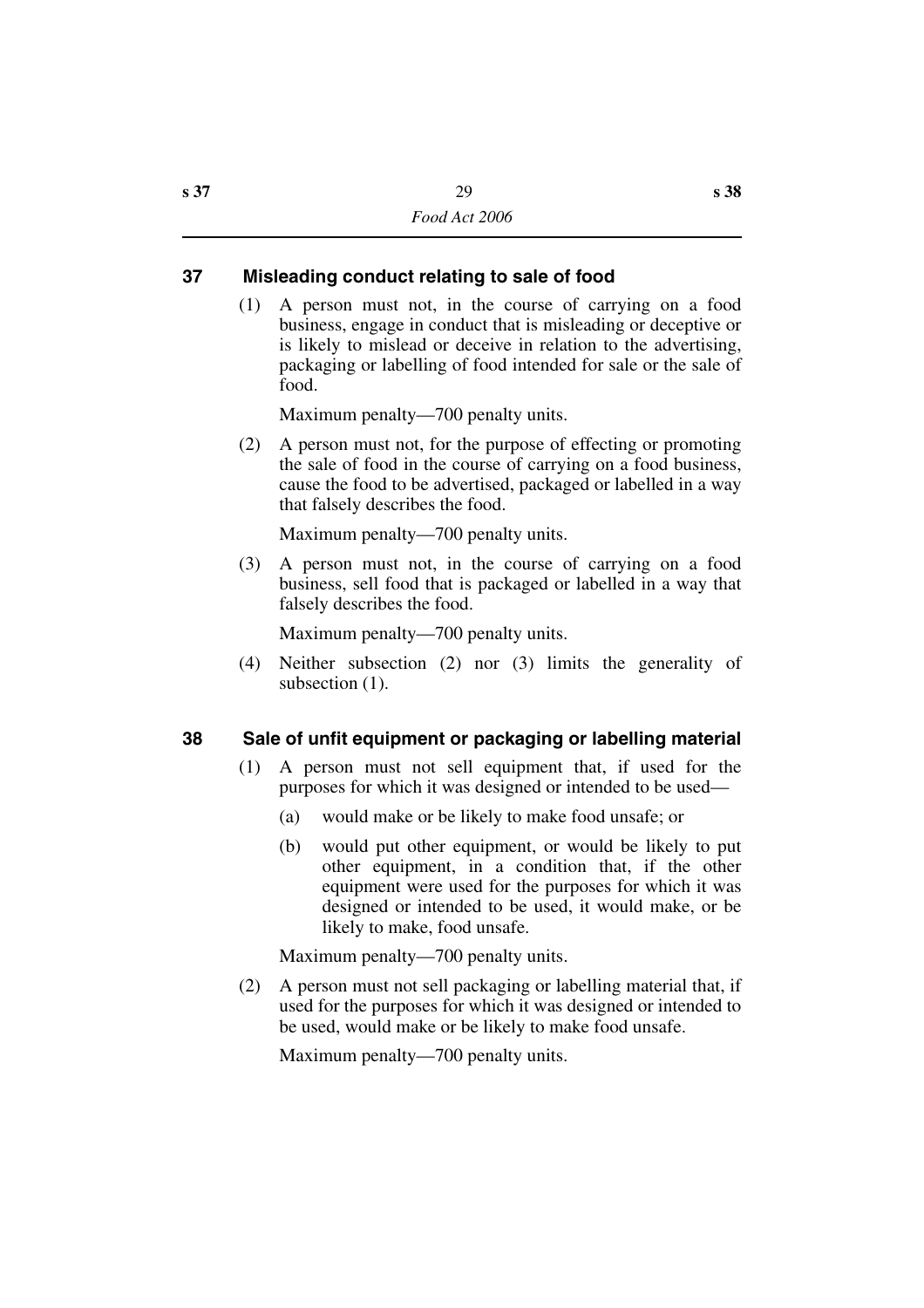# <span id="page-31-0"></span>**39 Compliance with food standards code**

(1) A person must comply with a requirement imposed on the person by a provision of the food standards code in relation to the conduct of a food business or to food intended for sale or food for sale.

Maximum penalty—700 penalty units.

(2) A person must not sell food that does not comply with a requirement of the food standards code that relates to the food.

Maximum penalty—700 penalty units.

(3) A person must not sell or advertise food that is packaged or labelled in a way that contravenes a provision of the food standards code.

Maximum penalty—700 penalty units.

(4) A person must not sell or advertise for sale food in a way that contravenes a provision of the food standards code.

Maximum penalty—700 penalty units.

# <span id="page-31-1"></span>**40 False descriptions of food**

- (1) For this chapter, food that is falsely described includes food to which any 1 or more of the following paragraphs applies—
	- (a) the food is represented as being of a particular nature or substance for which there is a prescribed standard under the food standards code and the food does not comply with that prescribed standard;
	- (b) the food is represented as being of a particular nature or substance and it contains, or is mixed or diluted with, any substance in a quantity or proportion that significantly diminishes its food value or nutritive properties as compared with food of the represented nature or substance;
	- (c) the food is represented as being of a particular nature or substance and it contains, or is mixed or diluted with, a substance of lower commercial value than food of the represented nature or substance;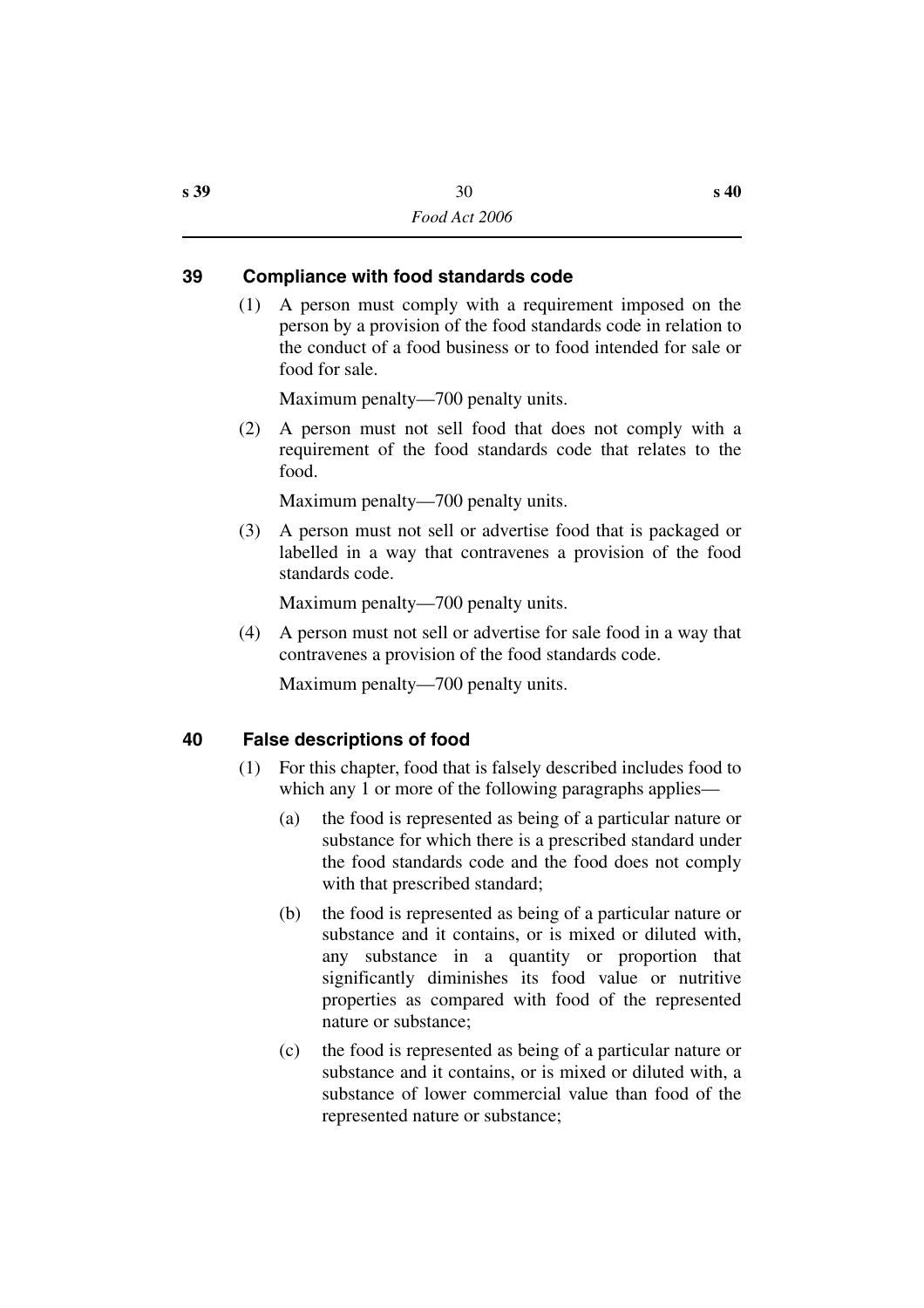- (d) the food is represented as being of a particular nature or substance and a constituent of the food has been wholly or partly removed so that its properties are diminished as compared with food of the represented nature or substance;
- (e) a word, statement, device or design used in the packaging or labelling of the food, or in an advertisement for the food, would create a false impression about the nature or substance of the food, or the commercial value of the food, in the mind of a reasonable person;
- (f) the food is not of the nature or substance represented by the way in which it is packaged, labelled or offered for sale.
- (2) Without limiting the application of subsection (1) of this section to section 34(2), food is falsely described for the purposes of section 34(2) if it is supplied in response to a purchaser's request for a particular type of food or a food that does not contain a particular ingredient, and the food is not of that type or contains that ingredient.

### <span id="page-32-0"></span>**41 Application of provisions outside the State**

For this chapter, it does not matter that the food concerned was sold or intended for sale outside the State.

# <span id="page-32-1"></span>**Part 3 Defences**

### <span id="page-32-2"></span>**42 Defence relating to publication of advertisements**

- (1) In proceedings for an offence under this chapter in relation to the publication of an advertisement, it is a defence for a person to prove that—
	- (a) the person carried on the business of publishing or arranging for the publication of advertisements; and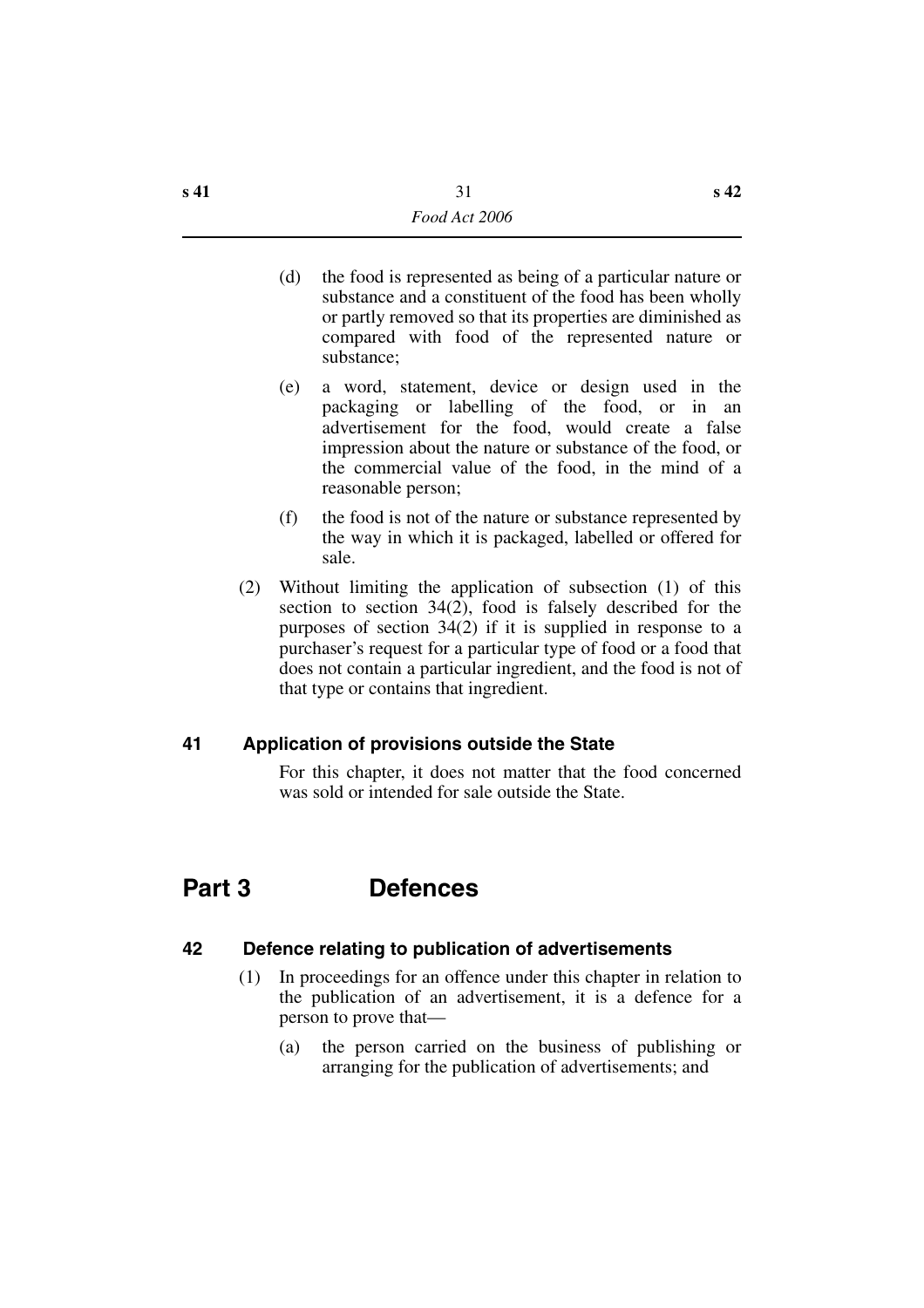- (b) the person published or arranged for the publication of the advertisement concerned in the ordinary course of that business.
- (2) Subsection (1) does not apply if the person—
	- (a) should reasonably have known that the publication of the advertisement was an offence; or
	- (b) is the proprietor of a food business or is otherwise engaged in the conduct of a food business for which the advertisement was published; or
	- (c) had previously been informed in writing by the chief executive that publication of an advertisement of that type would constitute an offence.

# <span id="page-33-0"></span>**43 Defence relating to food for export**

- (1) In proceedings for an offence under this chapter involving a contravention of a provision of the food standards code in relation to food, it is a defence for a person to prove that—
	- (a) the food concerned is to be exported to another country; and
	- (b) the food complies with the laws in force at the time of the alleged offence in the place to which the food is to be exported being laws that deal with the same subject matter as the provision of the food standards code concerned.
- (2) This section does not apply to food that was originally intended for export but was sold in the State.

# <span id="page-33-1"></span>**44 Defence of due diligence**

- (1) In proceedings for an offence under this chapter, it is a defence for a person to prove that the person exercised all due diligence to prevent the commission of the offence by the person or by another person under the person's control.
- (2) Without limiting the ways in which a person may satisfy the requirements of subsection (1), a person satisfies those requirements if it is proved—
	- (a) that the commission of the offence was due to—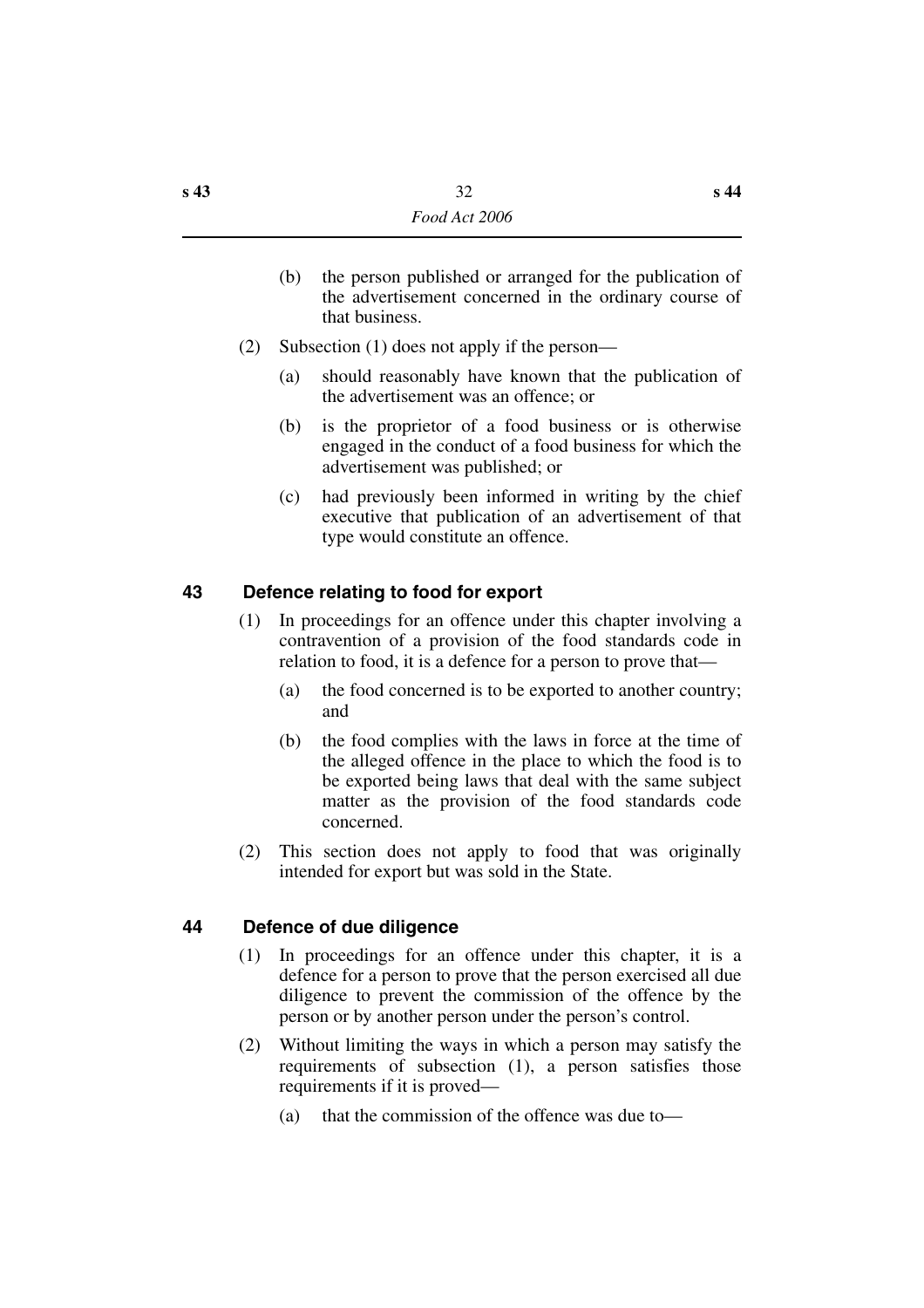- (i) an act or default of another person; or
- (ii) reliance on information supplied by another person; and
- $(b)$  that—
	- (i) the person carried out all checks of the food concerned as were reasonable in all the circumstances; or
	- (ii) it was reasonable in all the circumstances to rely on checks carried out by the person who supplied the food concerned to the person; and
- (c) that the person did not import the food into the State from another country; and
- (d) if the offence involves the sale of food, that—
	- (i) the person sold the food in the same condition as when the person purchased it; or
	- (ii) the person sold the food in a different condition to that in which the person purchased it, but that the difference did not result in a contravention of this Act.
- (3) Without limiting the ways in which a person may satisfy the requirements of subsection (1) or  $(2)(b)(i)$ , a person may satisfy those requirements by proving that the person complied with—
	- (a) an accredited food safety program; or
	- (b) a scheme (for example, a quality assurance program or an industry code of practice) that was—
		- (i) designed to manage food safety hazards and based on Australian national or international standards, codes or guidelines designed for that purpose; and
		- (ii) documented in some way.
- (4) In subsection  $(2)(a)$ —

*another person* does not include a person who was—

(a) an employee or agent of the defendant; or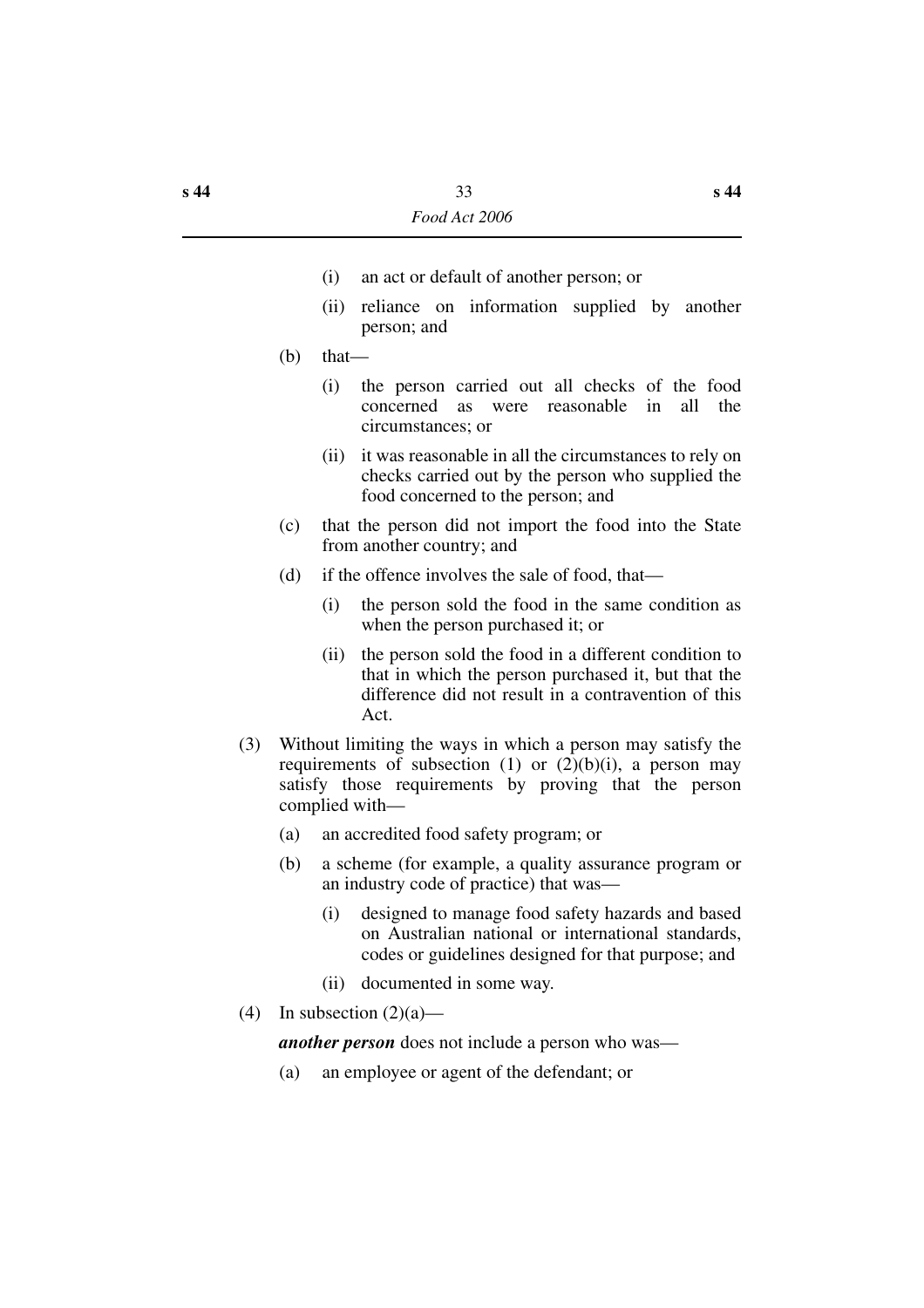(b) in the case of a defendant that is a body corporate, a director, employee or agent of the defendant.

## <span id="page-35-0"></span>**45 Disapplication of Criminal Code, ss 23 and 24**

- (1) The Criminal Code, section 23, does not apply to an offence under this chapter.
- (2) The Criminal Code, section 24, does not apply to an offence under part 2.2

### <span id="page-35-1"></span>**46 Defence relating to handling food**

In proceedings for an offence under section 32, 35(1) or  $36(1)$ ,<sup>3</sup> it is a defence for a person to prove that the person caused the food to which the offence relates to be destroyed or otherwise disposed of immediately after the food was handled in the way that was likely to make it unsafe or unsuitable.

### <span id="page-35-2"></span>**47 Defence relating to sale of unfit equipment or packaging or labelling material**

In proceedings for an offence under section  $38(1)$  or  $(2)$ ,<sup>4</sup> it is a defence for a person to prove that the person reasonably believed that the equipment or material concerned was not intended for use in connection with the handling of food.

<sup>2</sup> Criminal Code, sections 23 (Intention—motive) and 24 (Mistake of fact)

<sup>3</sup> Section 32 (Handling of food in unsafe way), 35 (Handling and sale of unsafe food) or 36 (Handling and sale of unsuitable food)

<sup>4</sup> Section 38 (Sale of unfit equipment or packaging or labelling material)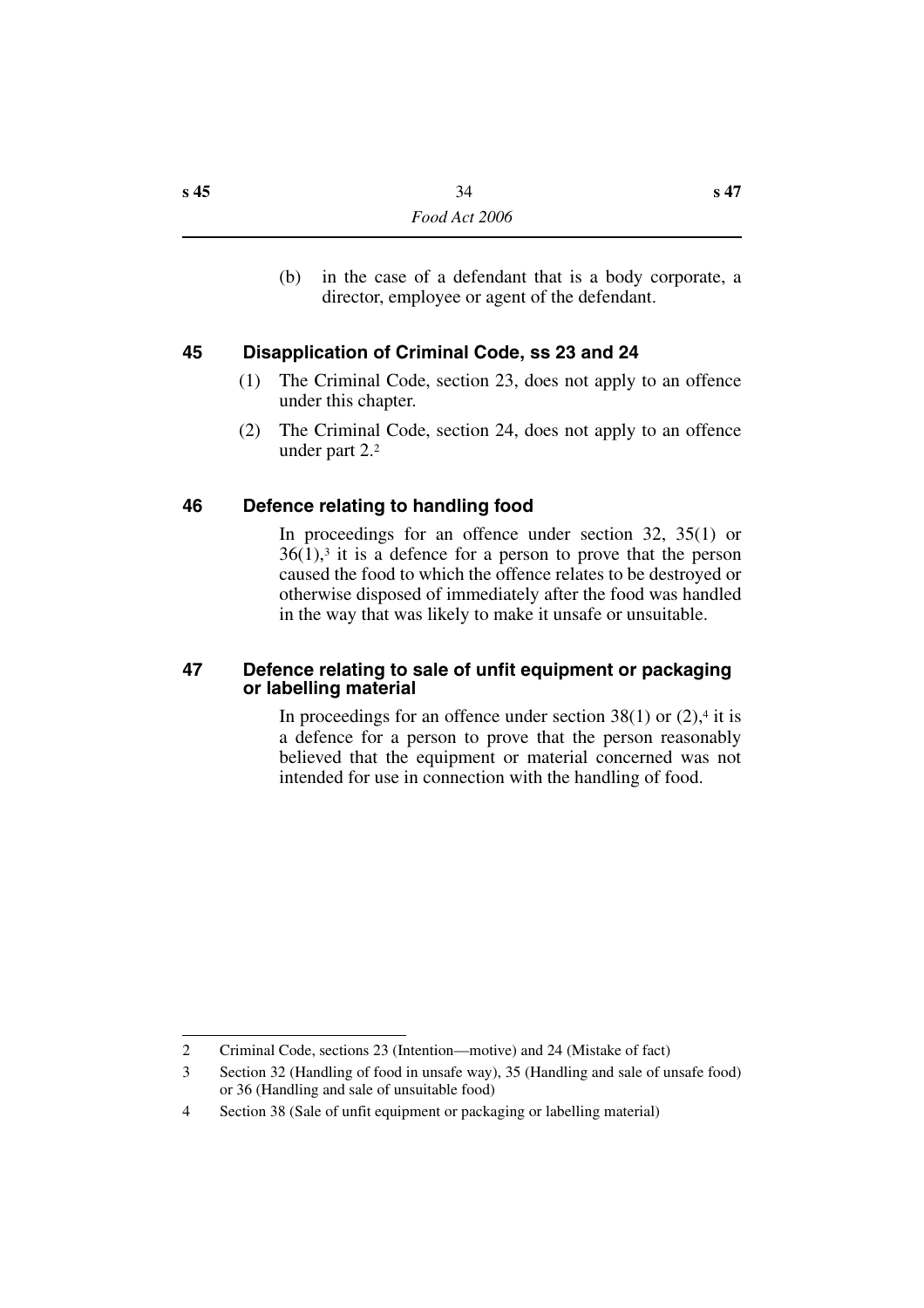# **Chapter 3 Licences for particular food businesses**

# **Part 1** Preliminary

#### **48 Meaning of** *licensable food business*

- (1) *Licensable food business* means a food business that—
	- (a) involves the manufacture of food; or
	- (b) is carried on by an entity other than a non-profit organisation and involves the sale of unpackaged food by retail; or

#### *Examples*—

- a restaurant or delicatessen
- a catering business
- a takeaway pizza shop
- a motel supplying meals with accommodation
- a food business that involves selling hamburgers from a motor vehicle or unpackaged food from a vending machine
- (c) is carried on by a non-profit organisation and involves the sale, on at least 12 days each financial year, of meals prepared by the organisation at a particular place.

*Examples*—

- a restaurant, open daily to the public, operated by a sporting club to raise revenue for the club
- a non-profit organisation preparing and selling meals to homeless persons at a homeless persons' hostel
- the preparation of meals by Meals on Wheels
- (2) However, a *licensable food business* does not include a food business that consists only of 1 or more of the following—
	- (a) the production of primary produce under an accreditation granted under the *Food Production (Safety) Act 2000*, part 5;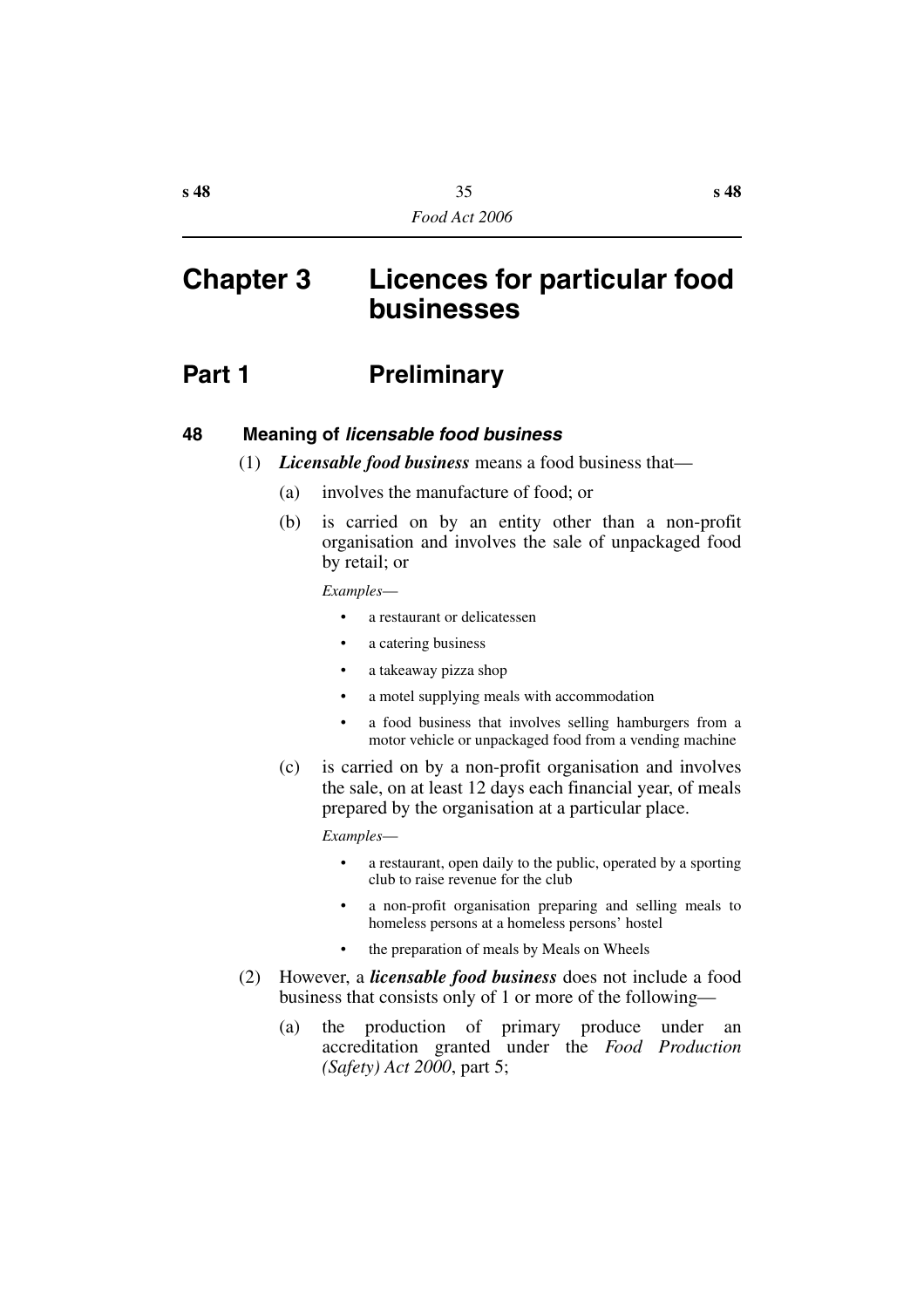- (b) the processing or sale of fisheries resources under a buyer licence issued under the *Fisheries Regulation 1995*;
- (c) the sale of unpackaged snack food;
- (d) the sale of whole fruit or vegetables;
- (e) the sale of seeds, spices, dried herbs, tea leaves, coffee beans or ground coffee;
- (f) the grinding of coffee beans;
- (g) the sale of drinks (other than fruit or vegetable juice processed at the place of sale) including, for example, tea, coffee, soft drinks and alcoholic drinks;
- (h) the sale of ice including flavoured ice;
- (i) the sale of meals by a non-profit organisation if—
	- (i) the meal consists only of fruit, cereal, toast, or similar food; or
	- (ii) the consumer of the meal helps to prepare it;
- (j) the sale of meals by a non-profit organisation that—
	- (i) are pre-prepared by an entity other than the organisation; and
	- (ii) are stored and heated or otherwise prepared by the organisation in accordance with directions of the meal's manufacturer;

*Example*—

The sale of a frozen meal, at the canteen of an independent school, after the meal is microwaved in accordance with instructions on the meal's packaging.

- (k) the sale by a non-profit organisation of a meal prepared as part of an educational or training activity conducted by the organisation involving food preparation, hospitality or catering;
- (l) the sale of other food prescribed under a regulation.
- (3) In this section—

*processing* does not include cooking.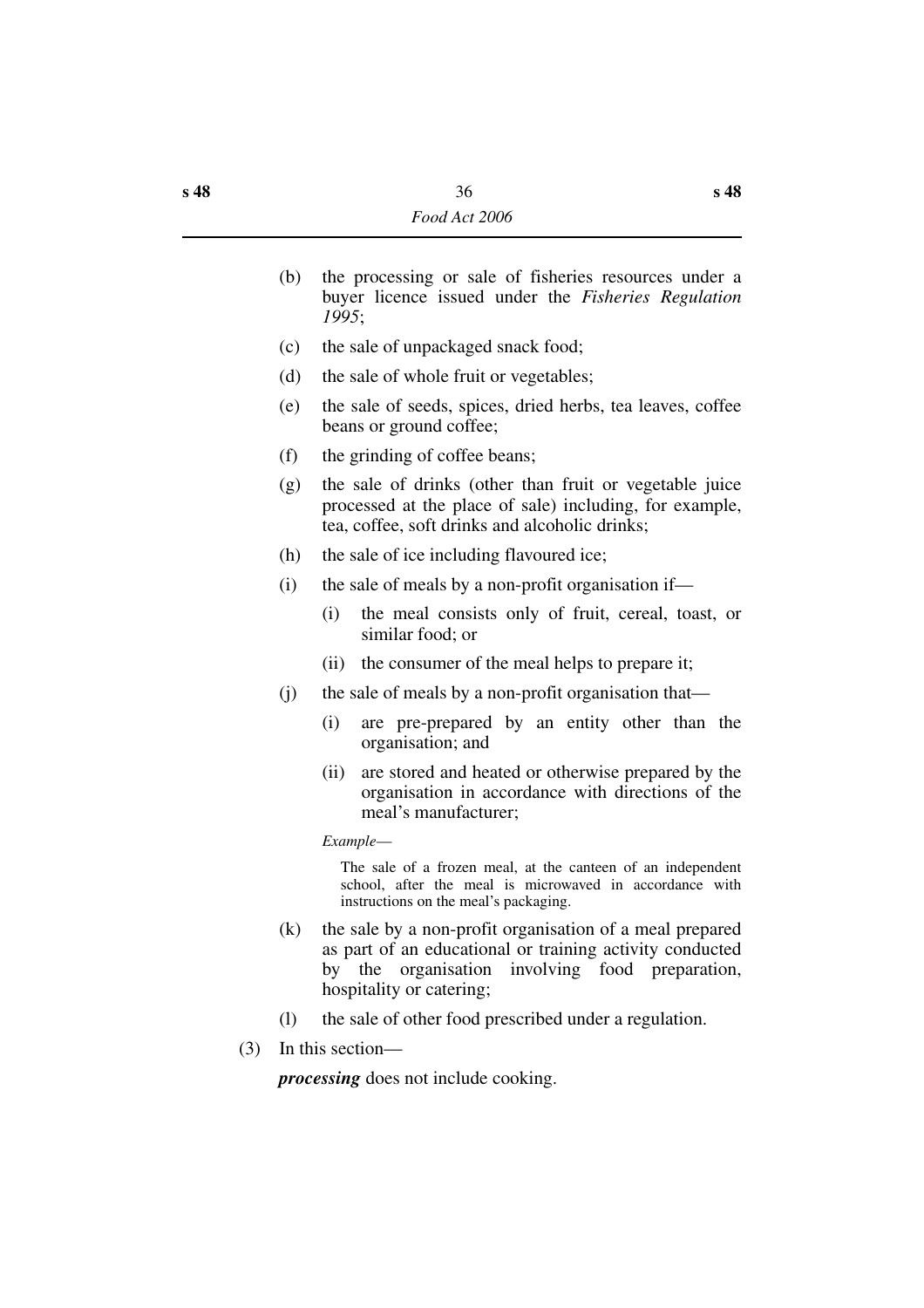*snack food* means any of the following food that is not potentially hazardous food—

- (a) biscuits or cakes;
- (b) confectionary, corn chips, potato chips or nuts;
- (c) dried or glazed fruit;
- (d) other food prescribed under a regulation.

# **Part 2 Offences about carrying on licensable food businesses**

### **49 Licence required to carry on licensable food business**

A person must not carry on a licensable food business unless the person holds a licence to carry on the business.

Maximum penalty—1000 penalty units.

#### **50 Where licensee may carry on licensable food business**

(1) A licensee must not carry on a licensable food business from premises other than premises stated in the licence for carrying on the business.

Maximum penalty—500 penalty units.

(2) Despite subsection (1), if a licensee's food business under a licence involves off-site catering, the licensee may, to carry on the off-site catering, handle food at premises other than premises stated in the licence for carrying on the business.

#### **51 Licensee to comply with conditions of licence**

(1) A licensee must not contravene a condition of the licence.

Maximum penalty—200 penalty units.

(2) The penalty under subsection (1) may be imposed whether or not the licence is suspended or cancelled because of the contravention.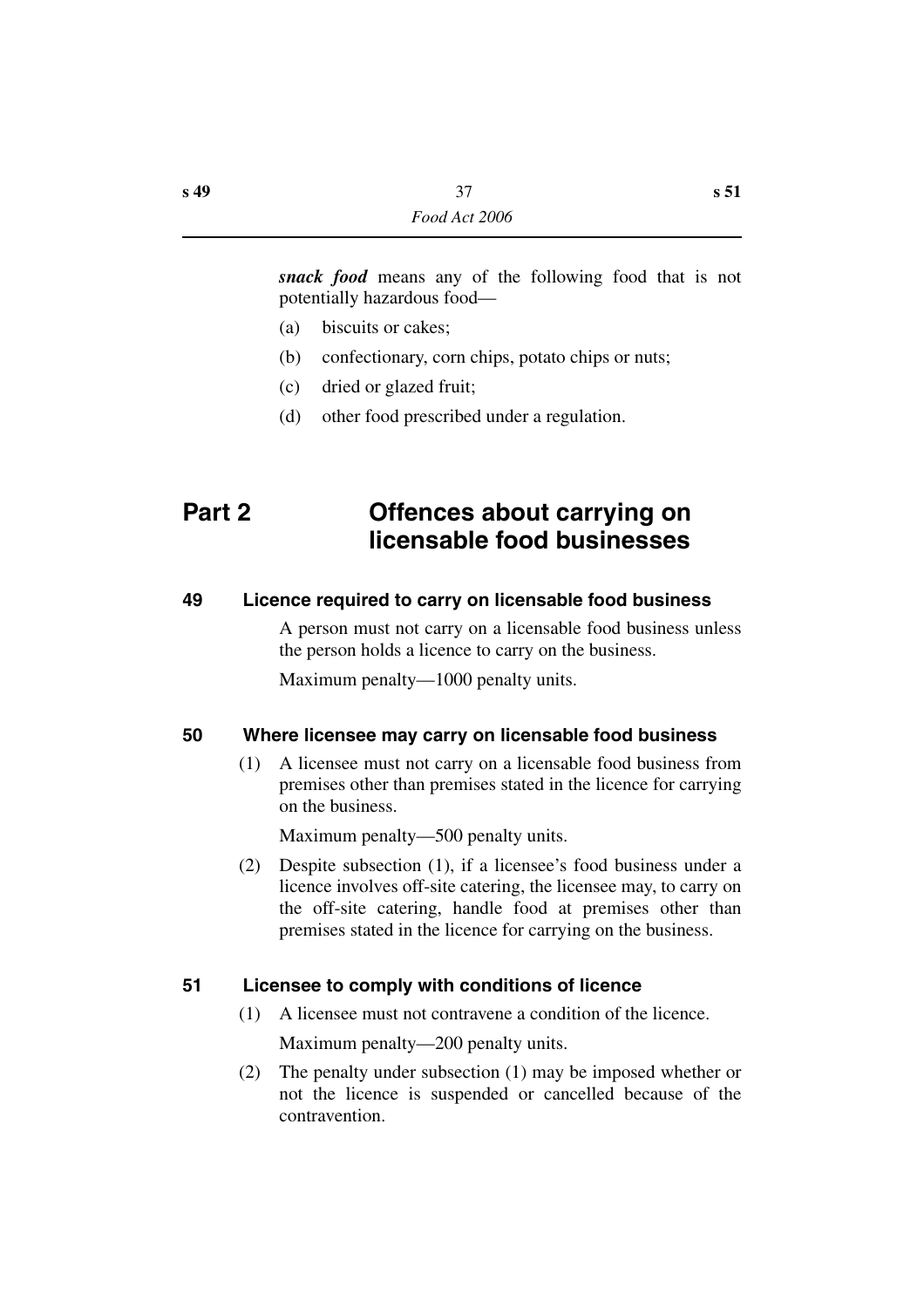# **Part 3 Applications for, and issue of, licences**

# **Division 1 Applications for licence**

### **52 Application**

- (1) A person may apply for a licence to carry on a licensable food business.
- (2) The application must be made to—
	- (a) for a food business that involves off-site catering—the local government for the area in which the applicant's principal place of business is located or proposed to be located; or
	- (b) for another food business—
		- (i) if the food business is to be carried on from fixed premises or temporary premises—the local government for the area in which the premises are, or will be, located; or
		- (ii) if the food business is to be carried on from mobile premises—any local government for an area in which the business intends to operate.
- (3) The application must comply with section 85.5

### **53 What the application must state**

- (1) The application must state all of the following—
	- (a) if the applicant is a corporation—
		- (i) the corporation's name; and
		- (ii) the names of its directors; and
		- (iii) the address of its registered office under the Corporations Act;

<sup>5</sup> Section 85 (General requirements for applications under ch 3)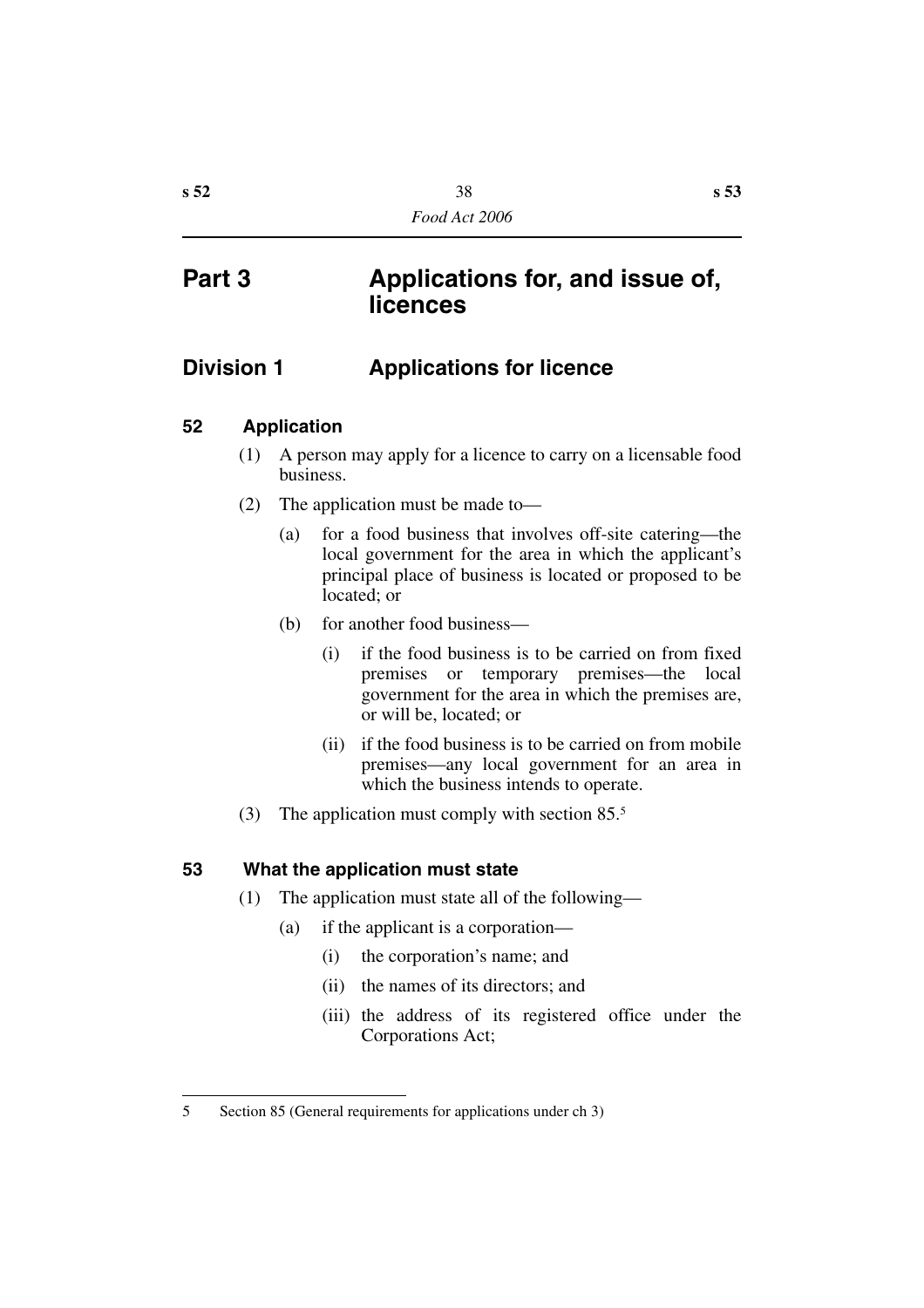- (b) if the applicant is an incorporated association—
	- (i) the incorporated association's name; and
	- (ii) the names of the members of its management committee; and
	- (iii) the address of its registered office under the *Associations Incorporation Act 1981*;
- (c) for an applicant other than an entity mentioned in paragraph (a) or (b), the applicant's name and address;
- (d) for fixed premises, the address of the premises;
- (e) for mobile premises—
	- (i) a description of the premises that includes the registration number if the premises are a vehicle that is required to be registered; and
	- (ii) an address, in the area of the local government to which the application is made, at which the premises may be inspected for deciding the application;
- (f) for temporary premises, the proposed location of the premises;
- (g) a brief description of the food business proposed to be carried on under the licence;

*Examples*—

cafe, restaurant, smallgoods manufacturing, catering, takeaway pizza shop

- (h) if the food business involves off-site catering—the make and model of each food transport vehicle proposed to be used for the business, including the registration number if the vehicle is required to be registered;
- (i) if the applicant (or, if the applicant is a corporation or an incorporated association, an executive officer of the corporation or a member of the association's management committee) has a conviction for a relevant offence, other than a spent conviction—details of the offence and the circumstances of its commission;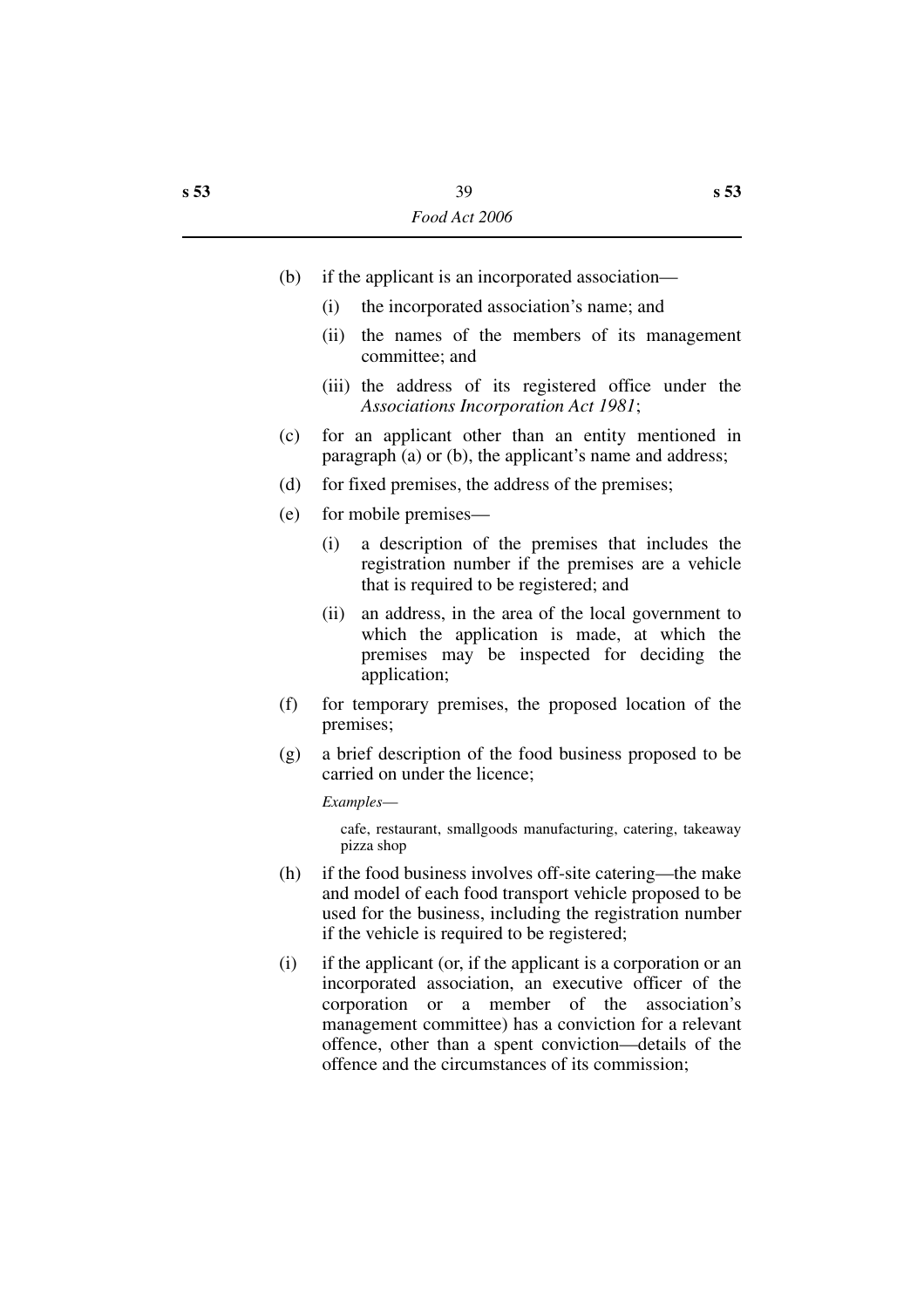- (j) the details, required in the approved form for the application, to enable the local government to decide whether—
	- (i) the applicant is a suitable person to hold a licence; and
	- (ii) the premises from which the food business is to be carried on are suitable for carrying on the business;
- (k) if known by the applicant, the name and contact details of the proposed food safety supervisor for the food business;6
- (l) the term for which the licence is sought.
- (2) In this section—

*food transport vehicle*, for a food business that involves off-site catering, means a vehicle, other than mobile premises, used to transport food for the business.

### **54 When food safety program is to accompany application**

- (1) If, under section 99,7 the applicant must have an accredited food safety program for the food business, the application must be accompanied by the proposed food safety program for the business.
- (2) If the applicant is not an applicant mentioned in subsection (1), the application may be accompanied by a proposed food safety program for the food business.

### **55 Consideration of application**

The local government must consider the application and decide to grant, or refuse to grant, the application.

### **56 Criteria for granting application**

(1) The local government may grant the application only if satisfied of all of the following—

<sup>6</sup> See section 86 for requirement for licensee to have a food safety supervisor.

<sup>7</sup> Section 99 (Who must have accredited food safety program)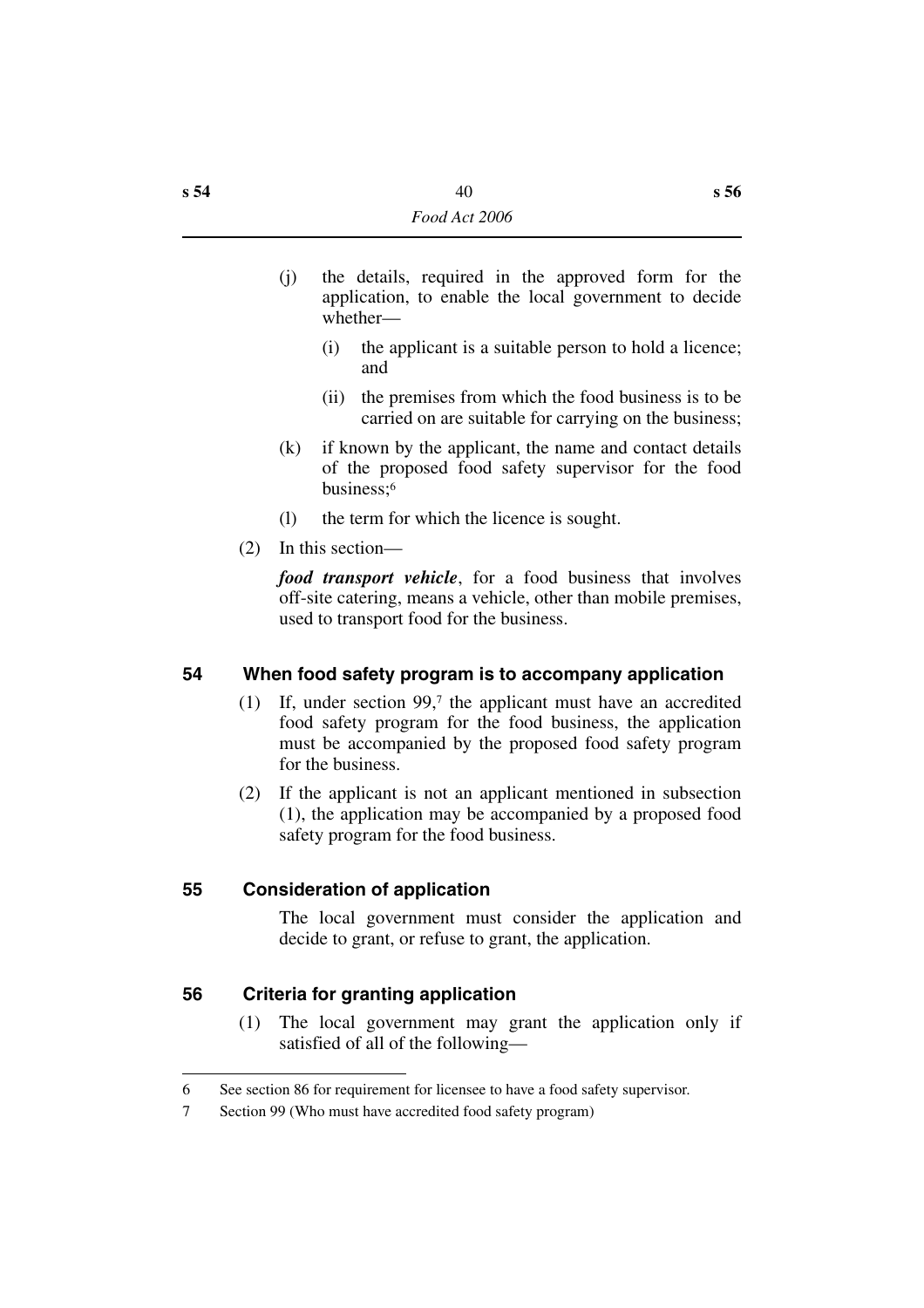- (a) the applicant is a suitable person to hold a licence;
- (b) the premises from which the food business is to be carried on are suitable for carrying on the business;
- (c) if the application is accompanied by a proposed food safety program for the food business—
	- (i) the proposed food safety program complies with section 98;<sup>8</sup> and
	- (ii) implementation of the program is reasonably likely to effectively control the food safety hazards of the business.
- (2) To decide if it is satisfied about the matters mentioned in subsection  $(1)(c)$ , the local government must obtain and consider the written advice of an auditor about whether or not the auditor considers the food safety program complies with section 98.

### **57 Suitability of person to hold licence**

In deciding whether the applicant is a suitable person to hold a licence, the local government may have regard to the following matters—

- (a) whether the applicant has appropriate skills and knowledge to sell safe and suitable food under the licence;
- (b) whether the applicant has obtained, or can obtain, the services of other persons with appropriate skills and knowledge to sell safe and suitable food under the licence;
- (c) whether the applicant (or, if the applicant is a corporation or an incorporated association, an executive officer of the corporation or a member of the association's management committee) has a conviction for a relevant offence, other than a spent conviction;
- (d) whether the applicant (or, if the applicant is a corporation or an incorporated association, an executive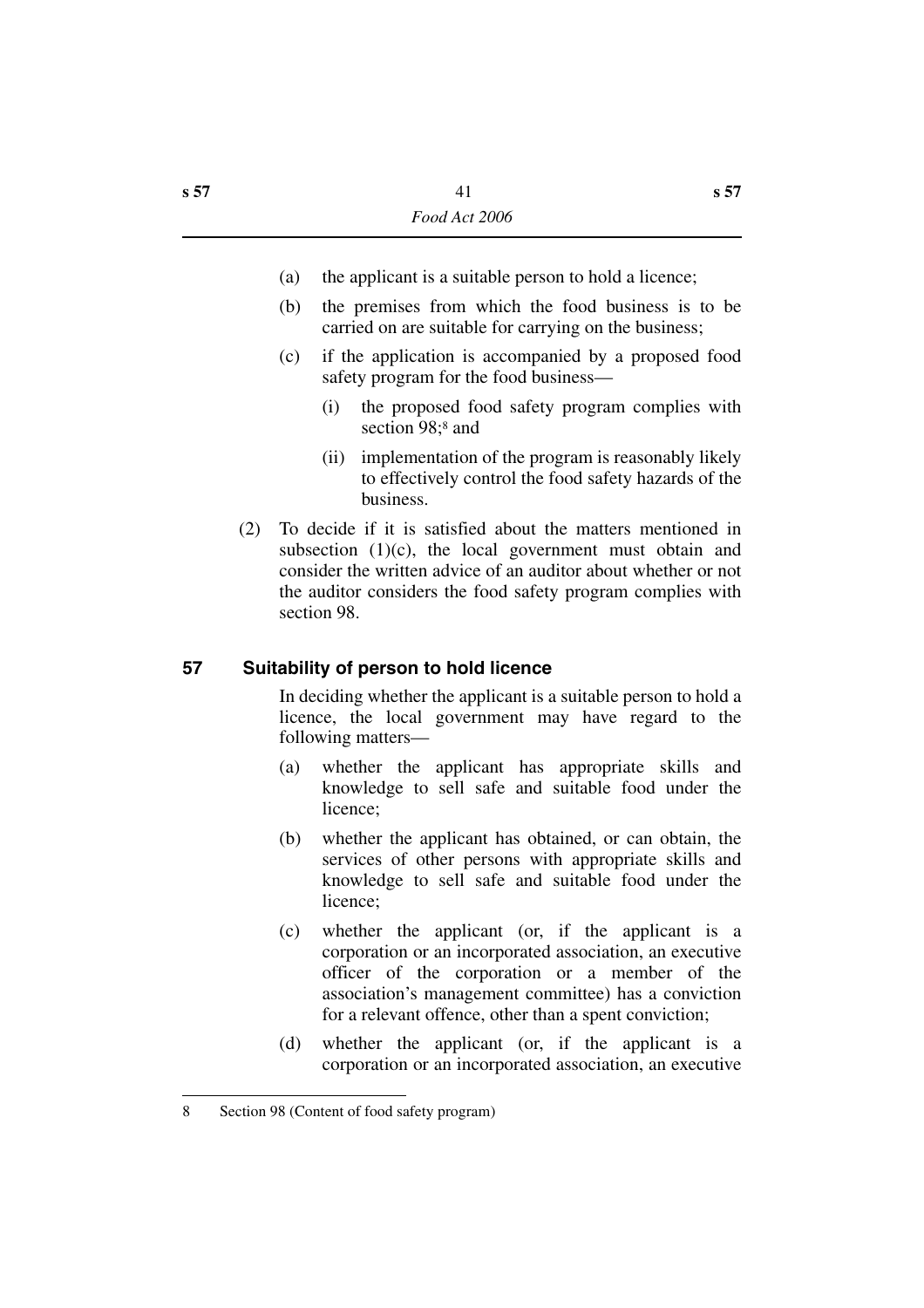officer of the corporation or a member of the association's management committee)—

- (i) held a licence under this Act, the *Food Act 1981* or a corresponding law that was suspended or cancelled; or
- (ii) has been refused a licence under this Act, the *Food Act 1981* or a corresponding law;
- (e) anything else relevant to the applicant's ability to handle or sell safe and suitable food.

### **58 Suitability of premises**

In deciding whether premises are suitable for carrying on a licensable food business, the local government—

- (a) may have regard to whether the premises comply with the food standards code, standard 3.2.3;9 and
- (b) must obtain and consider the written advice of an authorised person about whether or not the authorised person considers the premises are suitable for carrying on the business.

#### **59 Inquiry about application**

- (1) Before deciding the application, the local government—
	- (a) may make inquiries to decide the suitability of—
		- (i) the applicant to hold a licence; and
		- (ii) the premises for carrying on a licensable food business; and
	- (b) may, by notice given to the applicant, require the applicant to give the local government within the reasonable period of at least 30 days stated in the notice, further information or a document the local government reasonably requires to decide the application.

<sup>9</sup> Food Standards Code, standard 3.2.3 (Food Premises and Equipment)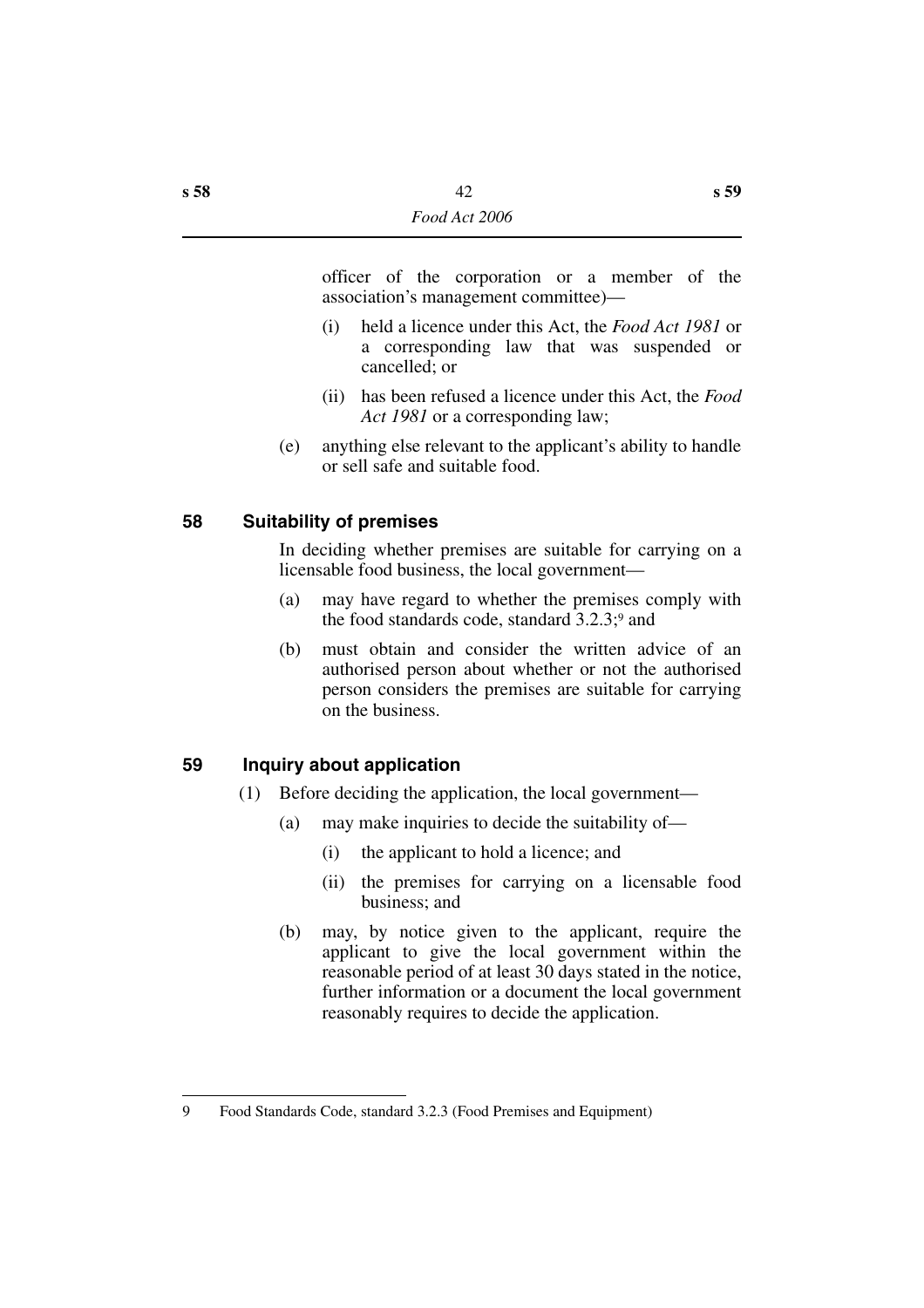- (2) The applicant is taken to have withdrawn the application if, within the stated period, the applicant does not comply with a requirement under subsection (1)(b).
- (3) A notice under subsection (1)(b) must be given to the applicant within 30 days after the local government receives the application.
- (4) The information or document under subsection (1)(b) must, if the notice requires, be verified by statutory declaration.

### **Division 2 Decisions on applications for licence**

#### **60 Decision on application**

- (1) If the local government decides to grant the application, the local government must issue the licence to the applicant.
- (2) If the local government decides to refuse to grant the application, or impose conditions on the licence, the local government must as soon as practicable give the applicant an information notice for the decision.
- (3) This section does not apply to a decision to issue a provisional licence under section 64.

#### **61 Failure to decide application**

- (1) Subject to subsections (2) and (3), if the local government fails to decide the application within 30 days after its receipt, the failure is taken to be a decision by the local government to refuse to grant the application.
- (2) Subsection (3) applies if—
	- (a) a person has made an application for a licence; and
	- (b) the local government has, under section 59(1)(b), required the applicant to give the local government further information or a document.
- (3) The local government is taken to have refused to grant the application if the local government does not decide the application within 30 days after the local government receives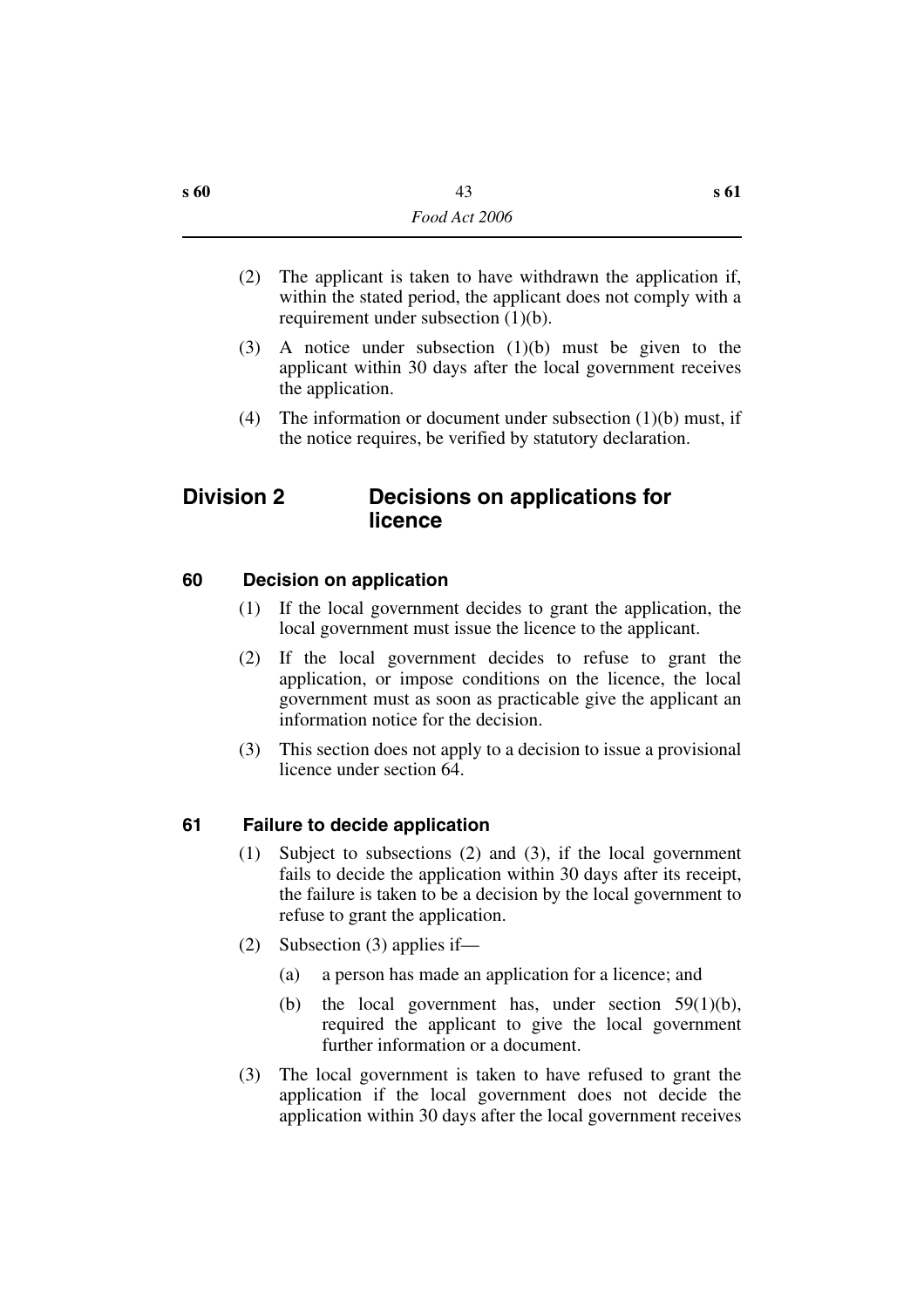the further information or document verified, if required, by statutory declaration.

- (4) If the application is refused under this section, the applicant is entitled to be given an information notice by the local government for the decision.
- (5) This section is subject to sections 62 and 66.

*Note*—

Under section 66, the period for consideration of the application may be extended to the end of the term of a provisional licence issued for the food business to which the application relates.

#### **62 Further consideration of application**

- (1) This section applies if the local government considers more time is needed to make a decision about the application because of the complexity of the matters that need to be considered in deciding the application.
- (2) The local government may at any time before the final consideration day give notice to the applicant that—
	- (a) because of the complexity of the matters that need to be considered in deciding the application, the local government needs more time to decide the application; and

*Example*—

A local government might need more time to consider a proposed food safety program that accompanies the application.

- (b) the period within which the local government must decide the application is extended to a day (the *extended day*) that is 30 days after the final consideration day.
- (3) Also, the applicant and local government may at any time before the final consideration day agree in writing on a day (the *agreed extended day*) by which the application must be decided.
- (4) The local government is taken to have refused to grant the application if the local government does not decide the application by the latest of the following days—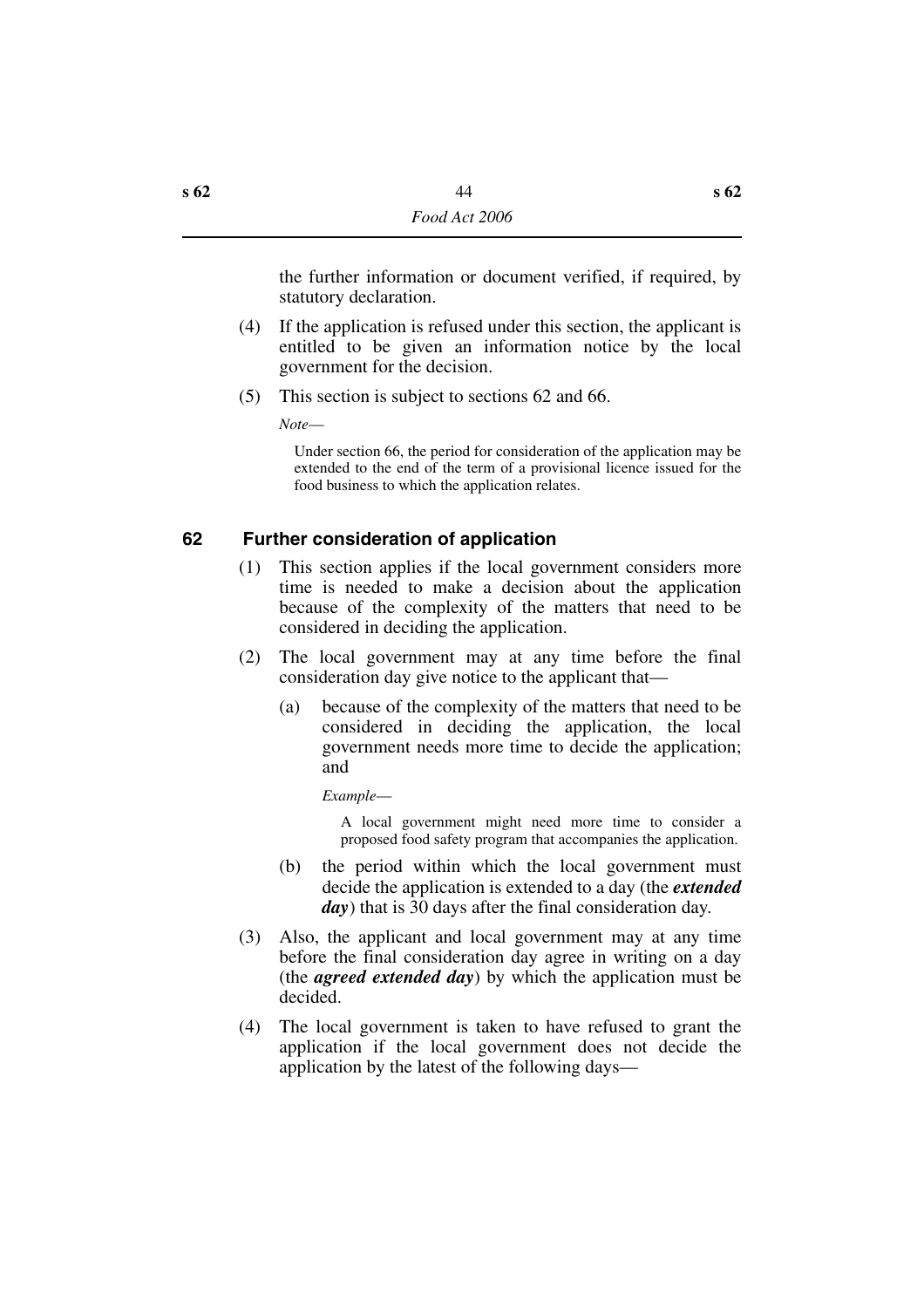- (a) if the local government has given a notice to the applicant under subsection (2)—the extended day;
- (b) if there is an agreement between the applicant and the local government under subsection (3)—the agreed extended day;
- (c) if both subsections (2) and (3) apply—the later of the extended day and the agreed extended day.
- (5) This section is subject to section 66.
- (6) In this section—

*final consideration day* means the latest of the following days—

- (a) the day that is 30 days after receipt of the application;
- (b) if the local government has, under section  $59(1)(b)$ , required the applicant to give the local government further information or a document—the day that is 30 days after the local government receives the further information or document verified, if required, by statutory declaration.

#### **63 Accreditation of food safety program on grant of application**

- (1) This section applies if—
	- (a) the application is accompanied by a proposed food safety program for the food business under the licence; and
	- (b) the local government decides to grant the application.
- (2) The local government—
	- (a) is taken to have accredited the food safety program when it decides to grant the application; and
	- (b) must—
		- (i) record on the program that it is accredited; and
		- (ii) give the accredited program to the applicant; and
		- (iii) keep a copy of the accredited program.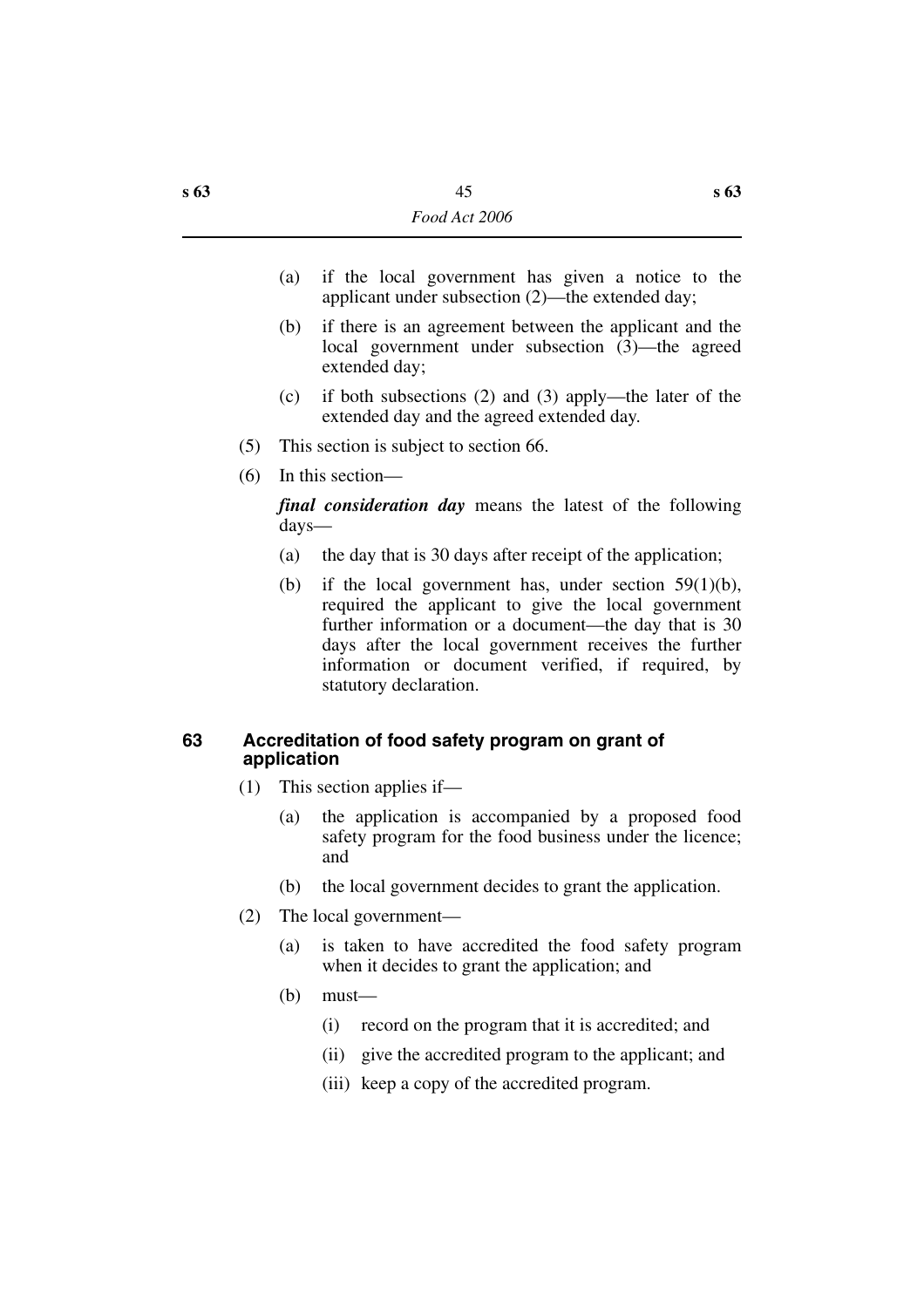*Note*—

A food safety program is not taken to be accredited under this section on the issue of a provisional licence.

# **Division 3 Provisional licences**

#### **64 Issue of provisional licence**

Before finally deciding an application for a licence, a local government may issue a provisional licence to the applicant if the local government—

- (a) is not fully satisfied about all the matters mentioned in section  $56(1)$ ;<sup>10</sup> and
- (b) reasonably believes it will grant the application, having regard to the application and any information or documents given to the local government for deciding the application.

*Example*—

A local government might decide to issue a provisional licence to an applicant if the local government considers—

- (a) the applicant is temporarily unable to comply with the applicant's proposed food safety program; or
- (b) the premises from which the food business under the proposed licence is to be carried on needs only minor alterations or repairs to equipment or fittings to make the premises suitable for carrying on the business.

#### **65 When provisional licence ends**

The provisional licence ends when the earliest of the following happens—

- (a) the term of the provisional licence ends;
- (b) the local government—
	- (i) grants the application for a licence under section 60(1); or

<sup>10</sup> Section 56 (Criteria for granting application)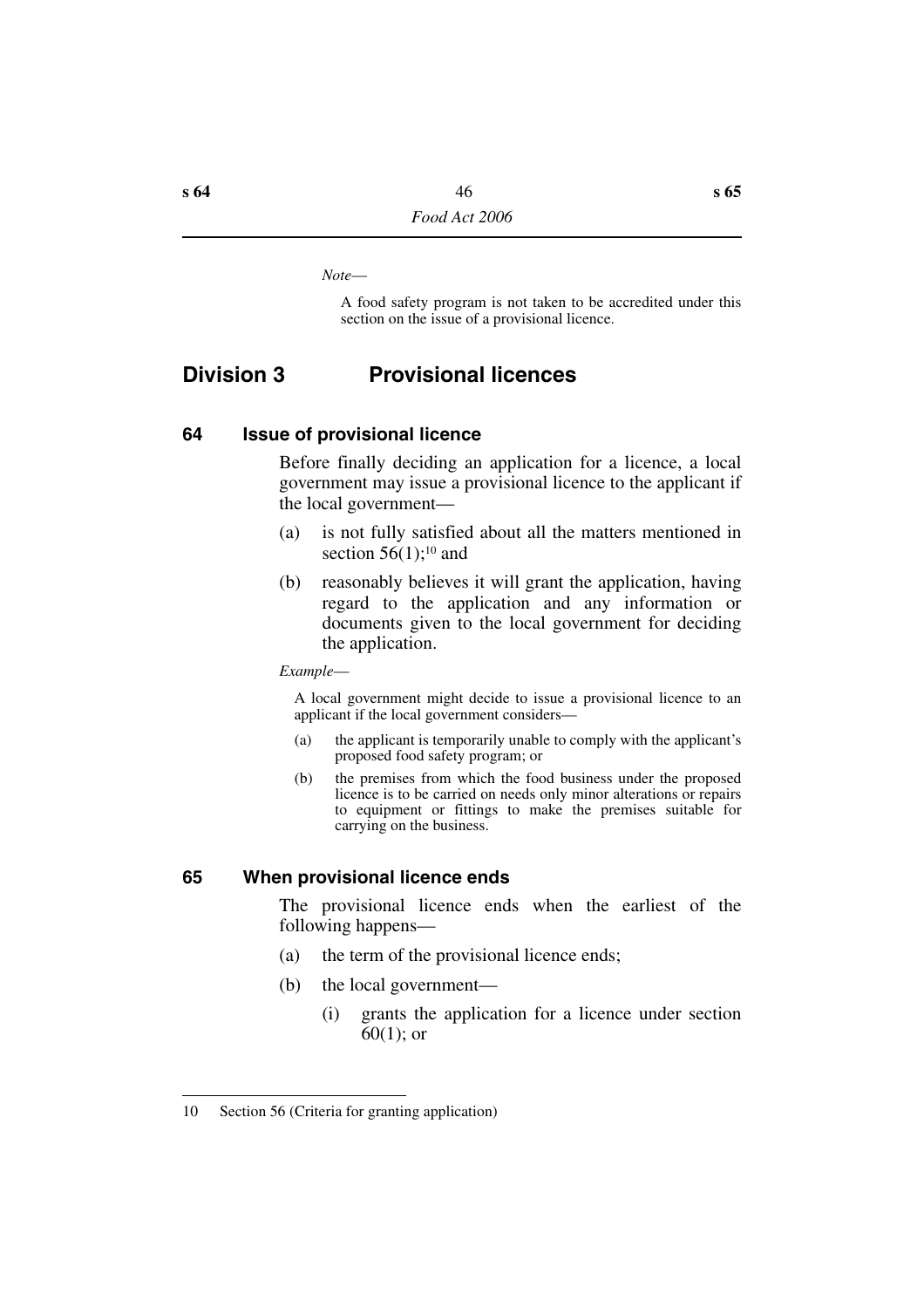(ii) gives the applicant an information notice under section 60(2) for a decision to refuse to grant the application.

#### **66 Extension of period for consideration of application if provisional licence issued**

- (1) This section applies if the local government would, apart from this section, be taken to have refused to grant the application for a licence under section 61 or  $62<sup>11</sup>$  during the term of the provisional licence.
- (2) Despite section 61 or 62, the period for consideration of the application before it is taken to have been refused by the local government is extended to the end of the term of the provisional licence.

# **Part 4 Term and conditions of licences**

#### **67 Term of licence other than provisional licence**

A licence other than a provisional licence remains in force, unless sooner cancelled or suspended, for the term of not more than 3 years decided by the local government that issues it.

*Examples of terms*—

- 1 week for a licence to sell unpackaged food at a music festival
- 1 year for a licence for a new restaurant

#### **68 Term of provisional licence**

(1) A provisional licence remains in force for the term of not more than 3 months decided by the local government that issues it.

<sup>11</sup> Section 61 (Failure to decide application) or 62 (Further consideration of application)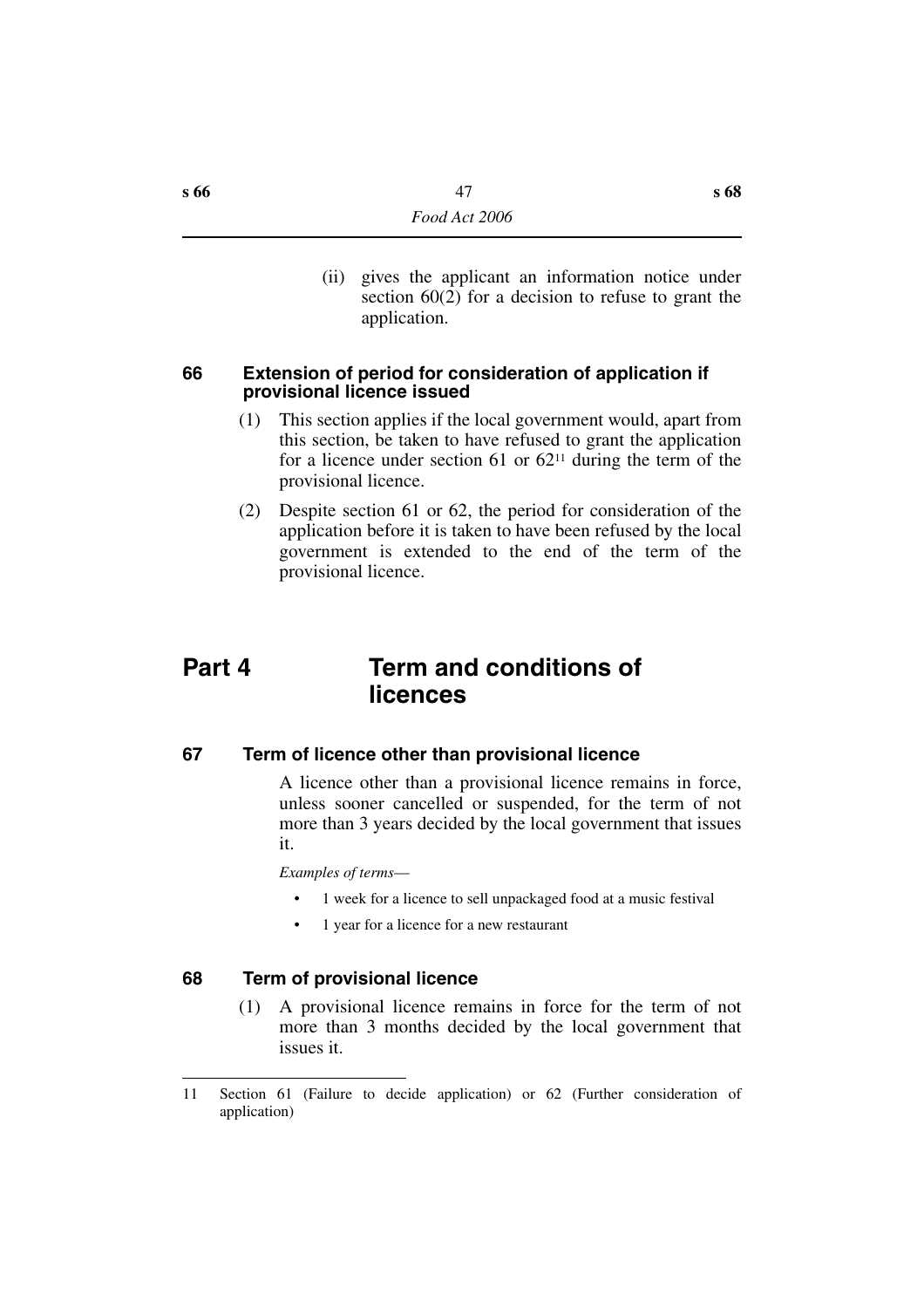- (2) If the initial term of a provisional licence is less than 3 months, the local government may, by notice given to the applicant, extend or further extend its term.
- (3) Subsection (2) does not allow the local government to extend or further extend the term of a provisional licence beyond the end of 3 months after it is issued.

### **69 Conditions of licence**

- (1) A licence is subject to all of the following conditions—
	- (a) the licensee must comply with this Act;
	- (b) if, under section 99, the licensee must have an accredited food safety program for the food business under the licence—
		- (i) the licensee must comply with the accredited program; and
		- (ii) the licensee must allow an auditor to have reasonable access to the licensee's premises under the licence to conduct audits under this Act;

*Note*—

Under section 99, the holder of a provisional licence is not required to have an accredited food safety program.

- (c) the licensee must—
	- (i) if the premises under the licence are fixed or temporary premises—display the licence, or a copy of the licence, in a prominent position at the premises so it is easily visible to persons at the premises; and

*Examples of displaying a licence in a prominent position*—

- displaying it at the customer counter of a restaurant
- displaying it in a publicly accessible reception area of premises where food is manufactured
- (ii) if the premises under the licence are mobile premises—display details of the licence prescribed under a regulation in a prominent position on the premises so the details are easily visible to persons at the premises; and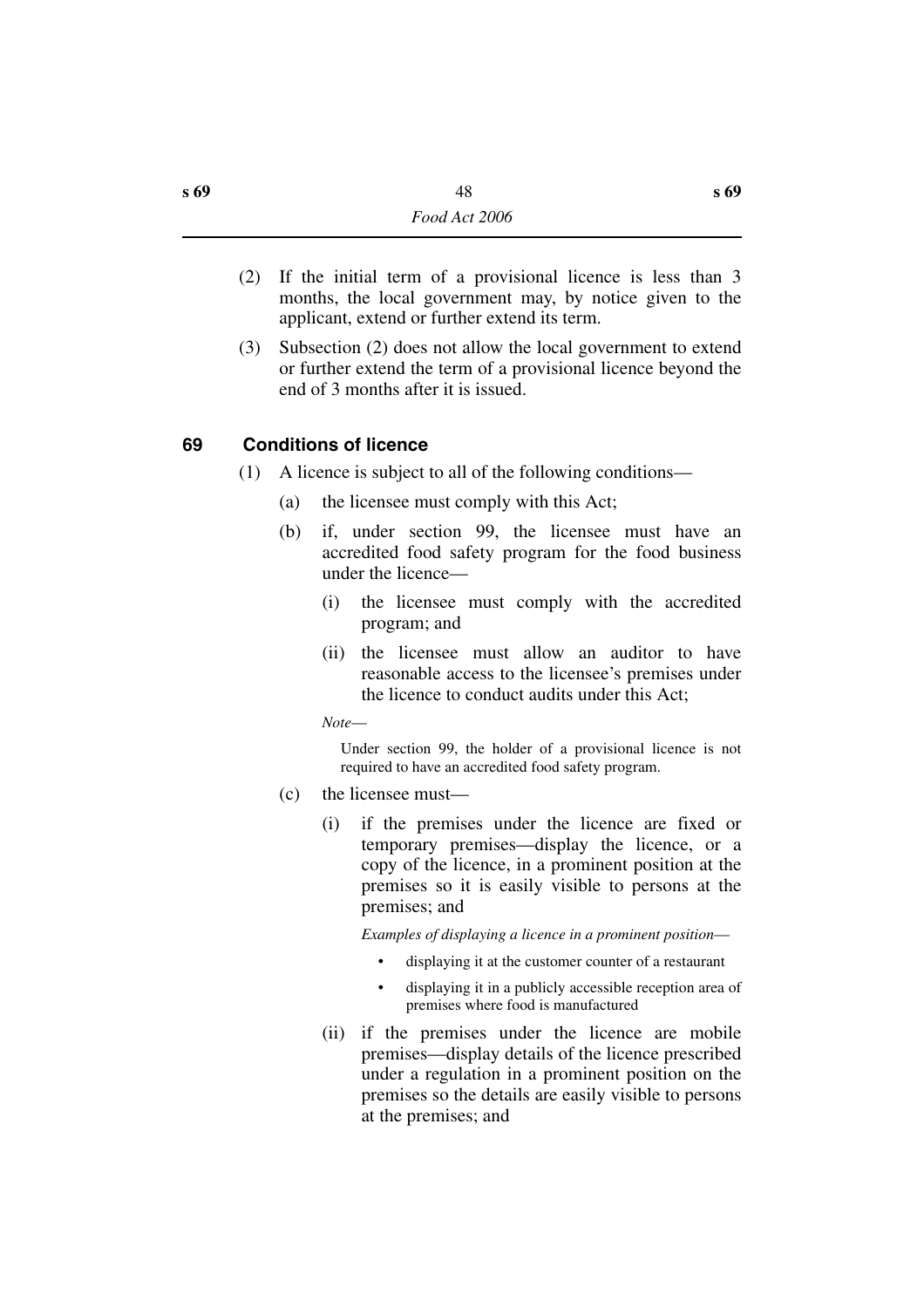- (iii) ensure the licensee's premises under the licence comply with the food standards code, standard 3.2.3;12
- (d) the licensee must allow an authorised person to have reasonable access to the licensee's premises under the licence during normal business hours for the food business under the licence;
- (e) other reasonable conditions the local government considers appropriate for the food business under the licence and that are stated in the licence or of which the licensee is notified under subsection (3).
- (2) A condition may be imposed under subsection  $(1)(e)$ 
	- (a) when the licence is issued, renewed, restored or amended; or
	- (b) at another time if the local government considers it necessary to impose the condition to ensure food for sale is safe and suitable for human consumption.
- (3) If the local government decides to impose conditions on a licence, other than a provisional licence, under subsection (2)(b), the local government must as soon as practicable give the licensee an information notice for the decision.
- (4) Subsection  $(1)(c)(iii)$  applies to a provisional licence only to the extent the premises under the licence can reasonably comply with the food standards code, standard 3.2.3, having regard to the basis on which the provisional licence is issued.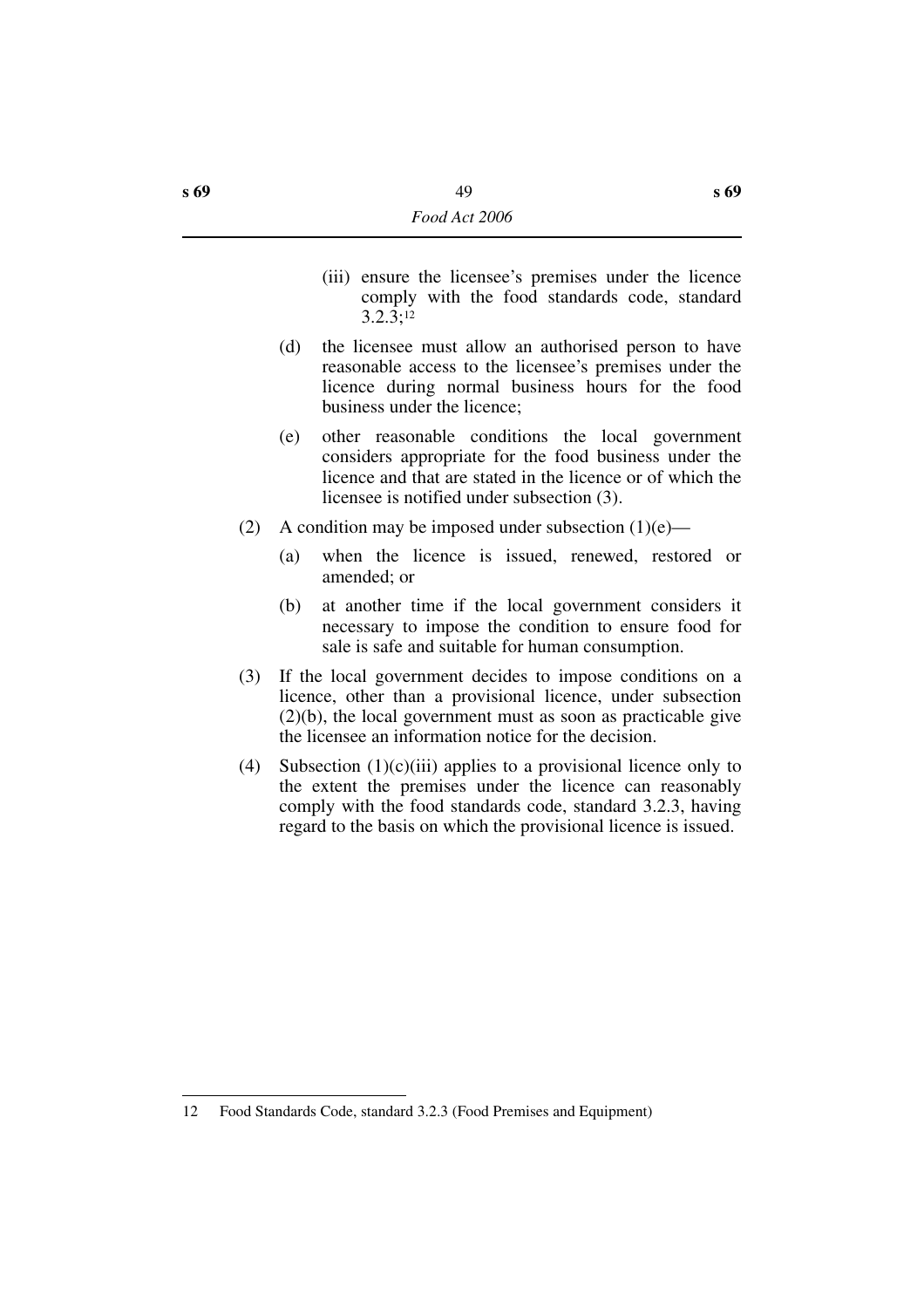# **Part 5** Renewal, restoration or **amendment of licences**

# **Division 1 Preliminary**

### **70 Application of pt 5**

This part does not apply to a provisional licence.

### **71 Notice of imminent expiry of licence**

The local government that issued a licence must give the licensee notice of its imminent expiry at least 60 days before the expiry.

### **Division 2 Renewal, restoration and amendment**

# **Subdivision 1 Applications**

### **72 Application for renewal**

- (1) A licensee may apply to the local government that issued a licence for renewal of the licence.
- (2) The application must—
	- (a) be made within 60 days before the licence ends; and
	- (b) comply with section 85.13
- (3) The local government must consider the application and decide to renew, or refuse to renew, the licence.
- (4) In deciding the application, the local government may have regard to—

<sup>13</sup> Section 85 (General requirements for applications under ch 3)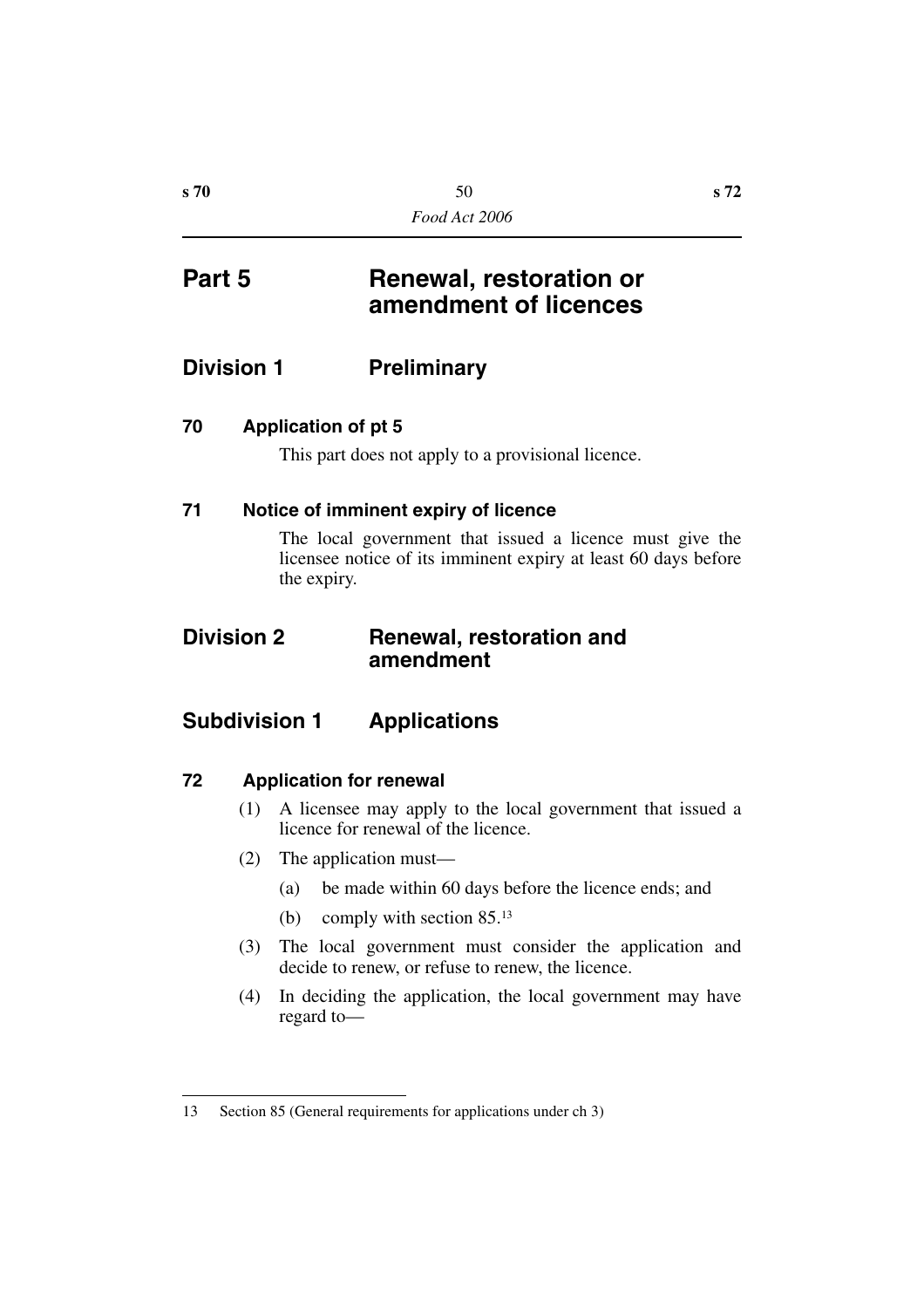- (a) the matters to which the local government may have regard in deciding whether an applicant for a licence is a suitable person to hold the licence and whether the premises under a licence are suitable for carrying on a licensable food business;<sup>14</sup> and
- (b) the results of audits of an accredited food safety program for the food business under the licence; and
- (c) the results of inspections to monitor compliance with this Act during the current term of the licence.
- (5) If the local government decides to refuse to renew the licence, or impose conditions on the licence, the local government must as soon as practicable give the licensee an information notice for the decision.
- (6) A licence may be renewed by issuing another licence to replace it.

#### **73 Application for restoration**

- (1) A person who was a licensee may apply to the local government that issued a licence for restoration of the licence.
- (2) The application must—
	- (a) be made within 30 days after the licence ends; and
	- (b) comply with section 85.
- (3) The local government must consider the application and decide to restore, or refuse to restore, the licence.
- (4) In deciding the application, the local government may have regard to—
	- (a) the matters to which the local government may have regard in deciding whether an applicant for a licence is a suitable person to hold the licence and whether premises under a licence are suitable for carrying on a licensable food business; and

<sup>14</sup> See sections 57 (Suitability of person to hold licence) and 58 (Suitability of premises).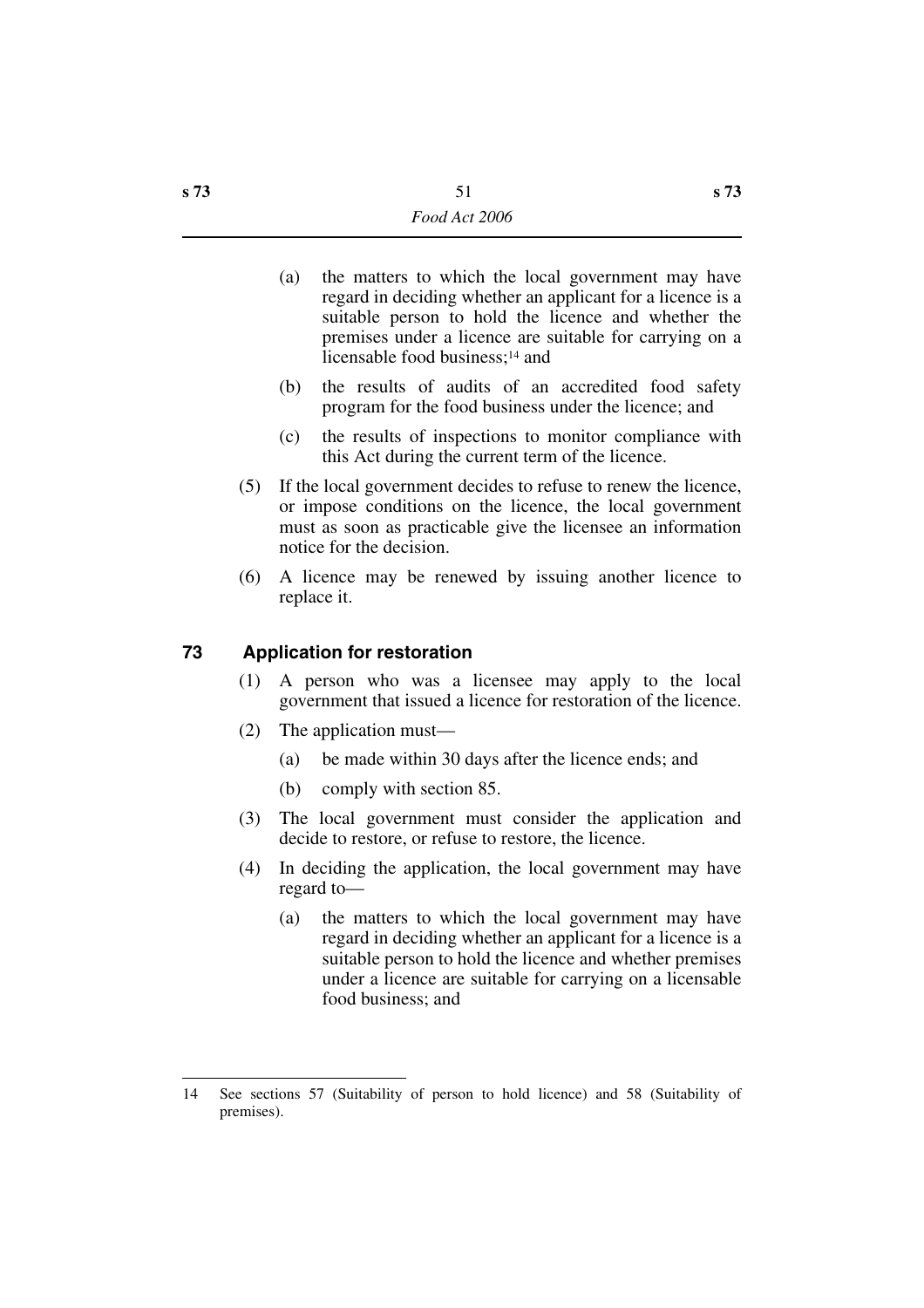- (b) the results of audits of an accredited food safety program for the food business under the licence; and
- (c) the results of inspections to monitor compliance with this Act during the last term of the licence.
- (5) If the local government decides to refuse to restore the licence, or impose conditions on the licence, the local government must as soon as practicable give the person an information notice for the decision.
- (6) An expired licence may be restored by issuing another licence to replace it.
- (7) Subsection (1) does not apply to a licence cancelled under section 82.

#### **74 Application for amendment**

- (1) A licensee may apply to the local government that issued a licence for an amendment of the licence.
- (2) The application must—
	- (a) be accompanied by the licence; and
	- (b) comply with section 85.
- (3) The local government must consider the application and decide to amend, or refuse to amend, the licence.
- (4) Without limiting subsection (1), the local government may amend a licence by changing the location of the premises from which the licensee proposes to carry on a licensable food business.
- (5) If the amendment relates to the premises covered by the licence, the local government may amend the licence only if satisfied on reasonable grounds that the premises are suitable for carrying on a licensable food business.
- (6) If the local government decides to refuse to amend the licence, the local government must as soon as practicable give the licensee—
	- (a) the licence; and
	- (b) an information notice for the decision.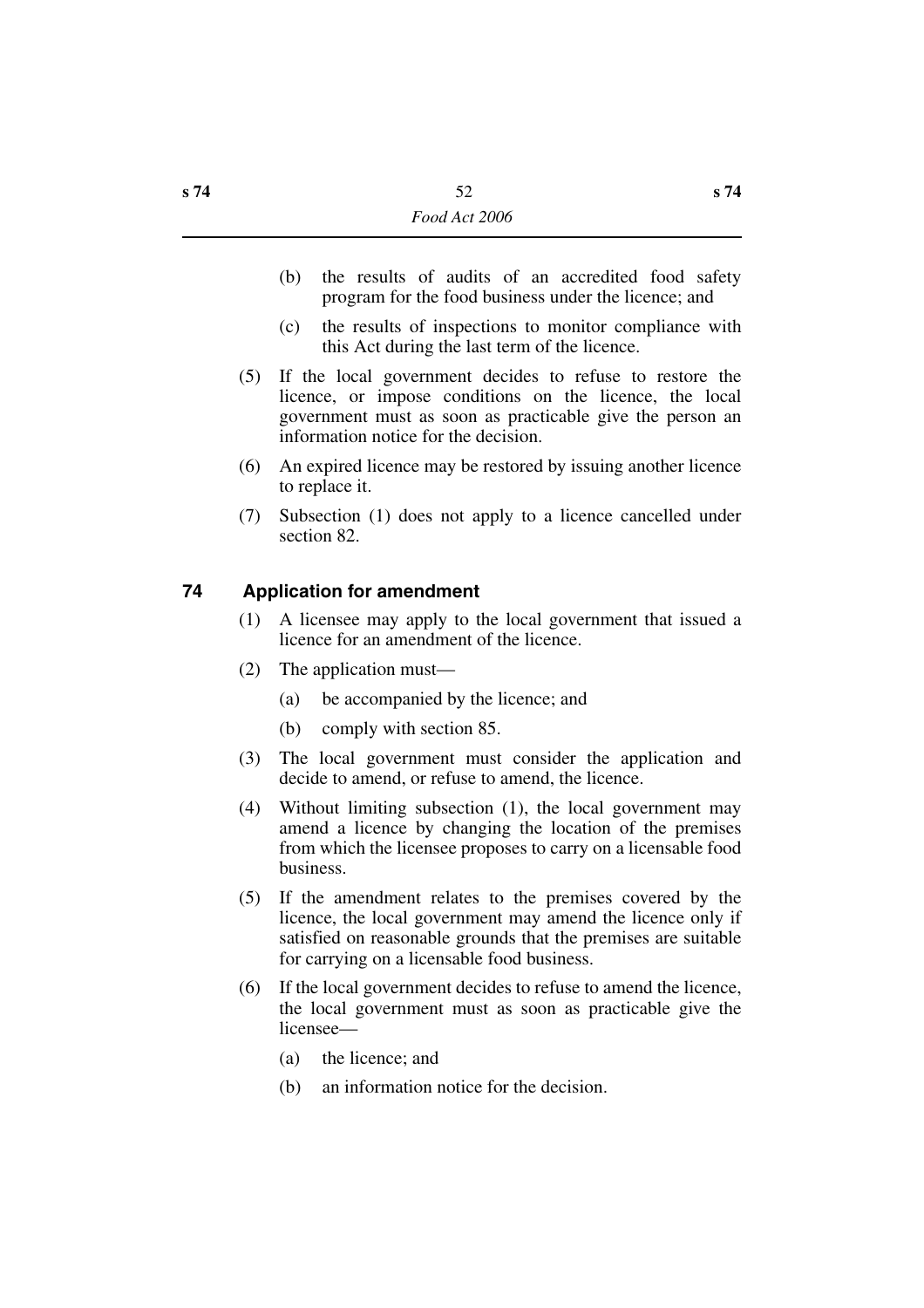- (7) If the local government decides to impose conditions on the licence, the local government must as soon as practicable give the licensee an information notice for the decision.
- (8) A licence may be amended by—
	- (a) endorsing the existing licence with details of the amendment; or
	- (b) cancelling the existing licence and issuing another licence containing the amendment.

# **Subdivision 2 Inquiries about applications and continuation of licences**

### **75 Inquiry about application**

- (1) Before deciding an application under subdivision 1, the local government may, by notice given to the applicant, require the applicant to give the local government within the reasonable period of at least 30 days stated in the notice, further information or a document the local government reasonably requires to decide the application.
- (2) The applicant is taken to have withdrawn the application if, within the stated period, the applicant does not comply with the requirement.
- (3) The information or document under subsection (1) must, if the notice requires, be verified by statutory declaration.

#### **76 Licence continues pending decision about renewal or restoration**

- (1) If a licensee applies for renewal of a licence under section 72, the licence is taken to continue in force from the day it would, apart from this section, have ended until the application is decided under section 72 or taken to have been withdrawn under section 75(2).
- (2) If a person applies for restoration of a licence under section 73, the licence is taken to continue in force from the day it ended until the application is decided under section 73 or taken to have been withdrawn under section 75(2).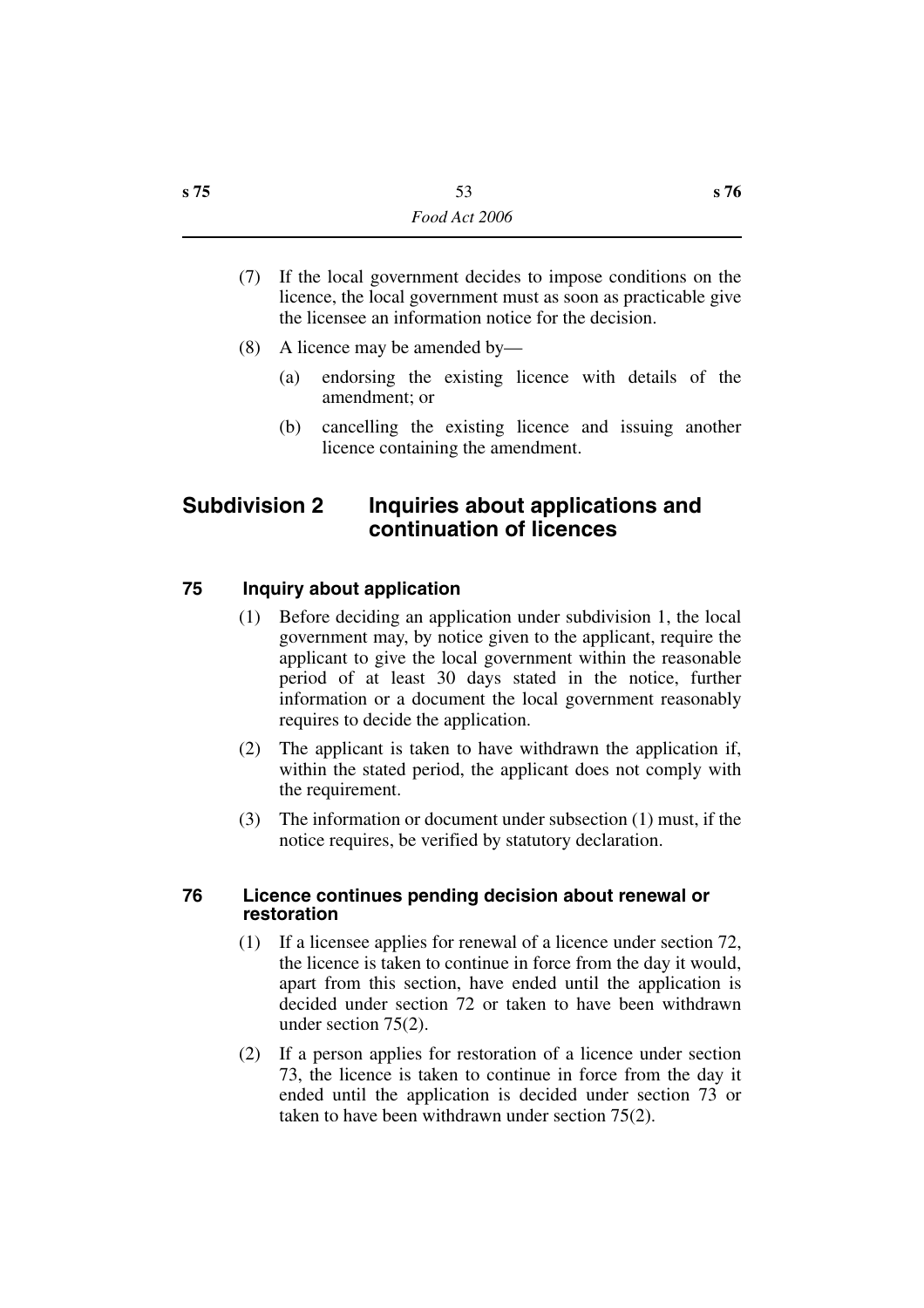- (3) Despite subsections (1) and (2), if a local government decides to refuse to renew or restore the licence under section 72(3) or 73(3), the licence continues in force until the information notice for the decision is given to the applicant.
- (4) Subsections (1) and (2) do not apply if the licence is earlier suspended or cancelled.

### **77 Failure to decide application**

- (1) Subject to subsections (2) and (3), if the local government fails to decide an application under subdivision 1 within 30 days after its receipt, the failure is taken to be a decision by the local government to refuse to renew, restore or amend the licence.
- (2) Subsection (3) applies if—
	- (a) a person has made an application under subdivision 1; and
	- (b) the local government has, under section 75(1), required the person to give the local government further information or a document.
- (3) The local government is taken to have refused to renew, restore or amend the licence if the local government does not decide the application within 30 days after the local government receives the further information or document verified, if required, by statutory declaration.
- (4) If the application is refused under this section, the applicant is entitled to be given an information notice by the local government for the decision.

# **Part 6 Suspension or cancellation of licences**

#### **78 Grounds for suspension or cancellation**

(1) Each of the following is a ground for suspending or cancelling a licence—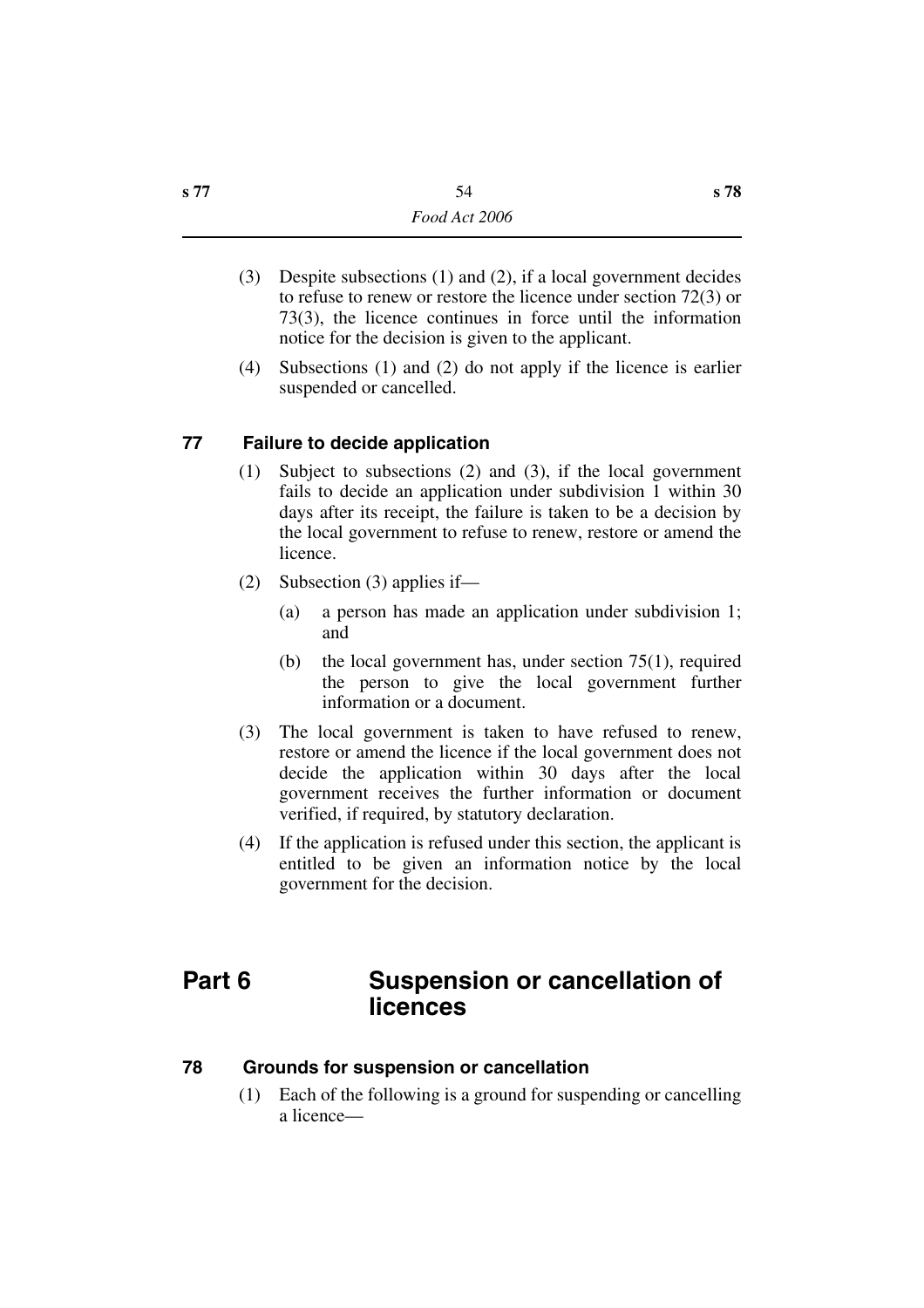- (a) the licensee is not, or is no longer, a suitable person to hold the licence;
- (b) if, under section 99, the licensee must have an accredited food safety program—the licensee has not complied with the program and the noncompliance is likely to result in a significant risk to public health or safety;
- (c) the licensee has contravened a condition of the licence, other than a condition mentioned in section 69(1)(b);
- (d) the licence was issued because of a materially false or misleading representation or declaration.
- (2) For forming a belief that the ground mentioned in subsection (1)(a) exists, a local government may have regard to the matters to which the local government may have regard in deciding whether a proposed licensee is a suitable person to hold a licence.15

#### **79 Show cause notice**

- (1) This section applies if—
	- (a) the local government that issued a licence believes a ground exists to suspend or cancel the licence; and
	- (b) either the licensee—
		- (i) has not been given, and it is not intended to give the licensee, an improvement notice about a matter to which the ground relates; or
		- (ii) has been given an improvement notice about a matter to which the ground relates and the licensee has failed, without a reasonable excuse, to comply with the notice.
	- *Note*—

Under section 209, an authorised person may give a person an improvement notice requiring the person to remedy, or have remedied, a contravention of a provision of this Act.

<sup>15</sup> See section 57 (Suitability of person to hold licence).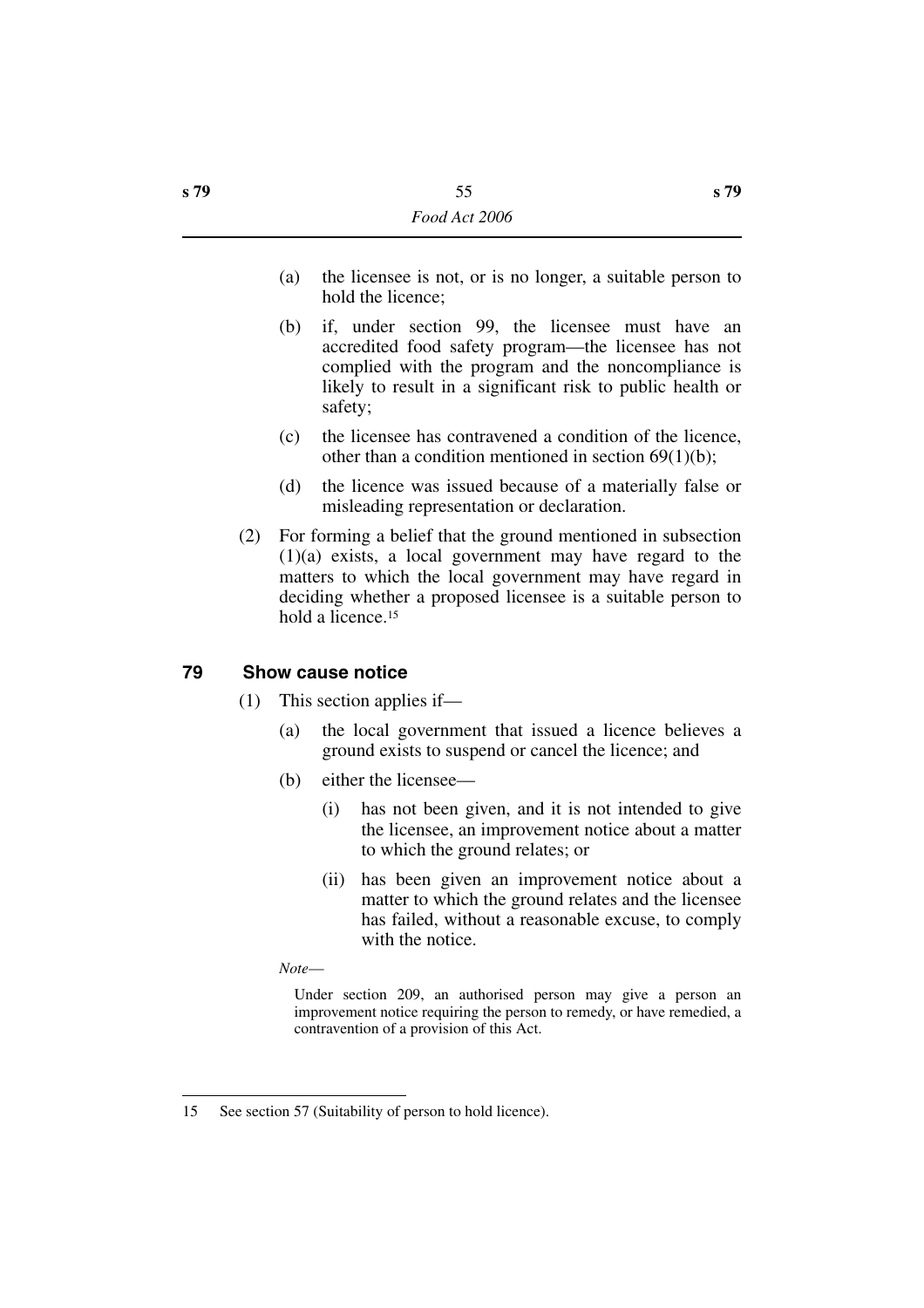- (2) The local government must give the licensee a notice under this section (a *show cause notice*).
- (3) The show cause notice must state the following—
	- (a) the action the local government proposes taking under this part (the *proposed action*);
	- (b) the grounds for the proposed action;
	- (c) an outline of the facts and circumstances forming the basis for the grounds;
	- (d) if the proposed action is suspension of the licence—the proposed suspension period;
	- (e) that the licensee may, within a stated period (the *show cause period*), make written representations to the local government to show why the proposed action should not be taken.
- (4) The show cause period must end at least 21 days after the licensee is given the show cause notice.

#### **80 Representations about show cause notice**

- (1) The licensee may make written representations about the show cause notice to the local government in the show cause period.
- (2) The local government must consider all representations (the *accepted representations*) made under subsection (1).

#### **81 Ending show cause process without further action**

If, after considering the accepted representations for the show cause notice, the local government no longer believes a ground exists to suspend or cancel the licence, the local government—

- (a) must not take any further action about the show cause notice; and
- (b) must give the licensee a notice that no further action is to be taken about the show cause notice.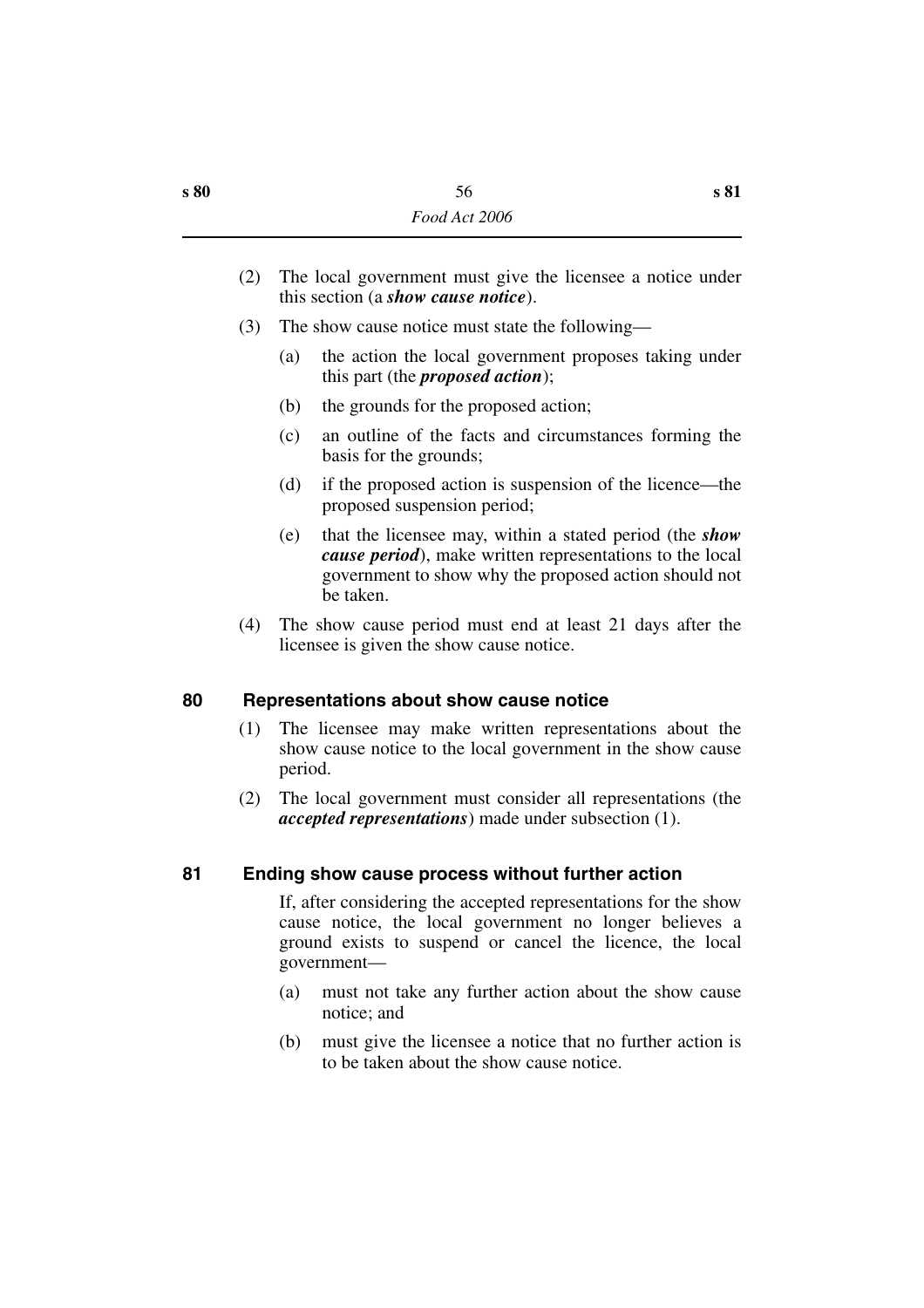#### **82 Suspension or cancellation**

- (1) This section applies if—
	- (a) there are no accepted representations for the show cause notice; or
	- (b) after considering the accepted representations for the show cause notice, the local government—
		- (i) still believes a ground exists to suspend or cancel the licence; and
		- (ii) believes suspension or cancellation of the licence is warranted.
- (2) The local government may—
	- (a) if the proposed action was to suspend the licence—suspend the licence for not longer than the proposed suspension period; or
	- (b) if the proposed action was to cancel the licence—cancel the licence or suspend it for a period.
- (3) If the local government decides to take action under subsection (2), the local government must as soon as practicable give the licensee an information notice for the decision.
- (4) The decision takes effect on the later of the following—
	- (a) the day the information notice is given to the licensee;
	- (b) the day stated in the information notice for that purpose.

#### **83 Immediate suspension of licence**

- (1) The local government that issued a licence may suspend the licence immediately if the local government believes—
	- (a) a ground exists to suspend or cancel the licence; and
	- (b) it is necessary to suspend the licence immediately because there is an immediate and serious risk to public health or safety.
- (2) The suspension—
	- (a) can be effected only by the local government giving an information notice to the licensee about the decision to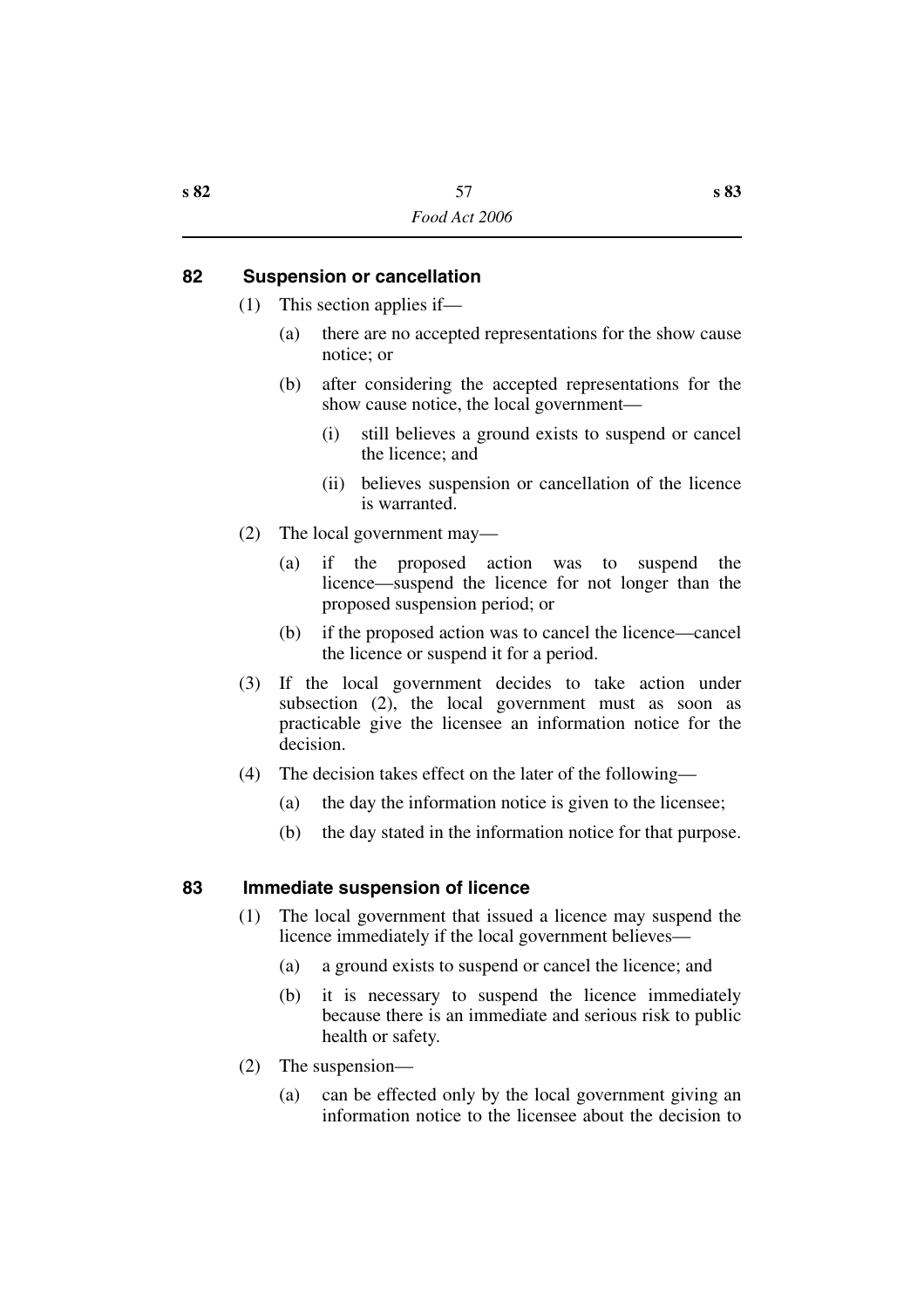suspend the licence, together with a show cause notice; and

- (b) operates immediately the notices are given to the licensee; and
- (c) continues to operate until the earliest of the following happens—
	- (i) the local government cancels the remaining period of the suspension;
	- (ii) the show cause notice is finally dealt with;
	- (iii) 30 days have passed since the notices were given to the licensee.
- (3) Subsection (4) applies if—
	- (a) a suspension under this section stops because—
		- (i) the local government cancels the remaining period of the suspension; or
		- (ii) the show cause notice is finally dealt with by a decision being made not to cancel or suspend the licence; or
		- (iii) 30 days have passed since the notices mentioned in subsection (2)(a) were given to the licensee; and
	- (b) the licensee has returned the licence to the local government under section 84.
- (4) The local government must, as soon as practicable, give the licence to the licensee.

#### **84 Return of cancelled or suspended licence to local government**

- (1) This section applies if the local government has cancelled or suspended a licence and given an information notice for the decision to the licensee.
- (2) The licensee must return the licence to the local government within 7 days after receiving the information notice, unless the licensee has a reasonable excuse.

Maximum penalty—20 penalty units.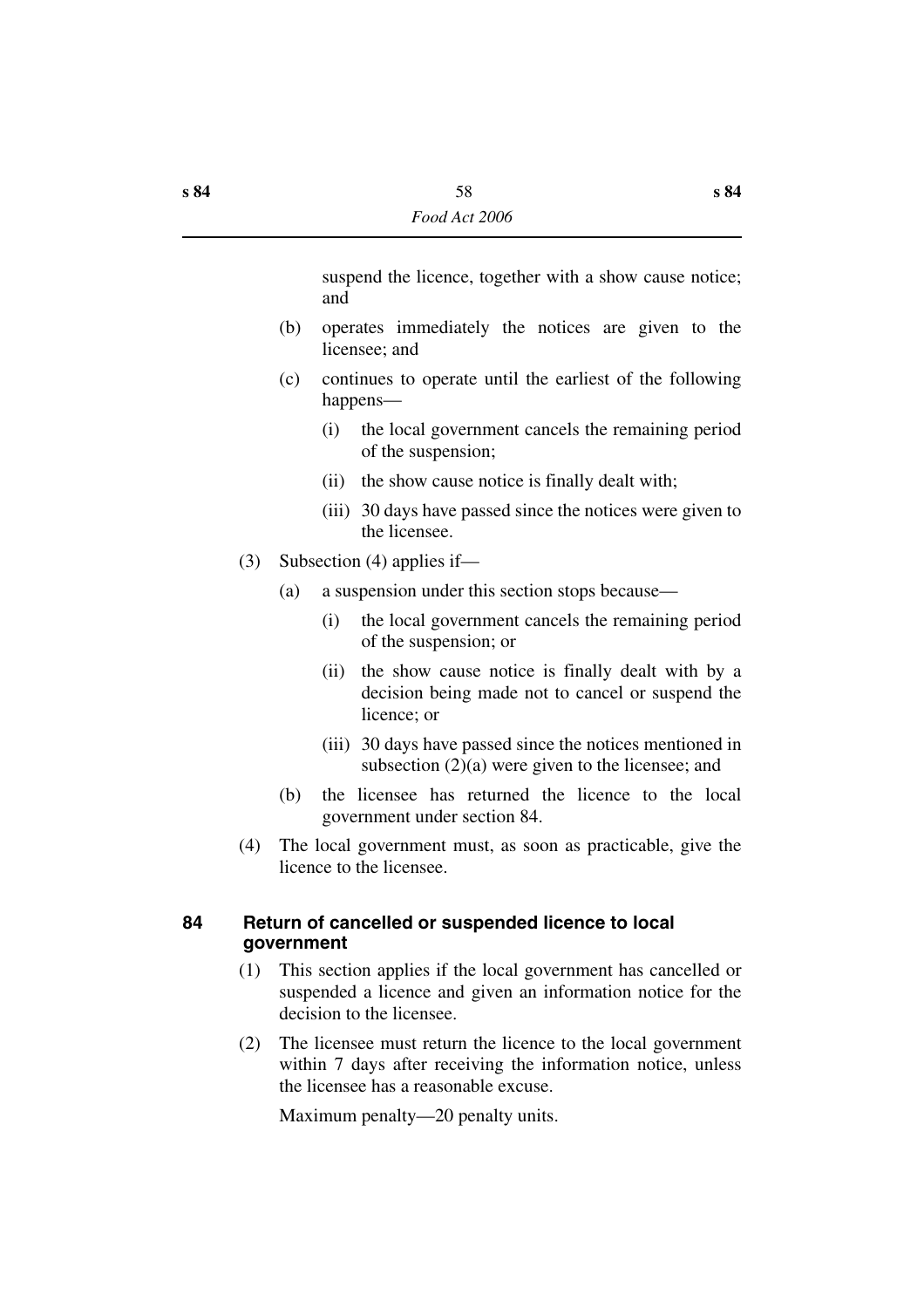# **Part 7 Other provisions about licences and licensees**

# **Division 1 Requirements for applications**

### **85 General requirements for applications under ch 3**

- (1) This section applies to an application for—
	- (a) a licence under section 52; or
	- (b) the renewal of a licence under section 72; or
	- (c) the restoration of a licence under section 73; or
	- (d) an amendment of a licence under section 74.
- (2) The application must—
	- (a) be in the approved form; and
	- (b) be signed by or for the applicant; and
	- (c) be accompanied by the fee, if any, for the application.
- (3) The approved form for the application must provide for the inclusion of the applicant's contact details.

# *Division 2 Food safety supervisors16*

### *86 Licensee to have food safety supervisor*

*(1) A licensee must, within 30 days after the licence is issued under section 60(1), have a food safety supervisor for the food business under the licence.*

*Maximum penalty—50 penalty units.*

*(2) The licensee must at all times continue to have a food safety supervisor for the food business under the licence.*

*Maximum penalty—50 penalty units.*

<sup>16</sup> Chapter 3, part 7, division 2 (sections 86–88) had not commenced on or before the reprint date.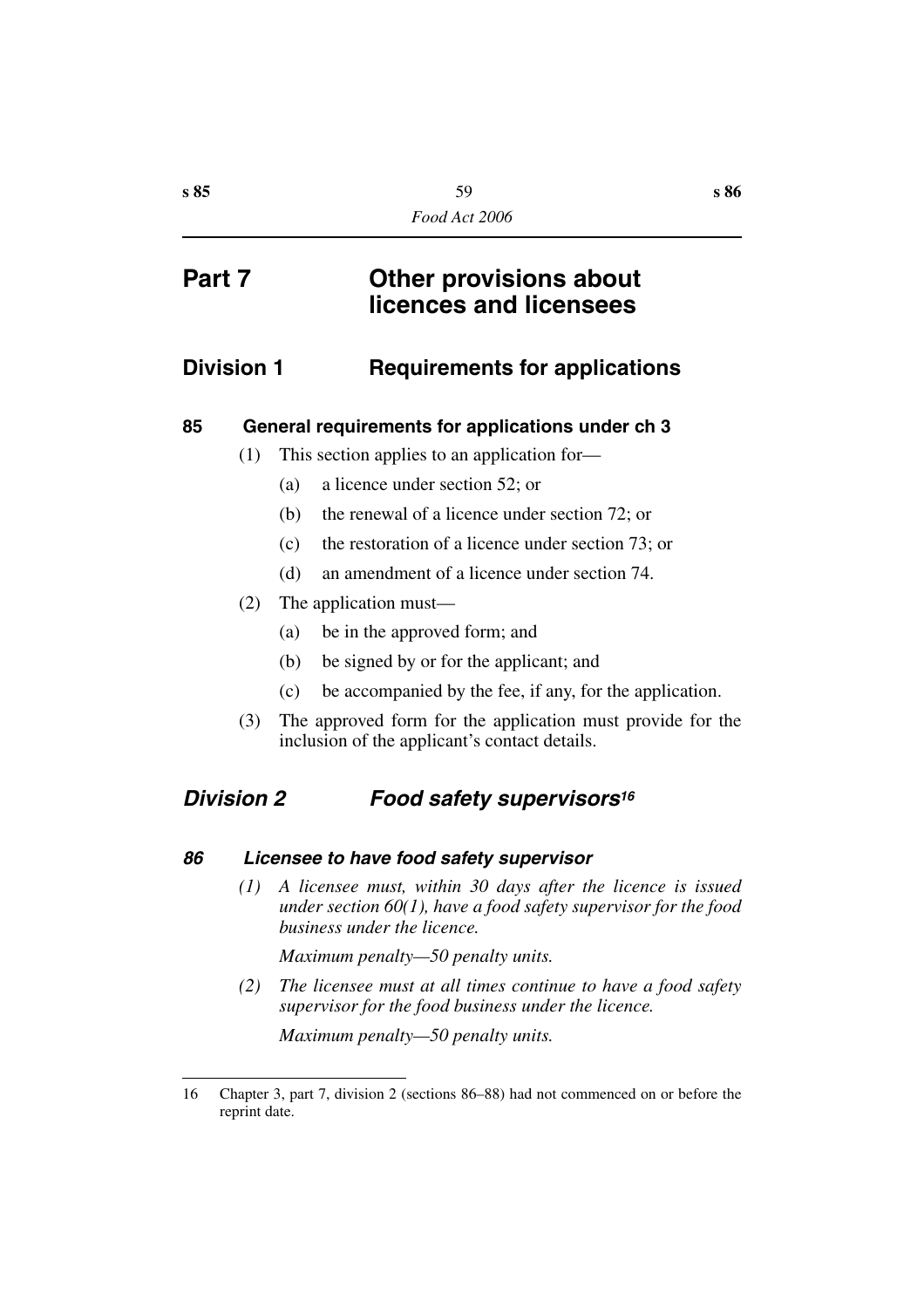- *(3) The licensee—*
	- *(a) may be the food safety supervisor for the food business; and*
	- *(b) may have more than 1 food safety supervisor for the food business.*

#### *87 Availability of food safety supervisor*

*(1) The licensee must ensure a food safety supervisor for the food business under the licence is reasonably available to be contacted by the local government that issued the licence while the food business is being carried on.*

*Maximum penalty—50 penalty units.*

*(2) The licensee must ensure a food safety supervisor for the food business under the licence is reasonably available to be contacted by persons who handle food in the food business while the food business is being carried on.*

*Maximum penalty—50 penalty units.*

#### *88 Licensee to advise local government about food safety supervisor*

*(1) A licensee must, within 30 days after the licence is issued under section 60(1), advise the local government that issued the licence of the name and contact details of each food safety supervisor for the food business under the licence.*

*Maximum penalty—50 penalty units.*

*(2) Subject to subsection (1), the licensee must, within 14 days after a person becomes a food safety supervisor for the food business, advise the local government of the person's name and contact details.*

*Maximum penalty—50 penalty units.*

*(3) The licensee must, within 14 days after a person stops being a food safety supervisor for the food business, advise the local government of the fact.*

*Maximum penalty—50 penalty units.*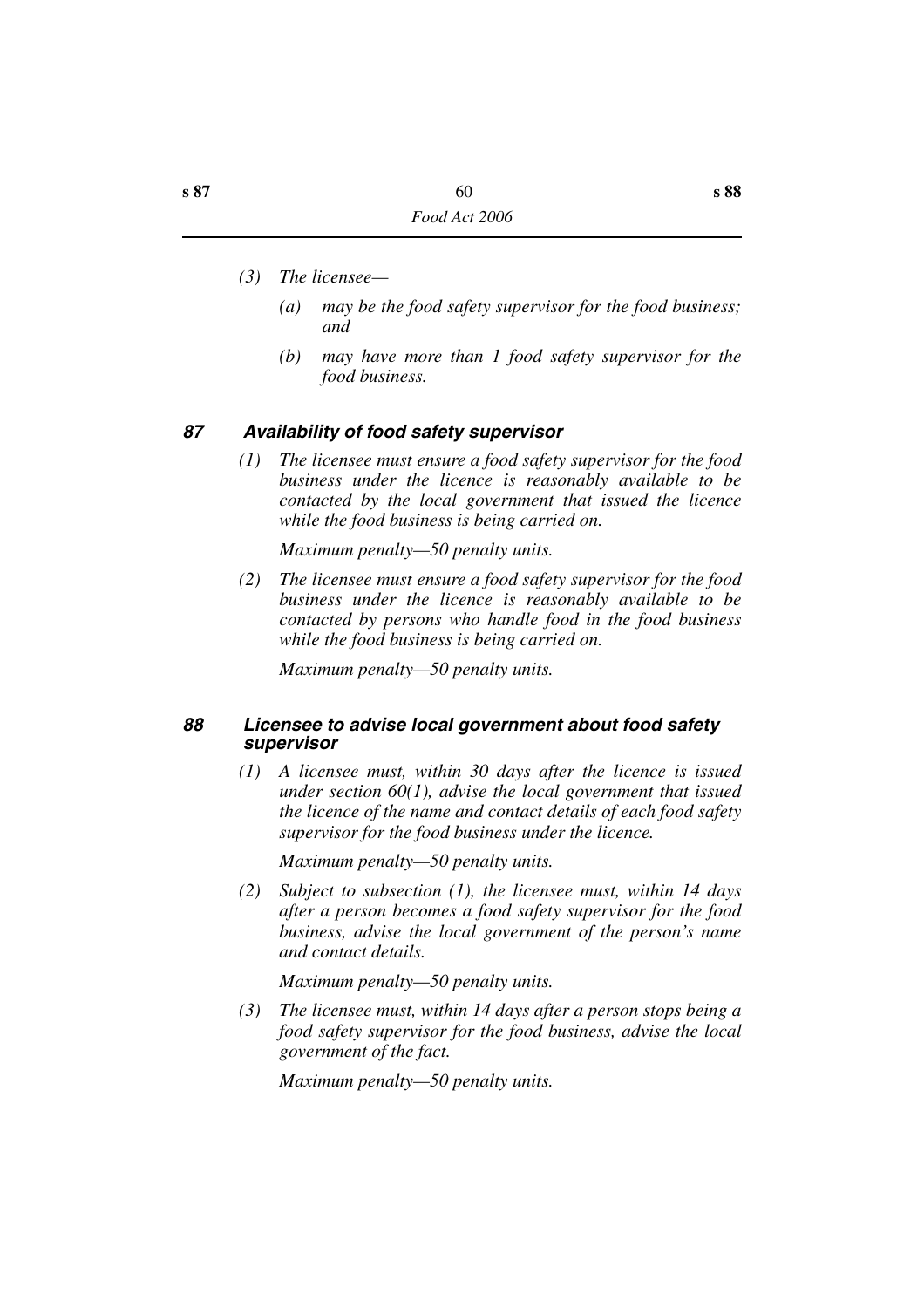*(4) The licensee must, within 14 days after the contact details of a food safety supervisor for the food business changes, advise the local government of the change.*

*Maximum penalty—50 penalty units.*

# **Division 3 Carrying on licensable food business from mobile premises**

#### **89 Obligations of licensee while in second local government's area**

- (1) This section applies if a licensee carries on a licensable food business from mobile premises to which the licence relates in a second local government's area.
- (2) For the period the licensee carries on the food business from the mobile premises in the second local government's area, the licensee has the obligations under the licensee's licence.

#### **90 Action that may be taken by second local government**

- (1) This section applies for the period the licensee carries on the food business from mobile premises in a second local government's area.
- (2) The second local government has the same powers as the first local government would have had if the food business were being carried on in the first local government's area.
- (3) However, the second local government may not cancel, suspend, impose conditions on, or take any other similar action in relation to the licence.

#### **91 Notification to first local government**

- (1) This section applies if—
	- (a) a licensee has carried on a licensable food business from mobile premises in a second local government's area; and
	- (b) the second local government considers that the licensee has done or omitted to do something that, if done or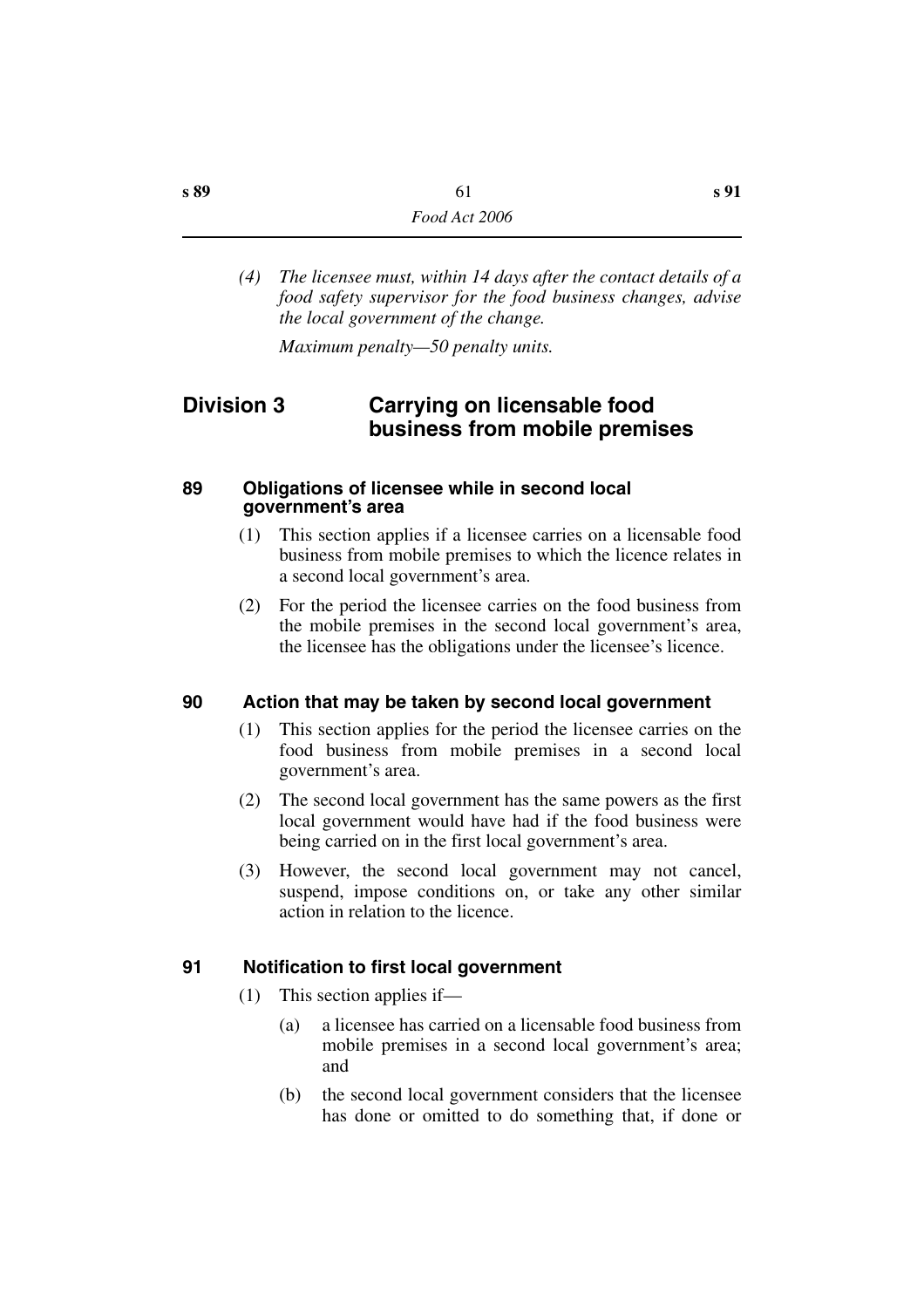omitted to be done in the first local government's area, would be a contravention of the conditions of the licence.

(2) The second local government may advise the first local government of the thing done or omitted to be done.

#### **92 Action that may be taken by first local government**

- (1) This section applies if the second local government has advised the first local government of a thing done or omitted to be done by the licensee while in the second local government's area.
- (2) The first local government may take action in relation to the thing done or omitted to be done by the licensee as if the thing had been done or omitted to be done in the first local government's area.

### **Division 4 General provisions**

#### **93 Licence issued to more than 1 person**

If a licence is issued jointly to more than 1 person, a reference in this Act to the licensee is a reference to each of the persons.

#### **94 Form of licence**

A licence must—

- (a) be in the approved form; and
- (b) state the following particulars—
	- (i) the licensee's name and address;
	- (ii) for fixed premises, the address of the premises;
	- (iii) for mobile premises, a description of the premises that includes the registration number if the premises are a vehicle that is required to be registered;
	- (iv) for temporary premises, the proposed location of the premises;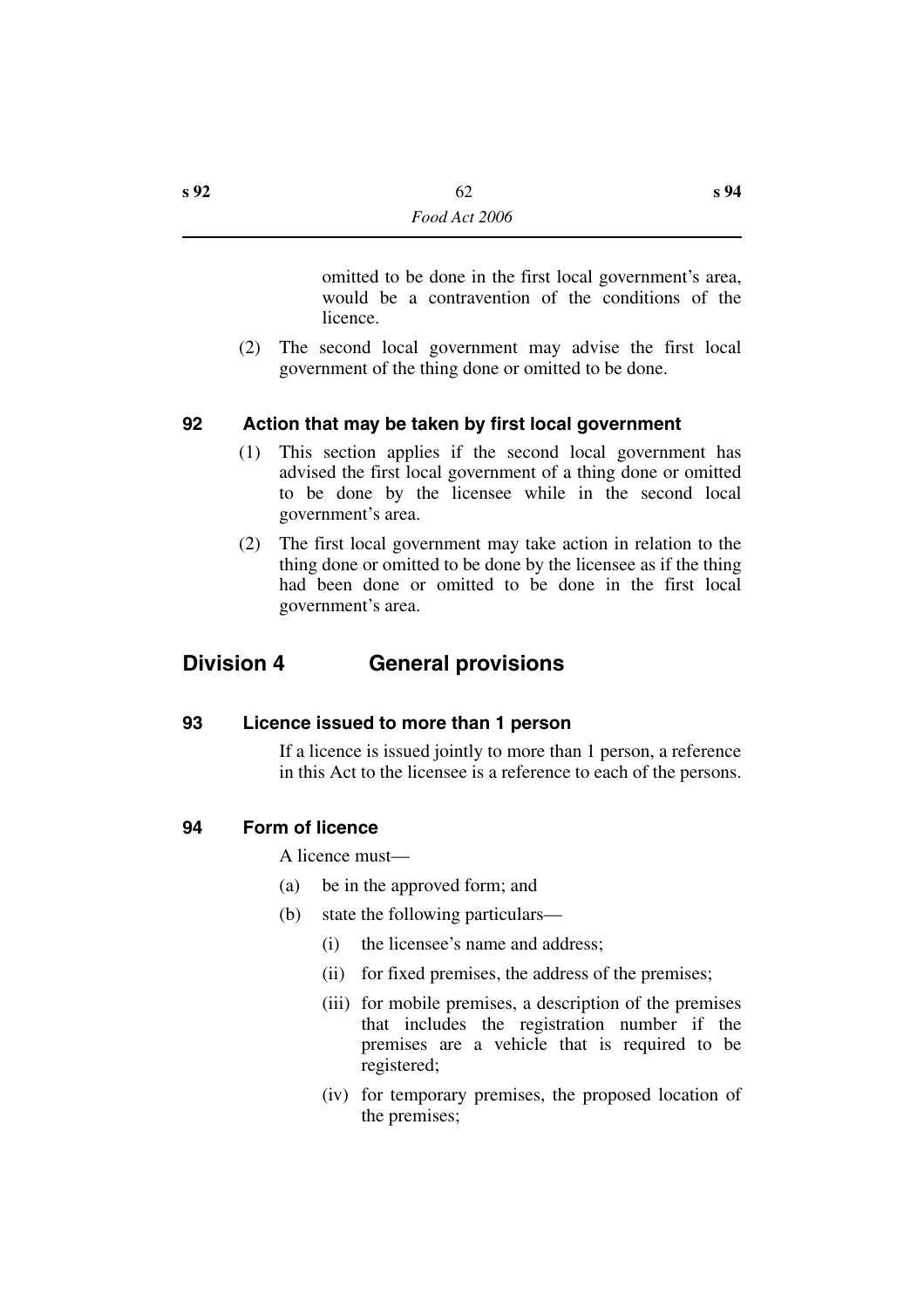- (v) the term of the licence, including the day it becomes effective and the day it ends;
- (vi) a description of the food business under the licence;
- (vii) the licence number;

(viii) the licence conditions.

#### **95 Surrender of licence**

- (1) A licensee may surrender the licence by notice given to the local government that issued it.
- (2) The licence must accompany the notice.
- (3) The surrender takes effect on the later of the following—
	- (a) the day the notice is given to the local government;
	- (b) the day stated in the notice for that purpose.

#### **96 Application for replacement of licence**

- (1) A licensee may apply for replacement of the licence if the licence has been damaged, destroyed, lost or stolen.
- (2) The application must—
	- (a) be made to the local government that issued the licence; and
	- (b) include information about the circumstances in which the licence was damaged, destroyed, lost or stolen; and
	- (c) be accompanied by the fee, if any, for the application.

#### **97 Decision about application for replacement of licence**

- (1) The local government must consider the application and decide to grant, or refuse to grant, the application.
- (2) The local government must grant the application if the local government is satisfied the licence has been destroyed, lost or stolen, or damaged in a way to require its replacement.
- (3) If the local government decides to grant the application, the local government must, as soon as practicable, issue another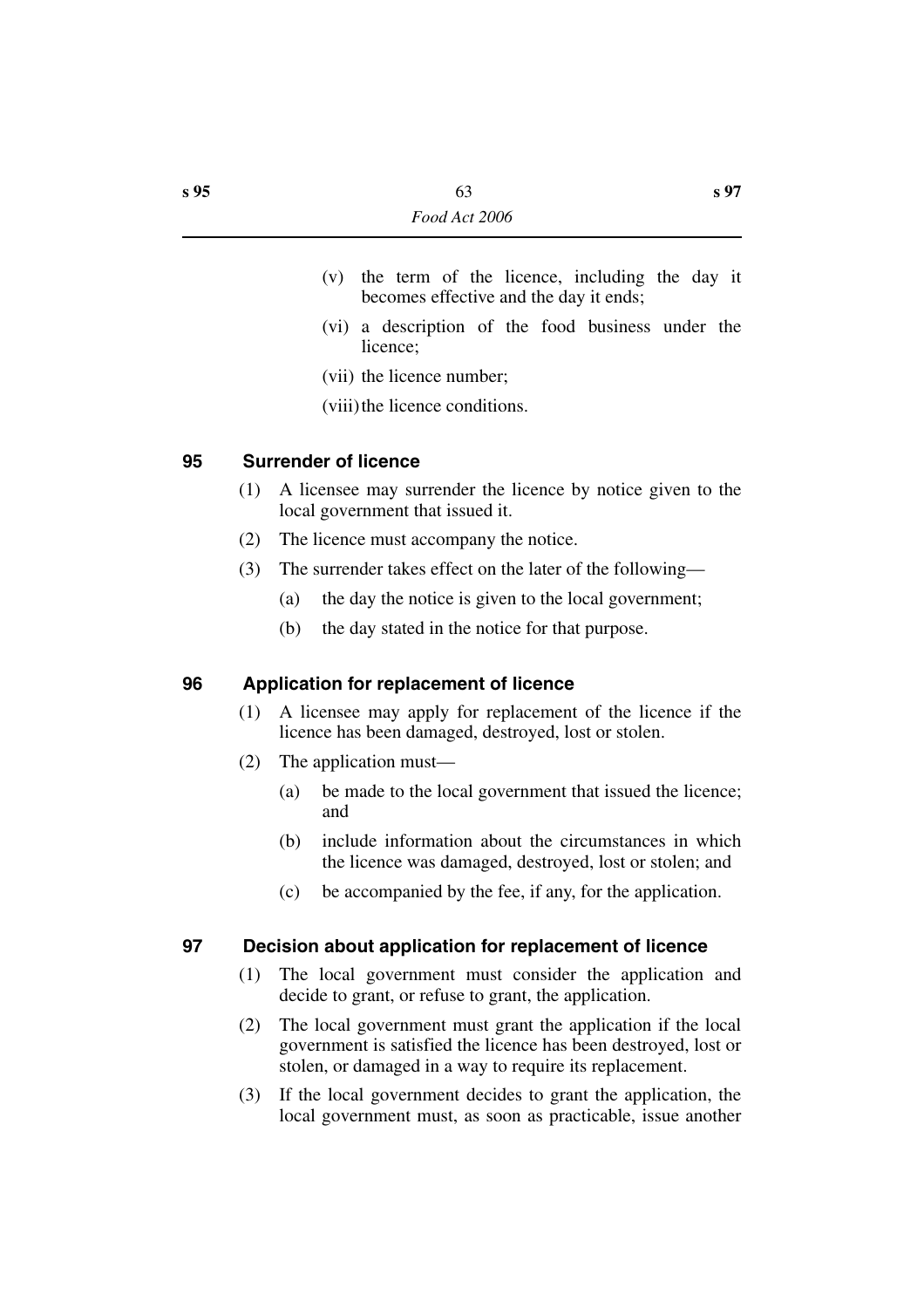licence to the applicant to replace the damaged, destroyed, lost or stolen licence.

- (4) If a licence is issued under subsection (3) to replace the damaged, destroyed, lost or stolen licence, the licence is taken not to have been subject to a condition mentioned in section  $69(1)(c)(i)$  for the period—
	- (a) starting on the day the licensee applied for replacement of the licence; and
	- (b) ending when the replacement licence is issued to the licensee.
- (5) If the local government decides to refuse to grant the application, the local government must as soon as practicable give the applicant an information notice for the decision.

# *Chapter 4 Food safety programs<sup>17</sup>*

# *Part 1 Preliminary*

#### *98 Content of food safety program*

*A food safety program for a food business must—*

- *(a) systematically identify food safety hazards that are reasonably likely to occur in food handling operations of the food business; and*
- *(b) identify where, in a food handling operation of the food business, each hazard identified under paragraph (a) can be controlled and the means of control; and*
- *(c) provide for the systematic monitoring of the means of control; and*

<sup>17</sup> Chapter 4 had not commenced on or before the reprint date.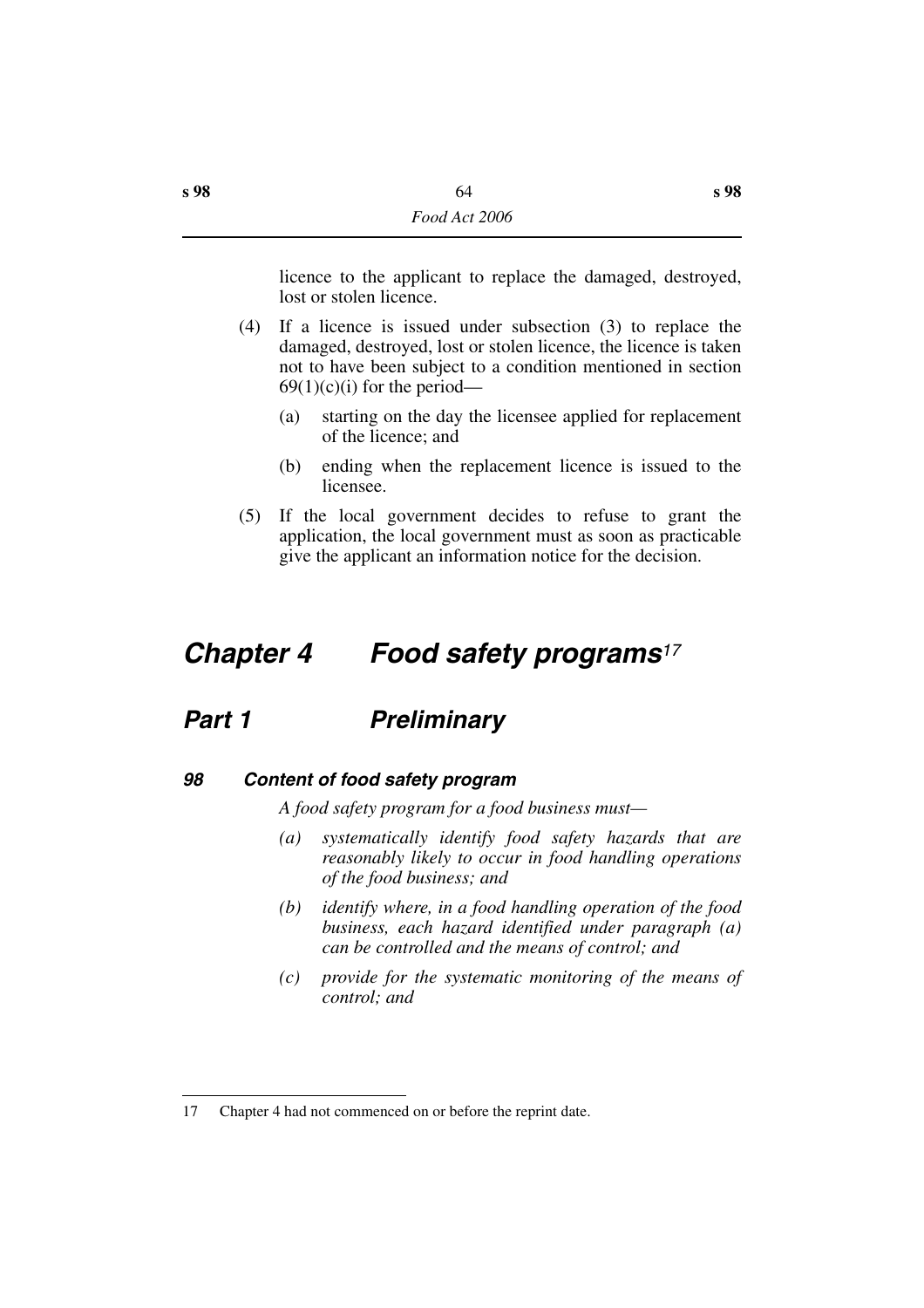- *(d) provide for appropriate corrective action to be taken when a hazard identified under paragraph (a) is not under control; and*
- *(e) provide for regular review of the program to ensure it is appropriate for the food business; and*
- *(f) provide for the keeping of appropriate records for the food business, including records about action taken to ensure the business is carried on in compliance with the program; and*
- *(g) contain other information, relating to the control of food safety hazards, prescribed under a regulation.*

#### *99 Who must have accredited food safety program*

- *(1) A licensee, other than the holder of a provisional licence, must have an accredited food safety program for the food business under the licence if—*
	- *(a) the food business involves off-site catering; or*
	- *(b) the primary activity of the food business is on-site catering at the premises stated in the licence; or*
	- *(c) the primary activity of the food business is on-site catering at part of the premises stated in the licence; or*

*Example of part of premises stated in a licence—*

*a function room used for on-site catering and situated on the premises of a large hotel*

- *(d) the food business is carried on as part of the operations of a private hospital under the Private Health Facilities Act 1999; or*
- *(e) the food business—*
	- *(i) involves the handling of potentially hazardous food or other food that is reasonably likely to pose a risk to public health or safety; and*
	- *(ii) is a food business prescribed under a regulation.*

*Maximum penalty—1000 penalty units.*

*(2) However, for subsection (1)(c), a regulation may exempt a licensee from subsection (1) if the scope of the on-site catering*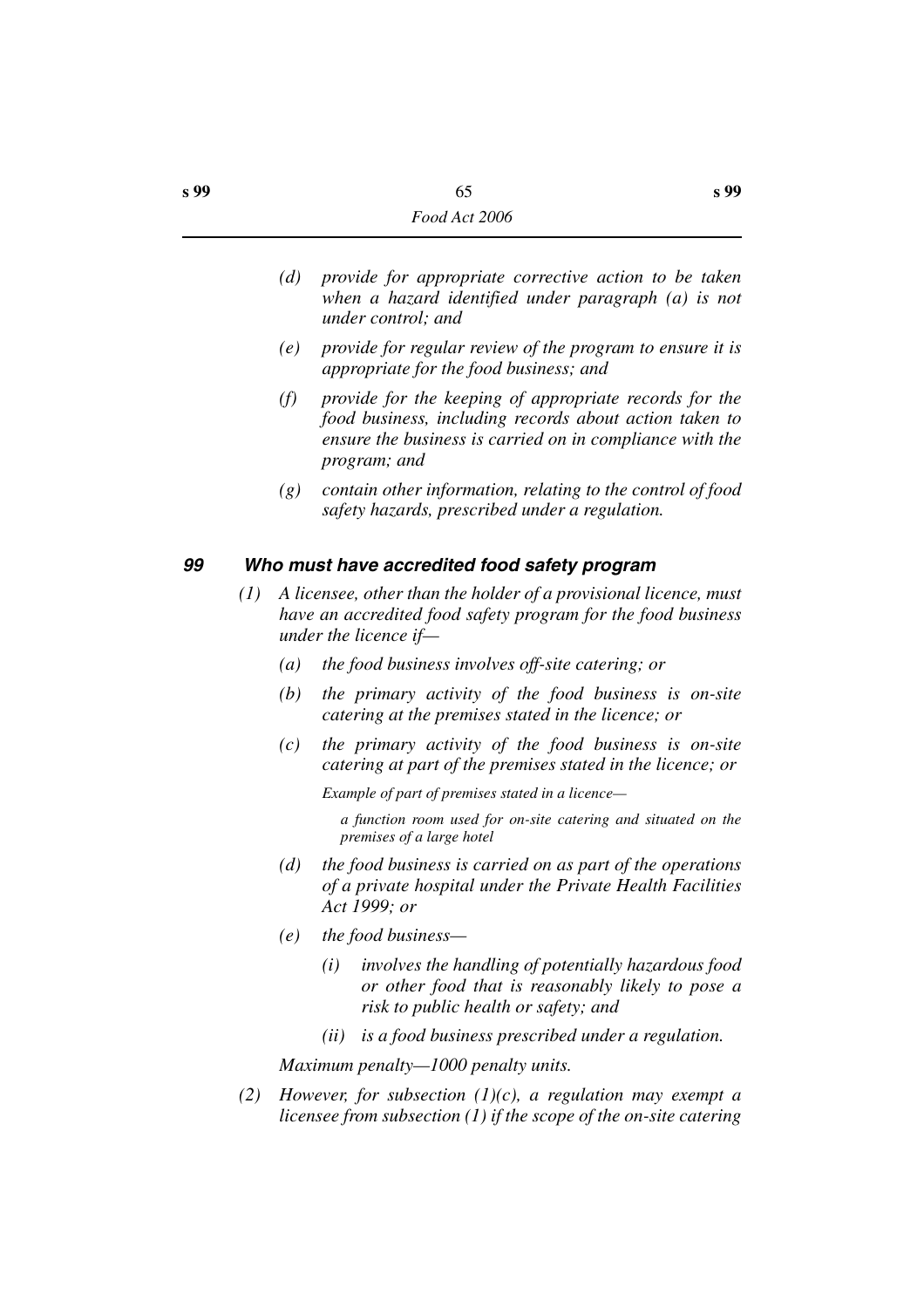*is not more than the limits prescribed in the regulation, including, for example, limits about—*

- *(a) the size of the area where the on-site catering is carried out; or*
- *(b) the seating capacity of the area; or*
- *(c) the number of persons for whom on-site catering is provided; or*
- *(d) the frequency of provision of on-site catering; or*
- *(e) the proportion of the licensee's revenue derived from on-site catering.*

#### *100 Other persons may have accredited food safety program*

*A person who is not required under section 99 to have an accredited food safety program may apply under part 2 for accreditation of a food safety program for the person's food business.*

#### *101 Particular persons taken to have applied for accreditation of food safety program*

- *(1) This section applies to a person if, under chapter 3, part 3 the person—*
	- *(a) applies for a licence; and*
	- *(b) the application is accompanied by a proposed food safety program for the food business under the licence.*
- *(2) The person—*
	- *(a) is taken to have applied for accreditation of the proposed food safety program when the person applies for the licence; and*
	- *(b) need not apply for accreditation of the proposed program under section 102.*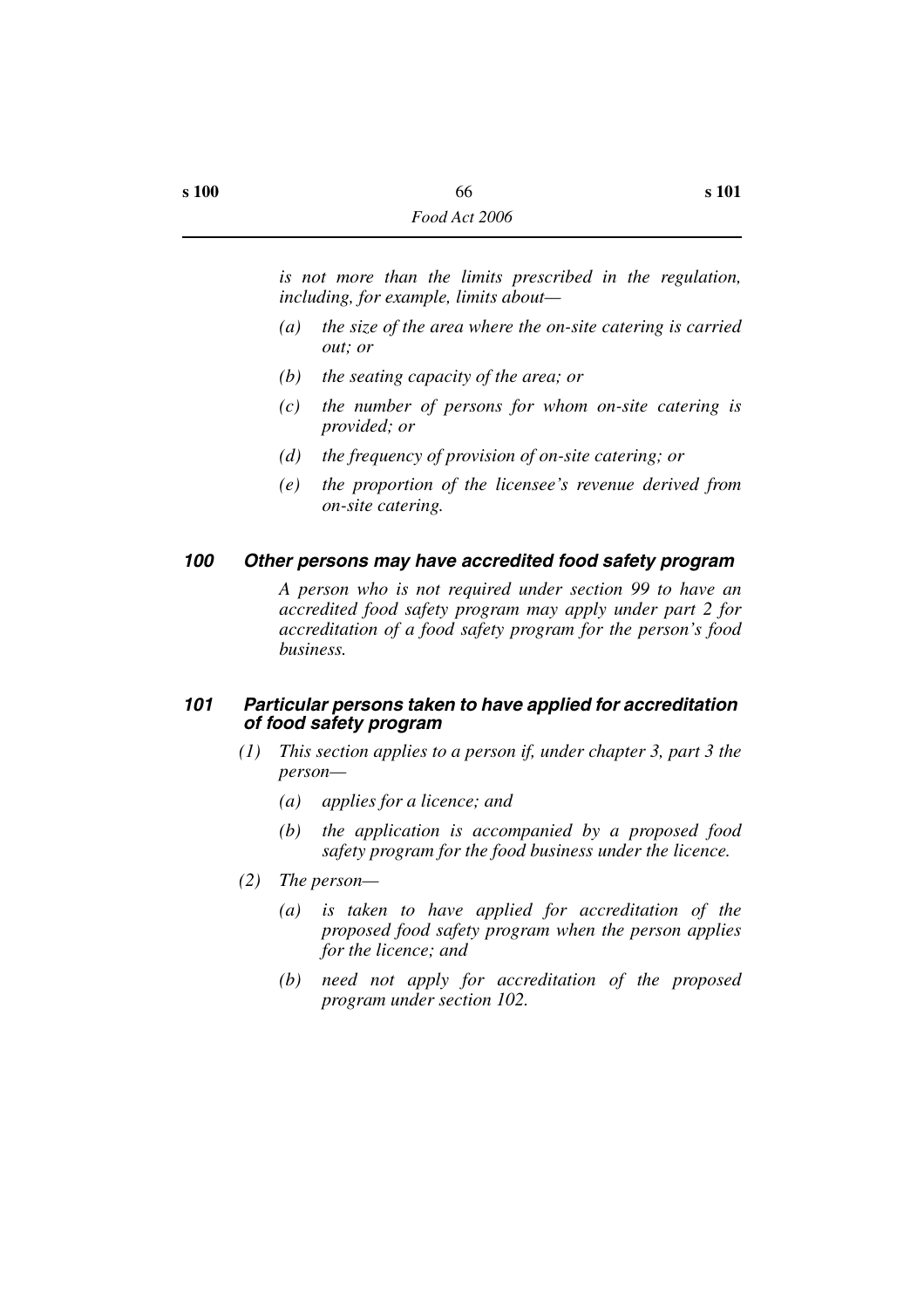# *Part 2 Applications for accreditation of food safety programs*

#### *102 Application for accreditation*

- *(1) A person may apply for accreditation of a food safety program for a food business carried on by the person.*
- *(2) The application must be made to—*
	- *(a) for an applicant who holds a licence for the food business—the local government that issued the licence; or*
	- *(b) otherwise—the local government to which the applicant would apply for a licence for the food business under section 52(2).*
- *(3) The application must—*
	- *(a) be in the approved form; and*
	- *(b) be accompanied by—*
		- *(i) the food safety program; and*
		- *(ii) the fee, if any, for the application.*

#### *103 Consideration of application*

- *(1) The local government must consider the application and decide to accredit, or refuse to accredit, the food safety program.*
- *(2) To decide the application, the local government must obtain and consider the written advice of an auditor about whether or not the auditor considers the food safety program complies with the criteria in section 104.*

#### *104 Criteria for accrediting food safety program*

*The local government may accredit the food safety program only if satisfied—*

*(a) the program complies with section 98; and*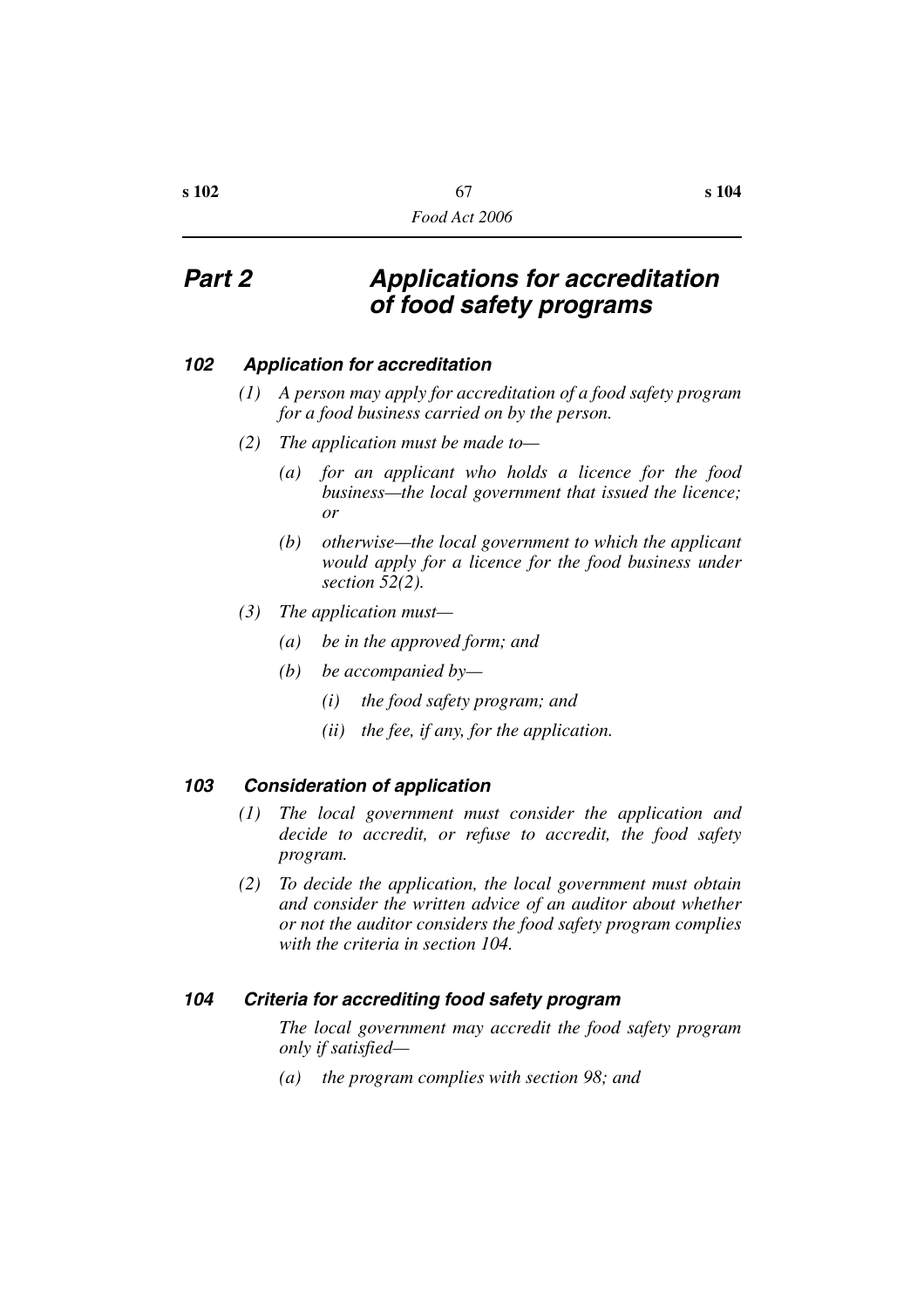*(b) implementation of the program is reasonably likely to effectively control the food safety hazards of the food business to which the program relates.*

#### *105 Inquiry about application*

- *(1) Before deciding the application, the local government may, by notice given to the applicant, require the applicant to give the local government within the reasonable period of at least 30 days stated in the notice, further information or a document the local government reasonably requires to decide the application.*
- *(2) The applicant is taken to have withdrawn the application if, within the stated period, the applicant does not comply with the requirement.*
- *(3) The information or document under subsection (1) must, if the notice requires, be verified by statutory declaration.*

#### *106 Decision on application*

- *(1) If the local government decides to accredit the food safety program, the local government must—*
	- *(a) record on the program that it is accredited; and*
	- *(b) give the accredited program to the applicant; and*
	- *(c) keep a copy of the accredited program.*
- *(2) If the local government decides to refuse to accredit the food safety program, the local government must as soon as practicable give the applicant an information notice for the decision.*

### *107 Failure to decide application*

- *(1) Subject to subsections (2) and (3), if the local government fails to decide the application within 30 days after its receipt, the failure is taken to be a decision by the local government to refuse to accredit the food safety program.*
- *(2) Subsection (3) applies if—*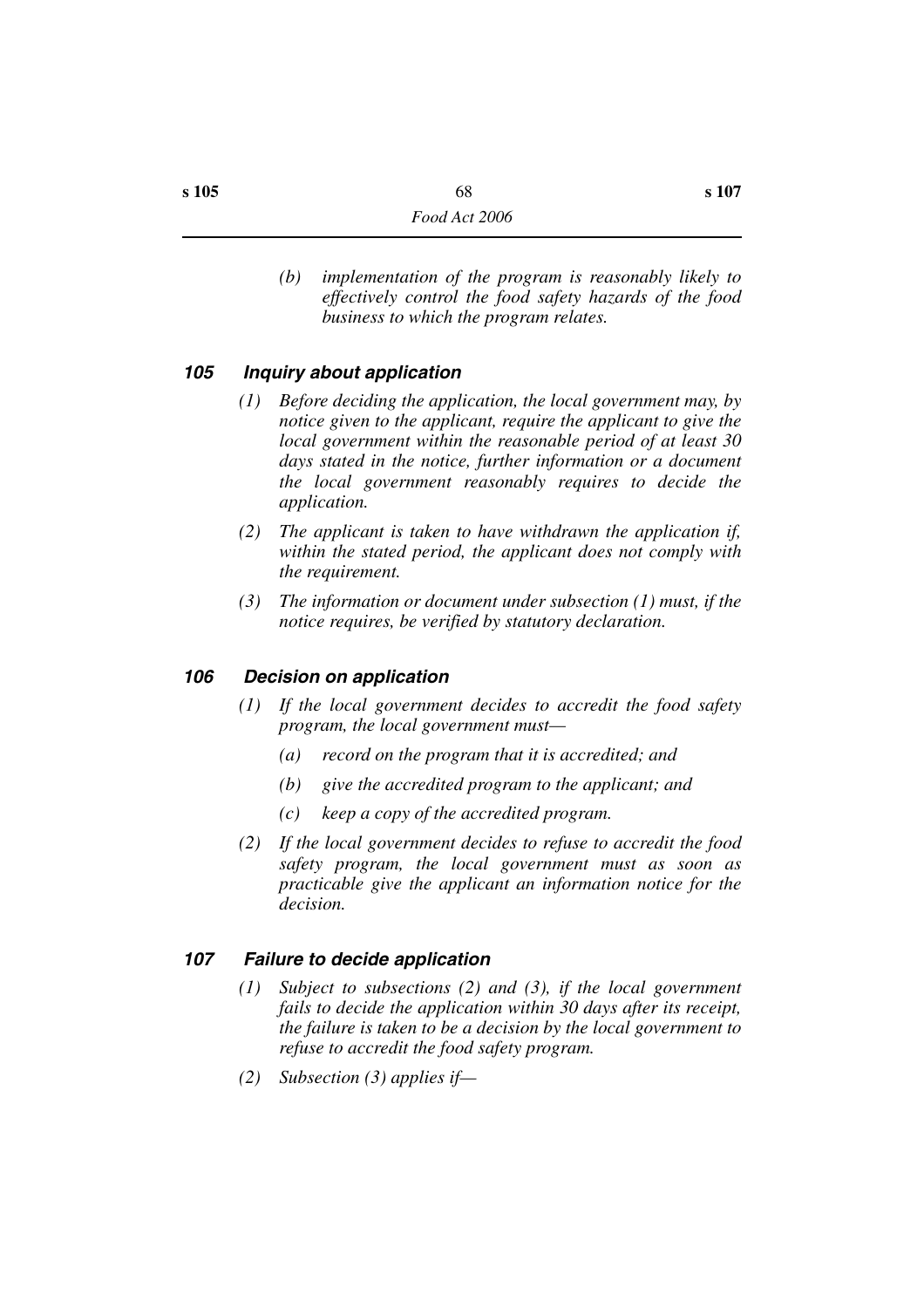- *(a) a person has made an application for accreditation of a food safety program; and*
- *(b) the local government has, under section 105(1), required the applicant to give the local government further information or a document.*
- *(3) The local government is taken to have refused to accredit the food safety program if the local government does not decide the application within 30 days after the local government receives the further information or document.*
- *(4) If the application is refused under this section, the applicant is entitled to be given an information notice by the local government for the decision.*

#### *108 Further consideration of application*

- *(1) This section applies if the local government considers more time is needed to make a decision about the application because of the complexity of the matters that need to be considered in deciding the application.*
- *(2) The local government may at any time before the final consideration day give notice to the applicant that—*
	- *(a) because of the complexity of the matters that need to be considered in deciding the application, the local government needs more time to decide the application; and*
	- *(b) the period within which the local government must decide the application is extended to a day (the extended day) that is 30 days after the final consideration day.*
- *(3) Also, the applicant and local government may at any time before the final consideration day agree in writing on a day (the agreed extended day) by which the application must be decided.*
- *(4) The local government is taken to have refused to accredit the food safety program if the local government does not decide the application by the latest of the following days—*
	- *(a) if the local government has given a notice to the applicant under subsection (2)—the extended day;*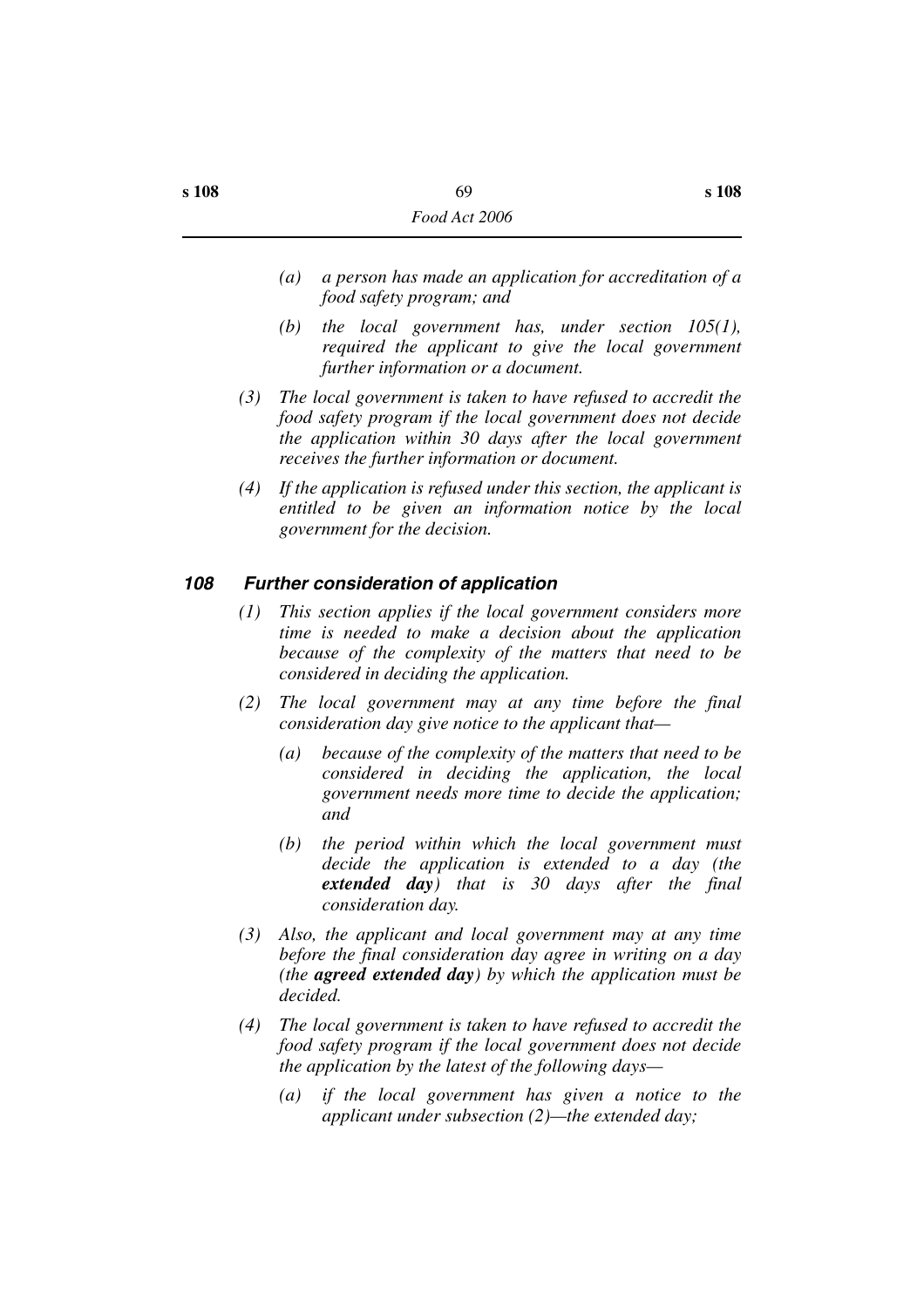- *(b) if there is an agreement between the applicant and the local government under subsection (3)—the agreed extended day;*
- *(c) if both subsections (2) and (3) apply—the later of the extended day and the agreed extended day.*
- *(5) In this section—*

*final consideration day means the latest of the following days—*

- *(a) the day that is 30 days after receipt of the application;*
- *(b) if the local government has, under section 105(1), required the applicant to give the local government further information or a document—the day that is 30 days after the local government receives the further information or document.*

# *Part 3 Matters about compliance audits for accredited food safety programs*

### *109 Frequency of compliance audits*

- *(1) This section applies if a local government accredits a food safety program under section 63(2)(a)18 or part 2.*
- *(2) The local government must, as soon as practicable after accrediting the food safety program—*
	- *(a) decide how often the holder of the program must have compliance audits of the program conducted under this Act; and*
	- *(b) give the holder an information notice for the decision.*
- *(3) To decide the frequency of compliance audits for subsection (2)(a), the local government must have regard to—*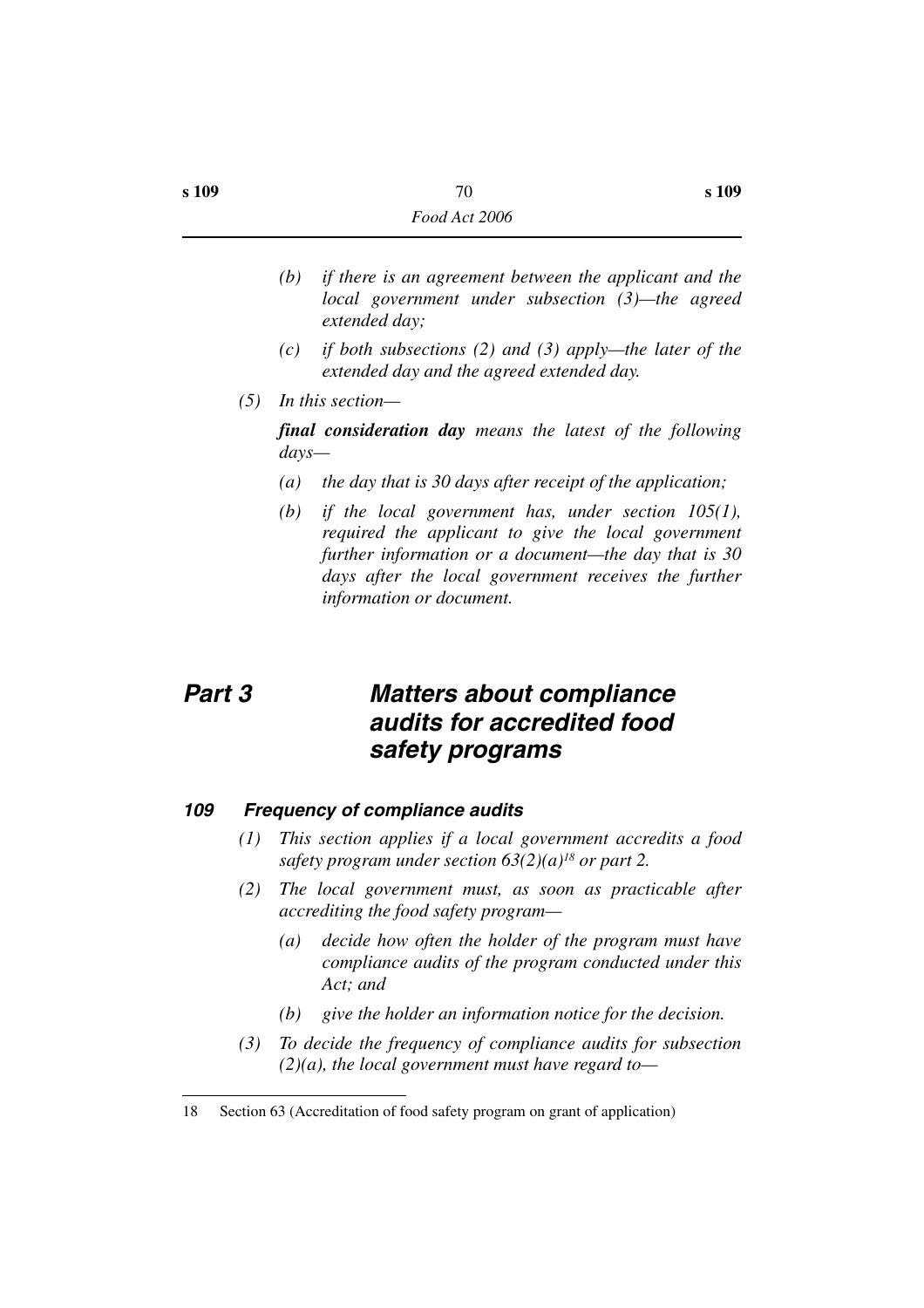- *(a) the nature of the food handled in the food business to which the program relates; and*
- *(b) the nature and extent of food handling carried on in the food business.*
- *(4) This section is subject to section 157.19*

## *110 Changing frequency of compliance audits*

- *(1) A local government may change the frequency of compliance audits for a food safety program accredited by the local government if, having regard to the matters mentioned in section 109(3), the local government considers it necessary to make the change in the interests of public health or safety.*
- *(2) In deciding whether to change the frequency of compliance audits for the food safety program, the local government also may have regard to the results of a compliance or nonconformance audit of the program.*
- *(3) If the local government decides to change the frequency of compliance audits for the food safety program by increasing the frequency of the audits, the local government must as soon as practicable give the holder of the program an information notice for the decision.*
- *(4) If the local government decides to change the frequency of compliance audits for the food safety program by decreasing the frequency of the audits, the local government must as soon as practicable give the holder of the program notice of the change.*

## *111 Limitation on frequency of compliance audits*

*The frequency of compliance audits for a food safety program decided by a local government under this part must not be more than the frequency prescribed under a regulation for the food business to which the program relates.*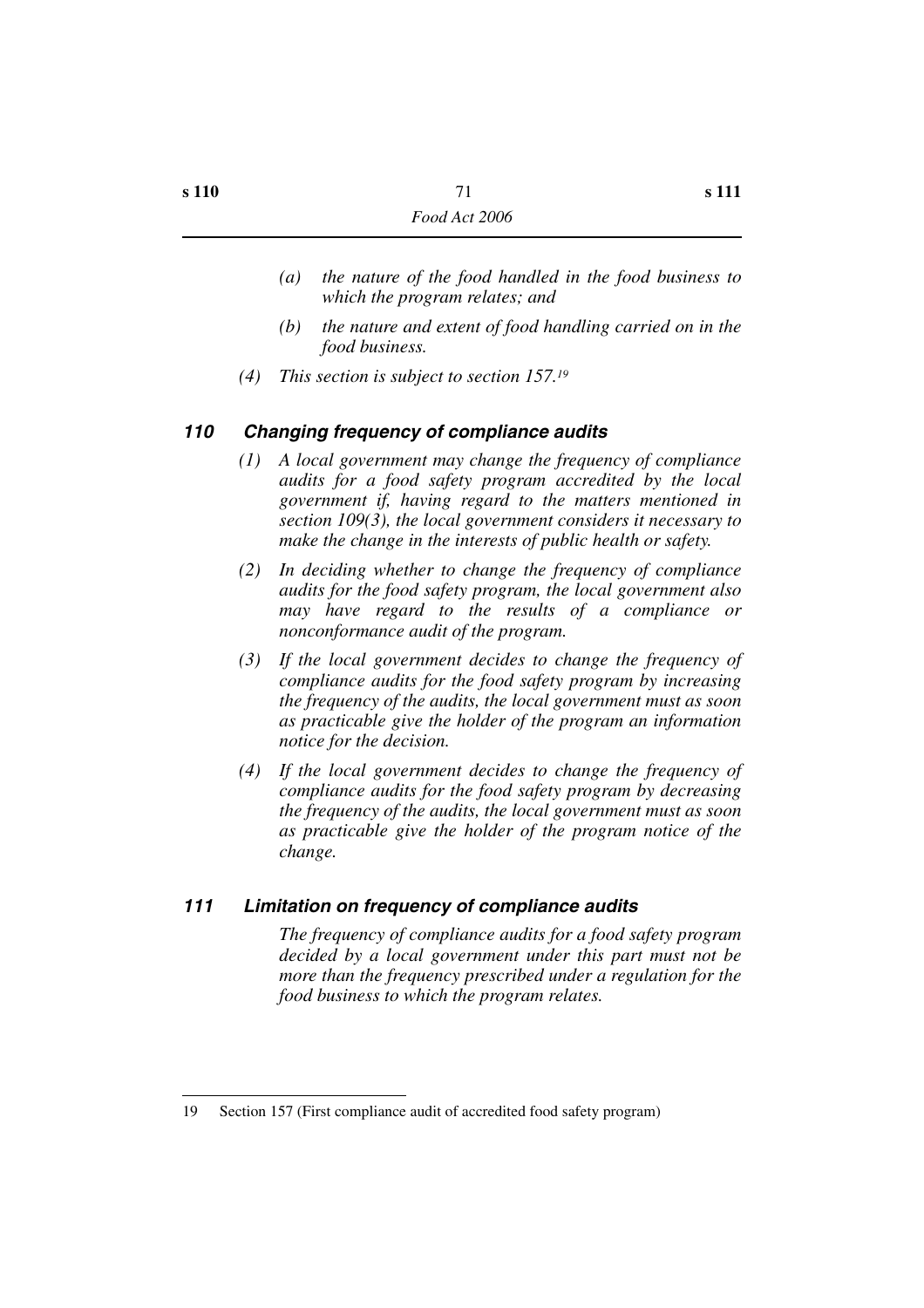# *Part 4 Amendment of accredited food safety programs*

## *Division 1 Amendment by holder of accredited food safety program*

### *112 Application for approval of amendment*

- *(1) This section applies to the holder of an accredited food safety program if—*
	- *(a) the holder proposes to change the way food is handled in the carrying on of the food business to which the program relates; and*
	- *(b) because of the proposed change—*
		- *(i) the program will no longer identify the food safety hazards of the food business; and*
		- *(ii) implementation of the program will no longer effectively control the food safety hazards.*
- *(2) Before changing the way food is handled in the carrying on of the food business, the holder must—*
	- *(a) amend the food safety program to ensure—*
		- *(i) the program identifies the food safety hazards of the food business as proposed to be changed; and*
		- *(ii) implementation of the program will effectively control the food safety hazards of the food business as proposed to be changed; and*
	- *(b) apply under this section for approval of the amendment.*
- *(3) The application must—*
	- *(a) be made to the local government that accredited the food safety program; and*
	- *(b) be accompanied by—*
		- *(i) the amended program; and*
		- *(ii) the fee, if any, for the application.*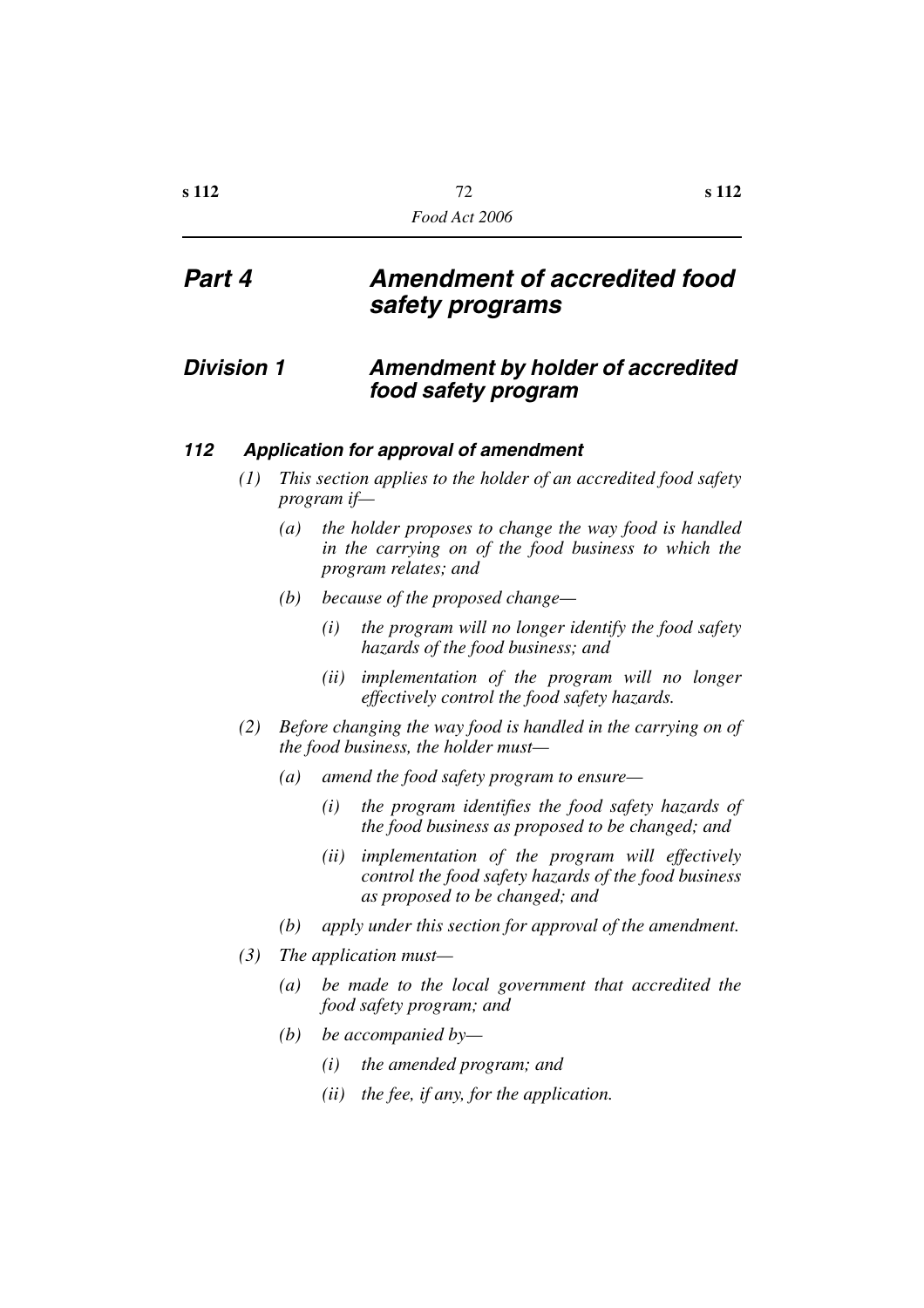- *(4) The local government must consider the application and decide to approve, or refuse to approve, the amendment.*
- *(5) The local government may approve the amendment only if satisfied—*
	- *(a) the amended program complies with section 98;20 and*
	- *(b) implementation of the amended program is reasonably likely to effectively control the food safety hazards of the food business to which the program relates.*
- *(6) If the local government decides to refuse to approve the amendment, the local government must as soon as practicable give the applicant an information notice for the decision.*
- *(7) If the local government decides to approve the amendment, the local government must—*
	- *(a) record on the food safety program that the amendment is approved; and*
	- *(b) give the program to the applicant; and*
	- *(c) keep a copy of the program.*
- *(8) For this Act, the amended food safety program is taken to comply with section 98 from the day the holder of the program amends it until the local government decides the application.*

## *113 Inquiry about application*

- *(1) Before deciding the application, the local government may, by notice given to the applicant, require the applicant to give the local government within the reasonable period of at least 30 days stated in the notice, further information or a document the local government reasonably requires to decide the application.*
- *(2) The applicant is taken to have withdrawn the application if, within the stated period, the applicant does not comply with the requirement.*
- *(3) The information or document under subsection (1) must, if the notice requires, be verified by statutory declaration.*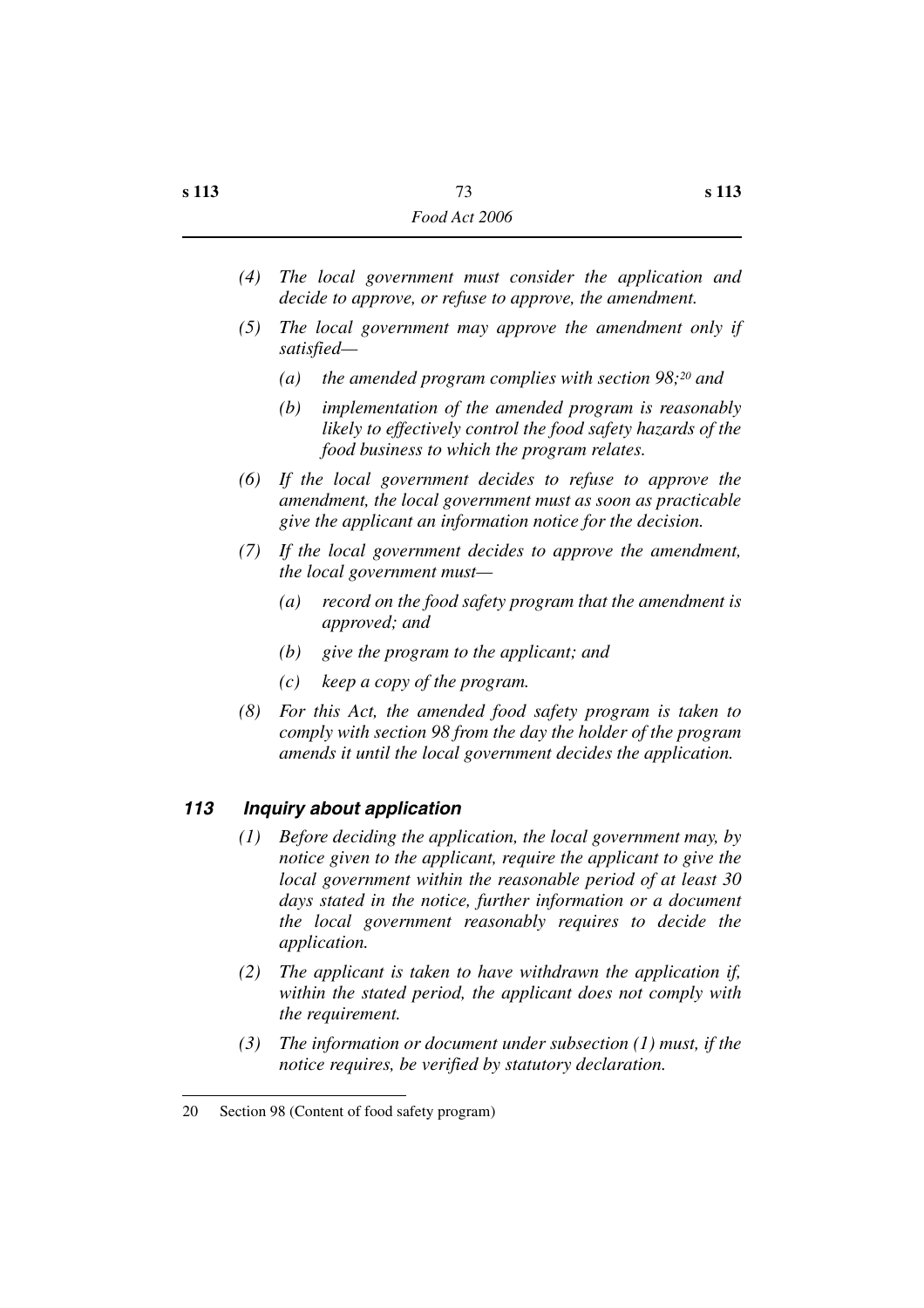## *Division 2 Amendment of accredited food safety program—local government's initiative*

#### *114 Local government may direct holder to amend accredited food safety program*

- *(1) A local government may direct the holder of a food safety program accredited by the local government to amend the program if the local government considers it necessary or desirable to make the amendment, having regard to the matters about which it must be satisfied under section 104.21*
- *(2) A direction under subsection (1) must be by notice given to the holder of the program.*
- *(3) The notice must—*
	- *(a) include information about the nature of the amendment required to be made by the holder; and*
	- *(b) state the day by which the holder must make the amendment; and*
	- *(c) be accompanied by an information notice for the decision to give the direction.*
- *(4) The stated day must be at least 30 days after the notice is given to the holder.*
- *(5) The holder must comply with the direction, unless the holder has a reasonable excuse.*

*Maximum penalty—200 penalty units.*

## *115 Amending accredited food safety program*

- *(1) As soon as practicable after amending a food safety program to comply with a direction under section 114, the holder of the program must give to the local government—*
	- *(a) the amended program; and*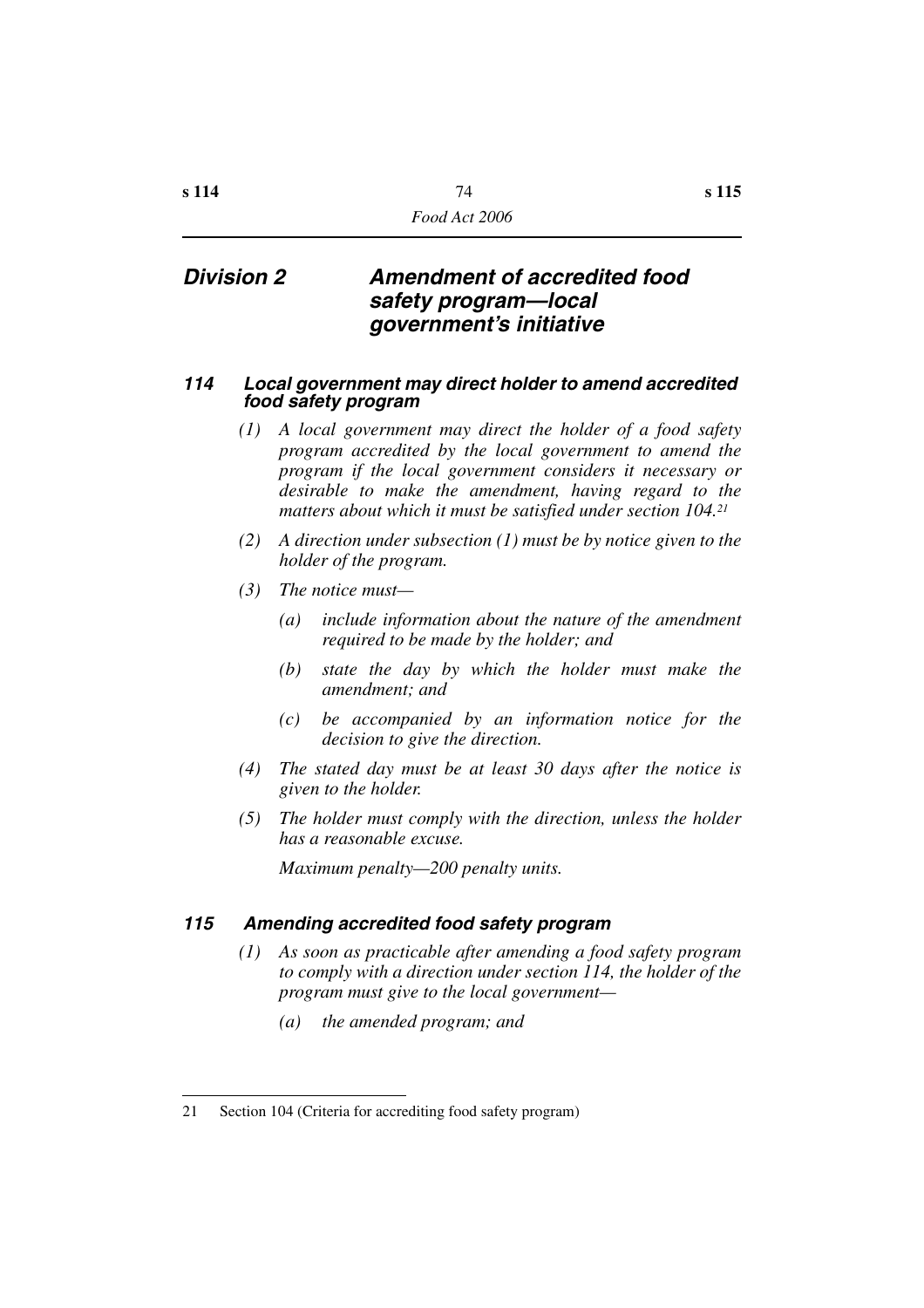- *(b) the fee, if any, for the local government's consideration of the amended program.*
- *(2) If the local government is satisfied the amendment complies with the direction, the local government must—*
	- *(a) record on the food safety program that the amendment complies with the direction; and*
	- *(b) give the program to the applicant; and*
	- *(c) keep a copy of the program.*

# *Part 5 Cancellation of accreditation, and surrender, of particular food safety programs*

## *116 Application of pt 5*

*This part applies only to an accredited food safety program held by a person who is not required under section 99 to have the accredited program for the person's food business.*

### *117 Grounds for cancellation*

- *(1) Each of the following is a ground for cancelling the accreditation of the food safety program—*
	- *(a) the holder of the program has not complied with the program and the noncompliance is likely to result in a significant risk to public health or safety;*
	- *(b) the holder has not had compliance audits of the program conducted as required, under part 3, by the local government that accredited the program;*
	- *(c) the holder has contravened a relevant provision;*
	- *(d) the program was accredited because of a materially false or misleading representation or declaration.*
- *(2) In this section—*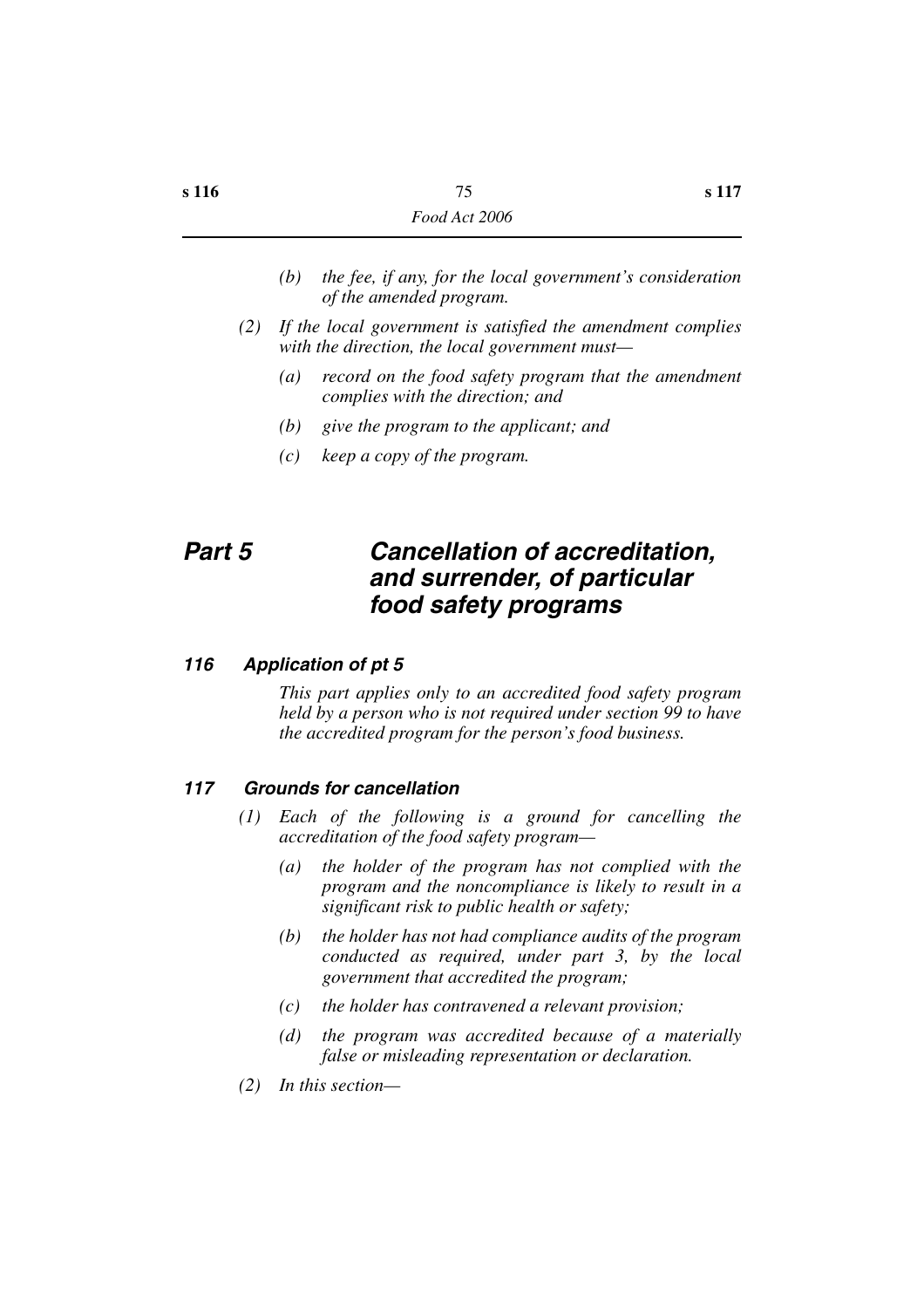*relevant provision means section 112(2), 114(5), 115(1), 157(1), 163(1), 267(2) or 268(2) of this Act.22*

## *118 Show cause notice*

- *(1) If the local government that accredited the food safety program believes a ground exists to cancel its accreditation, the local government must give the holder of the program a notice under this section (a show cause notice).*
- *(2) The show cause notice must state the following—*
	- *(a) the action the local government proposes taking under this part (the proposed action);*
	- *(b) the grounds for the proposed action;*
	- *(c) an outline of the facts and circumstances forming the basis for the grounds;*
	- *(d) that the holder may, within a stated period (the show cause period), make written representations to the local government to show why the proposed action should not be taken.*
- *(3) The show cause period must end at least 21 days after the holder is given the show cause notice.*

## *119 Representations about show cause notice*

- *(1) The holder may make written representations about the show cause notice to the local government in the show cause period.*
- *(2) The local government must consider all representations (the accepted representations) made under subsection (1).*

<sup>22</sup> Section 112 (Application for approval of amendment), 114 (Local government may direct holder to amend accredited food safety program), 115 (Amending accredited food safety program), 157 (First compliance audit of accredited food safety program), 163 (Obstructing auditor), 267 (False or misleading statements) or 268 (False or misleading documents)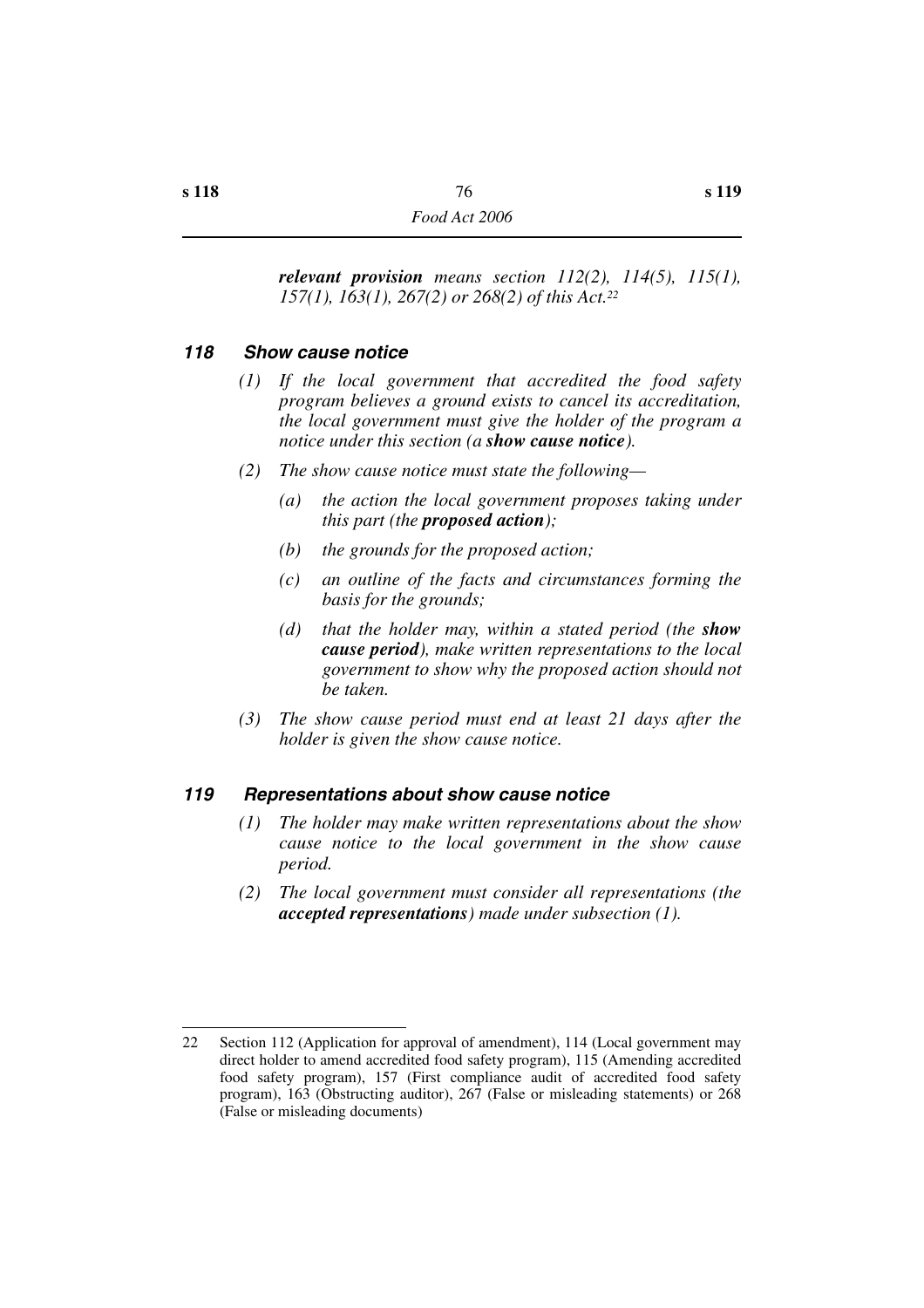### *120 Ending show cause process without further action*

*If, after considering the accepted representations for the show cause notice, the local government no longer believes a ground exists to cancel the accreditation, the local government—*

- *(a) must not take any further action about the show cause notice; and*
- *(b) must give the holder a notice that no further action is to be taken about the show cause notice.*

### *121 Cancellation*

- *(1) This section applies if—*
	- *(a) there are no accepted representations for the show cause notice; or*
	- *(b) after considering the accepted representations for the show cause notice, the local government—*
		- *(i) still believes a ground exists to cancel the accreditation; and*
		- *(ii) believes cancellation of the accreditation is warranted.*
- *(2) The local government may cancel the accreditation.*
- *(3) If the local government decides to take action under subsection (2), the local government must as soon as practicable give the holder an information notice for the decision.*
- *(4) The decision takes effect on the later of the following—*
	- *(a) the day the information notice is given to the holder;*
	- *(b) the day stated in the information notice for that purpose.*

## *122 Surrender of accredited food safety program*

*(1) The holder of an accredited food safety program to which this part applies may surrender the program by notice given to the local government that accredited it.*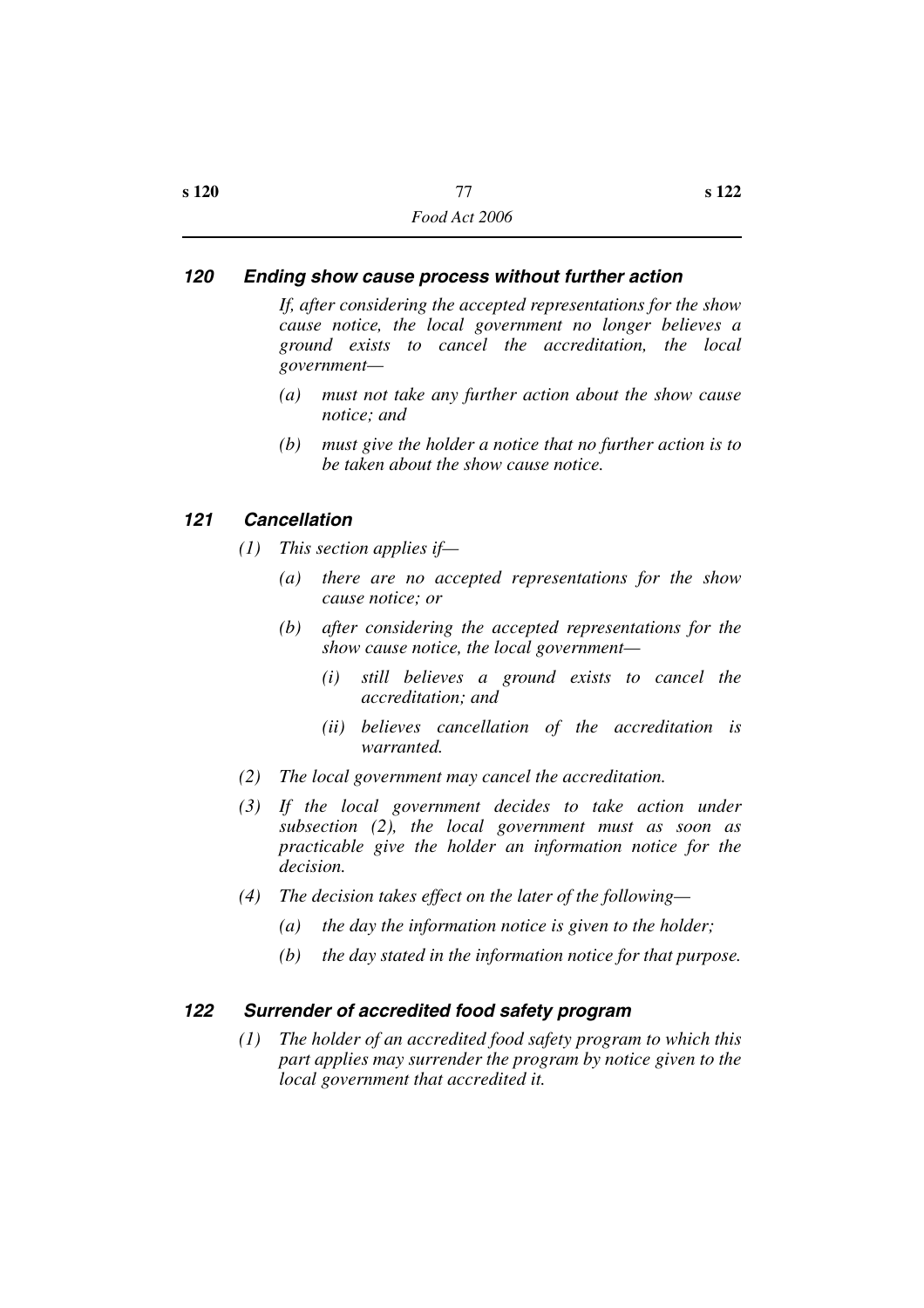- *(2) The accredited food safety program must accompany the notice.*
- *(3) The surrender takes effect on the later of the following—*
	- *(a) the day the notice is given to the local government;*
	- *(b) the day stated in the notice for that purpose.*

## *Part 6 Other provisions about accredited food safety programs*

### *123 Obligation to comply with accredited food safety program*

*A licensee who, under section 99, must have an accredited food safety program for a food business must comply with the program in carrying on the business.*

*Maximum penalty—500 penalty units.*

### *124 Keeping copy of accredited food safety program*

*A licensee who, under section 99, must have an accredited food safety program for a food business must keep a copy of the program at each fixed premises and mobile premises from which the business is carried on.*

*Maximum penalty—50 penalty units.*

#### *125 Inspection of accredited food safety program*

*A licensee who, under section 99, must have an accredited food safety program for a food business must keep the program available for inspection by the licensee's employees in the food business.*

*Maximum penalty—50 penalty units.*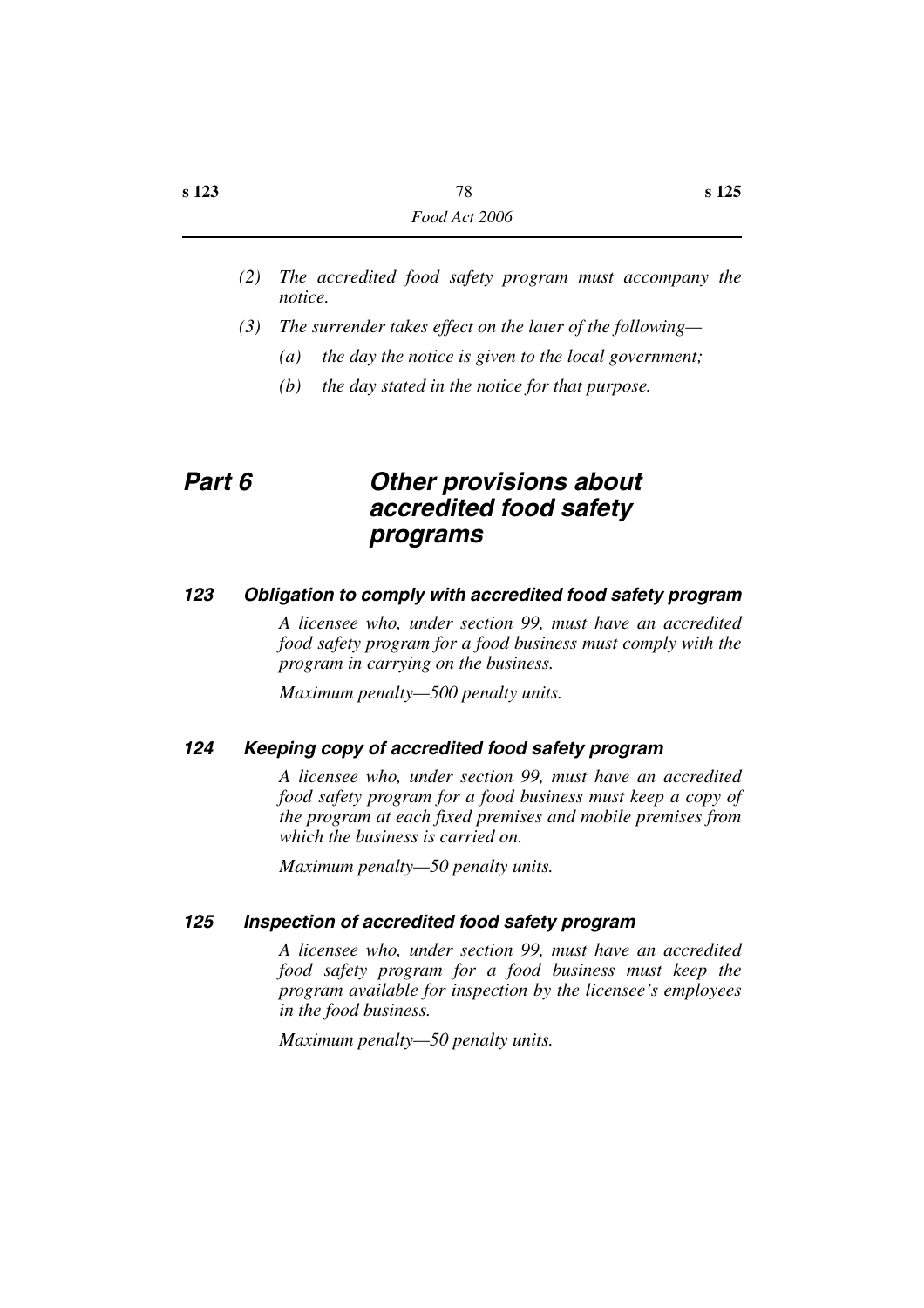#### *126 Offence about advertising*

*A licensee who is not the holder of an accredited food safety program for a food business must not advertise that the licensee has an accredited food safety program for the business.*

*Maximum penalty—200 penalty units.*

# **Chapter 5 Auditors**

## **Part 1 Functions and approval of auditors**

## **Division 1 Functions**

#### **127 Auditor's functions**

The functions of an auditor are as follows—

- (a) to advise local governments about the accreditation of food safety programs;
- (b) to conduct audits of accredited food safety programs under chapter 6;
- (c) to prepare, under section 161, reports of audits conducted by the auditor;
- (d) to give the chief executive information requested by the chief executive about audits conducted by the auditor;
- (e) any other function about accreditation or auditing of food safety programs prescribed under a regulation.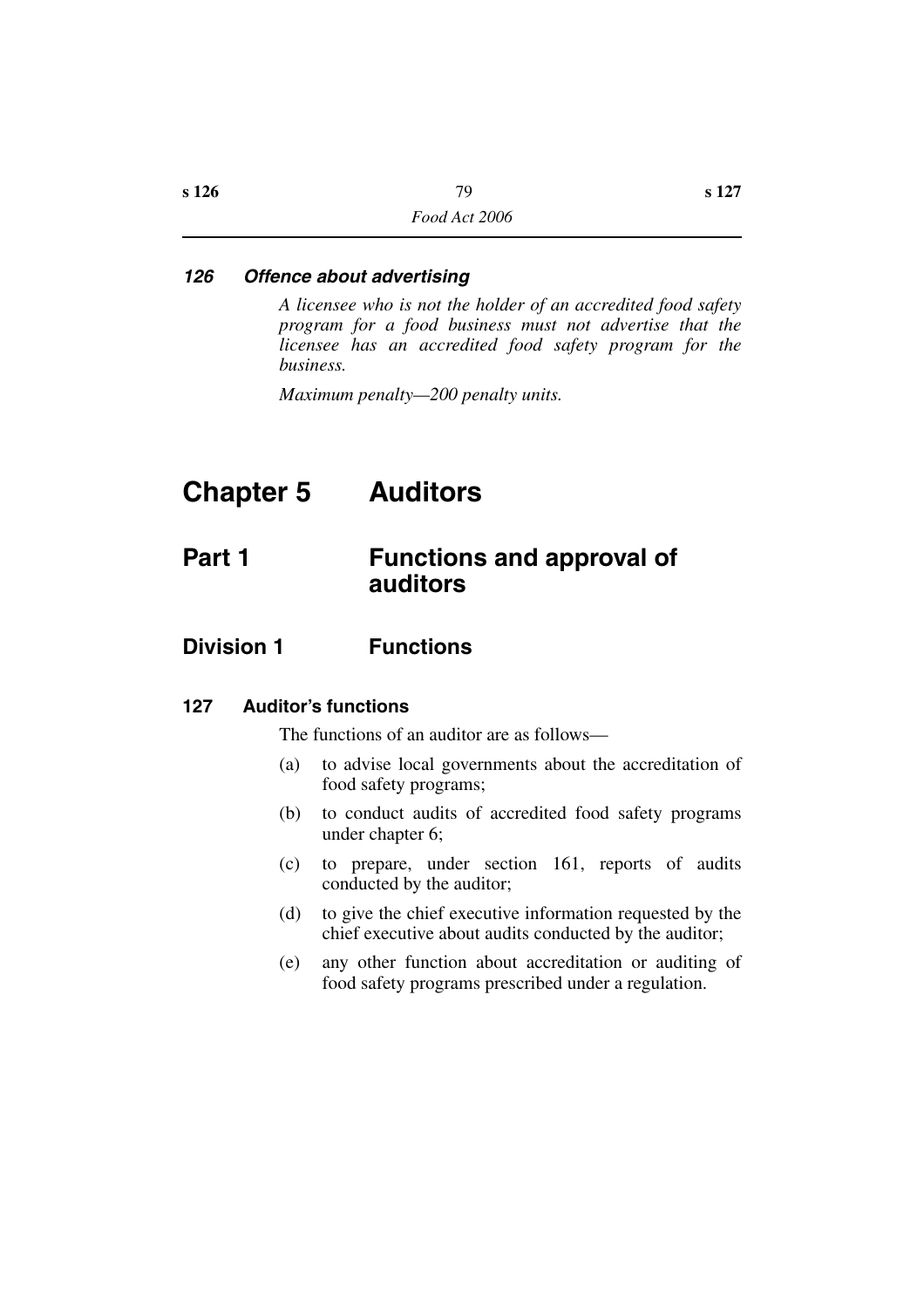## **Division 2 Obtaining approval as auditor**

## **128 Application for approval as auditor**

- (1) An individual may apply to the chief executive for an approval as an auditor.
- (2) The application must comply with section 151.

## **129 Consideration of application**

The chief executive must consider the application and decide to grant, or refuse to grant, the application.

### **130 Criteria for granting application**

The chief executive may grant the application only if satisfied the applicant—

- (a) has the necessary expertise or experience to perform the functions of an auditor; and
- (b) is a suitable person to be an auditor.

## **131 Suitability of person to be an auditor**

In deciding whether the applicant is a suitable person to be an auditor, the chief executive may have regard to—

- (a) whether the applicant has been refused an approval or an accreditation as an auditor under this Act or a corresponding law; or
- (b) whether the applicant held an approval or an accreditation as an auditor under this Act or a corresponding law that was suspended or cancelled; or
- (c) another matter the chief executive considers relevant to the person's ability to perform the functions of an auditor.

## **132 Inquiry about application**

(1) Before deciding the application, the chief executive—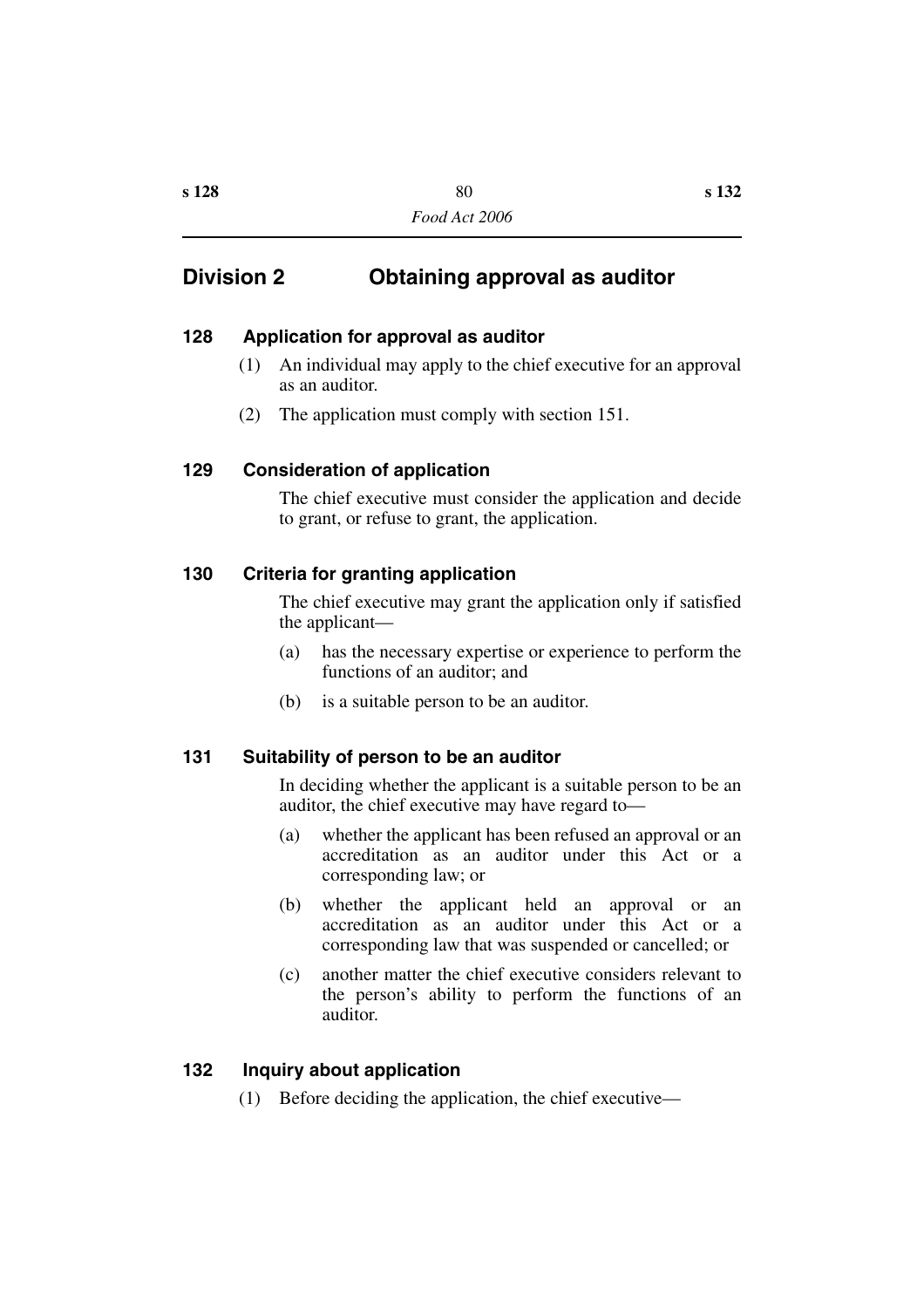- (a) may make inquiries to decide the suitability of the applicant to be an auditor; and
- (b) may, by notice given to the applicant, require the applicant to give the chief executive within the reasonable period of at least 30 days stated in the notice, further information or a document the chief executive reasonably requires to decide the application.
- (2) The applicant is taken to have withdrawn the application if, within the stated period, the applicant does not comply with a requirement under subsection (1)(b).
- (3) A notice under subsection (1)(b) must be given to the applicant within 30 days after the chief executive receives the application.
- (4) The information or document under subsection  $(1)(b)$  must, if the notice requires, be verified by statutory declaration.

### **133 Decision on application**

- (1) If the chief executive decides to grant the application, the chief executive must issue the approval to the applicant.
- (2) If the chief executive decides to refuse to grant the application, or to impose conditions on the approval under section  $136(1)(b)$ , the chief executive must as soon as practicable give the applicant an information notice for the decision.

## **134 Failure to decide application**

- (1) Subject to subsections (2) and (3), if the chief executive fails to decide the application within 30 days after its receipt, the failure is taken to be a decision by the chief executive to refuse to grant the application.
- (2) Subsection (3) applies if—
	- (a) a person has made an application for an approval; and
	- (b) the chief executive has, under section  $132(1)(b)$ , required the applicant to give the chief executive further information or a document.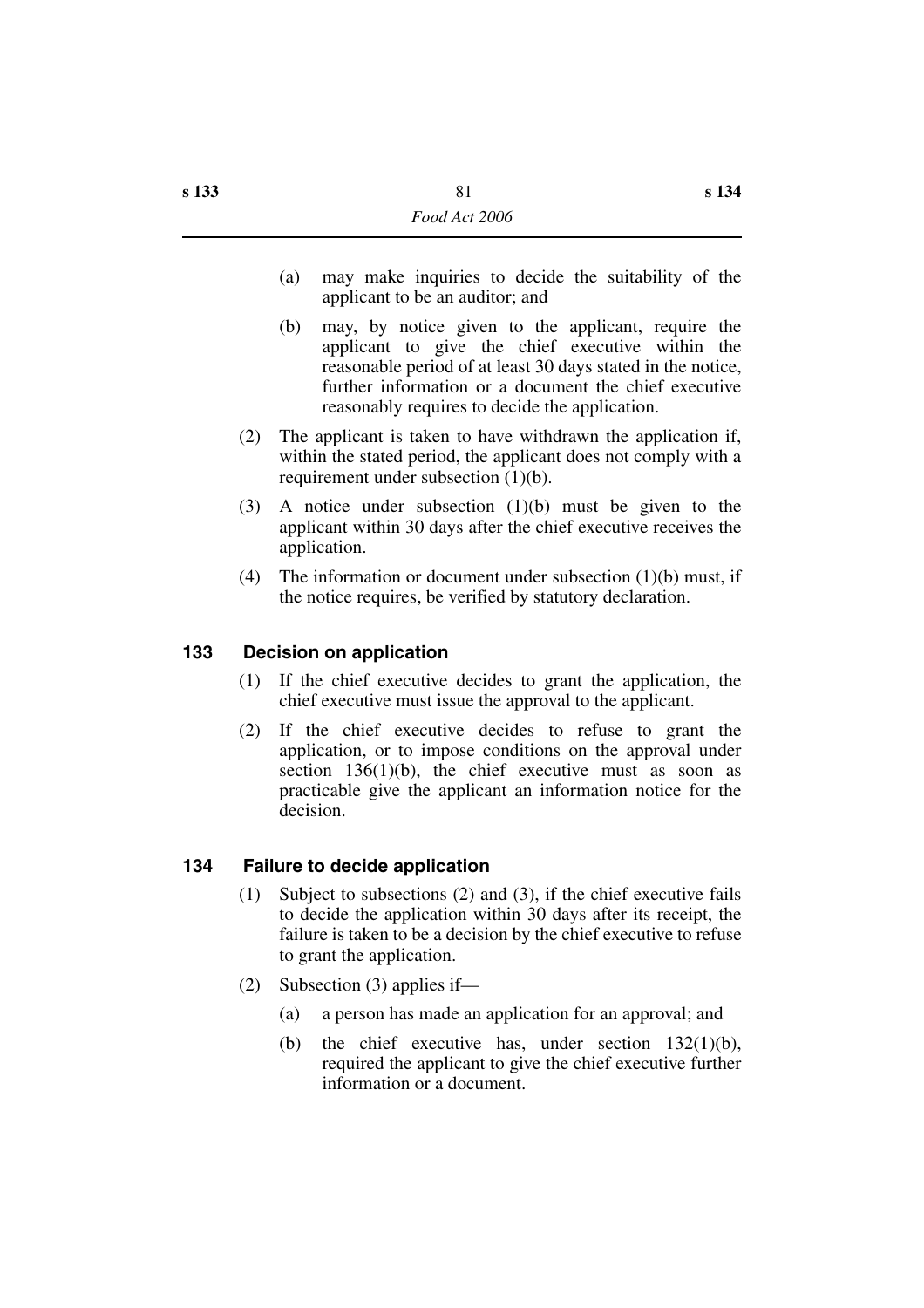- (3) The chief executive is taken to have refused to grant the application if the chief executive does not decide the application within 30 days after the chief executive receives the further information or document.
- (4) If the application is refused under this section, the applicant is entitled to be given an information notice by the chief executive for the decision.

## **Part 2 Term and conditions of approval**

### **135 Term of approval**

An approval remains in force, unless sooner cancelled or suspended, for the term of not more than 3 years decided by the chief executive and stated in the approval.

### **136 Conditions of approval**

- (1) An auditor's approval is subject to the following conditions—
	- (a) the auditor must give the chief executive notice of any direct or indirect financial or other interest the auditor has in a food business that could conflict with the proper performance of the auditor's functions;
	- (b) other reasonable conditions the chief executive considers appropriate for the proper conduct of an audit and that are stated in the approval or of which the auditor is notified under subsection (5).
- (2) A notice under subsection  $(1)(a)$  must be given to the chief executive immediately after the auditor becomes aware of the interest.
- (3) A condition may be imposed under subsection  $(1)(b)$ 
	- (a) when the approval is issued or renewed; or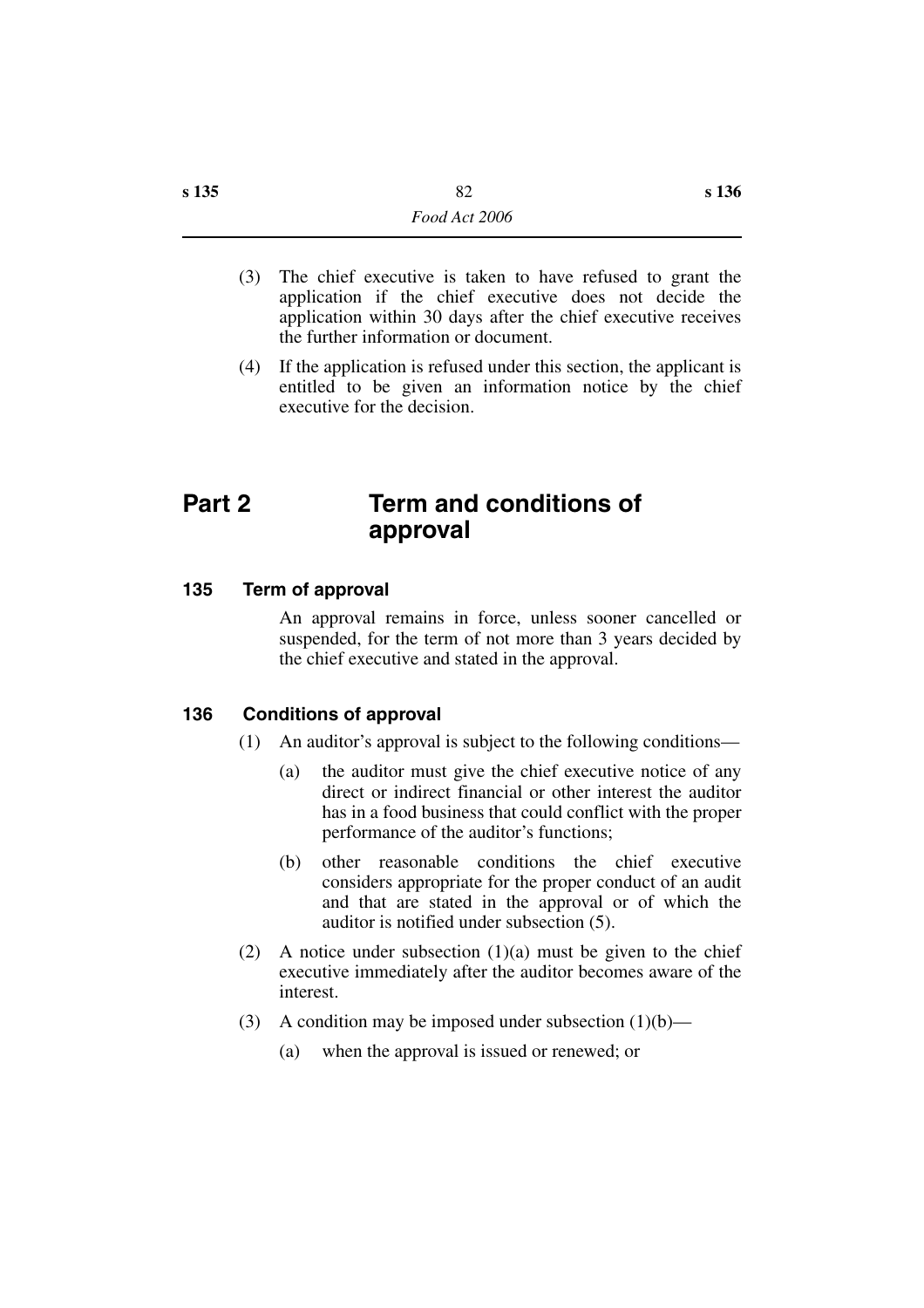- (b) at another time if the chief executive considers it necessary to impose the condition to ensure an audit under this Act is conducted appropriately.
- (4) Without limiting subsection  $(1)(b)$ , the chief executive may impose a condition under the subsection stating the type of food business in relation to which the auditor is approved to conduct audits.
- (5) If the chief executive decides to impose conditions on the approval under subsection (3)(b), the chief executive must as soon as practicable give the auditor an information notice for the decision.

### **137 Auditor to comply with conditions of approval**

(1) An auditor must not contravene a condition of the auditor's approval.

Maximum penalty—100 penalty units.

(2) The penalty under subsection (1) may be imposed whether or not the approval is suspended or cancelled because of the contravention.

# **Part 3 Renewal of approvals**

### **138 Application for renewal**

- (1) An auditor may apply to the chief executive for renewal of the auditor's approval.
- (2) The application must—
	- (a) be made within 30 days before the term of the approval ends; and
	- (b) comply with section 151.
- (3) The chief executive must consider the application and decide to renew, or refuse to renew, the approval.
- (4) In deciding the application, the chief executive may have regard to the matters to which the chief executive may have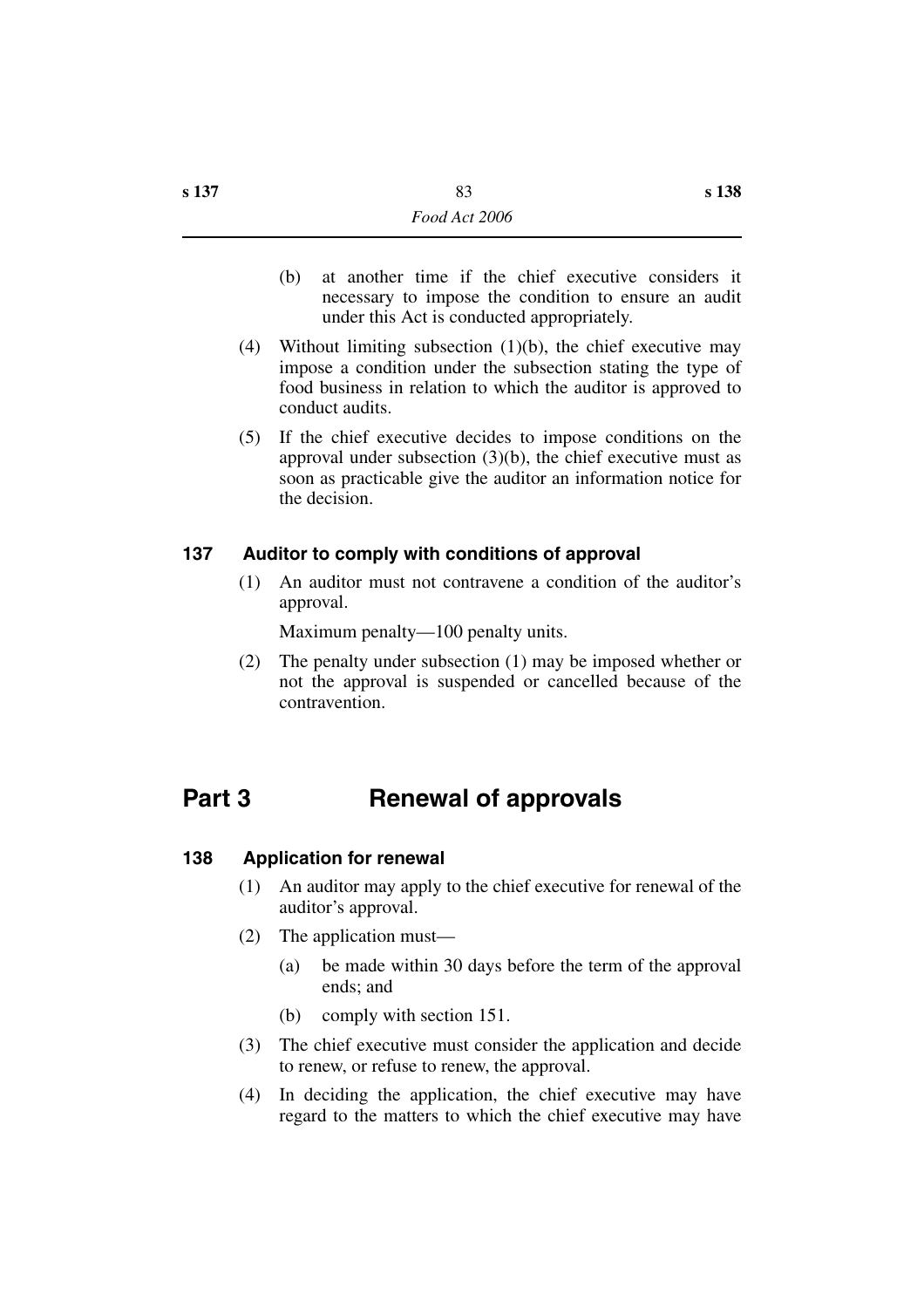regard in deciding whether an applicant for an approval is a suitable person to be an auditor.<sup>23</sup>

- (5) If the chief executive decides to refuse to renew the approval, or to impose conditions on the approval under section 136(1)(b), the chief executive must as soon as practicable give the auditor an information notice for the decision.
- (6) An approval may be renewed by issuing another approval to replace it.

## **139 Inquiry about application**

- (1) Before deciding an application under section 138, the chief executive may, by notice given to the applicant, require the applicant to give the chief executive within the reasonable period of at least 30 days stated in the notice, further information or a document the chief executive reasonably requires to decide the application.
- (2) The applicant is taken to have withdrawn the application if, within the stated period, the applicant does not comply with the requirement.
- (3) The information or document under subsection (1) must, if the notice requires, be verified by statutory declaration.

## **140 Approval continues pending decision about renewal**

- (1) If an auditor applies for renewal of an approval under section 138, the approval is taken to continue in force from the day it would, apart from this section, have ended until the application is decided under section 138 or taken to have been withdrawn under section 139(2).
- (2) However, if an application mentioned in subsection (1) is refused, the approval continues in force until the information notice for the decision is given to the auditor.
- (3) Subsection (1) does not apply if the approval is earlier suspended or cancelled.

<sup>23</sup> See section 131 (Suitability of person to be an auditor).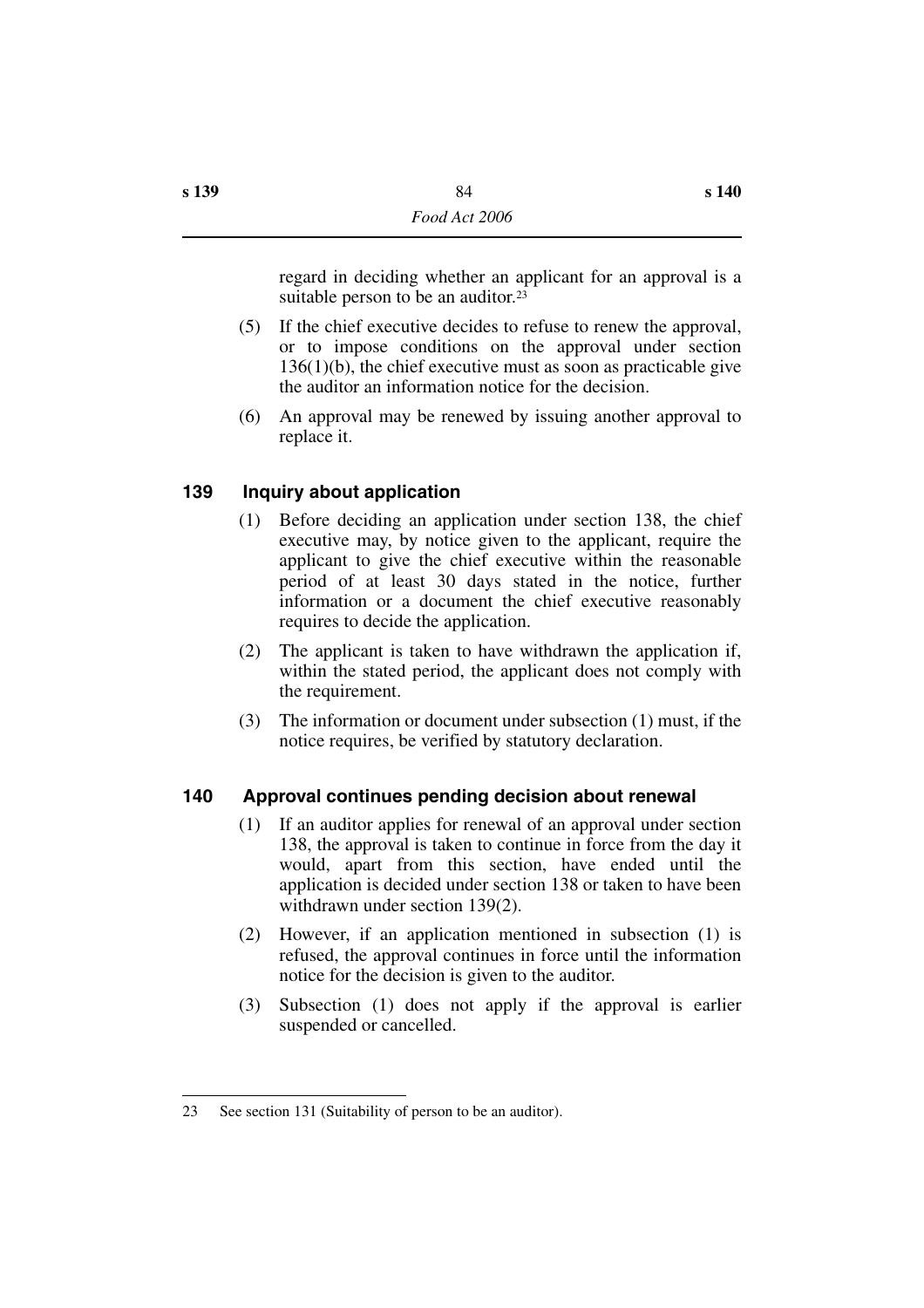# **Part 4 Amending conditions of approvals—application by auditor**

### **141 Application by auditor to amend conditions of approval**

- (1) An auditor may apply to the chief executive to amend the conditions of the auditor's approval imposed under section  $136(1)(b)$ .
- (2) The application must—
	- (a) be accompanied by the approval; and
	- (b) comply with section 151.
- (3) The chief executive must consider the application and decide to amend, or refuse to amend, the conditions of the approval.
- (4) The chief executive may amend the conditions of the approval only if satisfied the applicant has the necessary expertise or experience relevant to the auditing activity the applicant intends to carry out under the approval.
- (5) If the chief executive decides to refuse to amend the conditions of the approval, the chief executive must as soon as practicable give the applicant—
	- (a) the approval; and
	- (b) an information notice for the decision.
- (6) If the chief executive decides to amend the conditions of the approval, the chief executive must as soon as practicable issue to the applicant another approval showing the amendment.

### **142 Inquiry about application**

(1) Before deciding the application, the chief executive may, by notice given to the auditor, require the auditor to give the chief executive within the reasonable period of at least 30 days stated in the notice, further information or a document the chief executive reasonably requires to decide the application.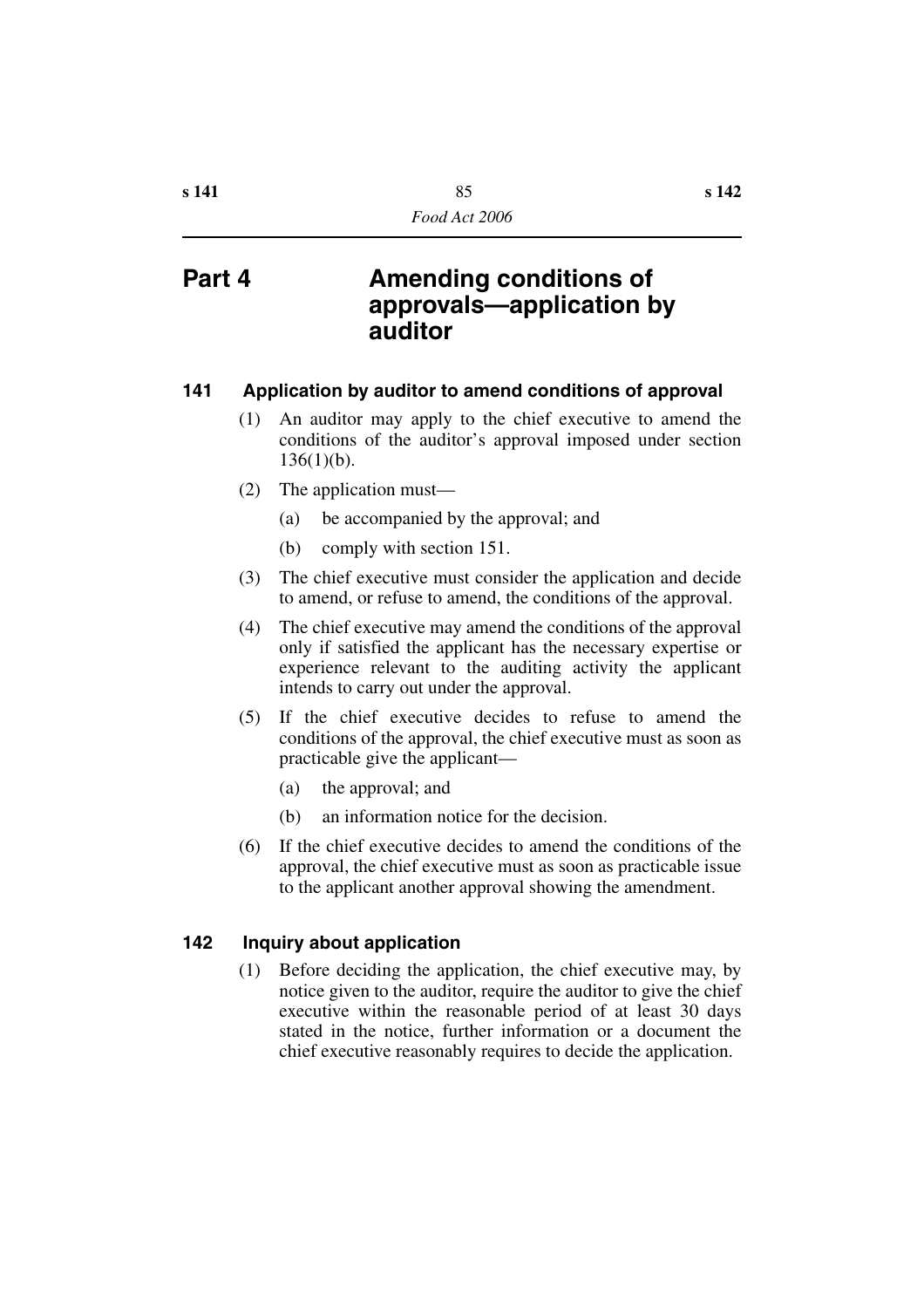- (2) The auditor is taken to have withdrawn the application if, within the stated period, the auditor does not comply with the requirement.
- (3) The information or document under subsection (1) must, if the notice requires, be verified by statutory declaration.

## **143 Failure to decide application**

- (1) Subject to subsections (2) and (3), if the chief executive fails to decide the application within 30 days after its receipt, the failure is taken to be a decision by the chief executive to refuse to amend the approval.
- (2) Subsection (3) applies if—
	- (a) an auditor has made an application to amend the conditions of the auditor's approval; and
	- (b) the chief executive has, under section 142(1), required the auditor to give the chief executive further information or a document.
- (3) The chief executive is taken to have refused to amend the approval if the chief executive does not decide the application within 30 days after the chief executive receives the further information or document verified, if required, by statutory declaration.
- (4) If the application is refused under this section, the applicant is entitled to be given an information notice by the chief executive for the decision.

# **Part 5** Suspension or cancellation of **approvals**

## **144 Grounds for suspension or cancellation**

(1) Each of the following is a ground for suspending or cancelling an auditor's approval—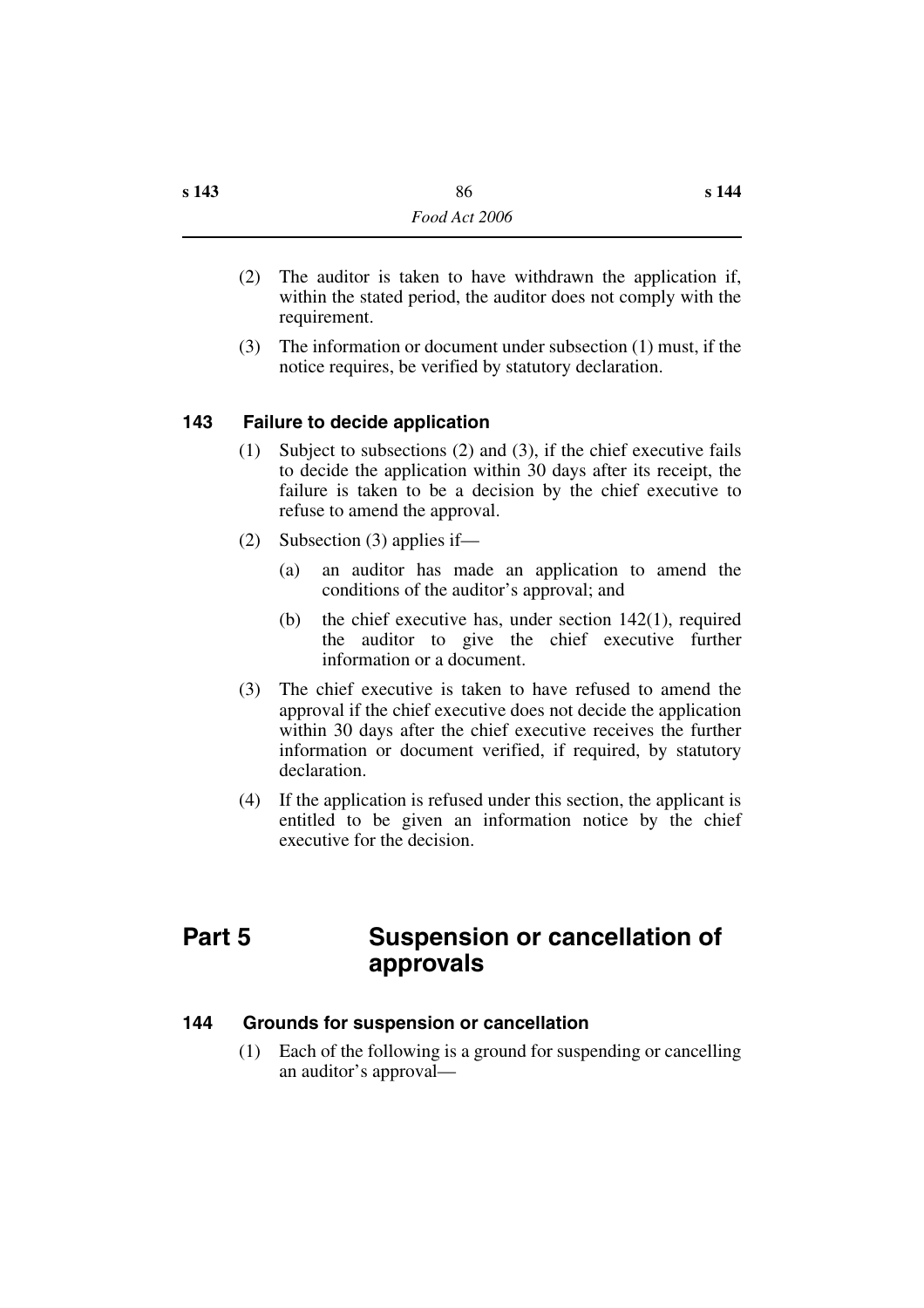- (a) the auditor is not, or is no longer, a suitable person to be an auditor;
- (b) the auditor does not have the necessary expertise or experience to perform the auditor's functions;
- (c) the auditor has contravened a condition of the approval;
- (d) the audits conducted by the auditor have not been conducted honestly, fairly or diligently;
- (e) the approval was issued because of a materially false or misleading representation or declaration.
- (2) For forming a belief that the ground mentioned in subsection (1)(a) exists, the chief executive may have regard to the matters to which the chief executive may have regard in deciding whether a person is a suitable person to be an auditor.24

## **145 Show cause notice**

- (1) If the chief executive believes a ground exists to suspend or cancel the approval, the chief executive must give the auditor a notice under this section (a *show cause notice*).
- (2) The show cause notice must state the following—
	- (a) the action the chief executive proposes taking under this part (the *proposed action*);
	- (b) the grounds for the proposed action;
	- (c) an outline of the facts and circumstances forming the basis for the grounds;
	- (d) if the proposed action is suspension of the approval—the proposed suspension period;
	- (e) that the auditor may, within a stated period (the *show cause period*), make written representations to the chief executive to show why the proposed action should not be taken.
- (3) The show cause period must end at least 21 days after the auditor is given the show cause notice.

<sup>24</sup> See section 131 (Suitability of person to be an auditor).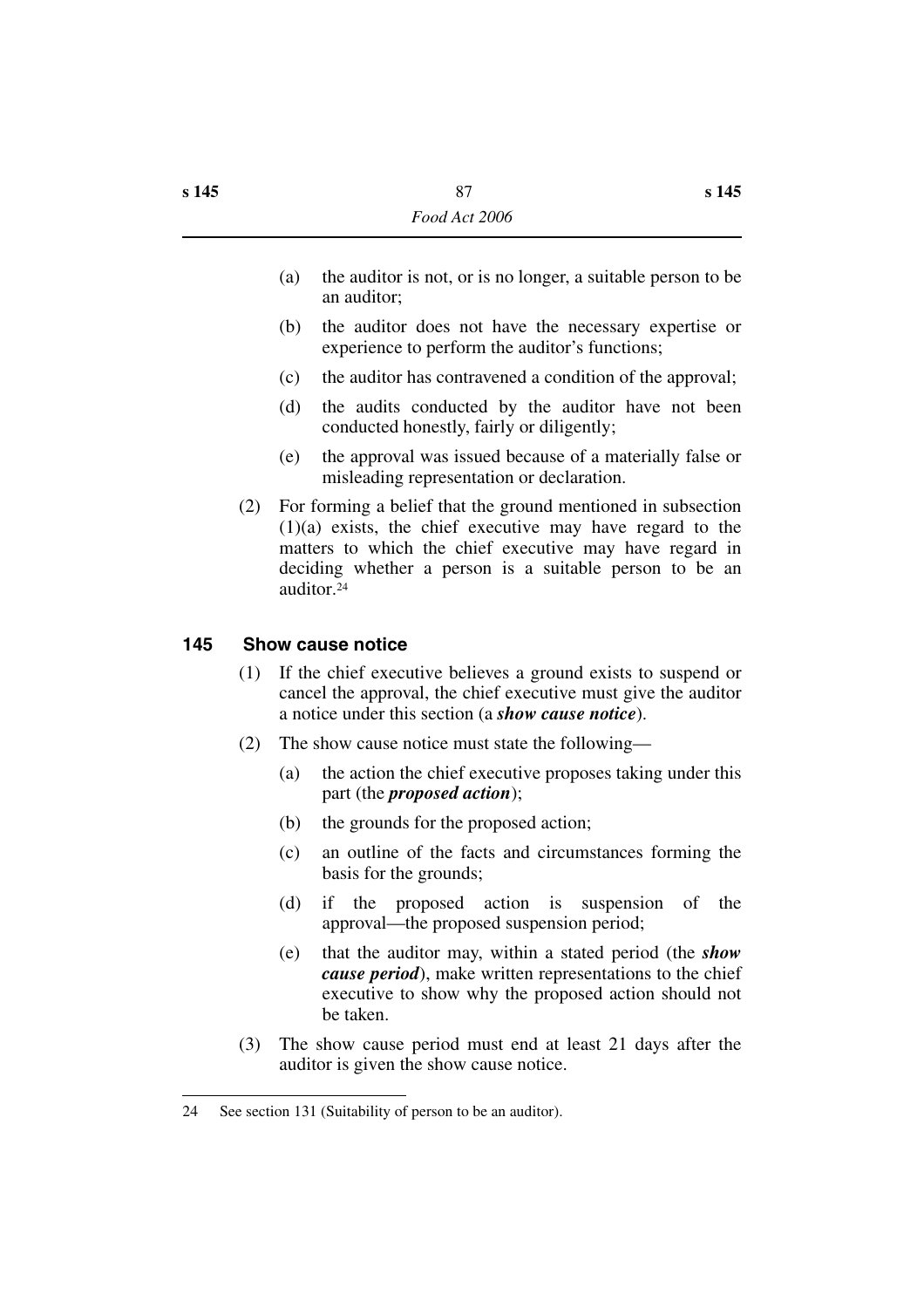### **146 Representations about show cause notice**

- (1) The auditor may make written representations about the show cause notice to the chief executive in the show cause period.
- (2) The chief executive must consider all representations (the *accepted representations*) made under subsection (1).

## **147 Ending show cause process without further action**

If, after considering the accepted representations for the show cause notice, the chief executive no longer believes a ground exists to suspend or cancel the approval, the chief executive—

- (a) must not take any further action about the show cause notice; and
- (b) must give the auditor a notice that no further action is to be taken about the show cause notice.

## **148 Suspension or cancellation**

- (1) This section applies if—
	- (a) there are no accepted representations for the show cause notice; or
	- (b) after considering the accepted representations for the show cause notice, the chief executive—
		- (i) still believes a ground exists to suspend or cancel the approval; and
		- (ii) believes suspension or cancellation of the approval is warranted.
- (2) The chief executive may—
	- (a) if the proposed action was to suspend the approval—suspend the approval for not longer than the proposed suspension period; or
	- (b) if the proposed action was to cancel the approval—cancel the approval or suspend it for a period.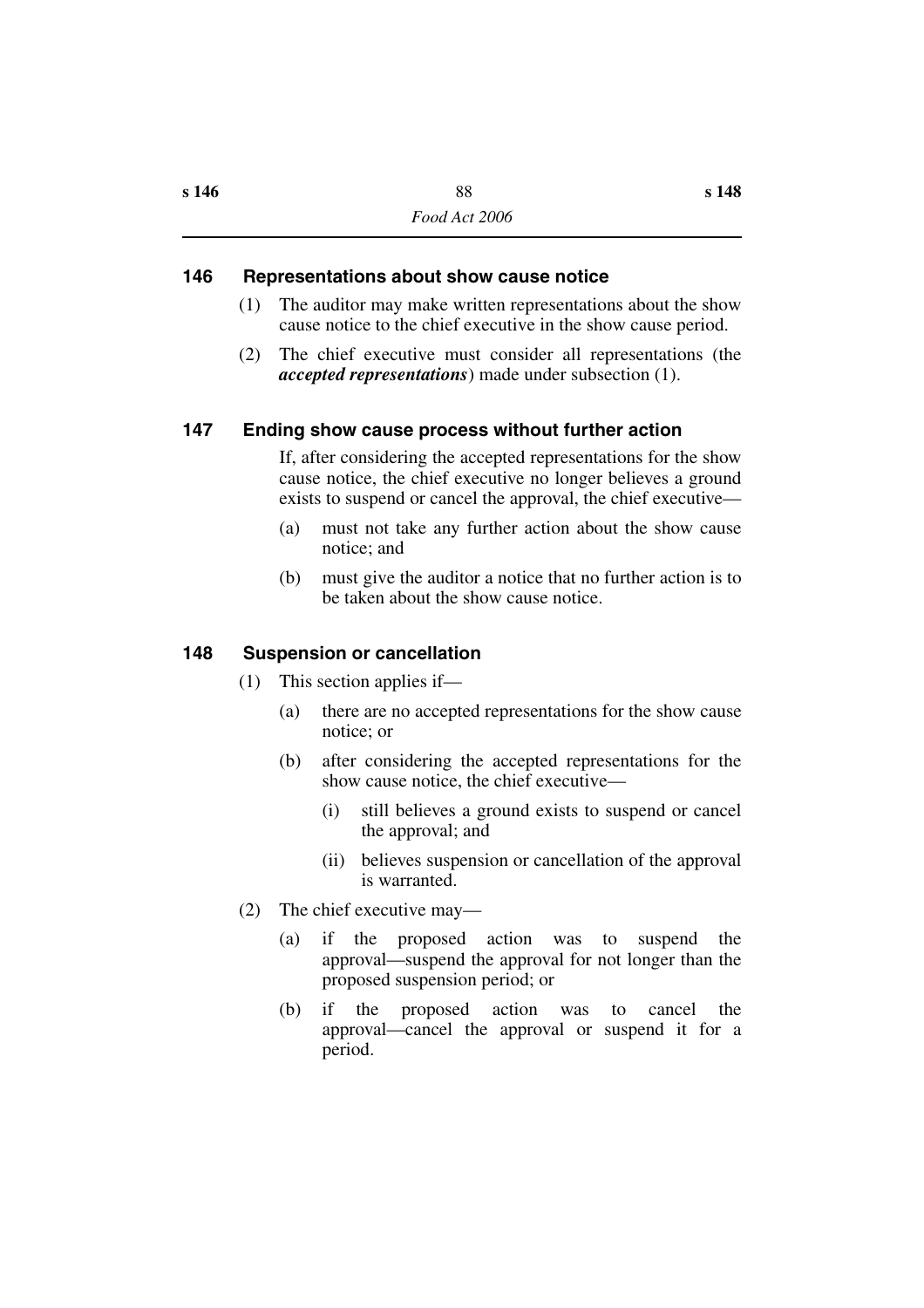- (3) If the chief executive decides to take action under subsection (2), the chief executive must as soon as practicable give an information notice for the decision to the auditor.
- (4) The decision takes effect on the later of the following—
	- (a) the day the information notice is given to the auditor;
	- (b) the day stated in the information notice for that purpose.

## **149 Immediate suspension of approval**

- (1) The chief executive may suspend an auditor's approval immediately if the chief executive believes—
	- (a) a ground exists to suspend or cancel the approval; and
	- (b) it is necessary to suspend the approval immediately because of an immediate and serious risk to public health or safety if the auditor were to continue to conduct audits.
- (2) The suspension—
	- (a) can be effected only by the chief executive giving an information notice to the auditor about the decision to suspend the approval, together with a show cause notice; and
	- (b) operates immediately the notices are given to the auditor; and
	- (c) continues to operate until the earliest of the following happens—
		- (i) the chief executive cancels the remaining period of the suspension;
		- (ii) the show cause notice is finally dealt with;
		- (iii) 30 days have passed since the notices were given to the auditor.
- (3) Subsection (4) applies if—
	- (a) a suspension under this section stops because—
		- (i) the chief executive cancels the remaining period of the suspension; or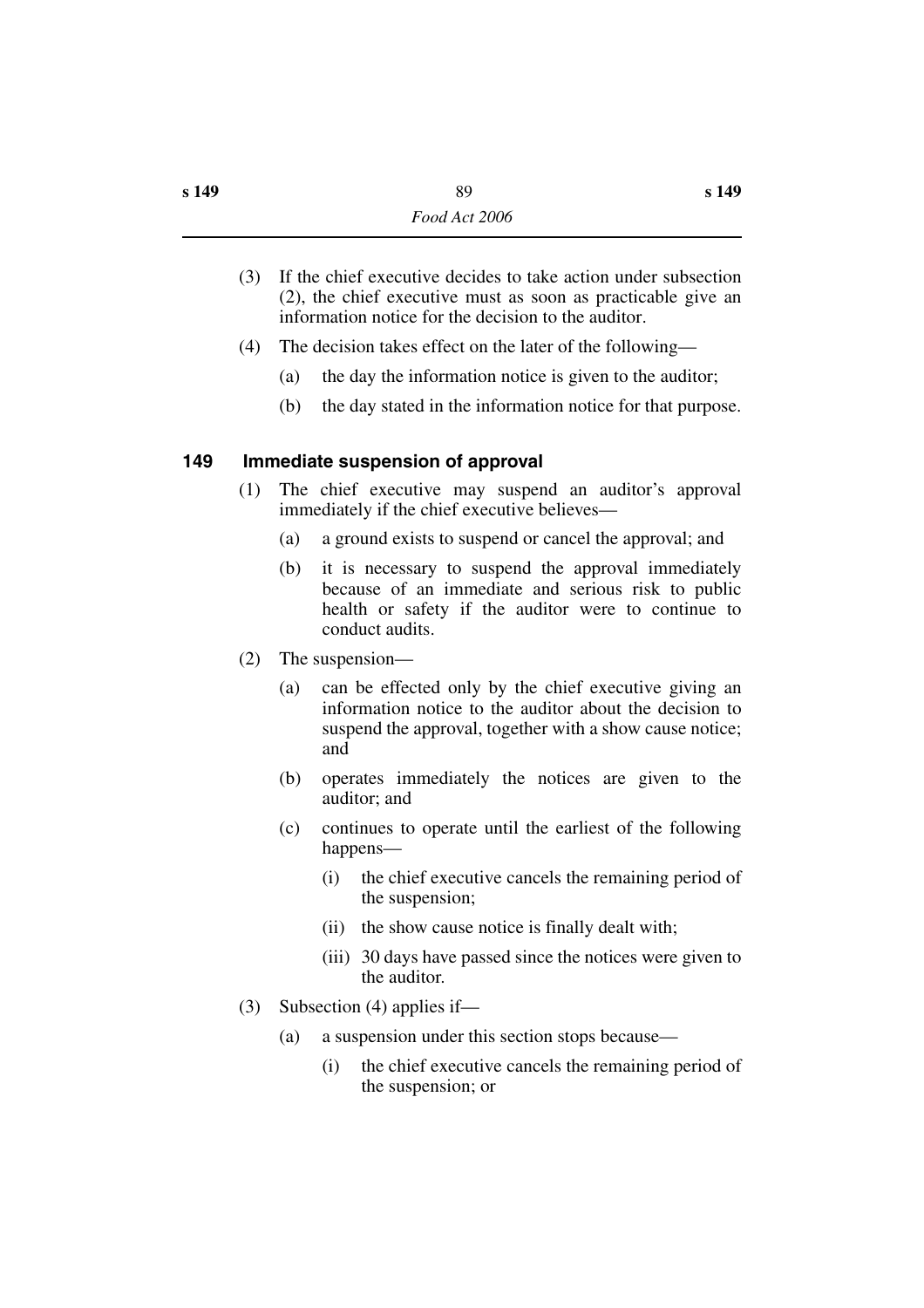- (ii) the show cause notice is finally dealt with by a decision being made not to cancel or suspend the approval; or
- (iii) 30 days have passed since the notices mentioned in subsection (2)(a) were given to the auditor; and
- (b) the auditor has returned the approval to the chief executive under section 150.
- (4) The chief executive must, as soon as practicable, give the approval to the auditor.

#### **150 Return of cancelled or suspended approval to chief executive**

- (1) This section applies if the chief executive has cancelled or suspended an approval and given an information notice for the decision to the auditor.
- (2) The auditor must return the approval to the chief executive within 7 days after receiving the information notice, unless the auditor has a reasonable excuse.

Maximum penalty—20 penalty units.

# **Part 6 General provisions**

### **151 Applications—general**

- (1) This section applies to an application for—
	- (a) an approval as an auditor under section 128; or
	- (b) the renewal of an approval under section 138; or
	- (c) an amendment of the conditions of an approval under section 141.
- (2) The application must—
	- (a) be in the approved form; and
	- (b) be signed by the applicant; and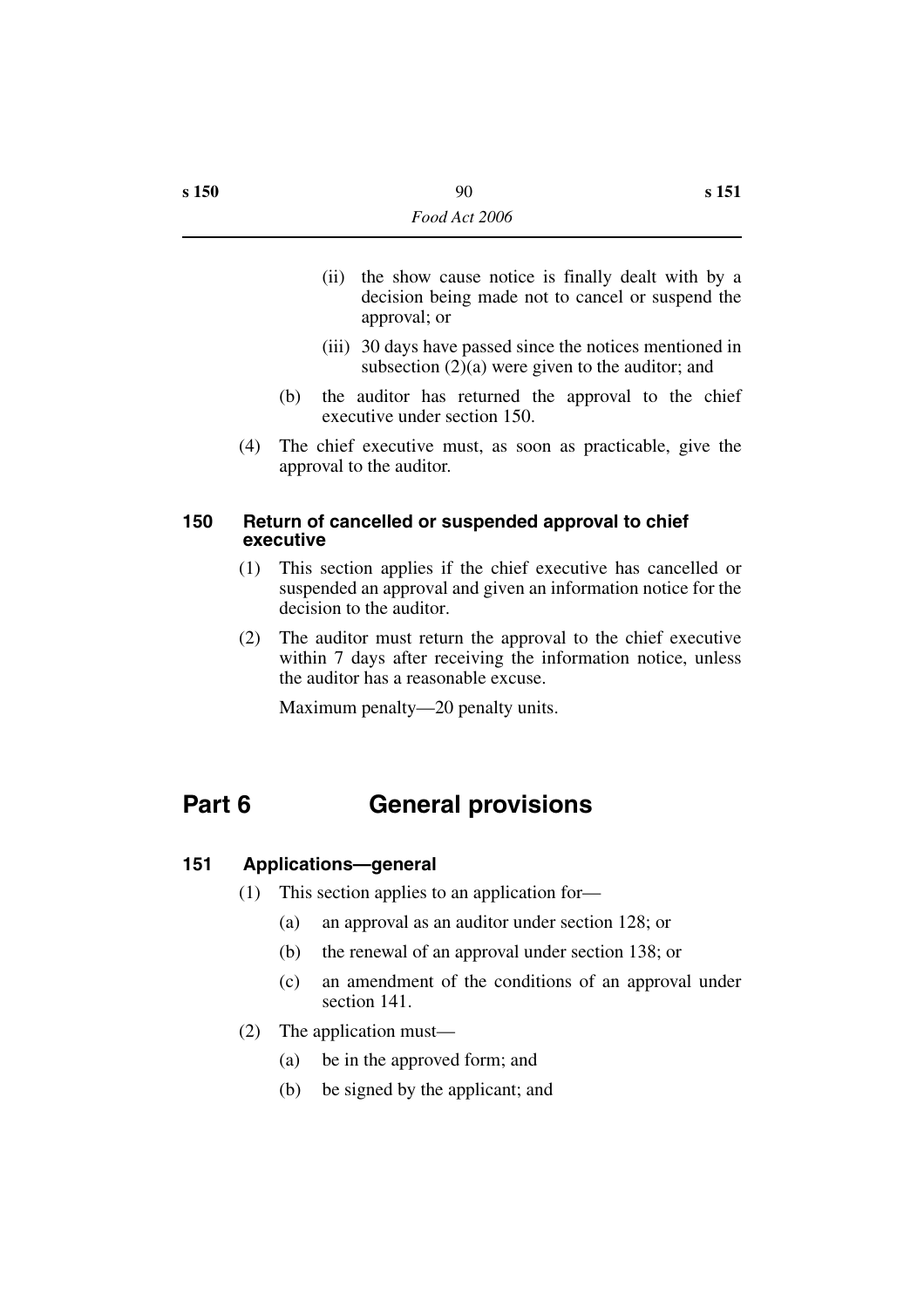- (c) be accompanied by the fee prescribed under a regulation.
- (3) The approved form of an application mentioned in subsection  $(1)(a)$  must make provision for stating details of—
	- (a) the type of food business for which the approval is sought; and
	- (b) the applicant's direct or indirect financial or other interests, if any, in a food business that could conflict with the proper performance of an auditor's functions.

## **152 Form of approval**

An approval must—

- (a) be in the approved form; and
- (b) state the following particulars—
	- (i) the auditor's name and contact details;
	- (ii) the conditions of the approval imposed under section  $136(1)(b)$ ;
	- (iii) the term of the approval.

## **153 Surrender of approval**

- (1) An auditor may surrender the auditor's approval by notice given to the chief executive.
- (2) The approval must accompany the notice.
- (3) The surrender takes effect on the later of the following—
	- (a) the day the notice is given to the chief executive;
	- (b) the day stated in the notice for that purpose.

## **154 Application for replacement of approval**

- (1) An auditor may apply for replacement of the auditor's approval if the approval has been damaged, destroyed, lost or stolen.
- (2) The application must—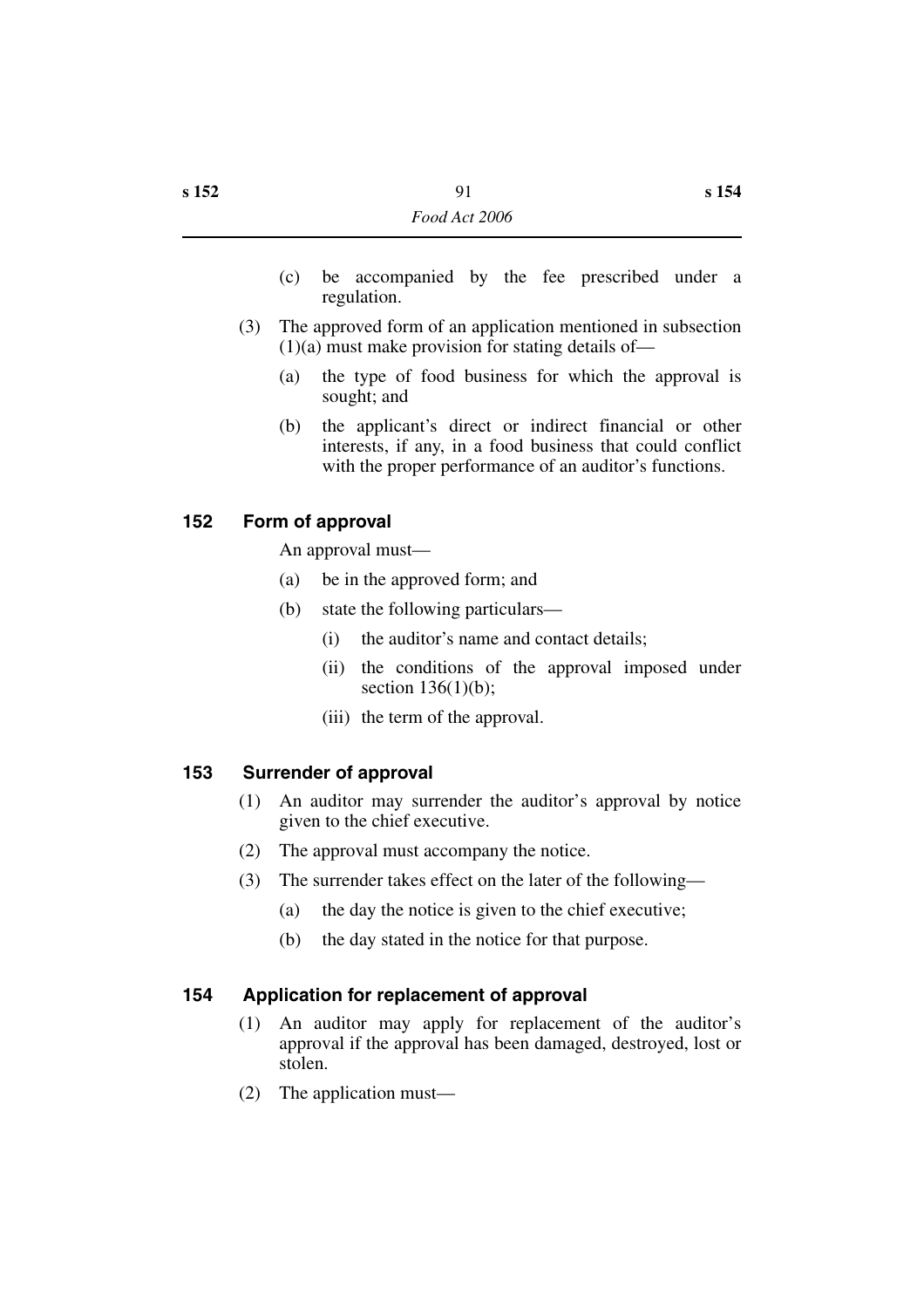- (a) be made to the chief executive; and
- (b) include information about the circumstances in which the approval was damaged, destroyed, lost or stolen; and
- (c) be accompanied by the fee prescribed under a regulation.

### **155 Decision about application for replacement of approval**

- (1) The chief executive must consider the application and decide to grant, or refuse to grant, the application.
- (2) The chief executive must grant the application if satisfied the approval has been destroyed, lost or stolen, or damaged in a way to require its replacement.
- (3) If the chief executive decides to grant the application, the chief executive must, as soon as practicable, issue another approval to the applicant to replace the damaged, destroyed, lost or stolen approval.
- (4) If the chief executive decides to refuse to grant the application, the chief executive must as soon as practicable give the applicant an information notice for the decision.

# *Chapter 6 Audits of accredited food safety programs25*

## *Part 1 Preliminary*

### *156 Purpose of ch 6*

*The purpose of this chapter is to provide for— (a) auditing accredited food safety programs; and*

<sup>25</sup> Chapter 6 had not commenced on or before the reprint date.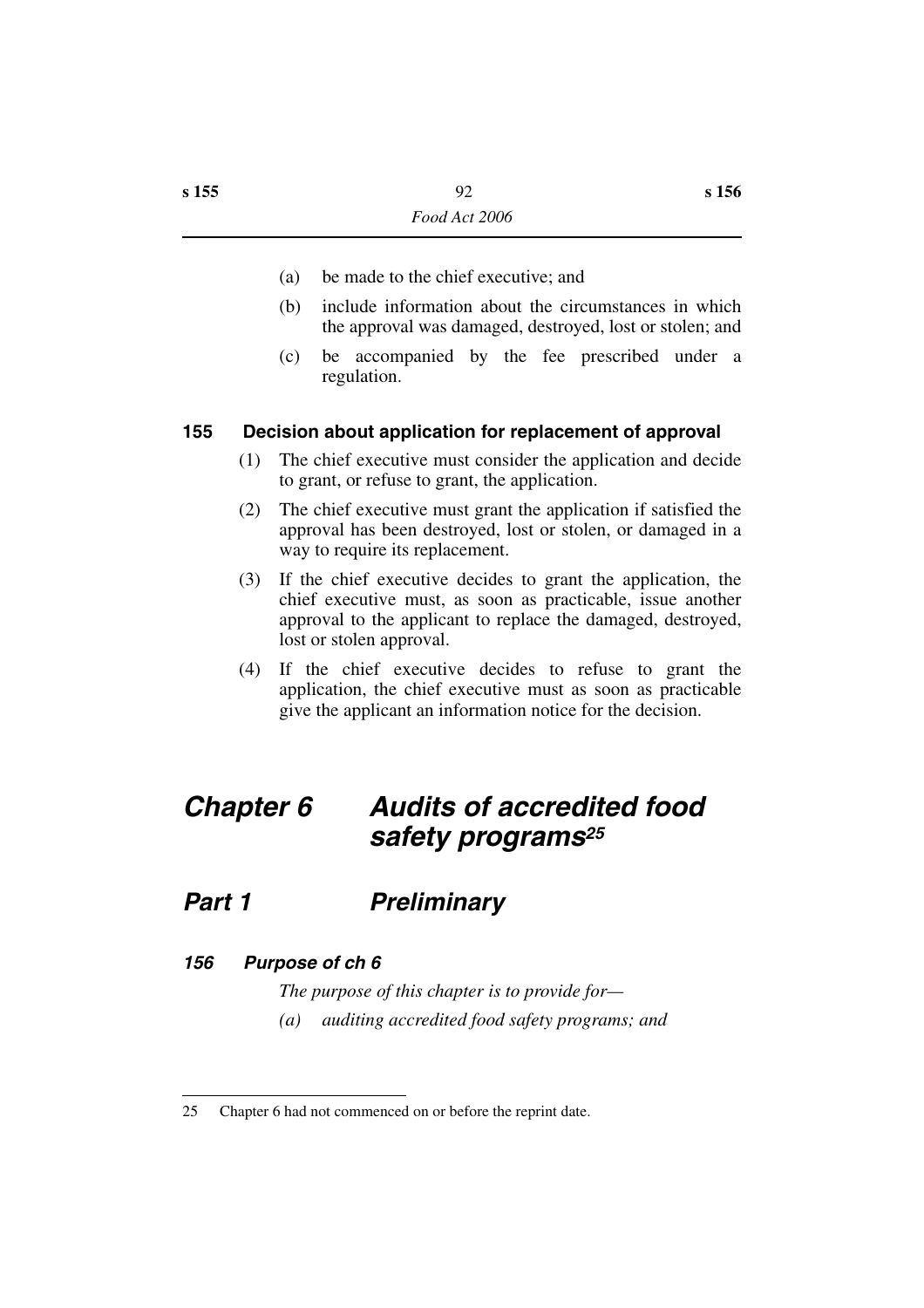- *(b) monitoring the conduct of compliance audits; and*
- *(c) reporting the results of audits.*

## *Part 2 Audits*

## *Division 1 Compliance audits*

#### *157 First compliance audit of accredited food safety program*

*(1) The holder of an accredited food safety program for a food business must, within 6 months after the program is accredited, have the first compliance audit of the program conducted by an appropriate auditor for the food business.*

*Maximum penalty—100 penalty units.*

*(2) Subsection (1) applies to the holder despite any decision, under chapter 4, part 3, of the local government that accredited the program about the frequency of compliance audits for the program.*

#### *158 Particular licensee to have compliance audits conducted*

- *(1) This section applies to a licensee who, under section 99, must have an accredited food safety program for the food business under the licence.*
- *(2) The licensee must have compliance audits of the program conducted, as required under chapter 4, part 3, by an appropriate auditor for the food business.*

*Note—*

*Under chapter 4, part 3, the local government that accredits a food safety program decides the frequency of compliance audits for the program.*

*Maximum penalty—100 penalty units.*

*(3) This section is subject to section 157.*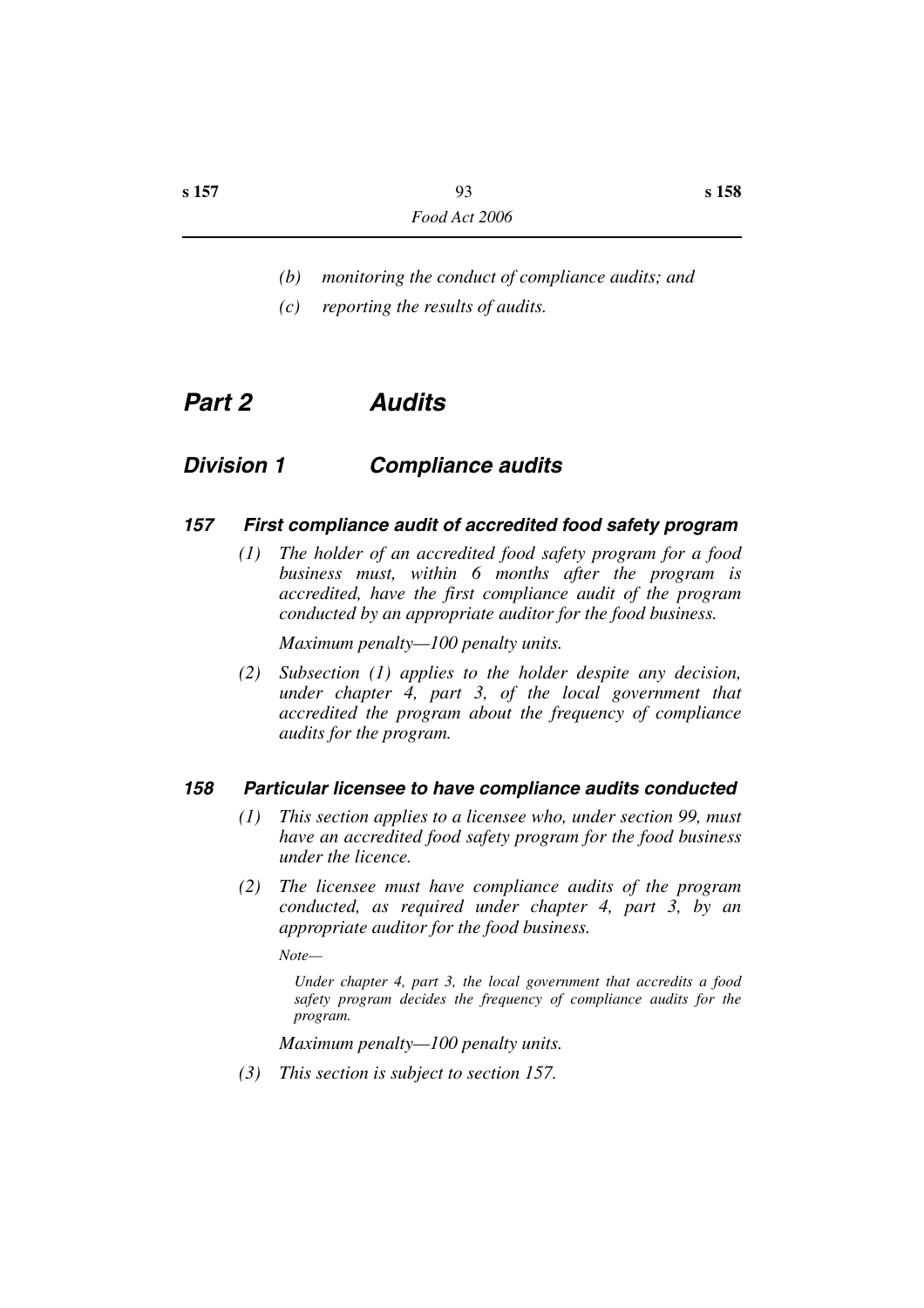## *159 Check audit*

*The chief executive may conduct a check audit of an accredited food safety program if the chief executive considers it appropriate to conduct the audit.*

## *160 Nonconformance audit*

- *(1) This section applies if—*
	- *(a) a local government receives under section 161, in a period of 12 months, at least 3 audit reports in relation to audits of a particular accredited food safety program; and*
	- *(b) each report shows the holder of the program has not remedied a particular noncompliance with the program.*
- *(2) The local government may conduct a nonconformance audit of the food safety program.*
- *(3) The nonconformance audit may be conducted by an auditor who is also an authorised person appointed by the chief executive officer of the local government.*

## *Division 3 Auditors' reports and responsibilities*

### *161 Report about audit for compliance or nonconformance audit*

- *(1) An auditor must, within 14 days after completing a compliance or nonconformance audit of an accredited food safety program, give a report about the audit to—*
	- *(a) the holder of the program; and*
	- *(b) the local government that accredited it.*

*Maximum penalty—100 penalty units.*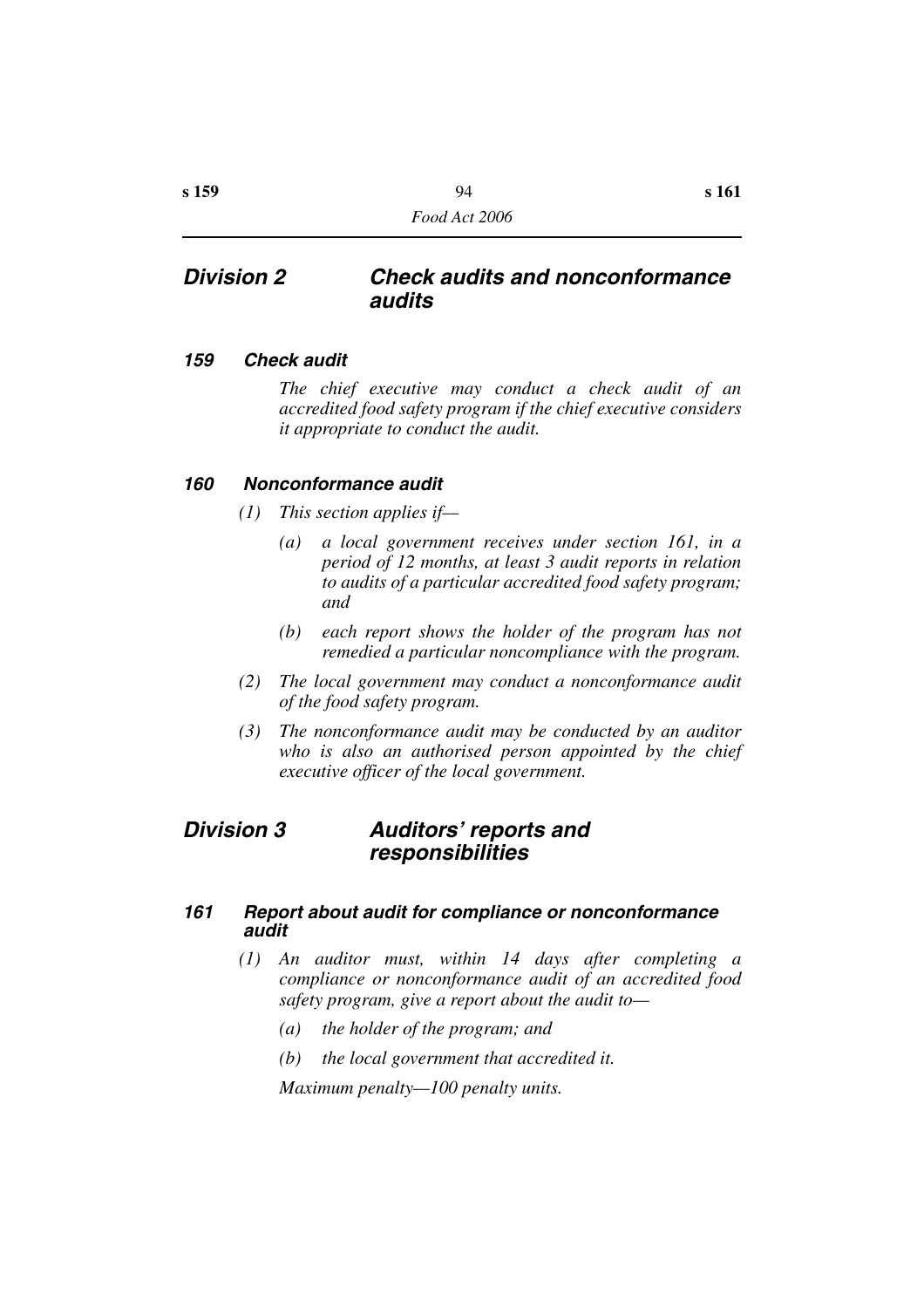- *(a) the auditor's name;*
- *(b) the days the audit started and ended, and the time spent conducting the audit;*
- *(c) the address of, or other information sufficient to identify, the place at which the audit was conducted;*
- *(d) details of the activities audited, and the food safety program relevant to the audit;*
- *(e) whether, in the auditor's opinion, the activities comply or do not comply with the food safety program or the food standards code, standards 3.2.2 and 3.2.3;26*
- *(f) the reasons that the auditor considers the activities comply or do not comply with the food safety program or the food standards code, standards 3.2.2 and 3.2.3;*
- *(g) if the activities do not comply with the food safety program or the food standards code, standards 3.2.2 and 3.2.3—details of action taken, or proposed to be taken, to remedy the noncompliance;*
- *(h) whether, in the auditor's opinion and having regard to the matters mentioned in section 104,27 the food safety program needs to be amended, and if so, the reasons that the auditor considers the program should be amended;*
- *(i) whether, in the auditor's opinion—*
	- *(i) an auditor needs to conduct a nonconformance audit of the food safety program in relation to any noncompliance identified in the audit; or*
	- *(ii) the frequency of compliance audits for the food safety program should be changed, and if so, the reasons that the auditor considers the frequency should be changed;*
- *(j) other information prescribed under a regulation.*

<sup>26</sup> Food Standards Code, standards 3.2.2 (Food Safety Practices and General Requirements) and 3.2.3 (Food Premises and Equipment)

<sup>27</sup> Section 104 (Criteria for accrediting food safety program)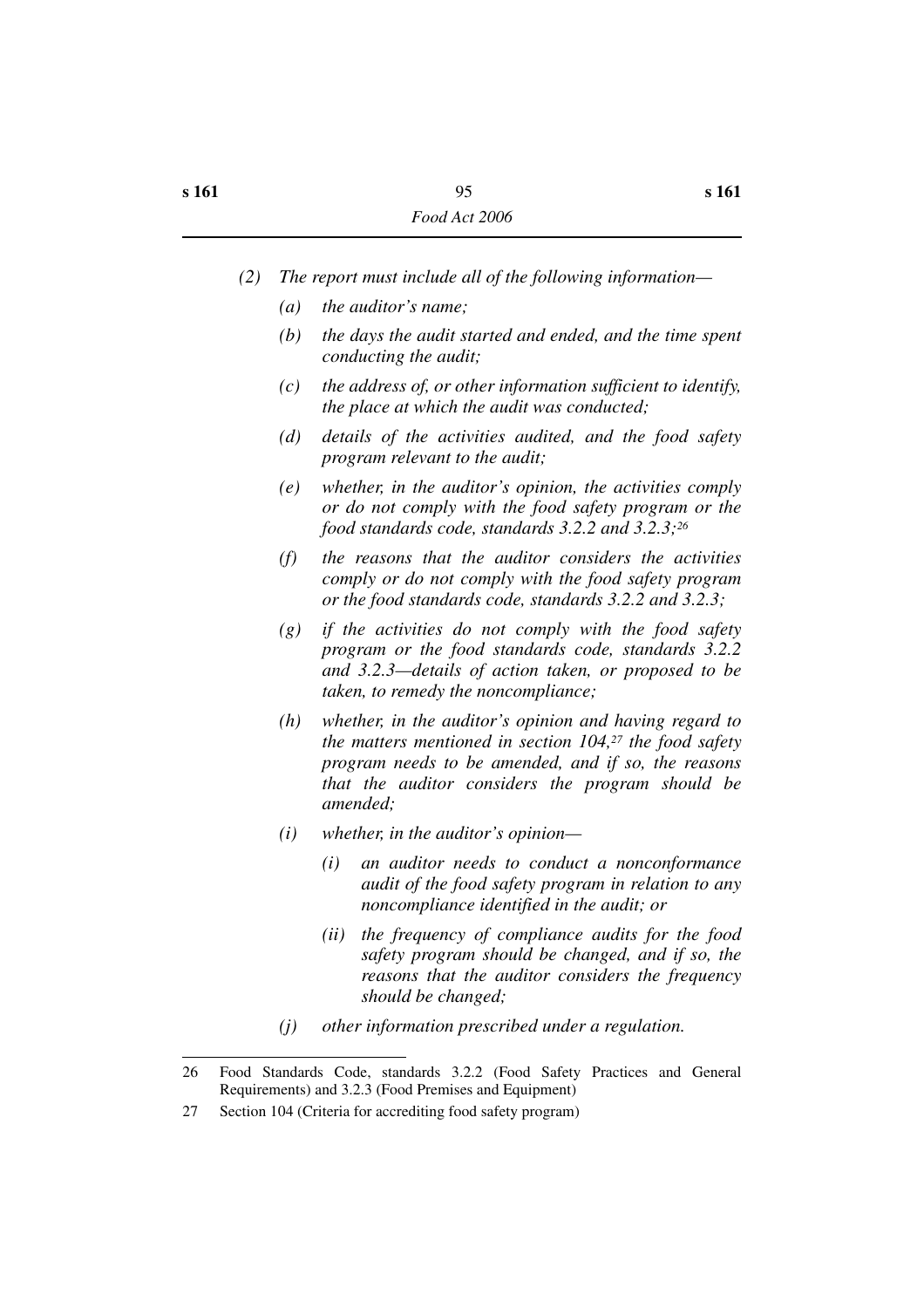#### *162 Auditor's responsibility to inform local governments*

- *(1) This section applies if, in conducting a compliance or nonconformance audit of an accredited food safety program, an auditor forms a reasonable belief that—*
	- *(a) a person has contravened, or is contravening, this Act or the food standards code, standards 3.2.2 and 3.2.3; and*
	- *(b) the contravention poses an imminent and serious risk to the safety of food intended for sale.*
- *(2) The auditor must give details of the facts and circumstances giving rise to the belief to the local government that accredited the food safety program.*
- *(3) The auditor must give the details to the local government as soon as practicable, and in any case not more than 24 hours, after forming the belief.*

*Maximum penalty—500 penalty units.*

*(4) If the auditor complies with subsection (3) by giving the local government the details orally, the auditor must, within 24 hours after giving the details orally, give the local government notice of the details.*

*Maximum penalty—500 penalty units.*

# *Part 3 Other matters*

#### *163 Obstructing auditor*

*(1) A person must not obstruct an auditor in the conduct of an audit, unless the person has a reasonable excuse.*

*Maximum penalty—100 penalty units.*

- *(2) If a person has obstructed an auditor and the auditor decides to proceed with the conduct of the audit, the auditor must warn the person that—*
	- *(a) it is an offence to obstruct the auditor unless the person has a reasonable excuse; and*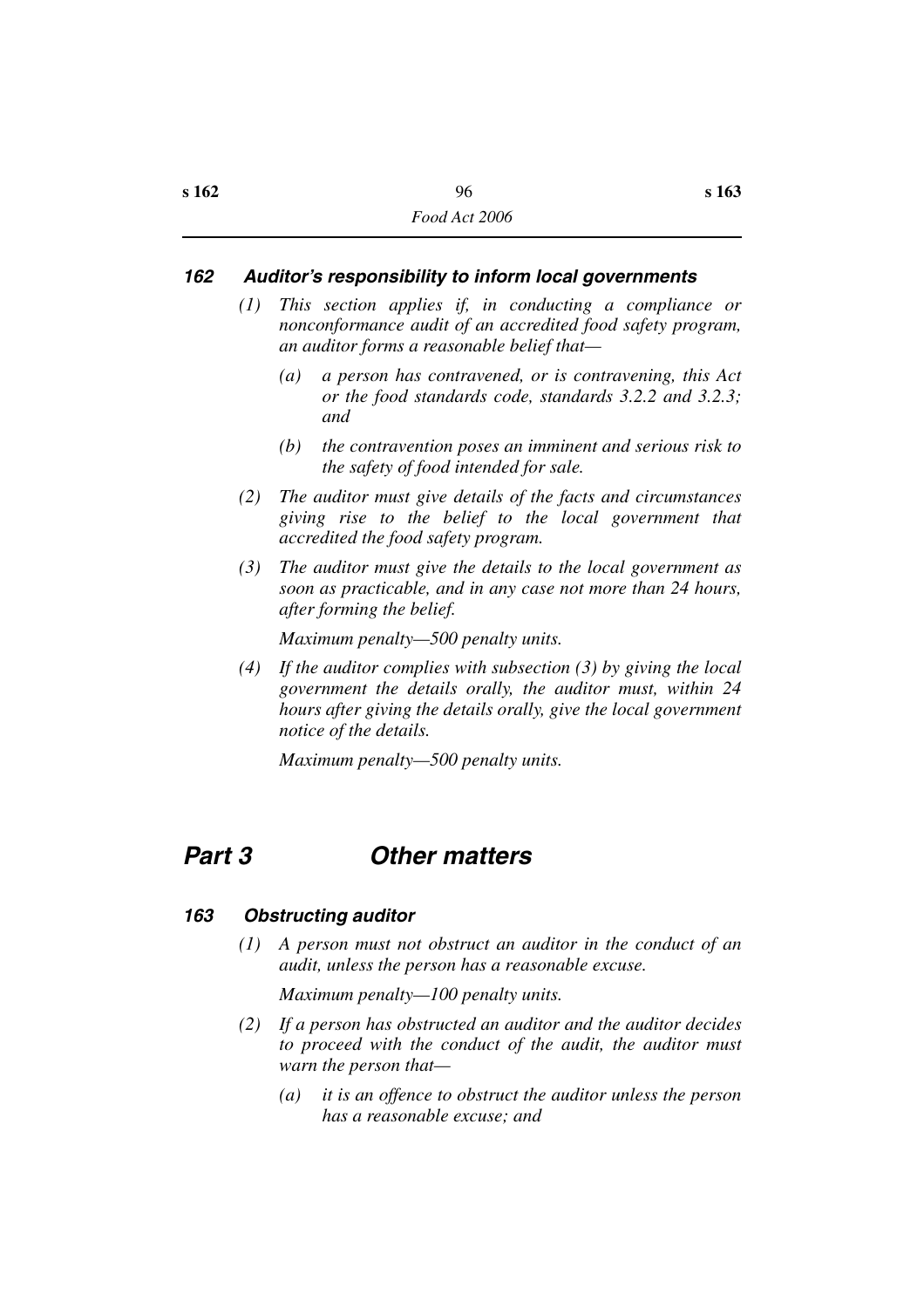- *(b) the auditor considers the person's conduct an obstruction.*
- *(3) In this section—*

*obstruct includes hinder and attempt to obstruct or hinder.*

## *164 Impersonating auditor*

*A person must not pretend to be an auditor. Maximum penalty—100 penalty units.*

# **Chapter 7 Monitoring and enforcement**

# **Part 1 Authorised persons**

## **Division 1 Preliminary**

## **165 Powers generally**

- (1) An authorised person has the powers given under this Act.
- (2) In exercising the powers, the authorised person is subject to the directions of the administering executive.
- (3) If the authorised person is appointed by 2 or more chief executive officers, the authorised person is subject to the directions of the chief executive officer of the local government for the area in which the authorised person is exercising his or her powers under this Act.

#### **166 Powers of particular authorised persons limited to local government area**

(1) An authorised person appointed by the chief executive officer of a local government under section 168(2) may exercise a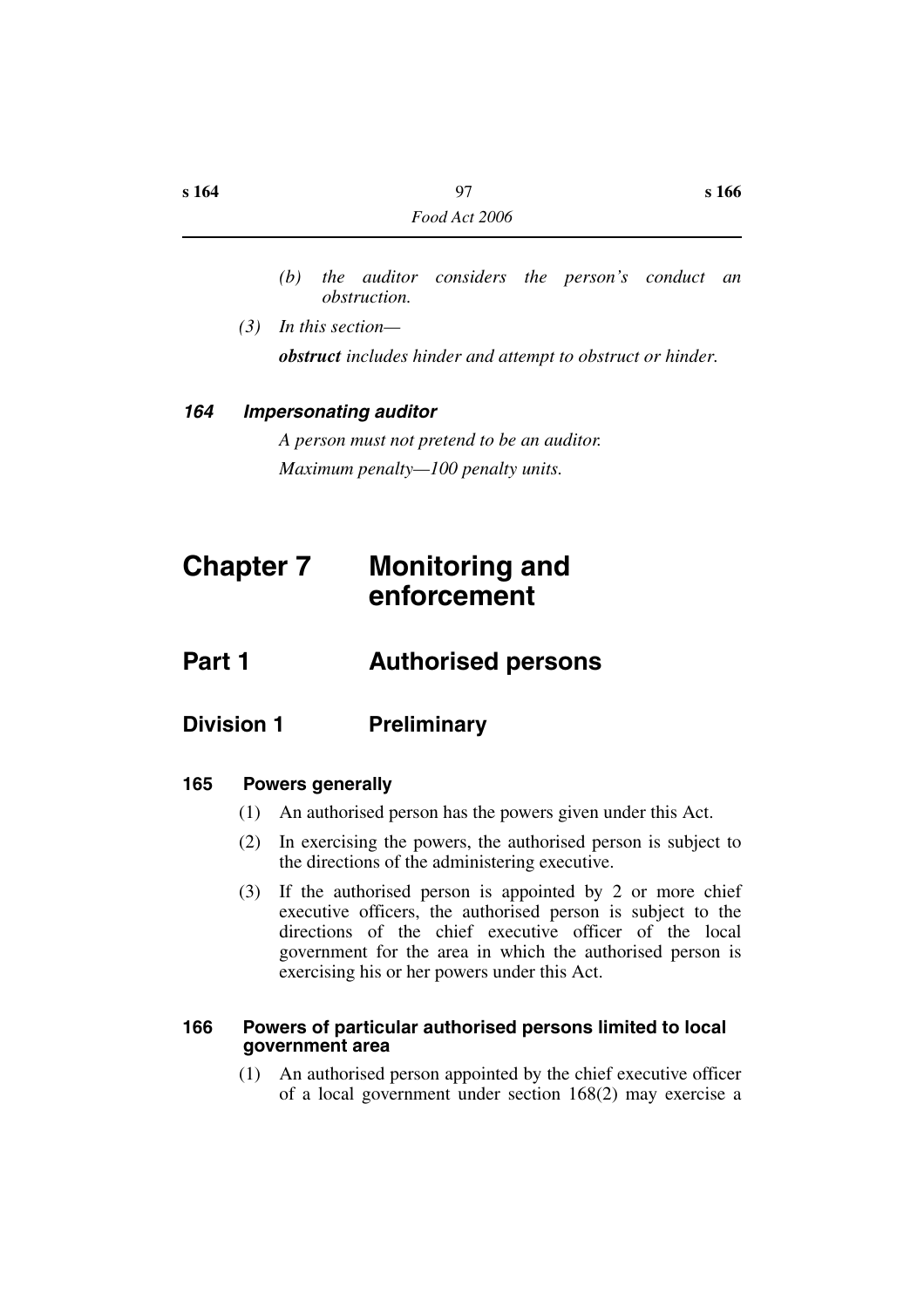power under this Act only in relation to the local government and its area.

(2) An authorised person appointed by the chief executive officers of 2 or more local governments under section 168(3) may exercise a power under this Act only in relation to the local governments and their areas.

## **167 Functions of authorised person**

An authorised person has the following functions relating to the carrying on of a food business—

- (a) to enforce this Act;
- (b) to monitor compliance with this Act by inspecting places where a food business is carried on;
- (c) to help achieve the purposes of this Act by providing advice and information on how the purposes may be achieved.

## **Division 2 Appointment of authorised persons**

## **168 Appointment and qualifications**

- (1) The chief executive may appoint any of the following persons as an authorised person—
	- (a) a public service officer or employee;
	- (b) a health service employee;
	- (c) a person prescribed under a regulation.
- (2) The chief executive officer of a local government may appoint any of the following persons as an authorised person for the local government and its area—
	- (a) an employee of the local government;
	- (b) if another local government consents—an employee of the other local government;
	- (c) another person under contract to the local government.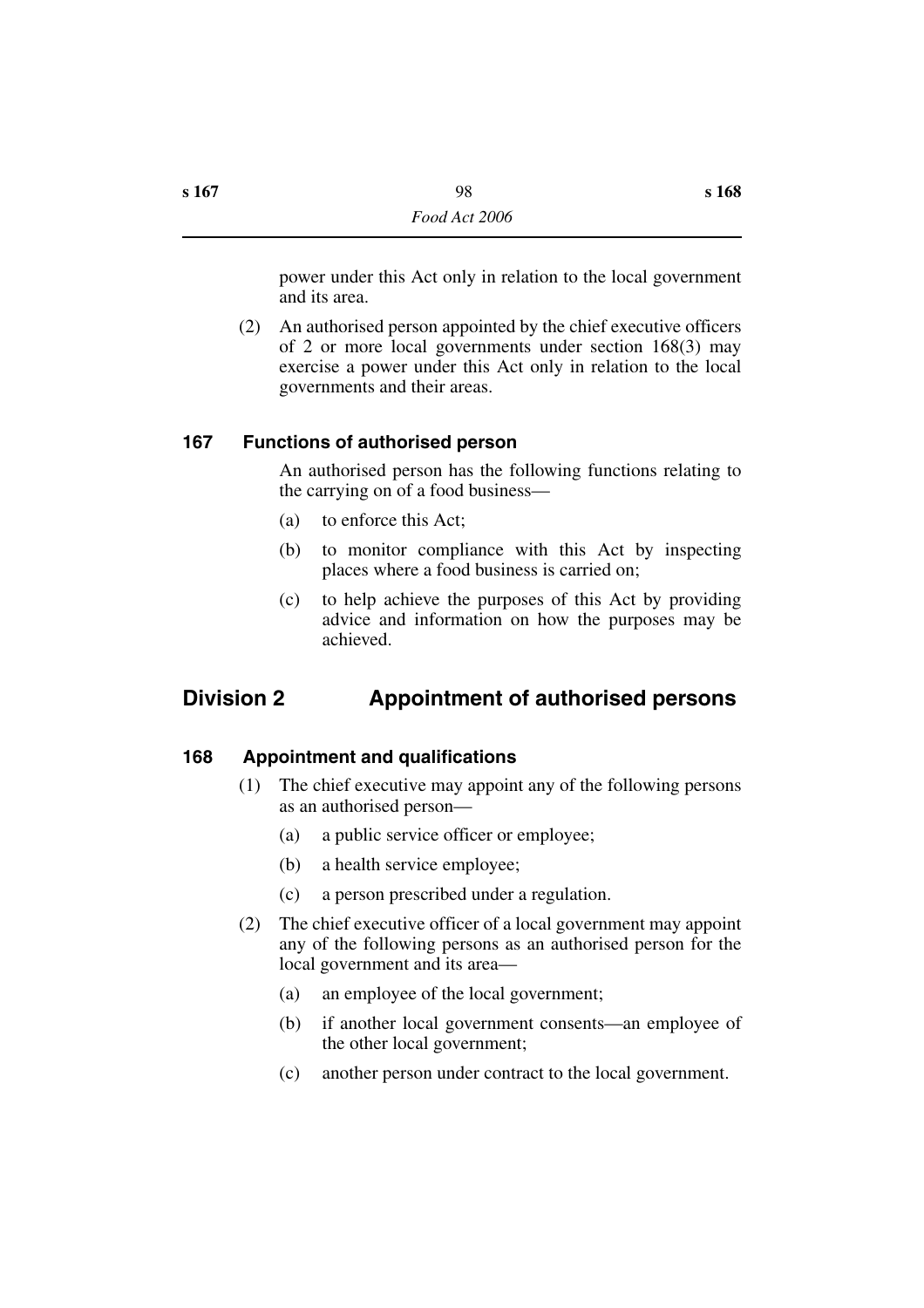- (3) The chief executive officers of 2 or more local governments may appoint an employee of, or another person under contract to, one of the local governments to be an authorised person for the local governments' areas.
- (4) However, the chief executive or a chief executive officer may appoint a person as an authorised person only if satisfied the person is qualified for appointment because the person has the necessary expertise or experience.

## **169 Appointment conditions and limit on powers**

- (1) An authorised person holds office on any conditions stated in—
	- (a) the authorised person's instrument of appointment; or
	- (b) a signed notice given to the authorised person; or
	- (c) a regulation.
- (2) The instrument of appointment, a signed notice given to the authorised person or a regulation may limit the authorised person's powers under this Act.
- (3) In this section—

*signed notice* means a notice signed by the administering executive.

## **170 Issue of identity card**

- (1) The administering executive must issue an identity card to each authorised person.
- (2) The identity card must—
	- (a) contain a recent photo of the authorised person; and
	- (b) contain a copy of the authorised person's signature; and
	- (c) identify the person as an authorised person under this Act; and
	- (d) state an expiry date for the card.
- (3) This section does not prevent the issue of a single identity card to a person for this Act and other purposes.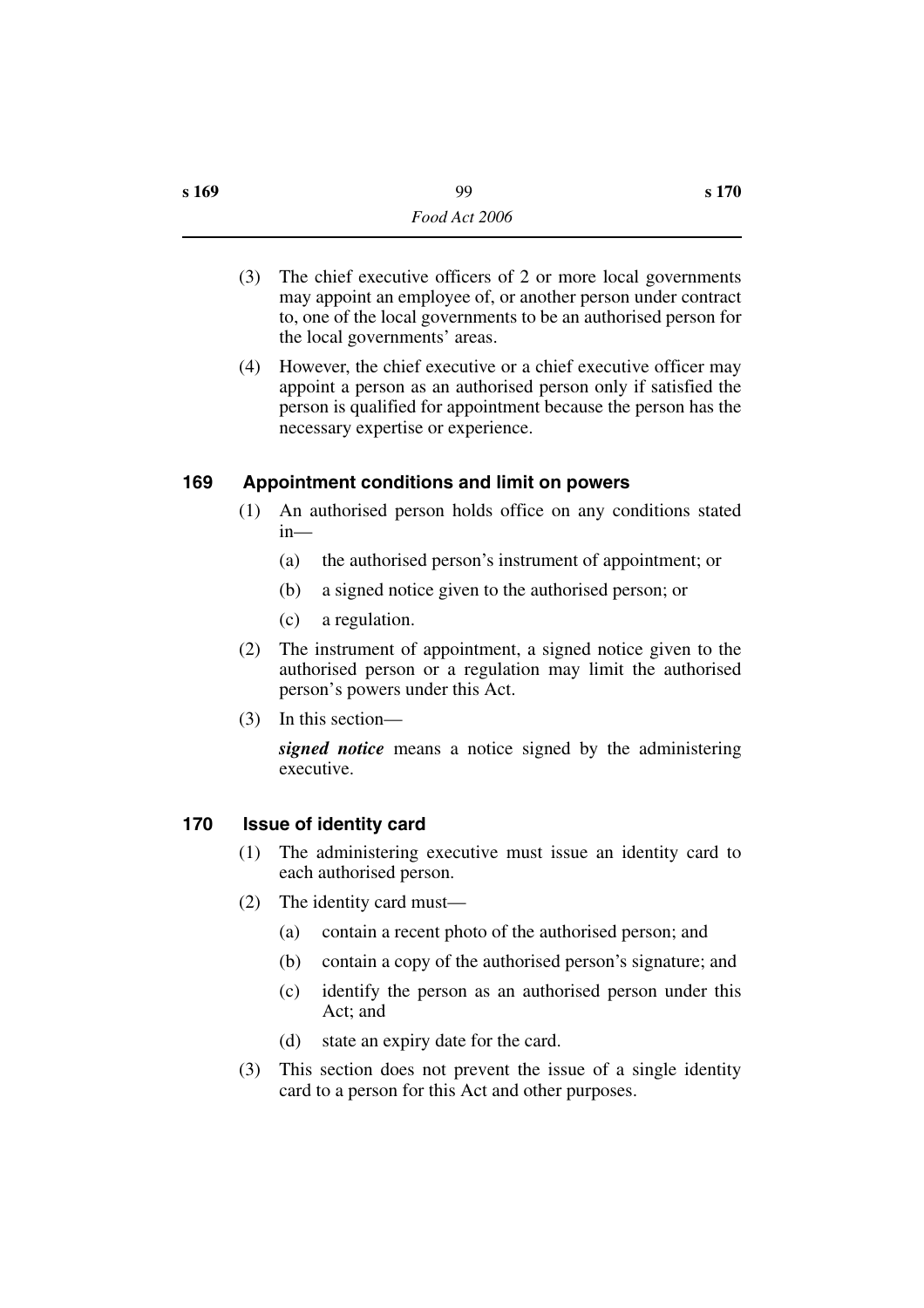## **171 Production or display of identity card**

- (1) In exercising a power under this Act in relation to another person, an authorised person must—
	- (a) produce the authorised person's identity card for the other person's inspection before exercising the power; or
	- (b) have the identity card displayed so it is clearly visible to the other person when exercising the power.
- (2) However, if it is not practicable to comply with subsection (1), the authorised person must produce the identity card for the other person's inspection at the first reasonable opportunity.
- (3) For subsection (1), an authorised person does not exercise a power in relation to another person only because the authorised person has entered a place as mentioned in section  $175(1)(b)$  or  $(2)$ .

## **172 When authorised person ceases to hold office**

- (1) An authorised person ceases to hold office if any of the following happens—
	- (a) the term of office stated in a condition of office ends;
	- (b) under another condition of office, the authorised person ceases to hold office;
	- (c) the authorised person's resignation under section 173 takes effect.
- (2) Subsection (1) does not limit the ways an authorised person may cease to hold office.
- (3) In this section—

*condition of office* means a condition on which the authorised person holds office.

## **173 Resignation**

(1) An authorised person may resign by signed notice given to the administering executive.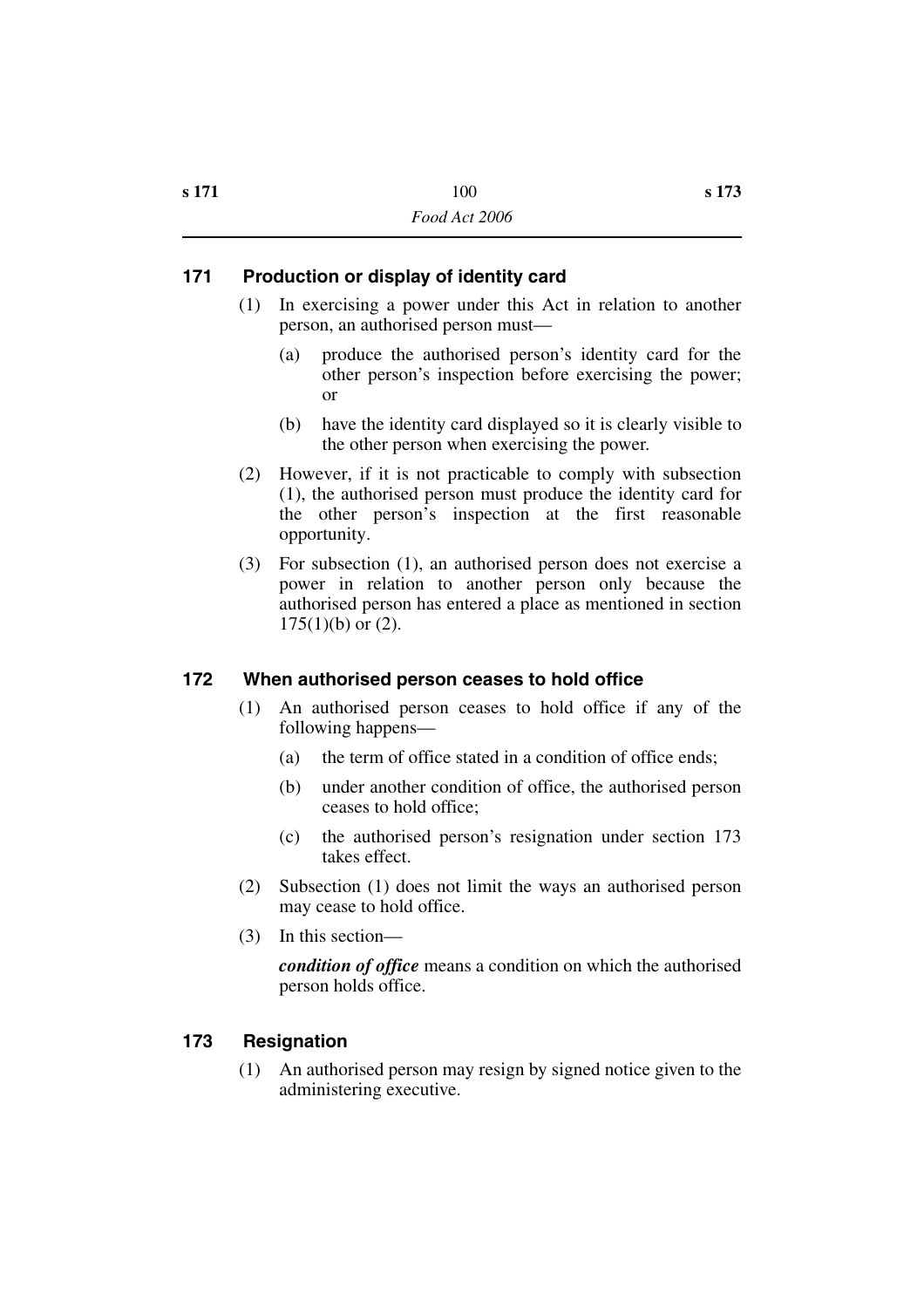| s 174 | 101           | s 175 |
|-------|---------------|-------|
|       | Food Act 2006 |       |

(2) For subsection (1), for a person appointed under this Act as an authorised person by 2 or more chief executive officers, the person may resign by signed notice given to one of the chief executives.

#### **174 Return of identity card**

(1) A person who ceases to be an authorised person must return the person's identity card to the administering executive within 21 days after ceasing to be an authorised person, unless the person has a reasonable excuse.

Maximum penalty—20 penalty units.

(2) For subsection (1), for a person appointed under this Act as an authorised person by 2 or more chief executive officers, the identity card must be returned to one of the chief executive officers.

## **Part 2 Powers of authorised persons**

## **Division 1 Entry of places**

#### **175 Power to enter places**

- (1) An authorised person may enter a place if—
	- (a) an occupier of the place consents to the entry; or
	- (b) it is a public place and the entry is made when it is open to the public; or
	- (c) the entry is authorised by a warrant; or
	- (d) it is premises at which a person carries on a food business and is—
		- (i) open for carrying on the food business; or
		- (ii) otherwise open for entry.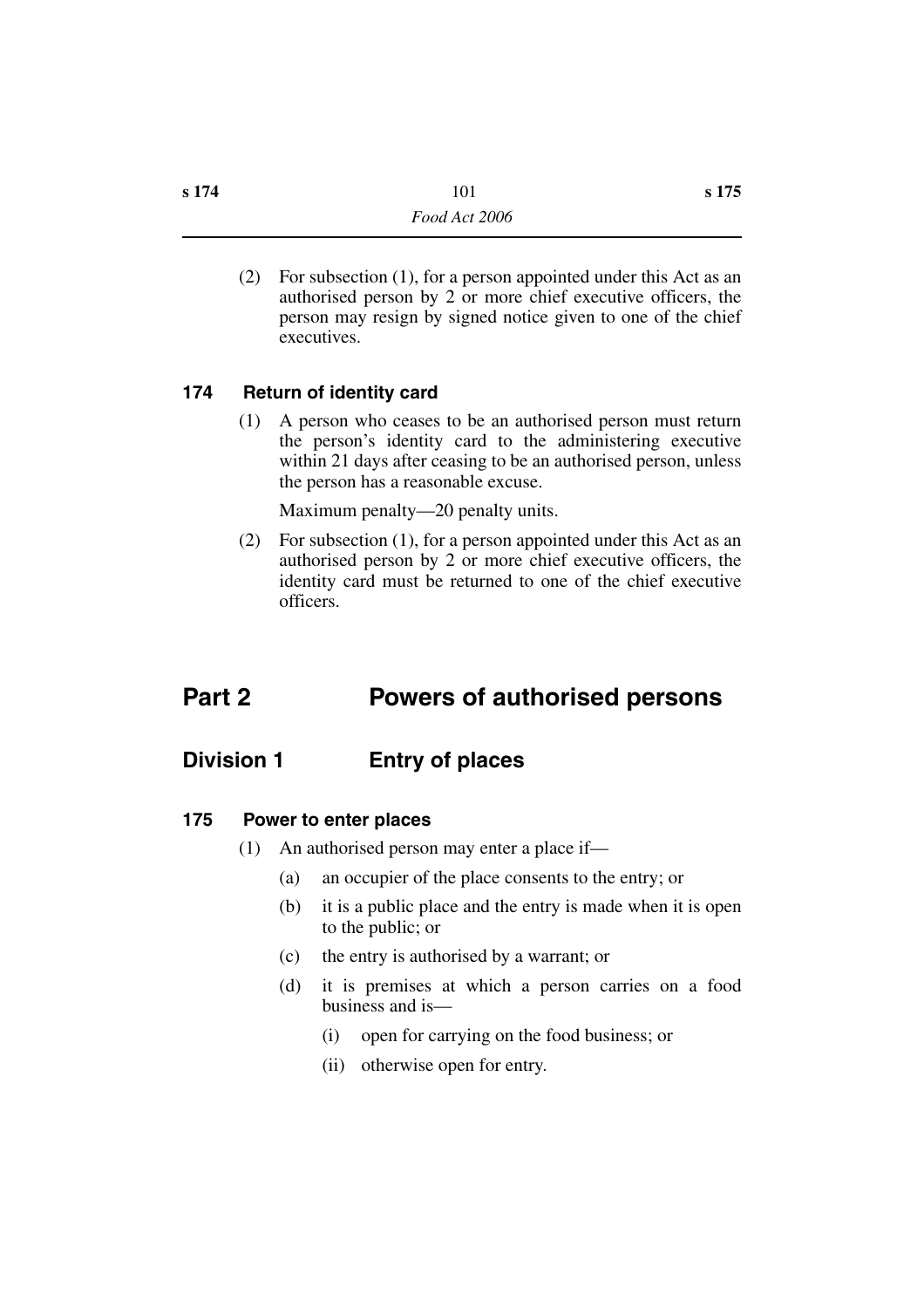- (2) For the purpose of asking an occupier of a place for consent to enter, an authorised person may, without the occupier's consent or a warrant—
	- (a) enter land around premises at the place to an extent that is reasonable to contact the occupier; or
	- (b) enter part of the place the authorised person reasonably considers members of the public ordinarily are allowed to enter when they wish to contact the occupier.
- (3) For subsection  $(1)(d)$ , premises does not include a part of the premises where a person resides.

## **Division 2 Procedure for entry**

### **176 Entry with consent**

- (1) This section applies if an authorised person intends to ask an occupier of a place to consent to the authorised person or another authorised person entering the place under section  $175(1)(a)$ .
- (2) Before asking for the consent, the authorised person must tell the occupier—
	- (a) the purpose of the entry; and
	- (b) that the occupier is not required to consent.
- (3) If the consent is given, the authorised person may ask the occupier to sign an acknowledgment of the consent.
- (4) The acknowledgment must state—
	- (a) the occupier has been told—
		- (i) the purpose of the entry; and
		- (ii) that the occupier is not required to consent; and
	- (b) the purpose of the entry; and
	- (c) the occupier gives the authorised person consent to enter the place and exercise powers under this part; and
	- (d) the time and date the consent was given.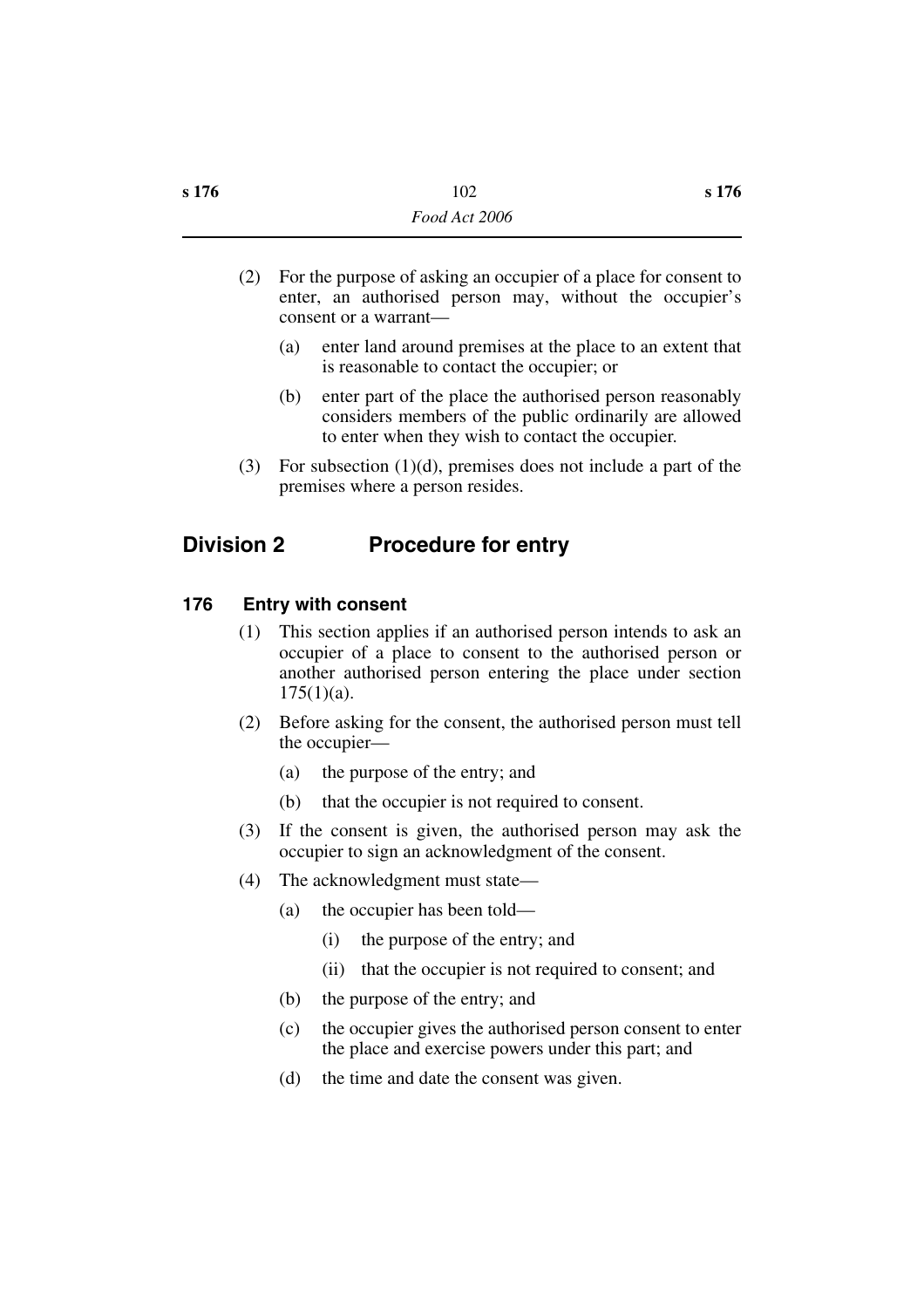- (5) If the occupier signs the acknowledgment, the authorised person must immediately give a copy to the occupier.
- $(6)$  If—
	- (a) an issue arises in a proceeding about whether the occupier consented to the entry; and
	- (b) an acknowledgment complying with subsection (4) for the entry is not produced in evidence;

the onus of proof is on the person relying on the lawfulness of the entry to prove the occupier consented.

## **177 Application for warrant**

- (1) An authorised person may apply to a magistrate for a warrant for a place.
- (2) The authorised person must prepare a written application that states the grounds on which the warrant is sought.
- (3) The written application must be sworn.
- (4) The magistrate may refuse to consider the application until the authorised person gives the magistrate all the information the magistrate requires about the application in the way the magistrate requires.

*Example*—

The magistrate may require additional information supporting the application to be given by statutory declaration.

## **178 Issue of warrant**

- (1) The magistrate may issue the warrant for the place only if the magistrate is satisfied there are reasonable grounds for suspecting—
	- (a) there is a particular thing or activity (the *evidence*) that may provide evidence of an offence against this Act; and
	- (b) the evidence is at the place or, within the next 7 days, will be at the place.
- (2**)** The warrant must state—
	- (a) the place to which the warrant applies; and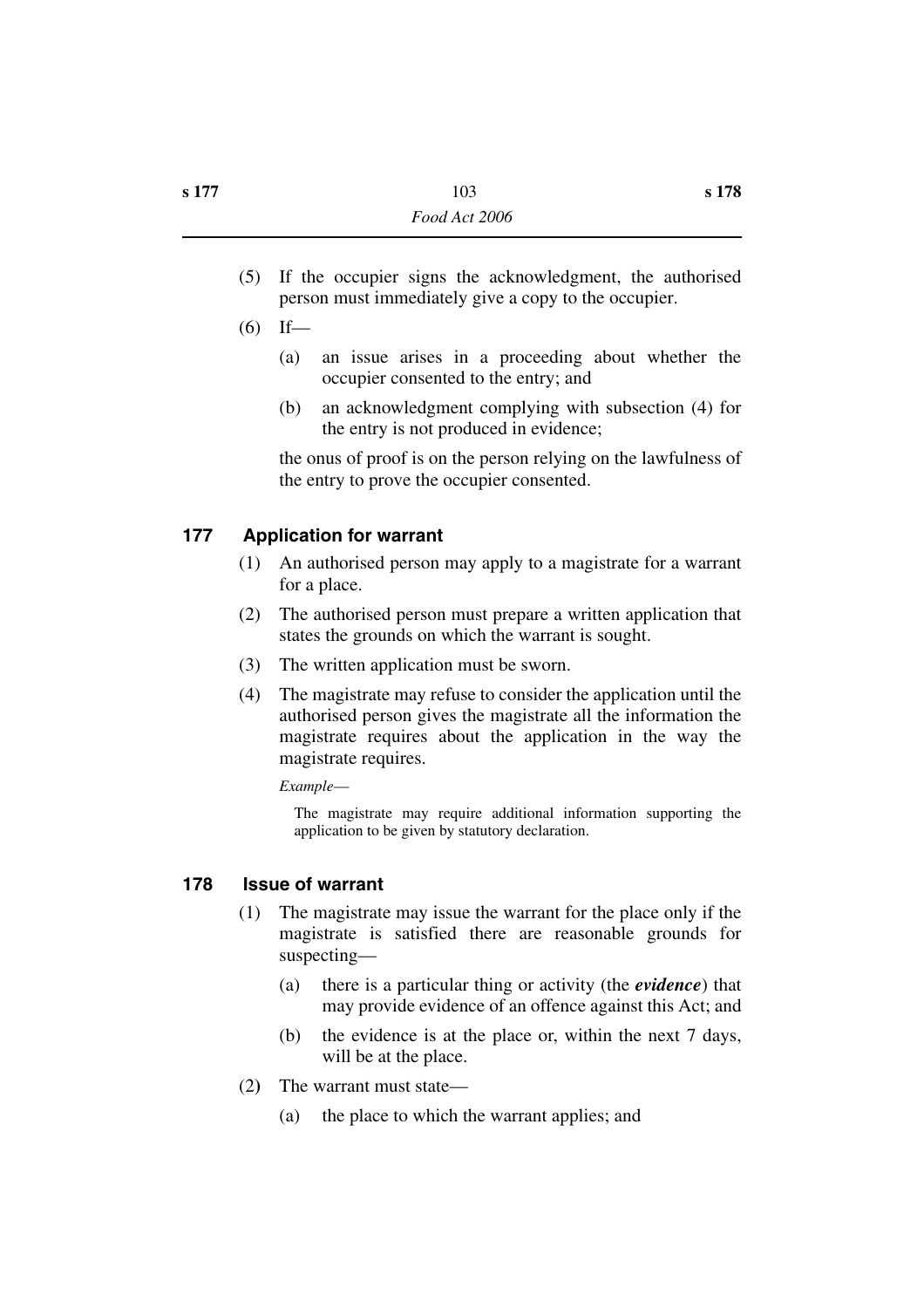- (b) that a stated authorised person may, with necessary and reasonable help and force—
	- (i) enter the place and any other place necessary for entry to the place; and
	- (ii) exercise the authorised person's powers under this part; and
- (c) particulars of the offence that the magistrate considers appropriate in the circumstances; and
- (d) the name of the person suspected of having committed the offence, unless the name is unknown or the magistrate considers it inappropriate to state the name; and
- (e) the evidence that may be seized under the warrant; and
- (f) the hours of the day or night when the place may be entered; and
- (g) the magistrate's name; and
- (h) the date and time of the warrant's issue; and
- (i) the date, within 14 days after the warrant's issue, the warrant ends.

### **179 Application by electronic communication and duplicate warrant**

- (1) An application under section 177 may be made by phone, fax, email, radio, videoconferencing or another form of electronic communication if the authorised person reasonably considers it necessary because of—
	- (a) urgent circumstances; or
	- (b) other special circumstances, including, for example, the authorised person's remote location.
- (2) The application—
	- (a) may not be made before the authorised person prepares the written application under section 177(2); but
	- (b) may be made before the written application is sworn.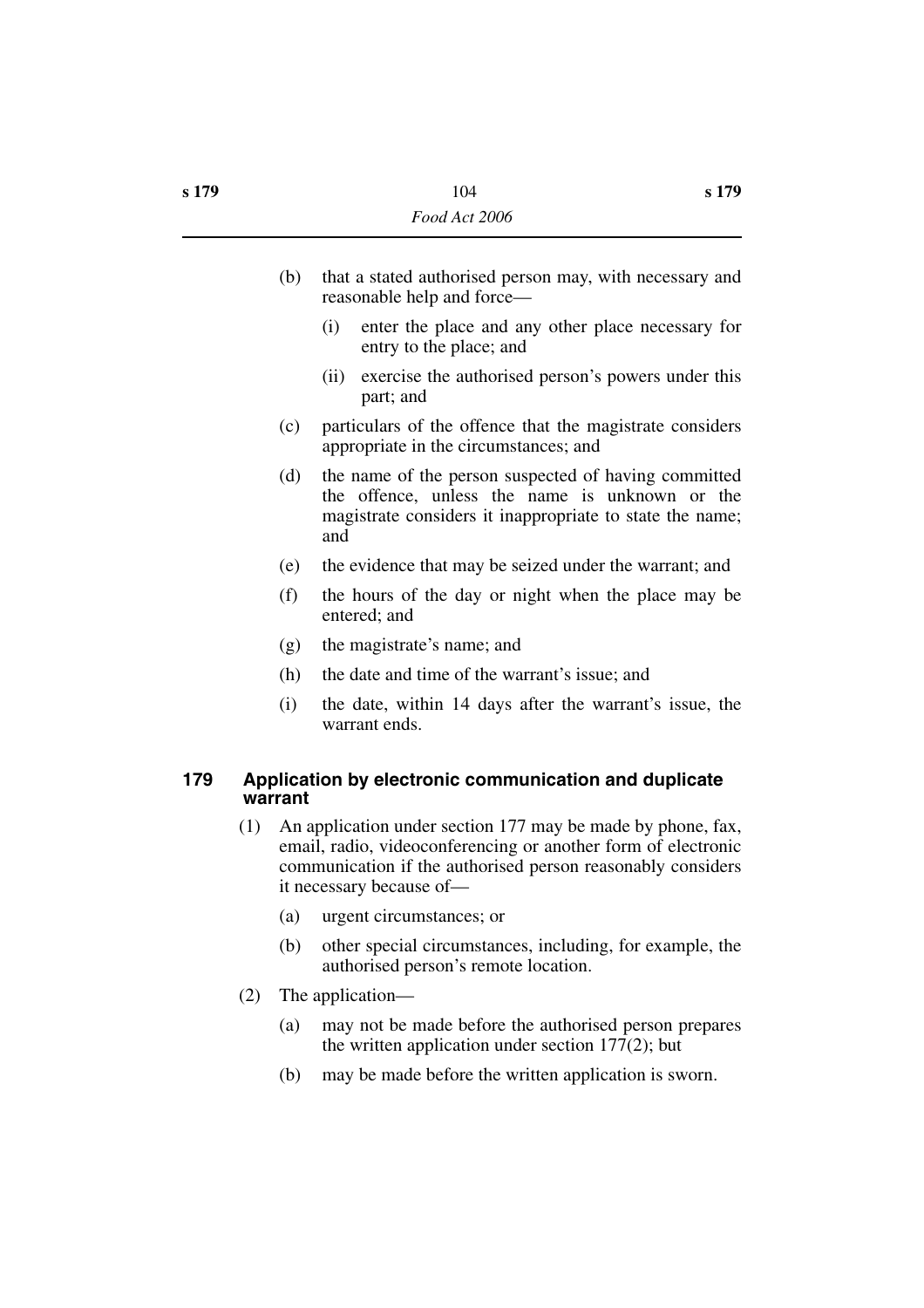- (3) The magistrate may issue the warrant (the *original warrant*) only if the magistrate is satisfied—
	- (a) it was necessary to make the application under subsection (1); and
	- (b) the way the application was made under subsection (1) was appropriate.
- (4) After the magistrate issues the original warrant—
	- (a) if there is a reasonably practicable way of immediately giving a copy of the warrant to the authorised person, for example, by sending a copy by fax or email, the magistrate must immediately give a copy of the warrant to the authorised person; or
	- (b) otherwise—
		- (i) the magistrate must tell the authorised person the date and time the warrant is issued and the other terms of the warrant; and
		- (ii) the authorised person must complete a form of warrant including by writing on it—
			- (A) the magistrate's name; and
			- (B) the date and time the magistrate issued the warrant; and
			- (C) the other terms of the warrant.
- (5) The copy of the warrant mentioned in subsection  $(4)(a)$ , or the form of warrant completed under subsection (4)(b) (in either case the *duplicate warrant*), is a duplicate of, and as effectual as, the original warrant.
- (6) The authorised person must, at the first reasonable opportunity, send to the magistrate—
	- (a) the written application complying with section 177(2) and  $(3)$ ; and
	- (b) if the authorised person completed a form of warrant under subsection (4)(b)—the completed form of warrant.
- (7) The magistrate must keep the original warrant and, on receiving the documents under subsection (6)—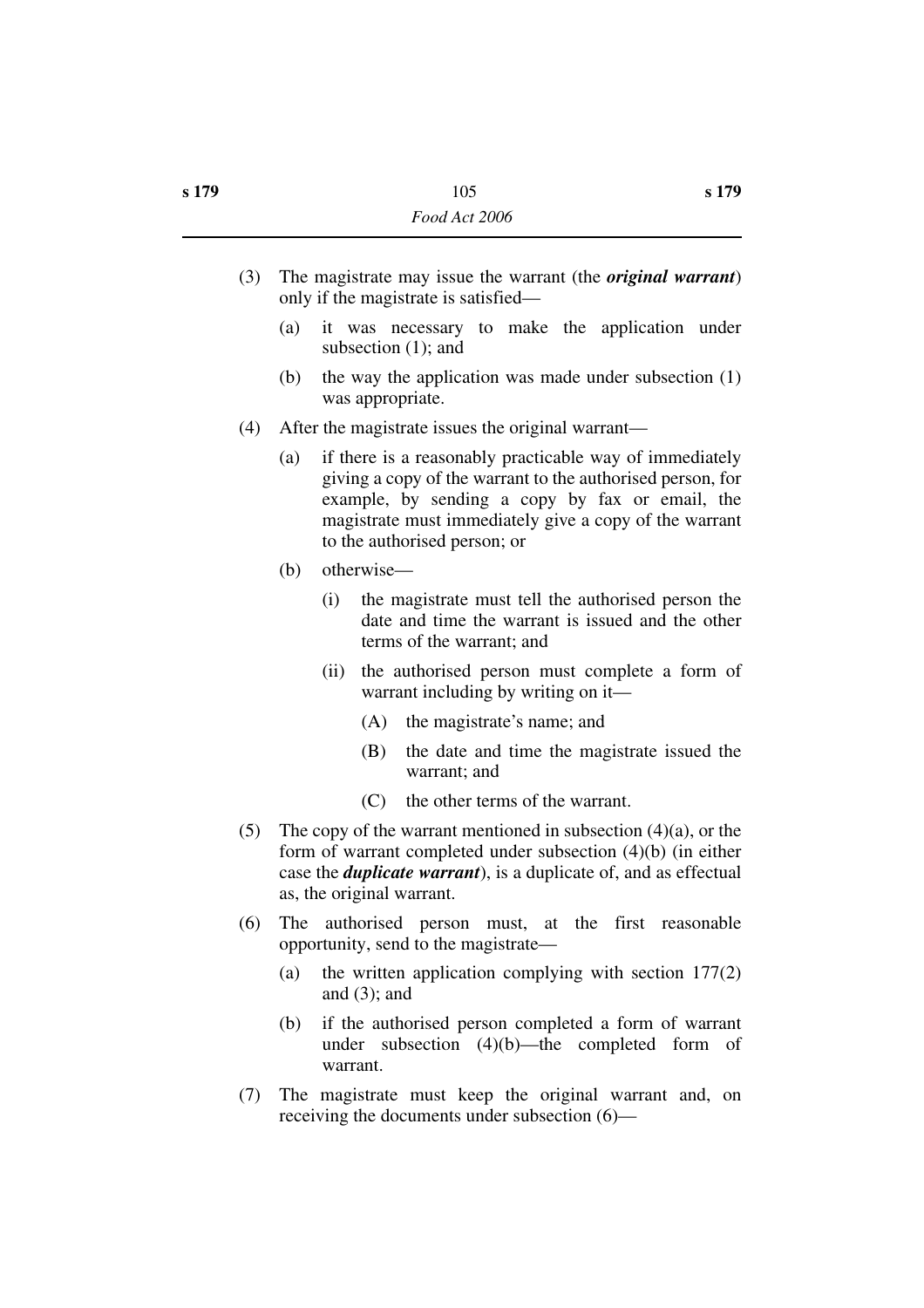- (a) attach the documents to the original warrant; and
- (b) give the original warrant and documents to the clerk of the court of the relevant magistrates court.
- (8) Despite subsection (5), if—
	- (a) an issue arises in a proceeding about whether an exercise of a power was authorised by a warrant issued under this section; and
	- (b) the original warrant is not produced in evidence;

the onus of proof is on the person relying on the lawfulness of the exercise of the power to prove a warrant authorised the exercise of the power.

- (9) This section does not limit section 177.
- (10) In this section—

*relevant magistrates court*, in relation to a magistrate, means the Magistrates Court that the magistrate constitutes under the *Magistrates Act 1991*.

#### **180 Defect in relation to a warrant**

- (1) A warrant is not invalidated by a defect in the warrant, or in compliance with section 177, 178 or 179, unless the defect affects the substance of the warrant in a material particular.
- (2) In this section—

*warrant* includes a duplicate warrant mentioned in section 179(5).

#### **181 Warrants—procedure before entry**

- (1) This section applies if an authorised person named in a warrant issued under this part for a place is intending to enter the place under the warrant.
- (2) Before entering the place, the authorised person must do or make a reasonable attempt to do the following things—
	- (a) identify himself or herself to a person present at the place who is an occupier of the place by producing a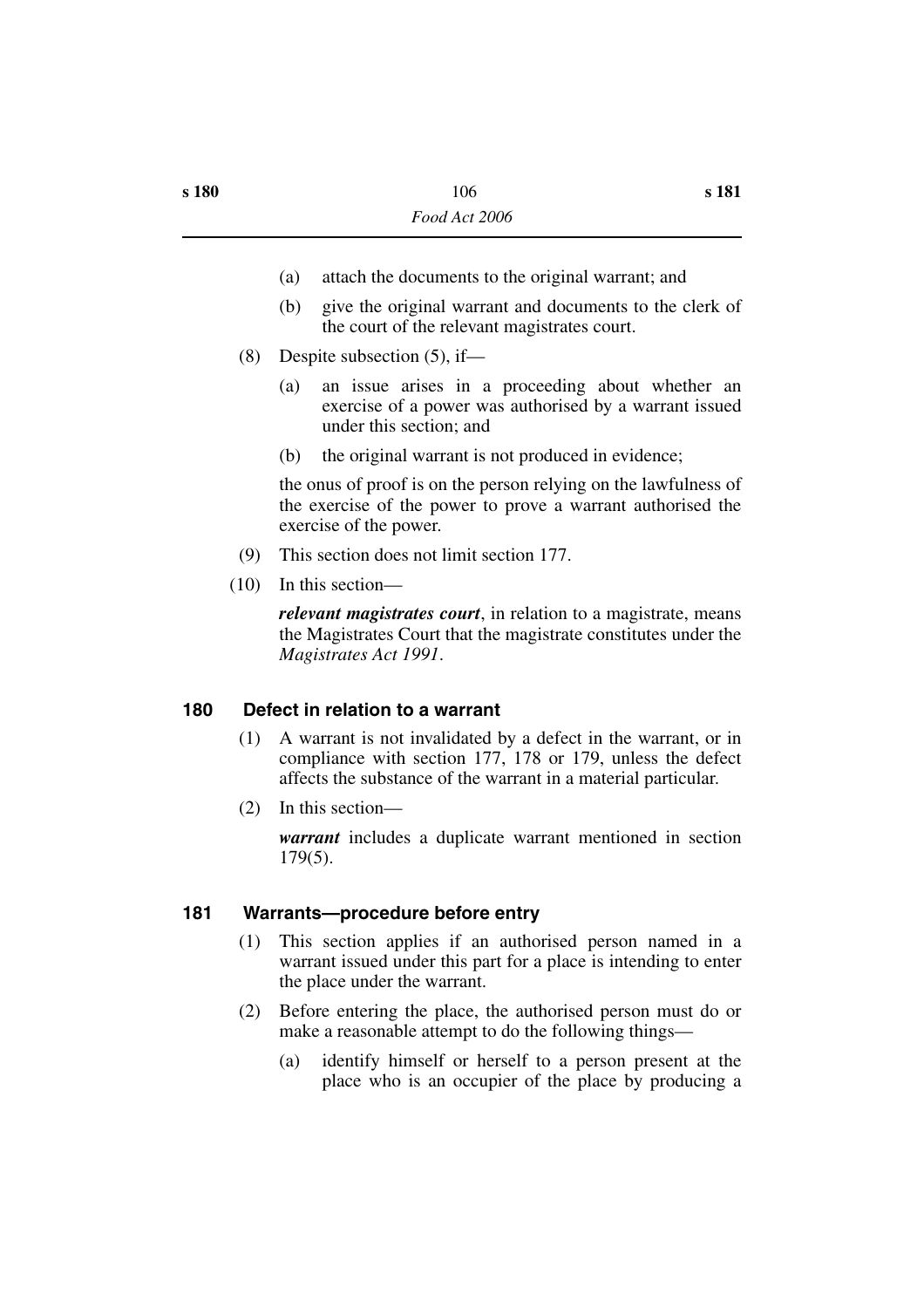copy of the authorised person's identity card or other document evidencing the appointment;

- (b) give the person a copy of the warrant;
- (c) tell the person the authorised person is permitted by the warrant to enter the place;
- (d) give the person an opportunity to allow the authorised person immediate entry to the place without using force.
- (3) However, the authorised person need not comply with subsection (2) if the authorised person believes on reasonable grounds that immediate entry to the place is required to ensure the effective execution of the warrant is not frustrated.
- (4) In this section—

*warrant* includes a duplicate warrant mentioned in section 179(5).

# **Division 3 General powers**

#### **182 General powers after entering places**

- (1) This section applies to an authorised person who enters a place.
- (2) However, if an authorised person enters a place to get an occupier's consent to enter a place, this section applies to the authorised person only if the consent is given or the entry is otherwise authorised.
- (3) For monitoring and enforcing compliance with this Act, the authorised person may—
	- (a) search any part of the place; or
	- (b) inspect, measure, test, photograph or film any part of the place or anything at the place; or
	- (c) take a thing, or a sample of or from a thing, at the place for analysis; or
	- (d) copy a document at the place or take the document to another place to copy it; or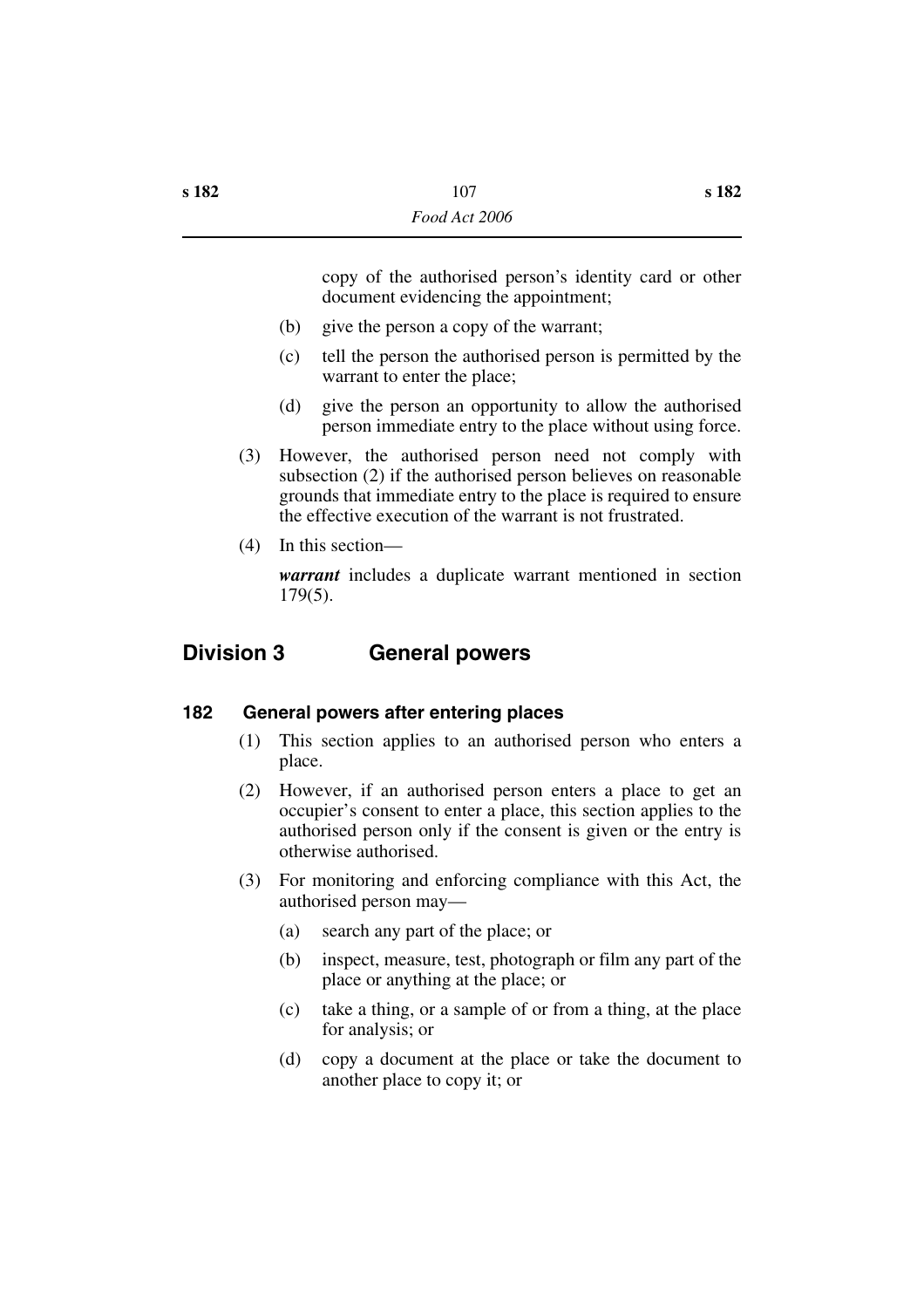- (e) take into or onto the place any persons, equipment and materials the authorised person reasonably requires for exercising a power under this part; or
- (f) require an occupier of the place, or a person at the place, to give the authorised person reasonable help to exercise the authorised person's powers under paragraphs (a) to (e); or
- (g) require an occupier of the place, or a person at the place, to give the authorised person information to help the authorised person find out whether this Act is being complied with.
- (4) When making a requirement mentioned in subsection (3)(f) or (g), the authorised person must warn the person it is an offence to fail to comply with the requirement, unless the person has a reasonable excuse.
- (5) If an authorised person takes a document from a place to copy it, the document must be copied as soon as practicable and returned to the place.

#### **183 Failure to help authorised person**

(1) A person required to give reasonable help under section  $182(3)(f)$  must comply with the requirement, unless the person has a reasonable excuse.

Maximum penalty—50 penalty units.

(2) If an individual is required under section  $182(3)(f)$  to give information, or produce a document, it is a reasonable excuse for the individual to fail to comply with the requirement that complying with the requirement might tend to incriminate the individual.

# **184 Failure to give information**

(1) A person of whom a requirement is made under section  $182(3)(g)$  must comply with the requirement, unless the person has a reasonable excuse.

Maximum penalty—50 penalty units.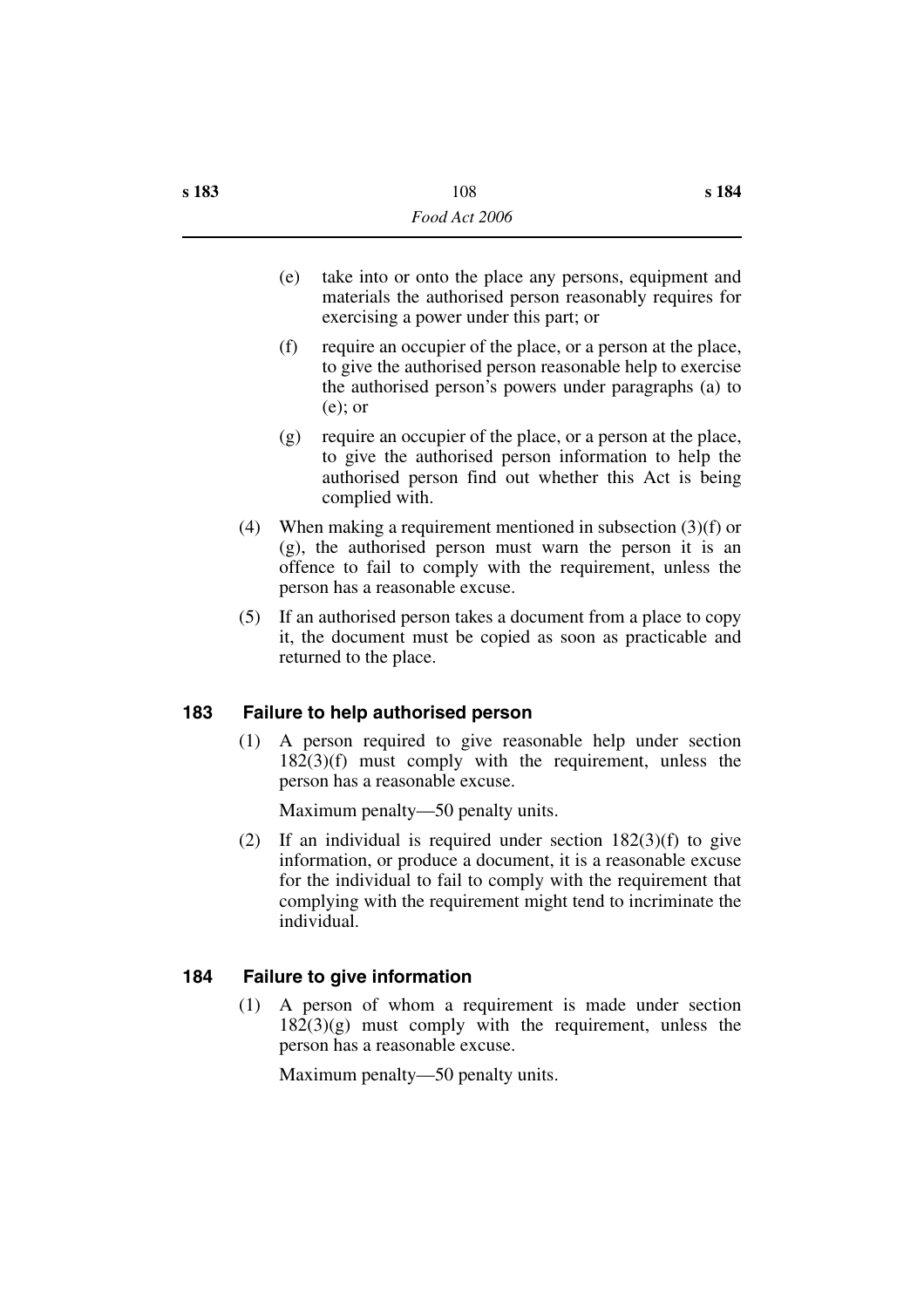*Note*—

Also, under section 267(3) it is an offence for a person to state anything to an authorised person the person knows to be false or misleading in a material particular.

(2) It is a reasonable excuse for an individual to fail to comply with the requirement that complying with the requirement might tend to incriminate the individual.

# **Division 4 Stopping or moving motor vehicles**

#### **185 Stopping or moving motor vehicle**

- (1) This section applies if an authorised person reasonably suspects, or is aware, that a thing in or on a motor vehicle may provide evidence of the commission of an offence against this Act.
- (2) For the purpose of exercising the powers of an authorised person under this part, an authorised person may—
	- (a) if the motor vehicle is moving—ask or signal the person in control of the vehicle to stop the vehicle; and
	- (b) whether or not the motor vehicle is moving—ask or signal the person in control of the vehicle to bring the vehicle to a convenient place within a reasonable distance to allow the authorised person to exercise the authorised person's powers under this part.
- (3) When asking or signalling the person in control of a moving motor vehicle to stop the vehicle or bring it to a convenient place, the authorised person must clearly identify himself or herself as an authorised person exercising the authorised person's powers under this Act.

*Examples*—

- 1 If the authorised person is in a moving motor vehicle, he or she may use a loud hailer to identify himself or herself as an authorised person exercising powers under this Act.
- 2 If the authorised person is standing at the side of the road, he or she may use a sign to identify himself or herself as an authorised person exercising powers under this Act.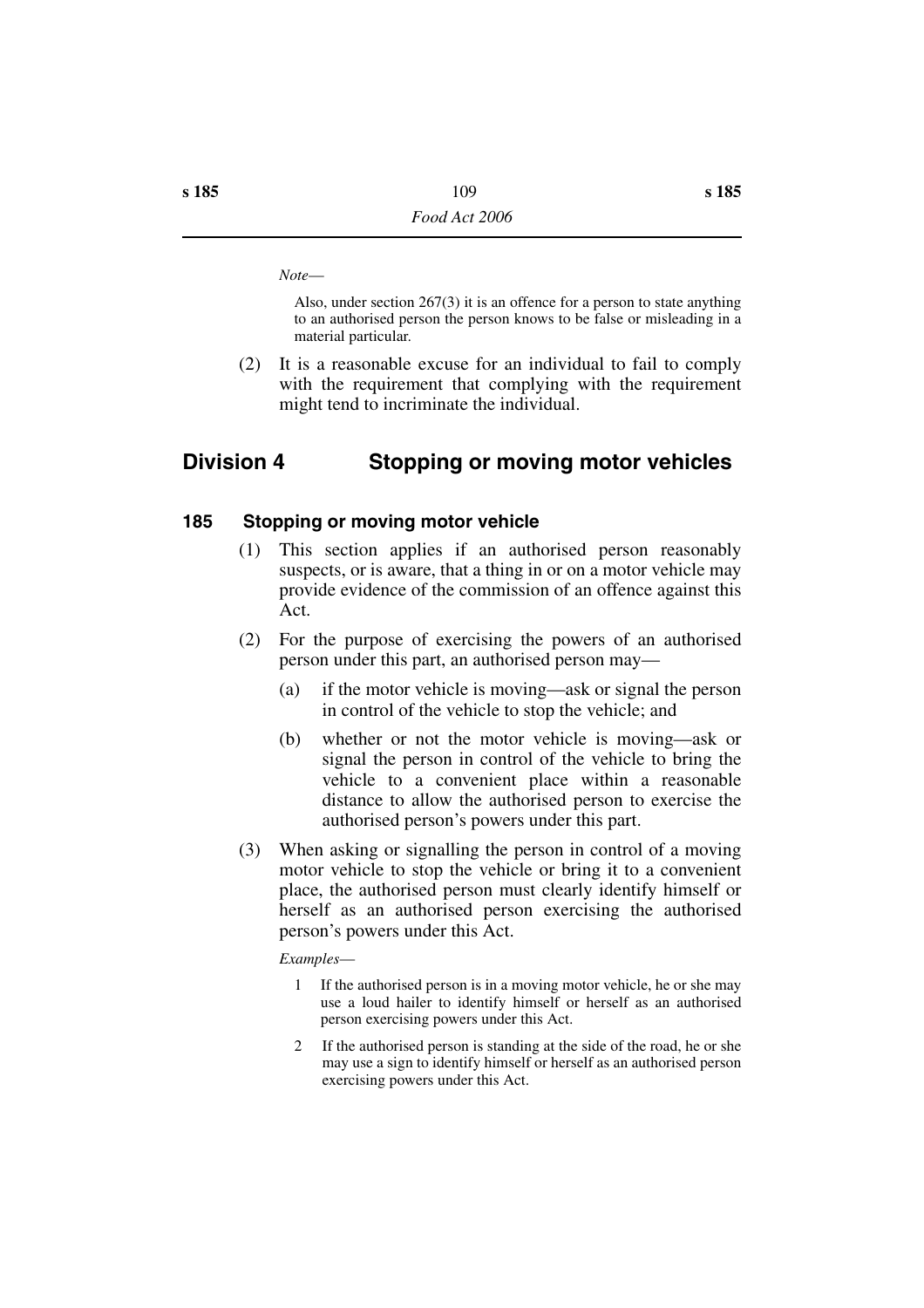- (4) Despite section 171,28 for the purpose of exercising a power under subsection  $(2)(a)$ , the authorised person must—
	- (a) have with him or her the authorised person's identity card; and
	- (b) produce the identity card for the person's inspection immediately after the motor vehicle is stopped.
- (5) The person must comply with the authorised person's request or signal, unless the person has a reasonable excuse.

Maximum penalty—50 penalty units.

- (6) It is a reasonable excuse for the person not to obey the request or signal if—
	- (a) in a case to which subsection (3) applies, the authorised person has not complied with the subsection; or
	- (b) to immediately obey the request or signal would have endangered the person or someone else or caused loss or damage to property, and the person obeys the request or signal as soon as it is practicable to obey it.
- (7) If the motor vehicle is stopped, the authorised person may direct the person—
	- (a) not to move the vehicle until the authorised person has exercised the authorised person's powers under this part; or
	- (b) to move the vehicle to, and keep it at, a stated reasonable place to allow the authorised person to exercise the authorised person's powers under this part.
- (8) When giving the direction, the authorised person must warn the person it is an offence not to comply with the direction, unless the person has a reasonable excuse.
- (9) The person must comply with the authorised person's direction, unless the person has a reasonable excuse.

Maximum penalty for subsection (9)—50 penalty units.

<sup>28</sup> Section 171 (Production or display of identity card)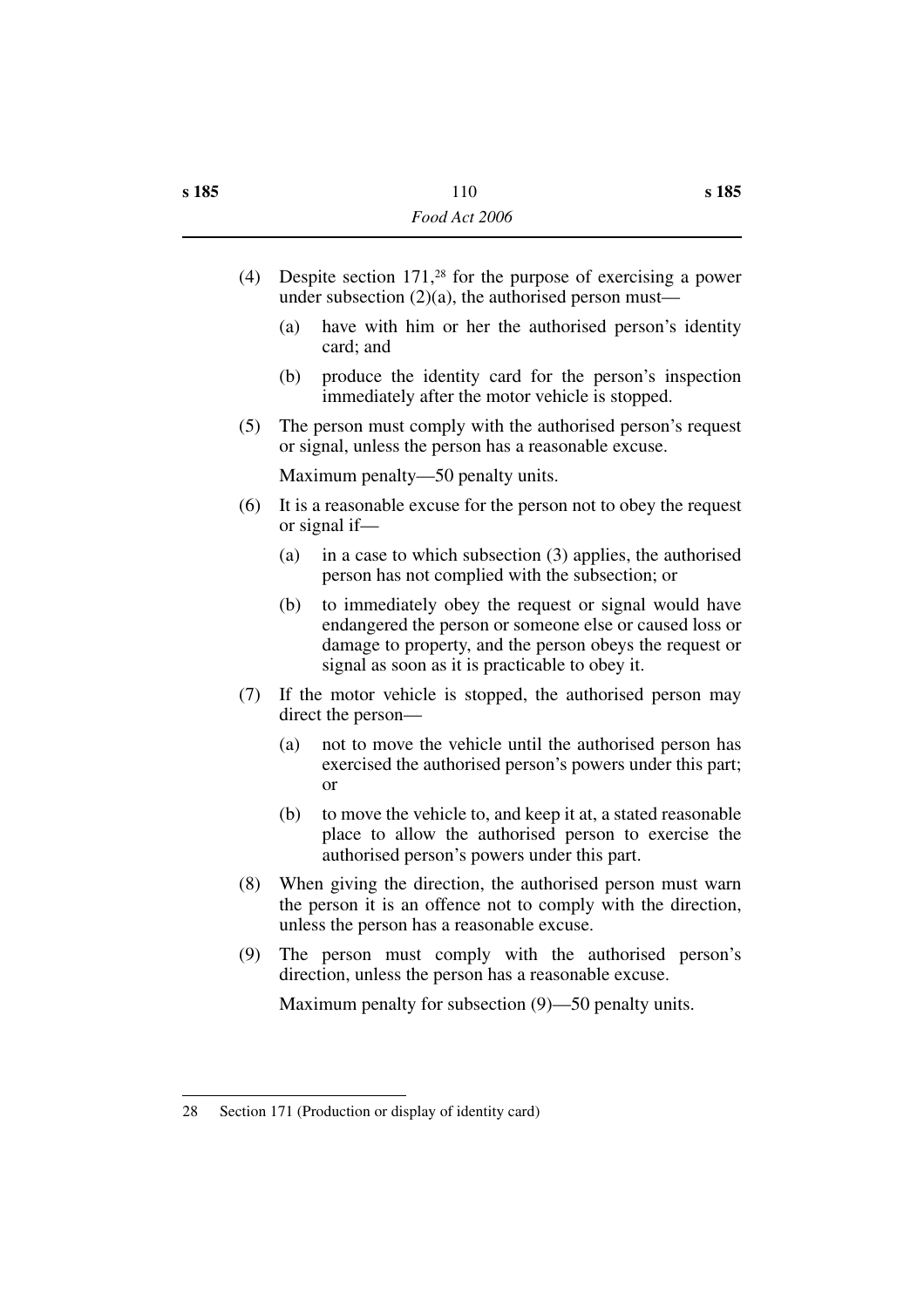# **Division 5 Power to seize evidence**

#### **186 Seizing evidence at a place that may be entered without consent or warrant**

An authorised person who enters a place under this part without the consent of the occupier and without a warrant, may seize a thing at the place only if the authorised person reasonably believes the thing is evidence of an offence against this Act.

#### **187 Seizing evidence at a place that may only be entered with consent or warrant**

- (1) This section applies if—
	- (a) an authorised person is authorised to enter a place under this part only with the consent of an occupier of the place or a warrant; and
	- (b) the authorised person enters the place after obtaining the necessary consent or warrant.
- (2) If the authorised person enters the place with the occupier's consent, the authorised person may seize a thing at the place only if—
	- (a) the authorised person reasonably believes the thing is evidence of an offence against this Act; and
	- (b) seizure of the thing is consistent with the purpose of entry as told to the occupier when asking for the occupier's consent.
- (3) If the authorised person enters the place with a warrant, the authorised person may seize the evidence for which the warrant was issued.
- (4) The authorised person also may seize anything else at the place if the authorised person reasonably believes—
	- (a) the thing is evidence of an offence against this Act; and
	- (b) the seizure is necessary to prevent the thing being—
		- (i) hidden, lost or destroyed; or
		- (ii) used to continue, or repeat, the offence.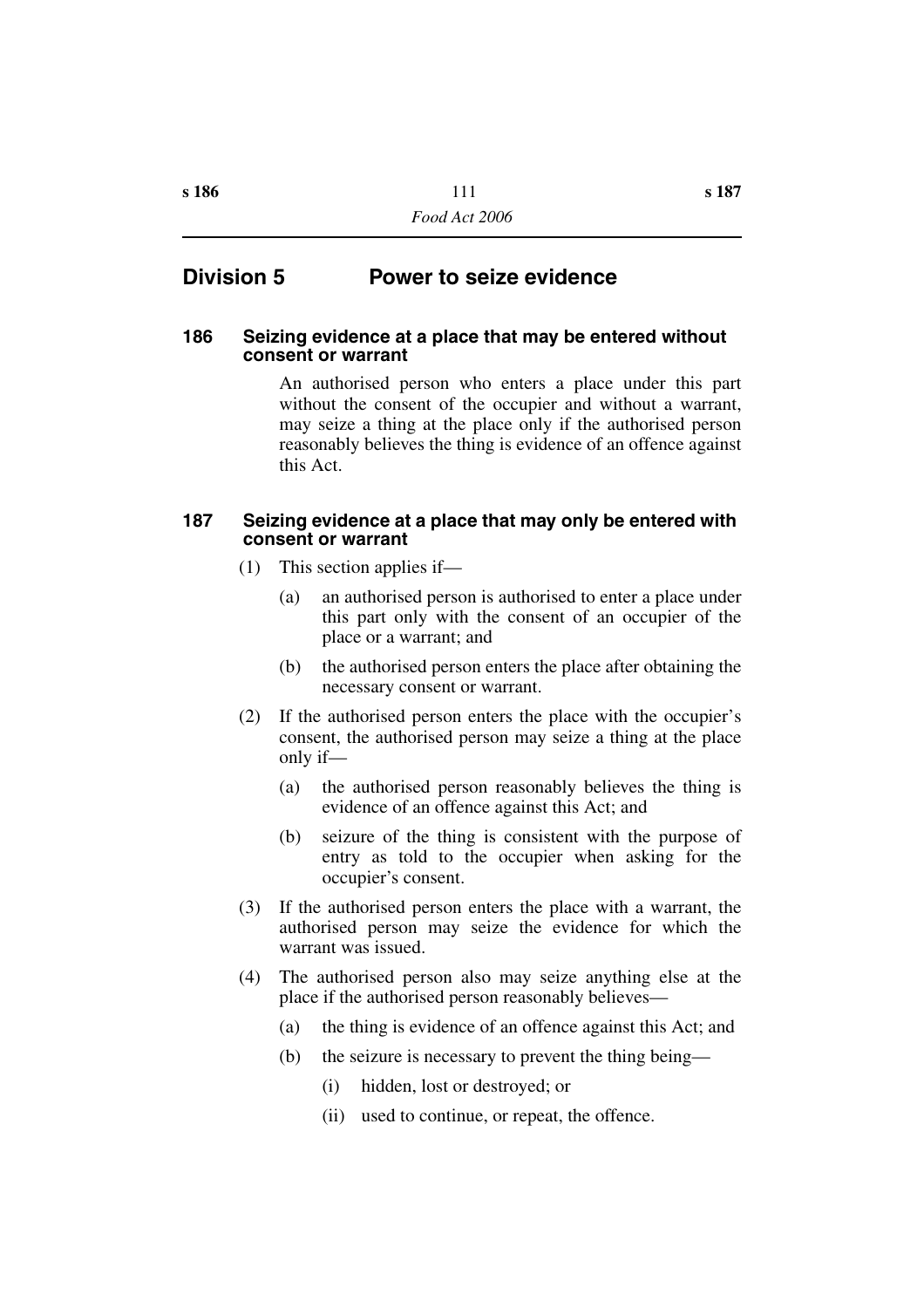(5) Also, the authorised person may seize a thing at the place if the authorised person reasonably believes it has just been used in committing an offence against this Act.

# **Division 6 Dealing with seized things**

### **188 Securing seized things**

Having seized a thing, an authorised person may—

- (a) move the thing from the place where it was seized (the *place of seizure*); or
- (b) leave the thing at the place of seizure, but take reasonable action to restrict access to it.

*Examples of restricting access to a thing*—

- sealing a thing and marking it to show access to it is restricted
- sealing the entrance to a room where the thing is situated and marking it to show access to it is restricted

# **189 Tampering with seized things**

(1) If an authorised person restricts access to a seized thing, a person must not tamper with the thing, or something restricting access to the thing, without an authorised person's approval.

Maximum penalty—100 penalty units.

(2) In this section—

*tamper* includes attempt to tamper.

# **190 Powers to support seizure**

- (1) To enable a thing to be seized, an authorised person may require the person in control of it—
	- (a) to take it to a stated reasonable place by a stated reasonable time; and
	- (b) if necessary, to remain in control of it at the stated place for a reasonable time.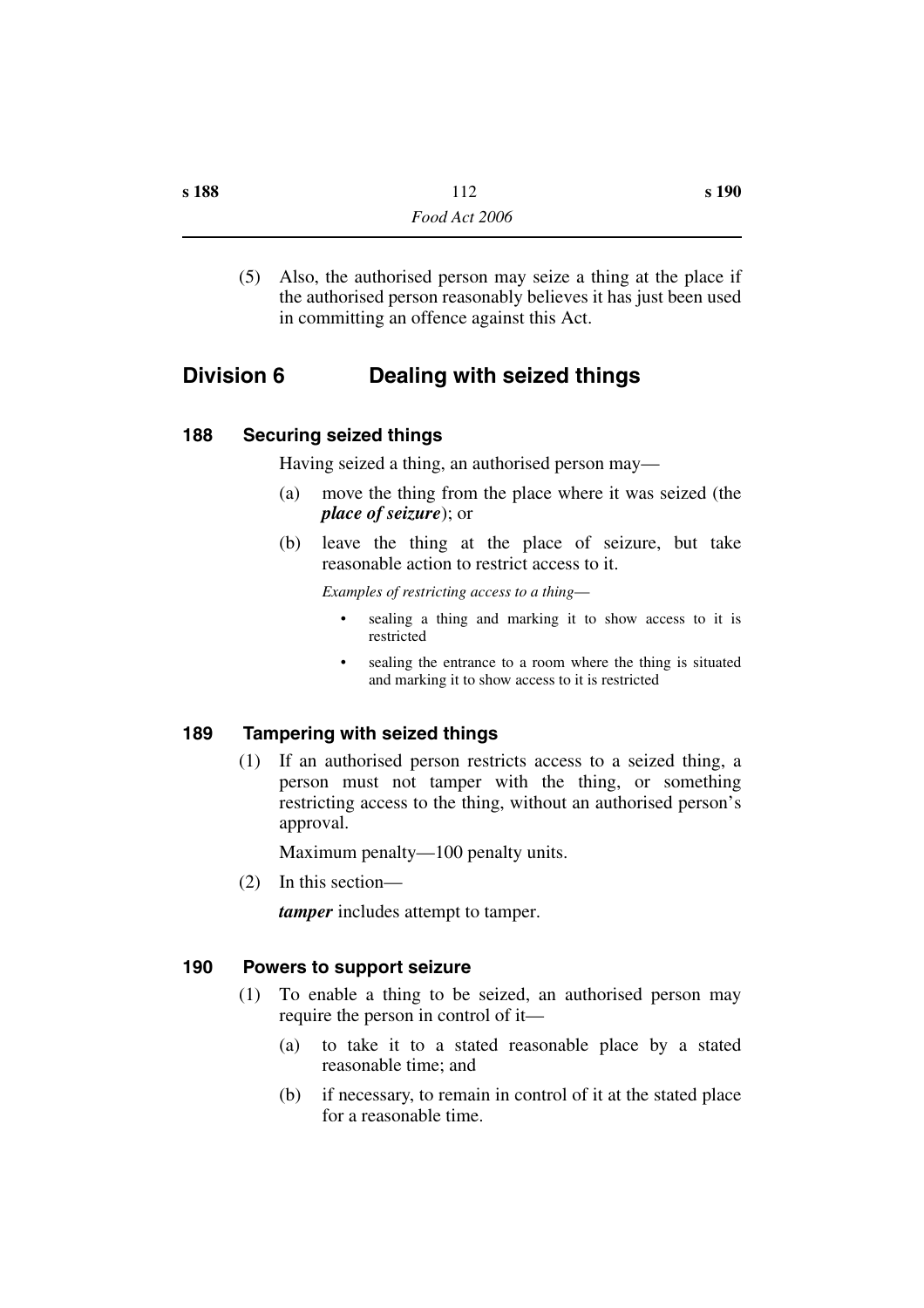- (2) The requirement—
	- (a) must be made by notice; or
	- (b) if for any reason it is not practicable to give the notice, may be made orally and confirmed by notice as soon as practicable.
- (3) A further requirement may be made under this section about the same thing if it is necessary and reasonable to make the further requirement.
- (4) A person of whom a requirement is made under subsection (1) or (3) must comply with the requirement, unless the person has a reasonable excuse.

Maximum penalty—100 penalty units.

(5) Subject to section 213,29 the cost of complying with subsection (4) must be borne by the person.

#### **191 Authorised person may require thing's return**

- (1) If an authorised person has required a person to take a thing to a stated place by a stated reasonable time under section 190 the authorised person may require the person to return the thing to the place from which it was taken.
- (2) A person of whom a requirement is made under subsection (1) must comply with the requirement, unless the person has a reasonable excuse.

Maximum penalty—100 penalty units.

(3) Subject to section 213, the cost of complying with subsection (2) must be borne by the person.

#### **192 Receipts for seized things**

- (1) As soon as practicable after an authorised person seizes a thing, the authorised person must give a receipt for it to the person from whom it was seized.
- (2) However, if for any reason it is not practicable to comply with subsection (1), the authorised person must leave the receipt at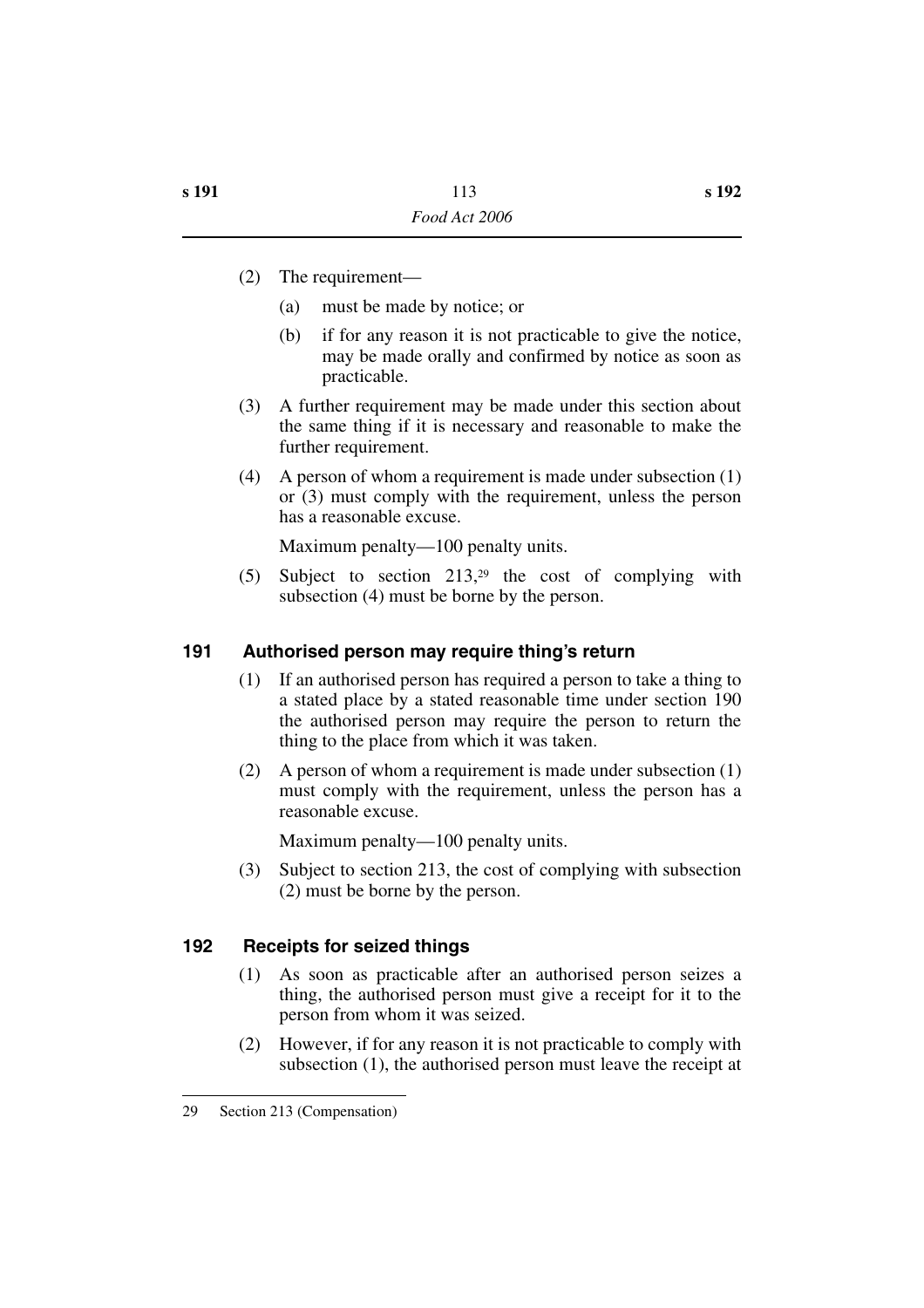the place of seizure in a conspicuous position and in a reasonably secure way.

- (3) The receipt must describe generally each thing seized and its condition.
- (4) This section does not apply to a thing if it is impracticable or would be unreasonable to give the receipt, given the thing's nature, condition and value.

# **193 Forfeiture of seized things**

- (1) A seized thing is forfeited to the relevant entity if the authorised person who seized the thing—
	- (a) can not find its owner, after making reasonable inquiries; or
	- (b) can not return it to its owner, after making reasonable efforts.
- (2) In applying subsection  $(1)$ 
	- (a) subsection  $(1)(a)$  does not require the authorised person to make inquiries if it would be unreasonable to make inquiries to find the owner; and
	- (b) subsection (1)(b) does not require the authorised person to make efforts if it would be unreasonable to make efforts to return the thing to its owner.
- (3) Regard must be had to a thing's nature, condition and value in deciding—
	- (a) whether it is reasonable to make inquiries or efforts; and
	- (b) if making inquiries or efforts, what inquiries or efforts, including the period over which they are made, are reasonable.
- (4) On the forfeiture of a thing to the relevant entity, the thing becomes the entity's property.
- (5) If the thing is forfeited to the State, it may be dealt with by the chief executive as the chief executive considers appropriate.
- (6) If the thing is forfeited to a local government, it may be dealt with by the chief executive officer as the chief executive officer considers appropriate.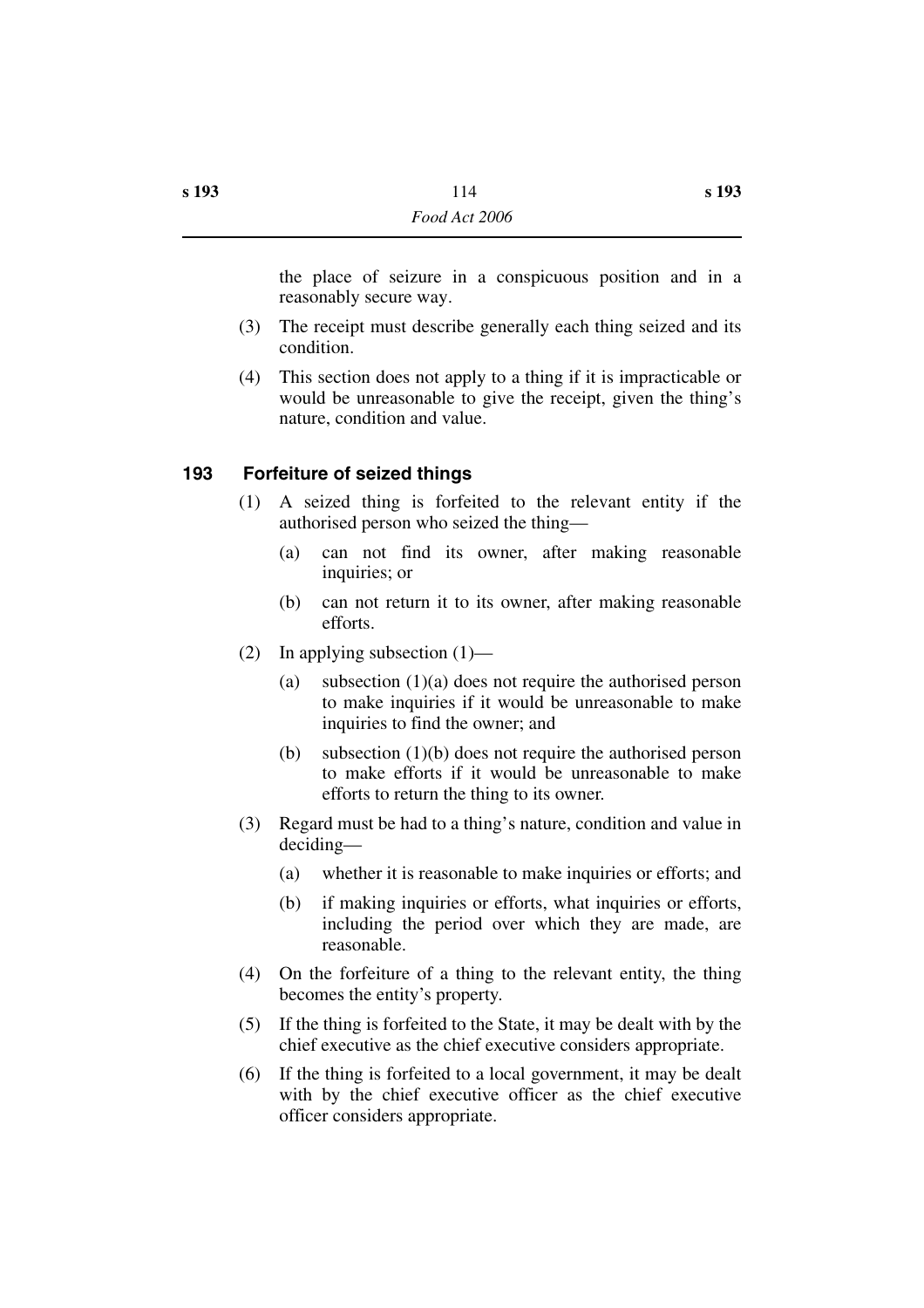- (7) Without limiting subsections (5) and 6), the chief executive or chief executive officer may destroy or dispose of the thing.
- (8) Despite subsection (7), the chief executive or chief executive officer must not deal with the thing in a way that could prejudice the outcome of an appeal under this Act of which the chief executive or chief executive officer is aware.
- (9) In this section—

*relevant entity*, for a seized thing, means—

- (a) if the thing was seized by an authorised person appointed by the chief executive—the State; or
- (b) if the thing was seized by an authorised person appointed by a chief executive officer—the local government; or
- (c) if the thing was seized by an authorised person appointed by 2 or more chief executive officers—the local government for whom the authorised person was performing his or her functions at the time the thing was seized.

# **194 Return of seized things**

- (1) If a thing has been seized but not forfeited or destroyed under this part, the authorised person must return it to its owner—
	- (a) at the end of 6 months; or
	- (b) if a proceeding for an offence involving the thing is started within 6 months, at the end of the proceeding and any appeal from the proceeding.
- (2) However, unless the thing has been forfeited or destroyed under this part, the authorised person must immediately return a thing seized as evidence to its owner if the authorised person stops being satisfied its continued retention as evidence is necessary.

# **195 Access to seized things**

(1) Until a thing that has been seized is forfeited, destroyed or returned under this part, an authorised person must allow its owner to inspect it and, if it is a document, to copy it.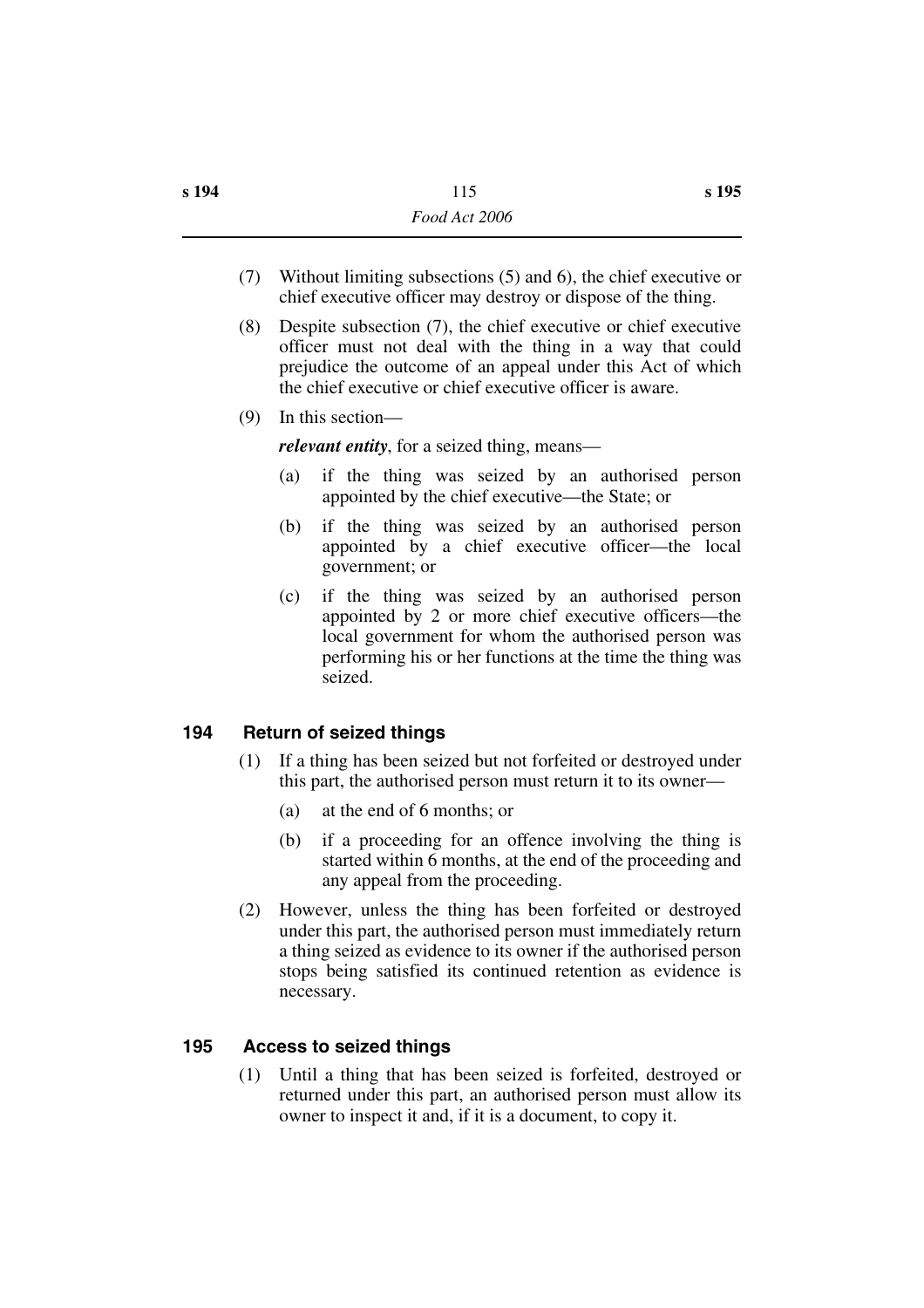(2) Subsection (1) does not apply if it is impracticable or would be unreasonable to allow the inspection or copying.

#### **196 Power of destruction**

An authorised person may destroy a thing seized under this part if—

- (a) the thing consists wholly or partly of contaminated or decomposed matter; or
- (b) the authorised person reasonably believes the thing poses an immediate risk to public health or safety.

# **Division 7 Power to obtain information**

#### **197 Power to require name and address**

- (1) This section applies if—
	- (a) an authorised person finds a person committing an offence against this Act; or
	- (b) an authorised person finds a person in circumstances that lead, or has information that leads, the authorised person reasonably to suspect the person has just committed an offence against this Act.
- (2) The authorised person may require the person to state the person's name and residential address.
- (3) When making the requirement, the authorised person must warn the person it is an offence to fail to state the person's name or residential address, unless the person has a reasonable excuse.
- (4) The authorised person may require the person to give the authorised person evidence of the correctness of the stated name or residential address if the authorised person reasonably suspects the stated name or address to be false.
- (5) A requirement under subsection (2) or (4) is a *personal details requirement*.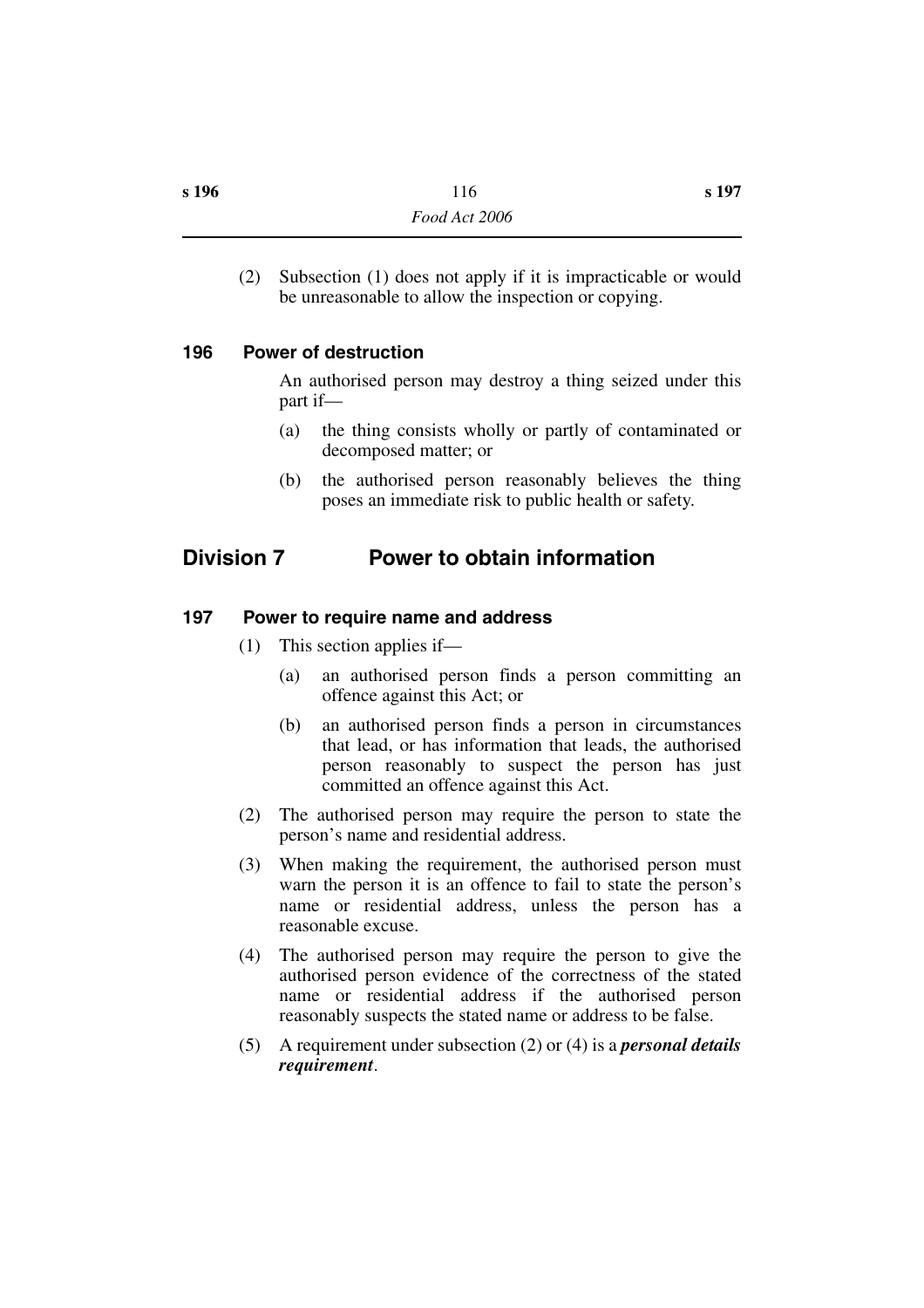#### **198 Failure to give name or address**

(1) A person of whom a personal details requirement is made must comply with the requirement, unless the person has a reasonable excuse.

Maximum penalty—50 penalty units.

- (2) A person does not commit an offence against subsection (1) if—
	- (a) the person was required to state the person's name and residential address by an authorised person who suspected the person had committed an offence against this Act; and
	- (b) the person is not proved to have committed the offence against this Act.

### **199 Power to require production of documents**

- (1) An authorised person may require a person to make available for inspection by an authorised person, or produce to the authorised person for inspection, at a reasonable time and place nominated by the authorised person—
	- (a) a document issued to the person under this Act; or
	- (b) a document required to be kept by the person under this Act.
- (2) The authorised person may keep the document to copy it.
- (3) If the authorised person copies the document, or an entry in the document, the authorised person may require the person responsible for keeping the document to certify the copy as a true copy of the document or entry.
- (4) The authorised person must return the document to the person as soon as practicable after copying it.
- (5) However, if a requirement (a *document certification requirement*) is made of a person under subsection (3), the authorised person may keep the document until the person complies with the requirement.
- (6) A requirement under subsection (1) is a *document production requirement*.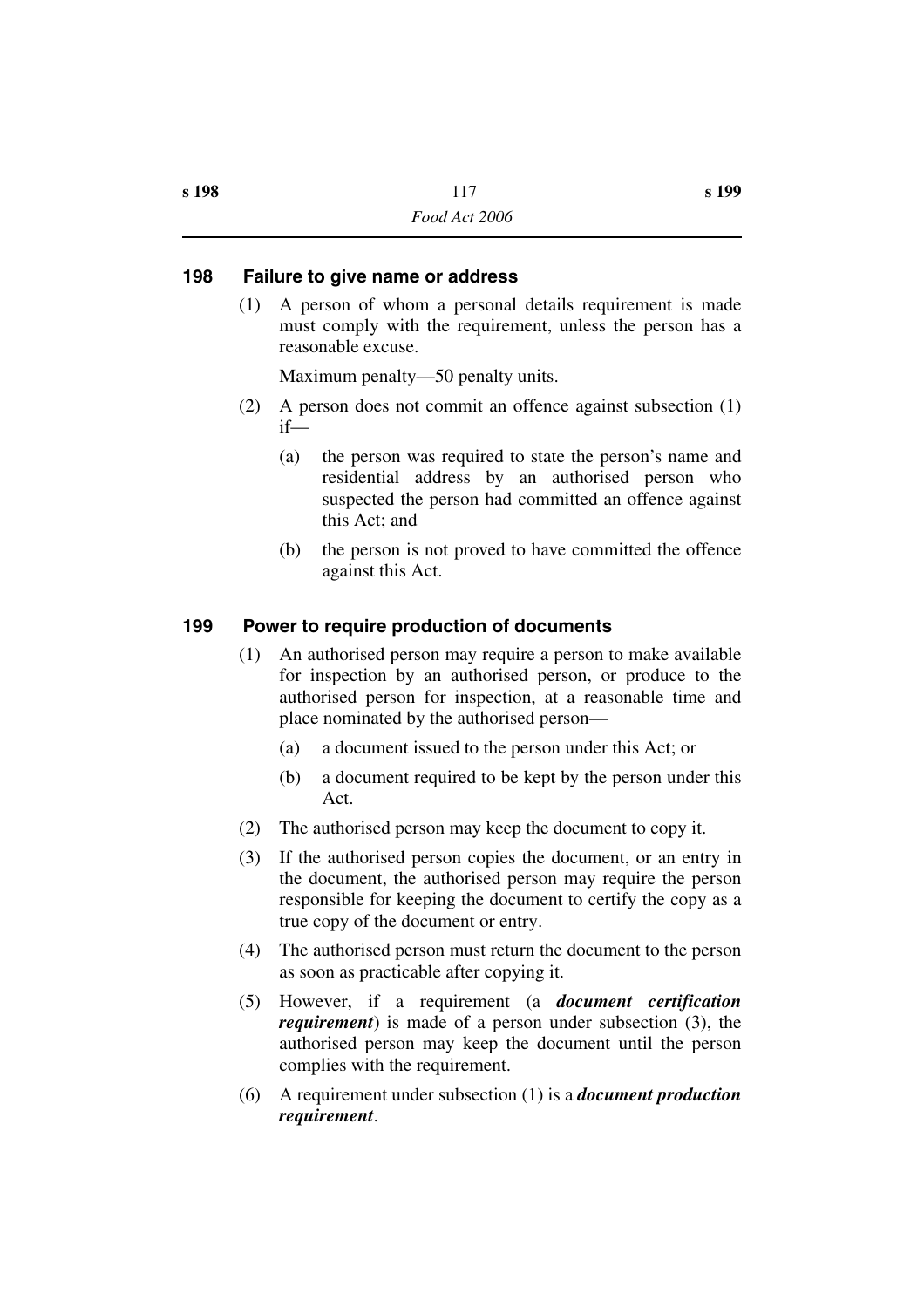#### **200 Failure to produce document**

(1) A person of whom a document production requirement is made must comply with the requirement, unless the person has a reasonable excuse.

Maximum penalty—50 penalty units.

(2) It is not a reasonable excuse for a person not to comply with a document production requirement that complying with the requirement might tend to incriminate the person.

### **201 Failure to certify copy of document**

A person of whom a document certification requirement is made must comply with the requirement, unless the person has a reasonable excuse.

Maximum penalty—50 penalty units.

# **202 Power to require information**

- (1) This section applies if an authorised person reasonably believes—
	- (a) an offence against this Act has been committed; and
	- (b) a person may be able to give information about the offence.
- (2) The authorised person may, by notice given to the person, require the person to give information about the offence to the authorised person at a stated reasonable time and place.
- (3) The person must comply with a requirement under subsection (2), unless the person has a reasonable excuse.

Maximum penalty—50 penalty units.

(4) It is a reasonable excuse for an individual to fail to give information if giving the information might tend to incriminate the individual.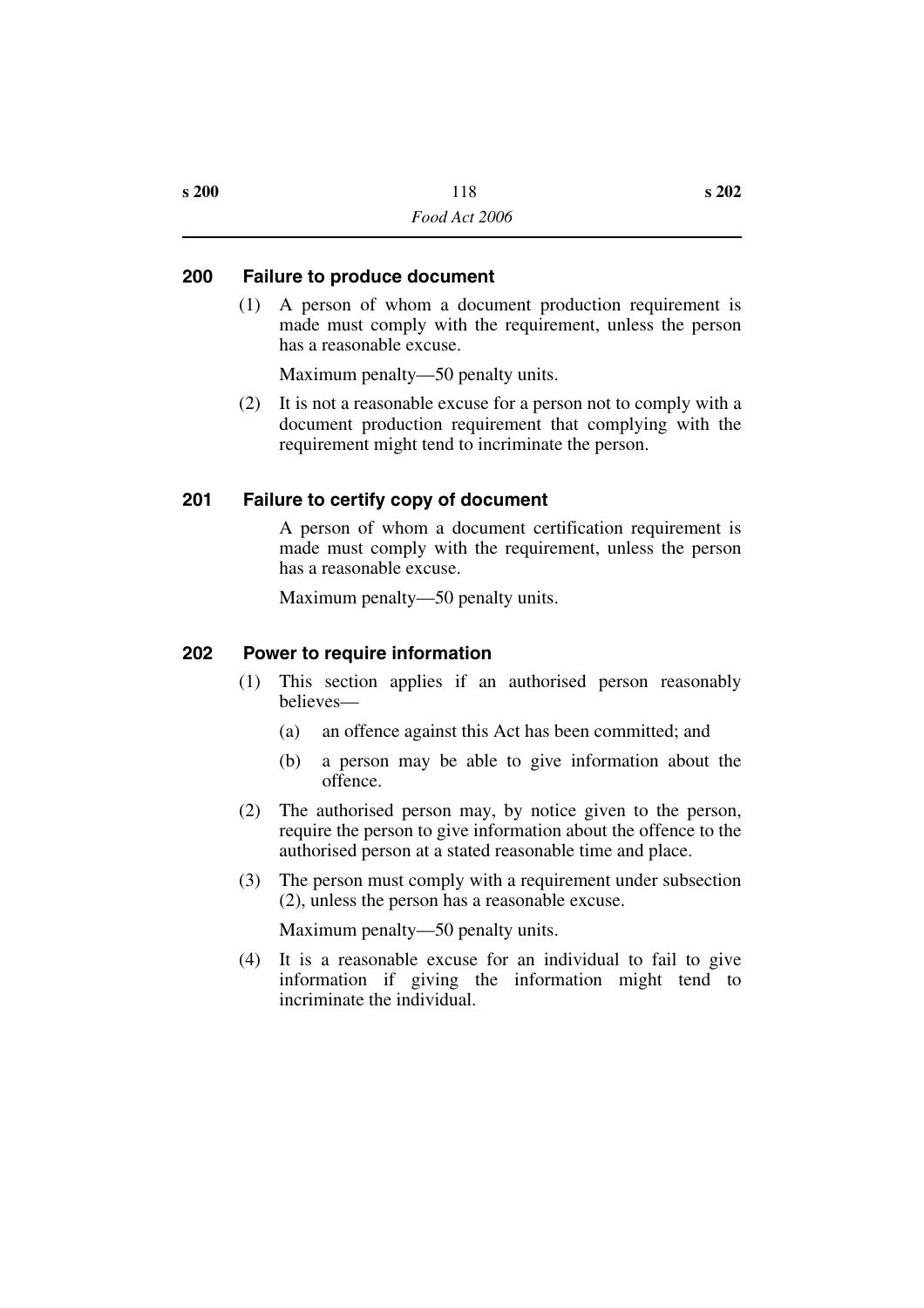# **Division 8 Emergency powers of authorised persons**

# **203 Application of div 8**

This division applies if an authorised person is satisfied on reasonable grounds—

- (a) a food business is being carried out at a place, other than a place, or part of a place, used for residential purposes; and
- (b) it is necessary to exercise powers under this division to avoid an imminent risk of death or serious illness of any person from food being handled or sold in connection with the food business.

# **204 Power and procedure for entry**

- (1) The authorised person may, without a warrant or the consent of the occupier of the place, enter the place.
- (2) Before entering the place, the authorised person must do or make a reasonable attempt to do the following things—
	- (a) comply with section  $171(1)$ ;<sup>30</sup>
	- (b) tell the occupier the authorised person is permitted under this Act to enter the place;
	- (c) give the occupier an opportunity to allow the authorised person immediate entry to the place without using force.
- (3) However, the authorised person need not comply with subsection (2) if the authorised person reasonably believes that immediate entry to the place is required to avoid an imminent risk of death or serious illness of any person.

# **205 Power in relation to food**

(1) The authorised person may in relation to the food mentioned in section 203(b)—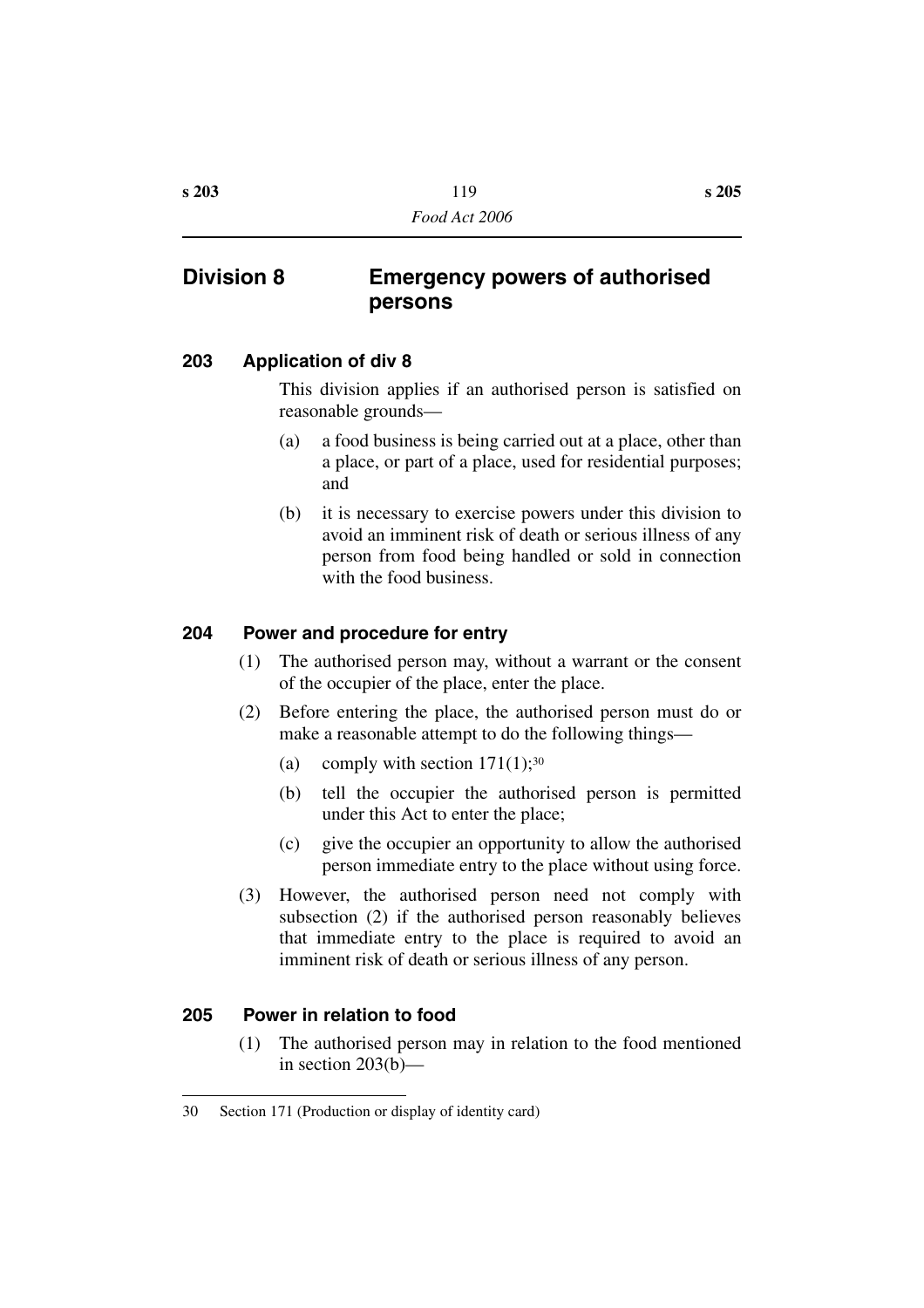- (a) direct a person at the place to take stated reasonable steps within a stated reasonable period; or
- (b) take the reasonable steps; or
- (c) authorise another person to take the reasonable steps.
- (2) The direction may be given orally or by notice.
- (3) However, if the direction is given orally, the authorised person must as soon as practicable confirm the direction by notice given to the person.
- (4) When giving the direction under subsection (1)(a), the authorised person must warn the person it is an offence not to comply with the direction unless the person has a reasonable excuse.
- (5) If the authorised person takes the steps, the authorised person also may exercise any of the powers of an authorised person under this part.

#### **206 How power may be exercised**

- (1) The authorised person may exercise the powers mentioned in sections 204(1) and 205(1)(b) and (5) (the *emergency powers*) with the help, and using the force, that is necessary and reasonable in the circumstances.
- (2) In exercising or attempting to exercise emergency powers, an authorised person must take all reasonable steps to ensure the authorised person causes as little inconvenience to any person at the place, and does as little damage, as is practicable in the circumstances.
- (3) If an authorised person authorises a person to take steps under section  $205(1)(c)$ —
	- (a) the person may exercise the powers mentioned in section 205(5); and
	- (b) the authorised person must inform the person—
		- (i) of the steps the person is authorised to take; and
		- (ii) of the person's powers under this division.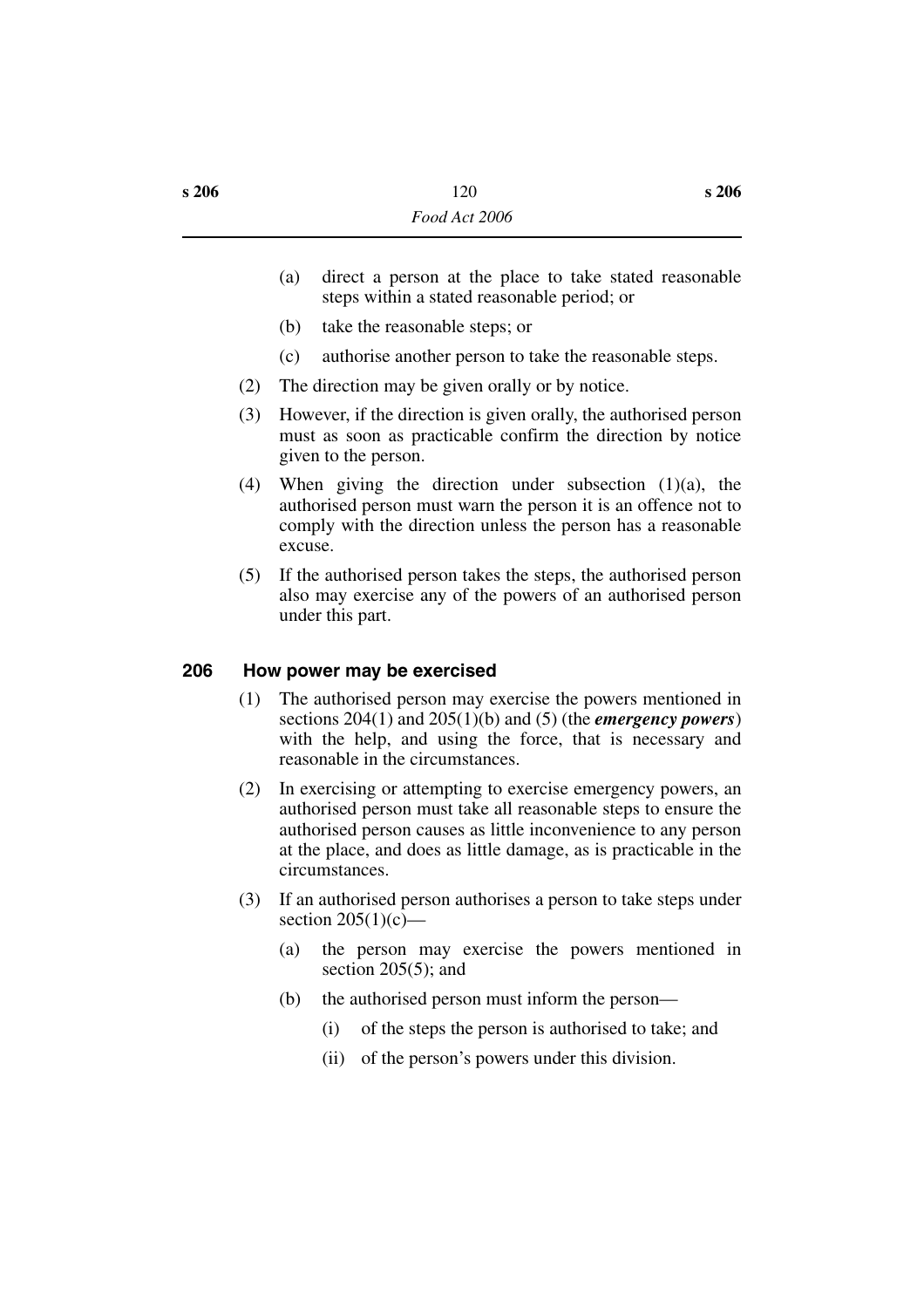#### **207 Failure to comply with authorised person's directions in emergency**

A person to whom a direction is given under section  $205(1)(a)$ must comply with the direction, unless the person has a reasonable excuse.

Maximum penalty—200 penalty units.

# **208 Authorised person's powers not affected**

This division does not limit any power an authorised person has apart from the division.

# **Division 9 Improvement notices**

# **209 Improvement notice**

- (1) This section applies if an authorised person reasonably believes—
	- (a) a person carrying on a food business—
		- (i) is contravening a provision of this Act; or
		- (ii) has contravened a provision of this Act in circumstances that make it likely the contravention will continue or be repeated; and
	- (b) a matter relating to the contravention can be remedied; and
	- (c) it is appropriate to give the person an opportunity to remedy the matter; and
	- (d) if the person is a licensee—a local government has not given a show cause notice to the person under section 79 relating to the contravention.
- (2) The authorised person may give the person a notice (an *improvement notice*) requiring the person to remedy the contravention or have the contravention remedied.
- (3) The improvement notice must state the following—
	- (a) that the authorised person reasonably believes the person—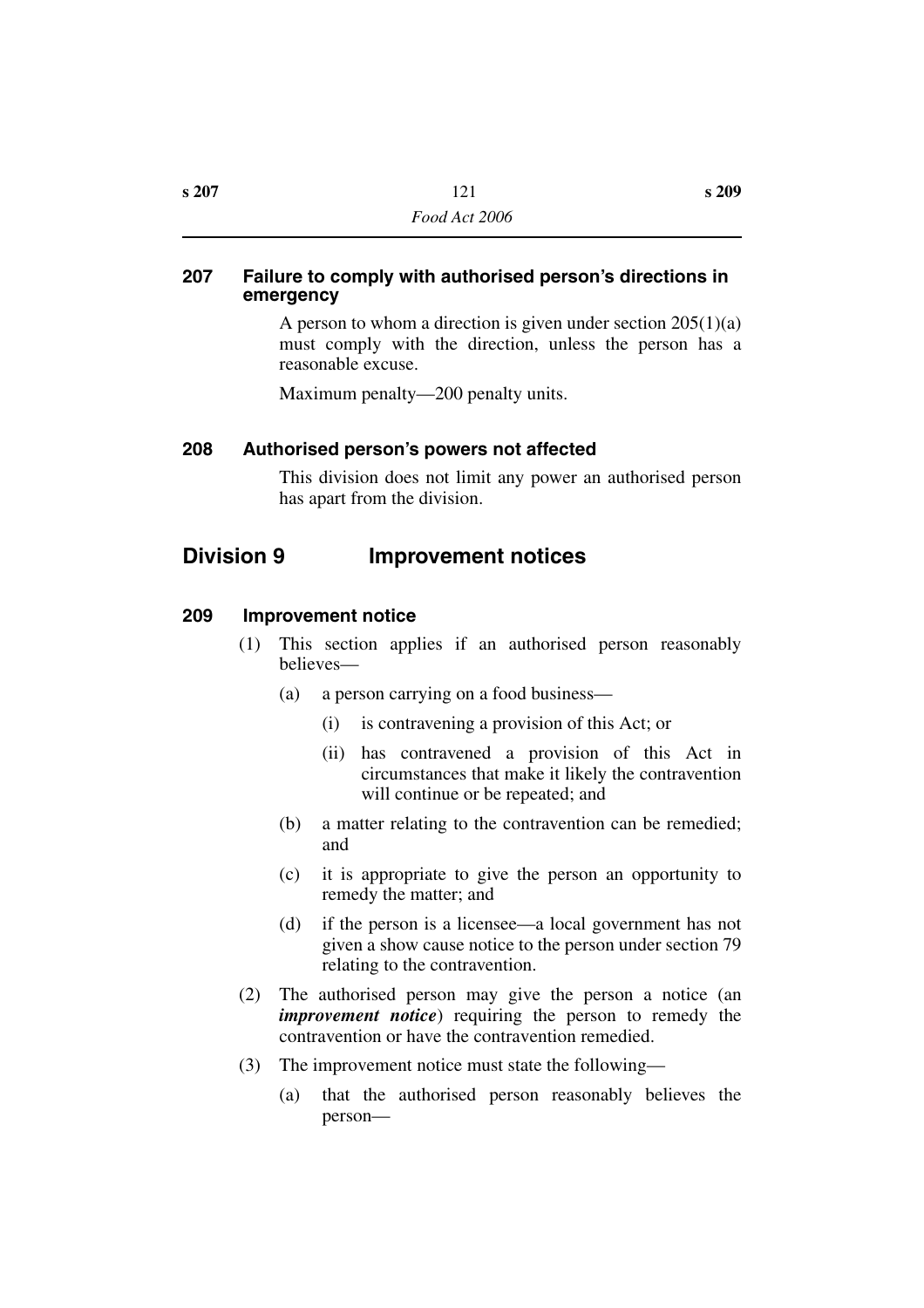- (i) is contravening a provision of this Act; or
- (ii) has contravened a provision of this Act in circumstances that make it likely the contravention will continue or be repeated;
- (b) the provision the authorised person believes is being, or has been, contravened (the *relevant provision*);
- (c) briefly, how it is believed the relevant provision is being, or has been, contravened;
- (d) the period in which the person must remedy the contravention or have the contravention remedied;
- (e) that it is an offence to fail to comply with the improvement notice unless the person has a reasonable excuse.
- (4) The period stated under subsection (3)(d) must be reasonable having regard to the risk to public health or safety posed by the contravention.
- (5) The improvement notice may also state the reasonable steps that the authorised person considers necessary to remedy the contravention, or avoid further contravention, of the relevant provision.

*Example of reasonable steps*—

implementation of a cleaning or pest control schedule at premises where a food business is carried on

- (6) The authorised person must keep a copy of the improvement notice.
- (7) The person must comply with the improvement notice unless the person has a reasonable excuse.

Maximum penalty—

- (a) if a contravention of the relevant provision is an offence—the maximum penalty for contravening the relevant provision; or
- (b) otherwise—200 penalty units.
- (8) If it is an offence to contravene the relevant provision for which the improvement notice is given, the person can not be prosecuted for that offence unless the person fails to comply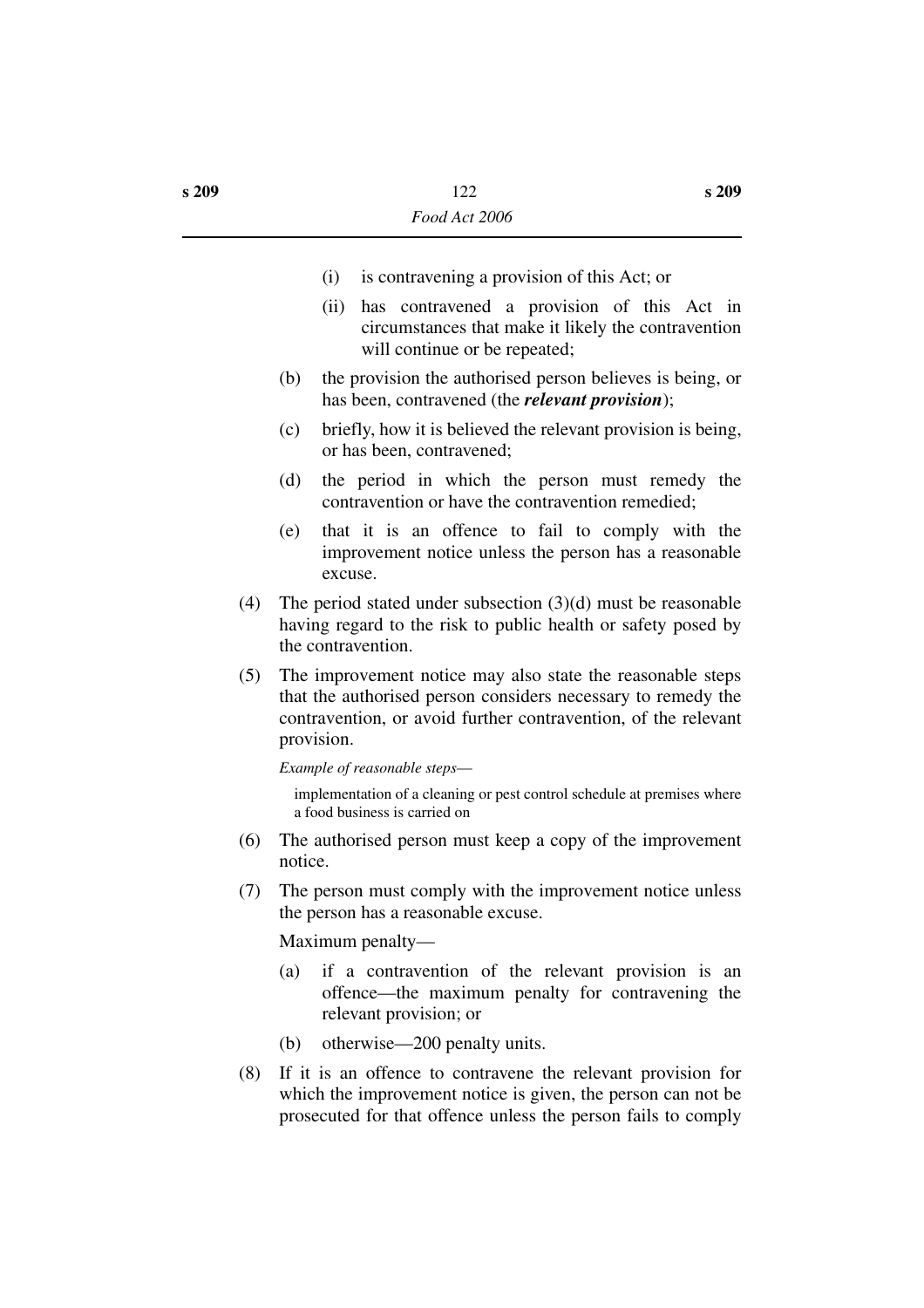with the improvement notice and does not have a reasonable excuse for the noncompliance.

(9) A person may be prosecuted for the contravention of a relevant provision without an authorised person first giving an improvement notice for the contravention.

# **210 Approval for particular improvement notice**

- (1) This section applies to an improvement notice given to a person by an authorised person appointed by a chief executive officer.
- (2) If remedying the contravention, or having it remedied, within the reasonable time stated in the notice would be likely to stop the person's food business from operating, the notice must be approved by the local government before it is given to the person.

# **211 Record of compliance with improvement notice**

- (1) If a person who is given an improvement notice by an authorised person under this division reasonably believes he or she has complied with the notice, the person may inform the authorised person of the belief.
- (2) If the authorised person is satisfied the person has complied with the improvement notice, the authorised person must—
	- (a) record the date of the compliance on the authorised person's copy of the notice; and
	- (b) if asked, give a copy of the notice to the person.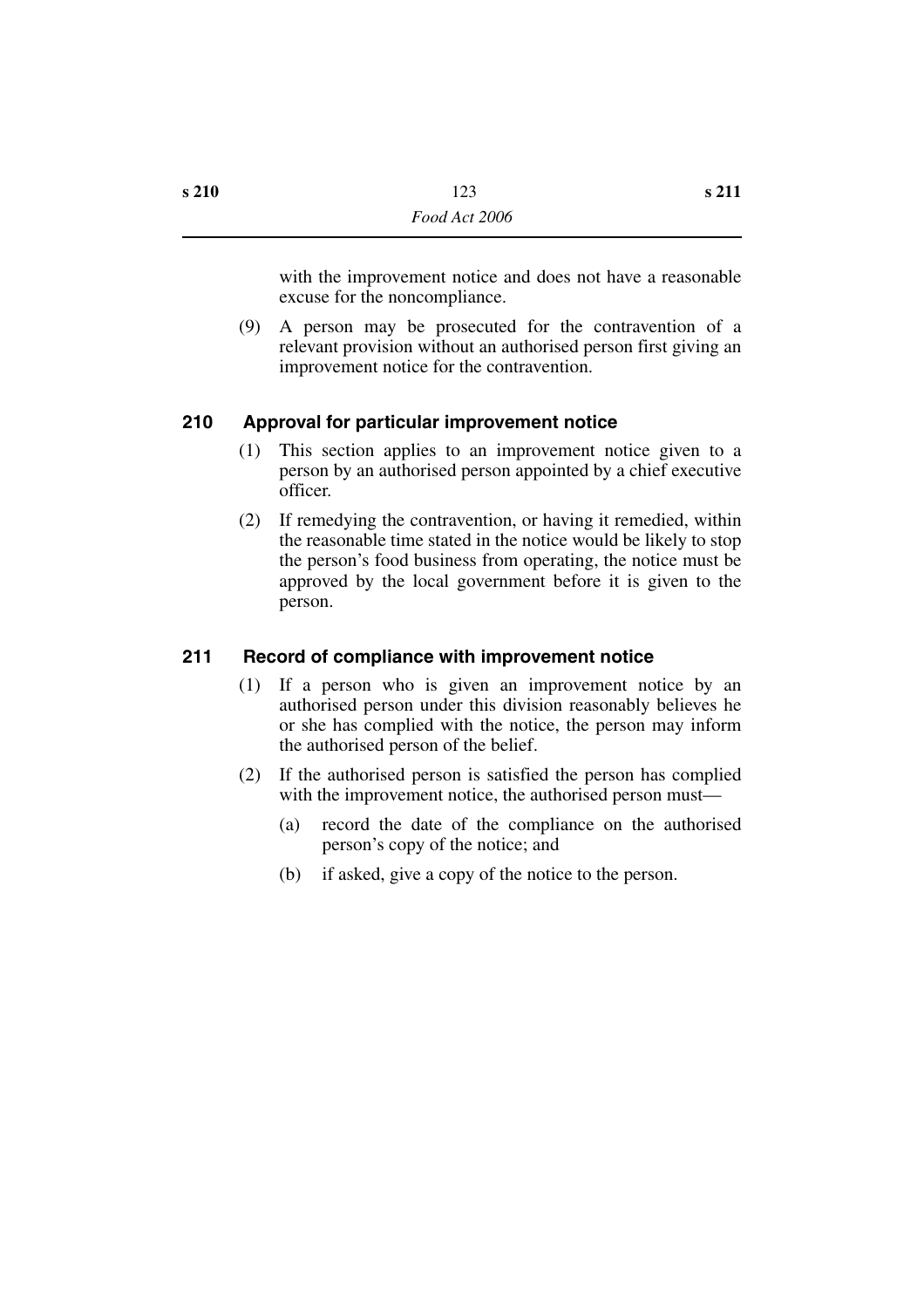# **Part 3 General enforcement matters**

# **Division 1 Notice of damage and compensation**

#### **212 Notice of damage**

- (1) This section applies if—
	- (a) an authorised person damages property when exercising or purporting to exercise a power; or
	- (b) a person (the *other person*) acting under the direction or authority of an authorised person damages property.
- (2) The authorised person must immediately give notice of particulars of the damage to a person who appears to the authorised person to be an owner of the property.
- (3) If the authorised person believes the damage was caused by a latent defect in the property or circumstances beyond the authorised person's or other person's control, the authorised person may state the belief in the notice.
- (4) If, for any reason, it is impracticable to comply with subsection (2), the authorised person must leave the notice in a conspicuous position and in a reasonably secure way at the place where the damage happened.
- (5) This section does not apply to damage the authorised person reasonably believes is trivial.
- (6) In this section—

*owner*, of property, includes a person in possession or control of it.

#### **213 Compensation**

(1) If a person incurs loss or expense because of the exercise or purported exercise of a power under part 2, other than the exercise or purported exercise of a power under section 196 to destroy a thing seized under part 2, the person may claim compensation—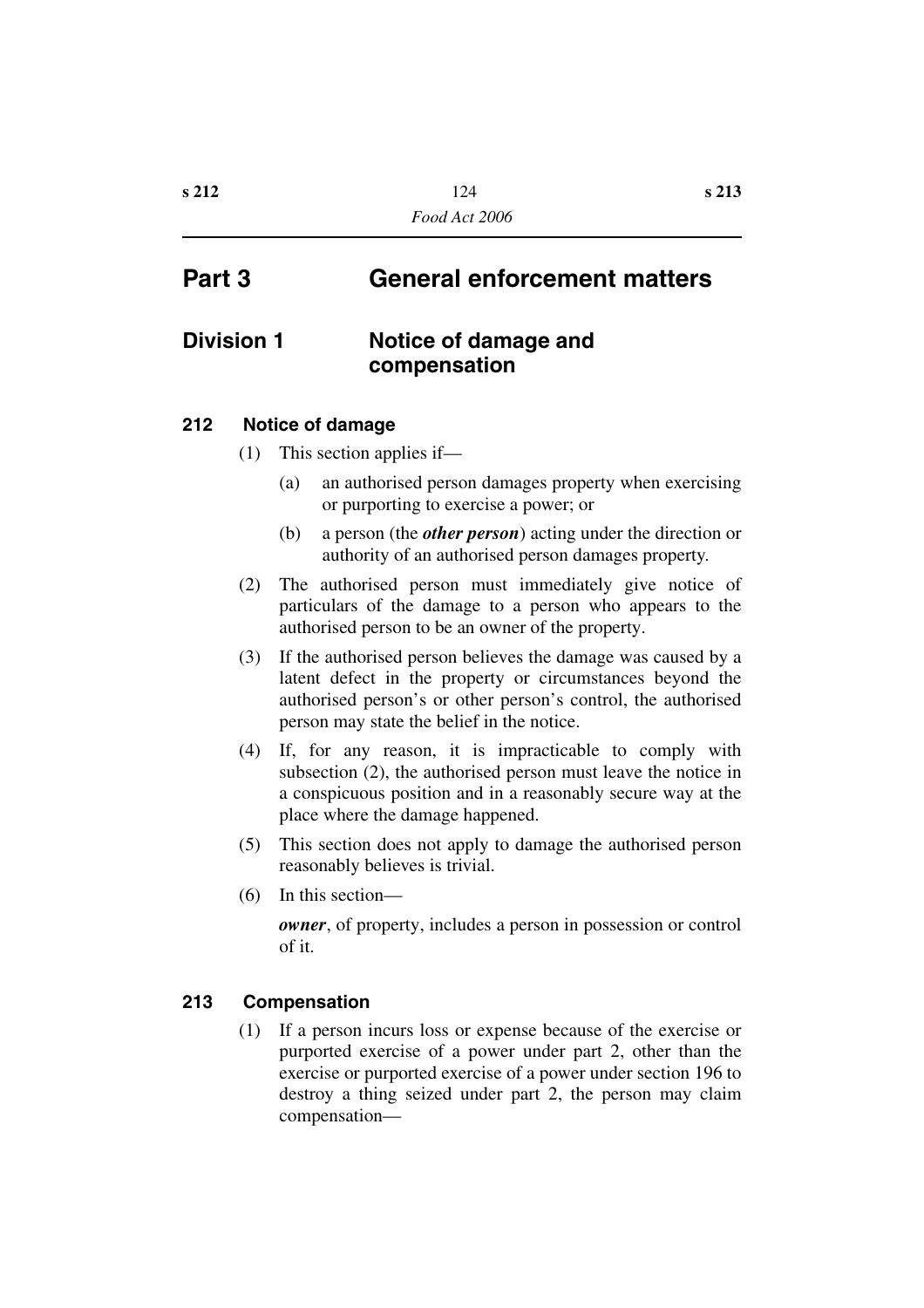- (a) for the exercise or purported exercise of a power by or for the State—from the State; or
- (b) for the exercise or purported exercise of a power by or for a local government—from the local government.
- (2) Without limiting subsection (1), compensation may be claimed for loss or expense incurred in complying with a requirement made of the person under part 2.
- (3) Compensation may be claimed and ordered to be paid in a proceeding—
	- (a) brought in a court with jurisdiction for the recovery of the amount of compensation claimed; or
	- (b) for an offence against this Act brought against the person claiming compensation.
- (4) A court may order compensation to be paid only if it is satisfied it is just to make the order in the circumstances of the particular case.

# **Division 2 Other matters**

# **214 Obstructing authorised person**

(1) A person must not obstruct an authorised person in the exercise of a power, unless the person has a reasonable excuse.

Maximum penalty—100 penalty units.

- (2) If a person has obstructed an authorised person and the authorised person decides to proceed with the exercise of the power, the authorised person must warn the person that—
	- (a) it is an offence to obstruct the authorised person unless the person has a reasonable excuse; and
	- (b) the authorised person considers the person's conduct an obstruction.
- (3) In this section—

*obstruct* includes hinder and attempt to obstruct or hinder.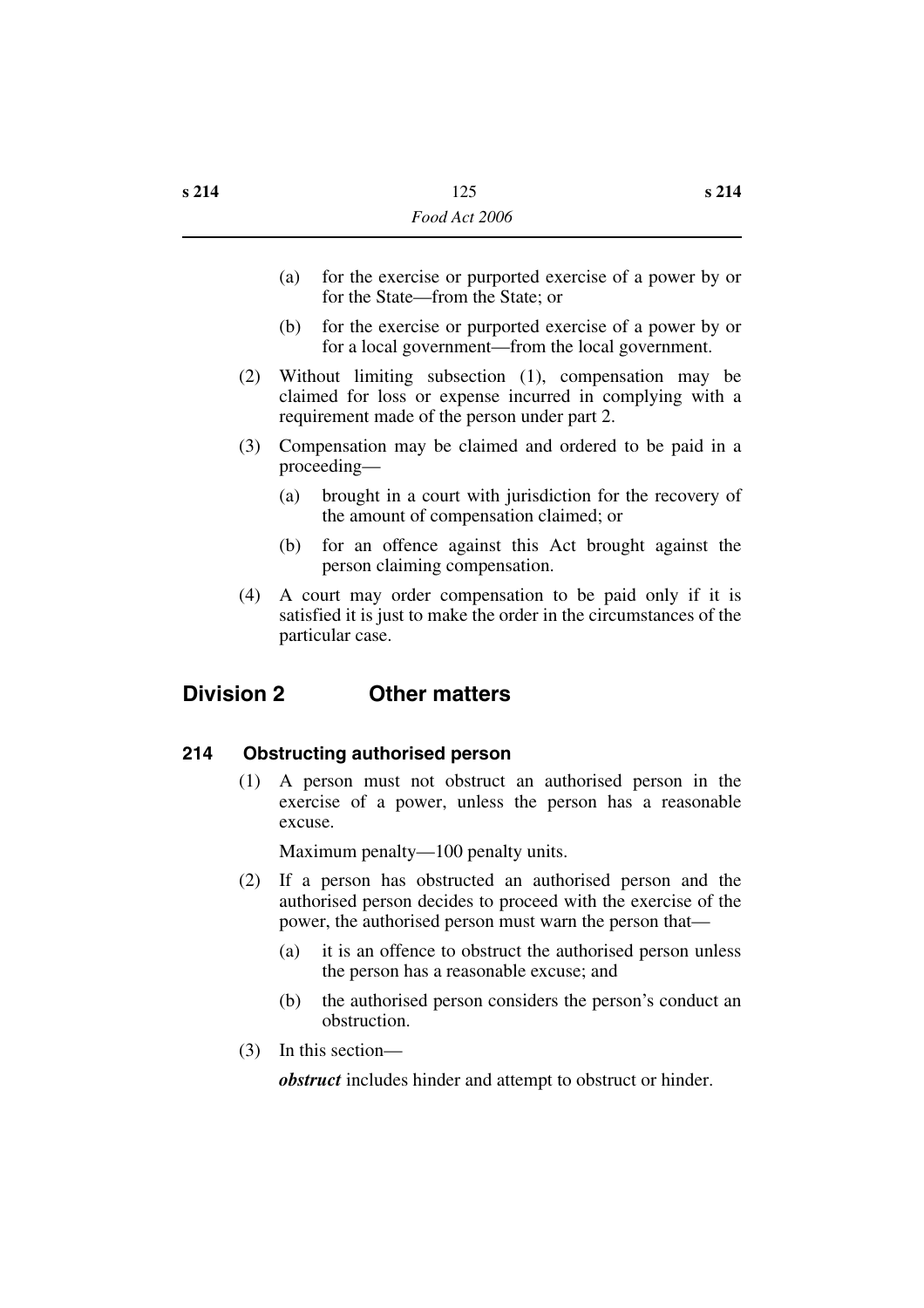#### **215 Impersonating authorised person**

A person must not pretend to be an authorised person. Maximum penalty—100 penalty units.

# **Part 4 Emergency powers of chief executive**

#### **216 Making of order**

The chief executive may make an order under this part if the chief executive has reasonable grounds to believe that the making of the order is necessary to prevent or reduce the possibility of a serious danger to public health or to mitigate the adverse consequences of a serious danger to public health.

#### **217 Nature of order**

- (1) An order under this part may do any 1 or more of the following—
	- (a) require the publication of warnings, in a form approved by the chief executive, that a particular food or type of food is unsafe;
	- (b) prohibit the cultivation, taking, harvesting or obtaining, from a stated area, of a particular food or type of food or other primary produce intended to be used for human consumption;
	- (c) prohibit a particular food or type of food from being advertised or sold;
	- (d) direct that a particular food or type of food consigned or distributed for sale or sold be recalled and state the way in which, and the period within which, the recall must be conducted;
	- (e) direct that a particular food or type of food intended to be used for human consumption be impounded, isolated, destroyed or otherwise disposed of and state the way in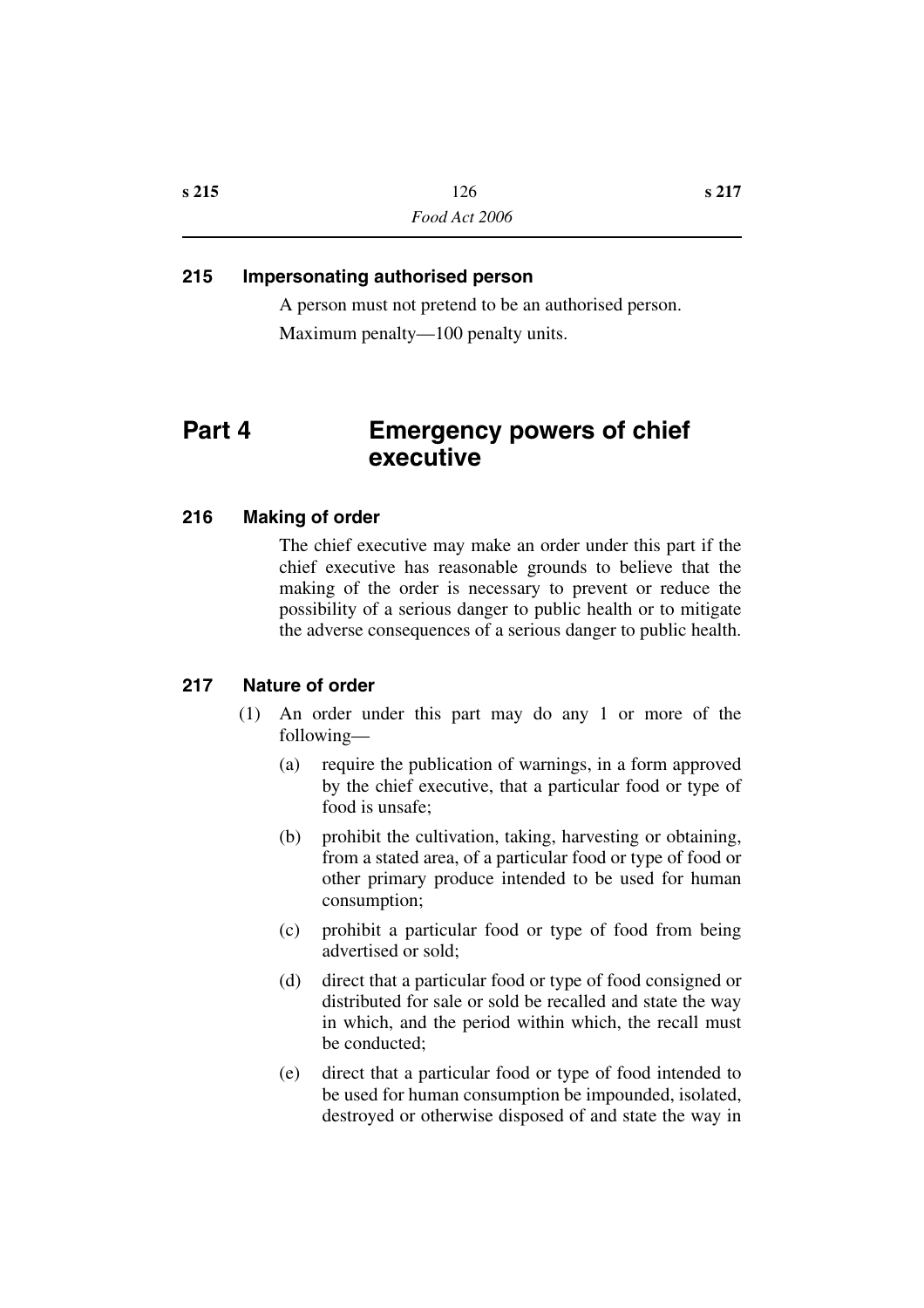which the impounding, isolation, destruction or disposal must be conducted;

- (f) prohibit absolutely the carrying on of an activity in relation to a particular food or type of food, or permit the carrying on of the activity only under conditions stated in the order;
- (g) without limiting paragraph (f), impose conditions relating to the taking and analysis of samples of the food or of water or soil or another thing that is part of the environment in which that activity is carried on in relation to the food;
- (h) state methods of analysis (not inconsistent with any methods prescribed by the food standards code) of any samples required to be taken under the order.
- (2) An order under this part may be varied or revoked by the chief executive in the same way as the order was made.

# **218 Special provisions relating to recall orders**

- (1) A recall order may require the person, or the persons of a class, that is bound by the order to disclose to the public or to a class of persons stated in the order, in a way so stated, any 1 or more of the following—
	- (a) the particular food or type of food to be recalled or disposed of;
	- (b) the reasons why the food is considered to be unsafe;
	- (c) the circumstances in which consumption of the food is unsafe;
	- (d) procedures for disposing of the food.
- (2) A person who is required by a recall order to conduct a recall of food must give notice to the chief executive of the completion of the recall as soon as practicable after the completion.
- (3) A person who is bound by a recall order is liable for any cost incurred by or on behalf of the chief executive in connection with the recall order and that cost is taken to be a debt due to the chief executive from the person.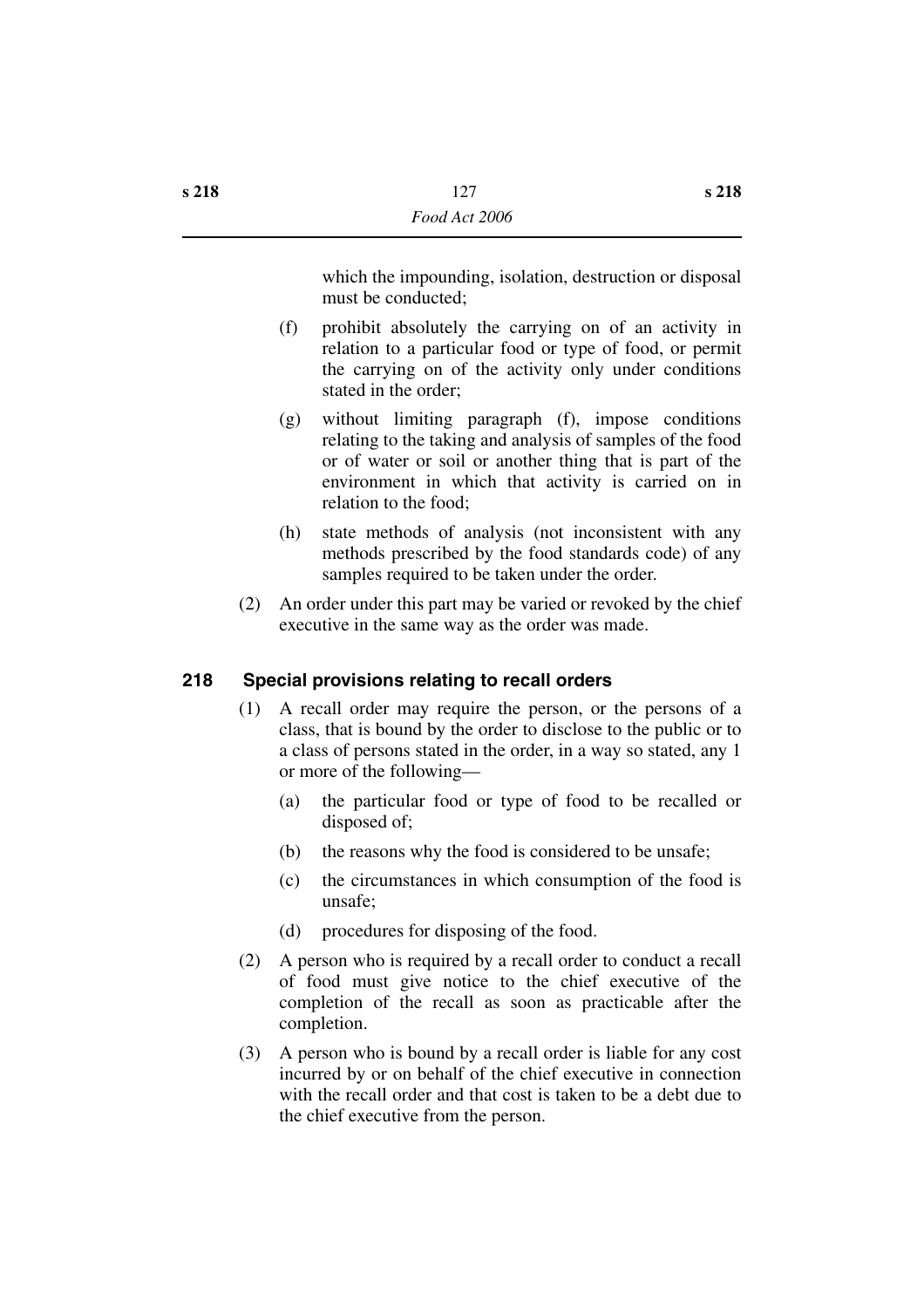| s 219 | 128           | s 220 |
|-------|---------------|-------|
|       | Food Act 2006 |       |

(4) In proceedings for the recovery of the debt, a certificate signed by the chief executive stating the amount of any costs and the way in which they were incurred is evidence of the matters certified.

### **219 Way of making orders**

- (1) An order under this part—
	- (a) must be made in writing addressed to the person or persons intended to be bound by it, and served on that person or each of those persons, as the case requires; or
	- (b) must be addressed to several persons, to a class of persons, or to all persons.
- (2) Notice of an order addressed as mentioned in subsection (1)(b) setting out the order and the persons to be bound by the order must, as soon as practicable after the order is made, be published in a newspaper that, in the opinion of the chief executive, will be most likely to bring the order to the attention of the persons to be bound by it.
- (3) An order under this part, when it takes effect, is binding on the person or persons to whom it is addressed.
- (4) An order that is served on a person takes effect when it is served.
- (5) An order, notice of which is published under subsection (2), takes effect at the beginning of the first day on which the notice was published.
- (6) An order ceases to have effect at the expiration of 90 days after the day on which it takes effect unless it is sooner revoked.
- (7) Subsection (6) does not prevent a further order being made in the same terms as an order that has ceased to have effect.

# **220 Compensation**

(1) A person bound by an order under this part who suffers loss because of the making of the order may apply to the chief executive for compensation if the person considers that there were insufficient grounds for the making of the order.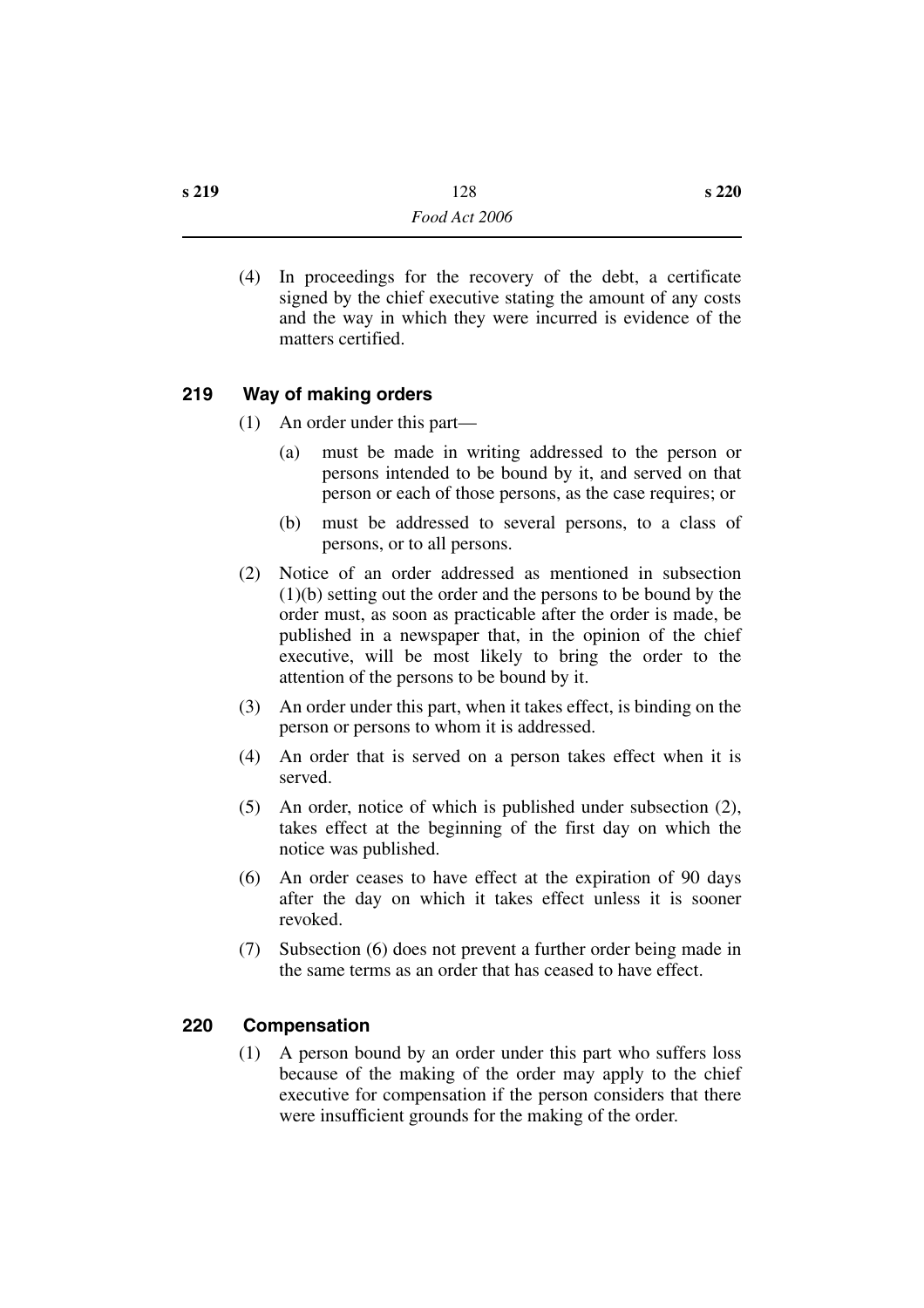- (2) If there were insufficient grounds for the making of the order, the chief executive must pay the compensation to the applicant that is just and reasonable.
- (3) The chief executive must give notice about his or her decision about the payment of compensation under this section to each applicant for the payment of the compensation.
- (4) If the chief executive has not decided an application for compensation under this section within 28 days after receiving the application, the chief executive is taken to have decided to refuse to pay any compensation.
- (5) If the chief executive refuses an application for compensation or decides an amount of compensation less than that sought by the applicant, the notice must also state the following—
	- (a) the reasons for the decision;
	- (b) that the applicant may appeal against the decision within 28 days;
	- (c) how the applicant may appeal against the decision.

#### **221 Failure to comply with order**

A person must not, without reasonable excuse—

- (a) contravene a prohibition imposed on the person by an order under this part; or
- (b) contravene a direction given by an order under this part; or
- (c) contravene a condition stated in an order under this part.

Maximum penalty—700 penalty units.

# **Part 5 Injunctions**

# **222 Application of pt 5**

This part applies if—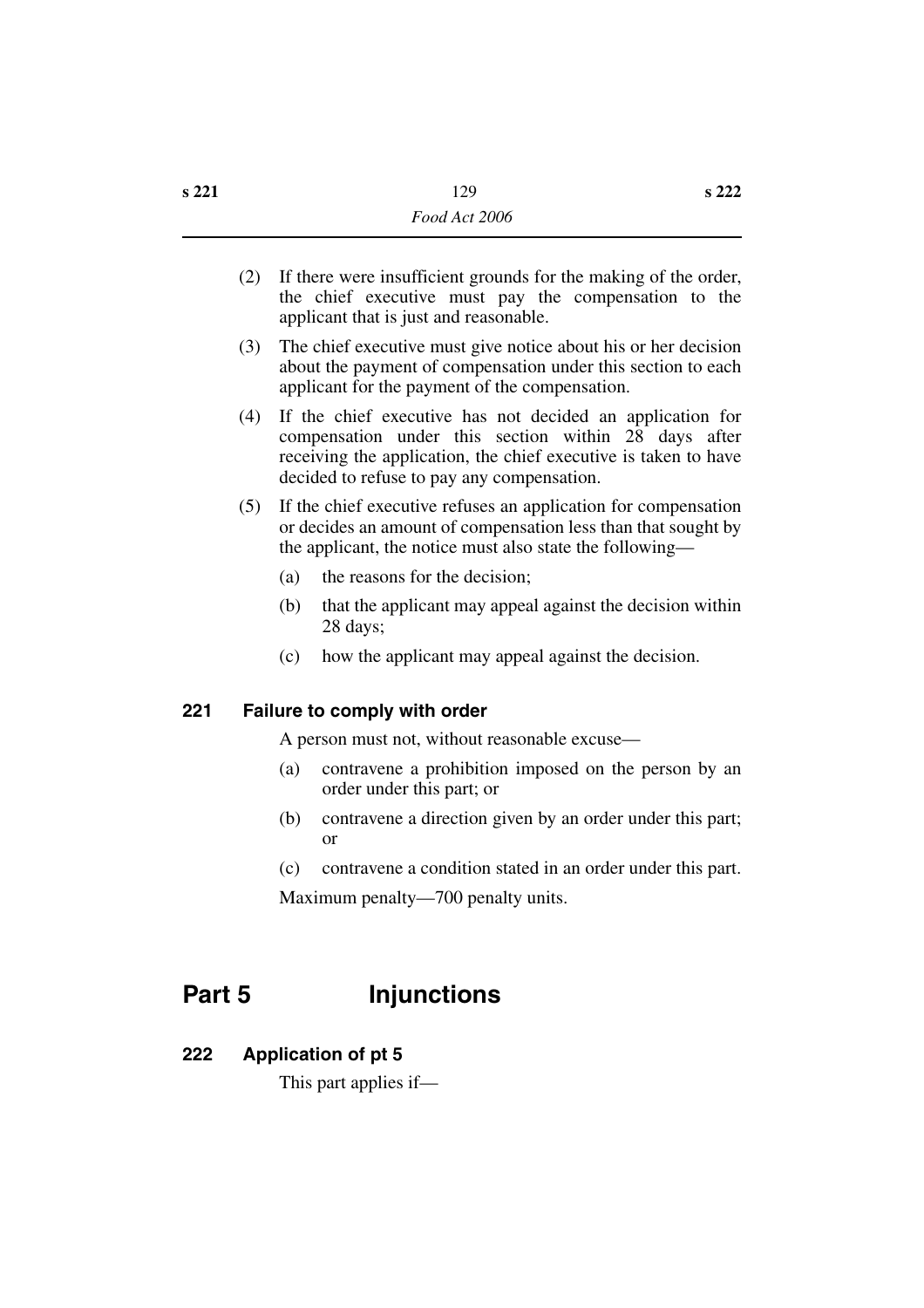- (a) a person has engaged, is engaging or is proposing to engage, in conduct that constitutes or would constitute a contravention of section 32, 33 or 34;31 and
- (b) the chief executive or a chief executive officer has reasonable grounds to believe that an injunction under the part is necessary to prevent or reduce the possibility of a serious danger to public health or to mitigate the adverse consequences of a serious danger to public health.

# **223 Who may apply for an injunction**

The chief executive or chief executive officer may apply to the District Court for an injunction in relation to the conduct.

# **224 District Court's powers**

- (1) On considering the application for an injunction, the District Court may grant an injunction—
	- (a) restraining the person from engaging in the conduct concerned; and
	- (b) if in the court's opinion it is desirable to do so, requiring the person to do anything.
- (2) The power of the court to grant an injunction restraining a person from engaging in conduct may be exercised—
	- (a) whether or not it appears to the court that the person intends to engage again, or to continue to engage, in the conduct; and
	- (b) whether or not the person has previously engaged in the conduct.
- (3) The power of the court to grant an injunction requiring a person to do an act or thing may be exercised—
	- (a) whether or not it appears to the court that the person intends to fail again, or to continue to fail, to do the act or thing; and

<sup>31</sup> Section 32 (Handling of food in unsafe way), 33 (Sale of unsafe food) or 34 (False description of food)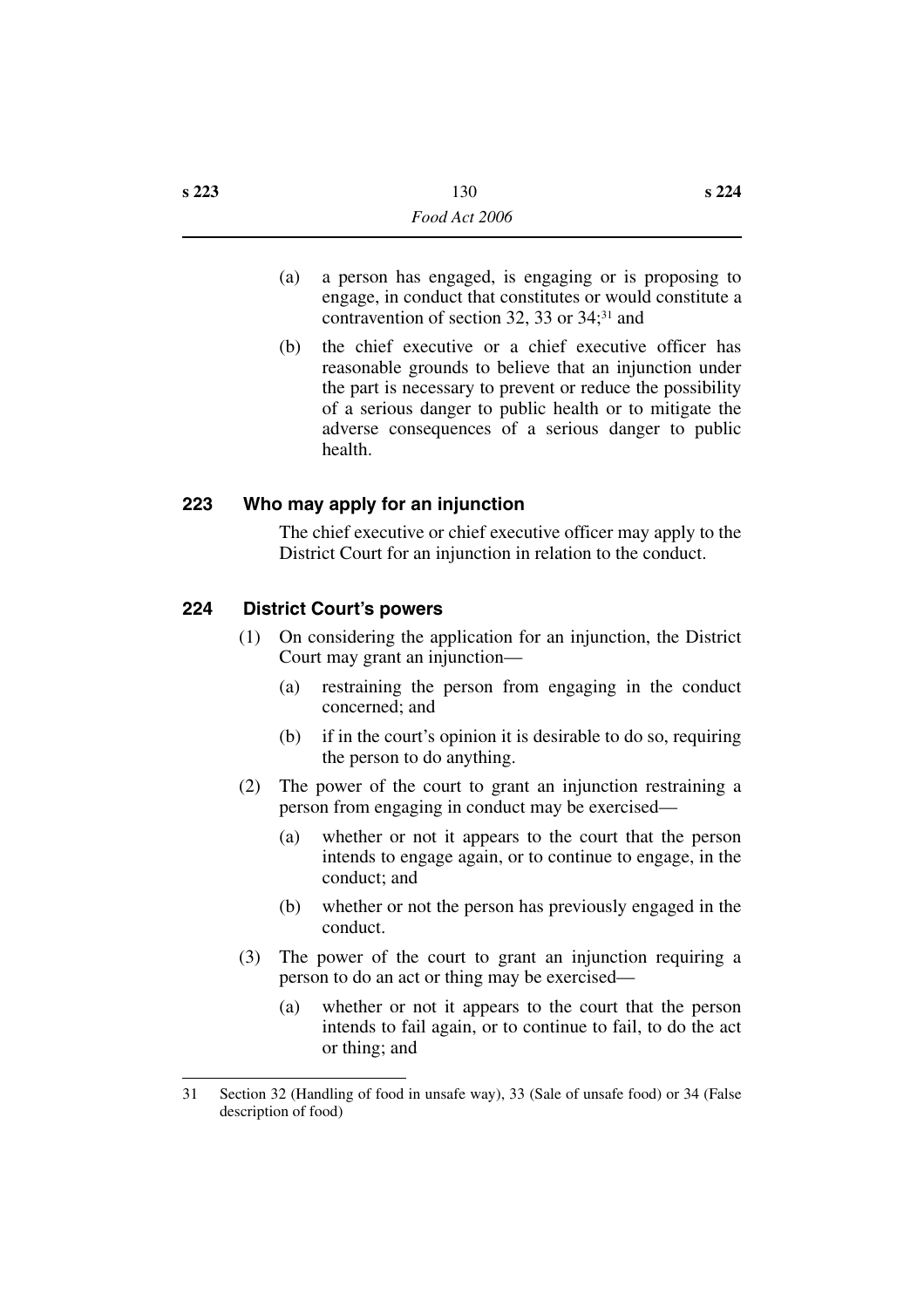- (b) whether or not the person has previously failed to do the act or thing.
- (4) An interim injunction may be granted under this part until the application is finally decided.
- (5) The District Court may rescind or vary an injunction at any time.
- (6) The powers conferred on the District Court under this part are in addition to, and do not limit, any other powers of the court.

### **225 Terms of injunction**

- (1) The District Court may grant an injunction in the terms the court considers appropriate.
- (2) Without limiting subsection (1), an injunction may be granted restraining a person from carrying on a food business, whether or not the food business is carried on as part of, or incidental to, the carrying on of another business—
	- (a) for a stated period; or
	- (b) except on stated terms and conditions.
- (3) Also, the court may grant an injunction requiring a person to take stated action, including action to disclose information or publish advertisements, to remedy any adverse consequences of the person's conduct.

#### **226 Undertakings as to damages or costs**

If the chief executive or a chief executive officer applies for an injunction under this part, no undertaking as to damages or costs may be required to be made.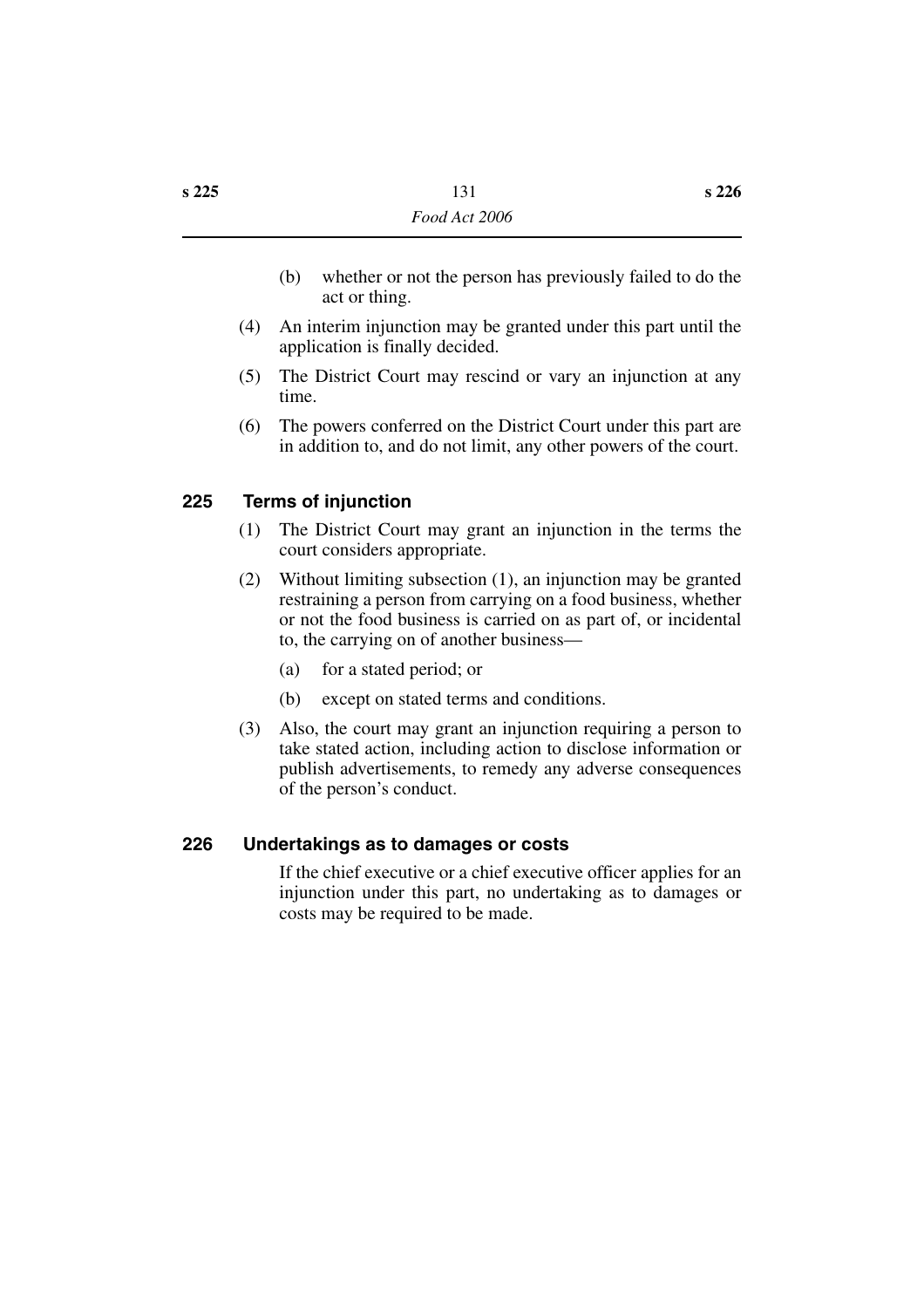# **Chapter 8 Analysis of things**

# **Part 1 State analysts and approval of laboratories**

### **227 Appointment and qualifications**

- (1) The chief executive may appoint any of the following persons as a State analyst—
	- (a) a public service officer or employee of the department;
	- (b) a health service employee;
	- (c) a person prescribed under a regulation.
- (2) A person may be appointed as a State analyst under subsection (1) to carry out any type, or only particular types, of analysis.
- (3) However, the chief executive may appoint a person as a State analyst only if satisfied the person is qualified for appointment because the person has the necessary expertise or experience.

#### **228 Appointment conditions**

- (1) A State analyst holds office on any conditions stated in—
	- (a) the State analyst's instrument of appointment; or
	- (b) a signed notice given to the State analyst; or
	- (c) a regulation.
- (2) In this section—

*signed notice* means a notice signed by the chief executive.

#### **229 When State analyst ceases to hold office**

- (1) A State analyst ceases to hold office if any of the following happens—
	- (a) the term of office stated in a condition of office ends;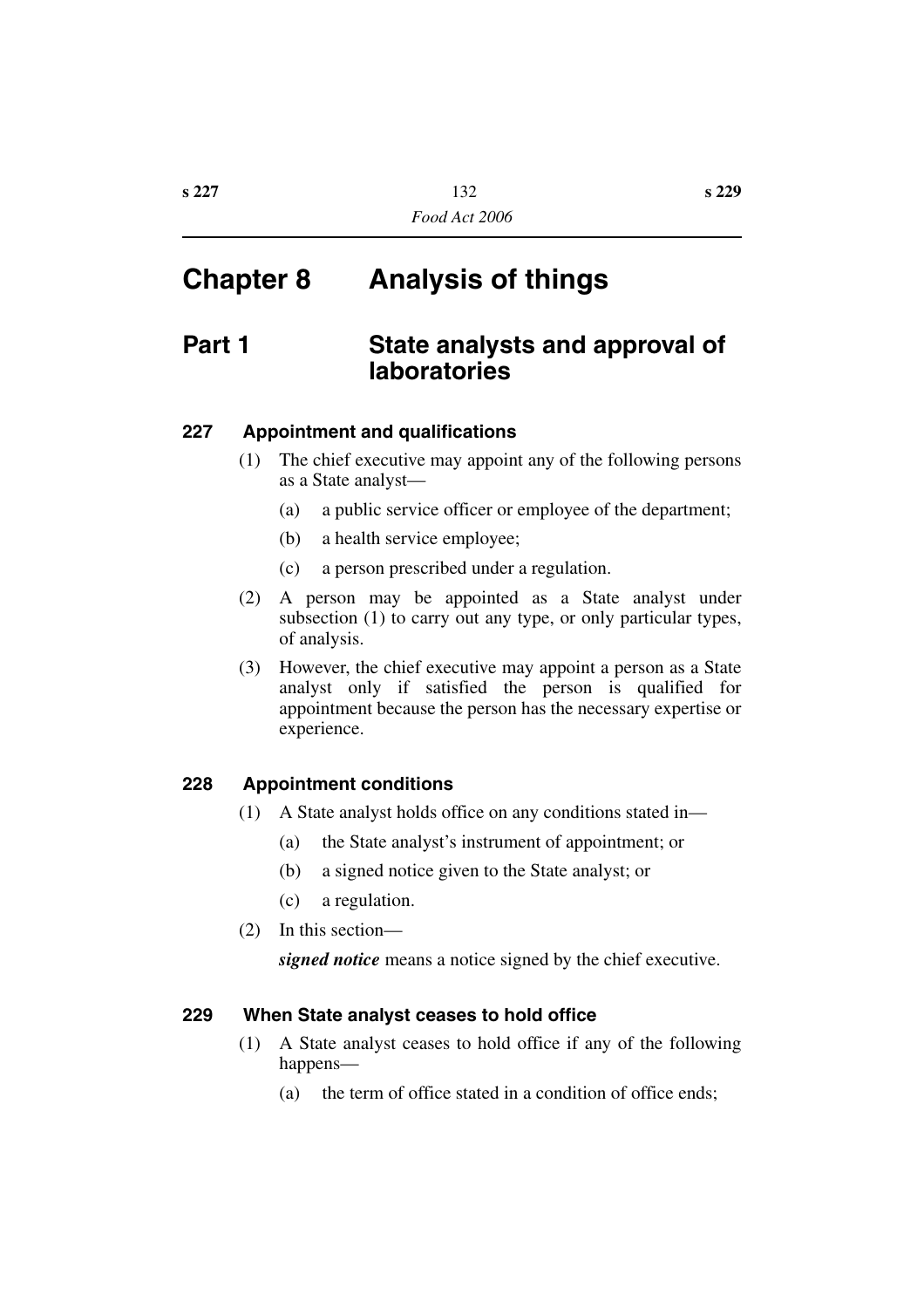- (b) under another condition of office, the State analyst ceases to hold office;
- (c) the State analyst's resignation under section 230 takes effect.
- (2) Subsection (1) does not limit the ways a State analyst may cease to hold office.
- (3) In this section—

*condition of office* means a condition on which the State analyst holds office.

# **230 Resignation**

A State analyst may resign by signed notice given to the chief executive.

### **231 Chief executive may approve laboratory**

The chief executive may approve a laboratory to analyse things taken under this Act if the chief executive is satisfied the laboratory has the resources and expertise to conduct the analysis.

# **Part 2 Other matters about analysis of things**

#### **232 Analysis**

- (1) If an authorised person takes a thing for analysis under this Act, the authorised person must as soon as practicable give it to a State analyst appointed to carry out the particular type of analysis required.
- (2) If a State analyst receives a thing for analysis under subsection (1), the State analyst must as soon as practicable—
	- (a) analyse the thing; or
	- (b) give the thing to an approved laboratory for analysis.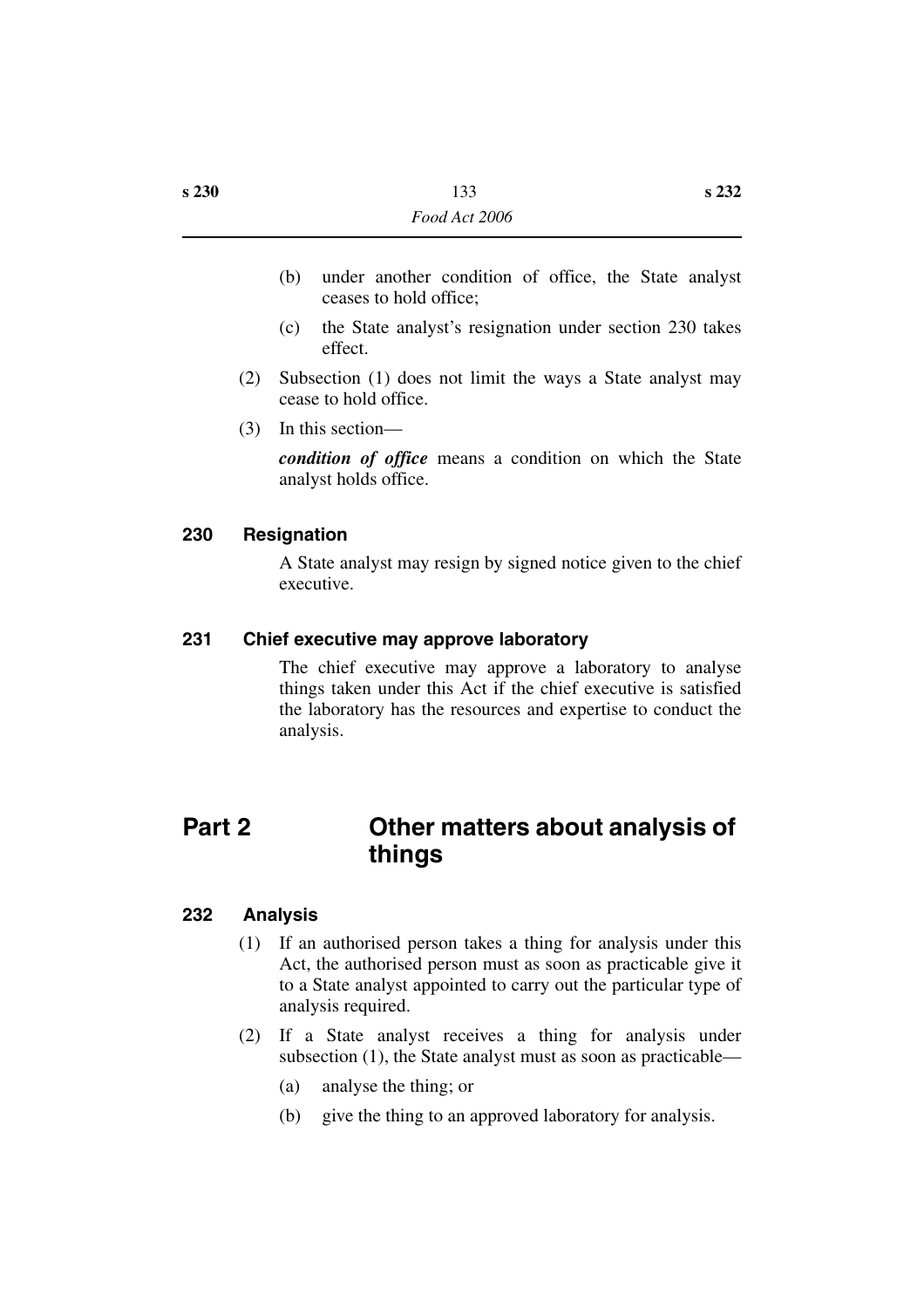- (3) If the State analyst analyses the thing, the State analyst must, as soon as practicable after analysing it—
	- (a) complete a certificate of analysis for it; and
	- (b) give the certificate to the authorised person who took the thing for analysis.
- (4) If an approved laboratory analyses the thing, the State analyst must, as soon as practicable after it is analysed—
	- (a) obtain a certificate of analysis for it from the approved laboratory; and
	- (b) give the certificate to the authorised person who took the thing for analysis.

# **233 Certificate must indicate methodology used**

The certificate of analysis must include information about the methodology used to conduct the analysis.

# **234 Giving results of analysis**

- (1) The chief executive must, if asked by a relevant person for a thing analysed under this Act, give to the person a copy of the certificate of analysis for the thing.
- (2) In this section—

*relevant person*, for a thing analysed under this Act, means—

- (a) the person from whom the thing was taken for analysis or otherwise obtained; or
- (b) the manufacturer or importer of the thing.

# **235 Prohibition about use of results of analysis**

A person must not use any information on a certificate of analysis for a thing to advertise or otherwise promote the thing.

Maximum penalty—50 penalty units.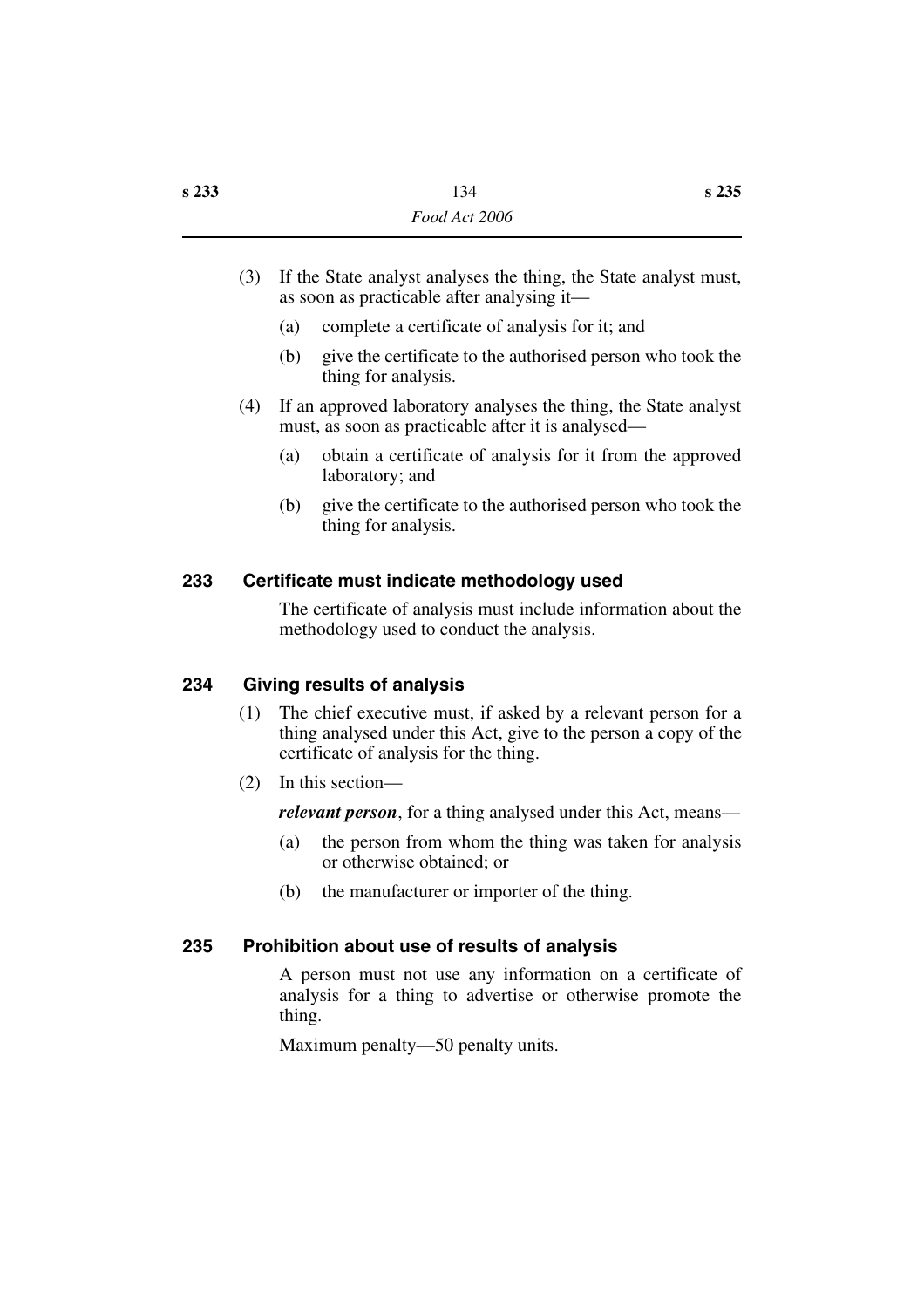# **Chapter 9 Reviews and appeals**

# **Part 1 Internal review of decisions**

#### **236 Appeal process starts with internal review**

- (1) Subject to this part, a person who is given, or is entitled to be given, an information notice for a decision under chapter 3, 4 or 532 (an *original decision*) may appeal against the decision under this chapter.
- (2) The appeal must be, in the first instance, by way of an application for internal review under section 237.

#### **237 Application for review**

- (1) The person may apply to the local government that gave, or should have given, the person the information notice for a review of an original decision under chapter 3 or 4.
- (2) The person may apply to the chief executive for a review of an original decision under chapter 5.
- (3) The person to whom the application may be made is the *reviewer*.

### **238 Applying for review**

- (1) The application must be made within 28 days after—
	- (a) if the person is given an information notice for the decision—the day the person is given the notice; or
	- (b) if paragraph (a) does not apply—the day the person otherwise becomes aware of the original decision.
- (2) The reviewer may, at any time, extend the time for applying for the review.

<sup>32</sup> Chapter 3 (Licences for particular food businesses), 4 (Food safety programs) or 5 (Auditors)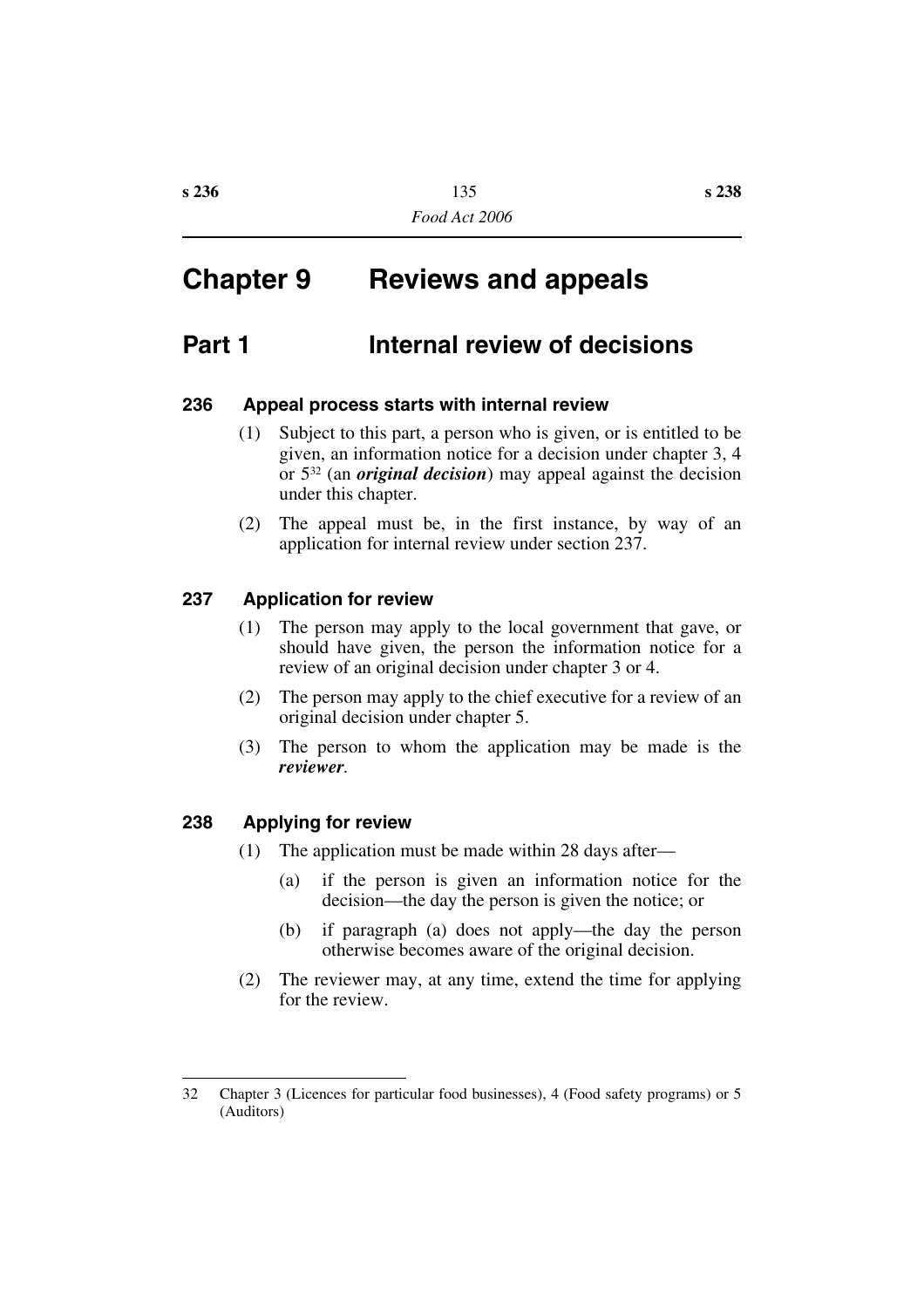(3) The application must be in writing and state fully the grounds of the application.

### **239 Review decision**

- (1) After reviewing the original decision, the reviewer must make a further decision (the *review decision*) to—
	- (a) confirm the original decision; or
	- (b) amend the original decision; or
	- (c) substitute another decision for the original decision.
- (2) The reviewer must immediately give the applicant notice of the review decision (the *review notice*).
- (3) If the review decision is not the decision sought by the applicant, the review notice must also state—
	- (a) the reasons for the review decision; and
	- (b) that the applicant may appeal against the review decision, within 28 days after the person is given the notice, to—
		- (i) for a review decision made by a local government—a Magistrates Court in the local government's area; or
		- (ii) for another review decision—the Magistrates Court nearest the place where the applicant lives or carries on business or a Magistrates Court at Brisbane; and
	- (c) how to appeal; and
	- (d) that the applicant may apply to the court for a stay of the review decision.
- (4) If the reviewer does not give the notice within 30 days after the application is made, the reviewer is taken to have made a review decision confirming the original decision on the 30th day after the application is made.
- (5) If the review decision confirms the original decision, for the purpose of an appeal to the court, the original decision is taken to be the review decision.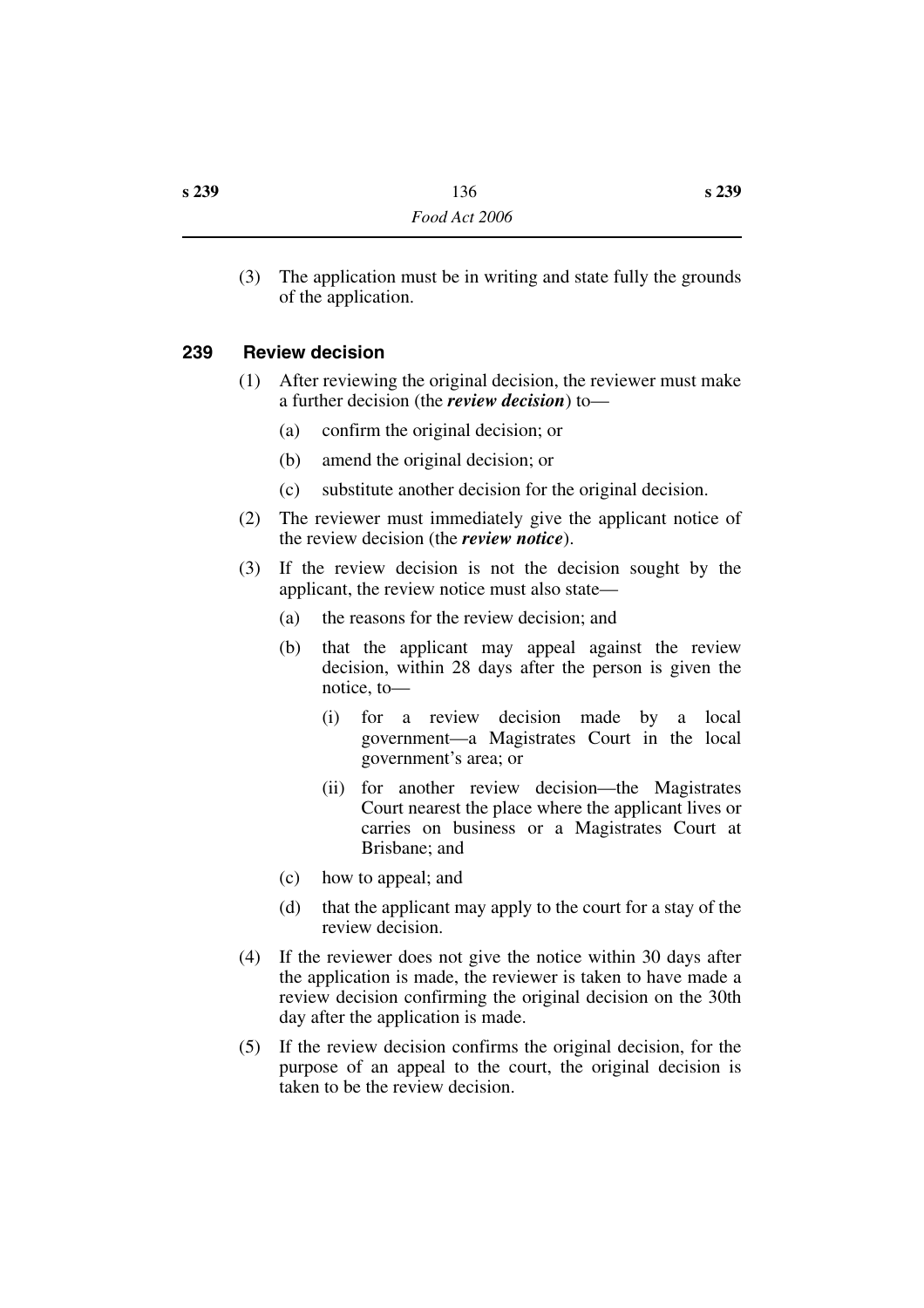(6) If the review decision amends the original decision, for the purpose of an appeal to the court, the original decision as amended is taken to be the review decision.

# **240 Stay of operation of decision**

- (1) If an application is made for a review of an original decision, the applicant may immediately apply for a stay of the decision  $to$ 
	- (a) for an original decision made by a local government—a Magistrates Court in the local government's area; or
	- (b) for another original decision—the Magistrates Court nearest the place where the applicant lives or carries on business or a Magistrates Court at Brisbane.
- (2) The court may stay the decision to secure the effectiveness of the review and any later appeal to the court.
- (3) The stay—
	- (a) may be given on conditions the court considers appropriate; and
	- (b) operates for the period fixed by the court; and
	- (c) may be revoked or amended by the court.
- (4) The period of the stay must not extend past the time when the reviewer makes a review decision about the original decision and any later period the court allows the applicant to enable the applicant to appeal against the review decision.
- (5) The application affects the decision, or carrying out of the decision, only if the decision is stayed.

# **Part 2 Appeals**

# **241 Who may appeal**

(1) A person who has applied for the review of an original decision under part 1 and is dissatisfied with the review decision may appeal against the review decision.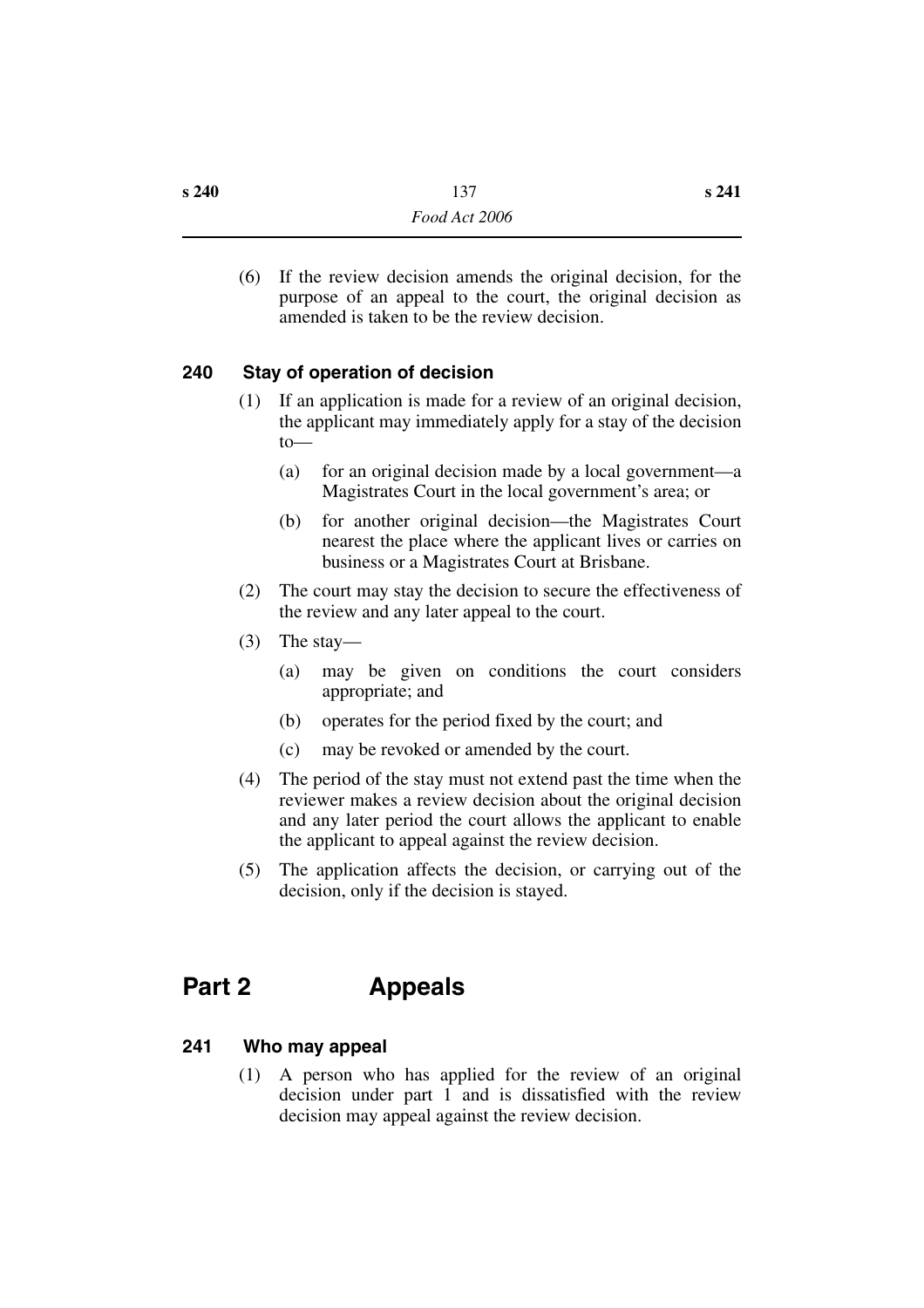- (2) An owner of a thing forfeited to a relevant entity under section 193(1), and not destroyed or disposed of under section 193, who is dissatisfied with the decision resulting in the forfeiture (the *forfeiture decision*) may appeal against the decision.
- (3) A person who has applied for the payment of compensation under section 220 and is dissatisfied with the chief executive's decision to refuse to pay compensation or about the amount of compensation (the *compensation decision*) may appeal against the decision.
- (4) In this section—

*relevant entity* see section 193(9).

# **242 Starting appeal**

- (1) An appeal may be started at—
	- (a) for a review decision made by a local government—a Magistrates Court in the local government's area; or
	- (b) for another decision—
		- (i) the Magistrates Court nearest the place where the person lives or carries on business; or
		- (ii) a Magistrates Court at Brisbane.
- (2) The notice of appeal under the *Uniform Civil Procedure Rules 1999* must be filed with the registrar of the court within 28 days after—
	- (a) if the person is given a review notice for the review decision, or notice of the forfeiture decision or compensation decision—the day the person is given the notice; or
	- (b) if paragraph (a) does not apply—the day the person otherwise becomes aware of the decision.
- (3) The court may, at any time, extend the period for filing the notice of appeal.

# **243 Stay of operation of review decision**

(1) The court may grant a stay of the operation of a review decision to secure the effectiveness of the appeal.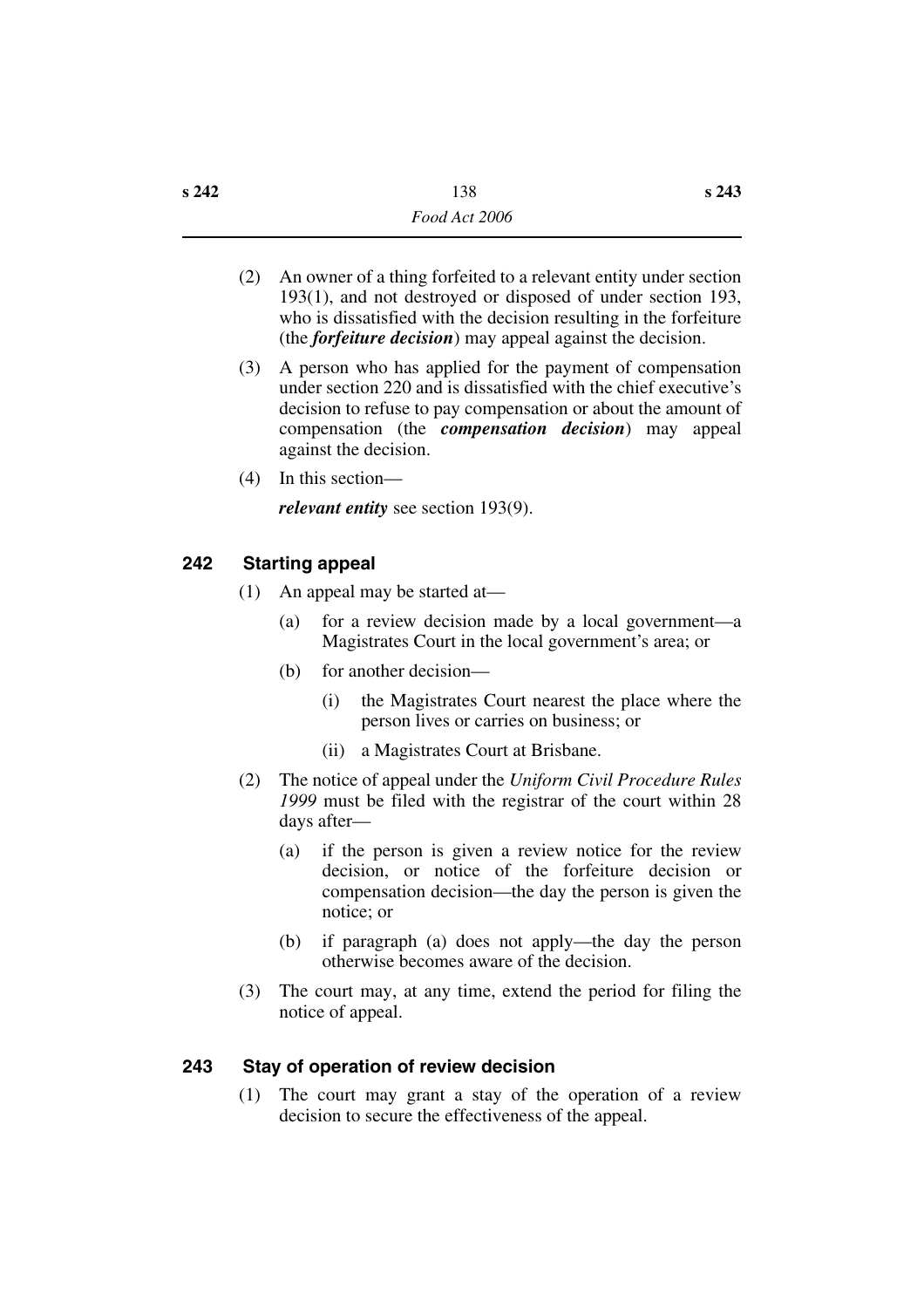- (2) The stay—
	- (a) may be given on conditions the court considers appropriate; and
	- (b) operates for the period fixed by the court; and
	- (c) may be revoked or amended by the court.
- (3) The period of the stay must not extend past the time when the court decides the appeal.
- (4) The appeal affects the decision, or carrying out of the decision, only if the decision is stayed.

# **244 Hearing procedures**

- (1) In hearing the appeal, the court—
	- (a) has the same powers as the person who made the decision appealed against (the *decision maker*); and
	- (b) is not bound by the rules of evidence; and
	- (c) must comply with natural justice.
- (2) The appeal is by way of rehearing, unaffected by the decision appealed against, on the material before the decision maker and any further evidence allowed by the court.

# **245 Court's powers on appeal**

- (1) In deciding the appeal, the court may—
	- (a) confirm or amend the decision appealed against; or
	- (b) set aside the decision and substitute another decision; or
	- (c) set aside the decision and return the issue to the decision maker with the directions the court considers appropriate.
- (2) If the court amends the decision appealed against, or substitutes another decision, the amended or substituted decision is, for this Act, other than this chapter, taken to be the decision maker's decision.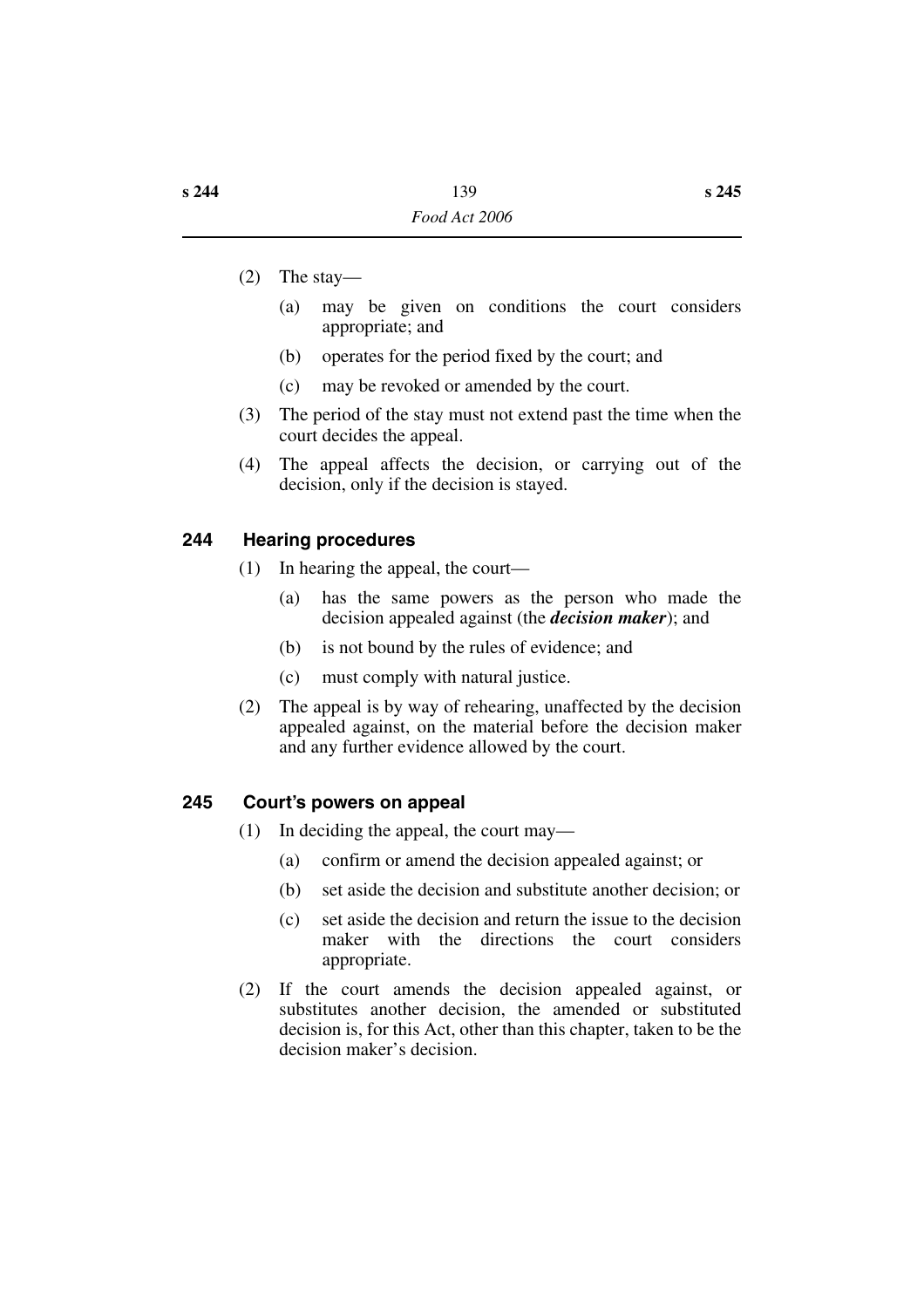#### **246 Appeal to District Court**

An appeal lies to the District Court against a decision of a Magistrates Court under this chapter, but only on a question of law.

# **Chapter 10 Legal proceedings**

# **Part 1 Application**

#### **247 Application of ch 10**

This chapter applies to a proceeding under this Act.

# **Part 2 Evidence**

#### **248 Appointments and authority**

The following must be presumed unless a party to the proceeding, by reasonable notice, requires proof of it—

- (a) the appointment of—
	- (i) the chief executive; or
	- (ii) a chief executive officer; or
	- (iii) an authorised person; or
	- (iv) a State analyst;
- (b) the approval, under section 133(1), of a person as an auditor;
- (c) the authority of a person mentioned in paragraph (a) or (b), or a local government, to do anything under this Act.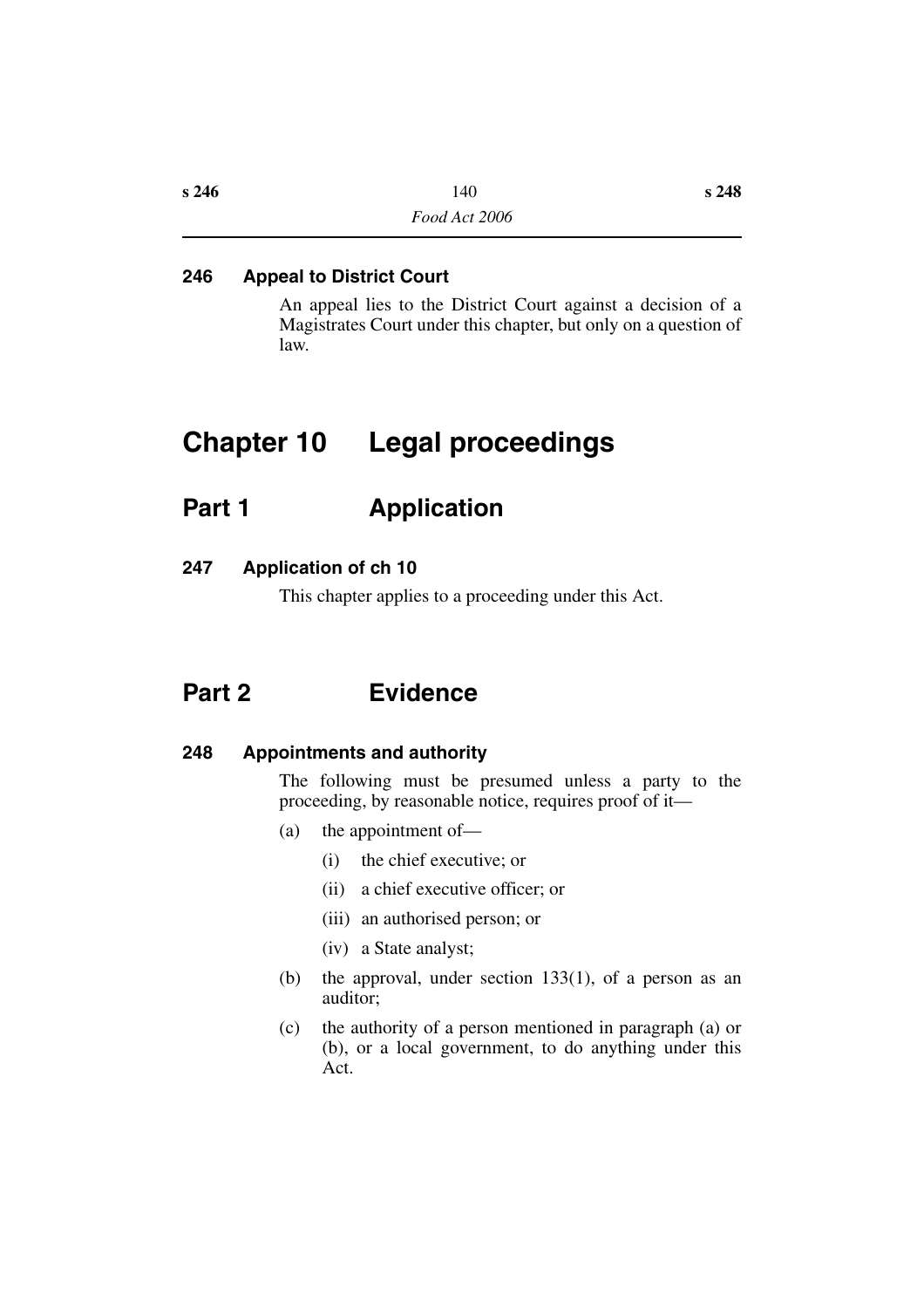#### **249 Signatures**

A signature purporting to be the signature of the chief executive, a chief executive officer, an authorised person, a State analyst or an auditor is evidence of the signature it purports to be.

### **250 Evidentiary provisions**

- (1) A certificate purporting to be signed by the chief executive or a chief executive officer and stating any of the following matters is evidence of the matter—
	- (a) a stated document is one of the following things made, given, issued or kept under this Act—
		- (i) an appointment, approval or decision;
		- (ii) a notice or requirement;
		- (iii) a licence;
		- (iv) an order;
		- (v) a record, or an extract from a record;
	- (b) a stated document is another document kept under this Act;
	- (c) a stated document is a copy of a thing mentioned in paragraph (a) or (b);
	- (d) on a stated day, or during a stated period, a stated person was or was not a licensee;
	- (e) on a stated day, or during a stated period, a licence
		- (i) was or was not in force; or
		- (ii) was or was not subject to a stated condition;
	- (f) on a stated day, a licence was suspended or cancelled;
	- (g) on a stated day, or during a stated period, an approval as an auditor was, or was not, in force for a stated person;
	- (h) on a stated day, or during a stated period, an appointment as an authorised person or a State analyst was, or was not, in force for a stated person;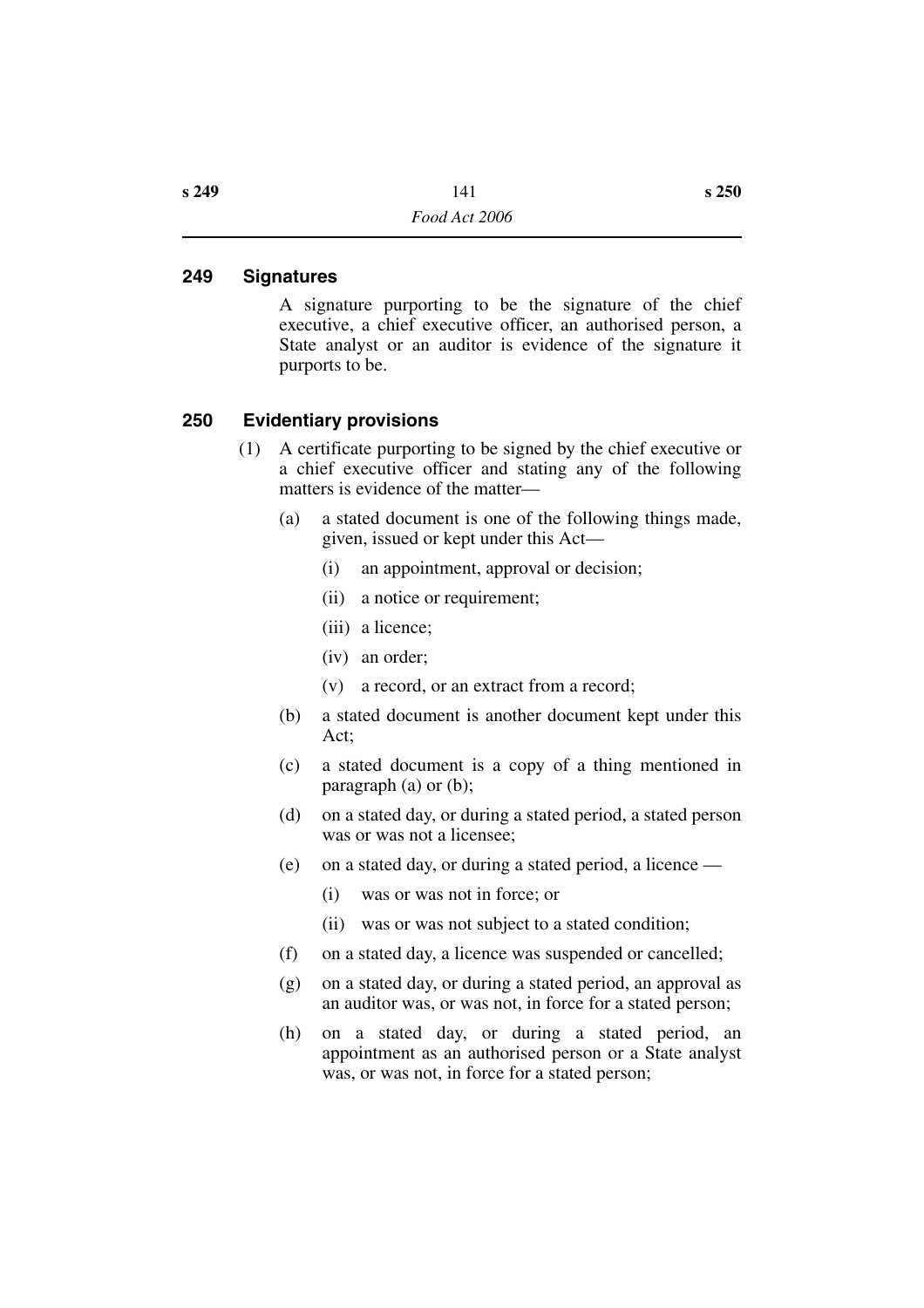- (i) on a stated day, or during a stated period, an approval as an approved laboratory was, or was not, in force for a stated entity;
- (j) on a stated day, a stated person was given a stated notice or order under this Act;
- (k) on a stated day, a stated requirement was made of a stated person;
- (l) a stated amount is payable under this Act by a stated person and has not been paid.
- (2) A certificate of analysis for a thing taken for analysis under this Act stating any of the following matters is evidence of the matters—
	- (a) the qualifications of the person (the *analyst*) who conducted the analysis;
	- (b) the analyst received the thing from a stated person;
	- (c) the thing was analysed at a stated place on a stated day or during a stated period;
	- (d) the methodology used to analyse the thing;
	- (e) the results of the analysis.
- (3) In a complaint starting a proceeding, a statement that the matter of complaint came to the complainant's knowledge on a stated day is evidence of when the matter came to the complainant's knowledge.
- (4) In a proceeding in which the State or a local government applies under section 255 to recover costs incurred by the State or local government, a certificate by the chief executive for the State or the chief executive officer of the local government stating that the costs were incurred and the way in which, and the purpose for which, they were incurred is evidence of the matters stated.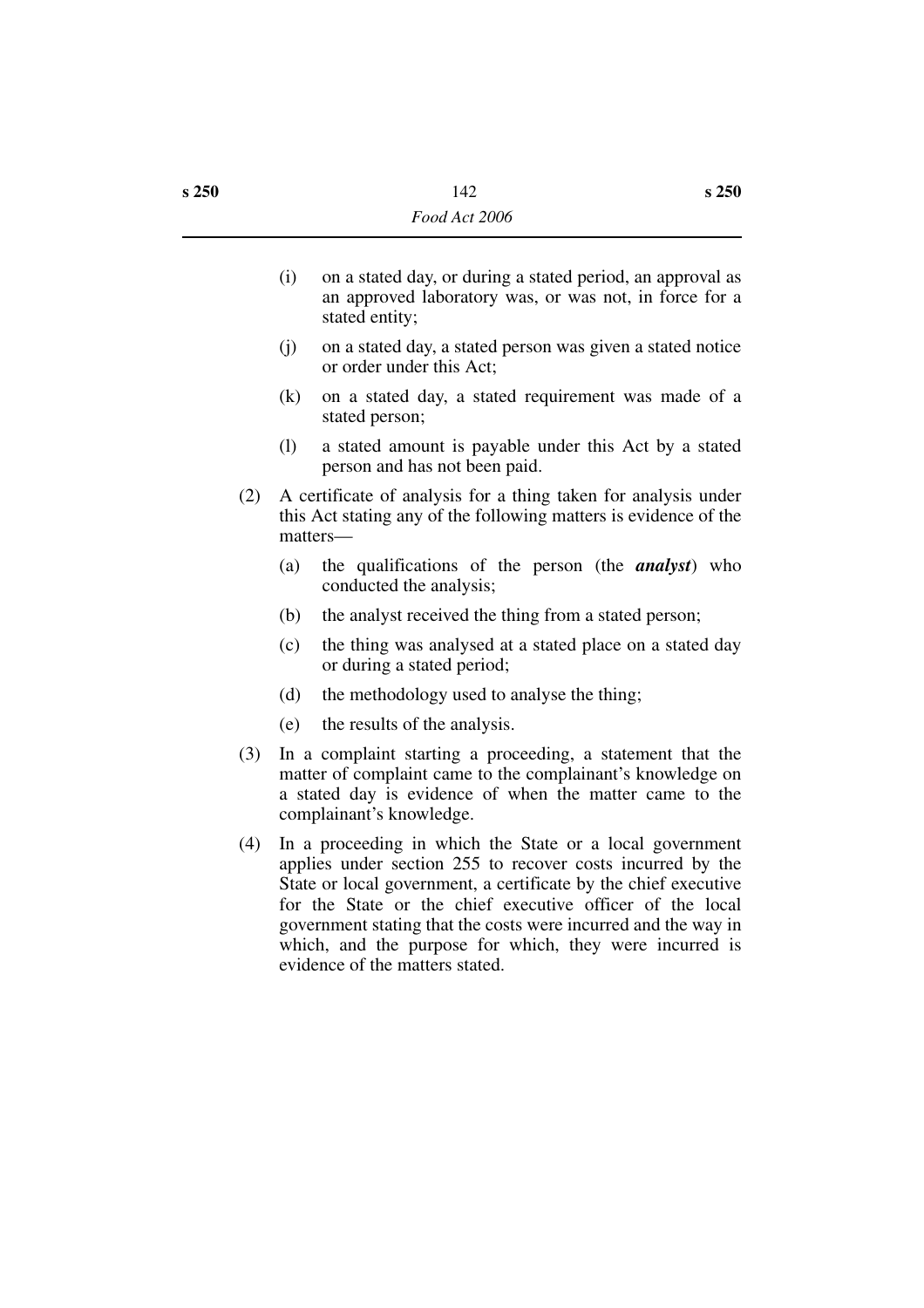# **Part 3 Proceedings**

### **251 Summary offences**

- (1) A proceeding for an offence against this Act must be taken in a summary way under the *Justices Act 1886*.
- (2) The proceeding must start within the later of the following periods to end—
	- (a) 1 year after the commission of the offence;
	- (b) 6 months after the offence comes to the complainant's knowledge, but within 2 years after the commission of the offence.

### **252 Alternative verdicts for serious food offences**

- (1) If, on the trial of a person charged with an offence against section 32,<sup>33</sup> the trier of fact is not satisfied the person committed the offence but is satisfied the person committed an offence against section  $35(1)^{34}$ —
	- (a) the trier of fact may find the person not guilty of the offence charged but guilty of an offence against section 35(1); and
	- (b) the person is liable to be punished for that offence.
- (2) If, on the trial of a person charged with an offence against section 33,<sup>35</sup> the trier of fact is not satisfied the person committed the offence but is satisfied the person committed an offence against section 35(2)—
	- (a) the trier of fact may find the person not guilty of the offence charged but guilty of an offence against section 35(2); and
	- (b) the person is liable to be punished for that offence.

<sup>33</sup> Section 32 (Handling of food in unsafe way)

<sup>34</sup> Section 35 (Handling and sale of unsafe food)

<sup>35</sup> Section 33 (Sale of unsafe food)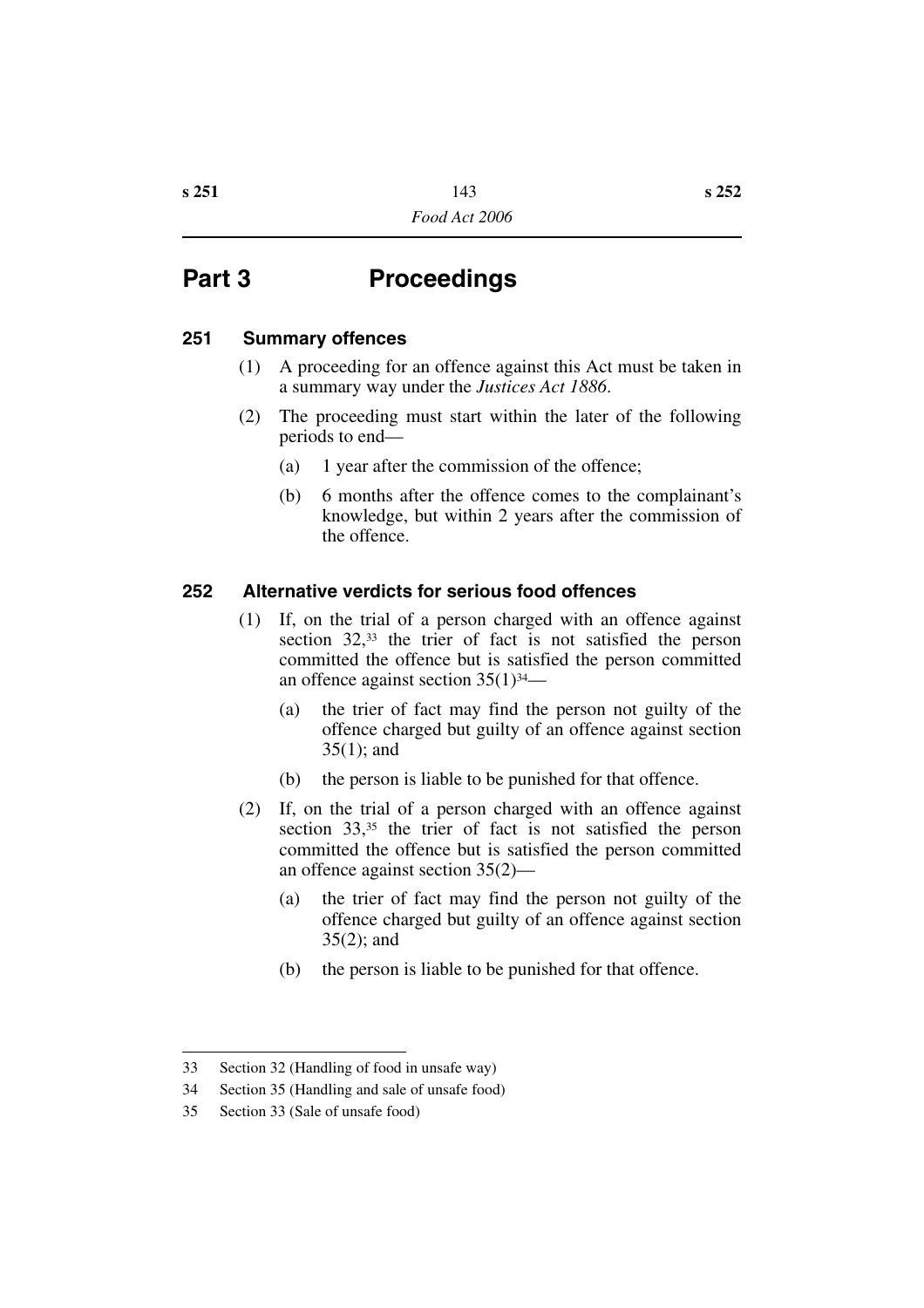### **253 Independent analysis**

- (1) This section applies if, in a proceeding for an offence against this Act in relation to food, of which a sample has been taken or otherwise obtained under this Act—
	- (a) there is disagreement between the evidence of the analyst for the prosecution and that of the analyst for the defence; and
	- (b) the sample or a part of the sample is in a suitable condition to be analysed again.
- (2) On the application of a party to the proceeding, the court must order the authorised person who took the sample of food to give the sample or part of the sample to—
	- (a) an independent analyst for analysis; or
	- (b) the analyst for the prosecution and the analyst for the defence for joint analysis.
- (3) The court may make an order mentioned in subsection (2) if it is satisfied it is just to make the order in the circumstances of the particular case even if a party to the proceeding has not applied for the order.
- (4) The order may state how the sample of food is to be given to an analyst mentioned in subsection (2).

### **254 Allegations of false or misleading information or document**

In any proceeding for an offence against this Act defined as involving false or misleading information, or a false or misleading document, it is enough for a charge to state that the information or document was, without specifying which, 'false or misleading'.

### **255 Recovery of costs of investigation**

- (1) This section applies if—
	- (a) a court convicts a person of an offence against this Act; and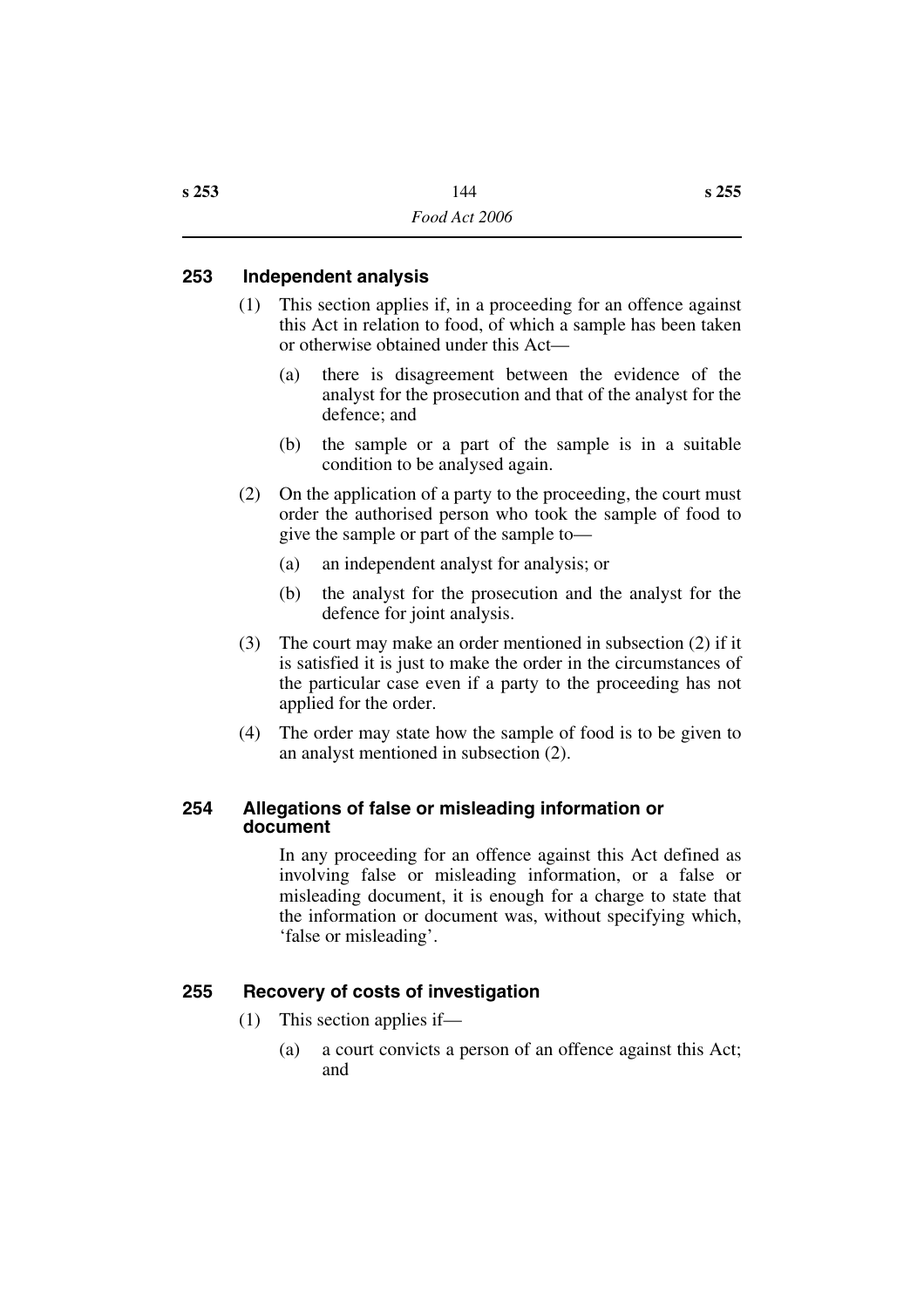- (b) the State or a local government applies to the court for an order against the person for the payment of the costs the State or local government has incurred in taking a thing or doing something else during the investigation of the offence; and
- (c) the court finds the State or local government has reasonably incurred the costs.
- (2) The court may order the person to pay the State or local government an amount equal to the costs if it is satisfied it would be just to make the order in the circumstances of the particular case.
- (3) This section does not limit the court's powers under the *Penalties and Sentences Act 1992* or another law.

### **256 Application for order for payment of costs under s 255**

- (1) An application to a court under section 255 is, and any order made by the court on the application is a judgment, in the court's civil jurisdiction.
- (2) Any issue on the application is to be decided on the balance of probabilities.

### **257 Forfeiture on conviction**

- (1) On conviction of a person for an offence against this Act, a court may order the forfeiture to the State or a local government of—
	- (a) anything used to commit the offence; or
	- (b) anything else the subject of the offence.
- (2) The court may make the order—
	- (a) whether or not the thing has been seized; and
	- (b) if the thing has been seized, whether or not the thing has been returned to its owner.
- (3) The court may make any order to enforce the forfeiture it considers appropriate.
- (4) This section does not limit the court's powers under the *Penalties and Sentences Act 1992* or another law.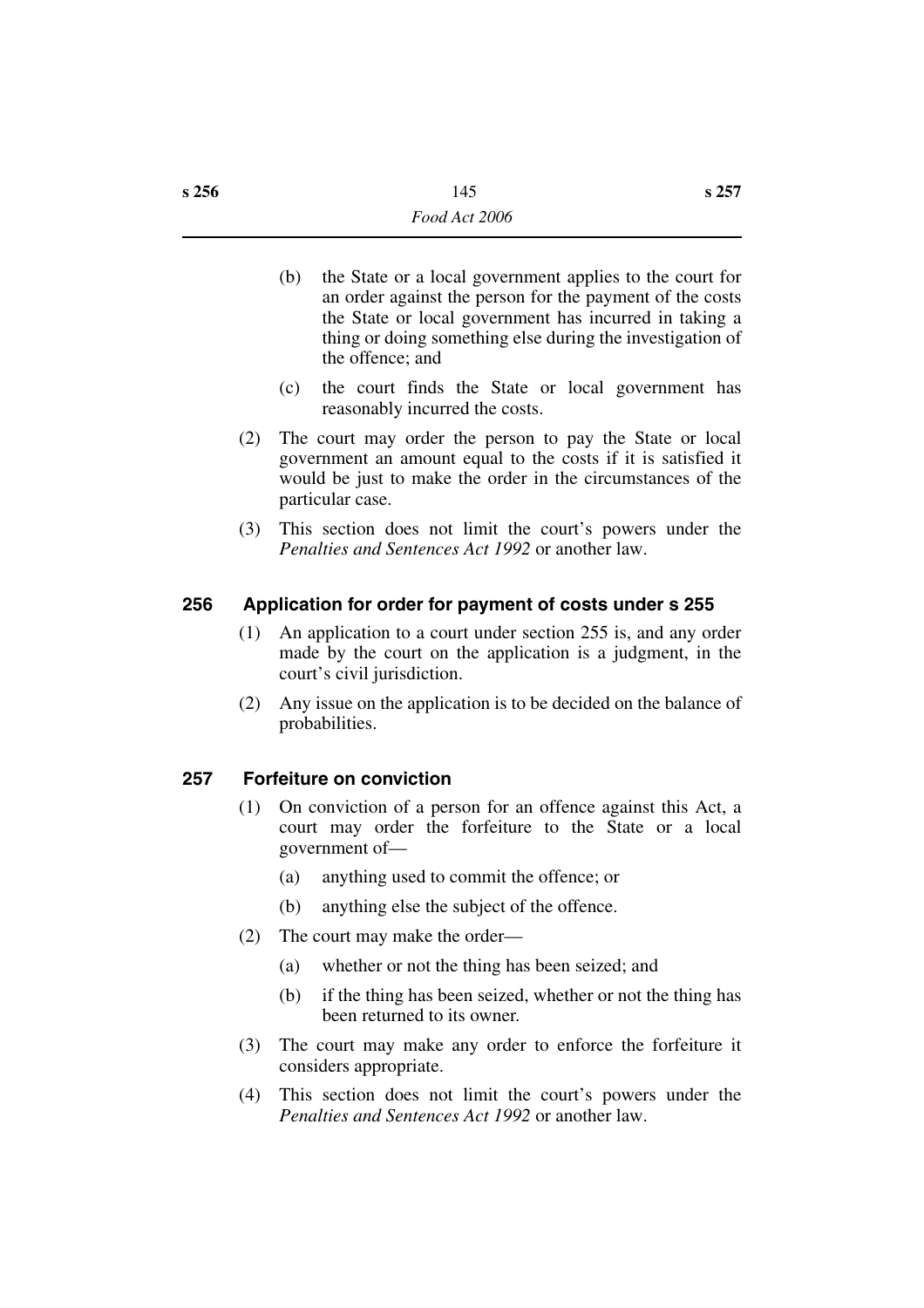### **258 Dealing with forfeited thing**

- (1) On the forfeiture of a thing to the State or a local government under section 257, the thing becomes the State's or local government's property and may be dealt with by the chief executive or chief executive officer of the local government as the chief executive or chief executive officer considers appropriate.
- (2) Without limiting subsection (1), the chief executive or chief executive officer may destroy or dispose of the thing.
- (3) However, the chief executive or chief executive officer must not deal with the thing in a way that could prejudice the outcome of an appeal under this Act of which the chief executive or chief executive officer is aware.

### **259 Responsibility for acts or omissions of representative**

- (1) This section applies in a proceeding for an offence against this Act.
- (2) If it is relevant to prove a person's state of mind about a particular act or omission, it is enough to show—
	- (a) the act was done or omitted to be done by a representative of the person within the scope of the representative's actual or apparent authority; and
	- (b) the representative had the state of mind.
- (3) An act done or omitted to be done for a person by a representative of the person within the scope of the representative's actual or apparent authority is taken to have been done or omitted to be done also by the person, unless the person proves the person could not, by the exercise of reasonable diligence, have prevented the act or omission.
- (4) In this section—

#### *representative* means—

- (a) for a corporation—an executive officer, employee or agent of the corporation; or
- (b) for an individual—an employee or agent of the individual.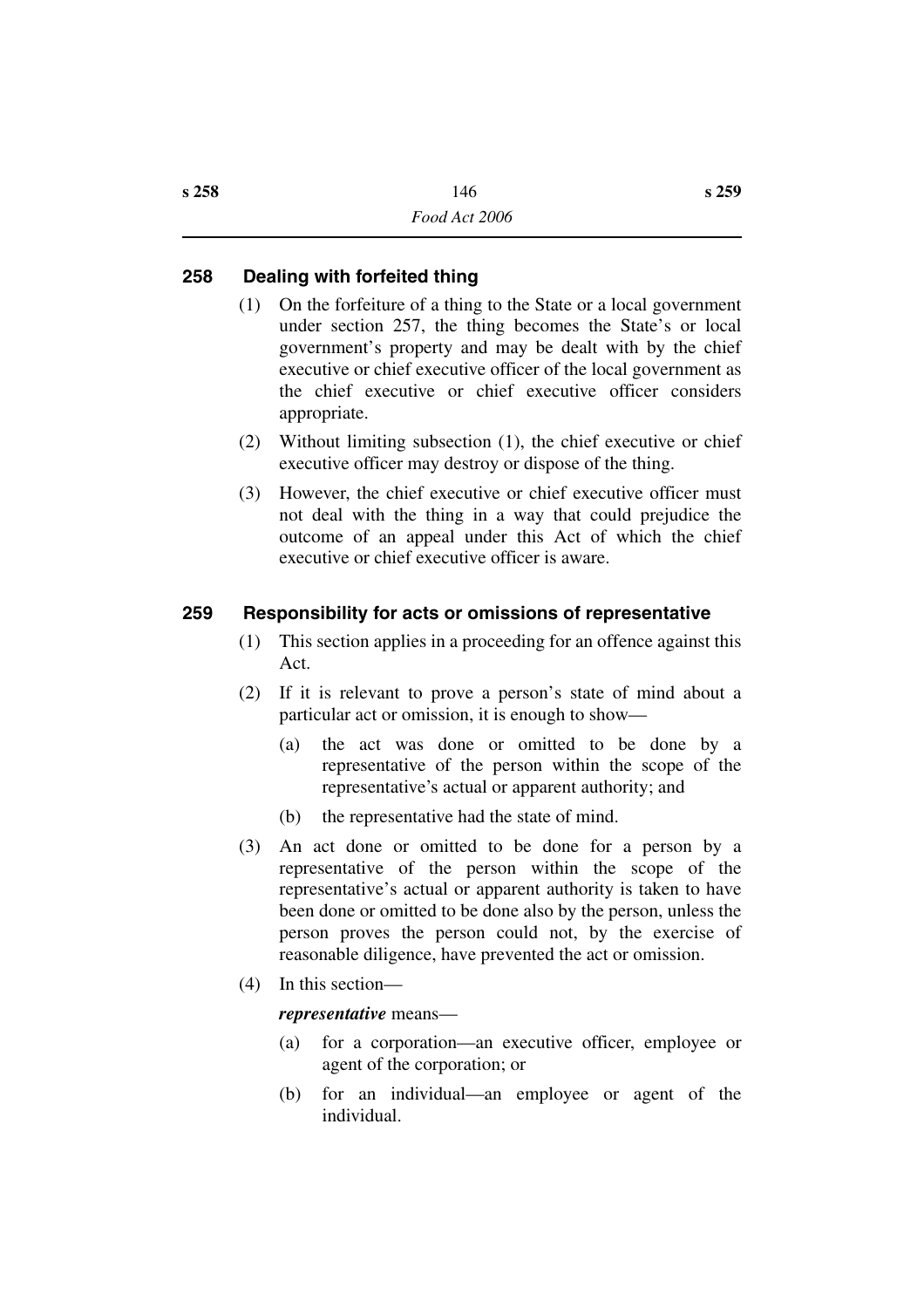*state of mind* of a person includes—

- (a) the person's knowledge, intention, opinion, belief or purpose; and
- (b) the person's reasons for the intention, opinion, belief or purpose.

#### **260 Executive officers must ensure corporation complies with Act**

- (1) The executive officers of a corporation must ensure the corporation complies with this Act.
- (2) If a corporation commits an offence against a provision of this Act, each of the corporation's executive officers also commits an offence, namely, the offence of failing to ensure the corporation complies with the provision.

Maximum penalty—the penalty for the contravention of the provision by an individual.

- (3) Evidence that the corporation has been convicted of an offence against a provision of this Act is evidence that each of the executive officers committed the offence of failing to ensure the corporation complies with the provision.
- (4) However, it is a defence for an executive officer to prove—
	- (a) if the officer was in a position to influence the conduct of the corporation in relation to the offence, the officer exercised reasonable diligence to ensure the corporation complied with the provision; or
	- (b) the officer was not in a position to influence the conduct of the corporation in relation to the offence.

#### **261 Fines payable to local government**

- (1) Subsection (2) applies if—
	- (a) a proceeding for an offence about a matter is taken by a local government; and
	- (b) a court imposes a fine for the offence.
- (2) The fine must be paid to the local government.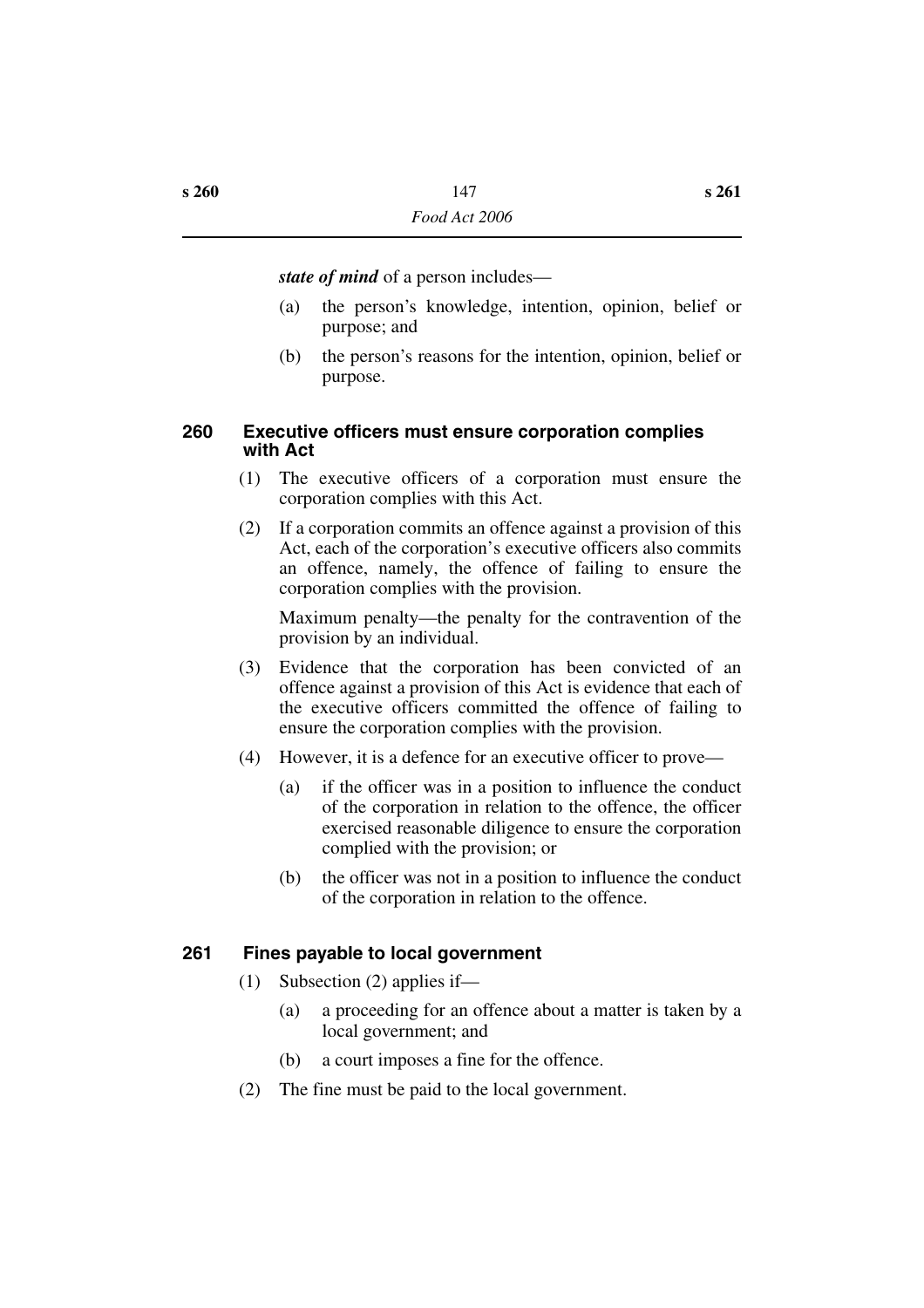# **Chapter 11 Miscellaneous**

# **Part 1 Guidelines and registers of auditors and food businesses**

### **Division 1 Guidelines**

#### **262 Chief executive may make guidelines**

- (1) The chief executive may make guidelines to provide guidance to local governments, persons who carry on a food business and members of the public about matters relating to the administration of this Act.
- (2) Without limiting subsection (1), a guideline may be about the following matters—
	- (a) food safety in non-profit or other food businesses;
	- (b) the assessment of applications for a licence;
	- (c) monitoring and enforcement of the Act;
	- (d) the expertise and experience required for a person to be an authorised person;
	- (e) the appointment of authorised persons;
	- (f) the skills and knowledge required for a person to be a food safety supervisor;
	- (g) the exchange of information and reports between local governments and the chief executive about the administration of this Act;
	- (h) the conduct and frequency of audits;
	- (i) fees charged by local governments under this Act.
- (3) The chief executive may—
	- (a) make a guideline by adopting another entity's guideline with or without changes; and
	- (b) amend a guideline when the chief executive considers it appropriate.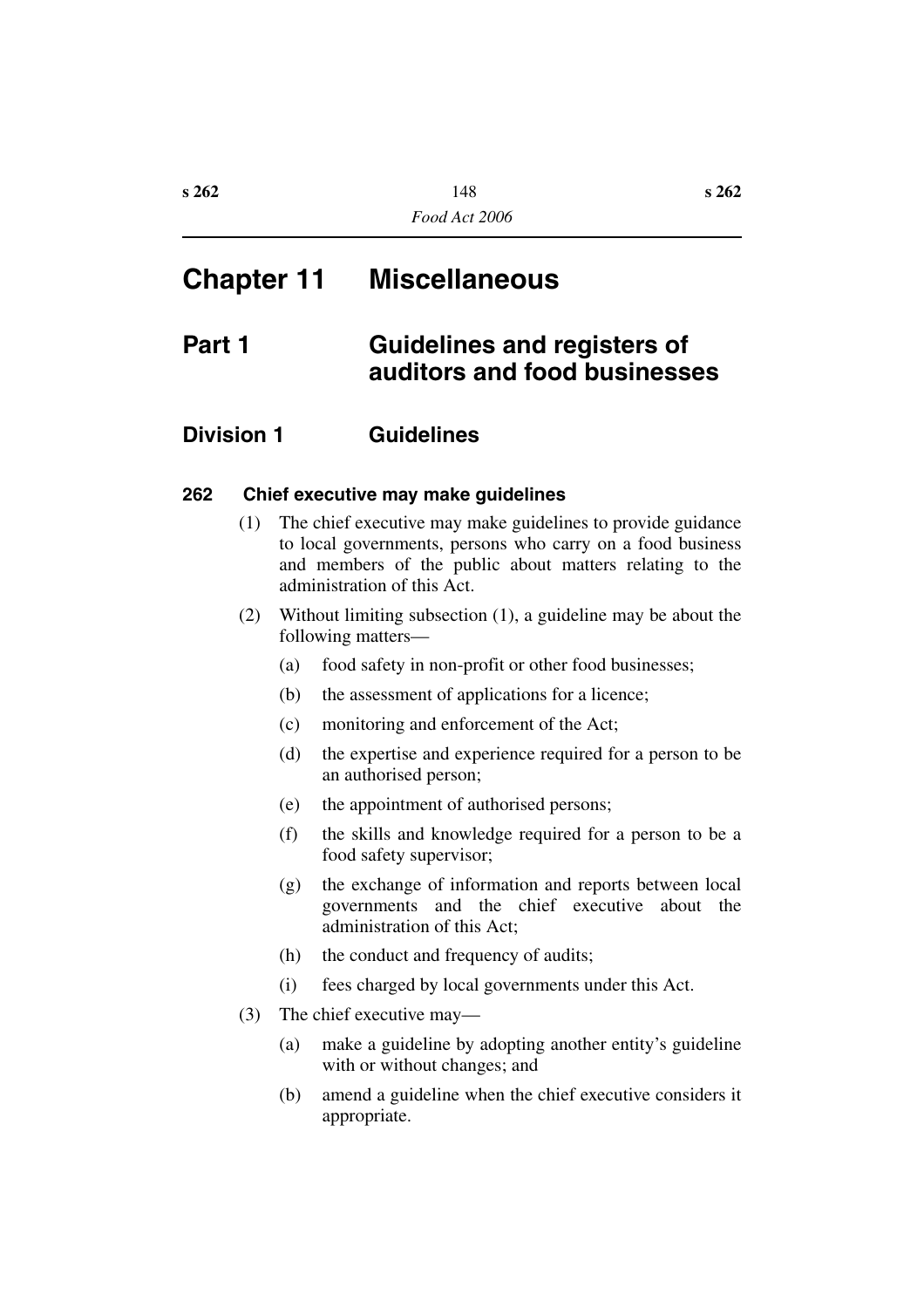(4) Before making or amending a guideline, the chief executive must take reasonable steps to allow entities the chief executive considers may have an interest in the proposed guideline or amendment to give the chief executive written submissions about it.

*Example*—

The chief executive might publish a notice in a newspaper seeking submissions about a proposed guideline.

### **263 Availability of guideline**

- (1) The chief executive must keep a copy of each guideline, as in force from time to time, available for inspection, free of charge, by local governments and members of the public at—
	- (a) the department's head office; and
	- (b) other places the chief executive considers appropriate.
- (2) Also, the chief executive must publish each guideline, as in force from time to time, on the department's web site on the internet.

# **Division 2 Registers**

### **264 Chief executive to keep registers**

- (1) The chief executive must keep—
	- (a) a register of auditors; and
	- (b) a register of food businesses carried on from mobile premises under a licence.
- (2) The registers may be kept in the way the chief executive considers appropriate, including, for example, in electronic form.

### **265 Content of registers**

- (1) The register of auditors must contain the following particulars for each auditor—
	- (a) the auditor's name and contact details;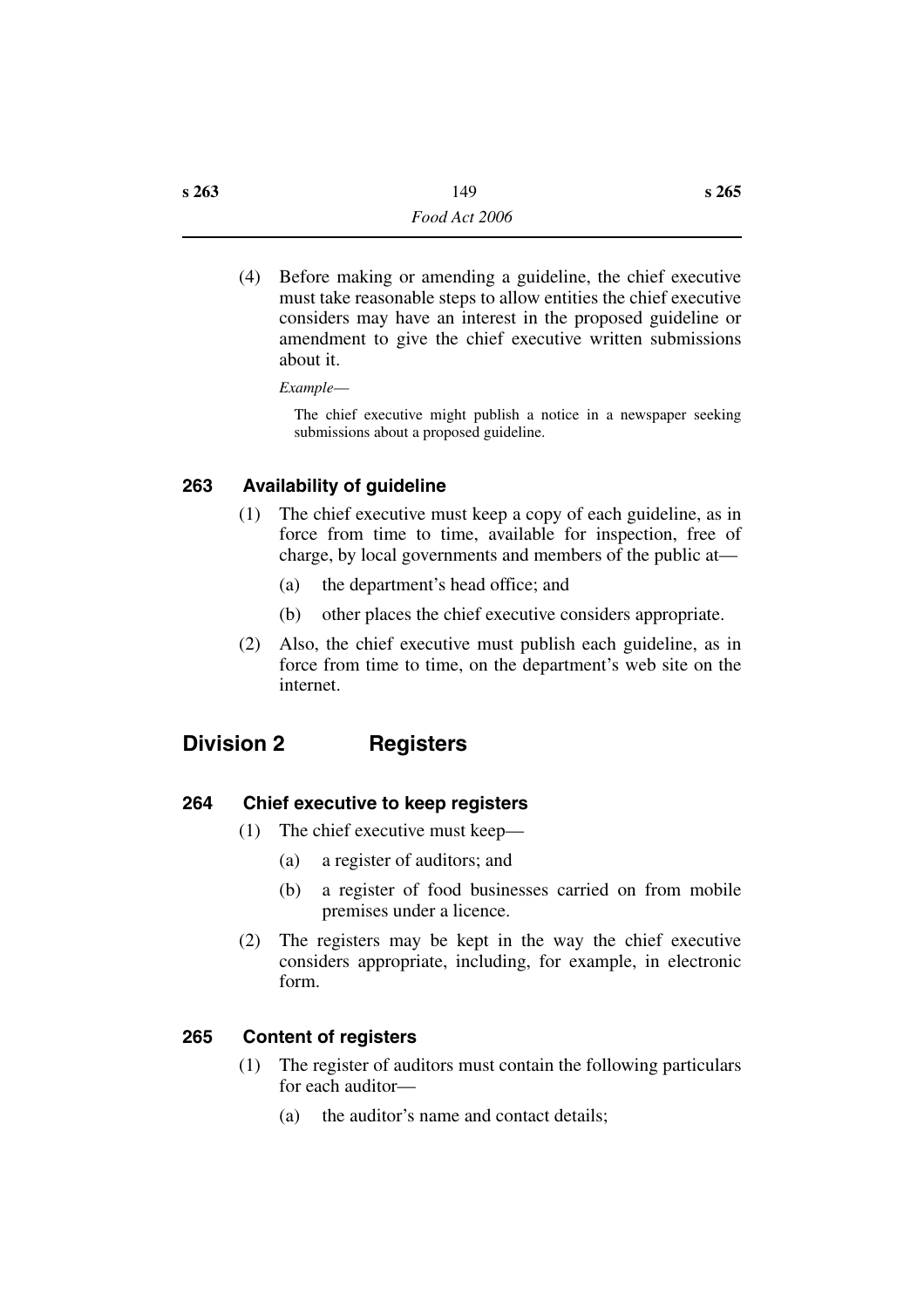- (b) the conditions of the auditor's approval imposed under section  $136(1)(b)$ ;
- (c) the term of the approval.
- (2) The register of food businesses must contain the following particulars for each food business carried on from mobile premises under a licence—
	- (a) the name of the local government that issued the licence;
	- (b) the licensee's name and contact details;
	- (c) the licence number;
	- (d) the expiry date of the licence;
	- (e) a description of the premises that includes the registration number if the premises are a vehicle that is required to be registered;
	- (f) a description of the food business.
- (3) The registers also may contain other information the chief executive considers appropriate.

#### **266 Availability of registers**

The chief executive must keep the register of auditors and the register of food businesses reasonably available for inspection, free of charge, by local governments and members of the public.

# **Part 2 Offences about false or misleading statements or documents**

#### **267 False or misleading statements**

(1) A person must not, for an application made under chapter 3, 4 or 5, state anything the person knows is false or misleading in a material particular.

Maximum penalty—100 penalty units.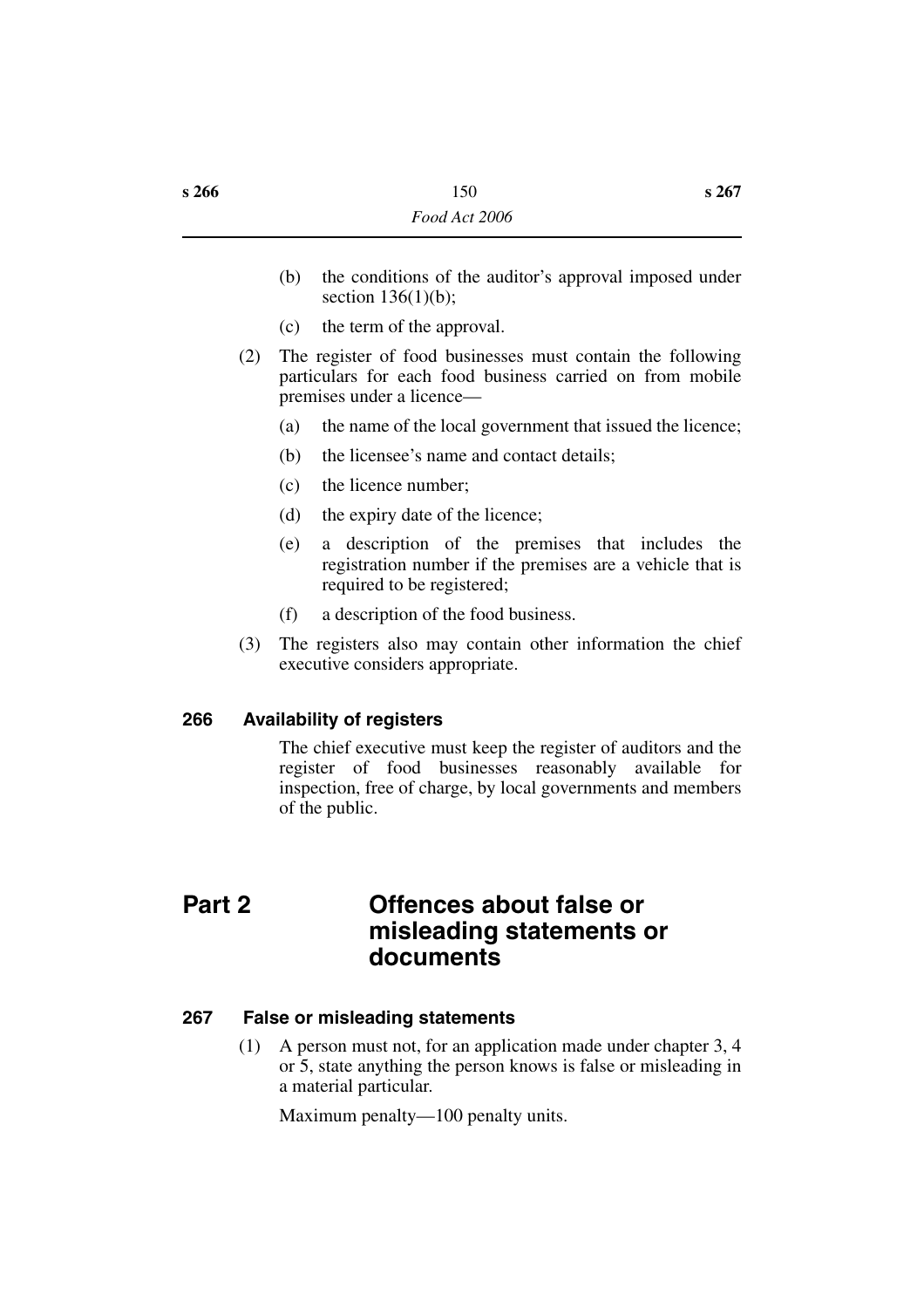(2) A person must not state anything to an auditor the person knows is false or misleading in a material particular.

Maximum penalty—100 penalty units.

(3) A person must not state anything to an authorised person the person knows is false or misleading in a material particular.

Maximum penalty—100 penalty units.

### **268 False or misleading documents**

(1) A person must not, for an application made under chapter 3, 4 or 5, give to the chief executive or a local government a document containing information the person knows is false or misleading in a material particular.

Maximum penalty—100 penalty units.

(2) A person must not give an auditor a document containing information the person knows is false or misleading in a material particular.

Maximum penalty—100 penalty units.

(3) A person must not give an authorised person a document containing information the person knows is false or misleading in a material particular.

Maximum penalty—100 penalty units.

- (4) Subsections (1) to (3) do not apply to a person if the person, when giving the document—
	- (a) tells the chief executive or local government, auditor or authorised person, to the best of the person's ability, how it is false or misleading; and
	- (b) if the person has, or can reasonably obtain, the correct information—gives the correct information to the chief executive, local government, auditor or authorised person.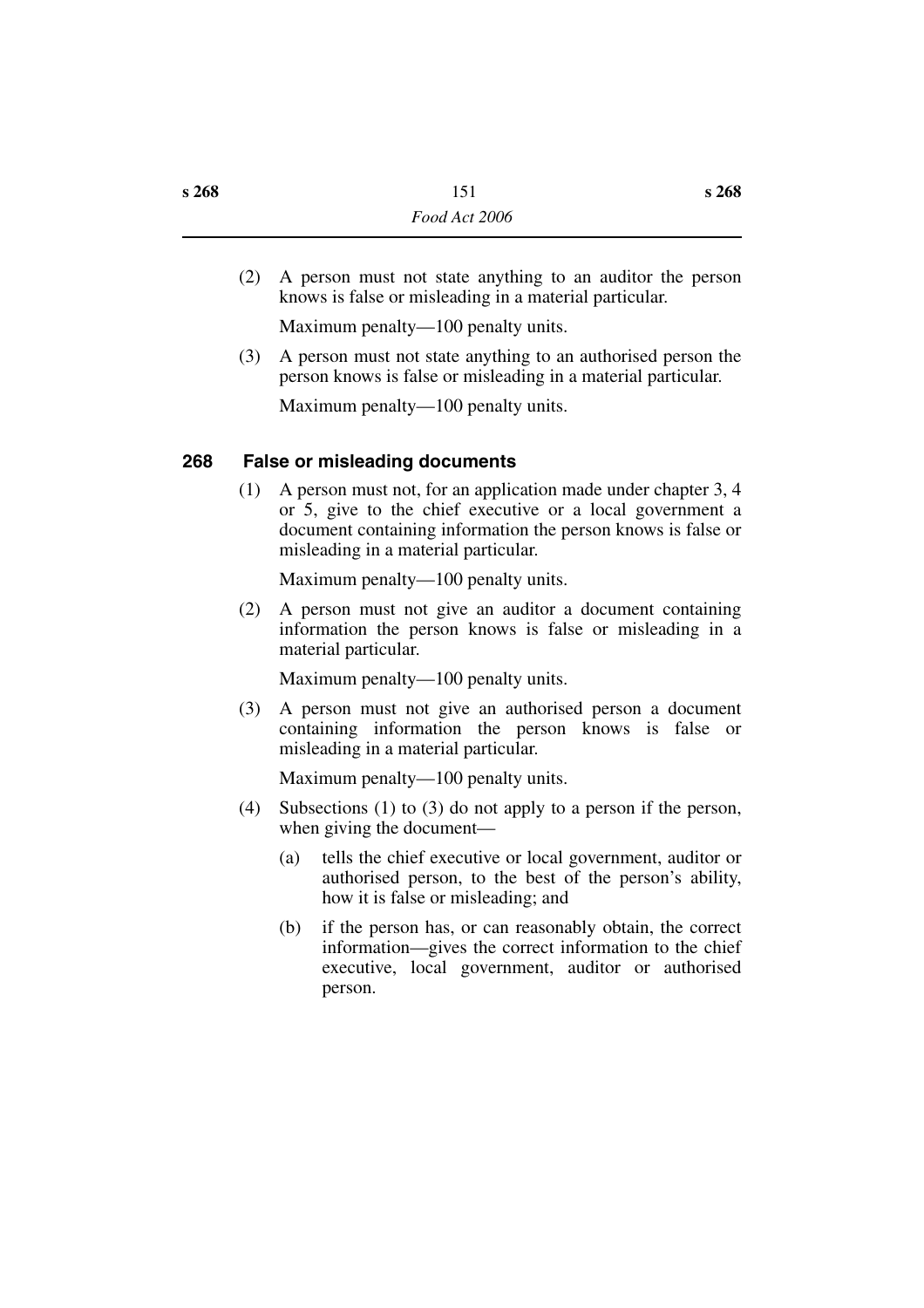# **Part 3 Prescribed contaminants in food**

### **269 Definition for pt 3**

In this part—

*prescribed contaminant* means any of the following prescribed under a regulation—

- (a) an antibiotic;
- (b) a pathogen;
- (c) another thing that may contaminate food.

### **270 Notice of isolation of prescribed contaminant**

- (1) This section applies to—
	- (a) a person who carries on a food business if the person—
		- (i) tests a prescribed food and isolates a prescribed contaminant in the food; or
		- (ii) sends a prescribed food to a place outside the State for testing and is notified that a prescribed contaminant has been isolated in the food as a result of the testing; or
	- (b) a person who tests a prescribed food for a person mentioned in paragraph (a) and isolates a prescribed contaminant in the food.
- (2) The person must, unless the person has a reasonable excuse, after isolating the prescribed contaminant or being notified that the contaminant has been isolated—
	- (a) orally notify the chief executive about the isolation immediately; and
	- (b) give the chief executive notice about the isolation in the approved form within 24 hours after isolating the contaminant or being notified that the contaminant has been isolated.

Maximum penalty—100 penalty units.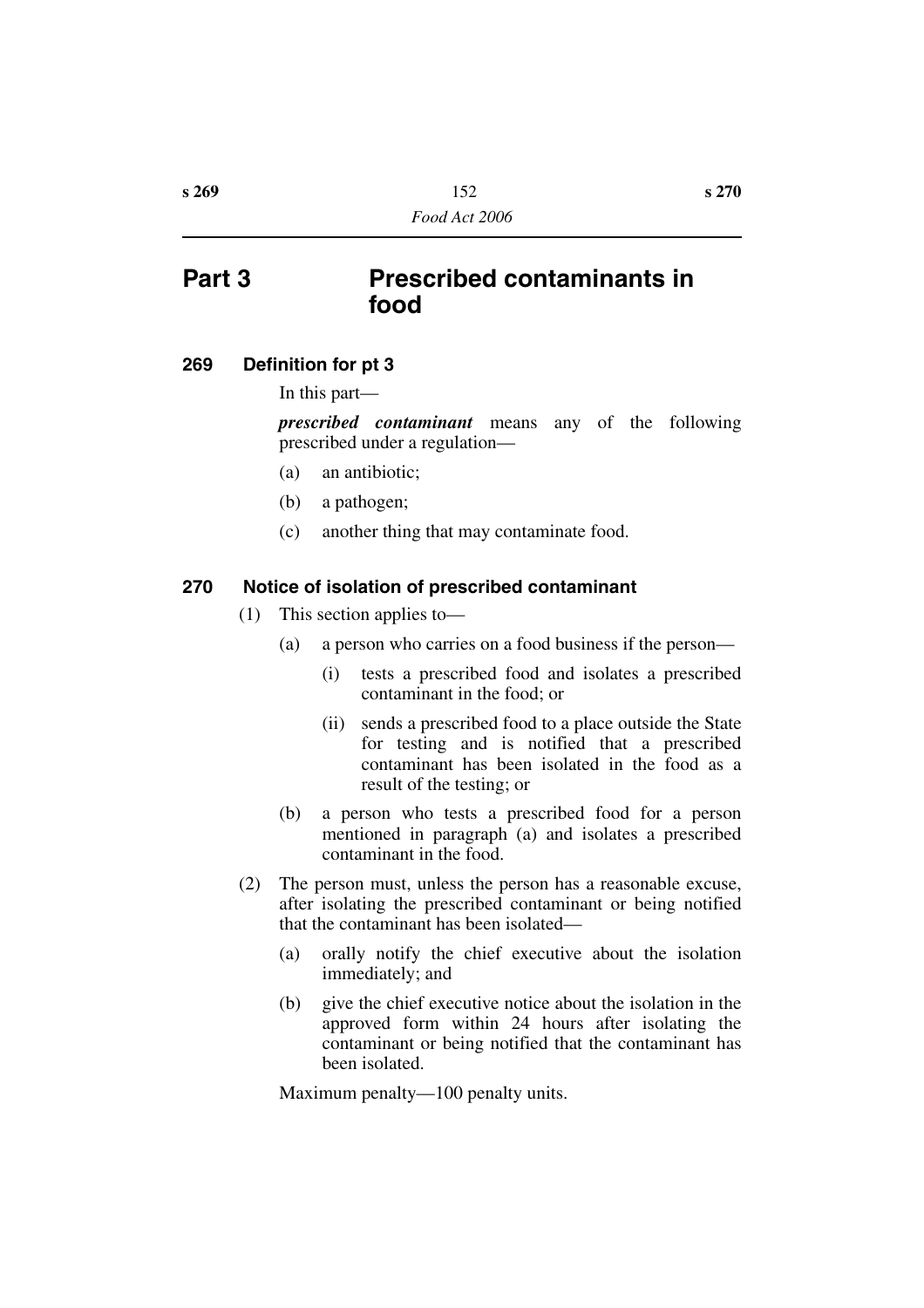- (3) It is not a reasonable excuse for the person not to comply with a requirement under subsection (2) that complying with the requirement might tend to incriminate the person.
- (4) However, subject to subsection (5), the following is not admissible in evidence against an individual in any civil or criminal proceeding—
	- (a) information given to the chief executive about the isolation of the prescribed contaminant (*primary evidence*);
	- (b) any information, or document or other thing, obtained as a direct or indirect result of primary evidence (*derived evidence*).
- (5) Subsection (4) does not prevent primary evidence or derived evidence being admitted in evidence—
	- (a) in criminal proceedings about the falsity or misleading nature of the primary evidence; or
	- (b) if a person to whom a direction is given under section 271(2) fails, without a reasonable excuse, to comply with the direction—in a proceeding against the person for an offence, under this Act.
- (6) In this section—

*prescribed food* means food prescribed under a regulation for this section.

### **271 Chief executive may give direction**

- (1) This section applies if, in relation to a food business, a person notifies the chief executive under section 270(2) that a prescribed contaminant has been isolated in food (the *contaminated food*).
- (2) The chief executive may give the person who carries on the food business a reasonable direction about identifying the source of, and preventing or minimising the risk to public health or safety caused by, the prescribed contaminant.
- (3) The direction may be given orally or by notice.
- (4) If the direction is given orally, the chief executive must as soon as practicable confirm the direction by notice.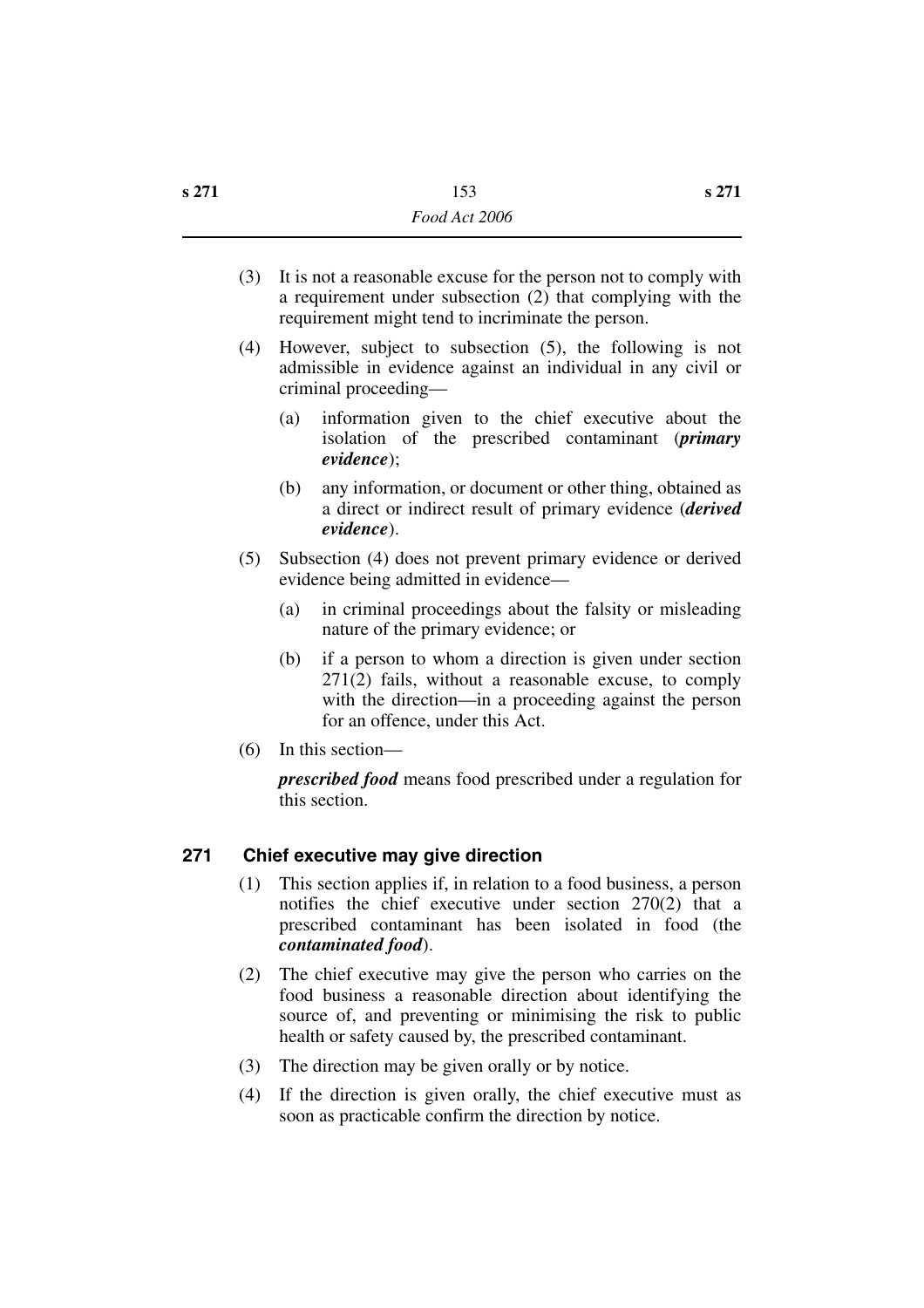- (5) Without limiting subsection (1), a direction may be about—
	- (a) the handling of—
		- (i) the contaminated food; or
		- (ii) food that may have been handled with or near the contaminated food, or at a place or using equipment that may have come into contact with the contaminated food; or
	- (b) the isolation or disposal of food mentioned in paragraph (a); or
	- (c) procedures to be performed to complete identification of the prescribed contaminant.
- (6) A person who is given a direction under subsection (2) must comply with the direction, unless the person has a reasonable excuse.

Maximum penalty—100 penalty units.

# **Part 3A Suspected intentional contamination of food**

### **271A Definitions for pt 3A**

In this part—

*intentional contamination*, of food, means contamination of the food by a person who intends to contaminate the food, including by adding, mixing or putting a deleterious or poisonous substance or thing into the food.

*potentially contaminated food* see section 271C(1)(a).

*responsible person*, for a food business, means—

- (a) if the food business is carried on by a licensee—the licensee; or
- (b) otherwise—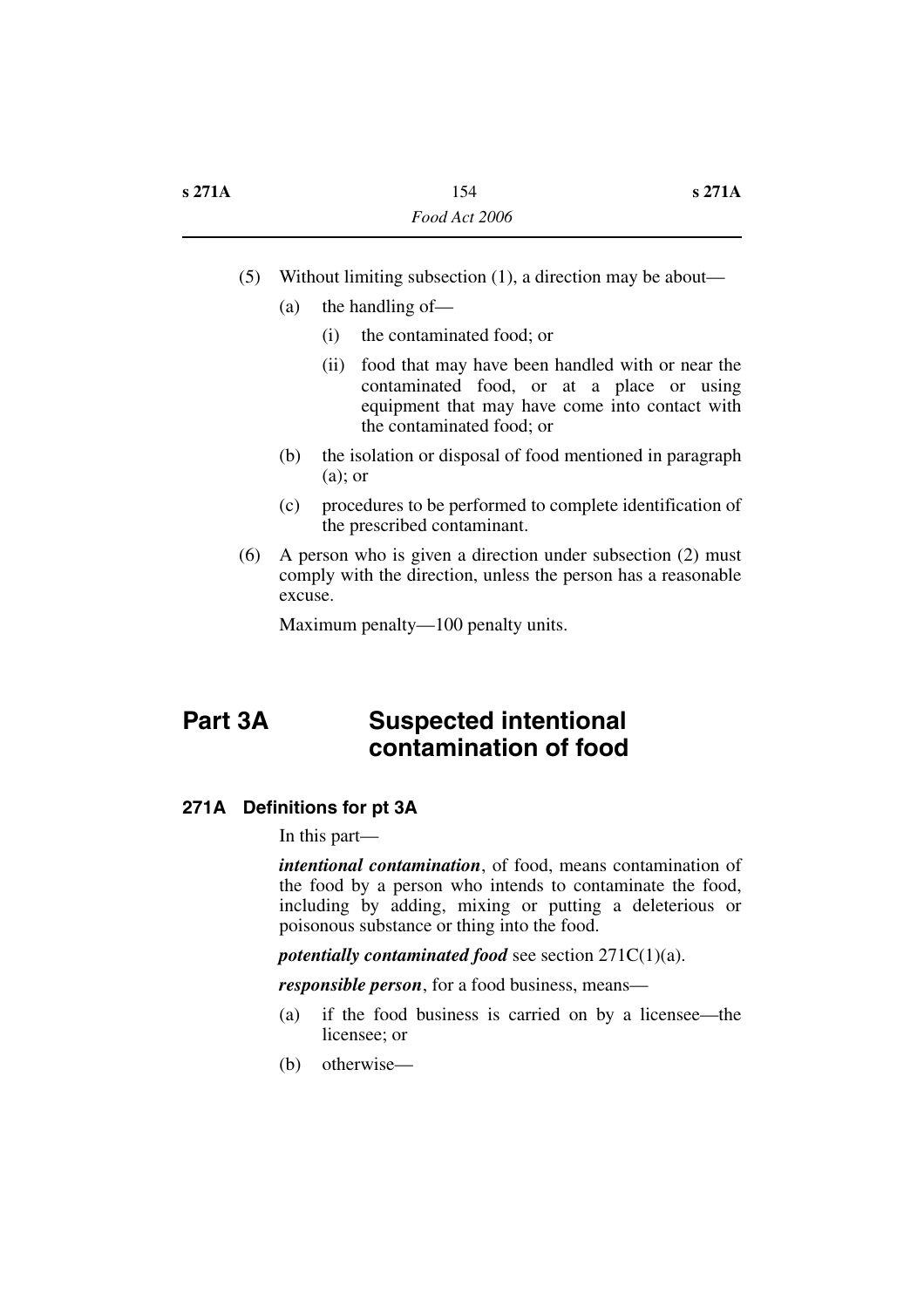- (i) if the food business is carried on by an entity that is not a non-profit organisation—the proprietor of the food business; or
- (ii) if the food business is carried on by a non-profit organisation that is a corporation—the corporation; or
- (iii) if the food business is carried on by a non-profit organisation that is an unincorporated entity—the chairperson, manager or other governing officer of the entity.

### **271B Reporting suspected intentional contamination of food**

- (1) This section applies if the responsible person for a food business reasonably suspects food sold, or intended for sale, in the course of carrying on the food business has been intentionally contaminated.
- (2) The responsible person must, unless the person has a reasonable excuse, orally notify the chief executive of the suspected intentional contamination immediately after first forming the reasonable suspicion.

Maximum penalty—200 penalty units.

- (3) It is not a reasonable excuse for the person not to comply with subsection (2) that complying with the subsection might tend to incriminate the person.
- (4) However, subject to subsection (5), if the person is an individual, the following is not admissible in evidence against the person in any civil or criminal proceeding—
	- (a) information given to the chief executive by the person under subsection (2) about the suspected intentional contamination (*primary evidence*);
	- (b) any information, or document or other thing, obtained as a direct or indirect result of primary evidence (*derived evidence*).
- (5) Subsection (4) does not prevent primary evidence or derived evidence being admitted in evidence against the person—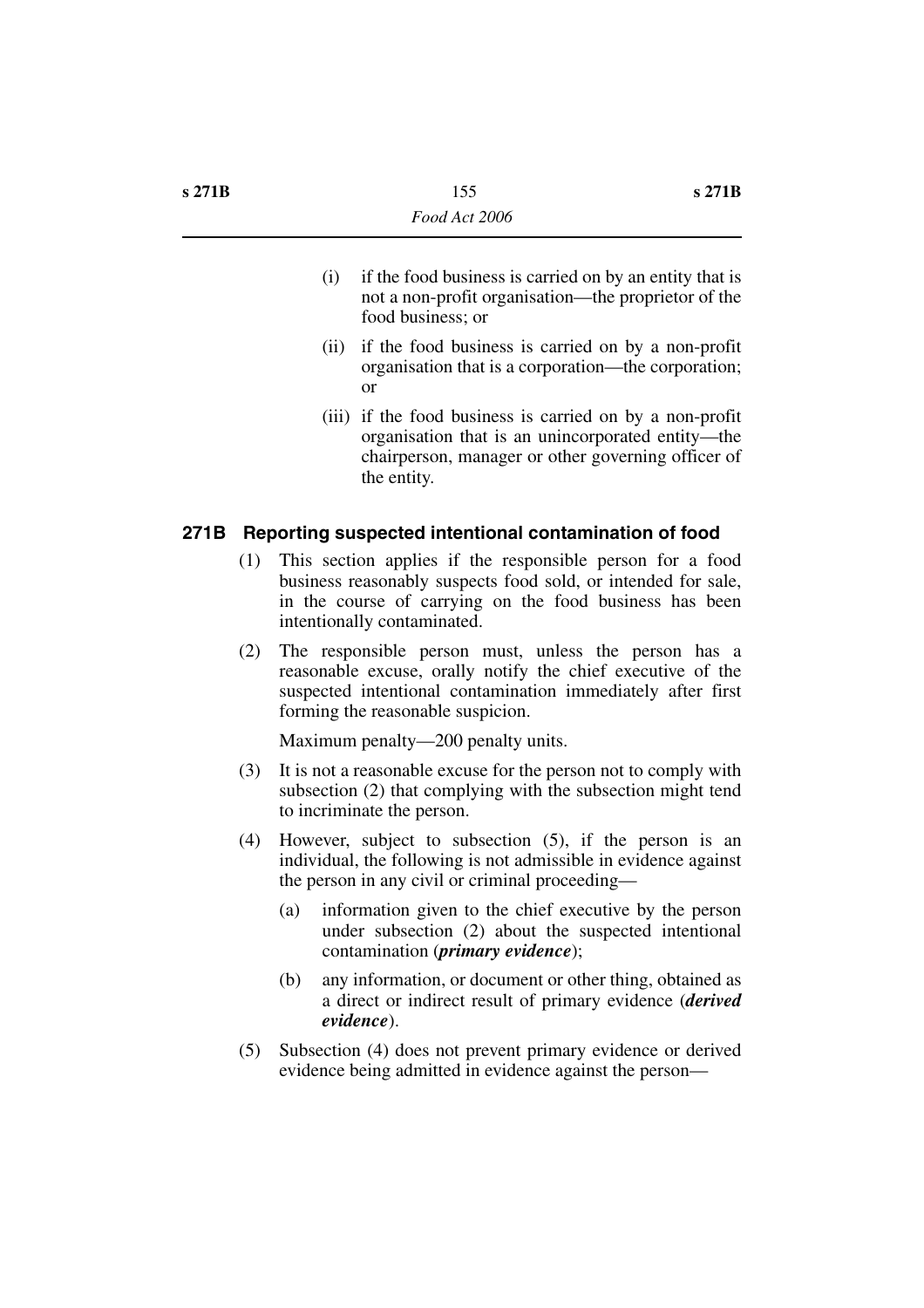- (a) in criminal proceedings about the falsity or misleading nature of the primary evidence; or
- (b) in a proceeding against the person for an offence against section 271C(2) or 271D(6).

### **271C Potentially contaminated food must not be disposed of**

- (1) This section applies if—
	- (a) the responsible person for a food business reasonably suspects food sold, or intended for sale, in the course of carrying on the food business has been intentionally contaminated (the *potentially contaminated food*); and
	- (b) when the responsible person first forms the reasonable suspicion, not all of the potentially contaminated food has been sold or otherwise disposed of.
- (2) The responsible person must, unless the person has a reasonable excuse, ensure all of the potentially contaminated food not already sold or otherwise disposed of when the person first forms the reasonable suspicion is not disposed of.

Maximum penalty—200 penalty units.

(3) The requirement under subsection (2) stops applying if the responsible person is given a direction under section 271D(2) about disposal of the potentially contaminated food.

### **271D Chief executive may give direction**

- (1) This section applies if the responsible person for a food business gives the chief executive notice under section 271B.
- (2) The chief executive may give the responsible person a reasonable direction about identifying the source of the contamination of, and preventing or minimising the risk to public health or safety caused by, the potentially contaminated food.
- (3) Without limiting subsection (2), the direction may be about—
	- (a) the handling of—
		- (i) the potentially contaminated food; or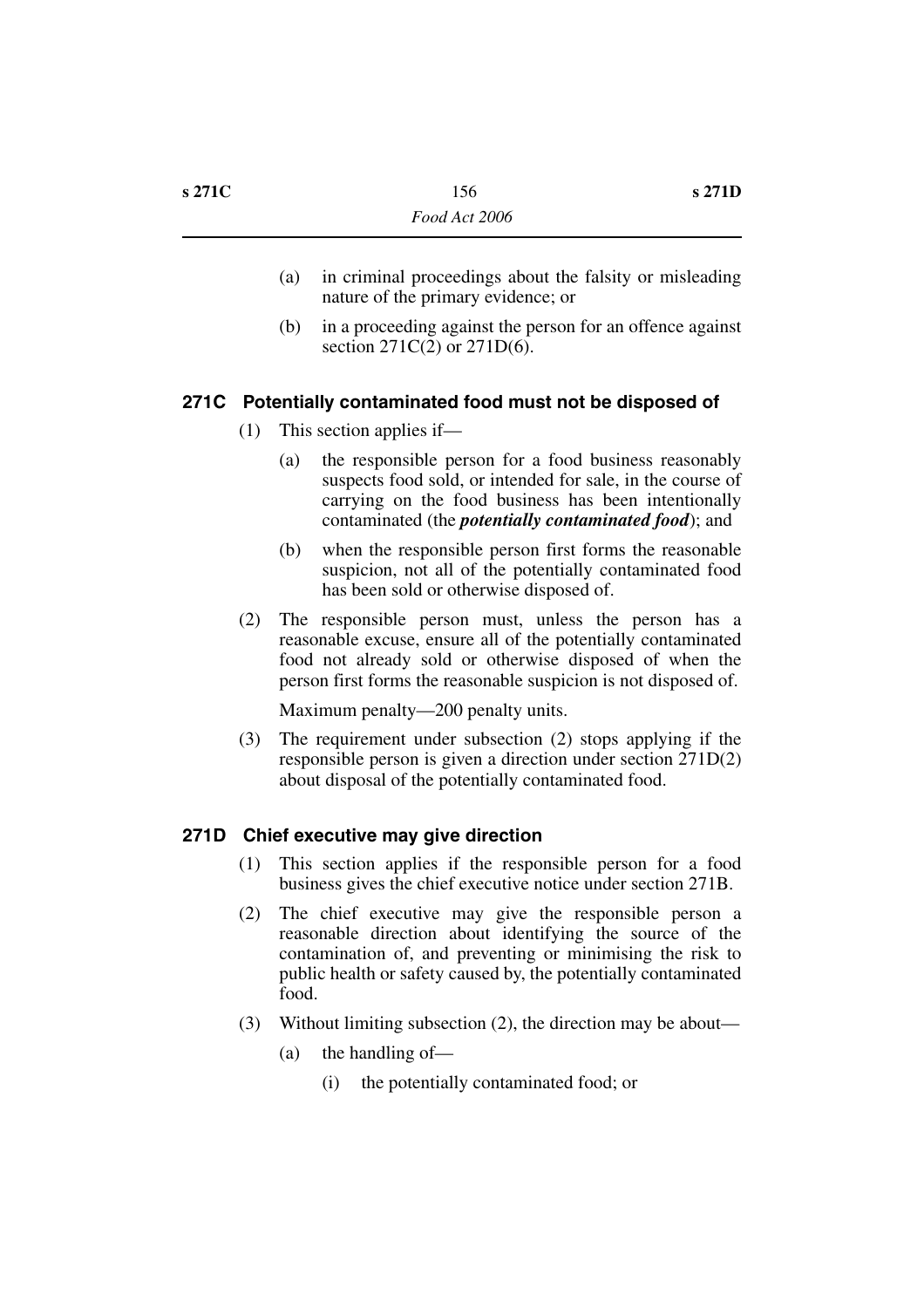- (ii) food that may have been handled with or near the potentially contaminated food, or at a place or using equipment that may have come into contact with the potentially contaminated food; or
- (b) the isolation or disposal of food mentioned in paragraph (a); or
- (c) procedures to be performed in relation to testing of the potentially contaminated food.
- (4) The direction may be given orally or by notice.
- (5) If the direction is given orally, the chief executive must as soon as practicable confirm the direction by notice.
- (6) A responsible person who is given a direction under subsection (2) must comply with the direction, unless the person has a reasonable excuse.

Maximum penalty—200 penalty units.

# **Part 4 Other matters**

### **272 Confidentiality of information**

- (1) This section applies to a person who is, or was—
	- (a) the chief executive; or
	- (b) a chief executive officer; or
	- (c) an auditor; or
	- (d) an authorised person; or
	- (e) another person involved in administering this Act or the repealed Act, including, for example, an officer or employee of the department or an employee of a local government.
- (2) The person must not disclose confidential information gained by the person in administering or performing a function under this Act or the repealed Act.

Maximum penalty—50 penalty units.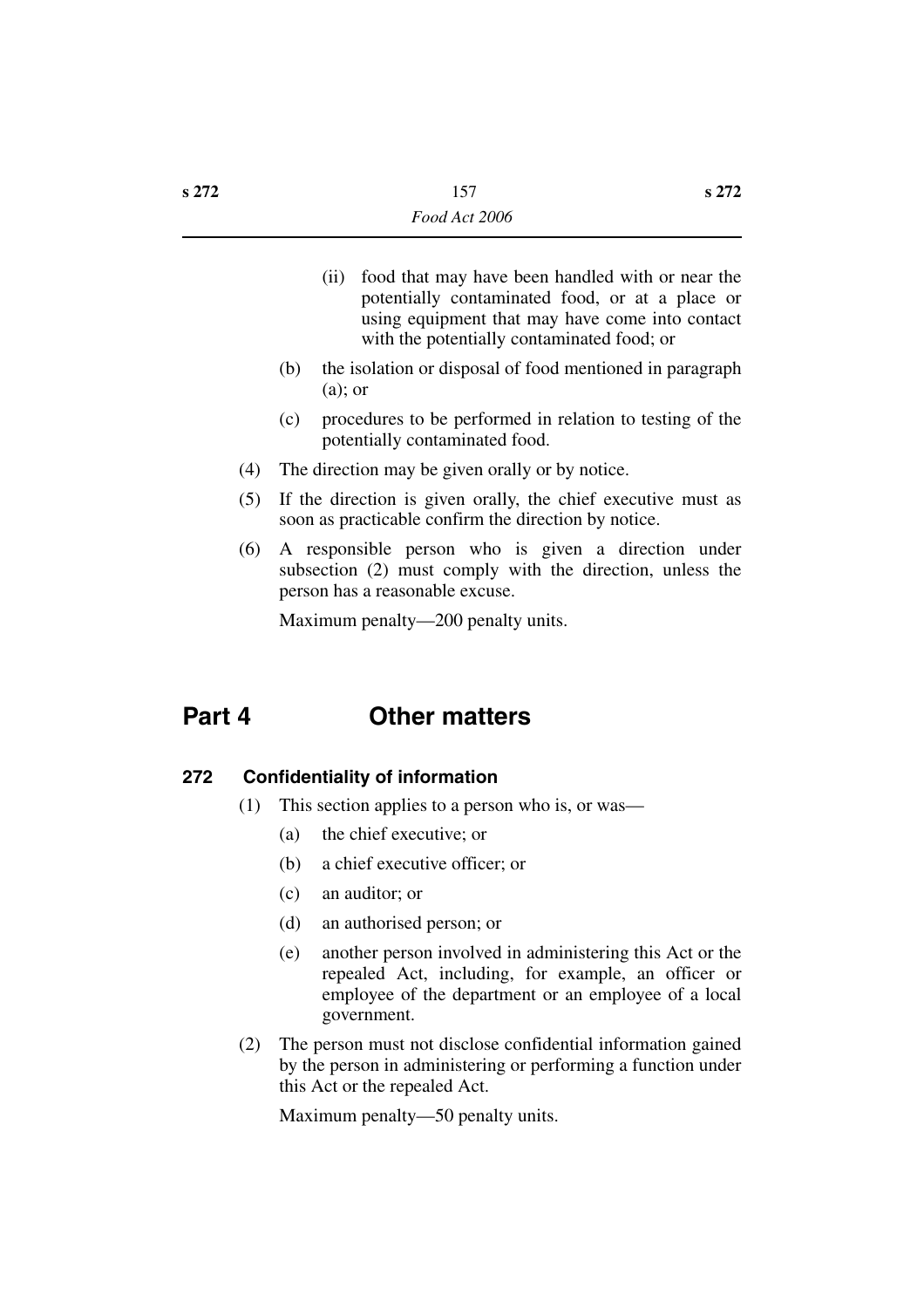- (3) However, the person may disclose confidential information if—
	- (a) the disclosure is for a purpose under this Act; or
	- (b) the disclosure is for the purpose of ensuring public health or safety and the disclosure is to any of the following—
		- (i) the State;
		- (ii) a department;
		- (iii) an entity, established under an Act, that deals with matters relating to public health or safety;
		- (iv) a local government;
		- (v) the Commonwealth or another State, or an entity of the Commonwealth or another State;
		- (vi) an entity of New Zealand responsible for the administration of a corresponding law of New Zealand; or
	- (c) the disclosure is with the consent of the person to whom the information relates; or
	- (d) the disclosure is otherwise required or permitted by law.
- (4) In this section—

*confidential information* means information, other than information that is publicly available—

- (a) about a person's personal affairs or reputation; or
- (b) that would be likely to damage the commercial activities of a person to whom the information relates.

### **273 Service of documents**

- (1) If a document is required or permitted under this Act to be given to a person, the document may be given to the person by facsimile transmission directed and sent to—
	- (a) the last transmission number given to the giver of the document by the person as the facsimile transmission number for service of documents on the person; or
	- (b) the facsimile transmission number operated—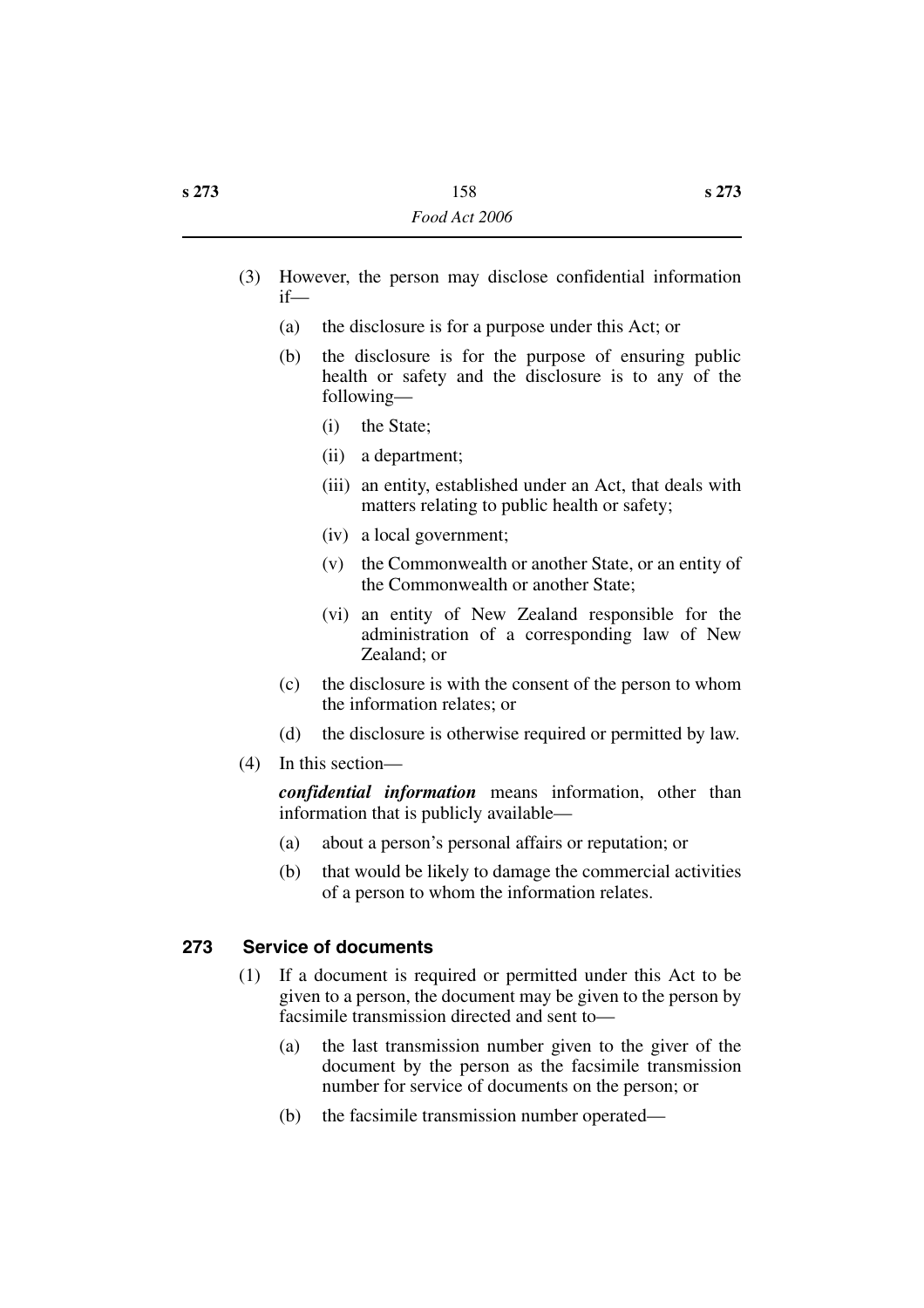- (i) at the address of the person last known to the giver of the document; or
- (ii) if the person is a corporation, at the corporation's registered office under the Corporations Act; or
- (iii) if the person is an incorporated association, at the association's registered office under the *Associations Incorporation Act 1981*.
- (2) A document given under subsection (1) is taken to have been given on the day the document is transmitted.

### **274 Protecting officials from liability**

- (1) An official is not civilly liable for an act done, or omission made, honestly and without negligence under this Act.
- (2) If subsection (1) prevents a civil liability attaching to an official, the liability attaches instead to—
	- (a) if the official is the chief executive officer of a local government, an auditor who is an employee of a local government, an authorised person appointed by the chief executive officer of a local government or a person acting under the direction of that authorised person—the local government; or
	- (b) if paragraph (a) does not apply—the State.
- (3) In this section—

### *official* means—

- (a) the chief executive; or
- (b) a chief executive officer; or
- (c) an authorised person; or
- (d) a State analyst; or
- (e) an auditor who is—
	- (i) an officer or employee of the department; or
	- (ii) a health service employee; or
	- (iii) an employee of a local government; or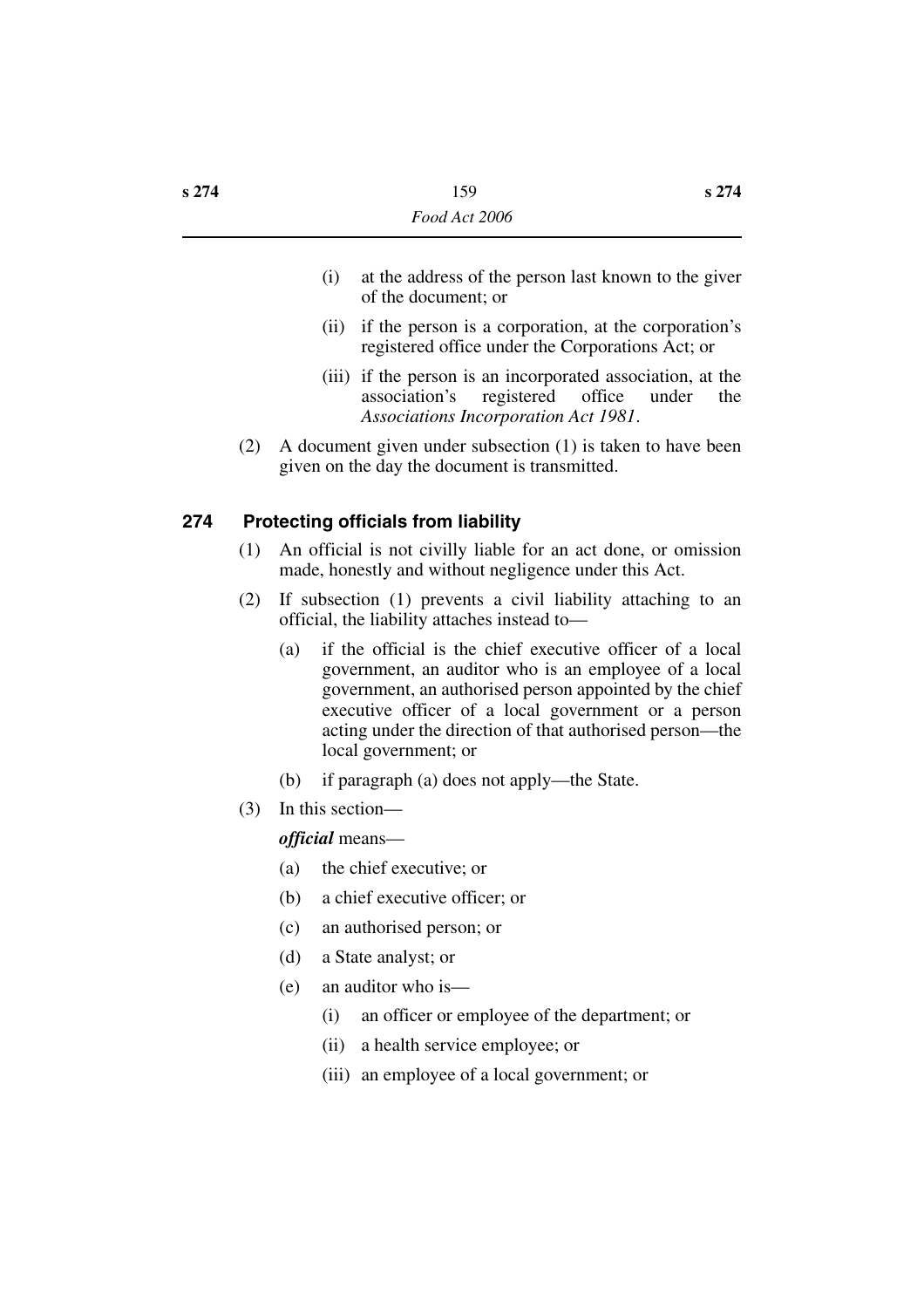(f) a person acting under the direction of an authorised person.

### **275 Particular premises taken to be within local government area**

- (1) For this Act, premises that are on the foreshore, or a river, harbour or other waters, and not within a local government area are taken to be within the area of the local government whose area is nearest to the premises.
- (2) Subsection (1) does not apply to premises of the Australian Defence Force or another country.

### **276 Delegation by chief executive**

- (1) The chief executive may delegate the chief executive's powers under this Act, other than a power under chapter 7, part 4,36 to an appropriately qualified person who is—
	- (a) a public service officer or employee of the department; or
	- (b) a health service employee*.*
- (2) In this section—

*appropriately qualified* includes having the qualifications, experience or standing appropriate to exercise the power.

*Example of standing*—

If a person is a public service employee of the department, the person's classification level in the department.

### **277 Approval of forms**

- (1) The chief executive may approve forms for use under this Act.
- (2) The chief executive officer of a local government may approve forms for use by the local government under this Act.

<sup>36</sup> Chapter 7 (Monitoring and enforcement), part 4 (Emergency powers of chief executive)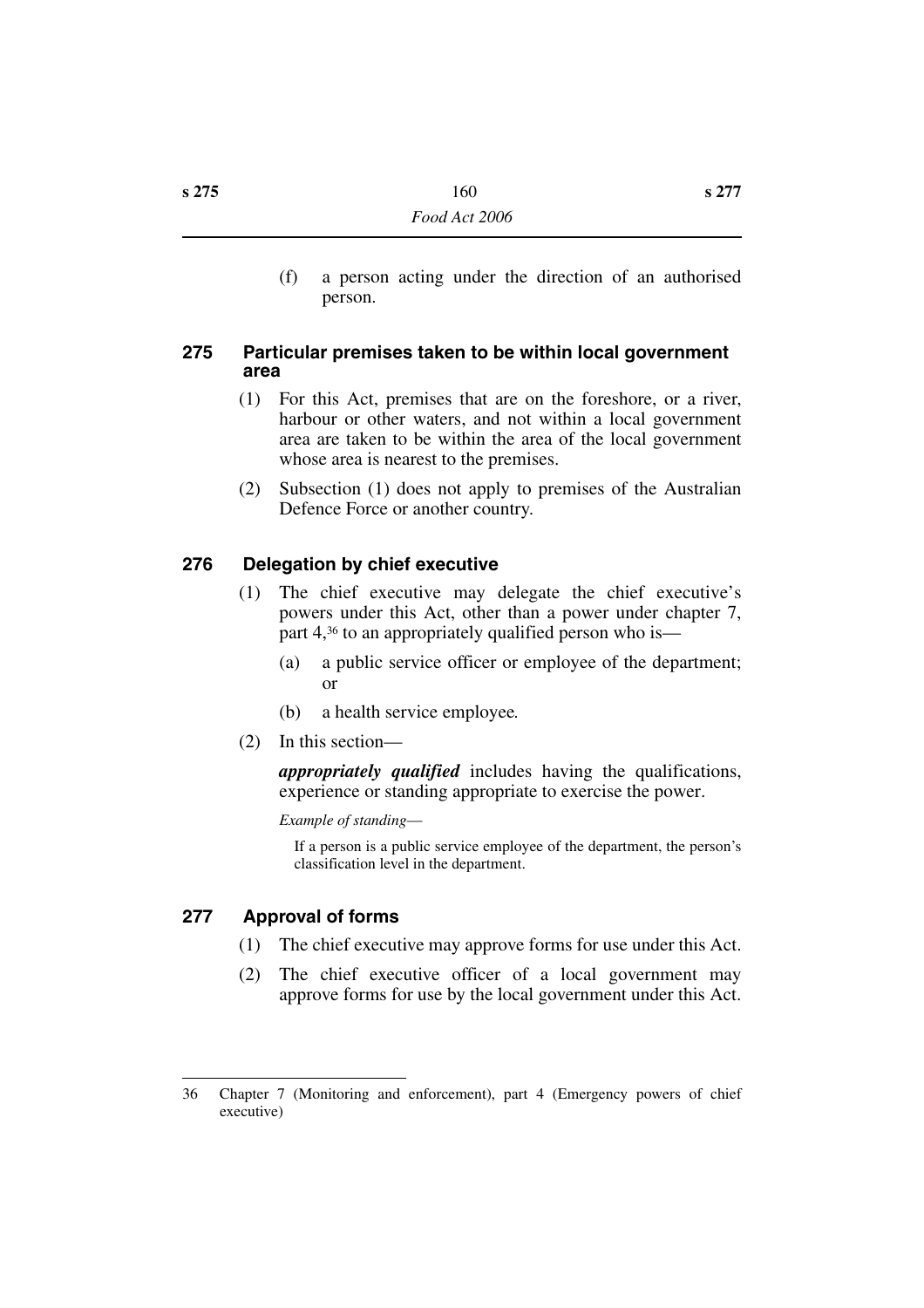### **278 Regulation-making power**

- (1) The Governor in Council may make regulations under this Act.
- (2) A regulation may—
	- (a) prescribe that the food standards code applies with the changes stated in the regulation; and
	- (b) be about matters relating to audits of accredited food safety programs; and
	- (c) prescribe that a food safety program prepared and maintained under the *Food Production (Safety) Act 2000* for a type of food business is taken to be an accredited food safety program under this Act for the same or a similar type of food business; and
	- (d) prescribe fees payable under this Act and the matters for which the fees are payable; and
	- (e) impose a penalty of no more than 50 penalty units for contravention of a regulation.
- (3) A regulation under subsection (2)(a) may state that, for the purpose of applying the food standards code for this Act, a provision or part of a provision of the code does not apply or applies with the changes stated in the regulation.
- (4) Also, a regulation under subsection  $(2)(a)$ 
	- (a) expires 1 year after it is made; and
	- (b) is of no effect to the extent it conflicts with—
		- (i) section  $14(2)(b)$ ;<sup>37</sup> or
		- (ii) the changes to the food standards code stated in schedule 2.
- (5) If a regulation under subsection (2)(a) prescribes a change in relation to the application of the food standards code for this Act, the Minister may not recommend to the Governor in Council the making of another regulation about the same matter.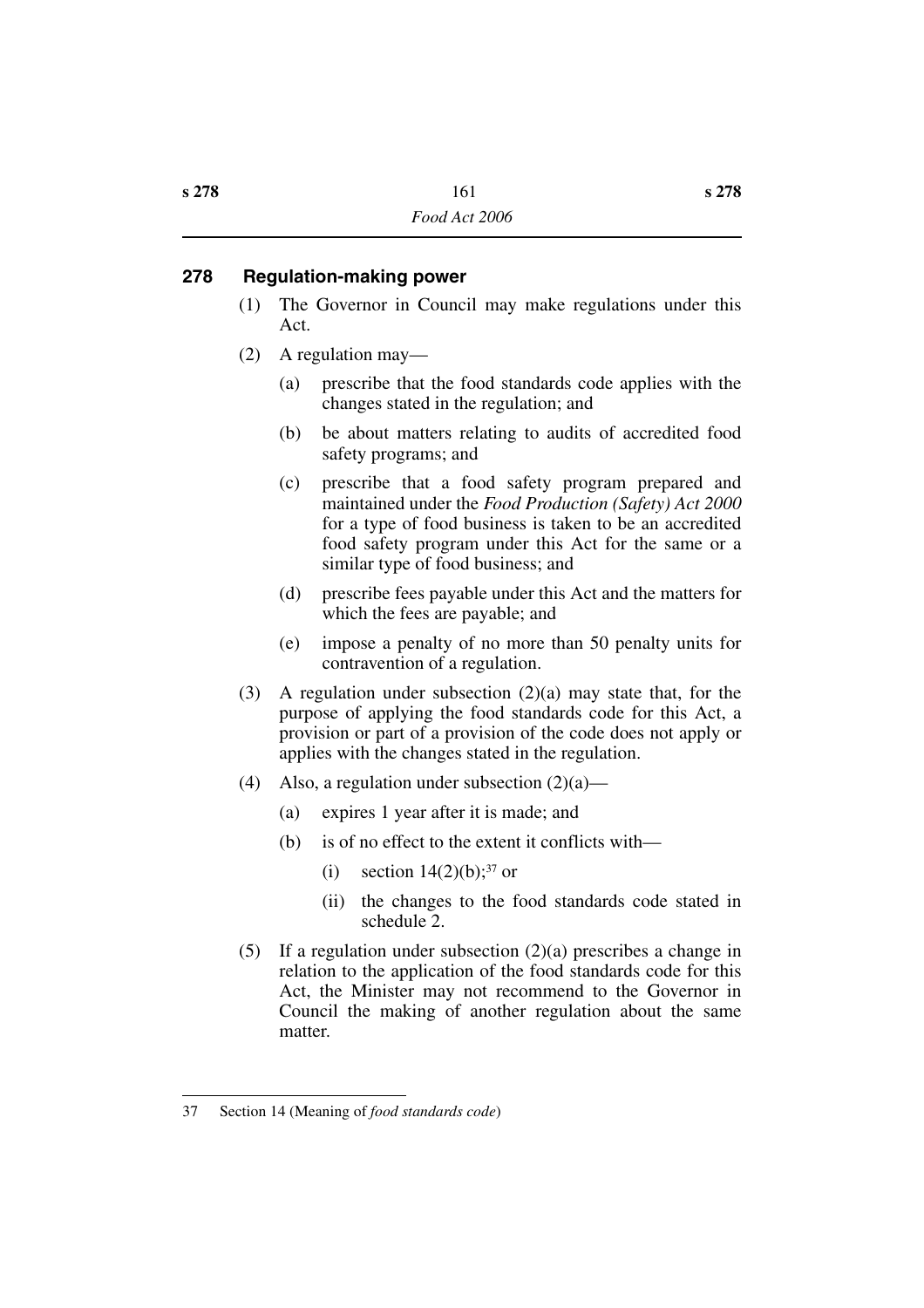# **Chapter 12 Repeal and transitional provisions**

# **Part 1 Repeal provision**

### **279 Repeal of Food Act 1981**

The Food Act 1981 No. 44 is repealed.

# **Part 2 Transitional provisions**

## **Division 1 Preliminary**

### **280 Definitions for pt 2**

In this part—

*commencement* means the day on which the provision in which the term is used commences.

*former regulation* means the *Food Hygiene Regulation 1989*.

## **Division 2 Transitional references**

### **281 References to repealed Act**

A reference in an Act or other document to the repealed Act may, if the context permits, be taken as a reference to this Act.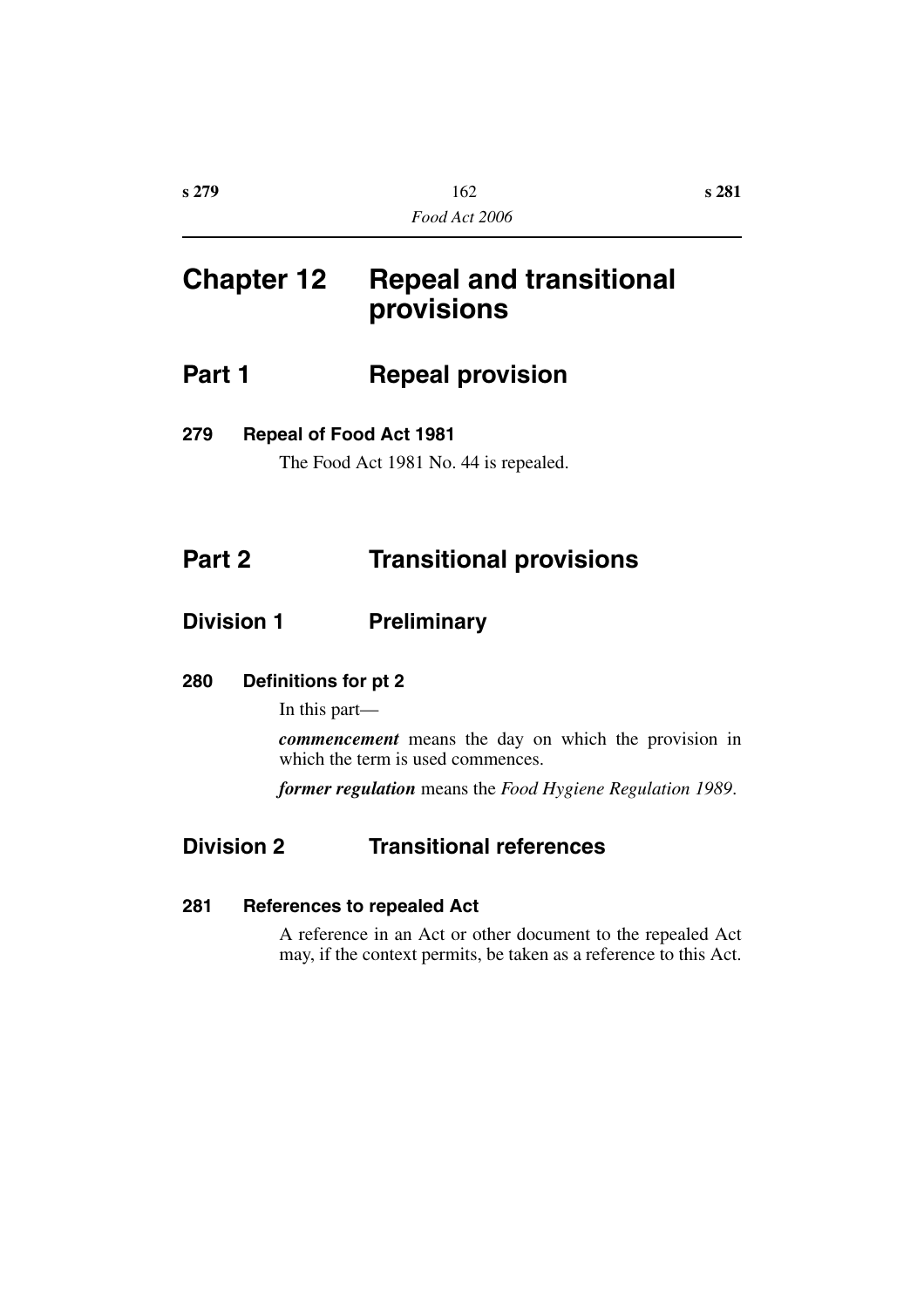### **Division 3 Other transitional provisions**

#### **282 Continuation of order under repealed Act, s 8**

- (1) This section applies to an order made under section 8 of the repealed Act and directed to a local government if, immediately before the commencement, the local government has not complied with the order.
- (2) The local government must comply, or continue to comply, with the order as if the Act had not been repealed.

#### **283 Continuation of order under repealed Act, pt 3**

- (1) Subsection (2) applies to an order made by the chief executive under part 3 of the repealed Act if—
	- (a) the order took effect under section 19B(4) or (5) of the repealed Act before the commencement; and
	- (b) on the commencement, has not ceased to have effect.
- (2) The order—
	- (a) is taken to be an order made by the chief executive under chapter 7, part 4 of this Act; and
	- (b) continues to have effect for the period it would have had effect under section 19B(6) of the repealed Act.
- (3) Subsection (4) applies to an order made by the chief executive under part 3 of the repealed Act before the commencement if—
	- (a) the order was required to be served on a person or persons under section  $19B(1)(a)$  of the repealed Act; and
	- (b) on the commencement, the order is not in effect because it has not been served as mentioned in paragraph (a).
- (4) The order—
	- (a) is taken to be an order made by the chief executive under chapter 7, part 4 of this Act; and
	- (b) may be served under section 219(1)(a) on the person or persons intended to be bound by it.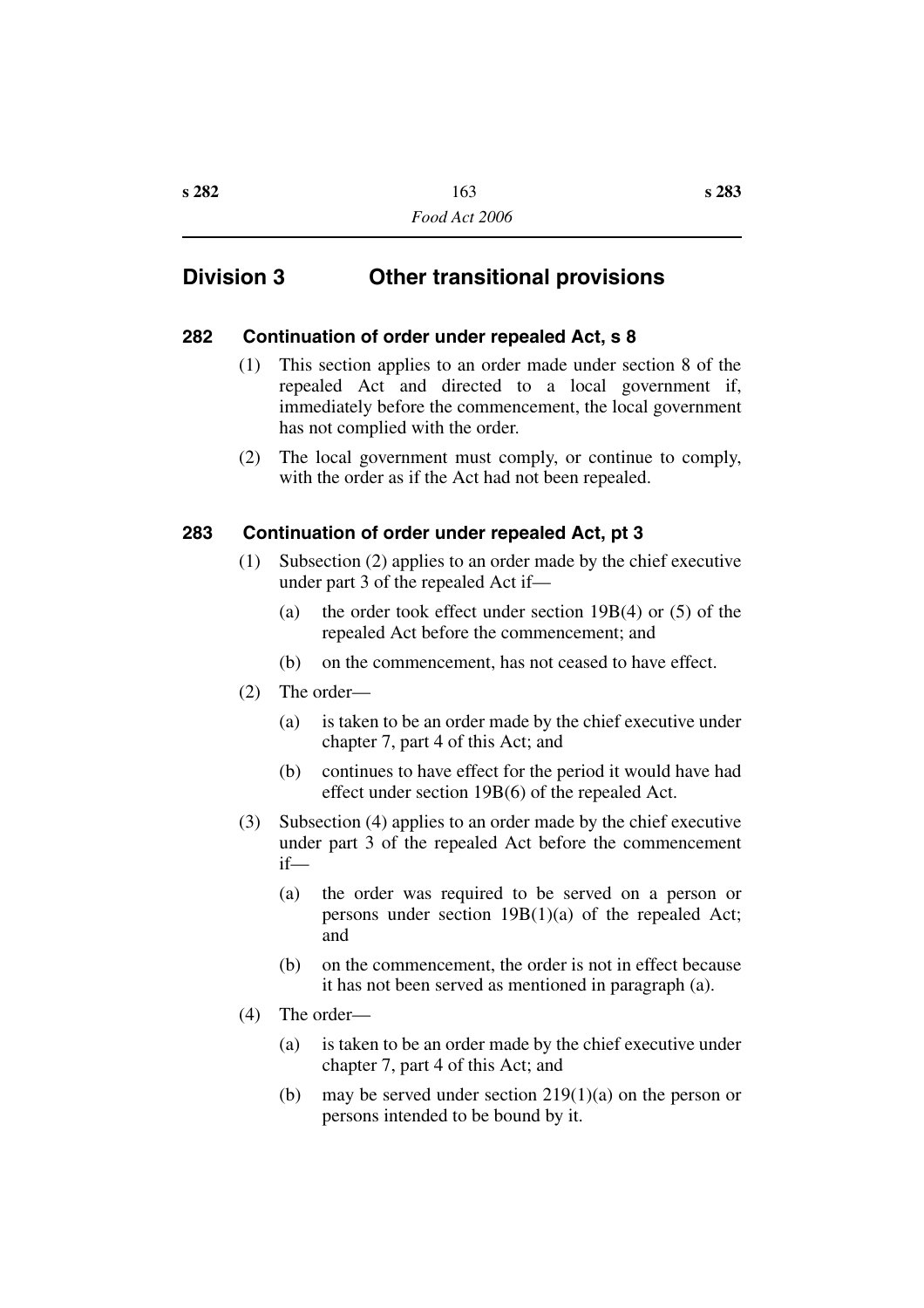- (5) Subsections (6) and (7) apply to an order made by the chief executive under part 3 of the repealed Act before the commencement if—
	- (a) notice of the order was required to be published under section 19B(2) of the repealed Act; and
	- (b) on the commencement, the order is not in effect because notice of the order has not been published as mentioned in paragraph (a).
- (6) The order is taken to be an order made by the chief executive under chapter 7, part 4 of this Act.
- (7) Notice of the order may be published under section 219(2).

### **284 Application for compensation under repealed Act**

- (1) Subsections (2) and (3) apply to an application for compensation made to the chief executive under section 19C of the repealed Act and not decided before the commencement.
- (2) The application is taken to be an application for compensation made under section 220.
- (3) The chief executive may deal with, or continue to deal with, and decide the application under this Act.
- (4) Subsection (5) applies if—
	- (a) immediately before the commencement, a person could have applied to the chief executive for compensation under section 19C of the repealed Act; and
	- (b) the person has not applied before the commencement.
- (5) The person may apply for compensation under section 220 of this Act as if the order in relation to which the person could have applied for compensation under the repealed Act were an order under chapter 7, part 4 of this Act.

### **285 Continuation of orders under repealed Act, s 21**

(1) This section applies to an order made under section 21 of the repealed Act before the commencement if, at the commencement—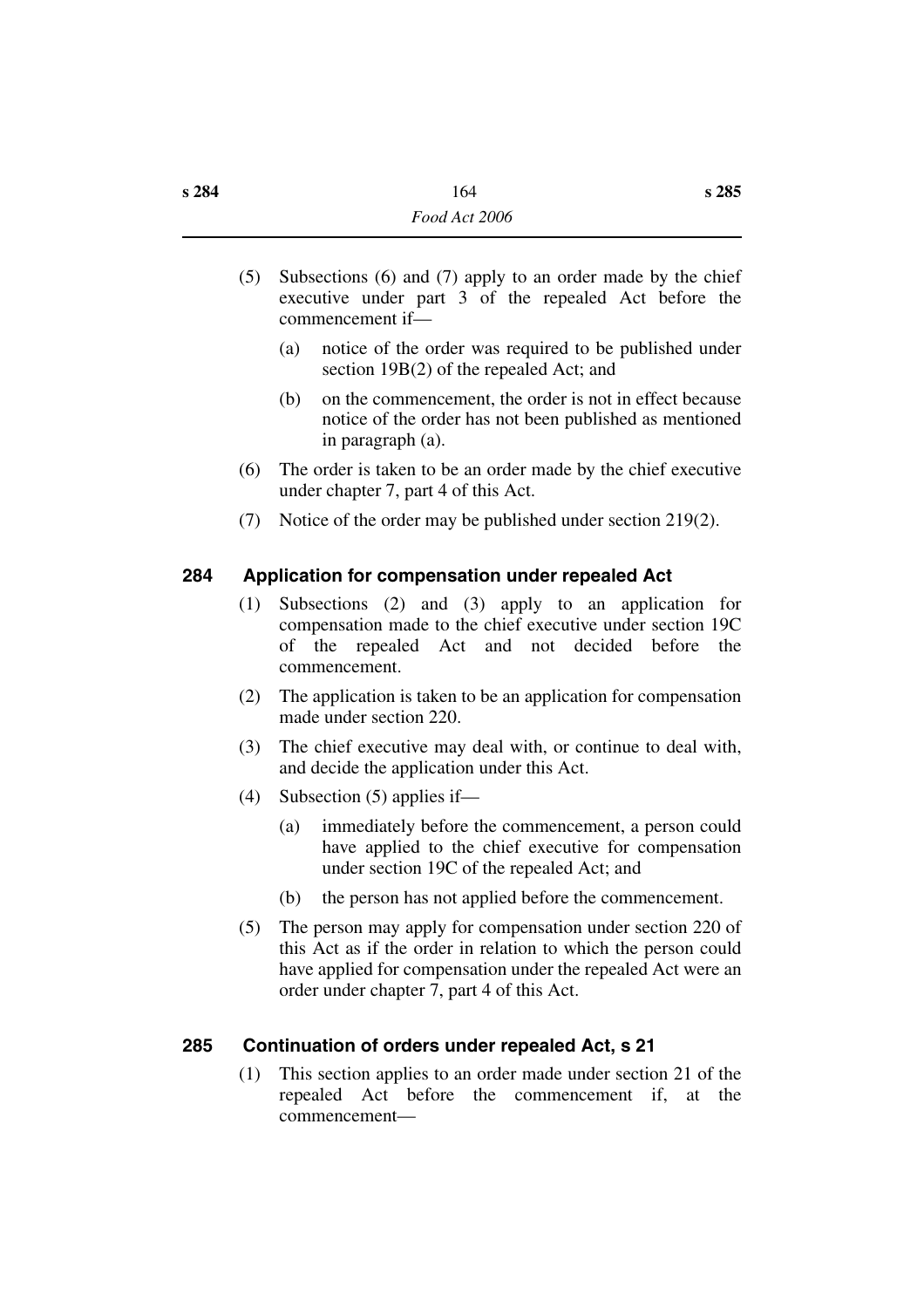- (a) the order has not been complied with; or
- (b) anything remains to be done under section 21 in relation to the order.
- (2) The repealed Act continues to apply to the order or thing, and any person affected by the order or thing, as if this Act had not commenced.

### **286 Appeals**

- (1) Subsection (2) applies if—
	- (a) a person has appealed to a Magistrates Court under the repealed Act before the commencement against a following decision—
		- (i) a decision of the chief executive refusing an application for compensation, or deciding an amount of compensation less than the amount sought by the applicant, under section 19C of the repealed Act;
		- (ii) a decision of an authorised officer under section 21(6) of the repealed Act refusing to give the person a certificate under section 21(2) of the repealed Act; and
	- (b) the appeal has not been decided before the commencement.
- (2) The Magistrates Court may hear, or continue to hear, and decide the appeal under the repealed Act as if this Act had not commenced.
- (3) Subsection (4) applies if—
	- (a) immediately before the commencement a person could have appealed to a Magistrates Court under the repealed Act against a decision mentioned in subsection  $(1)(a)$ ; and
	- (b) the person has not appealed before the commencement.
- (4) The person may appeal, and the Magistrates Court may hear and decide the appeal, under the repealed Act as if this Act had not commenced.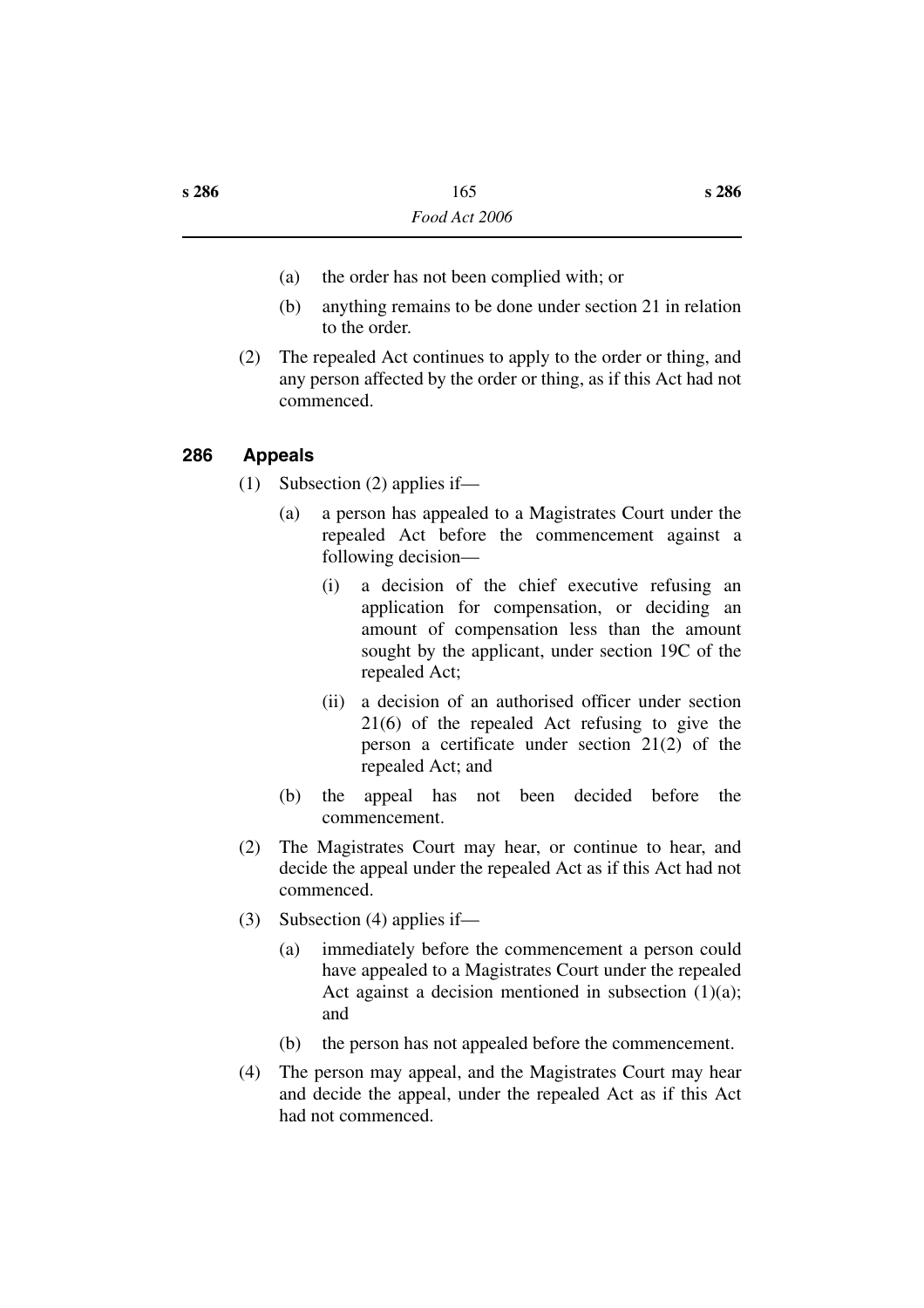(5) For giving effect to its decision under subsection (2) or (4), the Magistrates Court may make the orders it considers necessary having regard to the provisions of this Act.

### **287 Dealing with articles seized under repealed Act**

- (1) Subsection (2) applies if—
	- (a) a person has applied to a Magistrates Court under section 33(1) of the repealed Act for an order directing an authorised officer to release an article seized by the officer; and
	- (b) the application has not been decided before the commencement.
- (2) The Magistrates Court may hear, or continue to hear, and decide the application under the repealed Act as if this Act had not commenced.
- (3) Subsection (4) applies if—
	- (a) immediately before the commencement a person could have applied to a Magistrates Court under section 33(1) of the repealed Act for an order mentioned in subsection  $(1)(a)$ ; and
	- (b) the person has not applied before the commencement.
- (4) The person may apply, and the Magistrates Court may hear and decide the application, under the repealed Act as if this Act had not commenced.
- (5) In deciding the application, the Magistrates Court may make any decision the court could have made in relation to the application before the commencement.
- (6) In dealing with an article in relation to which an application under section 33(1) of the repealed Act was or could have been made before the commencement, section 33(7) to (9) of the repealed Act continues to apply to the article.

### **288 Direction about isolation of prescribed pathogen**

(1) This section applies if, before the commencement, the chief executive—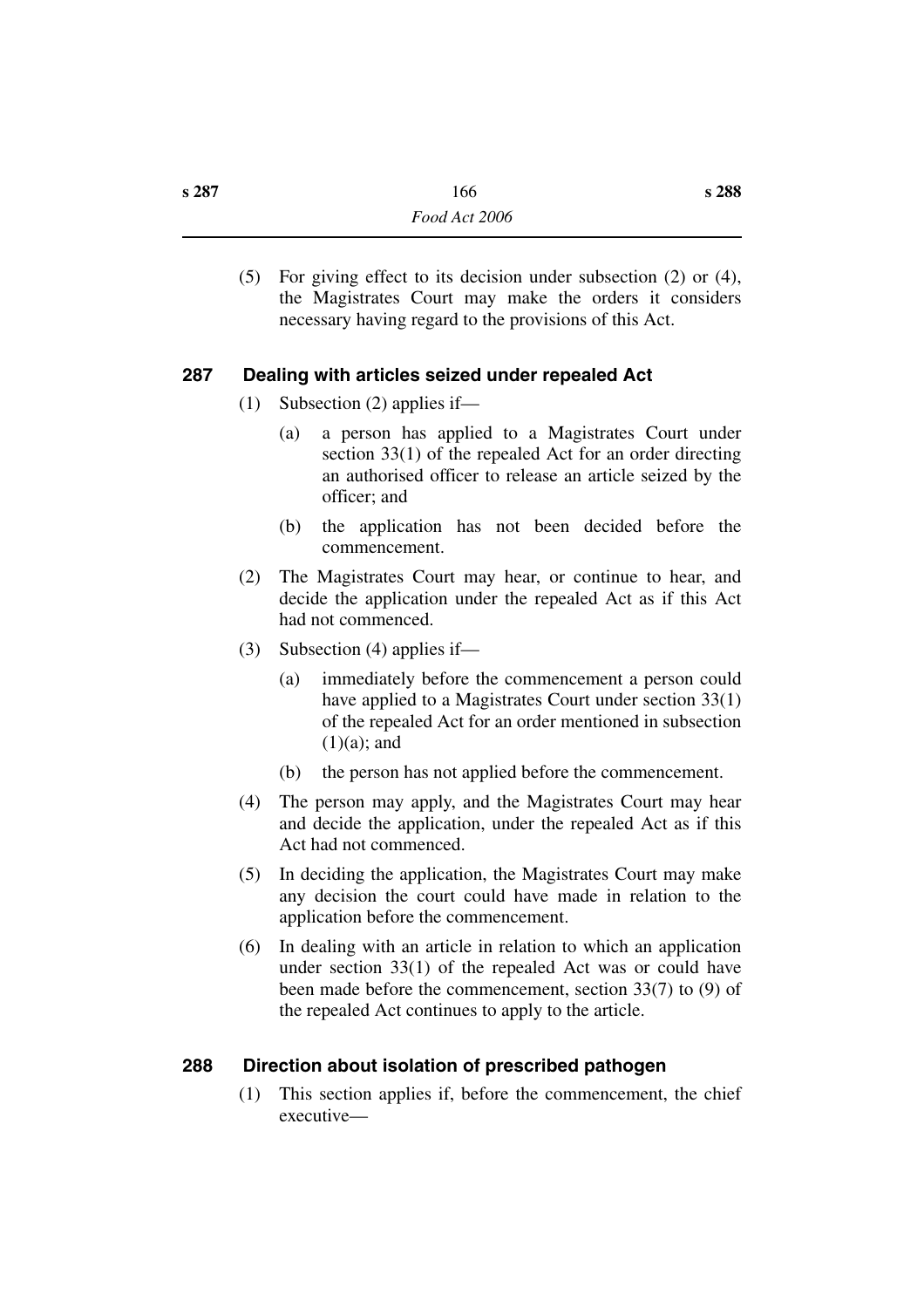- (a) was notified under the *Food Standards Regulation 1994*, section  $15(3)(a)$  or (b), that a prescribed pathogen has been isolated in food; and
- (b) has not given a direction to a person under section 16 of the regulation about the isolation of the pathogen.
- (2) The chief executive may give the person who carries on the food business in relation to which the prescribed pathogen was isolated a direction under section 271 about the pathogen.
- (3) For giving a direction mentioned in subsection (2)—
	- (a) the food in relation to which the prescribed pathogen was isolated is taken to be contaminated food; and
	- (b) the prescribed pathogen is taken to be a prescribed contaminant; and
	- (c) the chief executive is taken to have been notified under section 270(2) that a prescribed contaminant has been isolated in contaminated food.

#### **289 Continuation of particular licences under former regulation**

- (1) This section applies to a licence issued under section 7 of the former regulation if the licence—
	- (a) is for a business that is a licensable food business; and
	- (b) immediately before the commencement, is in force or is suspended under the former regulation.
- (2) The licence is taken to be a licence to carry on the licensable food business under this Act.
- (3) If, immediately before the commencement, the licence is in force, it remains in force unless sooner cancelled or suspended for the period it would have been in force under the former regulation.
- (4) If, immediately before the commencement, the licence is suspended—
	- (a) the period of the suspension under the former regulation continues; and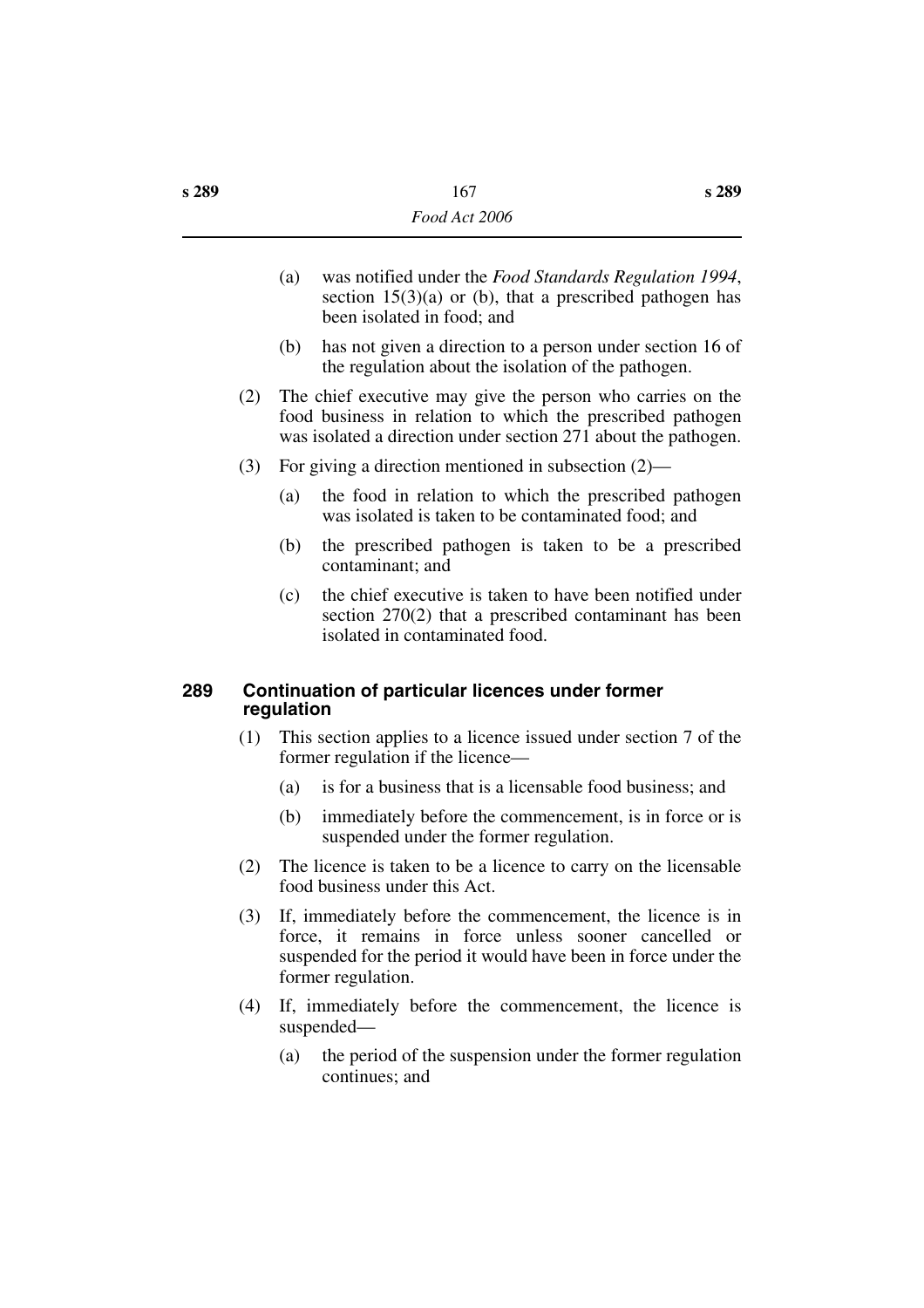- (b) the licence remains in force after the suspension ends, unless sooner cancelled or again suspended, only for the period it would have remained in force under the regulation.
- (5) For this Act—
	- (a) a condition endorsed on or attached to the licence under section  $7(9)(c)(i)$  of the former regulation immediately before the commencement is taken to be a condition stated in the licence; and
	- (b) the premises, other place or vehicle registered under section 9 of the former regulation immediately before the commencement and relating to the licence is taken to be—
		- (i) stated in the licence; and
		- (ii) premises from which the licensee may carry on the licensable food business.

### **290 Lapsing of licences under former regulation**

- (1) This section applies to a licence issued under section 7 of the former regulation, other than a licence to which section 289 applies, if the licence is in force or suspended under the regulation immediately before the commencement.
- (2) The licence lapses on the commencement.

### **291 Application for particular licence under former regulation**

- (1) This section applies to an application for a licence made to a local government under section 7 of the former regulation if—
	- (a) the licence is for a business that is a licensable food business; and
	- (b) the application has not been decided immediately before the commencement.
- (2) Despite sections 52, 53 and 85, the application is taken to be an application for a licence to carry on the licensable food business under this Act.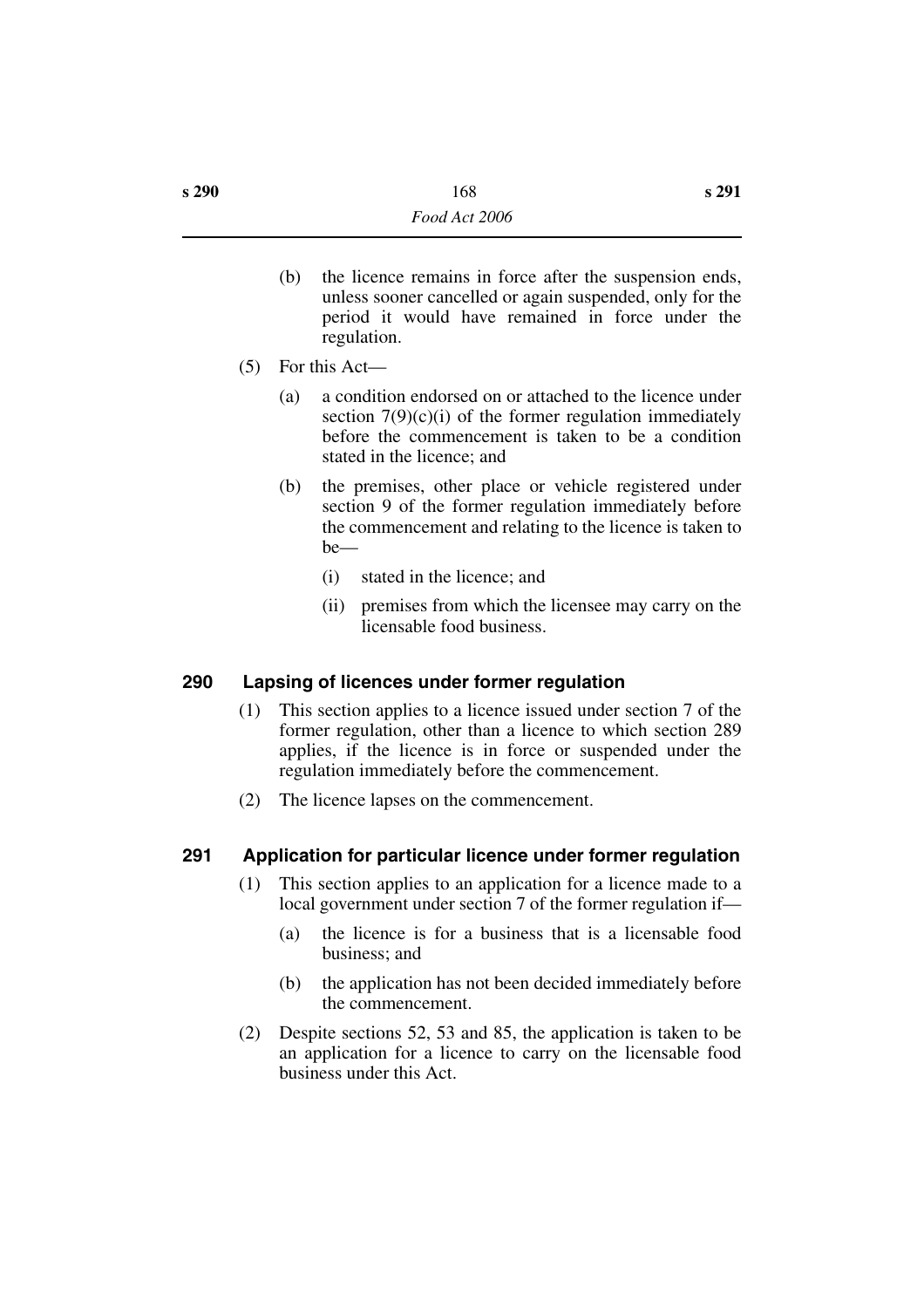(3) For dealing with the application under this Act, the application is taken to have been received by the local government on the commencement.

#### **292 Application for renewal of particular licence under former regulation**

- (1) This section applies to an application for renewal of a licence made to a local government under section 7 of the former regulation if—
	- (a) the licence is for a business that is a licensable food business; and
	- (b) the application has not been decided immediately before the commencement.
- (2) Despite section 85, the application is taken to be an application for renewal of a licence to carry on the licensable food business under this Act.
- (3) For dealing with the application under this Act, the application is taken to have been received by the local government on the commencement.

### **293 Lapsing of other applications relating to licences under former regulation**

- (1) This section applies to each of the following applications made to a local government under section 7 of the former regulation if the application has not been decided before the commencement—
	- (a) an application for a licence, other than an application to which section 291 applies;
	- (b) an application for renewal of a licence, other than an application to which section 292 applies.
- (2) The application lapses and the following fees paid by the applicant to the local government for the application must be refunded in full to the applicant by the local government—
	- (a) the application fee;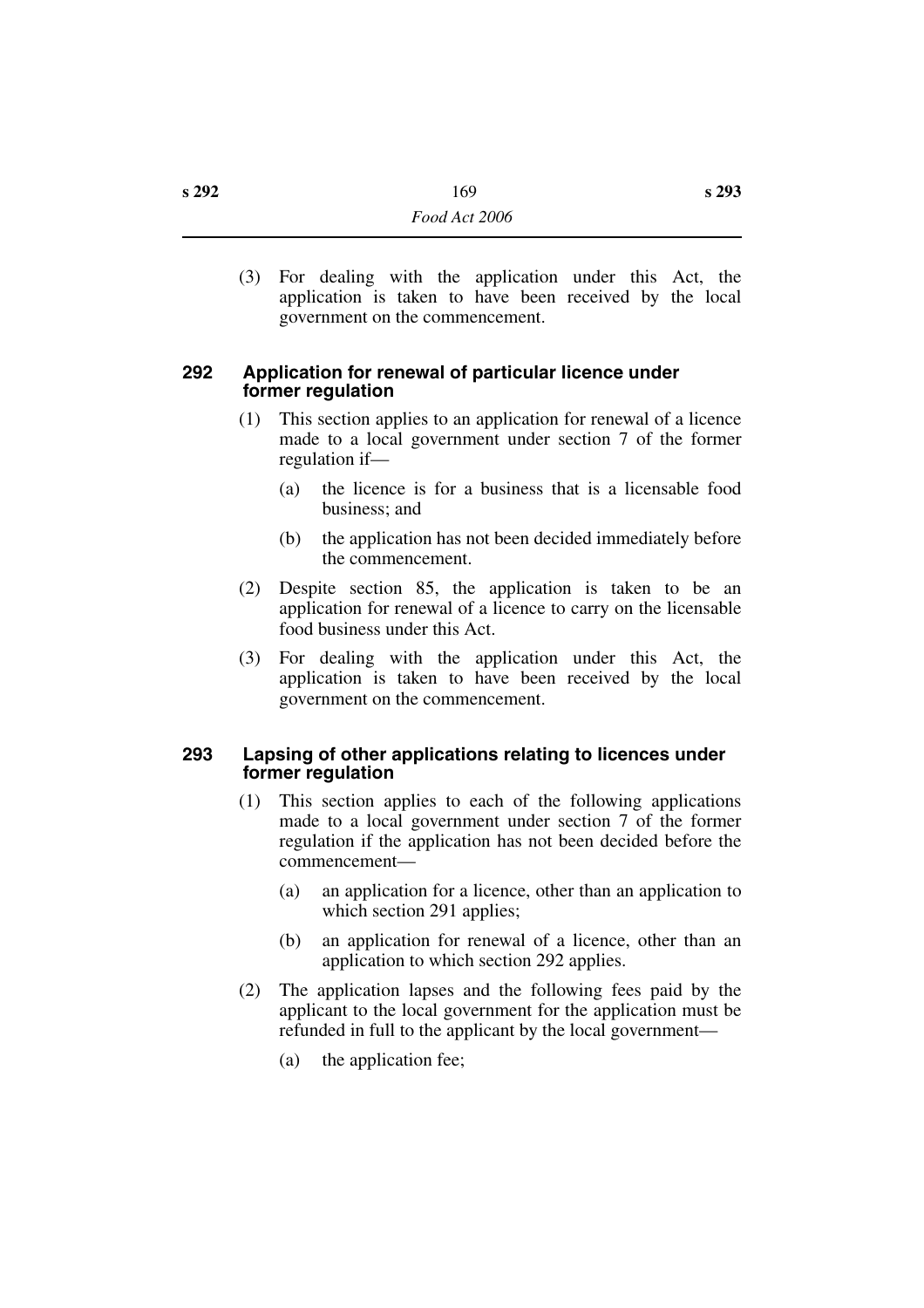- (b) the licence fee;
- (c) the renewal fee.

### **294 Lapsing of registration under former regulation**

- (1) This section applies to a certificate of registration, renewal of registration or provisional registration in force, or suspended, under the former regulation immediately before the commencement.
- (2) The certificate of registration, renewal of registration or provisional registration lapses on the commencement.

### **295 Lapsing of applications relating to registration under former regulation**

- (1) This section applies to each of the following applications made to a local government under section 9 or 10 of the former regulation if the application has not been decided before the commencement—
	- (a) an application for registration of any premises, other place or vehicle;
	- (b) an application for renewal of a registration;
	- (c) an application for transfer of a registration.
- (2) The application lapses and the following fees paid by the applicant to the local government for the application must be refunded in full to the applicant by the local government—
	- (a) the application fee;
	- (b) the registration fee;
	- (c) the renewal fee.

### **296 Offences**

(1) A proceeding for an offence against a provision of the former legislation may be started or continued, and the provisions of the legislation that are necessary or convenient to be used in relation to the proceeding continue to apply as if this Act had not commenced.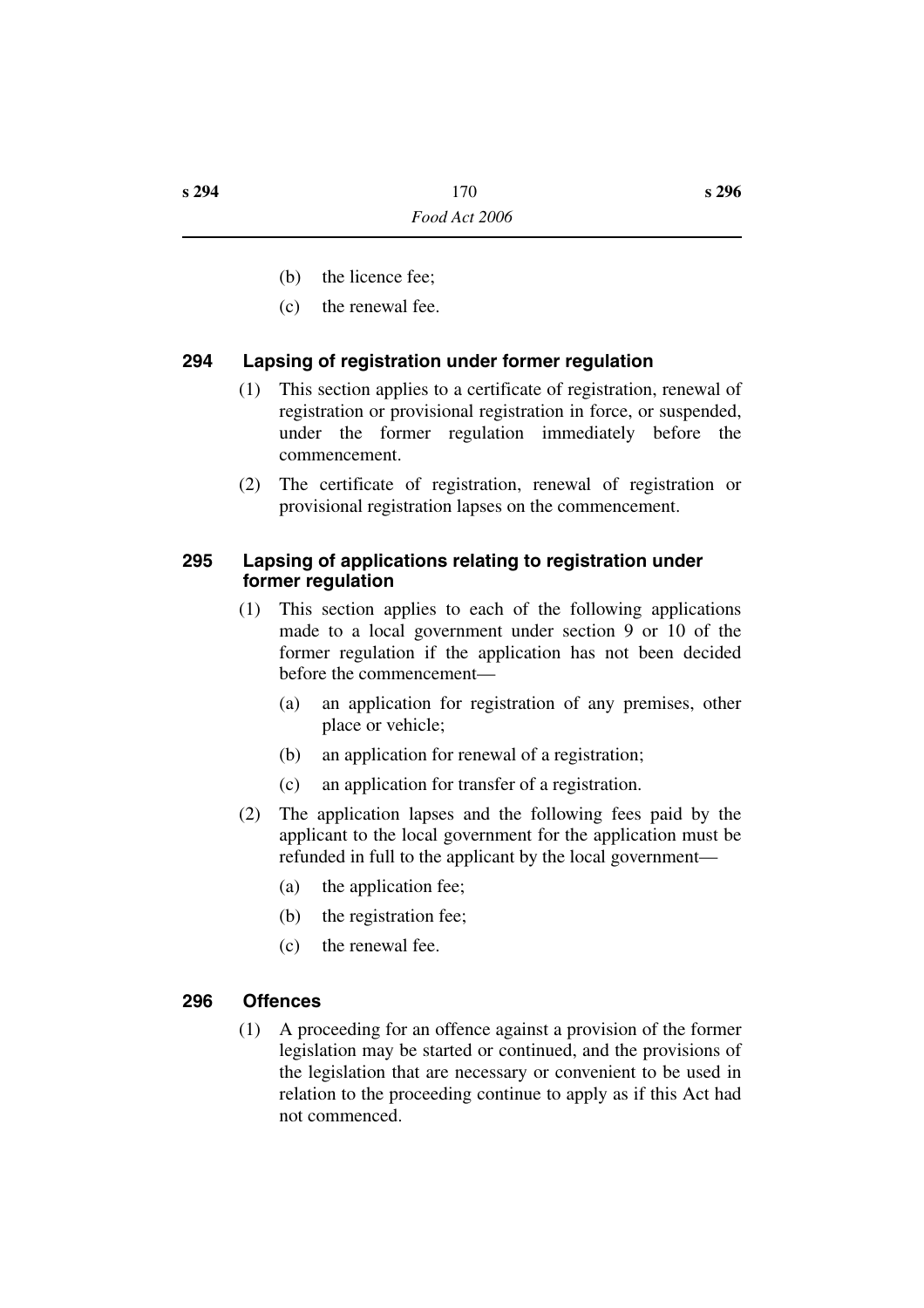- (2) For subsection (1), the *Acts Interpretation Act 1954*, section 2038 applies, but does not limit the subsection.
- (3) In this section—

*former legislation* means the repealed Act, the former regulation or the *Food Standards Regulation 1994*.

<sup>38</sup> *Acts Interpretation Act 1954*, section 20 (Saving of operation of repealed Act etc.)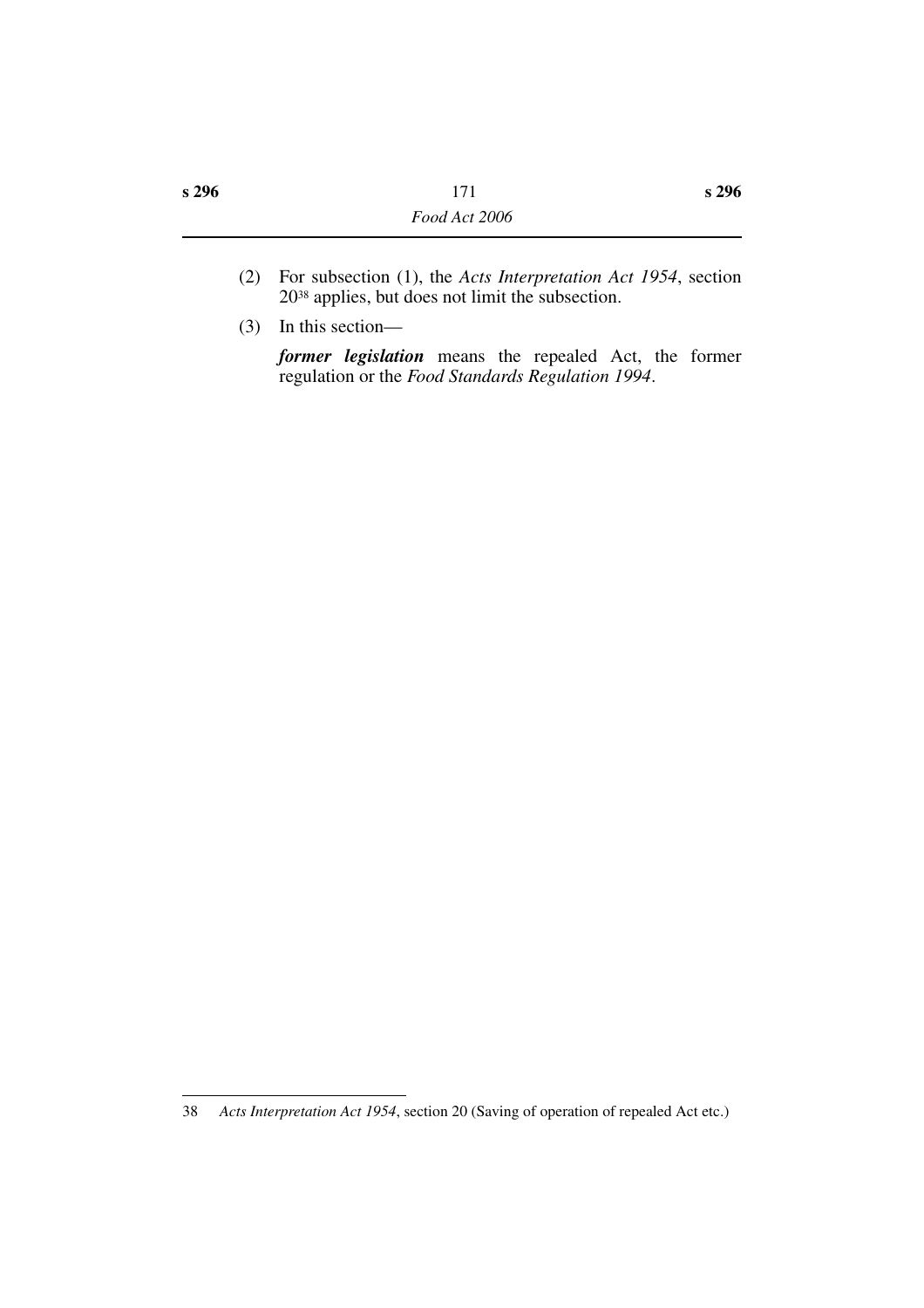# **Schedule 2 Changes to food standards code**

section  $14(2)(a)(i)$ 

- 1 The editorial notes in the code do not apply.
- 2 The definition *appropriate enforcement agency* in clause 1 of standard 3.1.1 is replaced with the following definition—

'*appropriate enforcement agency* means—

- (a) in relation to a food business—the local government in whose area the food premises of the business are situated; or
- (b) in relation to food premises—the local government in whose area the premises are situated.'.
- 3 In the definition *food premises* in clause 1 of standard 3.1.1, the words ', pontoons and any other place declared by the relevant authority to be premises under the Food Act' are replaced with the words 'and pontoons'.
- 4 The following definitions are included in clause 1 of standard  $3.1.1$ —

'*local government* means a local government as defined in section 36 of the *Acts Interpretation Act 1954* of Queensland.

'*relevant authority* means the chief executive of the Queensland department of government in which the Act is administered.'.

5 The definition *primary food production* in clause 1 of standard 3.1.1 is replaced with the following definition—

'*primary food production* means production of primary produce within the meaning of section 11 of the *Food Production (Safety) Act 2000* of Queensland.'.

6 The definition *sell* in clause 1 of standard 3.1.1 is replaced with the following definition—

'*sell* has the same meaning as it has in the Act.'.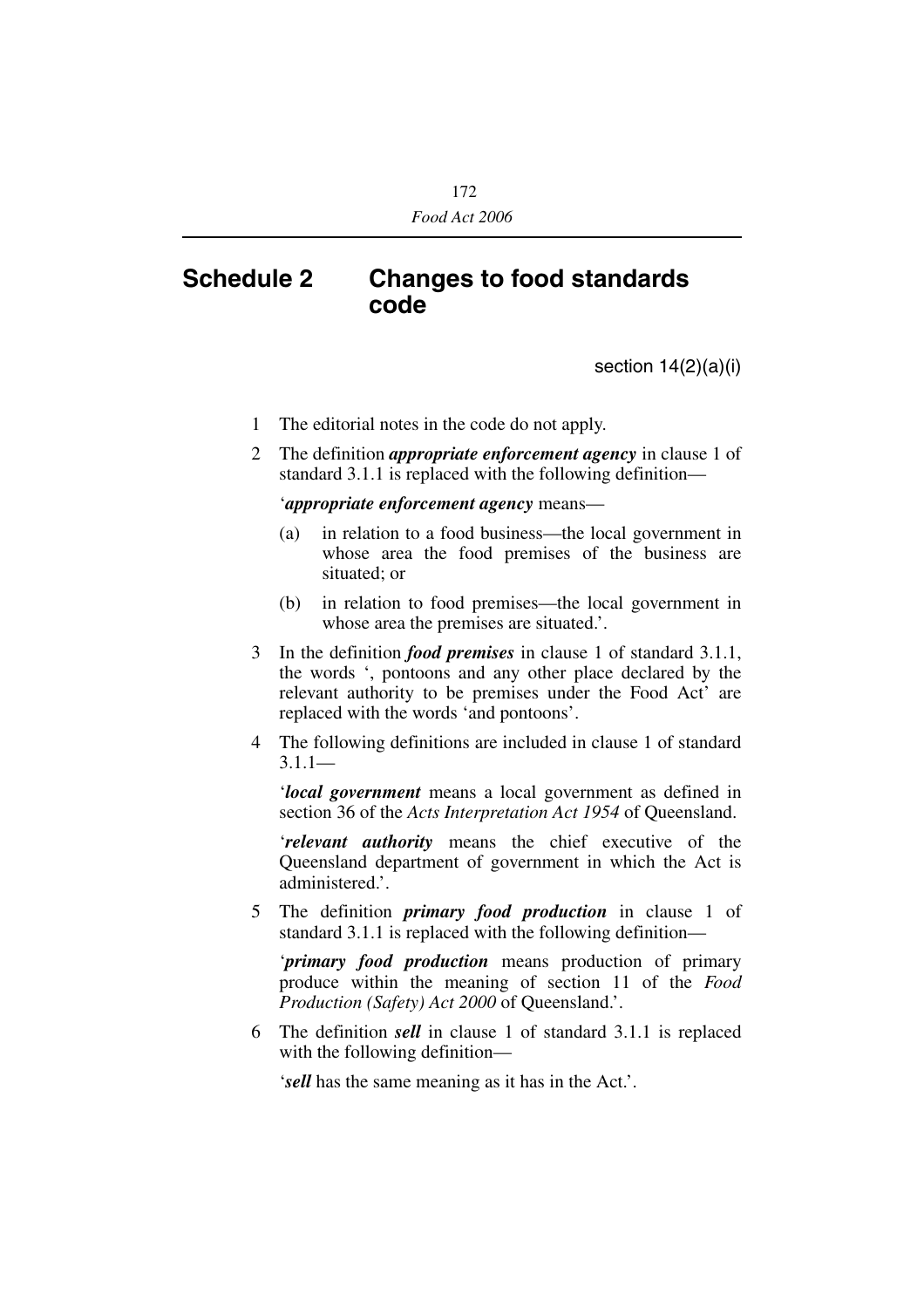7 In clause 2(4)(c) of standard 3.1.1, the words 'another Act' are replaced with the words 'an Act'.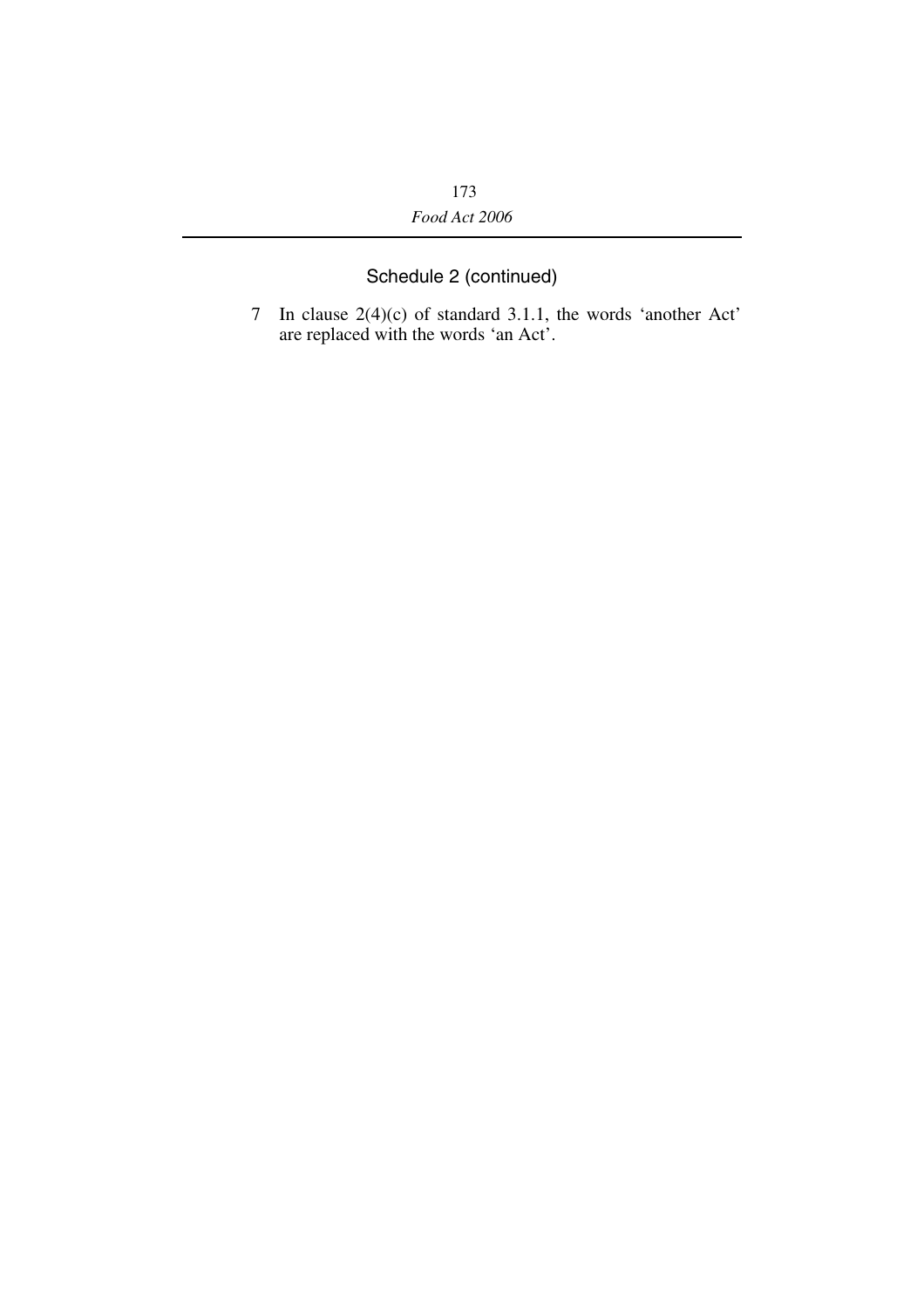# **Schedule 3 Dictionary**

section 10

#### *accepted representations*—

- (a) for chapter 3, part 6—see section 80(2); and
- (b) for chapter 4, part 5—see section 119(2); and
- (c) for chapter 5, part  $5$ —see section  $146(2)$ .

*accreditation*, of a food safety program, means accreditation of the program under this Act.

*accredited*, in relation to a food safety program, means accredited under this Act.

*administering executive* means—

- (a) for a person appointed as an authorised person by the chief executive—the chief executive; or
- (b) for a person appointed as an authorised person by a chief executive officer—the chief executive officer; or
- (c) for a person appointed as an authorised person by 2 or more chief executive officers—the chief executive officers jointly.

*advertisement* means any of the following things used or apparently used to promote, directly or indirectly, the sale of food—

- (a) words, whether written or spoken;
- (b) a pictorial representation or design;
- (c) any other type of representation.

*analysis*, of food or another thing, includes an examination or testing of the food or thing.

*appropriate auditor*, for a food business, means an auditor approved under this Act to conduct audits of food safety programs for that type of food business.

*approval*, in relation to an auditor, means an approval issued under chapter 5.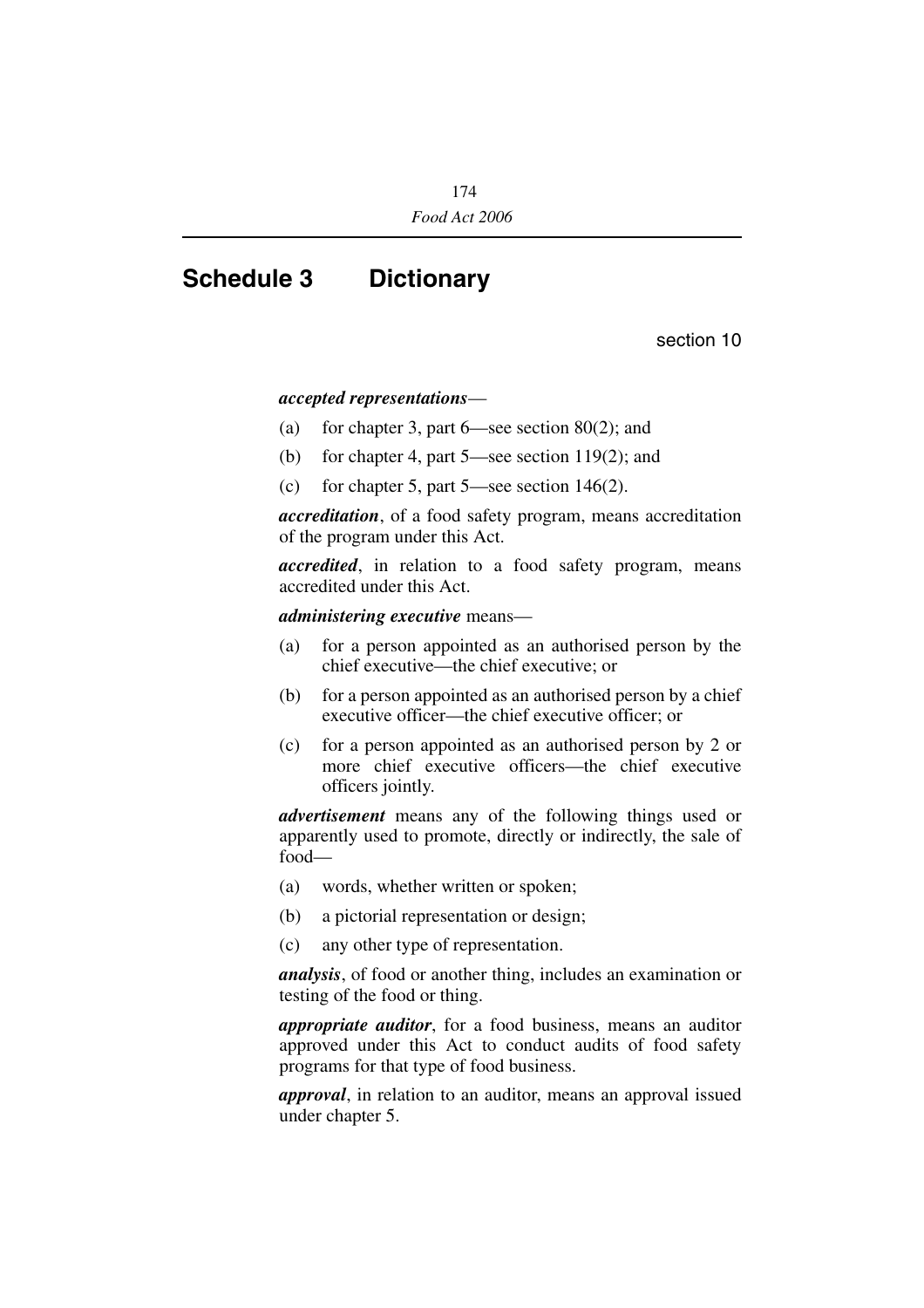#### *approved form* means—

- (a) for chapters 3 and 4—a form approved by a chief executive officer under section 277(2); or
- (b) for chapters 5 and 11—a form approved by the chief executive under section 277(1).

*approved laboratory* means a laboratory approved by the chief executive under section 231.

*audit* means a compliance audit, check audit or nonconformance audit.

*auditor* means a person approved as an auditor under chapter 5.

*authorised person* means a person appointed as an authorised person under section 168.

*certificate of analysis*, for a thing, means a certificate of analysis completed for the thing under chapter 8, part 2.

*check audit*, of an accredited food safety program, means an audit of the program, other than a compliance or nonconformance audit, conducted—

- (a) by an auditor who is an employee of the department after a compliance or nonconformance audit of the program has been conducted by another auditor; and
- (b) to ensure the other auditor is conducting compliance or nonconformance audits appropriately.

*chief executive officer* means the chief executive officer of a local government.

*commencement*, for chapter 12, part 2, see section 280.

*compensation decision* see section 241(3).

*compliance audit*, of an accredited food safety program, means an audit of the program by an auditor to ensure the carrying on of the food business to which the program relates complies with the program and the food standards code,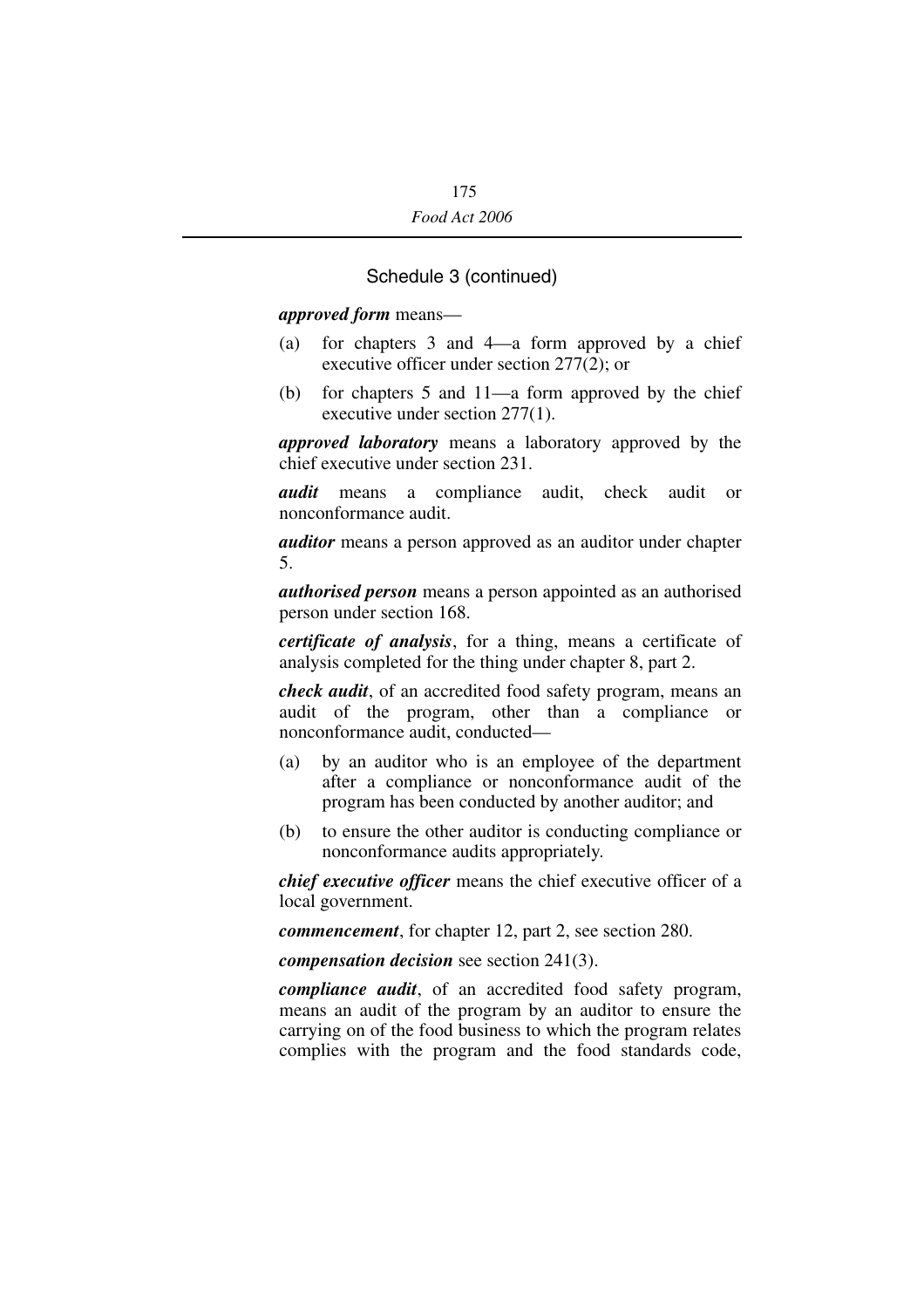standards 3.2.2 and 3.2.3.39

*contact details*, of a person, means the person's telephone number or facsimile number.

*conviction* means a finding of guilt, or the acceptance of a plea of guilty, by a court, whether or not a conviction is recorded.

*corresponding law* means a law applying, or that applied, in the Commonwealth, another State, a Territory or a foreign country that provides, or provided, for the same matter as this Act or a provision of this Act.

*decision maker* see section 244(1)(a).

*document certification requirement* see section 199(5).

*document production requirement* see section 199(6).

*equipment* means the whole or part of—

- (a) any utensil, machinery, instrument, device, apparatus or appliance used, or designed or intended for use, in connection with the handling of food; or
- (b) any substance, utensil, machinery, instrument, device, apparatus or appliance used, or designed or intended for use, in cleaning anything mentioned in paragraph (a).

*executive officer*, of a corporation, means a person who is concerned with, or takes part in, the corporation's management, whether or not the person is a director or the person's position is given the name of executive officer.

*exercised all due diligence* includes took all reasonable precautions.

*first local government*, in relation to the carrying on of a licensable food business by a licensee from mobile premises, means the local government that issued the licence to carry on the business.

<sup>39</sup> Food Standards Code, standards 3.2.2 (Food Safety Practices and General Requirements) and 3.2.3 (Food Premises and Equipment)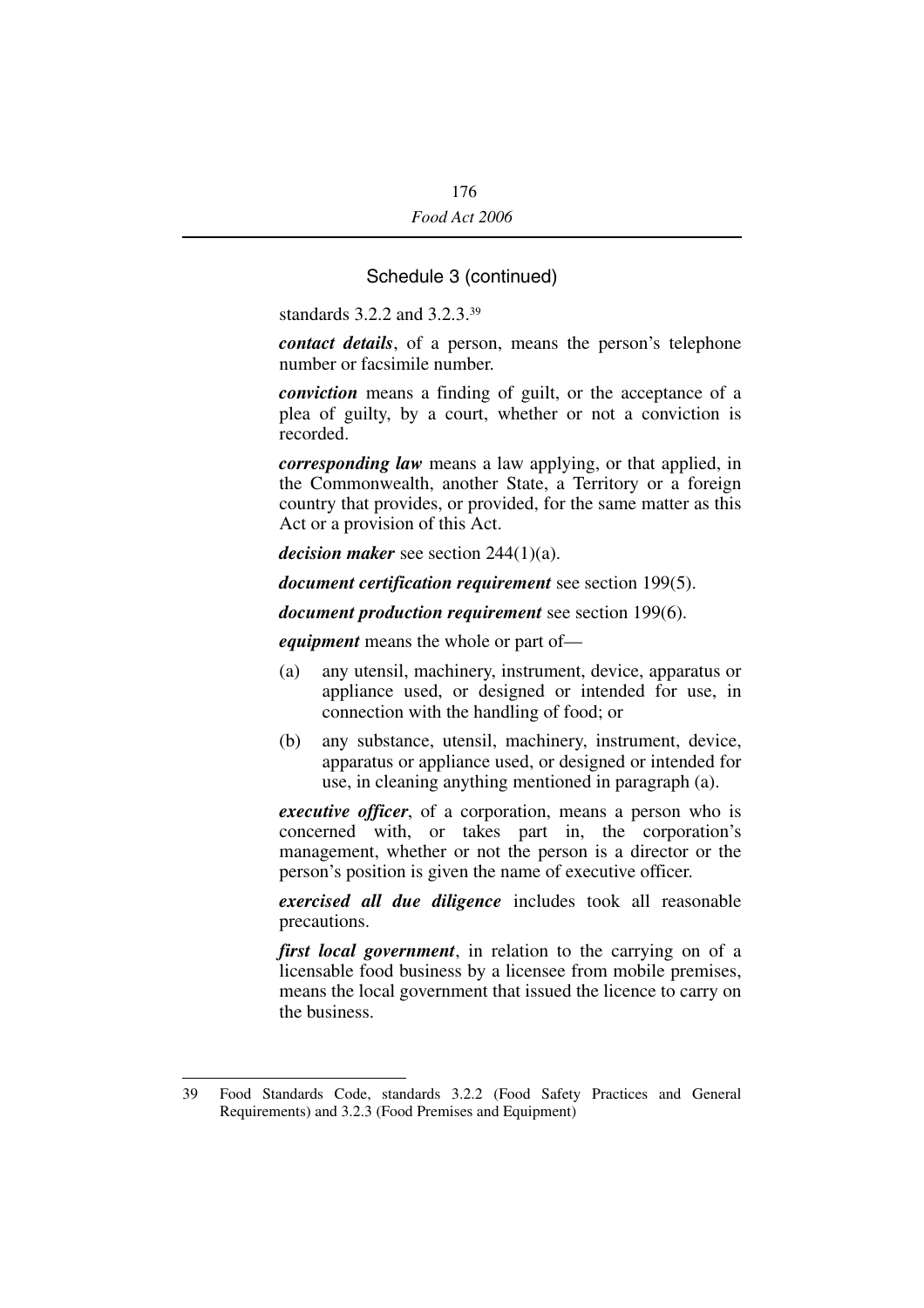*fixed premises*, for a food business, means a building or other structure, or part of a building or other structure, that has a permanent address.

*food* see section 12.

*food business* see section 13.

*food safety hazard*, in relation to a food business, means a thing or a situation that has the potential to cause food handled or sold in connection with the food business to be unsafe or unsuitable.

*food safety program* means a documented program that identifies and controls food safety hazards in the handling of food in a food business.

*food safety supervisor*, for a food business, means a person  $who$ —

- (a) knows how to recognise, prevent and alleviate food safety hazards of the food business; and
- (b) has skills and knowledge in matters relating to food safety relevant to the food business; and
- (c) has the authority to supervise and give directions about matters relating to food safety to persons who handle food in the food business.

*food standards code* see section 14.

*forfeiture decision* see section 241(2).

*former regulation*, for chapter 12, part 2, see section 280.

*handling*, of food, see section 15.

*health service employee* means a health service employee under the *Health Services Act 1991.*

*holder*—

- (a) of an accredited food safety program—means the person to whom the accredited program is given under this Act; or
- (b) of a licence—means the person to whom the licence is issued under this Act.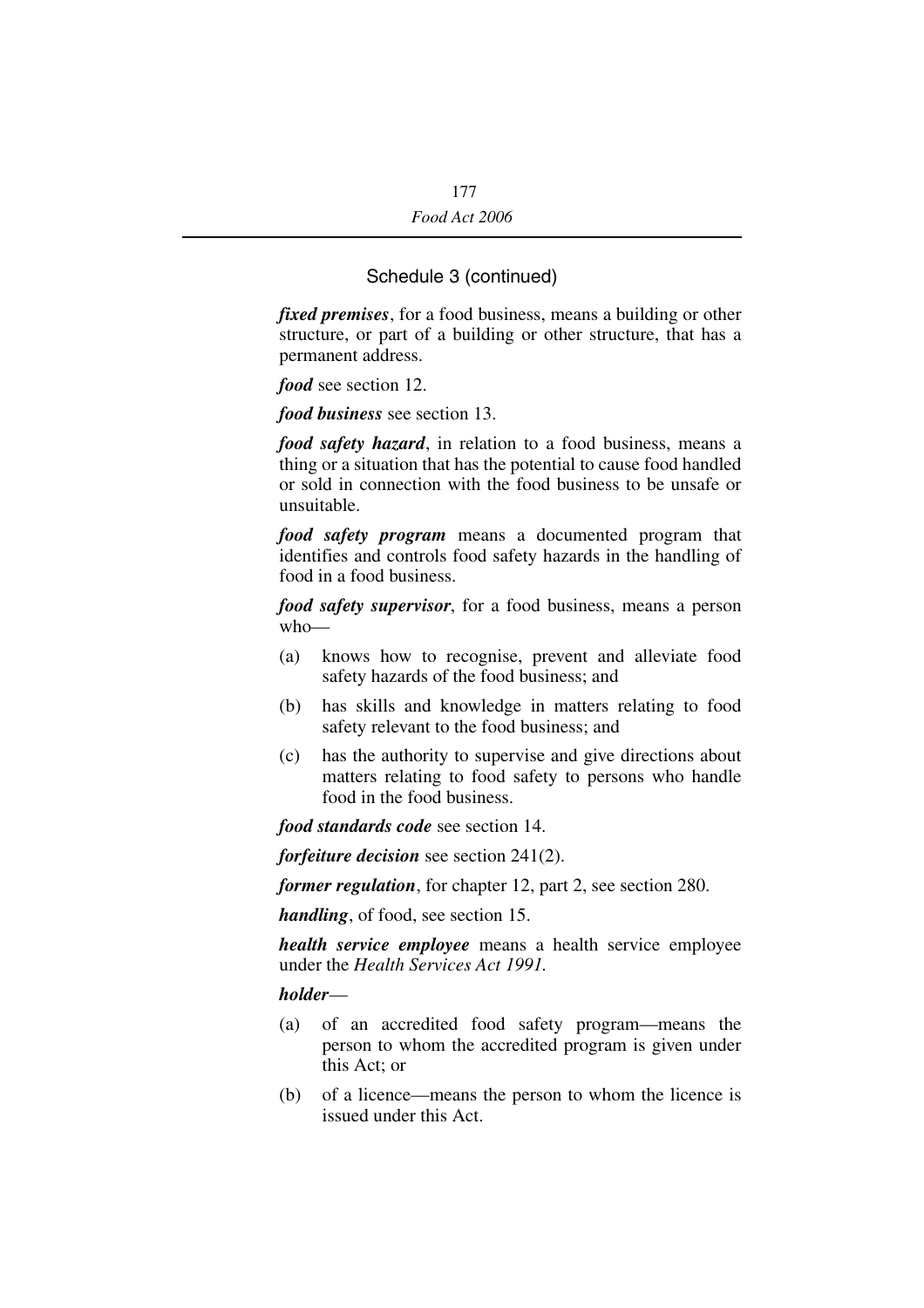*improvement notice* see section 209(2).

*incorporated association* means an incorporated association under the *Associations Incorporation Act 1981*.

*information notice*, for a decision of the chief executive, a local government or chief executive officer of a local government, means a notice stating all of the following—

- (a) the decision;
- (b) the reasons for the decision;
- (c) that the person to whom the notice is given may have the decision reviewed within 28 days after the person receives the notice;
- (d) how the person may have the decision reviewed;
- (e) if the decision is a decision of a local government that a licence be cancelled or suspended—a direction to the person to return the licence to the local government within 7 days after receiving the notice.

*intentional contamination*, for chapter 11, part 3A, see section 271A.

*label* includes any tag, brand, mark, statement in writing, representation, design or other descriptive matter on or attached to or used or displayed in connection with or accompanying food or a package of food.

*licence* means a licence under this Act to carry on a licensable food business, and includes a provisional licence.

*licensable food business* see section 48.

*licensee* means the holder of a licence.

*management committee*, of an incorporated association, means the association's management committee formed under the *Associations Incorporation Act 1981*.

*manufacture*, in relation to food, see section 16.

*meal* means food that—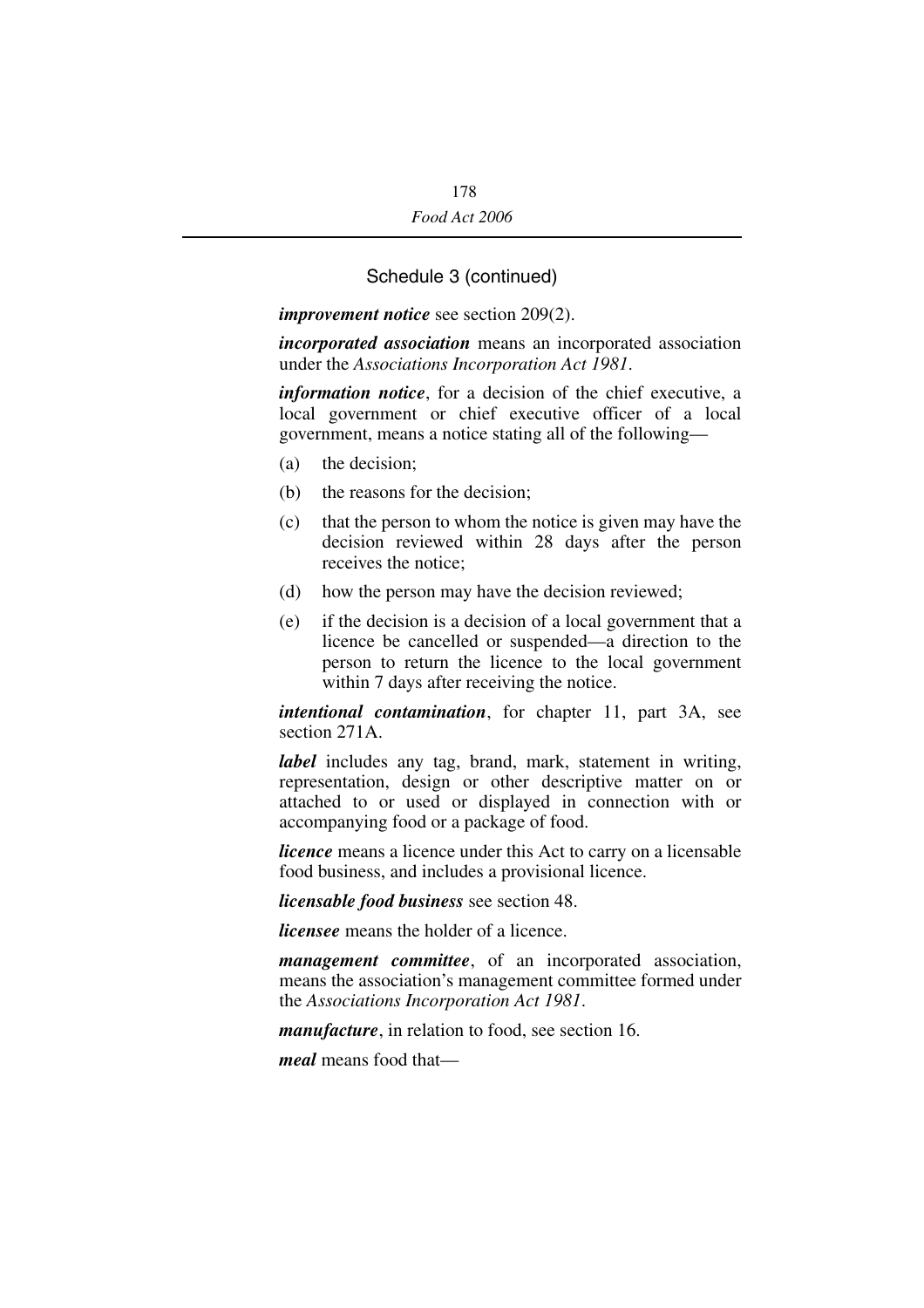- (a) is, or is intended to be, eaten by a person sitting at a table, or a fixed structure used as a table, with cutlery; and
- (b) is of adequate substance as to be ordinarily accepted as a meal.

*mobile premises*, for a food business, means premises that are a vehicle from which a person sells unpackaged food by retail.

*motor vehicle* means a vehicle propelled by a motor that forms a part of the vehicle, and includes a trailer or caravan attached to the vehicle.

*nonconformance audit*, of an accredited food safety program, means an audit of the program by an auditor to check that any noncompliance with the program or the food standards code, standards 3.2.2 and 3.2.3,<sup>40</sup> identified in an audit has been remedied.

*non-profit organisation* means an organisation that—

- (a) is not carried on for the profit or gain of its individual members; and
- (b) is engaged in activities for a charitable, cultural, educational, political, social welfare, sporting or recreational purpose.

*notice* means a written notice.

*off-site catering* see section 17.

*on-site catering* see section 18.

*original decision* see section 236(1).

*package* includes a container and wrapper in or by which food intended for sale is wholly or partly encased, covered, enclosed, contained or packed and, if food is carried or sold or intended to be carried or sold in more than 1 package, includes each of the packages.

*personal details requirement* see section 197(5).

<sup>40</sup> Food Standards Code, standards 3.2.2 (Food Safety Practices and General Requirements) and 3.2.3 (Food Premises and Equipment)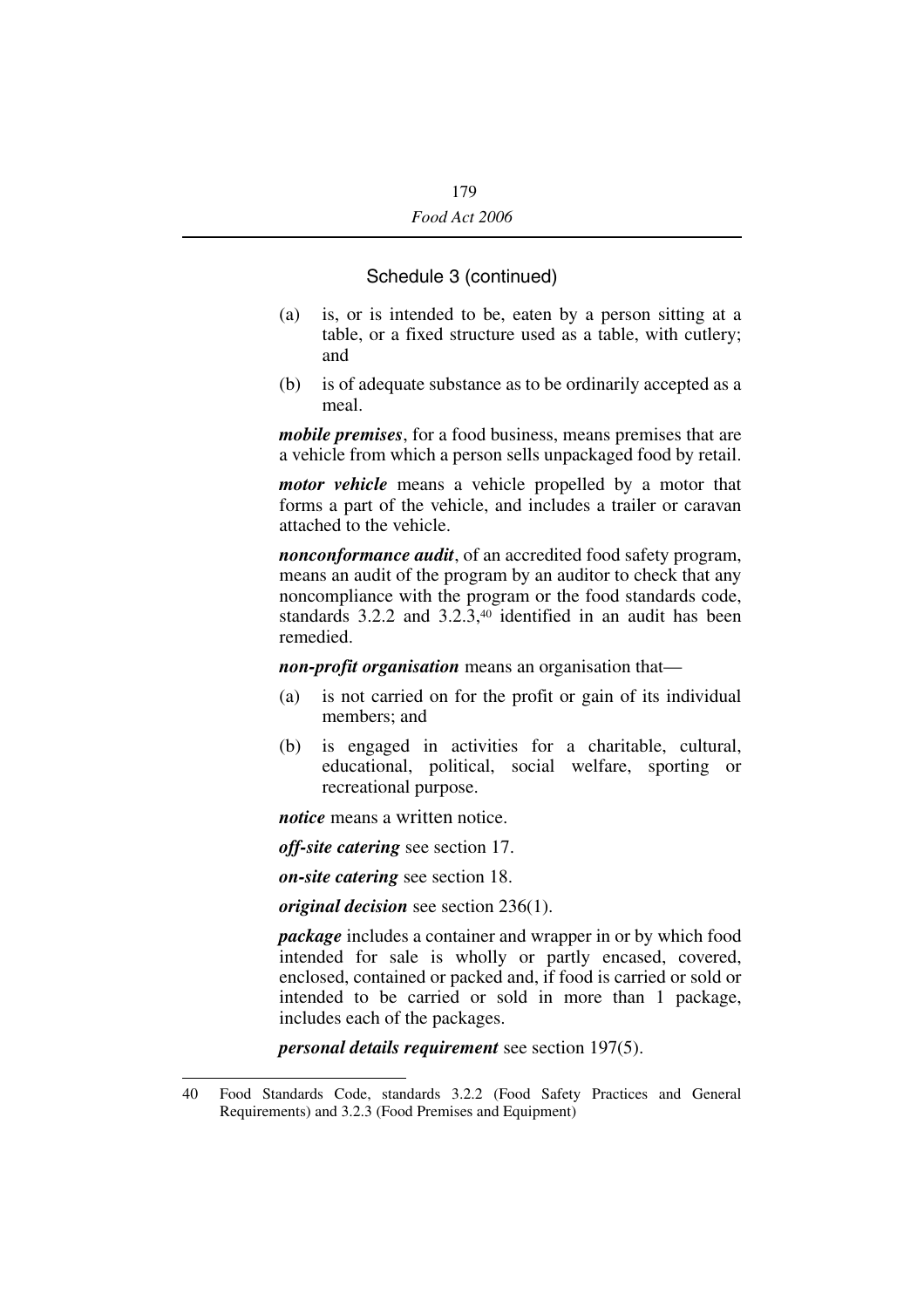*place* includes premises and vacant land.

*place of seizure* see section 188.

*potentially contaminated food*, for chapter 11, part 3A, see section  $271C(1)(a)$ .

*potentially hazardous food* means food that must be kept at a particular temperature—

- (a) to minimise the growth of pathogenic micro-organisms that may be in the food; or
- (b) to stop the formation of toxins in the food.

*premises* includes—

- (a) a building or other structure; and
- (b) a part of a building or other structure; and
- (c) land where a building or other structure is situated; and
- (d) a vehicle.

*prescribed contaminant*, for chapter 11, part 3, see section 269.

### *proposed action*—

- (a) for chapter 3, part 6—see section  $79(3)(a)$ ; and
- (b) for chapter 4, part 5—see section  $118(2)(a)$ ; and
- (c) for chapter 5, part 5—see section  $145(2)(a)$ .

*proprietor*, of a food business, means—

- (a) the person carrying on the food business; or
- (b) if the person mentioned in paragraph (a) can not be identified, the person in charge of the food business.

*provisional licence* means a provisional licence issued under section 64

*reasonably suspects* means suspects on grounds that are reasonable in the circumstances.

*recall order* means an order under chapter 7, part 4, requiring the recall or disposal, or both, of food.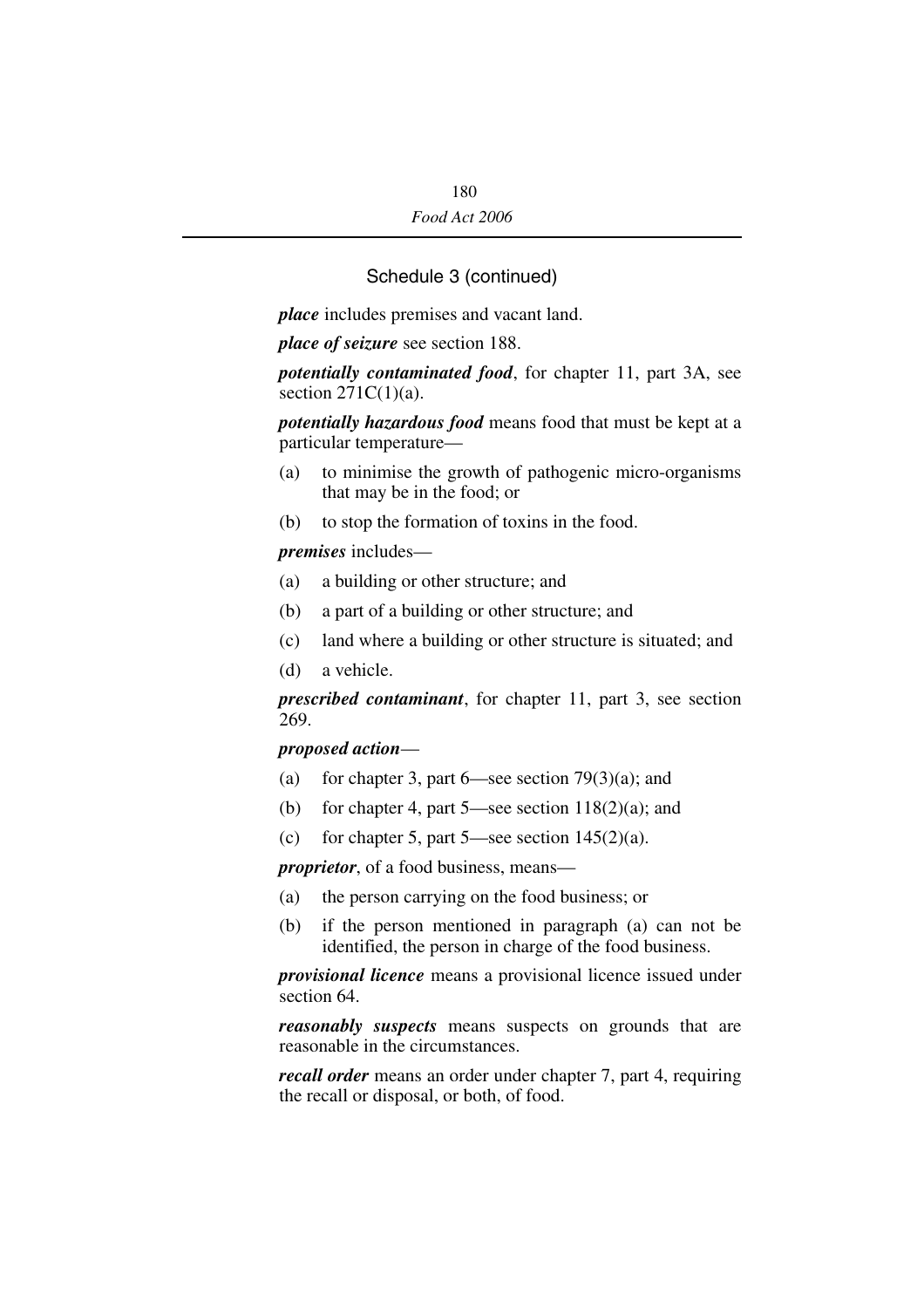#### *relevant offence* means—

- (a) an indictable offence relating to the sale of unsafe or unsuitable food, other than an indictable offence that is taken to be a simple offence under the Criminal Code, section 659;<sup>41</sup> or
- (b) an offence against this Act or the *Food Act 1981*; or
- (c) an offence against a corresponding law.

*repealed Act* means the *Food Act 1981*.

*responsible person*, for chapter 11, part 3A, see section 271A.

*review decision* see section 239(1).

*reviewer* see section 237(3).

*review notice* see section 239(2).

*second local government*, in relation to the carrying on of a licensable food business by a licensee from mobile premises, means a local government other than the local government that issued the licence to carry on the business.

*sell* see section 19.

*serve*, in relation to food, means set the food out or present the food for consumption.

*ship* means any kind of vessel or boat used to carry anything or any person by water.

### *show cause notice*—

- (a) for chapter 3, part 6—see section 79(2); and
- (b) for chapter 4, part 5—see section 118(1); and
- (c) for chapter 5, part  $5$ —see section 145(1).

### *show cause period*—

- (a) for chapter 3, part 6—see section  $79(3)(e)$ ; and
- (b) for chapter 4, part 5—see section  $118(2)(d)$ ; and

<sup>41</sup> Criminal Code, section 659 (Effect of summary conviction for indictable offences)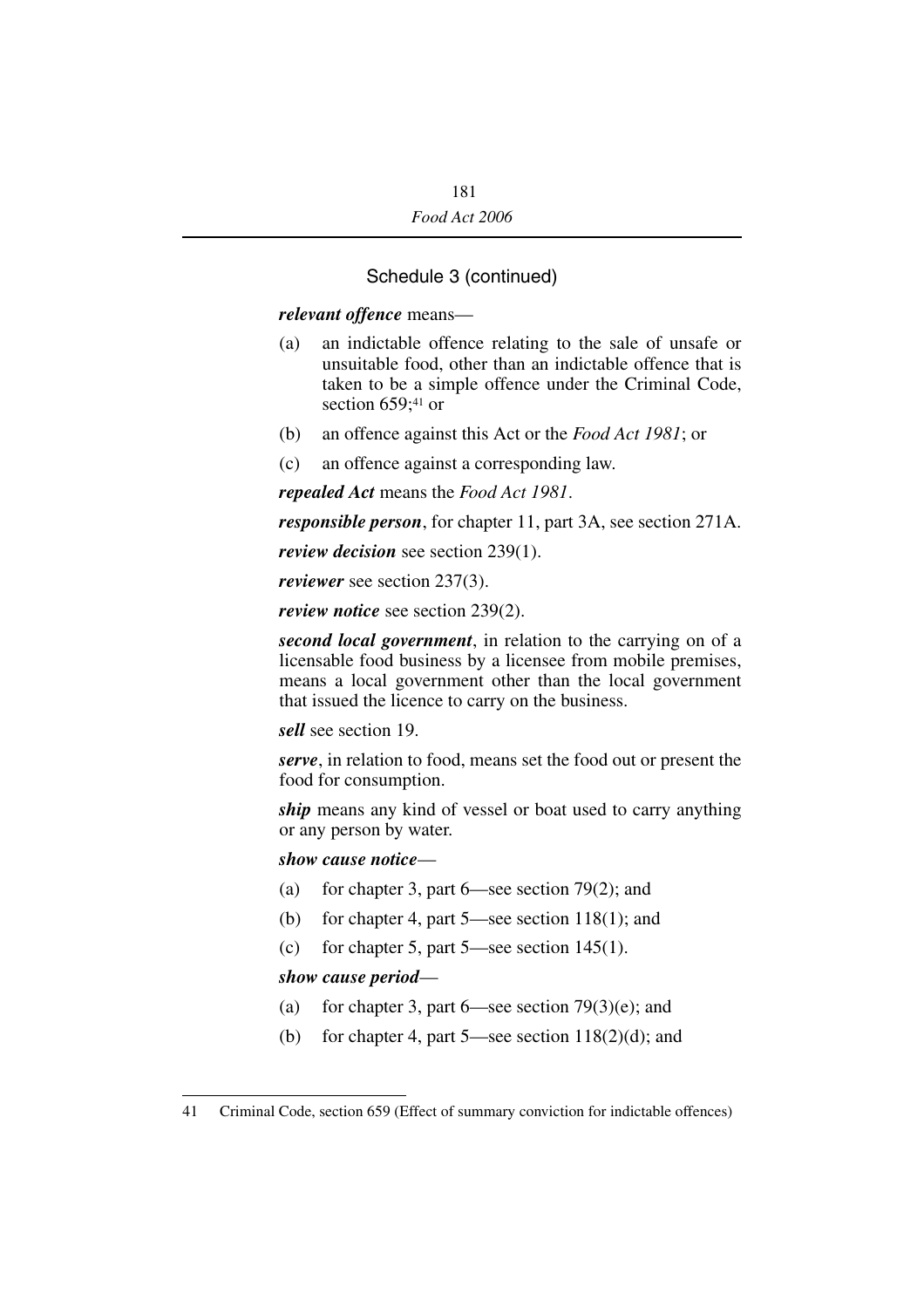(c) for chapter 5, part 5—see section  $145(2)(e)$ .

*spent conviction* means a conviction—

- (a) for which the rehabilitation period under the *Criminal Law (Rehabilitation of Offenders) Act 1986* has expired under that Act; and
- (b) that is not revived as prescribed by section  $11<sup>42</sup>$  of that Act.

*State analyst* means a person appointed as a State analyst under section 227.

*temporary premises*, for a food business, means premises other than fixed premises or mobile premises, and includes, for example, a stall or a tent.

*unpackaged food* means all food, other than food that is sealed in a package at a place other than the food business that sells it by retail in that package.

*unsafe* see section 20.

*unsuitable* see section 21.

*vehicle* means anything, whether operational or not, used to carry anything or any person by land, water or air.

<sup>42</sup> *Criminal Law (Rehabilitation of Offenders) Act 1986*, section 11 (Revival of convictions)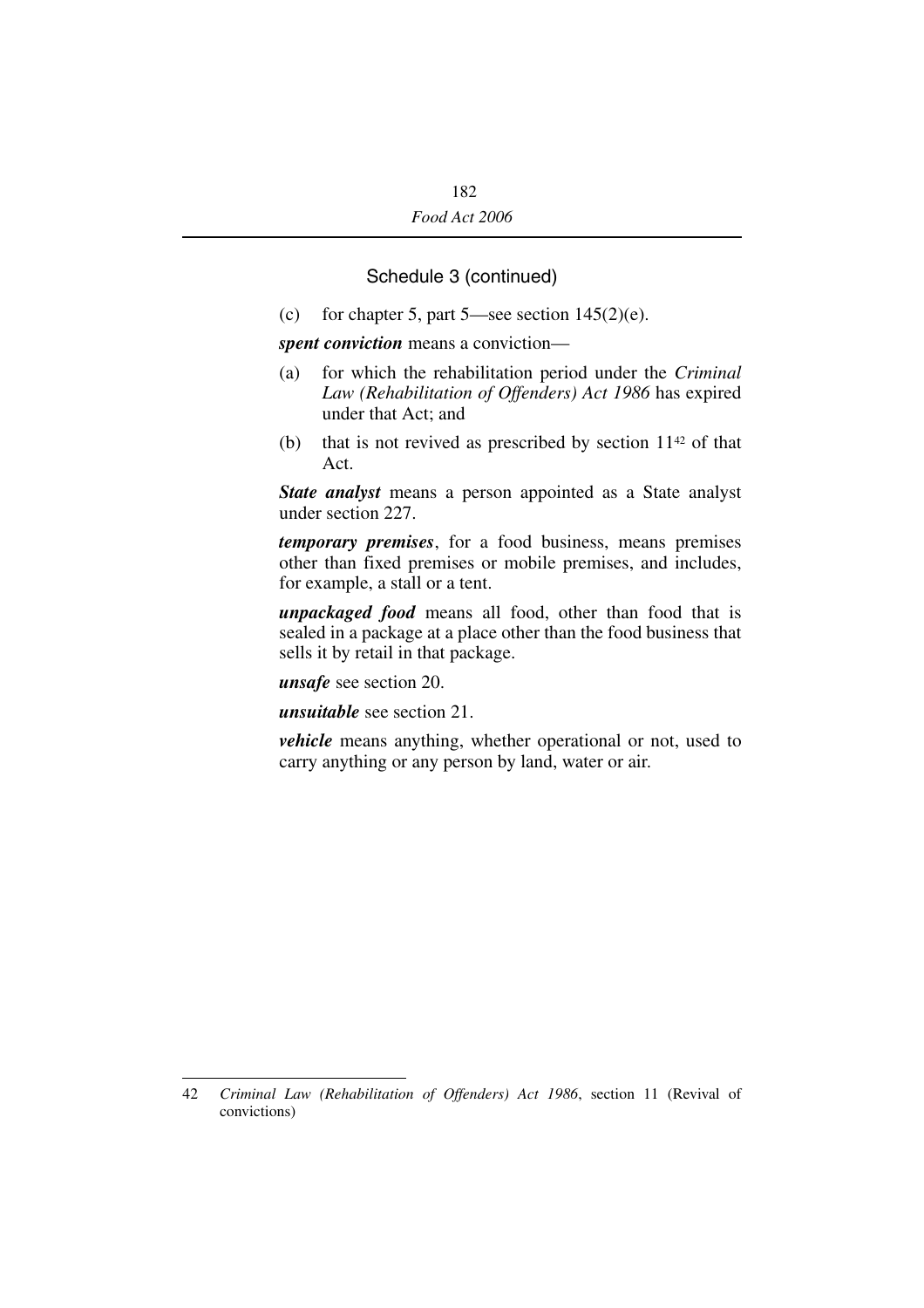# **Endnotes**

## **1 Index to endnotes**

|  | Page |
|--|------|
|  |      |
|  |      |
|  |      |
|  |      |
|  |      |

## <span id="page-184-0"></span>**2 Date to which amendments incorporated**

This is the reprint date mentioned in the Reprints Act 1992, section 5(c). Accordingly, this reprint includes all amendments that commenced operation on or before 1 July 2007. Future amendments of the Food Act 2006 may be made in accordance with this reprint under the Reprints Act 1992, section 49.

## <span id="page-184-1"></span>**3 Key**

**Key to abbreviations in list of legislation and annotations**

| Key    |     | <b>Explanation</b>                  | Key        |     | <b>Explanation</b>                           |
|--------|-----|-------------------------------------|------------|-----|----------------------------------------------|
| AIA    |     | <b>Acts Interpretation Act 1954</b> | (prev)     | $=$ | previously                                   |
| amd    | $=$ | amended                             | proc       | $=$ | proclamation                                 |
| amdt   | $=$ | amendment                           | prov       | $=$ | provision                                    |
| ch     | $=$ | chapter                             | pt         | $=$ | part                                         |
| def    | $=$ | definition                          | pubd       | $=$ | published                                    |
| div    | $=$ | division                            | R[X]       | $=$ | Reprint No. [X]                              |
| exp    | $=$ | expires/expired                     | <b>RA</b>  | $=$ | <b>Reprints Act 1992</b>                     |
| gaz    | $=$ | gazette                             | reloc      | $=$ | relocated                                    |
| hdg    | $=$ | heading                             | renum      | $=$ | renumbered                                   |
| ins    | $=$ | inserted                            | rep        | $=$ | repealed                                     |
| lap    | $=$ | lapsed                              | (retro)    | $=$ | retrospectively                              |
| notfd  | $=$ | notified                            | rv         |     | revised edition                              |
| num    | $=$ | numbered                            | s          | $=$ | section                                      |
| o in c | $=$ | order in council                    | sch        | $=$ | schedule                                     |
| om     | $=$ | omitted                             | sdiv       | $=$ | subdivision                                  |
| orig   | $=$ | original                            | <b>SIA</b> | $=$ | <b>Statutory Instruments Act 1992</b>        |
| p      | =   | page                                | <b>SIR</b> | $=$ | <b>Statutory Instruments Regulation 2002</b> |
| para   | $=$ | paragraph                           | SL         | $=$ | subordinate legislation                      |
| prec   | $=$ | preceding                           | sub        | $=$ | substituted                                  |
| pres   | $=$ | present                             | unnum      | $=$ | unnumbered                                   |
| prev   | $=$ | previous                            |            |     |                                              |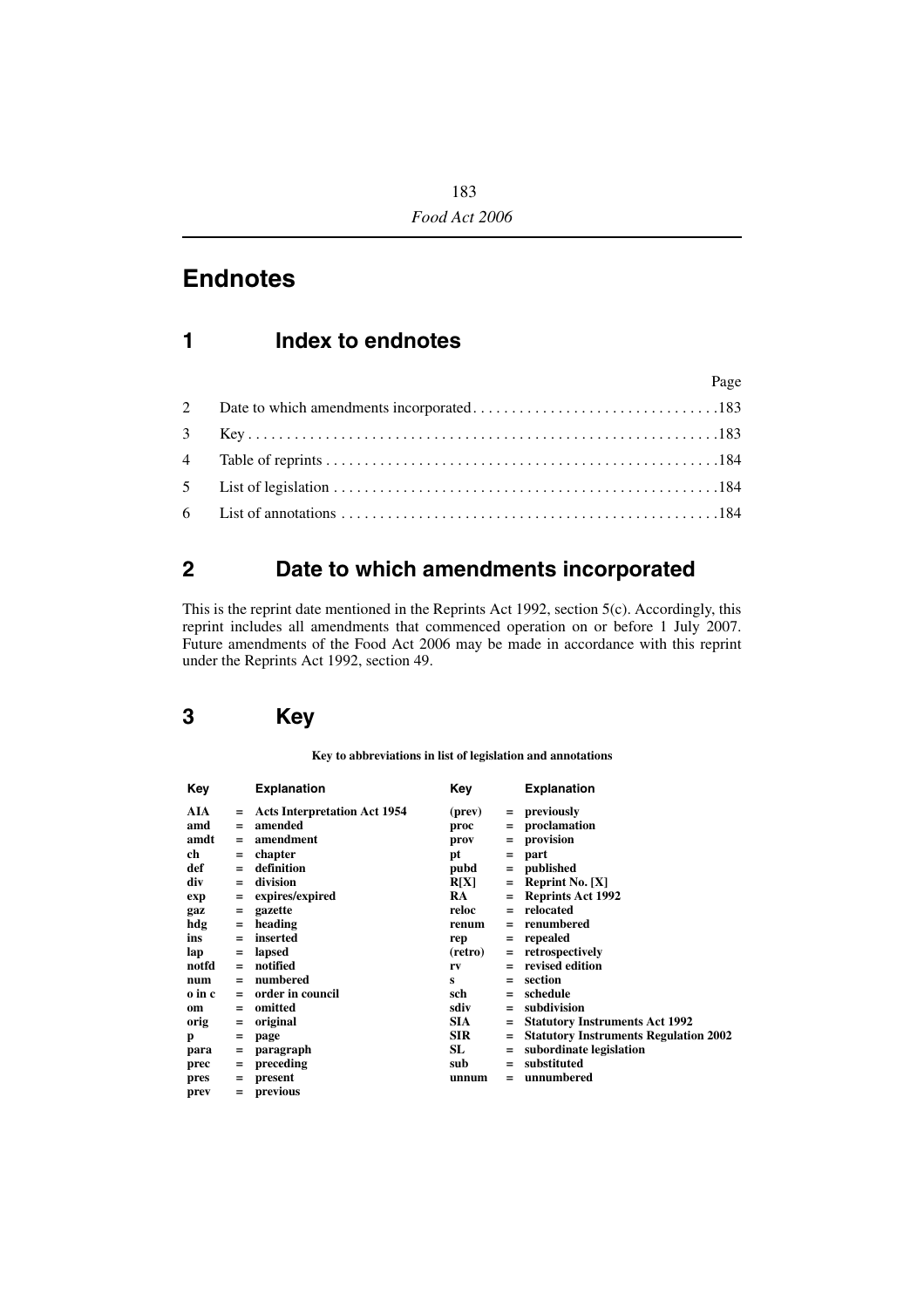## <span id="page-185-0"></span>**4 Table of reprints**

Reprints are issued for both future and past effective dates. For the most up-to-date table of reprints, see the reprint with the latest effective date.

If a reprint number includes a letter of the alphabet, the reprint was released in unauthorised, electronic form only.

| Reprint<br>No. | Amendments included | Effective       | <b>Notes</b>  |
|----------------|---------------------|-----------------|---------------|
| 0A             | 2006 Act No. 33     | 13 June 2006    |               |
|                |                     | 1 July 2006     |               |
| 1 A            | 2006 Act No. 39     | 30 October 2006 |               |
| 1 B            |                     | 1 July 2007     | certain provs |
|                |                     |                 | commenced     |

## <span id="page-185-2"></span>**5 List of legislation**

#### **Food Act 2006 No. 3**

date of assent 22 February 2006

ss 1–2 commenced on date of assent

ch 1 (other than pt 4), ch 7, ch 10 (other than s 252), ch 11 hdg, pt 3A, sch 3 commenced 13 June 2006 (2006 SL No. 126)

ch 3 pt 7 div 2, chs 4, 6 not yet proclaimed into force (see s 2)

ch 5 commenced 1 July 2007 (2007 SL No. 145)

remaining provisions commenced 1 July 2006 (2006 SL No. 126)

amending legislation—

#### **Food Amendment Act 2006 No. 33**

date of assent 8 June 2006 commenced on date of assent

#### **Education (General Provisions) Act 2006 No. 39 ss 1, 2(3), 512(1) sch 1**

date of assent 11 August 2006 ss 1–2 commenced on date of assent remaining provisions commenced 30 October 2006 (2006 SL No. 247)

## <span id="page-185-1"></span>**6 List of annotations**

**Exemption from application of Act s 4** amd 2006 No. 39 s 512(1) sch 1

**CHAPTER 11—MISCELLANEOUS PART 3A—SUSPECTED INTENTIONAL CONTAMINATION OF FOOD pt 3A (ss 271A–271D)** ins 2006 No. 33 s 3

**CHAPTER 13—AMENDMENT OF ACT ch 13 (s 297)** om R1 (see RA ss 7(1)(k) and 40)